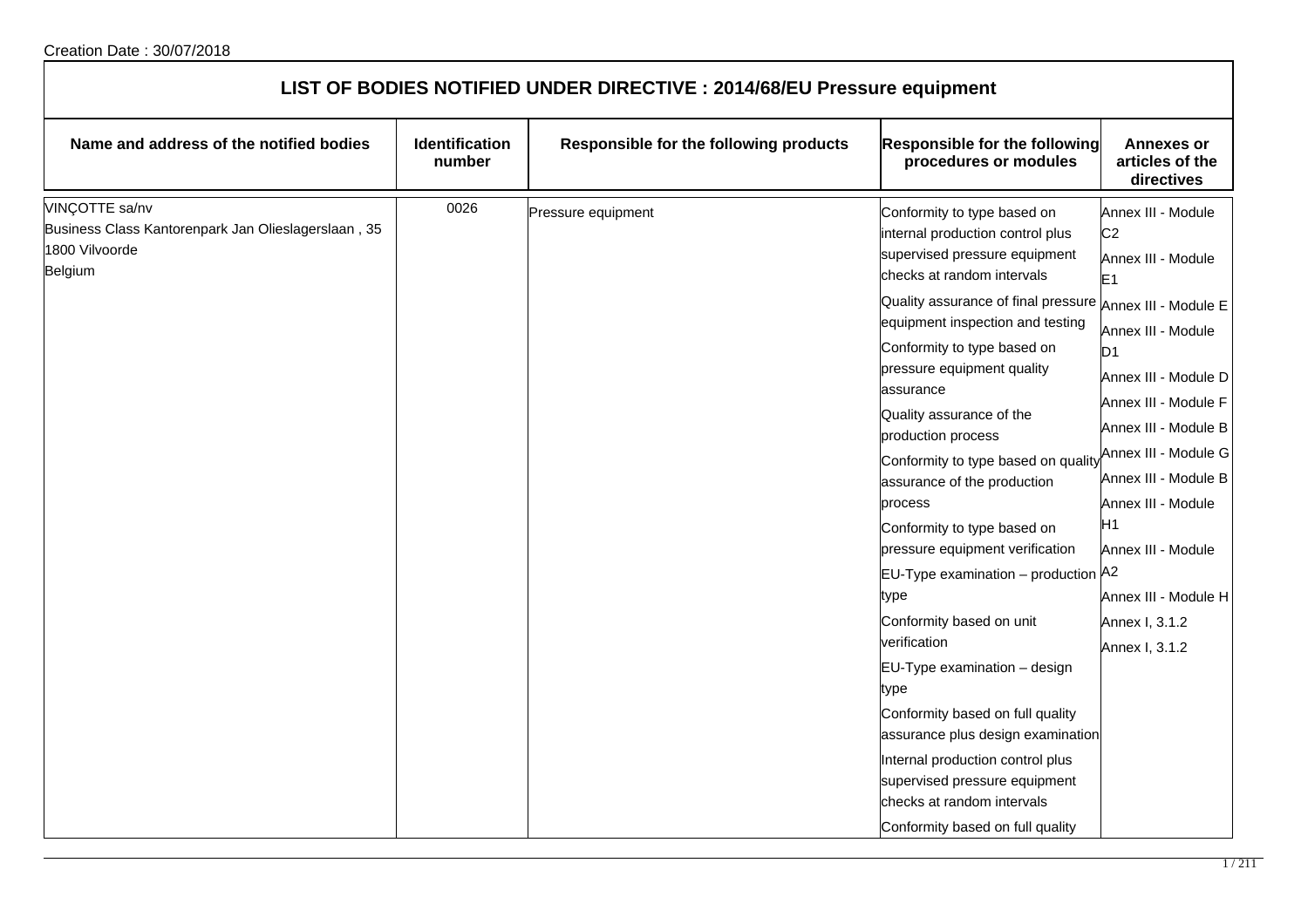| LIST OF BODIES NOTIFIED UNDER DIRECTIVE : 2014/68/EU Pressure equipment                            |                                 |                                        |                                                                                                                                                                                                                                                                                                                                                                                                                                                                                                                                  |                                                                                                                                                                                                      |  |
|----------------------------------------------------------------------------------------------------|---------------------------------|----------------------------------------|----------------------------------------------------------------------------------------------------------------------------------------------------------------------------------------------------------------------------------------------------------------------------------------------------------------------------------------------------------------------------------------------------------------------------------------------------------------------------------------------------------------------------------|------------------------------------------------------------------------------------------------------------------------------------------------------------------------------------------------------|--|
| Name and address of the notified bodies                                                            | <b>Identification</b><br>number | Responsible for the following products | Responsible for the following<br>procedures or modules                                                                                                                                                                                                                                                                                                                                                                                                                                                                           | <b>Annexes or</b><br>articles of the<br>directives                                                                                                                                                   |  |
| VINÇOTTE sa/nv<br>Business Class Kantorenpark Jan Olieslagerslaan, 35<br>1800 Vilvoorde<br>Belgium | 0026                            | Pressure equipment                     | assurance<br>Approval of permanent joining<br>personnel<br>Approval of permanent joining<br>procedures<br>Approval of non-destructive testing Annex I, 3.1.3<br>personnel                                                                                                                                                                                                                                                                                                                                                        |                                                                                                                                                                                                      |  |
| <b>VERENIGING BUREAU VERITAS</b><br>Mechelsesteenweg, 128-136<br>2018 Antwerpen<br>Belgium         | 0027                            | Pressure equipment                     | Conformity to type based on<br>internal production control plus<br>supervised pressure equipment<br>checks at random intervals<br>Conformity to type based on<br>pressure equipment verification<br>EU-Type examination - production<br>type<br>Conformity based on unit<br>verification<br>EU-Type examination - design<br>type<br>Internal production control plus<br>supervised pressure equipment<br>checks at random intervals<br>Approval of permanent joining<br>personnel<br>Approval of permanent joining<br>procedures | Annex III - Module<br>C <sub>2</sub><br>Annex III - Module F<br>Annex III - Module B<br>Annex III - Module G<br>Annex III - Module B<br>Annex III - Module<br>A2<br>Annex I, 3.1.2<br>Annex I, 3.1.2 |  |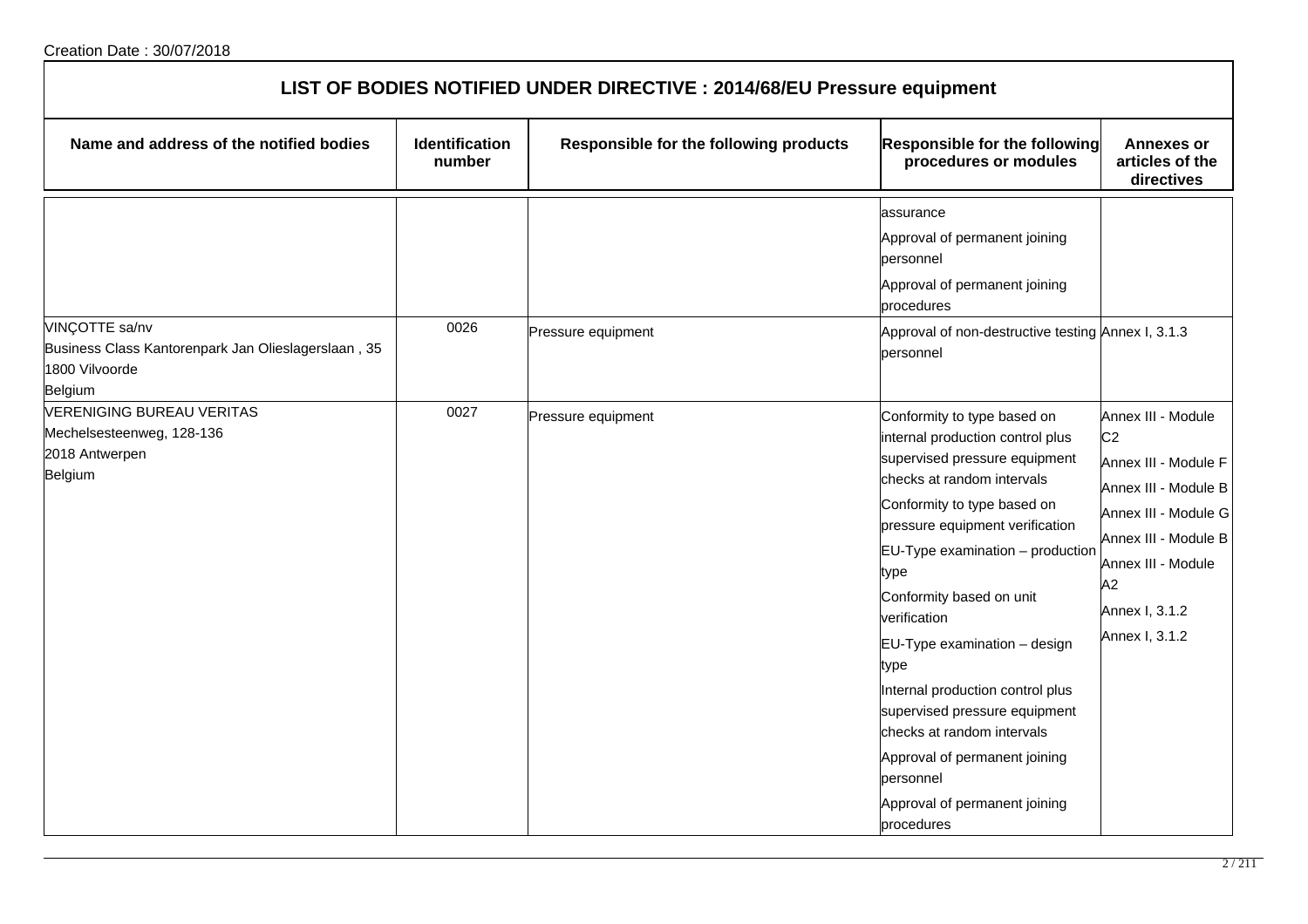| LIST OF BODIES NOTIFIED UNDER DIRECTIVE : 2014/68/EU Pressure equipment                                                   |                                 |                                        |                                                                                                                                                                                                                                                                                                                                                                                                                                                                                                                                      |                                                                                                                                                                                                      |  |
|---------------------------------------------------------------------------------------------------------------------------|---------------------------------|----------------------------------------|--------------------------------------------------------------------------------------------------------------------------------------------------------------------------------------------------------------------------------------------------------------------------------------------------------------------------------------------------------------------------------------------------------------------------------------------------------------------------------------------------------------------------------------|------------------------------------------------------------------------------------------------------------------------------------------------------------------------------------------------------|--|
| Name and address of the notified bodies                                                                                   | <b>Identification</b><br>number | Responsible for the following products | Responsible for the following<br>procedures or modules                                                                                                                                                                                                                                                                                                                                                                                                                                                                               | <b>Annexes or</b><br>articles of the<br>directives                                                                                                                                                   |  |
| INSTITUTO DE SOLDADURA E QUALIDADE<br>Av.Prof.Dr.Cavaco Silva, nº33 Taguspark-Oeiras<br>2740 -120 Porto Salvo<br>Portugal | 0028                            | <b>ALL</b>                             | Conformity to type based on<br>internal production control plus<br>supervised pressure equipment<br>checks at random intervals<br>Conformity to type based on<br>pressure equipment verification<br>$EU-Type$ examination $-$ production<br>type<br>Conformity based on unit<br>verification<br>EU-Type examination - design<br>type<br>Internal production control plus<br>supervised pressure equipment<br>checks at random intervals<br>Approval of permanent joining<br>personnel<br>Approval of permanent joining<br>procedures | Annex III - Module<br>C <sub>2</sub><br>Annex III - Module F<br>Annex III - Module B<br>Annex III - Module G<br>Annex III - Module B<br>Annex III - Module<br>A2<br>Annex I, 3.1.2<br>Annex I, 3.1.2 |  |
| APRAGAZ A.S.B.L.<br>Chaussée de Vilvorde, 156<br>1120 BRUXELLES<br>Belgium                                                | 0029                            | <b>ALL</b>                             | Conformity to type based on<br>internal production control plus<br>supervised pressure equipment<br>checks at random intervals<br>Quality assurance of final pressure Annex III - Module E<br>equipment inspection and testing<br>Conformity to type based on<br>pressure equipment quality<br>assurance                                                                                                                                                                                                                             | Annex III - Module<br>C <sub>2</sub><br>Annex III - Module<br>E <sub>1</sub><br>Annex III - Module<br>D <sub>1</sub><br>Annex III - Module D<br>Annex III - Module F                                 |  |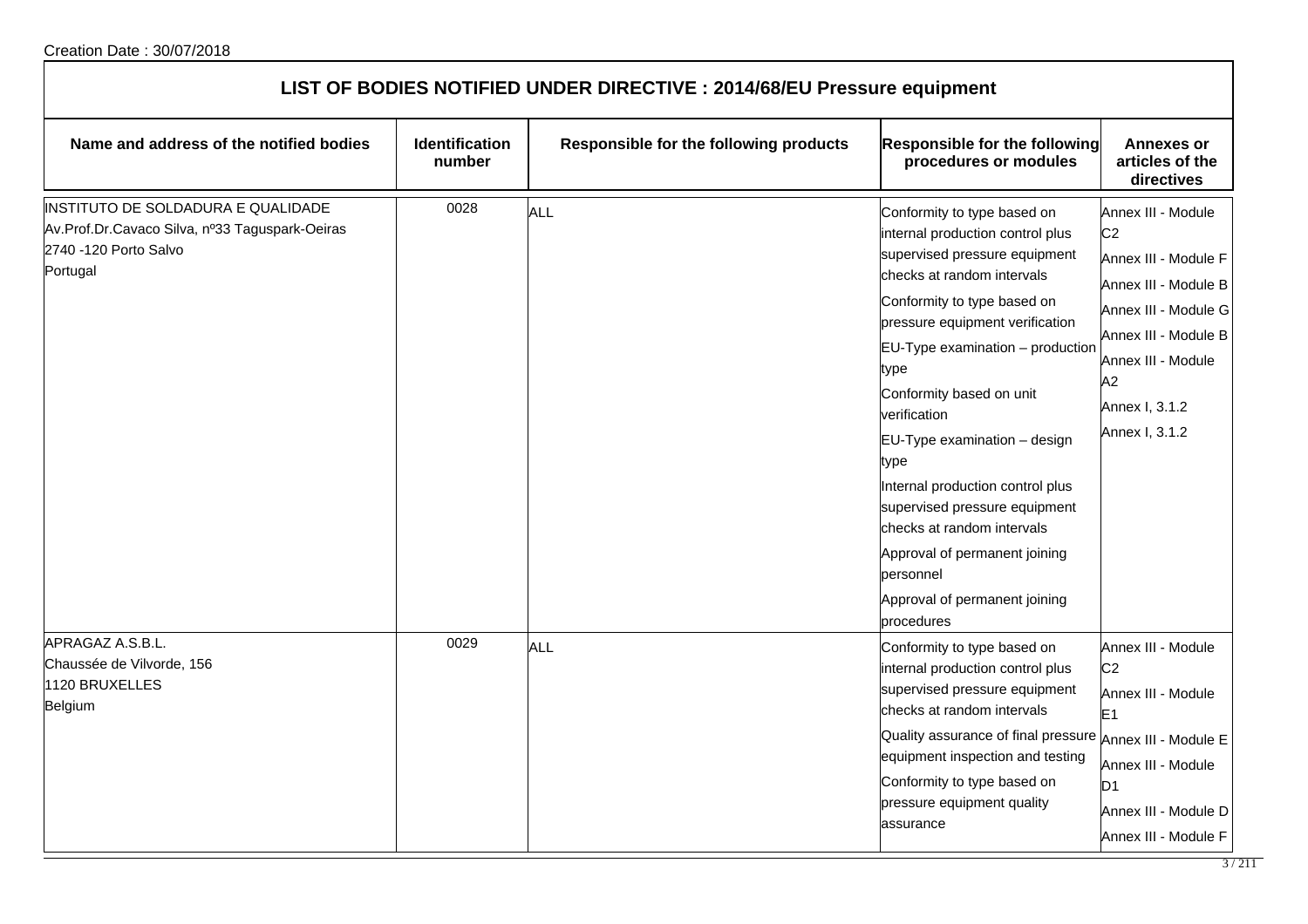| LIST OF BODIES NOTIFIED UNDER DIRECTIVE : 2014/68/EU Pressure equipment |                          |                                        |                                                                                                                                                                                                                                                                                                                                                                                                                                                                                                                                                                                                                                                                                      |                                                                                                                                                                              |  |
|-------------------------------------------------------------------------|--------------------------|----------------------------------------|--------------------------------------------------------------------------------------------------------------------------------------------------------------------------------------------------------------------------------------------------------------------------------------------------------------------------------------------------------------------------------------------------------------------------------------------------------------------------------------------------------------------------------------------------------------------------------------------------------------------------------------------------------------------------------------|------------------------------------------------------------------------------------------------------------------------------------------------------------------------------|--|
| Name and address of the notified bodies                                 | Identification<br>number | Responsible for the following products | Responsible for the following<br>procedures or modules                                                                                                                                                                                                                                                                                                                                                                                                                                                                                                                                                                                                                               | <b>Annexes or</b><br>articles of the<br>directives                                                                                                                           |  |
| APRAGAZ A.S.B.L.                                                        | 0029                     |                                        | Quality assurance of the<br>production process<br>Conformity to type based on quality Annex III - Module B<br>assurance of the production<br>process<br>Conformity to type based on<br>pressure equipment verification<br>$EU-Type$ examination $-$ production<br>type<br>Conformity based on unit<br>verification<br>EU-Type examination - design<br>type<br>Conformity based on full quality<br>assurance plus design examination<br>Internal production control plus<br>supervised pressure equipment<br>checks at random intervals<br>Conformity based on full quality<br>assurance<br>Approval of permanent joining<br>personnel<br>Approval of permanent joining<br>procedures | Annex III - Module B<br>Annex III - Module G<br>Annex III - Module<br>H <sub>1</sub><br>Annex III - Module<br>A2<br>Annex III - Module H<br>Annex I, 3.1.2<br>Annex I, 3.1.2 |  |
| Chaussée de Vilvorde, 156<br>1120 BRUXELLES<br>Belgium                  |                          | ALL                                    | Approval of non-destructive testing Annex I, 3.1.3<br>personnel                                                                                                                                                                                                                                                                                                                                                                                                                                                                                                                                                                                                                      |                                                                                                                                                                              |  |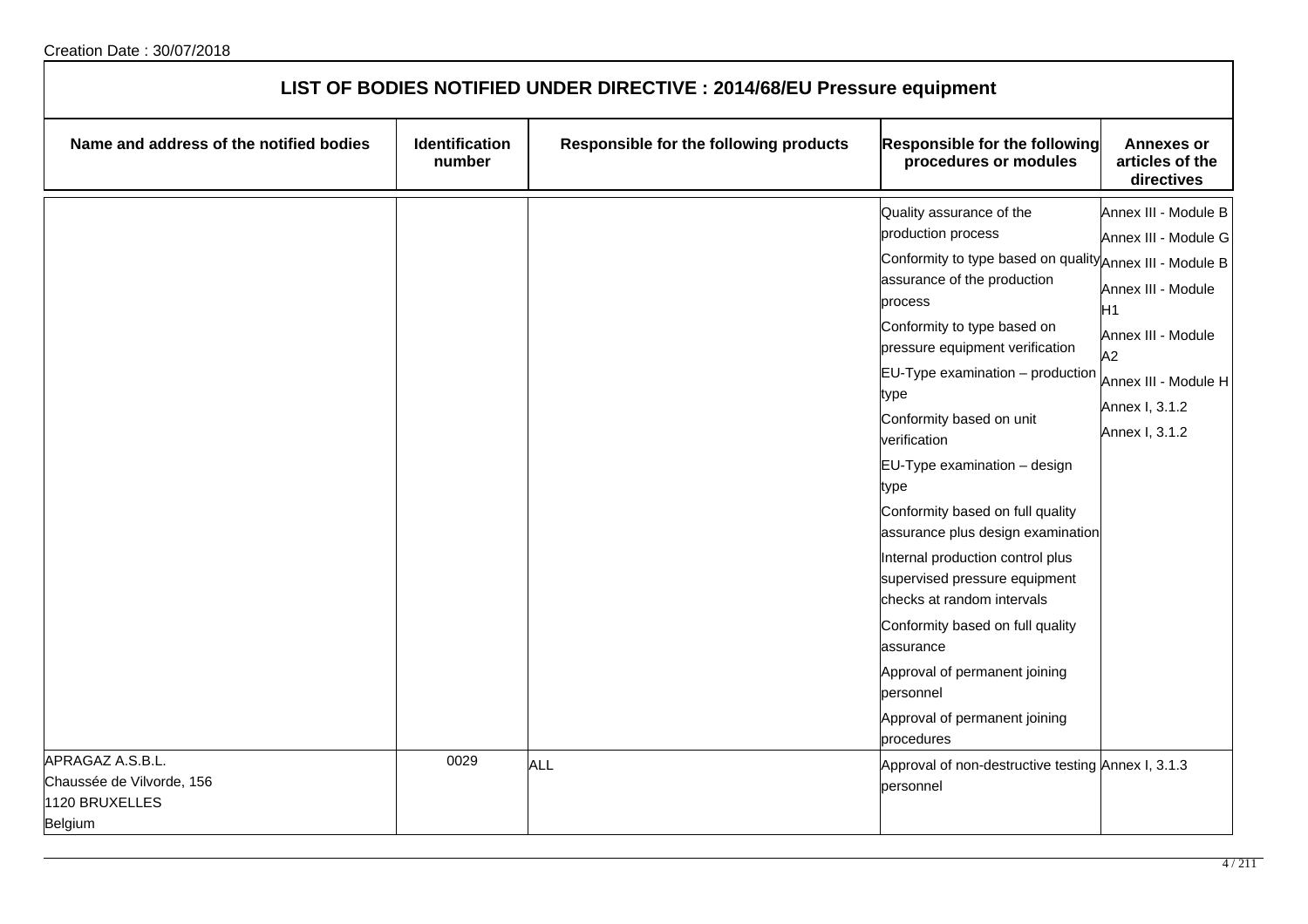| LIST OF BODIES NOTIFIED UNDER DIRECTIVE : 2014/68/EU Pressure equipment          |                          |                                        |                                                                                                                                                                                                                                                                                                                                                                                                                                                                                                                                                                                                                                                                                                                                                                                                                                                                  |                                                                                                                                                                                                                                                                                                                                                                                      |  |
|----------------------------------------------------------------------------------|--------------------------|----------------------------------------|------------------------------------------------------------------------------------------------------------------------------------------------------------------------------------------------------------------------------------------------------------------------------------------------------------------------------------------------------------------------------------------------------------------------------------------------------------------------------------------------------------------------------------------------------------------------------------------------------------------------------------------------------------------------------------------------------------------------------------------------------------------------------------------------------------------------------------------------------------------|--------------------------------------------------------------------------------------------------------------------------------------------------------------------------------------------------------------------------------------------------------------------------------------------------------------------------------------------------------------------------------------|--|
| Name and address of the notified bodies                                          | Identification<br>number | Responsible for the following products | Responsible for the following<br>procedures or modules                                                                                                                                                                                                                                                                                                                                                                                                                                                                                                                                                                                                                                                                                                                                                                                                           | <b>Annexes or</b><br>articles of the<br>directives                                                                                                                                                                                                                                                                                                                                   |  |
| TÜV Rheinland Industrie Service GmbH<br>Am Grauen Stein<br>51105 Köln<br>Germany | 0035                     | <b>ALL</b>                             | Conformity to type based on<br>internal production control plus<br>supervised pressure equipment<br>checks at random intervals<br>Quality assurance of final pressure Annex III - Module E<br>equipment inspection and testing<br>Conformity to type based on<br>pressure equipment quality<br>assurance<br>Quality assurance of the<br>production process<br>Conformity to type based on quality<br>assurance of the production<br>process<br>Conformity to type based on<br>pressure equipment verification<br>EU-Type examination - production A2<br>type<br>Conformity based on unit<br>verification<br>EU-Type examination - design<br>type<br>Conformity based on full quality<br>assurance plus design examination<br>Internal production control plus<br>supervised pressure equipment<br>checks at random intervals<br>Conformity based on full quality | Annex III - Module<br>C <sub>2</sub><br>Annex III - Module<br>E <sub>1</sub><br>Annex III - Module<br>D <sub>1</sub><br>Annex III - Module D<br>Annex III - Module F<br>Annex III - Module B<br>Annex III - Module G<br>Annex III - Module B<br>Annex III - Module<br>H <sub>1</sub><br>Annex III - Module<br>Annex III - Module H<br>Article 15<br>Annex I, 3.1.2<br>Annex I, 3.1.2 |  |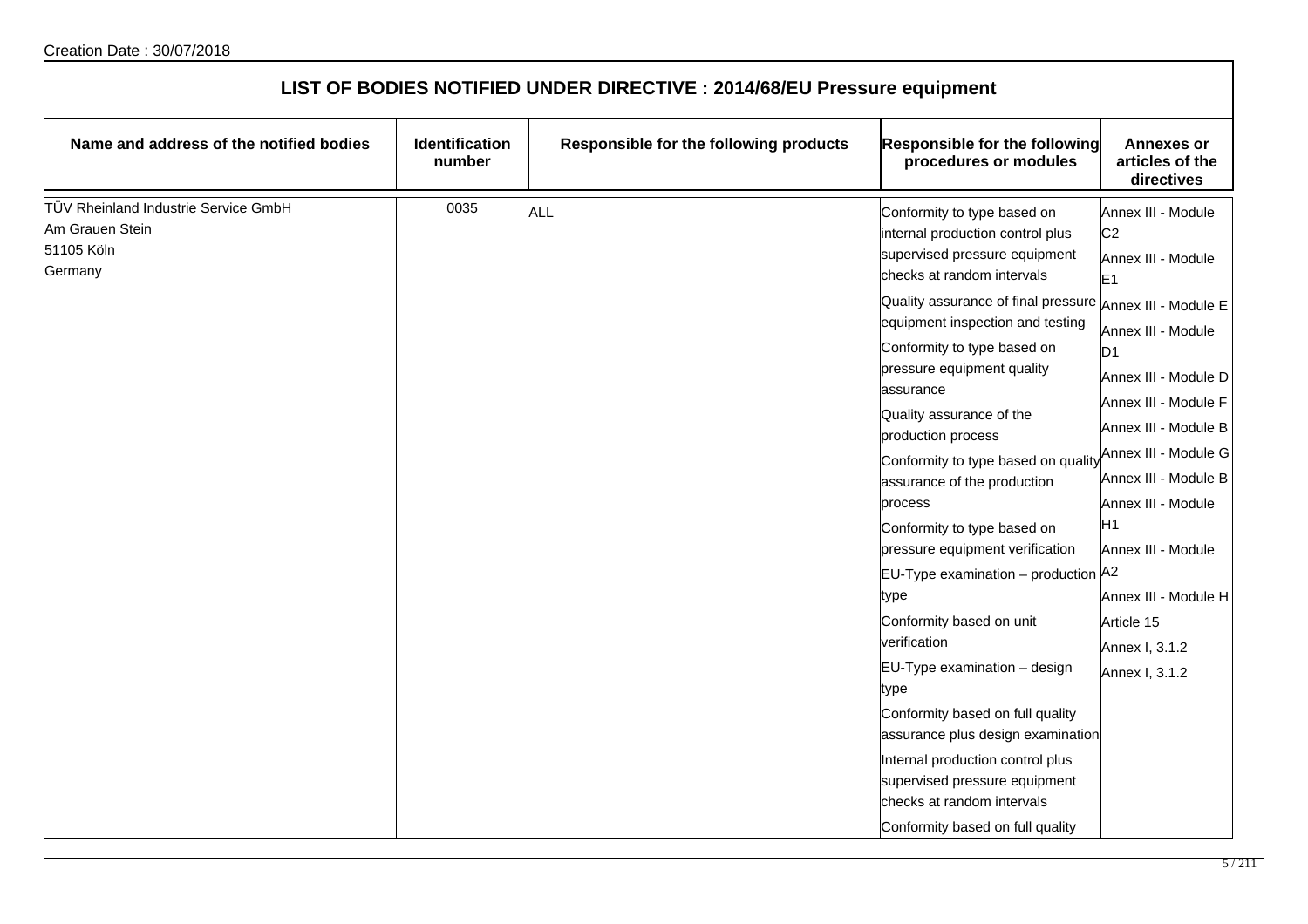| LIST OF BODIES NOTIFIED UNDER DIRECTIVE : 2014/68/EU Pressure equipment                    |                                 |                                        |                                                                                                                                                                                                                                                                                                                                                                                                                                                                                                                                                              |                                                                                                                                                                                                                                                                                                                        |  |
|--------------------------------------------------------------------------------------------|---------------------------------|----------------------------------------|--------------------------------------------------------------------------------------------------------------------------------------------------------------------------------------------------------------------------------------------------------------------------------------------------------------------------------------------------------------------------------------------------------------------------------------------------------------------------------------------------------------------------------------------------------------|------------------------------------------------------------------------------------------------------------------------------------------------------------------------------------------------------------------------------------------------------------------------------------------------------------------------|--|
| Name and address of the notified bodies                                                    | <b>Identification</b><br>number | Responsible for the following products | Responsible for the following<br>procedures or modules                                                                                                                                                                                                                                                                                                                                                                                                                                                                                                       | <b>Annexes or</b><br>articles of the<br>directives                                                                                                                                                                                                                                                                     |  |
| TÜV Rheinland Industrie Service GmbH<br>Am Grauen Stein<br>51105 Köln                      | 0035                            | <b>ALL</b>                             | assurance<br>European approval for materials<br>Approval of permanent joining<br>personnel<br>Approval of permanent joining<br>procedures<br>Approval of non-destructive testing Annex I, 3.1.3<br>personnel                                                                                                                                                                                                                                                                                                                                                 |                                                                                                                                                                                                                                                                                                                        |  |
| Germany<br>TÜV SÜD Industrie Service GmbH<br>Westendstraße 199<br>80686 München<br>Germany | 0036                            | <b>ALL</b>                             | Conformity to type based on<br>internal production control plus<br>supervised pressure equipment<br>checks at random intervals<br>Quality assurance of final pressure Annex III - Module E<br>equipment inspection and testing<br>Conformity to type based on<br>pressure equipment quality<br>assurance<br>Quality assurance of the<br>production process<br>Conformity to type based on quality<br>assurance of the production<br>process<br>Conformity to type based on<br>pressure equipment verification<br>EU-Type examination - production A2<br>type | Annex III - Module<br>C <sub>2</sub><br>Annex III - Module<br>E <sub>1</sub><br>Annex III - Module<br>D <sub>1</sub><br>Annex III - Module D<br>Annex III - Module F<br>Annex III - Module B<br>Annex III - Module G<br>Annex III - Module B<br>Annex III - Module<br>H1<br>Annex III - Module<br>Annex III - Module H |  |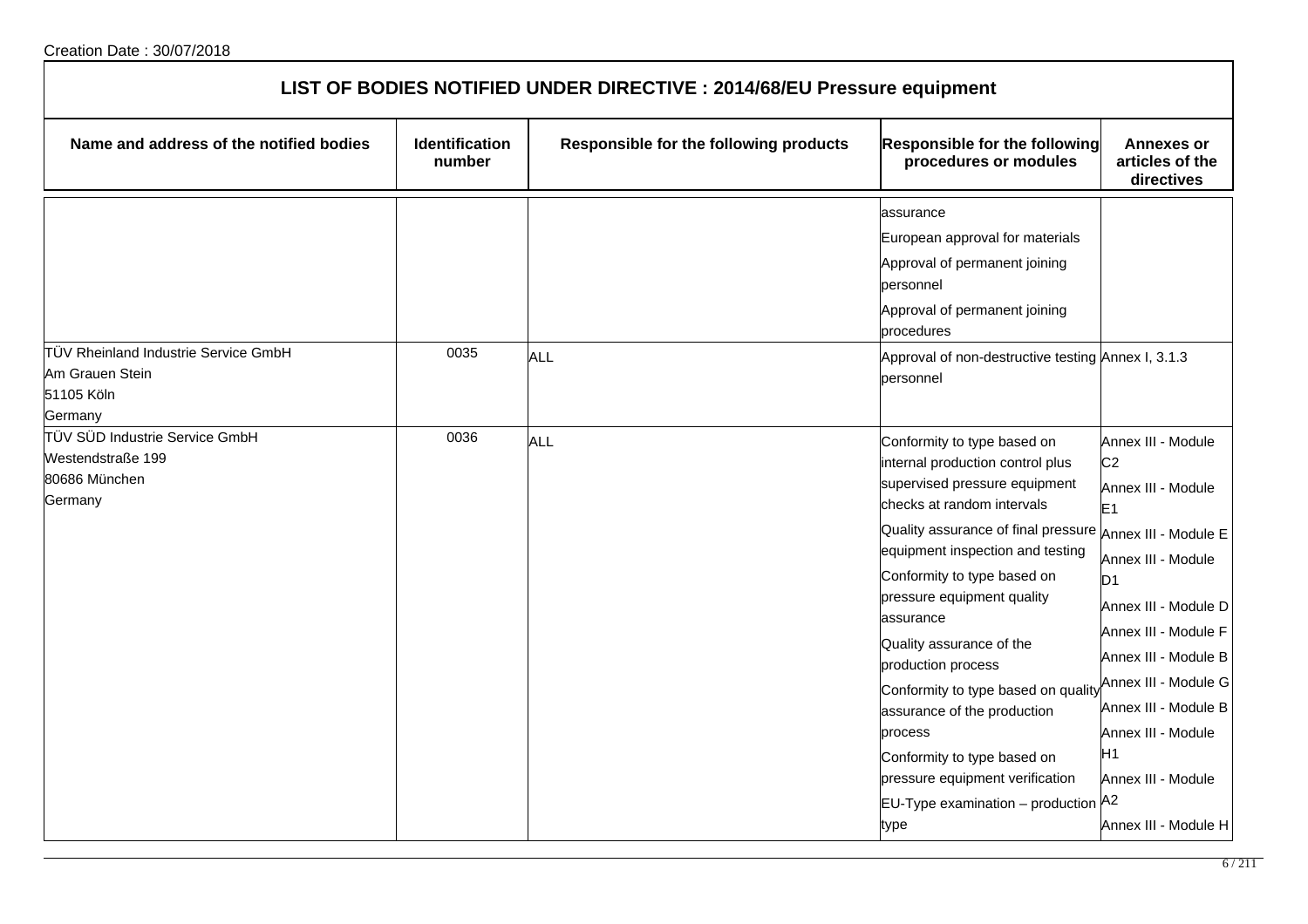| LIST OF BODIES NOTIFIED UNDER DIRECTIVE : 2014/68/EU Pressure equipment                                                                                         |                                 |                                        |                                                                                                                                                                                                                                                                                                                                                                                                                                                   |                                                                              |  |
|-----------------------------------------------------------------------------------------------------------------------------------------------------------------|---------------------------------|----------------------------------------|---------------------------------------------------------------------------------------------------------------------------------------------------------------------------------------------------------------------------------------------------------------------------------------------------------------------------------------------------------------------------------------------------------------------------------------------------|------------------------------------------------------------------------------|--|
| Name and address of the notified bodies                                                                                                                         | <b>Identification</b><br>number | Responsible for the following products | Responsible for the following<br>procedures or modules                                                                                                                                                                                                                                                                                                                                                                                            | <b>Annexes or</b><br>articles of the<br>directives                           |  |
|                                                                                                                                                                 |                                 |                                        | Conformity based on unit<br>verification<br>$EU-Type$ examination $-$ design<br>type<br>Conformity based on full quality<br>assurance plus design examination<br>Internal production control plus<br>supervised pressure equipment<br>checks at random intervals<br>Conformity based on full quality<br>assurance<br>European approval for materials<br>Approval of permanent joining<br>personnel<br>Approval of permanent joining<br>procedures | Article 15<br>Annex I, 3.1.2<br>Annex I, 3.1.2                               |  |
| TÜV SÜD Industrie Service GmbH<br>Westendstraße 199<br>80686 München<br>Germany<br><b>ZURICH ENGINEERING</b><br>126 Hagley Road<br>Egdbaston Birmingham B16 9PF | 0036<br>0037                    | <b>ALL</b><br><b>ALL</b>               | Approval of non-destructive testing Annex I, 3.1.3<br>personnel<br>Approval of non-destructive testing Annex I, 3.1.3<br>personnel                                                                                                                                                                                                                                                                                                                |                                                                              |  |
| United Kingdom<br><b>ZURICH ENGINEERING</b><br>126 Hagley Road<br>Egdbaston Birmingham B16 9PF<br>United Kingdom                                                | 0037                            | <b>ALL</b>                             | Conformity to type based on<br>internal production control plus<br>supervised pressure equipment<br>checks at random intervals                                                                                                                                                                                                                                                                                                                    | Annex III - Module<br>C <sub>2</sub><br>Annex III - Module<br>E <sub>1</sub> |  |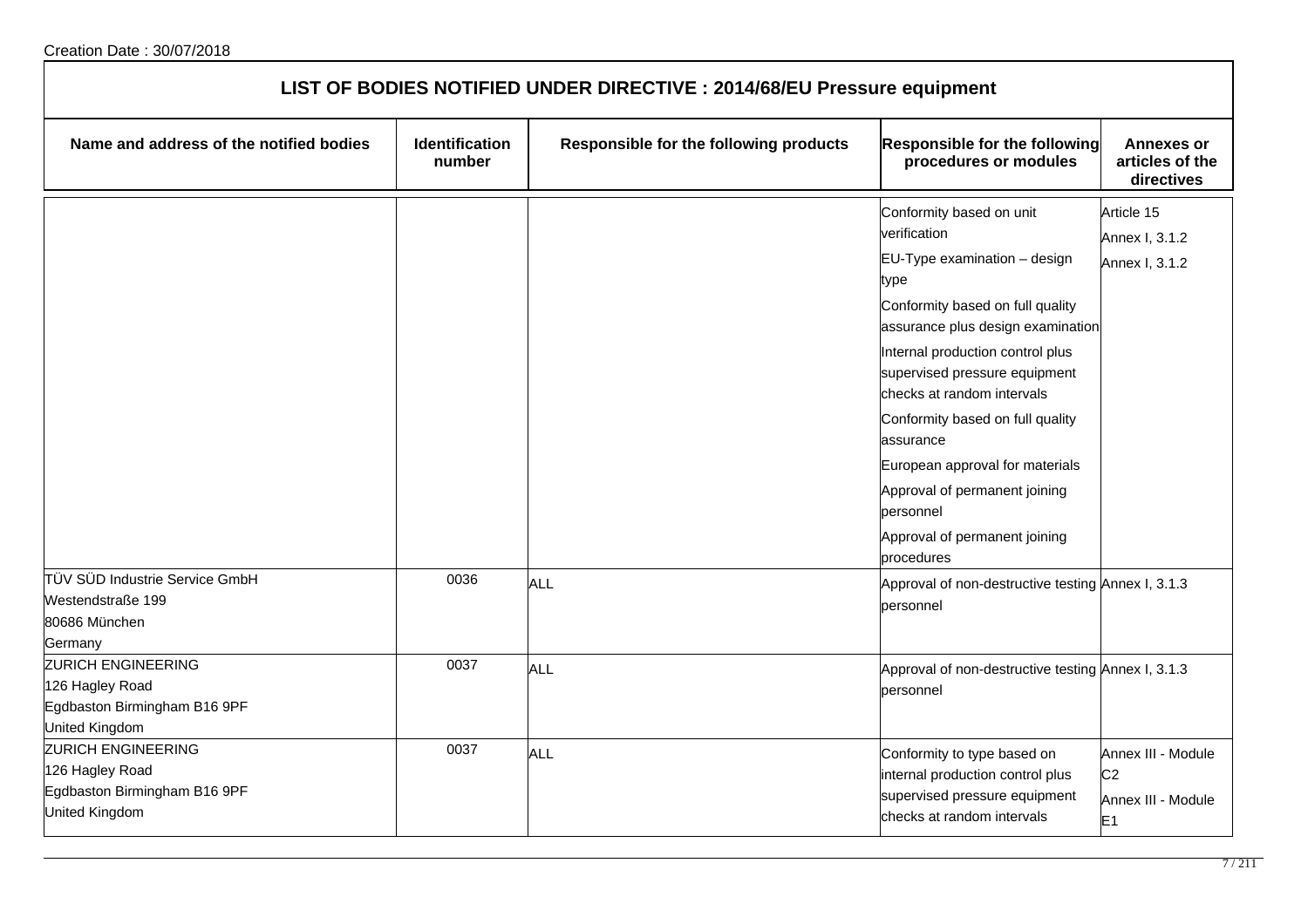| LIST OF BODIES NOTIFIED UNDER DIRECTIVE : 2014/68/EU Pressure equipment |                          |                                        |                                                                                                                                                                                                                                                                                                                                                                                                                                                                                                                                                                                                                                                                                                                                                                                                                               |                                                                                                                                                                                                                                                                                    |
|-------------------------------------------------------------------------|--------------------------|----------------------------------------|-------------------------------------------------------------------------------------------------------------------------------------------------------------------------------------------------------------------------------------------------------------------------------------------------------------------------------------------------------------------------------------------------------------------------------------------------------------------------------------------------------------------------------------------------------------------------------------------------------------------------------------------------------------------------------------------------------------------------------------------------------------------------------------------------------------------------------|------------------------------------------------------------------------------------------------------------------------------------------------------------------------------------------------------------------------------------------------------------------------------------|
| Name and address of the notified bodies                                 | Identification<br>number | Responsible for the following products | Responsible for the following<br>procedures or modules                                                                                                                                                                                                                                                                                                                                                                                                                                                                                                                                                                                                                                                                                                                                                                        | <b>Annexes or</b><br>articles of the<br>directives                                                                                                                                                                                                                                 |
|                                                                         |                          |                                        | Quality assurance of final pressure Annex III - Module E<br>equipment inspection and testing<br>Conformity to type based on<br>pressure equipment quality<br>assurance<br>Quality assurance of the<br>production process<br>Conformity to type based on quality<br>assurance of the production<br>process<br>Conformity to type based on<br>pressure equipment verification<br>$EU-Type$ examination $-$ production<br>type<br>Conformity based on unit<br>verification<br>EU-Type examination - design<br>type<br>Conformity based on full quality<br>assurance plus design examination<br>Internal production control plus<br>supervised pressure equipment<br>checks at random intervals<br>Conformity based on full quality<br>assurance<br>European approval for materials<br>Approval of permanent joining<br>personnel | Annex III - Module<br>D1<br>Annex III - Module D<br>Annex III - Module F<br>Annex III - Module B<br>Annex III - Module G<br>Annex III - Module B<br>Annex III - Module<br>H1<br>Annex III - Module<br>A2<br>Annex III - Module H<br>Article 15<br>Annex I, 3.1.2<br>Annex I, 3.1.2 |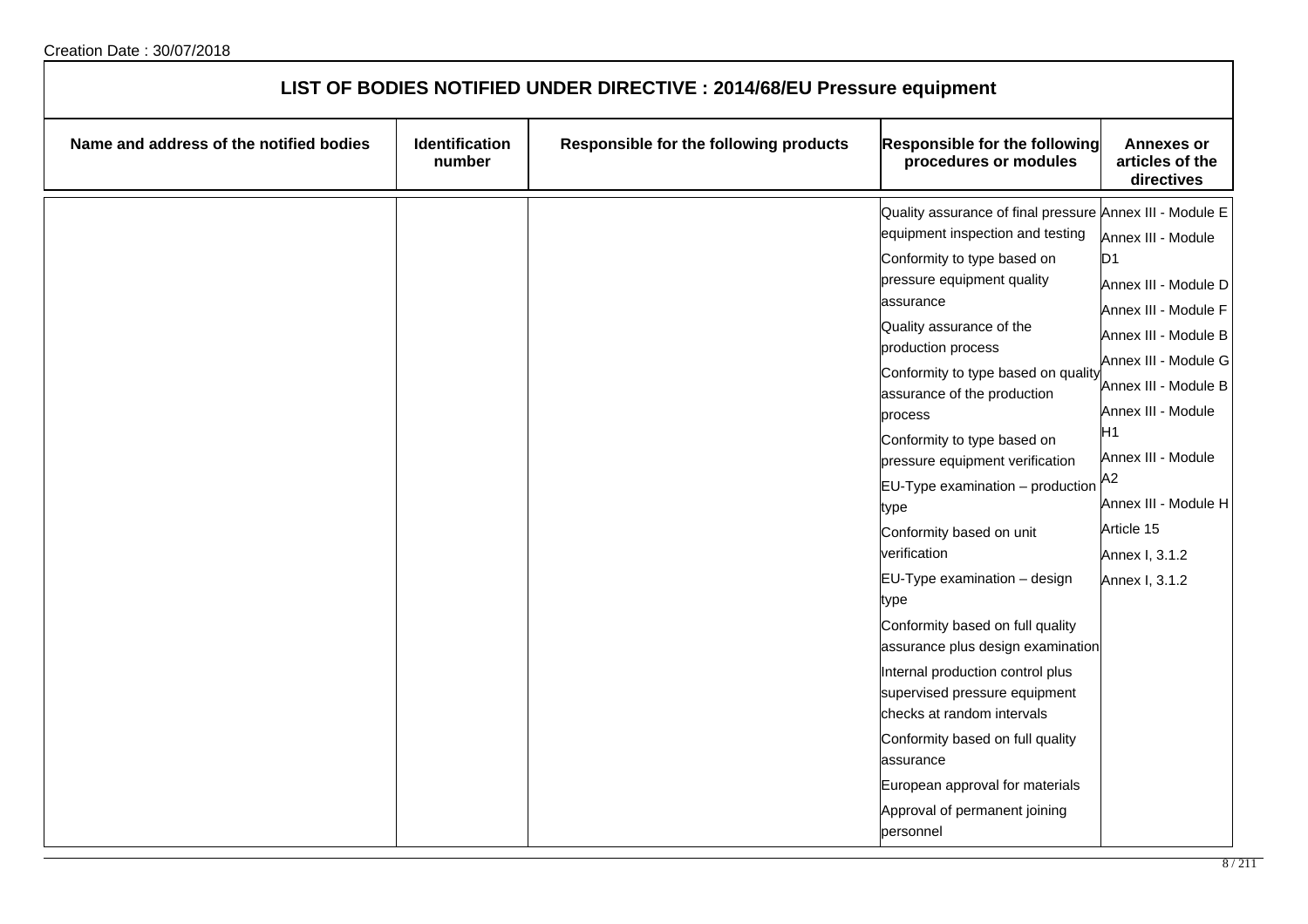| LIST OF BODIES NOTIFIED UNDER DIRECTIVE : 2014/68/EU Pressure equipment                           |                          |                                                                                                                                                                                                                                                                                                                                                                                                                                                                                                                                                                                                                                                                                                                                                                                                                                                                                                                                                                                                                                                                       |                                                                                                                                                                                                                                                                                                                                                                                                                                                                                                                                                                                                                                                                                                                                |                                                                                                                                                                                                                                                                                                                                                                                            |  |
|---------------------------------------------------------------------------------------------------|--------------------------|-----------------------------------------------------------------------------------------------------------------------------------------------------------------------------------------------------------------------------------------------------------------------------------------------------------------------------------------------------------------------------------------------------------------------------------------------------------------------------------------------------------------------------------------------------------------------------------------------------------------------------------------------------------------------------------------------------------------------------------------------------------------------------------------------------------------------------------------------------------------------------------------------------------------------------------------------------------------------------------------------------------------------------------------------------------------------|--------------------------------------------------------------------------------------------------------------------------------------------------------------------------------------------------------------------------------------------------------------------------------------------------------------------------------------------------------------------------------------------------------------------------------------------------------------------------------------------------------------------------------------------------------------------------------------------------------------------------------------------------------------------------------------------------------------------------------|--------------------------------------------------------------------------------------------------------------------------------------------------------------------------------------------------------------------------------------------------------------------------------------------------------------------------------------------------------------------------------------------|--|
| Name and address of the notified bodies                                                           | Identification<br>number | Responsible for the following products                                                                                                                                                                                                                                                                                                                                                                                                                                                                                                                                                                                                                                                                                                                                                                                                                                                                                                                                                                                                                                | <b>Responsible for the following</b><br>procedures or modules                                                                                                                                                                                                                                                                                                                                                                                                                                                                                                                                                                                                                                                                  | <b>Annexes or</b><br>articles of the<br>directives                                                                                                                                                                                                                                                                                                                                         |  |
|                                                                                                   |                          |                                                                                                                                                                                                                                                                                                                                                                                                                                                                                                                                                                                                                                                                                                                                                                                                                                                                                                                                                                                                                                                                       | Approval of permanent joining<br>procedures                                                                                                                                                                                                                                                                                                                                                                                                                                                                                                                                                                                                                                                                                    |                                                                                                                                                                                                                                                                                                                                                                                            |  |
| Lloyd's Register Verification Limited<br>71 Fenchurch Street<br>London EC3M 4BS<br>United Kingdom | 0038                     | <b>ALL</b><br>Pressure equipment<br>Pressure-cookers<br>Pressure equipment of categories II, III, IV as parts of<br>PG installations<br>Pressure equipment of categories II, III, IV as parts of<br>refrigeration installations<br>Portable fire extinguishers<br>Safety accessories<br>Pressure accessories<br>Portable fire extinguishers and bottles for breathing<br>apparatus<br>Pressure equipment and assemblies except for portable process<br>fire extinguishers and bottles for breathing apparatus<br>Pressure equipment and assemblies of categories II, III,<br>IV as parts of LPG and water installations<br>Pressure equipment and assemblies of categories II, III,<br>IV as parts of refrigeration installations<br>Conformity assessment of safety valves fitted to fixed<br>LPG (liquefied petroleum gas) storage vessels<br>Conformity assessment of #hermetically sealed'<br>compressor units used in refrigeration systems<br>Pressure equipment as referred to in 1(a), 1(c) and 1(d)<br>of Article 4 and assemblies as referred to in 2(b) of | Conformity to type based on<br>internal production control plus<br>supervised pressure equipment<br>checks at random intervals<br>Quality assurance of final pressure<br>equipment inspection and testing<br>Conformity to type based on<br>pressure equipment quality<br>assurance<br>Quality assurance of the<br>production process<br>Conformity to type based on qualit<br>assurance of the production<br>Conformity to type based on<br>pressure equipment verification<br>$EU-Type$ examination – production<br>type<br>Conformity based on unit<br>verification<br>$EU$ -Type examination – design<br>type<br>Conformity based on full quality<br>assurance plus design examination<br>Internal production control plus | Annex III - Module<br>C <sub>2</sub><br>Annex III - Module<br>E <sub>1</sub><br>Annex III - Module E<br>Annex III - Module<br>D1<br>Annex III - Module D<br>Annex III - Module F<br>Annex III - Module B<br>Annex III - Module G<br>Annex III - Module B<br>Annex III - Module<br>Η1<br>Annex III - Module<br>А2<br>Annex III - Module H<br>Article 15<br>Annex I, 3.1.2<br>Annex I, 3.1.2 |  |
|                                                                                                   |                          | Article 4                                                                                                                                                                                                                                                                                                                                                                                                                                                                                                                                                                                                                                                                                                                                                                                                                                                                                                                                                                                                                                                             | supervised pressure equipment                                                                                                                                                                                                                                                                                                                                                                                                                                                                                                                                                                                                                                                                                                  |                                                                                                                                                                                                                                                                                                                                                                                            |  |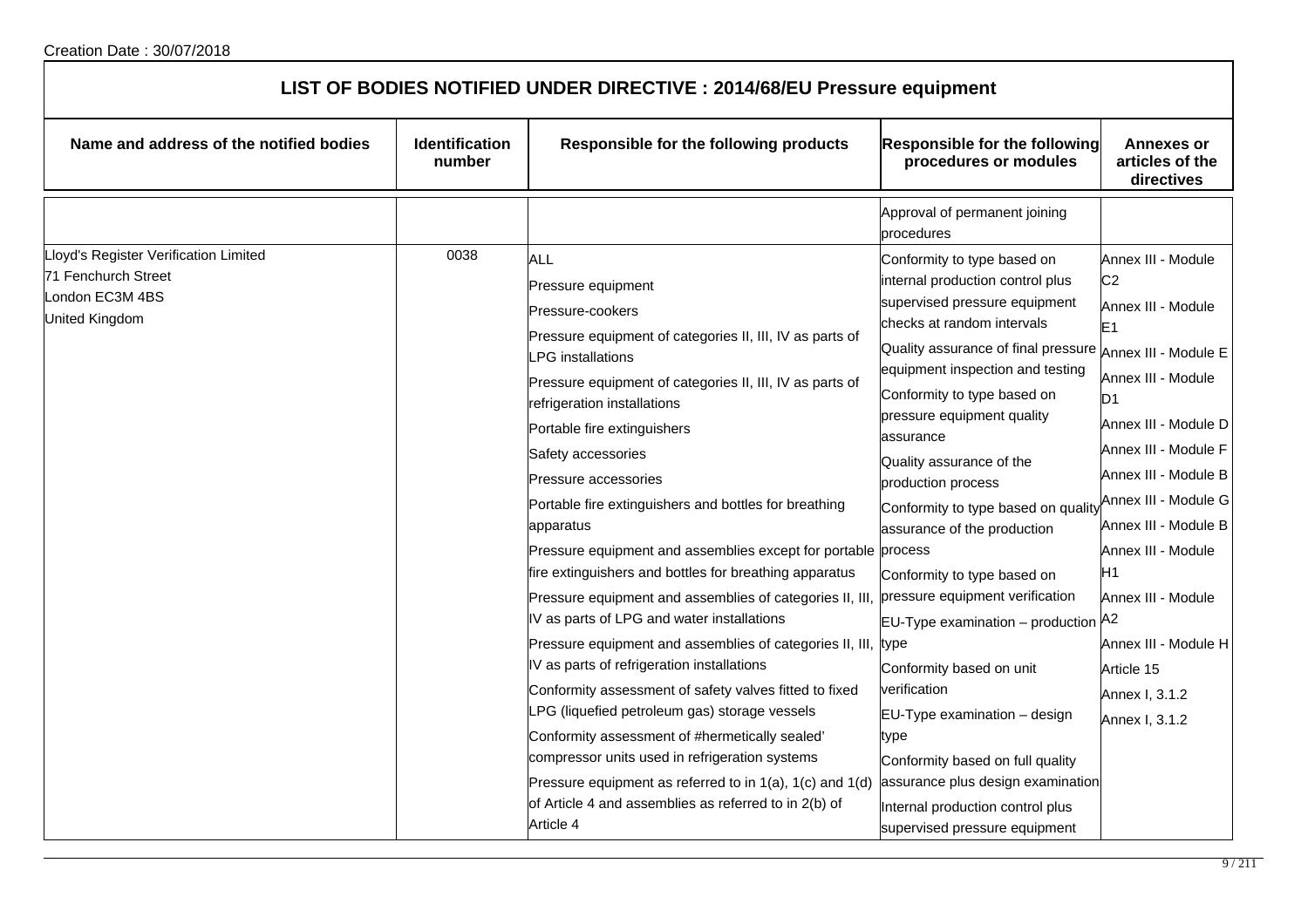| LIST OF BODIES NOTIFIED UNDER DIRECTIVE : 2014/68/EU Pressure equipment                                  |                                 |                                                                                                                                                                                                                                  |                                                                                                                                                                                                                                                                                                                                                                                                                        |                                                                                                                                                                                                                                                                                            |  |
|----------------------------------------------------------------------------------------------------------|---------------------------------|----------------------------------------------------------------------------------------------------------------------------------------------------------------------------------------------------------------------------------|------------------------------------------------------------------------------------------------------------------------------------------------------------------------------------------------------------------------------------------------------------------------------------------------------------------------------------------------------------------------------------------------------------------------|--------------------------------------------------------------------------------------------------------------------------------------------------------------------------------------------------------------------------------------------------------------------------------------------|--|
| Name and address of the notified bodies                                                                  | <b>Identification</b><br>number | Responsible for the following products                                                                                                                                                                                           | Responsible for the following<br>procedures or modules                                                                                                                                                                                                                                                                                                                                                                 | <b>Annexes or</b><br>articles of the<br>directives                                                                                                                                                                                                                                         |  |
|                                                                                                          |                                 | Pressure equipment and assemblies as defined in<br>Article 2 for use exclusively in fire-fighting plant,<br>excluding fired or otherwise heated pressure equipment<br>presenting a risk of overheating<br><b>Pressured tanks</b> | checks at random intervals<br>Conformity based on full quality<br>assurance<br>European approval for materials<br>Approval of permanent joining<br>personnel<br>Approval of permanent joining<br>procedures                                                                                                                                                                                                            |                                                                                                                                                                                                                                                                                            |  |
| Lloyd's Register Verification Limited<br>71 Fenchurch Street<br>London EC3M 4BS<br><b>United Kingdom</b> | 0038                            | <b>ALL</b>                                                                                                                                                                                                                       | Approval of non-destructive testing Annex I, 3.1.3<br>personnel<br>Approval of permanent joining<br>personnel<br>Approval of permanent joining<br>procedures                                                                                                                                                                                                                                                           | Annex I, 3.1.2<br>Annex I, 3.1.2                                                                                                                                                                                                                                                           |  |
| BRITISH ENGINEERING SERVICES LTD<br>5 New York Street<br>Manchester M1 4JB<br>United Kingdom             | 0040                            | ALL                                                                                                                                                                                                                              | Conformity to type based on<br>internal production control plus<br>supervised pressure equipment<br>checks at random intervals<br>Quality assurance of final pressure<br>equipment inspection and testing<br>Conformity to type based on<br>pressure equipment quality<br>assurance<br>Quality assurance of the<br>production process<br>Conformity to type based on quality<br>assurance of the production<br>process | Annex III - Module<br>C <sub>2</sub><br>Annex III - Module<br>E <sub>1</sub><br>Annex III - Module E<br>Annex III - Module<br>D <sub>1</sub><br>Annex III - Module D<br>Annex III - Module F<br>Annex III - Module B<br>Annex III - Module G<br>Annex III - Module B<br>Annex III - Module |  |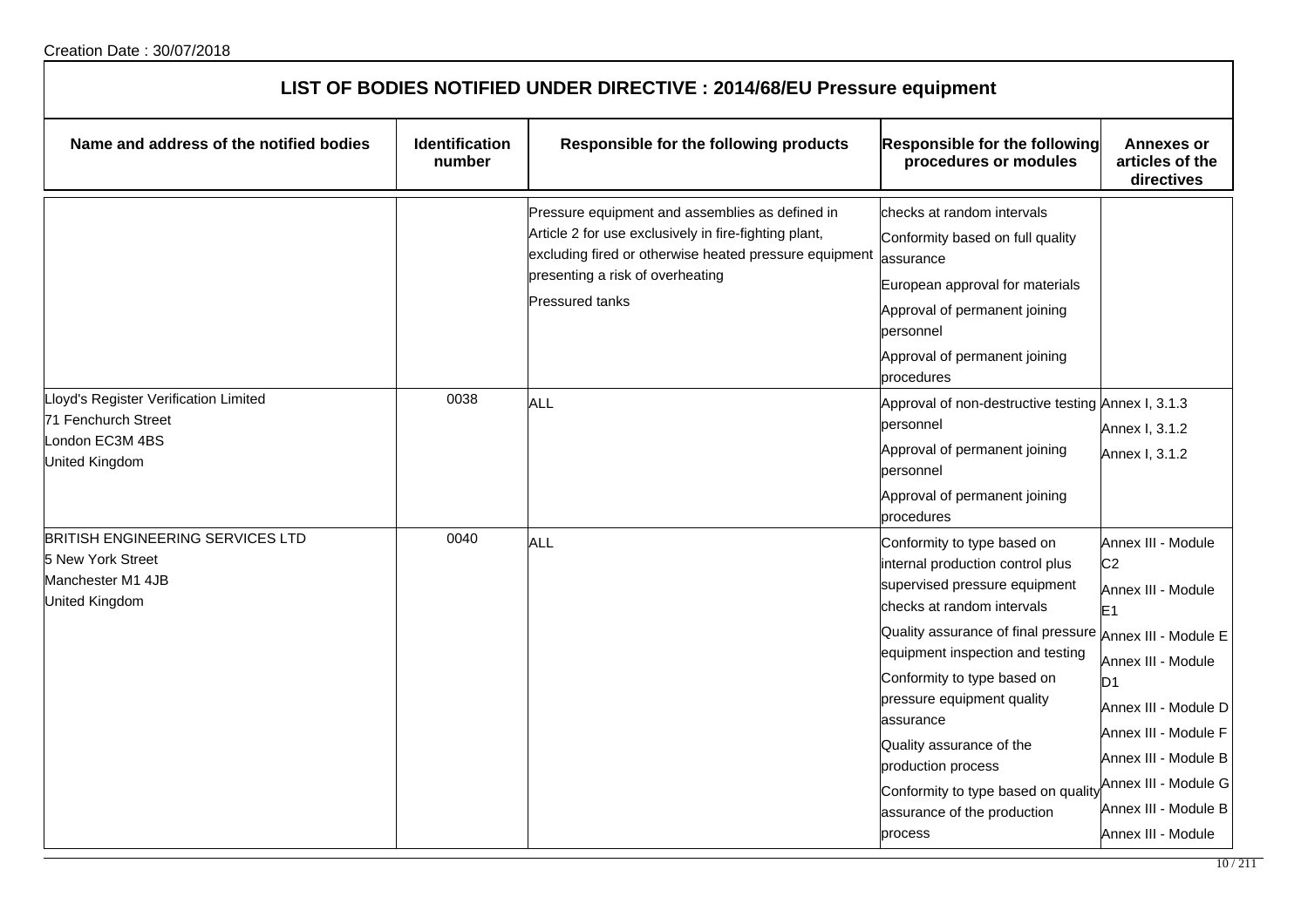| LIST OF BODIES NOTIFIED UNDER DIRECTIVE : 2014/68/EU Pressure equipment                                           |                                 |                                        |                                                                                                                                                                                                                                                                                                                                                                                                                                                                                                                                                                    |                                                                                                                |  |
|-------------------------------------------------------------------------------------------------------------------|---------------------------------|----------------------------------------|--------------------------------------------------------------------------------------------------------------------------------------------------------------------------------------------------------------------------------------------------------------------------------------------------------------------------------------------------------------------------------------------------------------------------------------------------------------------------------------------------------------------------------------------------------------------|----------------------------------------------------------------------------------------------------------------|--|
| Name and address of the notified bodies                                                                           | <b>Identification</b><br>number | Responsible for the following products | Responsible for the following<br>procedures or modules                                                                                                                                                                                                                                                                                                                                                                                                                                                                                                             | <b>Annexes or</b><br>articles of the<br>directives                                                             |  |
|                                                                                                                   |                                 |                                        | Conformity to type based on<br>pressure equipment verification<br>EU-Type examination $-$ production $A2$<br>type<br>Conformity based on unit<br>verification<br>EU-Type examination - design<br>type<br>Conformity based on full quality<br>assurance plus design examination<br>Internal production control plus<br>supervised pressure equipment<br>checks at random intervals<br>Conformity based on full quality<br>assurance<br>European approval for materials<br>Approval of permanent joining<br>personnel<br>Approval of permanent joining<br>procedures | H <sub>1</sub><br>Annex III - Module<br>Annex III - Module H<br>Article 15<br>Annex I, 3.1.2<br>Annex I, 3.1.2 |  |
| <b>BRITISH ENGINEERING SERVICES LTD</b><br>5 New York Street<br>Manchester M1 4JB<br>United Kingdom               | 0040                            | ALL                                    | Approval of non-destructive testing Annex I, 3.1.3<br>personnel                                                                                                                                                                                                                                                                                                                                                                                                                                                                                                    |                                                                                                                |  |
| <b>BUREAU VERITAS UK LIMITED</b><br>Parklands 825A Wilmslow Road Didsbury<br>Manchester M20 2RE<br>United Kingdom | 0041                            | ALL                                    | Conformity to type based on<br>internal production control plus<br>supervised pressure equipment<br>checks at random intervals                                                                                                                                                                                                                                                                                                                                                                                                                                     | Annex III - Module<br>C <sub>2</sub><br>Annex III - Module<br>E <sub>1</sub>                                   |  |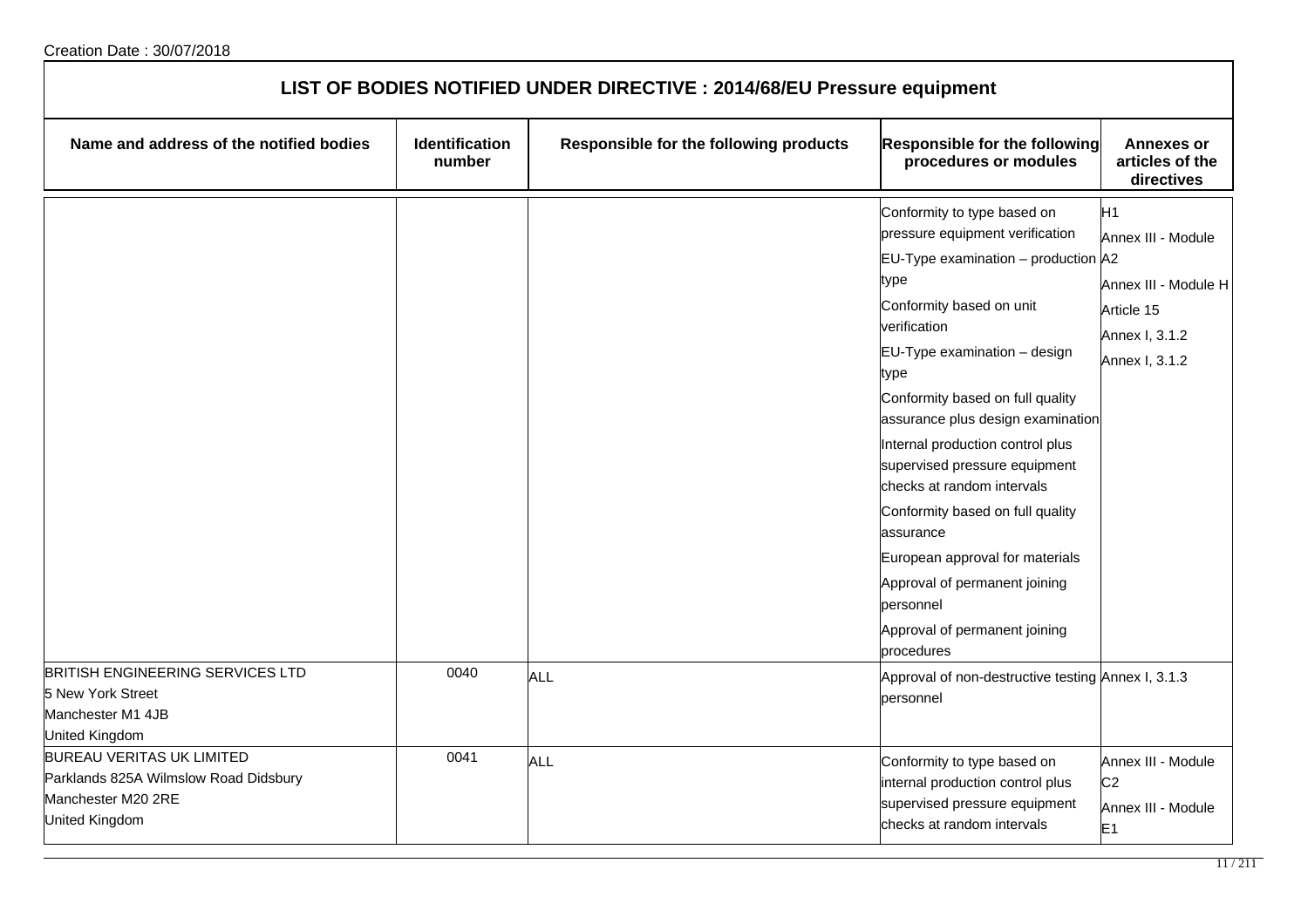| LIST OF BODIES NOTIFIED UNDER DIRECTIVE : 2014/68/EU Pressure equipment |                          |                                        |                                                                                                                                                                                                                                                                                                                                                                                                                                                                                                                                                                                                                                                                                                                                                                                                                               |                                                                                                                                                                                                                                                                                    |
|-------------------------------------------------------------------------|--------------------------|----------------------------------------|-------------------------------------------------------------------------------------------------------------------------------------------------------------------------------------------------------------------------------------------------------------------------------------------------------------------------------------------------------------------------------------------------------------------------------------------------------------------------------------------------------------------------------------------------------------------------------------------------------------------------------------------------------------------------------------------------------------------------------------------------------------------------------------------------------------------------------|------------------------------------------------------------------------------------------------------------------------------------------------------------------------------------------------------------------------------------------------------------------------------------|
| Name and address of the notified bodies                                 | Identification<br>number | Responsible for the following products | Responsible for the following<br>procedures or modules                                                                                                                                                                                                                                                                                                                                                                                                                                                                                                                                                                                                                                                                                                                                                                        | <b>Annexes or</b><br>articles of the<br>directives                                                                                                                                                                                                                                 |
|                                                                         |                          |                                        | Quality assurance of final pressure Annex III - Module E<br>equipment inspection and testing<br>Conformity to type based on<br>pressure equipment quality<br>assurance<br>Quality assurance of the<br>production process<br>Conformity to type based on quality<br>assurance of the production<br>process<br>Conformity to type based on<br>pressure equipment verification<br>$EU-Type$ examination $-$ production<br>type<br>Conformity based on unit<br>verification<br>EU-Type examination - design<br>type<br>Conformity based on full quality<br>assurance plus design examination<br>Internal production control plus<br>supervised pressure equipment<br>checks at random intervals<br>Conformity based on full quality<br>assurance<br>European approval for materials<br>Approval of permanent joining<br>personnel | Annex III - Module<br>D1<br>Annex III - Module D<br>Annex III - Module F<br>Annex III - Module B<br>Annex III - Module G<br>Annex III - Module B<br>Annex III - Module<br>H1<br>Annex III - Module<br>A2<br>Annex III - Module H<br>Article 15<br>Annex I, 3.1.2<br>Annex I, 3.1.2 |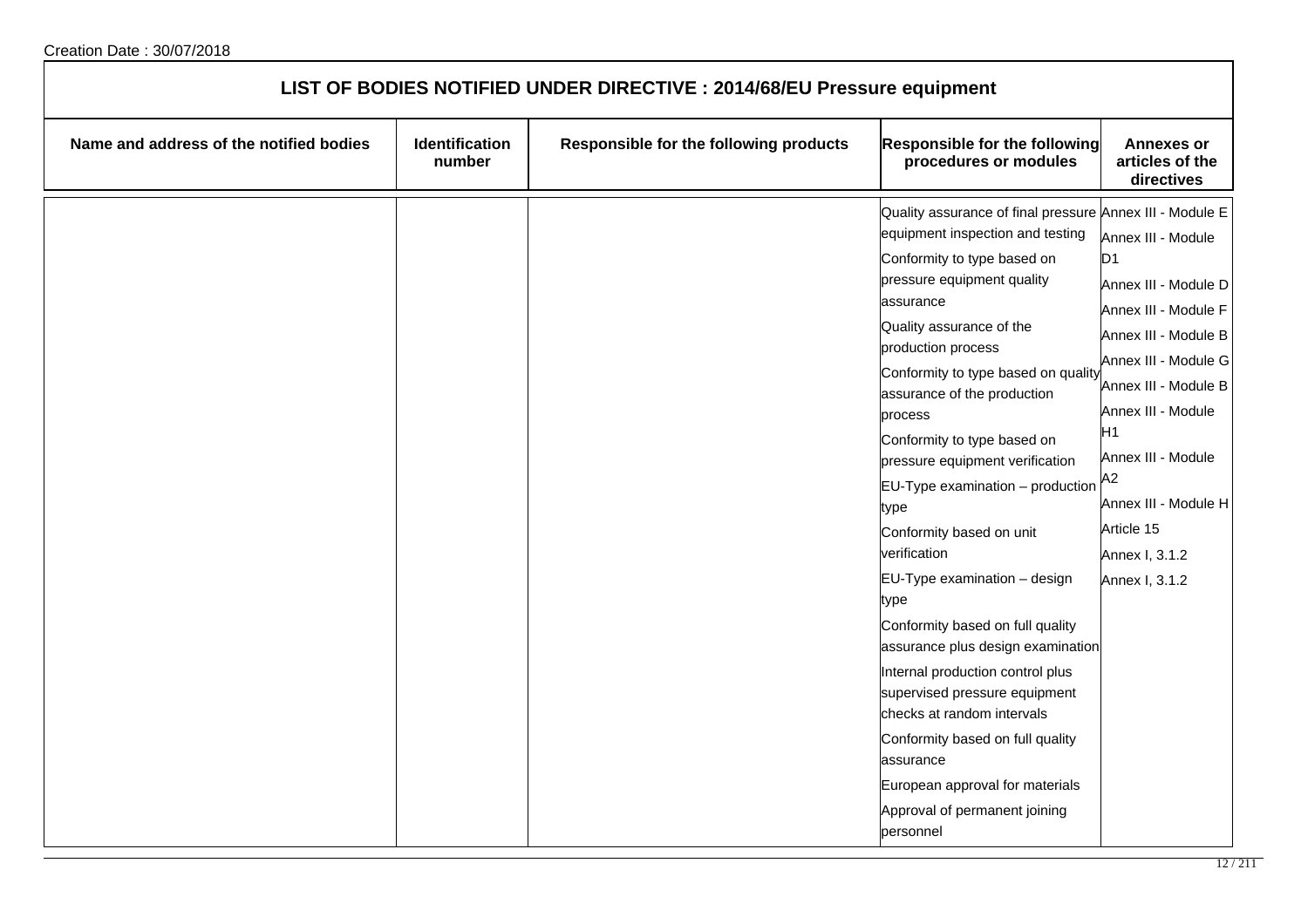| LIST OF BODIES NOTIFIED UNDER DIRECTIVE : 2014/68/EU Pressure equipment           |                          |                                        |                                                                                                                                                                                                                                                                                                                                                                                                                                                                                                                                                                                                                             |                                                                                                                                                                                                                                                                                                                                                                                                  |  |
|-----------------------------------------------------------------------------------|--------------------------|----------------------------------------|-----------------------------------------------------------------------------------------------------------------------------------------------------------------------------------------------------------------------------------------------------------------------------------------------------------------------------------------------------------------------------------------------------------------------------------------------------------------------------------------------------------------------------------------------------------------------------------------------------------------------------|--------------------------------------------------------------------------------------------------------------------------------------------------------------------------------------------------------------------------------------------------------------------------------------------------------------------------------------------------------------------------------------------------|--|
| Name and address of the notified bodies                                           | Identification<br>number | Responsible for the following products | Responsible for the following<br>procedures or modules                                                                                                                                                                                                                                                                                                                                                                                                                                                                                                                                                                      | <b>Annexes or</b><br>articles of the<br>directives                                                                                                                                                                                                                                                                                                                                               |  |
|                                                                                   |                          |                                        | Approval of permanent joining<br>procedures                                                                                                                                                                                                                                                                                                                                                                                                                                                                                                                                                                                 |                                                                                                                                                                                                                                                                                                                                                                                                  |  |
| TÜV NORD Systems GmbH & Co. KG<br>Große Bahnstraße 31<br>22525 Hamburg<br>Germany | 0045                     | ALL                                    | Approval of non-destructive testing Annex I, 3.1.3<br>personnel                                                                                                                                                                                                                                                                                                                                                                                                                                                                                                                                                             |                                                                                                                                                                                                                                                                                                                                                                                                  |  |
| TÜV NORD Systems GmbH & Co. KG<br>Große Bahnstraße 31<br>22525 Hamburg<br>Germany | 0045                     | ALL                                    | Conformity to type based on<br>internal production control plus<br>supervised pressure equipment<br>checks at random intervals<br>Quality assurance of final pressure<br>equipment inspection and testing<br>Conformity to type based on<br>pressure equipment quality<br>assurance<br>Quality assurance of the<br>production process<br>Conformity to type based on quality<br>assurance of the production<br>process<br>Conformity to type based on<br>pressure equipment verification<br>EU-Type examination - production A2<br>type<br>Conformity based on unit<br>verification<br>EU-Type examination - design<br>type | Annex III - Module<br>C <sub>2</sub><br>Annex III - Module<br>E <sub>1</sub><br>Annex III - Module E<br>Annex III - Module<br>D <sub>1</sub><br>Annex III - Module D<br>Annex III - Module F<br>Annex III - Module B<br>Annex III - Module G<br>Annex III - Module B<br>Annex III - Module<br>H1<br>Annex III - Module<br>Annex III - Module H<br>Article 15<br>Annex I, 3.1.2<br>Annex I, 3.1.2 |  |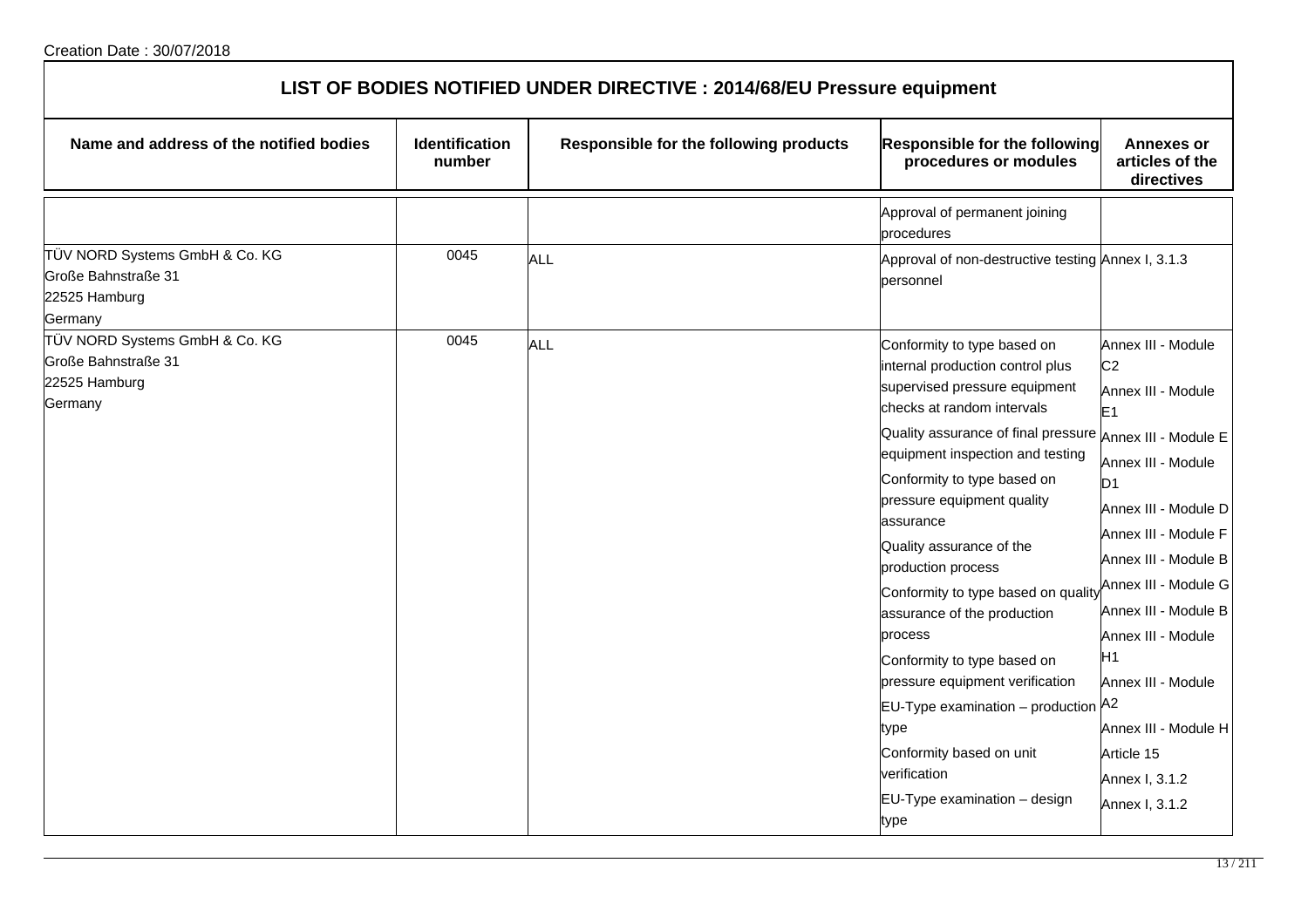| LIST OF BODIES NOTIFIED UNDER DIRECTIVE : 2014/68/EU Pressure equipment |                                 |                                        |                                                                                                                                                                                                                                                                                                                                                                                                                                                                                                               |                                                                                                                                                                                                                                                                                                            |  |
|-------------------------------------------------------------------------|---------------------------------|----------------------------------------|---------------------------------------------------------------------------------------------------------------------------------------------------------------------------------------------------------------------------------------------------------------------------------------------------------------------------------------------------------------------------------------------------------------------------------------------------------------------------------------------------------------|------------------------------------------------------------------------------------------------------------------------------------------------------------------------------------------------------------------------------------------------------------------------------------------------------------|--|
| Name and address of the notified bodies                                 | <b>Identification</b><br>number | Responsible for the following products | Responsible for the following<br>procedures or modules                                                                                                                                                                                                                                                                                                                                                                                                                                                        | <b>Annexes or</b><br>articles of the<br>directives                                                                                                                                                                                                                                                         |  |
| IMQ ISTITUTO ITALIANO DEL MARCHIO DI QUALITÀ                            | 0051                            |                                        | Conformity based on full quality<br>assurance plus design examination<br>Internal production control plus<br>supervised pressure equipment<br>checks at random intervals<br>Conformity based on full quality<br>assurance<br>European approval for materials<br>Approval of permanent joining<br>personnel<br>Approval of permanent joining<br>procedures                                                                                                                                                     |                                                                                                                                                                                                                                                                                                            |  |
| S.P.A.<br>Via Quintiliano, 43<br>20138 - MILANO<br>Italy                |                                 | ALL                                    | Conformity to type based on<br>internal production control plus<br>supervised pressure equipment<br>checks at random intervals<br>Quality assurance of final pressure Annex III - Module E<br>equipment inspection and testing<br>Conformity to type based on<br>pressure equipment quality<br>assurance<br>Quality assurance of the<br>production process<br>Conformity to type based on quality<br>assurance of the production<br>process<br>Conformity to type based on<br>pressure equipment verification | Annex III - Module<br>C <sub>2</sub><br>Annex III - Module<br>E <sub>1</sub><br>Annex III - Module<br>D <sub>1</sub><br>Annex III - Module D<br>Annex III - Module F<br>Annex III - Module B<br>Annex III - Module G<br>Annex III - Module B<br>Annex III - Module<br>H <sub>1</sub><br>Annex III - Module |  |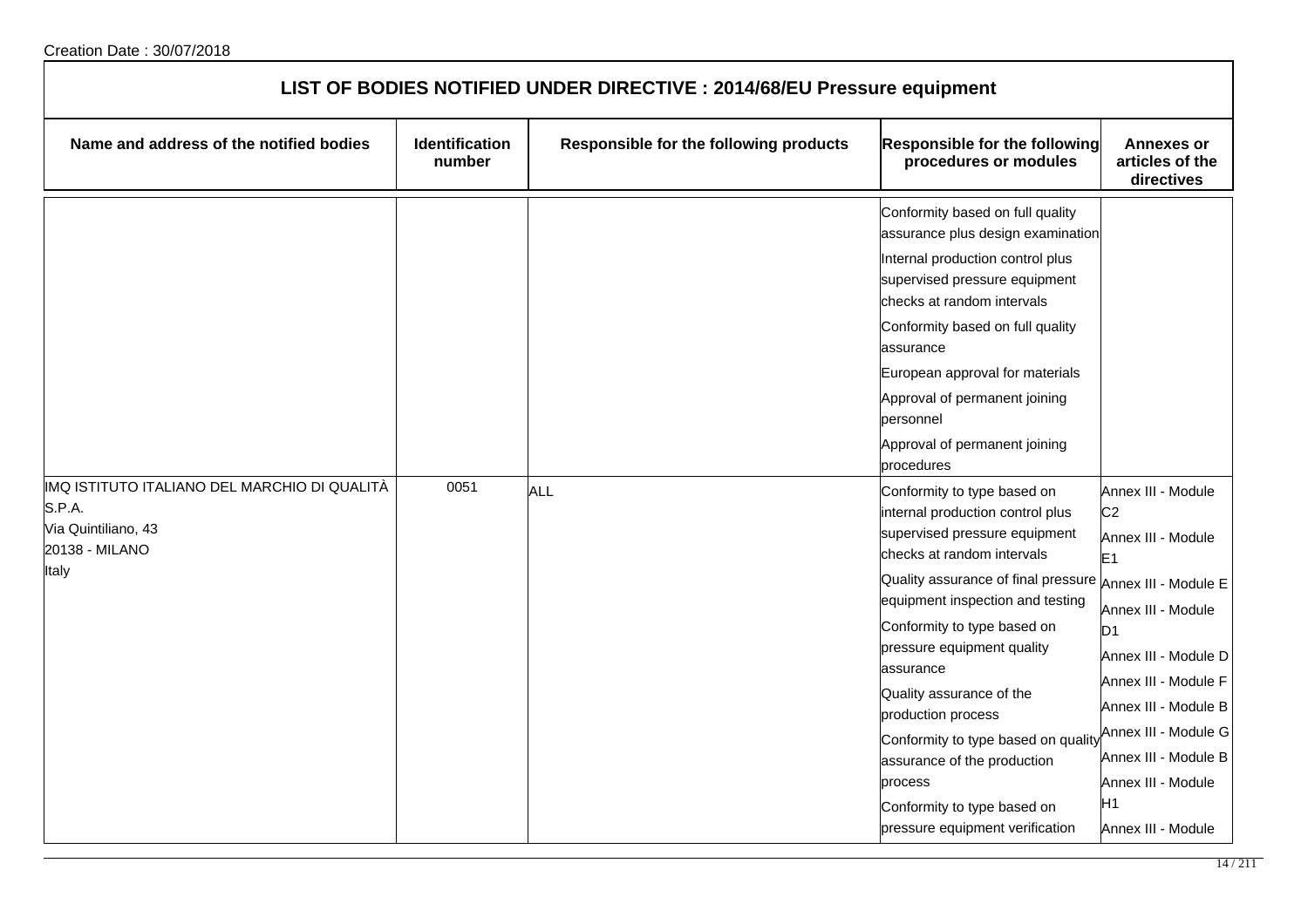| LIST OF BODIES NOTIFIED UNDER DIRECTIVE : 2014/68/EU Pressure equipment |                                 |                                        |                                                                                                                                                                                                                                                                                                                                                                                                                                                               |                                                                                                                                                                                                      |  |
|-------------------------------------------------------------------------|---------------------------------|----------------------------------------|---------------------------------------------------------------------------------------------------------------------------------------------------------------------------------------------------------------------------------------------------------------------------------------------------------------------------------------------------------------------------------------------------------------------------------------------------------------|------------------------------------------------------------------------------------------------------------------------------------------------------------------------------------------------------|--|
| Name and address of the notified bodies                                 | <b>Identification</b><br>number | Responsible for the following products | Responsible for the following<br>procedures or modules                                                                                                                                                                                                                                                                                                                                                                                                        | <b>Annexes or</b><br>articles of the<br>directives                                                                                                                                                   |  |
|                                                                         |                                 |                                        | EU-Type examination $-$ production $A2$<br>type<br>Conformity based on unit<br>verification<br>EU-Type examination - design<br>type<br>Conformity based on full quality<br>assurance plus design examination<br>Internal production control plus<br>supervised pressure equipment<br>checks at random intervals<br>Conformity based on full quality<br>assurance<br>Approval of permanent joining<br>personnel<br>Approval of permanent joining<br>procedures | Annex III - Module H<br>Annex I, 3.1.2<br>Annex I, 3.1.2                                                                                                                                             |  |
| CUALICONTROL- ACI, S.A.<br>Caleruega, 67<br>28033 MADRID<br>Spain       | 0052                            | <b>ALL</b>                             | Conformity to type based on<br>internal production control plus<br>supervised pressure equipment<br>checks at random intervals<br>Conformity to type based on<br>pressure equipment verification<br>$EU-Type$ examination $-$ production<br>type<br>Conformity based on unit<br>verification<br>EU-Type examination - design                                                                                                                                  | Annex III - Module<br>C <sub>2</sub><br>Annex III - Module F<br>Annex III - Module B<br>Annex III - Module G<br>Annex III - Module B<br>Annex III - Module<br>A2<br>Annex I, 3.1.2<br>Annex I, 3.1.2 |  |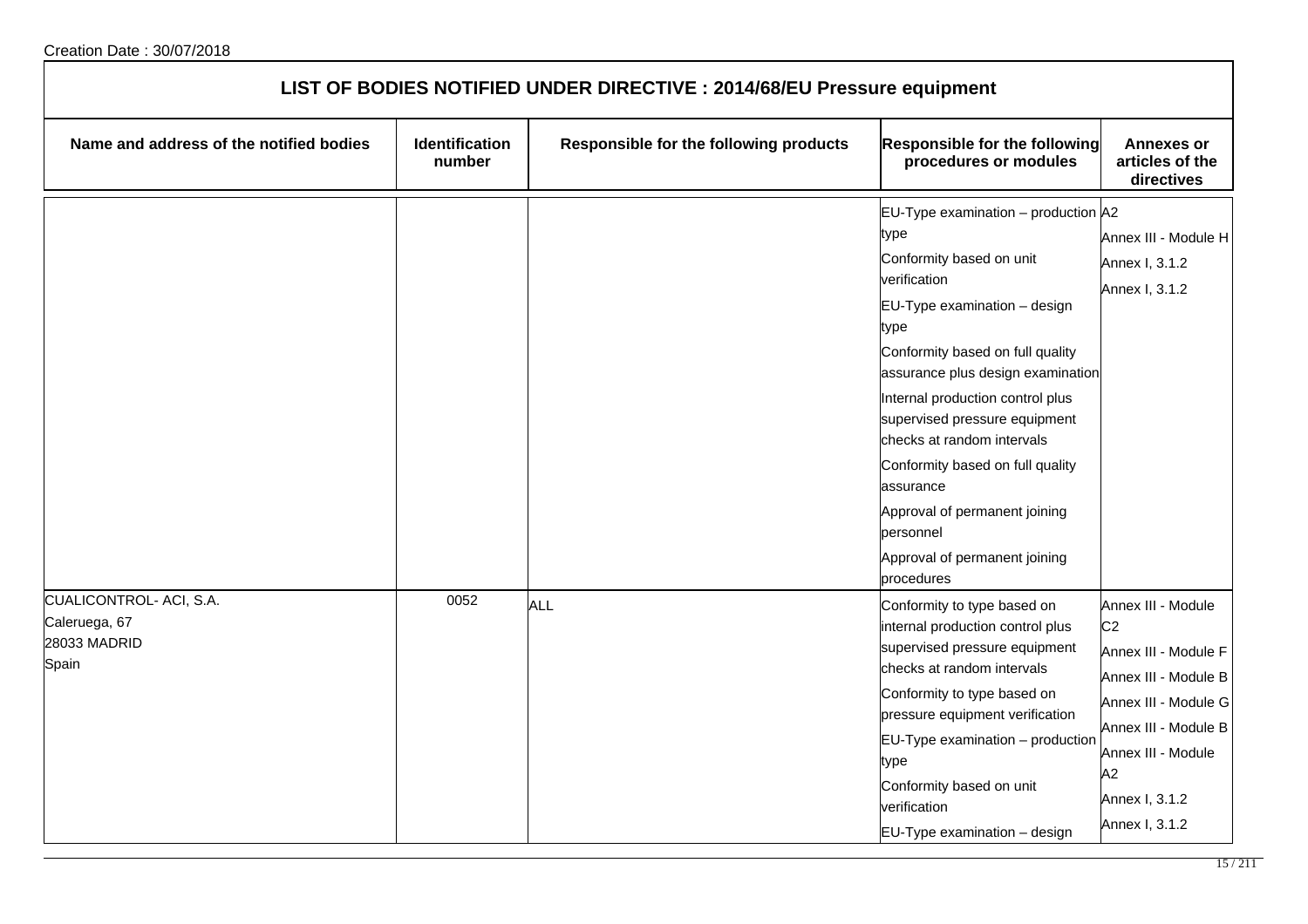| LIST OF BODIES NOTIFIED UNDER DIRECTIVE : 2014/68/EU Pressure equipment              |                                 |                                        |                                                                                                                                                                                                                                                                                                                                                                                                                                                                                                                                                                                                                                                                                                                                                               |                                                                                                                                                                                                                    |  |
|--------------------------------------------------------------------------------------|---------------------------------|----------------------------------------|---------------------------------------------------------------------------------------------------------------------------------------------------------------------------------------------------------------------------------------------------------------------------------------------------------------------------------------------------------------------------------------------------------------------------------------------------------------------------------------------------------------------------------------------------------------------------------------------------------------------------------------------------------------------------------------------------------------------------------------------------------------|--------------------------------------------------------------------------------------------------------------------------------------------------------------------------------------------------------------------|--|
| Name and address of the notified bodies                                              | <b>Identification</b><br>number | Responsible for the following products | Responsible for the following<br>procedures or modules                                                                                                                                                                                                                                                                                                                                                                                                                                                                                                                                                                                                                                                                                                        | <b>Annexes or</b><br>articles of the<br>directives                                                                                                                                                                 |  |
| TÜV SÜD ATISAE, S.A.U.<br>Avenida de los Artesanos, 20<br>28760 TRES CANTOS<br>Spain | 0053                            | <b>ALL</b>                             | type<br>Internal production control plus<br>supervised pressure equipment<br>checks at random intervals<br>Approval of permanent joining<br>personnel<br>Approval of permanent joining<br>procedures<br>Conformity to type based on<br>internal production control plus<br>supervised pressure equipment<br>checks at random intervals<br>Conformity to type based on<br>pressure equipment verification<br>EU-Type examination - production<br>type<br>Conformity based on unit<br>verification<br>EU-Type examination - design<br>type<br>Internal production control plus<br>supervised pressure equipment<br>checks at random intervals<br>European approval for materials<br>Approval of permanent joining<br>personnel<br>Approval of permanent joining | Annex III - Module<br>C <sub>2</sub><br>Annex III - Module F<br>Annex III - Module B<br>Annex III - Module G<br>Annex III - Module B<br>Annex III - Module<br>A2<br>Article 15<br>Annex I, 3.1.2<br>Annex I, 3.1.2 |  |
|                                                                                      |                                 |                                        | procedures                                                                                                                                                                                                                                                                                                                                                                                                                                                                                                                                                                                                                                                                                                                                                    |                                                                                                                                                                                                                    |  |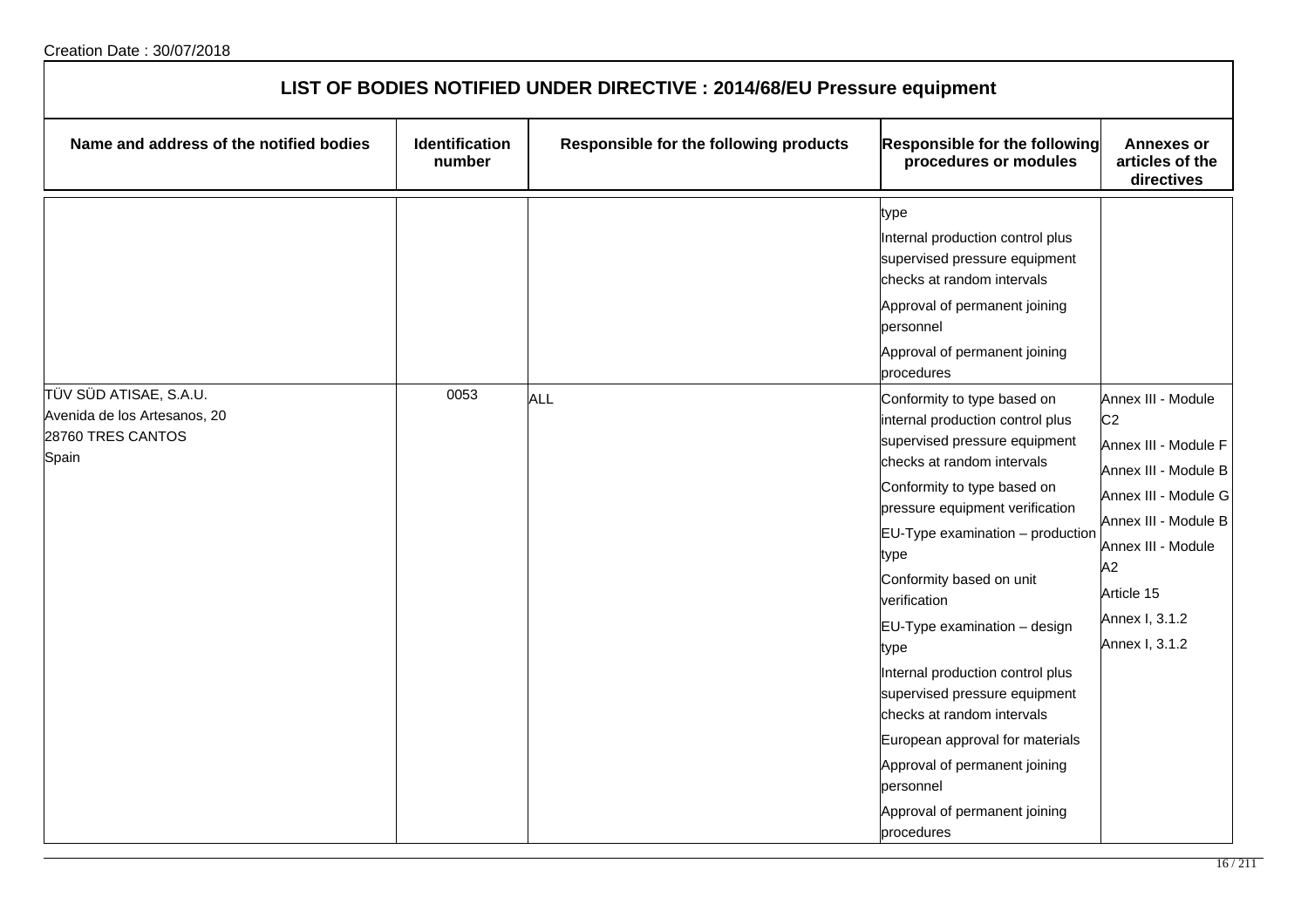| LIST OF BODIES NOTIFIED UNDER DIRECTIVE : 2014/68/EU Pressure equipment                                                                                                                                                    |                                 |                                        |                                                                                                                                                                                                                                                                                                                                                                                                                                                                                                                                                                                                                                                                                                                                                                                                                                                                    |                                                                                                                                                                                                                                                                                                                                                                                      |  |
|----------------------------------------------------------------------------------------------------------------------------------------------------------------------------------------------------------------------------|---------------------------------|----------------------------------------|--------------------------------------------------------------------------------------------------------------------------------------------------------------------------------------------------------------------------------------------------------------------------------------------------------------------------------------------------------------------------------------------------------------------------------------------------------------------------------------------------------------------------------------------------------------------------------------------------------------------------------------------------------------------------------------------------------------------------------------------------------------------------------------------------------------------------------------------------------------------|--------------------------------------------------------------------------------------------------------------------------------------------------------------------------------------------------------------------------------------------------------------------------------------------------------------------------------------------------------------------------------------|--|
| Name and address of the notified bodies                                                                                                                                                                                    | <b>Identification</b><br>number | Responsible for the following products | Responsible for the following<br>procedures or modules                                                                                                                                                                                                                                                                                                                                                                                                                                                                                                                                                                                                                                                                                                                                                                                                             | <b>Annexes or</b><br>articles of the<br>directives                                                                                                                                                                                                                                                                                                                                   |  |
| ECA - ENTIDAD COLABORADORA DE LA<br><b>ADMINISTRACION S.L. Unipersonal</b><br>Camí Can Ametller, 34 Edificio Bureau Veritas 08195<br>Sant Cugat del Vallés (Barcelona)<br>08195 SANT CUGAT DEL VALLES (BARCELONA)<br>Spain | 0056                            | <b>ALL</b>                             | Conformity to type based on<br>internal production control plus<br>supervised pressure equipment<br>checks at random intervals<br>Quality assurance of final pressure Annex III - Module E<br>equipment inspection and testing<br>Conformity to type based on<br>pressure equipment quality<br>assurance<br>Quality assurance of the<br>production process<br>Conformity to type based on quality<br>assurance of the production<br>process<br>Conformity to type based on<br>pressure equipment verification<br>EU-Type examination - production $A2$<br>type<br>Conformity based on unit<br>verification<br>EU-Type examination - design<br>type<br>Conformity based on full quality<br>assurance plus design examination<br>Internal production control plus<br>supervised pressure equipment<br>checks at random intervals<br>Conformity based on full quality | Annex III - Module<br>C <sub>2</sub><br>Annex III - Module<br>E <sub>1</sub><br>Annex III - Module<br>D <sub>1</sub><br>Annex III - Module D<br>Annex III - Module F<br>Annex III - Module B<br>Annex III - Module G<br>Annex III - Module B<br>Annex III - Module<br>H <sub>1</sub><br>Annex III - Module<br>Annex III - Module H<br>Article 15<br>Annex I, 3.1.2<br>Annex I, 3.1.2 |  |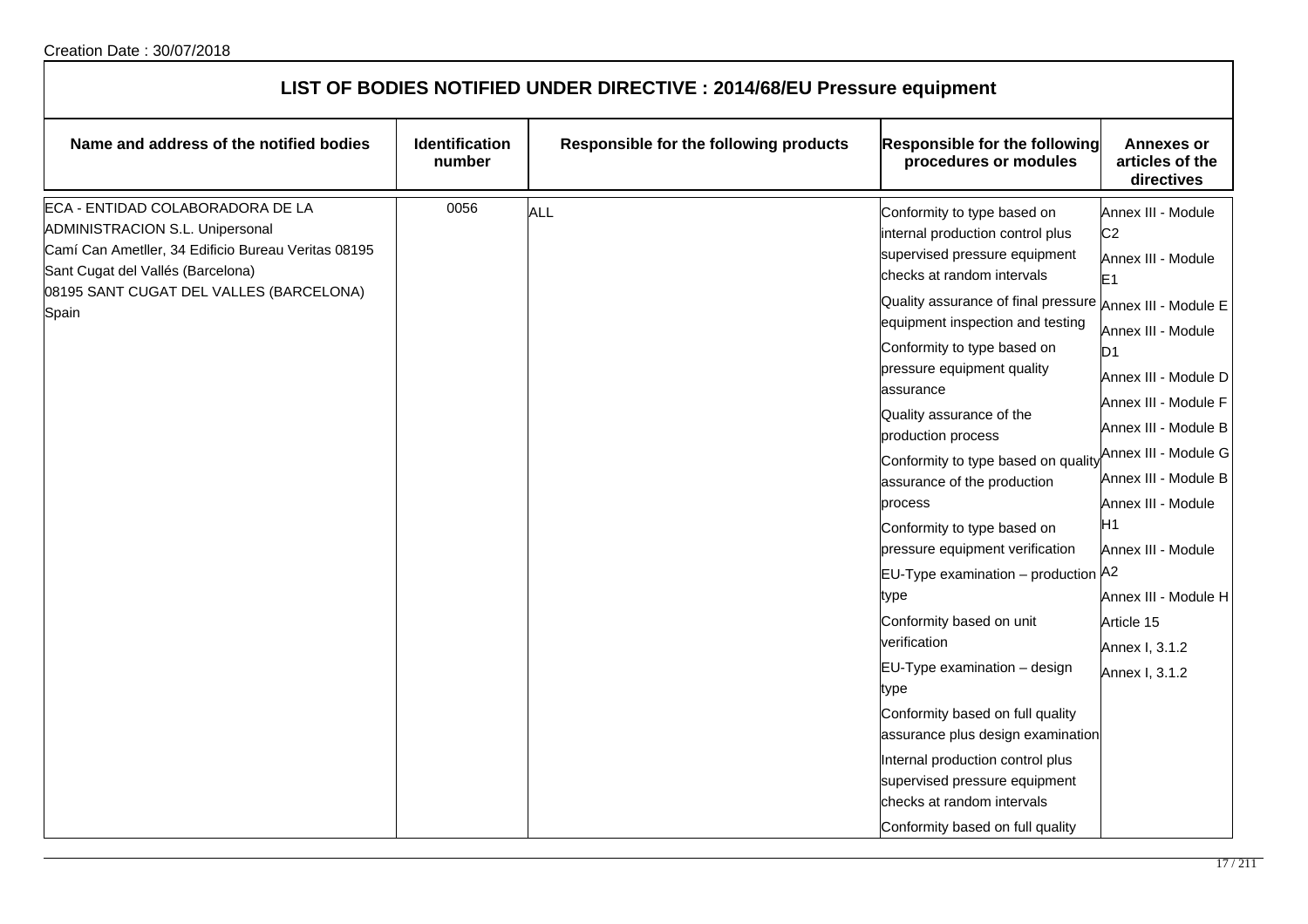| LIST OF BODIES NOTIFIED UNDER DIRECTIVE : 2014/68/EU Pressure equipment |                                 |                                        |                                                                                                                                                                                                                                                                                                                                                                                                                                                                                                                                                                         |                                                                                                                                                                                                                    |  |
|-------------------------------------------------------------------------|---------------------------------|----------------------------------------|-------------------------------------------------------------------------------------------------------------------------------------------------------------------------------------------------------------------------------------------------------------------------------------------------------------------------------------------------------------------------------------------------------------------------------------------------------------------------------------------------------------------------------------------------------------------------|--------------------------------------------------------------------------------------------------------------------------------------------------------------------------------------------------------------------|--|
| Name and address of the notified bodies                                 | <b>Identification</b><br>number | Responsible for the following products | Responsible for the following<br>procedures or modules                                                                                                                                                                                                                                                                                                                                                                                                                                                                                                                  | <b>Annexes or</b><br>articles of the<br>directives                                                                                                                                                                 |  |
|                                                                         |                                 |                                        | assurance<br>European approval for materials<br>Approval of permanent joining<br>personnel<br>Approval of permanent joining<br>procedures                                                                                                                                                                                                                                                                                                                                                                                                                               |                                                                                                                                                                                                                    |  |
| EUROCONTROL S.A.<br>C/Zurbano, 39<br>28010 MADRID<br>Spain              | 0057                            | <b>ALL</b>                             | Conformity to type based on<br>internal production control plus<br>supervised pressure equipment<br>checks at random intervals<br>Conformity to type based on<br>pressure equipment verification<br>$EU-Type$ examination $-$ production<br>type<br>Conformity based on unit<br>verification<br>EU-Type examination - design<br>type<br>Internal production control plus<br>supervised pressure equipment<br>checks at random intervals<br>European approval for materials<br>Approval of permanent joining<br>personnel<br>Approval of permanent joining<br>procedures | Annex III - Module<br>C <sub>2</sub><br>Annex III - Module F<br>Annex III - Module B<br>Annex III - Module G<br>Annex III - Module B<br>Annex III - Module<br>A2<br>Article 15<br>Annex I, 3.1.2<br>Annex I, 3.1.2 |  |
| OCA INSPECCION, CONTROL Y PREVENCION,<br>S.A.U.                         | 0058                            | <b>ALL</b>                             | Conformity to type based on                                                                                                                                                                                                                                                                                                                                                                                                                                                                                                                                             | Annex III - Module                                                                                                                                                                                                 |  |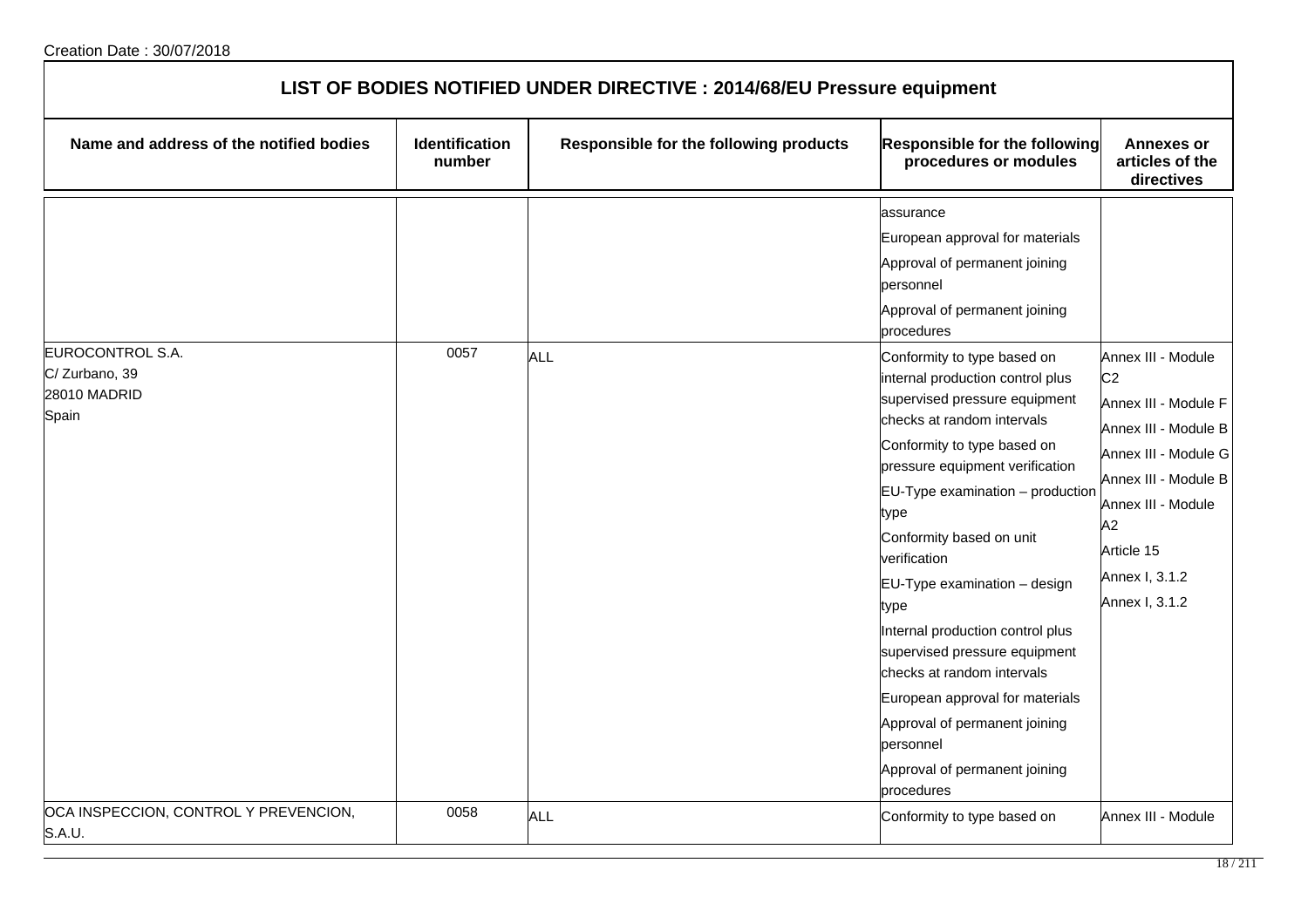| LIST OF BODIES NOTIFIED UNDER DIRECTIVE : 2014/68/EU Pressure equipment                         |                                 |                                        |                                                                                                                                                                                                                                                                                                                                                                                                                                                                                                                                      |                                                                                                                                                                                              |  |
|-------------------------------------------------------------------------------------------------|---------------------------------|----------------------------------------|--------------------------------------------------------------------------------------------------------------------------------------------------------------------------------------------------------------------------------------------------------------------------------------------------------------------------------------------------------------------------------------------------------------------------------------------------------------------------------------------------------------------------------------|----------------------------------------------------------------------------------------------------------------------------------------------------------------------------------------------|--|
| Name and address of the notified bodies                                                         | <b>Identification</b><br>number | Responsible for the following products | Responsible for the following<br>procedures or modules                                                                                                                                                                                                                                                                                                                                                                                                                                                                               | <b>Annexes or</b><br>articles of the<br>directives                                                                                                                                           |  |
| Via de las dos Castillas, 7 Edificio OCA Group<br>28224 POZUELO DE ALARCON<br>Spain             |                                 |                                        | internal production control plus<br>supervised pressure equipment<br>checks at random intervals<br>Conformity to type based on<br>pressure equipment verification<br>EU-Type examination - production<br>type<br>Conformity based on unit<br>verification<br>EU-Type examination - design<br>type<br>Internal production control plus<br>supervised pressure equipment<br>checks at random intervals<br>European approval for materials<br>Approval of permanent joining<br>personnel<br>Approval of permanent joining<br>procedures | C <sub>2</sub><br>Annex III - Module F<br>Annex III - Module B<br>Annex III - Module G<br>Annex III - Module B<br>Annex III - Module<br>A2<br>Article 15<br>Annex I, 3.1.2<br>Annex I, 3.1.2 |  |
| APPLUS NORCONTROL, S.L.U.<br>Carretera Nacional VI, Km. 582<br>E-15168 SADA (A Coruna)<br>Spain | 0059                            | <b>ALL</b>                             | Conformity to type based on<br>internal production control plus<br>supervised pressure equipment<br>checks at random intervals<br>Conformity to type based on<br>pressure equipment verification<br>EU-Type examination - production<br>type<br>Conformity based on unit                                                                                                                                                                                                                                                             | Annex III - Module<br>C <sub>2</sub><br>Annex III - Module F<br>Annex III - Module B<br>Annex III - Module G<br>Annex III - Module B<br>Annex III - Module<br>A2                             |  |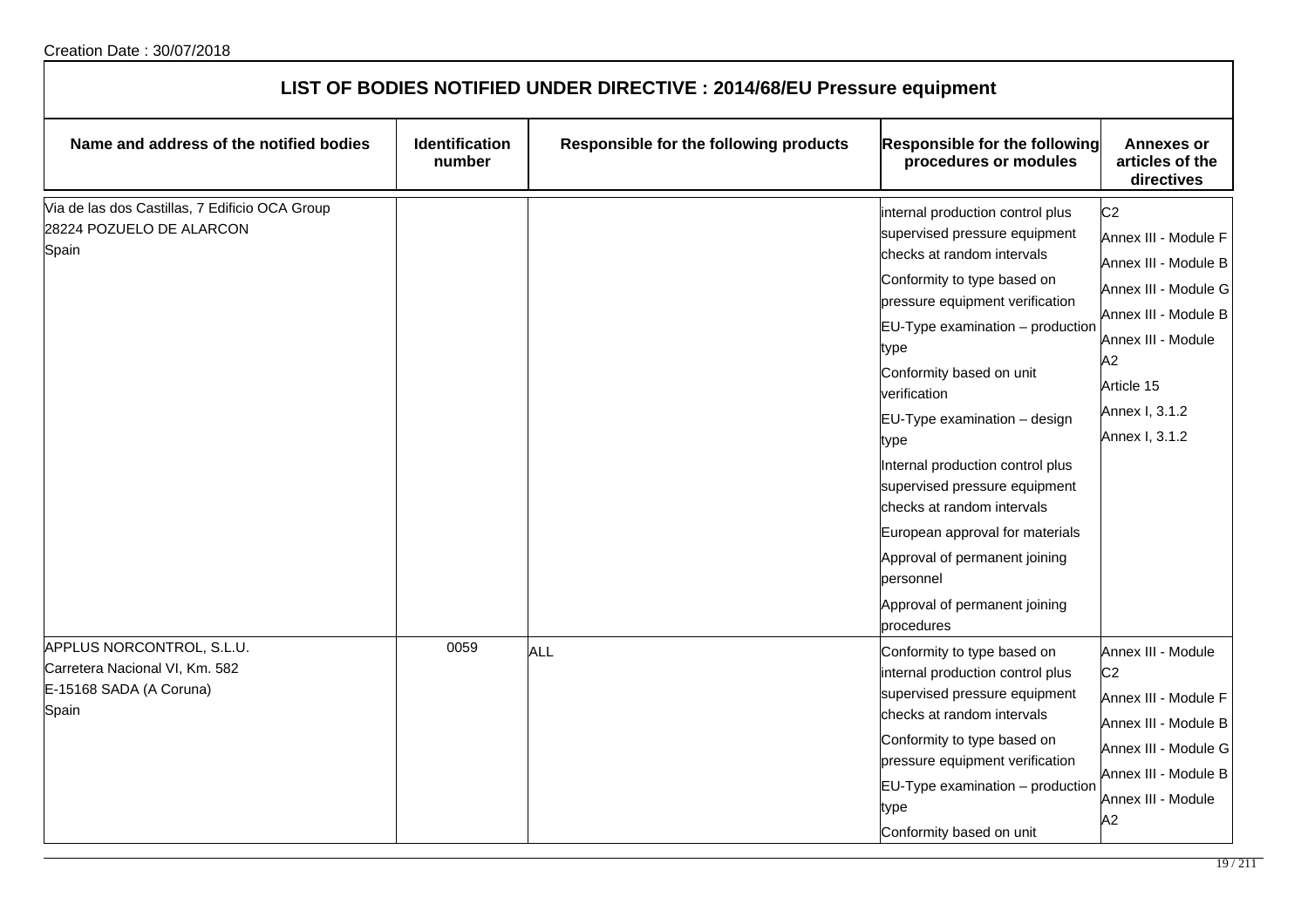| LIST OF BODIES NOTIFIED UNDER DIRECTIVE : 2014/68/EU Pressure equipment |                                 |                                        |                                                                                                                                                                                                                                                                                                                                                                                                                                                                                                                                                                  |                                                                                                                                                                                                                                                                                                |  |
|-------------------------------------------------------------------------|---------------------------------|----------------------------------------|------------------------------------------------------------------------------------------------------------------------------------------------------------------------------------------------------------------------------------------------------------------------------------------------------------------------------------------------------------------------------------------------------------------------------------------------------------------------------------------------------------------------------------------------------------------|------------------------------------------------------------------------------------------------------------------------------------------------------------------------------------------------------------------------------------------------------------------------------------------------|--|
| Name and address of the notified bodies                                 | <b>Identification</b><br>number | Responsible for the following products | <b>Responsible for the following</b><br>procedures or modules                                                                                                                                                                                                                                                                                                                                                                                                                                                                                                    | <b>Annexes or</b><br>articles of the<br>directives                                                                                                                                                                                                                                             |  |
|                                                                         |                                 |                                        | verification<br>EU-Type examination - design<br>type<br>Internal production control plus<br>supervised pressure equipment<br>checks at random intervals<br>European approval for materials<br>Approval of permanent joining<br>personnel<br>Approval of permanent joining<br>procedures                                                                                                                                                                                                                                                                          | Article 15<br>Annex I, 3.1.2<br>Annex I, 3.1.2                                                                                                                                                                                                                                                 |  |
| <b>APAVE</b><br>191, rue de Vaugirard<br>75015 PARIS<br>France          | 0060                            | <b>ALL</b>                             | Conformity to type based on<br>internal production control plus<br>supervised pressure equipment<br>checks at random intervals<br>Quality assurance of final pressure $A_{\text{Nnex III}}$ . Module E<br>equipment inspection and testing<br>Conformity to type based on<br>pressure equipment quality<br>assurance<br>Quality assurance of the<br>production process<br>Conformity to type based on quality<br>assurance of the production<br>process<br>Conformity to type based on<br>pressure equipment verification<br>EU-Type examination - production A2 | Annex III - Module<br>C <sub>2</sub><br>Annex III - Module<br>E <sub>1</sub><br>Annex III - Module<br>D1<br>Annex III - Module D<br>Annex III - Module F<br>Annex III - Module B<br>Annex III - Module G<br>Annex III - Module B<br>Annex III - Module<br>H <sub>1</sub><br>Annex III - Module |  |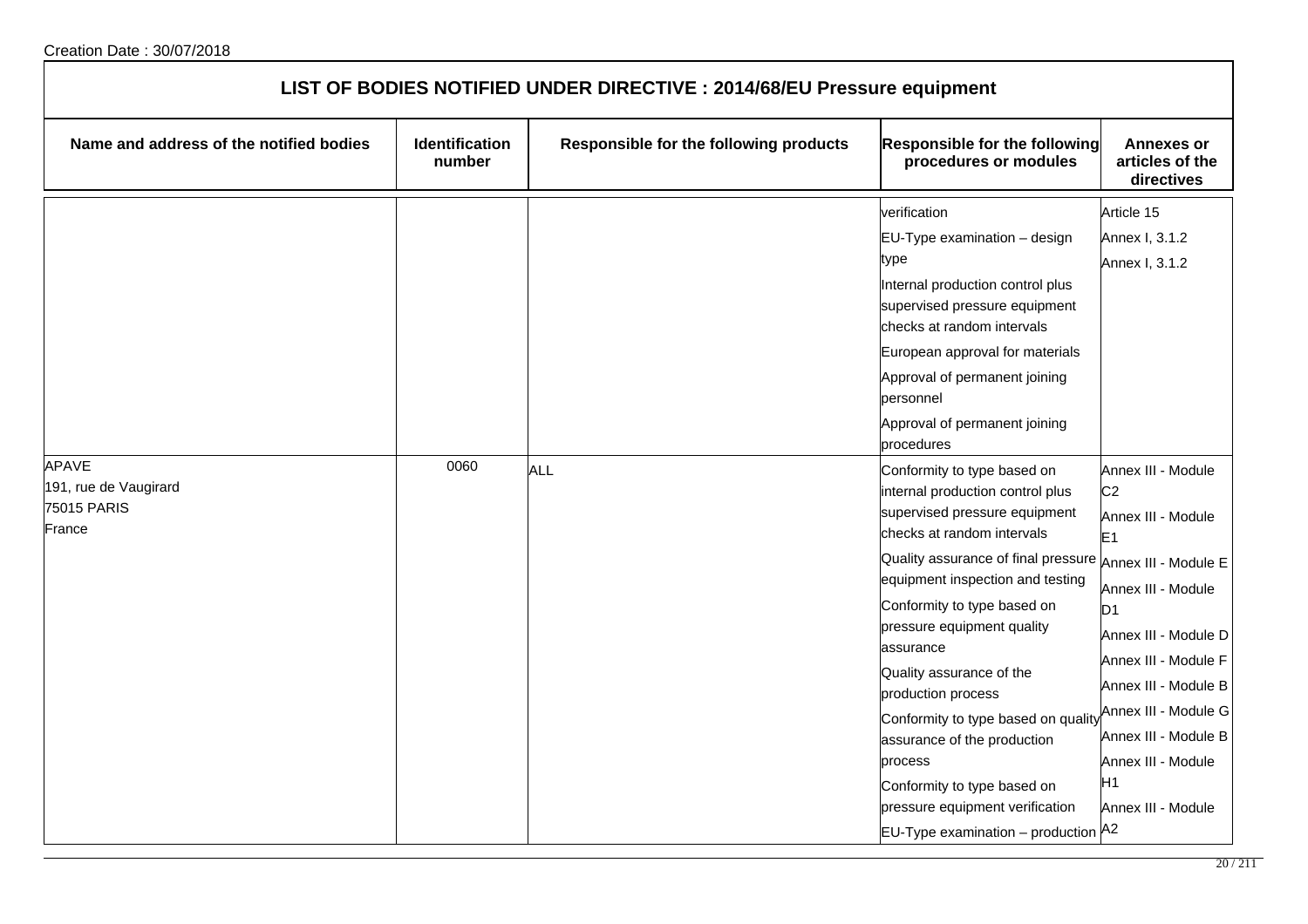| LIST OF BODIES NOTIFIED UNDER DIRECTIVE : 2014/68/EU Pressure equipment                                        |                          |                                        |                                                                                                                                                                                                                                                                                                                                                                                                                                                           |                                                                                                                                                                                              |  |
|----------------------------------------------------------------------------------------------------------------|--------------------------|----------------------------------------|-----------------------------------------------------------------------------------------------------------------------------------------------------------------------------------------------------------------------------------------------------------------------------------------------------------------------------------------------------------------------------------------------------------------------------------------------------------|----------------------------------------------------------------------------------------------------------------------------------------------------------------------------------------------|--|
| Name and address of the notified bodies                                                                        | Identification<br>number | Responsible for the following products | <b>Responsible for the following</b><br>procedures or modules                                                                                                                                                                                                                                                                                                                                                                                             | <b>Annexes or</b><br>articles of the<br>directives                                                                                                                                           |  |
|                                                                                                                |                          |                                        | type<br>Conformity based on unit<br>verification<br>$EU-Type$ examination $-$ design<br>type<br>Conformity based on full quality<br>assurance plus design examination<br>Internal production control plus<br>supervised pressure equipment<br>checks at random intervals<br>Conformity based on full quality<br>assurance<br>European approval for materials<br>Approval of permanent joining<br>personnel<br>Approval of permanent joining<br>procedures | Annex III - Module H<br>Article 15<br>Annex I, 3.1.2<br>Annex I, 3.1.2                                                                                                                       |  |
| <b>BUREAU VERITAS</b><br>Newtime - 52 Boulevard du Parc - Ile de la Jatte<br>92200 Neuilly sur Seine<br>France | 0062                     | ALL                                    | Conformity to type based on<br>internal production control plus<br>supervised pressure equipment<br>checks at random intervals<br>Quality assurance of final pressure Annex III - Module E<br>equipment inspection and testing<br>Conformity to type based on<br>pressure equipment quality<br>assurance<br>Quality assurance of the<br>production process                                                                                                | Annex III - Module<br>C <sub>2</sub><br>Annex III - Module<br>E <sub>1</sub><br>Annex III - Module<br>D <sub>1</sub><br>Annex III - Module D<br>Annex III - Module F<br>Annex III - Module B |  |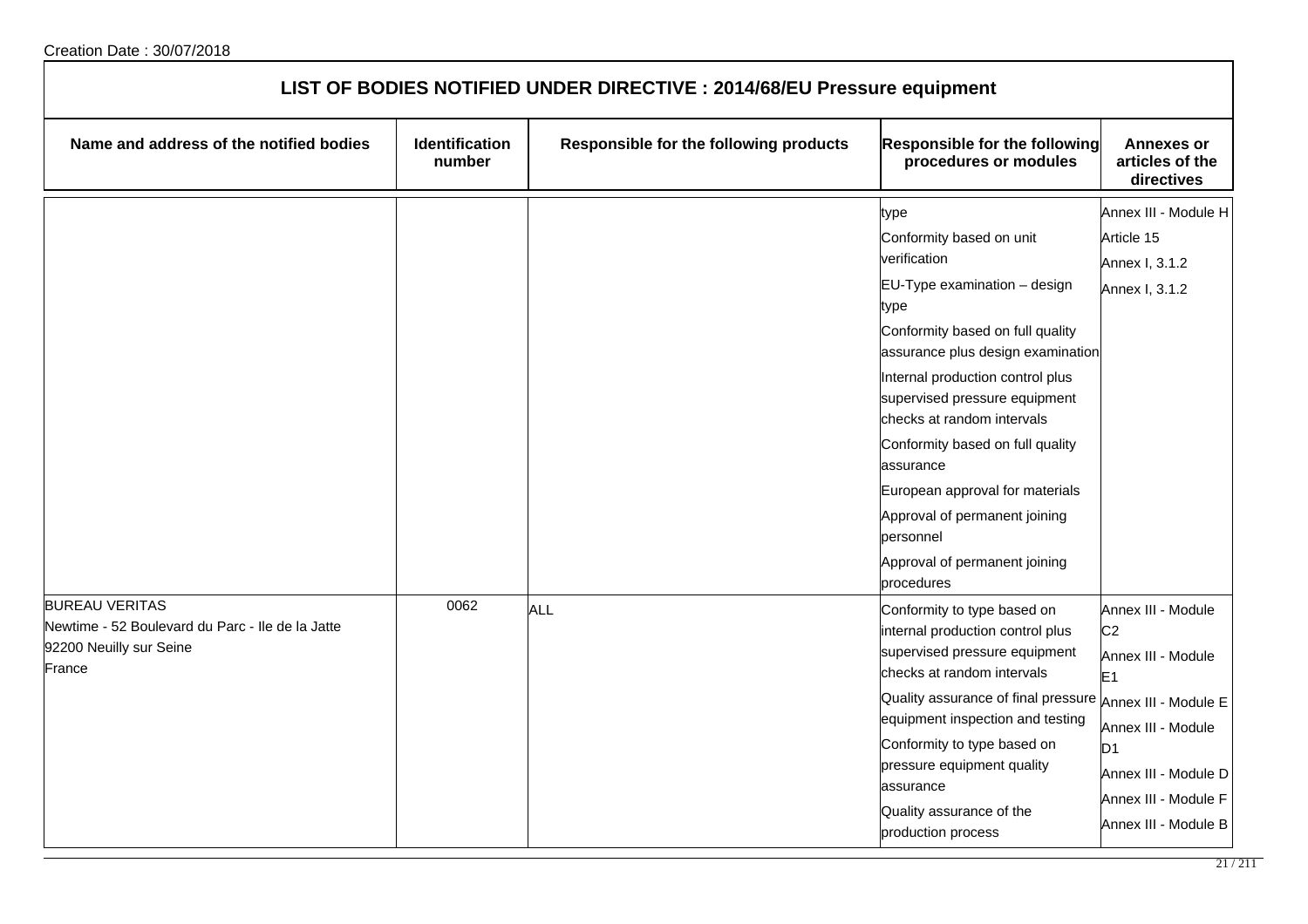| LIST OF BODIES NOTIFIED UNDER DIRECTIVE : 2014/68/EU Pressure equipment                                                                |                                 |                                        |                                                                                                                                                                                                                                                                                                                                                                                                                                                                                                                                                                                                                                                                         |                                                                                                                                                              |
|----------------------------------------------------------------------------------------------------------------------------------------|---------------------------------|----------------------------------------|-------------------------------------------------------------------------------------------------------------------------------------------------------------------------------------------------------------------------------------------------------------------------------------------------------------------------------------------------------------------------------------------------------------------------------------------------------------------------------------------------------------------------------------------------------------------------------------------------------------------------------------------------------------------------|--------------------------------------------------------------------------------------------------------------------------------------------------------------|
| Name and address of the notified bodies                                                                                                | <b>Identification</b><br>number | Responsible for the following products | Responsible for the following<br>procedures or modules                                                                                                                                                                                                                                                                                                                                                                                                                                                                                                                                                                                                                  | <b>Annexes or</b><br>articles of the<br>directives                                                                                                           |
|                                                                                                                                        |                                 |                                        | Conformity to type based on quality Annex III - Module G<br>assurance of the production<br>process<br>Conformity to type based on<br>pressure equipment verification<br>EU-Type examination – production $A_2$<br>type<br>Conformity based on unit<br>verification<br>EU-Type examination - design<br>type<br>Conformity based on full quality<br>assurance plus design examination<br>Internal production control plus<br>supervised pressure equipment<br>checks at random intervals<br>Conformity based on full quality<br>assurance<br>European approval for materials<br>Approval of permanent joining<br>personnel<br>Approval of permanent joining<br>procedures | Annex III - Module B<br>Annex III - Module<br>H <sub>1</sub><br>Annex III - Module<br>Annex III - Module H<br>Article 15<br>Annex I, 3.1.2<br>Annex I, 3.1.2 |
| ISTITUTO DI CERTIFICAZIONE EUROPEA PRODOTTI<br><b>INDUSTRIALI S.P.A.</b><br>Via Paolo Belizzi, 29/33<br>29122 - PIACENZA (PC)<br>Italy | 0066                            | ALL                                    | Conformity to type based on<br>internal production control plus<br>supervised pressure equipment<br>checks at random intervals<br>Conformity to type based on quality                                                                                                                                                                                                                                                                                                                                                                                                                                                                                                   | Annex III - Module<br>C <sub>2</sub><br>Annex III - Module D<br>Annex III - Module F                                                                         |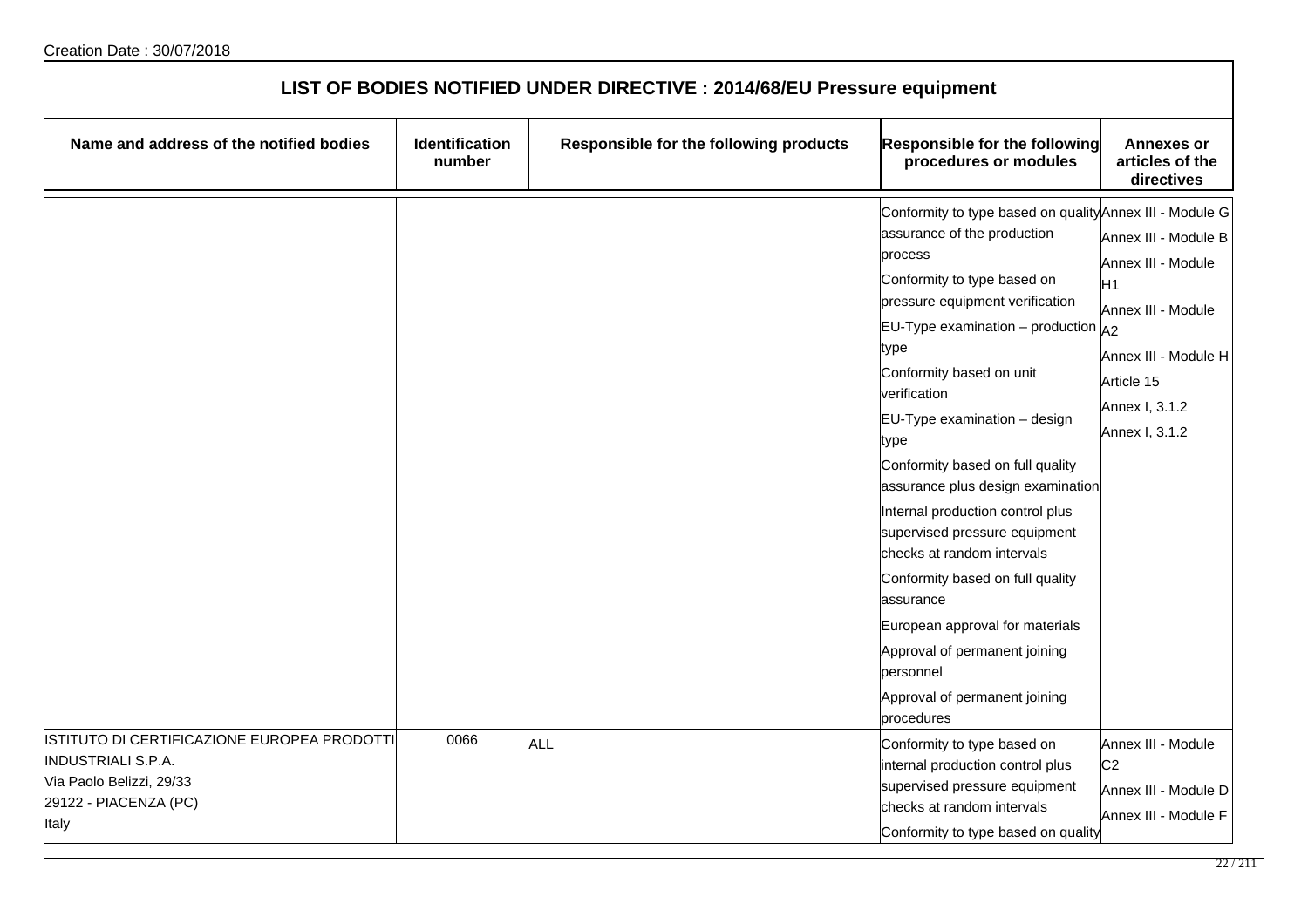| LIST OF BODIES NOTIFIED UNDER DIRECTIVE : 2014/68/EU Pressure equipment                                          |                          |                                        |                                                                                                                                                                                                                                                                                                                                                                                                                                                                                                                                                                                                                                              |                                                                                                                                                                                    |
|------------------------------------------------------------------------------------------------------------------|--------------------------|----------------------------------------|----------------------------------------------------------------------------------------------------------------------------------------------------------------------------------------------------------------------------------------------------------------------------------------------------------------------------------------------------------------------------------------------------------------------------------------------------------------------------------------------------------------------------------------------------------------------------------------------------------------------------------------------|------------------------------------------------------------------------------------------------------------------------------------------------------------------------------------|
| Name and address of the notified bodies                                                                          | Identification<br>number | Responsible for the following products | Responsible for the following<br>procedures or modules                                                                                                                                                                                                                                                                                                                                                                                                                                                                                                                                                                                       | <b>Annexes or</b><br>articles of the<br>directives                                                                                                                                 |
| ISTITUTO DI CERTIFICAZIONE EUROPEA PRODOTTI<br><b>INDUSTRIALI S.P.A.</b><br>Via Paolo Belizzi, 29/33             | 0066                     | <b>ALL</b>                             | assurance of the production<br>process<br>Conformity to type based on<br>pressure equipment verification<br>EU-Type examination – production $H_1$<br>type<br>Conformity based on unit<br>verification<br>EU-Type examination - design<br>type<br>Conformity based on full quality<br>assurance plus design examination<br>Internal production control plus<br>supervised pressure equipment<br>checks at random intervals<br>Conformity based on full quality<br>lassurance<br>Approval of permanent joining<br>bersonnel<br>Approval of permanent joining<br>procedures<br>Approval of non-destructive testing Annex I, 3.1.3<br>personnel | Annex III - Module B<br>Annex III - Module G<br>Annex III - Module B<br>Annex III - Module<br>Annex III - Module<br>A2<br>Annex III - Module H<br>Annex I, 3.1.2<br>Annex I, 3.1.2 |
| 29122 - PIACENZA (PC)<br>Italy<br>Laboratoire National de métrologie et d'Essais (LNE)<br>1, rue Gaston Boissier | 0071                     | Pressure-cookers                       | EU-Type examination - production Annex III - Module B<br>type                                                                                                                                                                                                                                                                                                                                                                                                                                                                                                                                                                                | Annex III - Module B                                                                                                                                                               |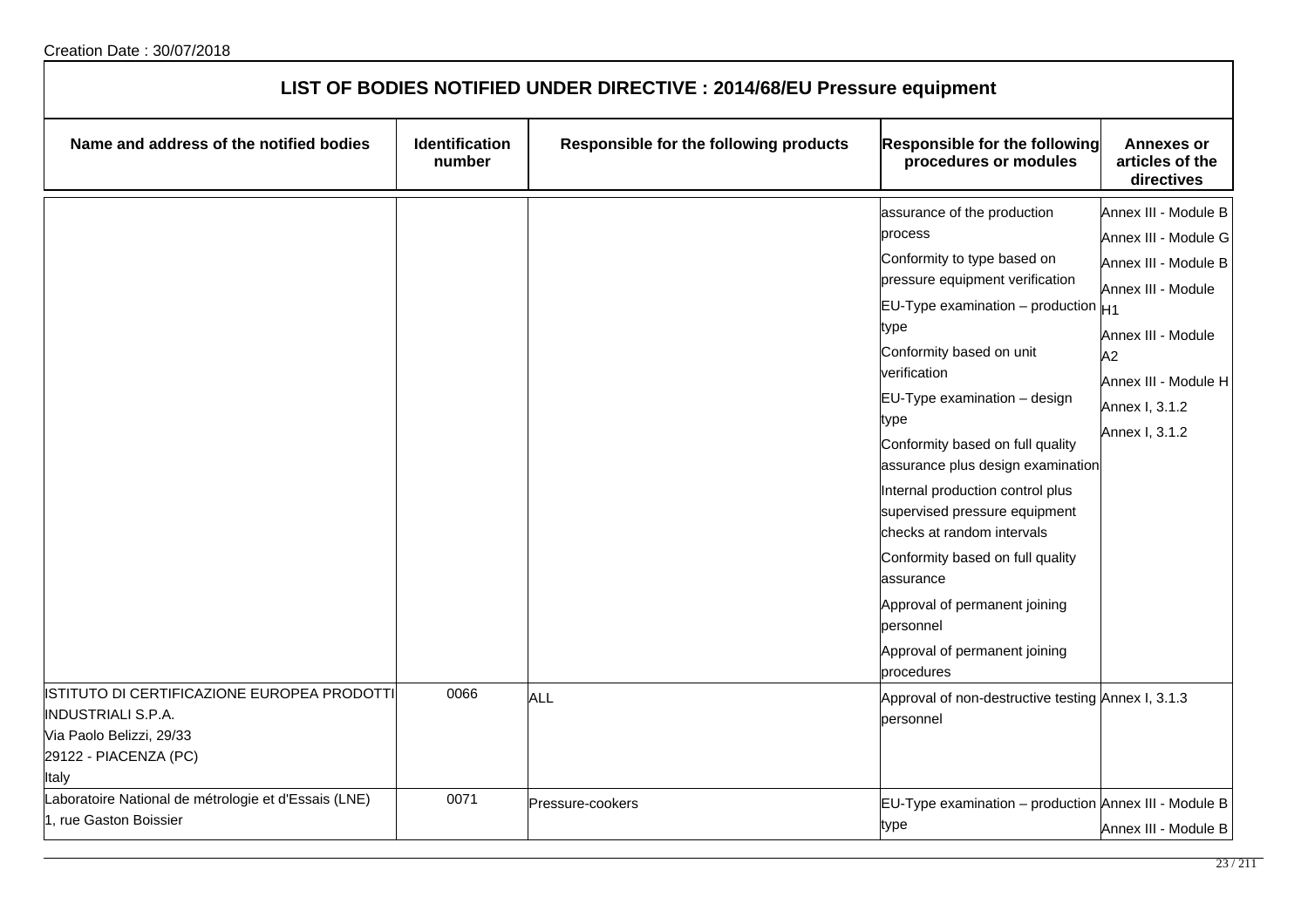| LIST OF BODIES NOTIFIED UNDER DIRECTIVE : 2014/68/EU Pressure equipment   |                                 |                                        |                                                                                                                                                                                                                                                                                                                                                                                                                                                                                                                                                                                                                                                                                                                                                                           |                                                                                                                                                                                                                                                                                                                                                               |  |
|---------------------------------------------------------------------------|---------------------------------|----------------------------------------|---------------------------------------------------------------------------------------------------------------------------------------------------------------------------------------------------------------------------------------------------------------------------------------------------------------------------------------------------------------------------------------------------------------------------------------------------------------------------------------------------------------------------------------------------------------------------------------------------------------------------------------------------------------------------------------------------------------------------------------------------------------------------|---------------------------------------------------------------------------------------------------------------------------------------------------------------------------------------------------------------------------------------------------------------------------------------------------------------------------------------------------------------|--|
| Name and address of the notified bodies                                   | <b>Identification</b><br>number | Responsible for the following products | Responsible for the following<br>procedures or modules                                                                                                                                                                                                                                                                                                                                                                                                                                                                                                                                                                                                                                                                                                                    | <b>Annexes or</b><br>articles of the<br>directives                                                                                                                                                                                                                                                                                                            |  |
| 75724 PARIS CEDEX 15<br>France                                            |                                 |                                        | EU-Type examination - design<br>type                                                                                                                                                                                                                                                                                                                                                                                                                                                                                                                                                                                                                                                                                                                                      |                                                                                                                                                                                                                                                                                                                                                               |  |
| <b>DVGW CERT GmbH</b><br>Josef-Wirmer-Straße 1-3<br>53123 Bonn<br>Germany | 0085                            | <b>ALL</b>                             | Conformity to type based on<br>internal production control plus<br>supervised pressure equipment<br>checks at random intervals<br>Quality assurance of final pressure<br>equipment inspection and testing<br>Conformity to type based on<br>pressure equipment quality<br>assurance<br>Quality assurance of the<br>production process<br>Conformity to type based on quality<br>assurance of the production<br>process<br>Conformity to type based on<br>pressure equipment verification<br>EU-Type examination - production A2<br>type<br>Conformity based on unit<br>verification<br>EU-Type examination - design<br>type<br>Conformity based on full quality<br>assurance plus design examination<br>Internal production control plus<br>supervised pressure equipment | Annex III - Module<br>C <sub>2</sub><br>Annex III - Module<br>E <sub>1</sub><br>Annex III - Module E<br>Annex III - Module<br>ID1<br>Annex III - Module D<br>Annex III - Module F<br>Annex III - Module B<br>Annex III - Module G<br>Annex III - Module B<br>Annex III - Module<br>H <sub>1</sub><br>Annex III - Module<br>Annex III - Module H<br>Article 15 |  |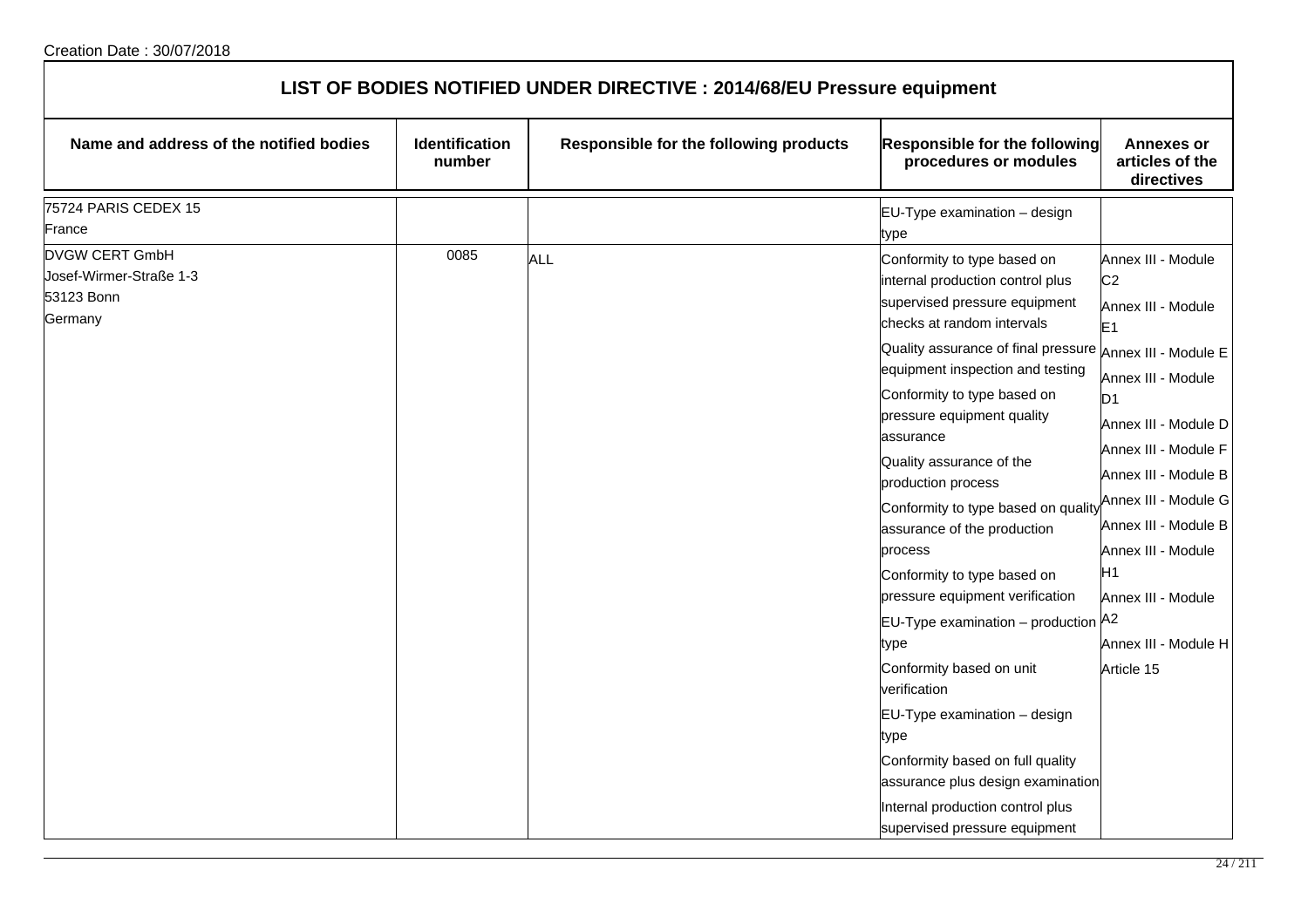| LIST OF BODIES NOTIFIED UNDER DIRECTIVE : 2014/68/EU Pressure equipment         |                                 |                                        |                                                                                                                                                                                                                                                                                                                                                                                                                                                                                                                                                                                            |                                                                                                                                                                                                                                                                            |
|---------------------------------------------------------------------------------|---------------------------------|----------------------------------------|--------------------------------------------------------------------------------------------------------------------------------------------------------------------------------------------------------------------------------------------------------------------------------------------------------------------------------------------------------------------------------------------------------------------------------------------------------------------------------------------------------------------------------------------------------------------------------------------|----------------------------------------------------------------------------------------------------------------------------------------------------------------------------------------------------------------------------------------------------------------------------|
| Name and address of the notified bodies                                         | <b>Identification</b><br>number | Responsible for the following products | <b>Responsible for the following</b><br>procedures or modules                                                                                                                                                                                                                                                                                                                                                                                                                                                                                                                              | <b>Annexes or</b><br>articles of the<br>directives                                                                                                                                                                                                                         |
| <b>BSI</b>                                                                      | 0086                            | <b>ALL</b>                             | checks at random intervals<br>Conformity based on full quality<br>assurance<br>European approval for materials<br>Conformity to type based on                                                                                                                                                                                                                                                                                                                                                                                                                                              | Annex III - Module                                                                                                                                                                                                                                                         |
| Kitemark Court Davy Avenue Knowlhill<br>Milton Keynes MK5 8PP<br>United Kingdom |                                 |                                        | internal production control plus<br>supervised pressure equipment<br>checks at random intervals                                                                                                                                                                                                                                                                                                                                                                                                                                                                                            | C <sub>2</sub><br>Annex III - Module<br>E <sub>1</sub>                                                                                                                                                                                                                     |
|                                                                                 |                                 |                                        | Quality assurance of final pressure Annex III - Module E<br>equipment inspection and testing<br>Conformity to type based on<br>pressure equipment quality<br>assurance<br>Quality assurance of the<br>production process<br>Conformity to type based on quality<br>assurance of the production<br>process<br>Conformity to type based on<br>pressure equipment verification<br>EU-Type examination – production $A^2$<br>type<br>Conformity based on unit<br>verification<br>EU-Type examination - design<br>type<br>Conformity based on full quality<br>assurance plus design examination | Annex III - Module<br>D <sub>1</sub><br>Annex III - Module D<br>Annex III - Module F<br>Annex III - Module B<br>Annex III - Module G<br>Annex III - Module B<br>Annex III - Module<br>H1<br>Annex III - Module<br>Annex III - Module H<br>Annex I, 3.1.2<br>Annex I, 3.1.2 |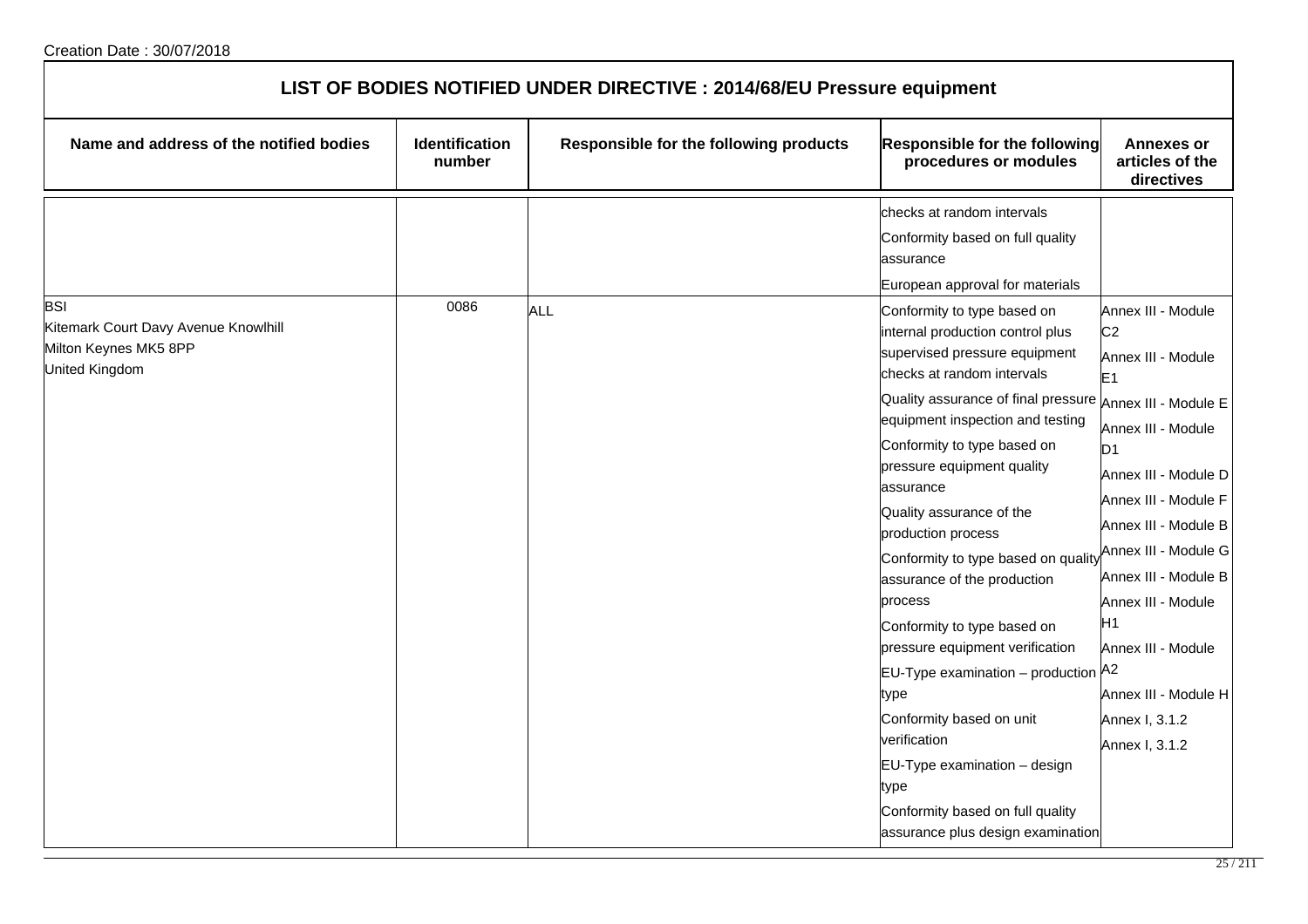| LIST OF BODIES NOTIFIED UNDER DIRECTIVE : 2014/68/EU Pressure equipment  |                                 |                                        |                                                                                                                                                                                                                                                                                                                                                                                                                                                                            |                                                                                                                                                                                                                                                                                      |  |
|--------------------------------------------------------------------------|---------------------------------|----------------------------------------|----------------------------------------------------------------------------------------------------------------------------------------------------------------------------------------------------------------------------------------------------------------------------------------------------------------------------------------------------------------------------------------------------------------------------------------------------------------------------|--------------------------------------------------------------------------------------------------------------------------------------------------------------------------------------------------------------------------------------------------------------------------------------|--|
| Name and address of the notified bodies                                  | <b>Identification</b><br>number | Responsible for the following products | Responsible for the following<br>procedures or modules                                                                                                                                                                                                                                                                                                                                                                                                                     | <b>Annexes or</b><br>articles of the<br>directives                                                                                                                                                                                                                                   |  |
|                                                                          |                                 |                                        | Internal production control plus<br>supervised pressure equipment<br>checks at random intervals<br>Conformity based on full quality<br>assurance<br>Approval of permanent joining<br>personnel<br>Approval of permanent joining                                                                                                                                                                                                                                            |                                                                                                                                                                                                                                                                                      |  |
| TÜV Thüringen e.V.<br>Melchendorfer Straße 64<br>99096 Erfurt<br>Germany | 0090                            | ALL                                    | procedures<br>Approval of non-destructive testing Annex I, 3.1.3<br>personnel                                                                                                                                                                                                                                                                                                                                                                                              |                                                                                                                                                                                                                                                                                      |  |
| TÜV Thüringen e.V.<br>Melchendorfer Straße 64<br>99096 Erfurt<br>Germany | 0090                            | ALL                                    | Conformity to type based on<br>internal production control plus<br>supervised pressure equipment<br>checks at random intervals<br>Quality assurance of final pressure Annex III - Module E<br>equipment inspection and testing<br>Conformity to type based on<br>pressure equipment quality<br>assurance<br>Quality assurance of the<br>production process<br>Conformity to type based on quality<br>assurance of the production<br>process<br>Conformity to type based on | Annex III - Module<br>C <sub>2</sub><br>Annex III - Module<br>E <sub>1</sub><br>Annex III - Module<br>D <sub>1</sub><br>Annex III - Module D<br>Annex III - Module F<br>Annex III - Module B<br>Annex III - Module G<br>Annex III - Module B<br>Annex III - Module<br>H <sub>1</sub> |  |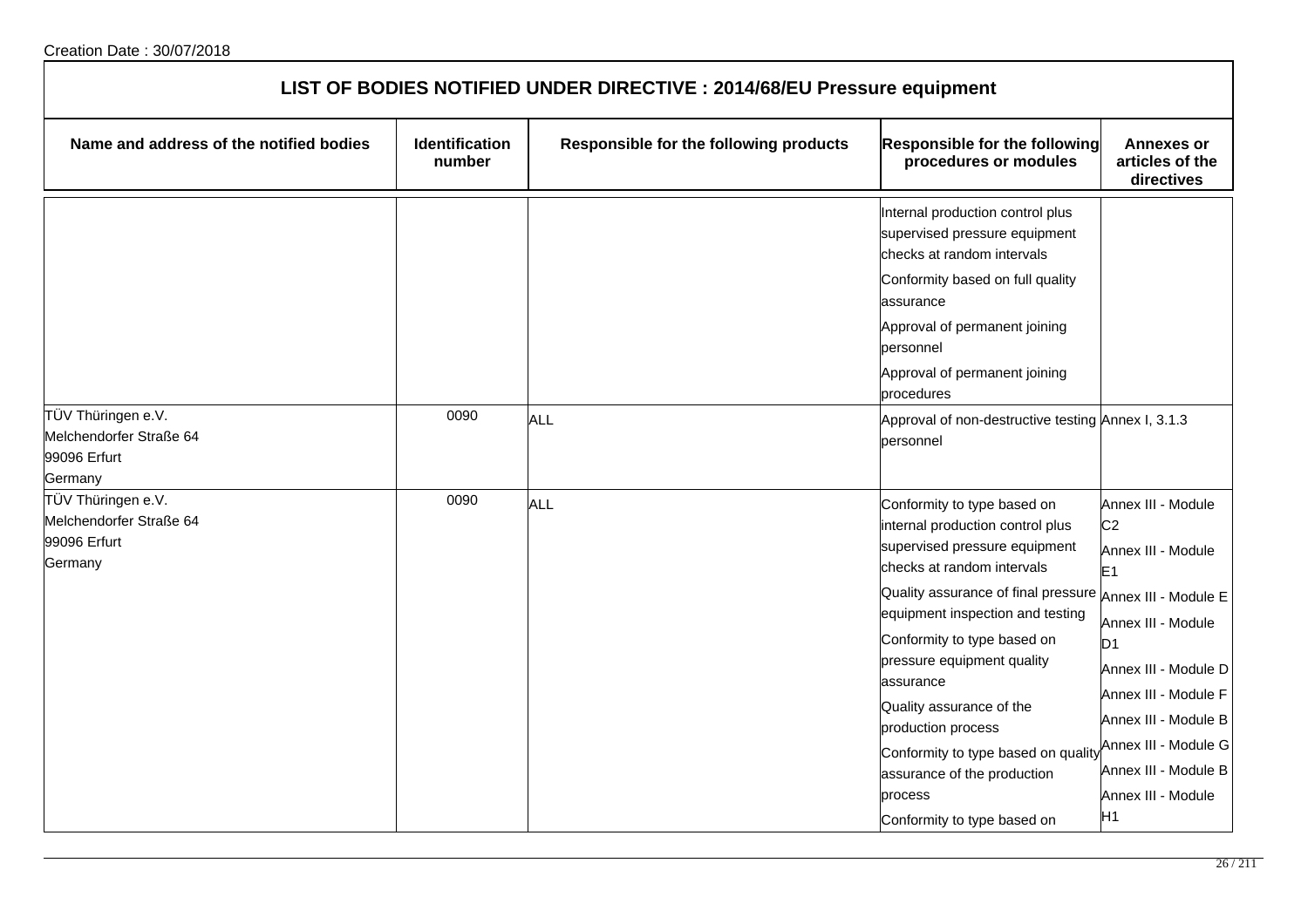| LIST OF BODIES NOTIFIED UNDER DIRECTIVE : 2014/68/EU Pressure equipment                      |                          |                                        |                                                                                                                                                                                                                                                                                                                                                                                                                                                                                                                                           |                                                                                                                                              |
|----------------------------------------------------------------------------------------------|--------------------------|----------------------------------------|-------------------------------------------------------------------------------------------------------------------------------------------------------------------------------------------------------------------------------------------------------------------------------------------------------------------------------------------------------------------------------------------------------------------------------------------------------------------------------------------------------------------------------------------|----------------------------------------------------------------------------------------------------------------------------------------------|
| Name and address of the notified bodies                                                      | Identification<br>number | Responsible for the following products | Responsible for the following<br>procedures or modules                                                                                                                                                                                                                                                                                                                                                                                                                                                                                    | <b>Annexes or</b><br>articles of the<br>directives                                                                                           |
|                                                                                              |                          |                                        | pressure equipment verification<br><b>EU-Type examination</b> – production $A^2$<br>type<br>Conformity based on unit<br>verification<br>EU-Type examination - design<br>type<br>Conformity based on full quality<br>assurance plus design examination<br>Internal production control plus<br>supervised pressure equipment<br>checks at random intervals<br>Conformity based on full quality<br>assurance<br>European approval for materials<br>Approval of permanent joining<br>personnel<br>Approval of permanent joining<br>procedures | Annex III - Module<br>Annex III - Module H<br>Article 15<br>Annex I, 3.1.2<br>Annex I, 3.1.2                                                 |
| TÜV Technische Überwachung Hessen GmbH<br>Robert-Bosch-Str. 16<br>64293 Darmstadt<br>Germany | 0091                     | <b>ALL</b>                             | Conformity to type based on<br>internal production control plus<br>supervised pressure equipment<br>checks at random intervals<br>Quality assurance of final pressure<br>equipment inspection and testing<br>Conformity to type based on<br>pressure equipment quality<br>lassurance                                                                                                                                                                                                                                                      | Annex III - Module<br>C <sub>2</sub><br>Annex III - Module<br>E1<br>Annex III - Module E<br>Annex III - Module<br>D1<br>Annex III - Module D |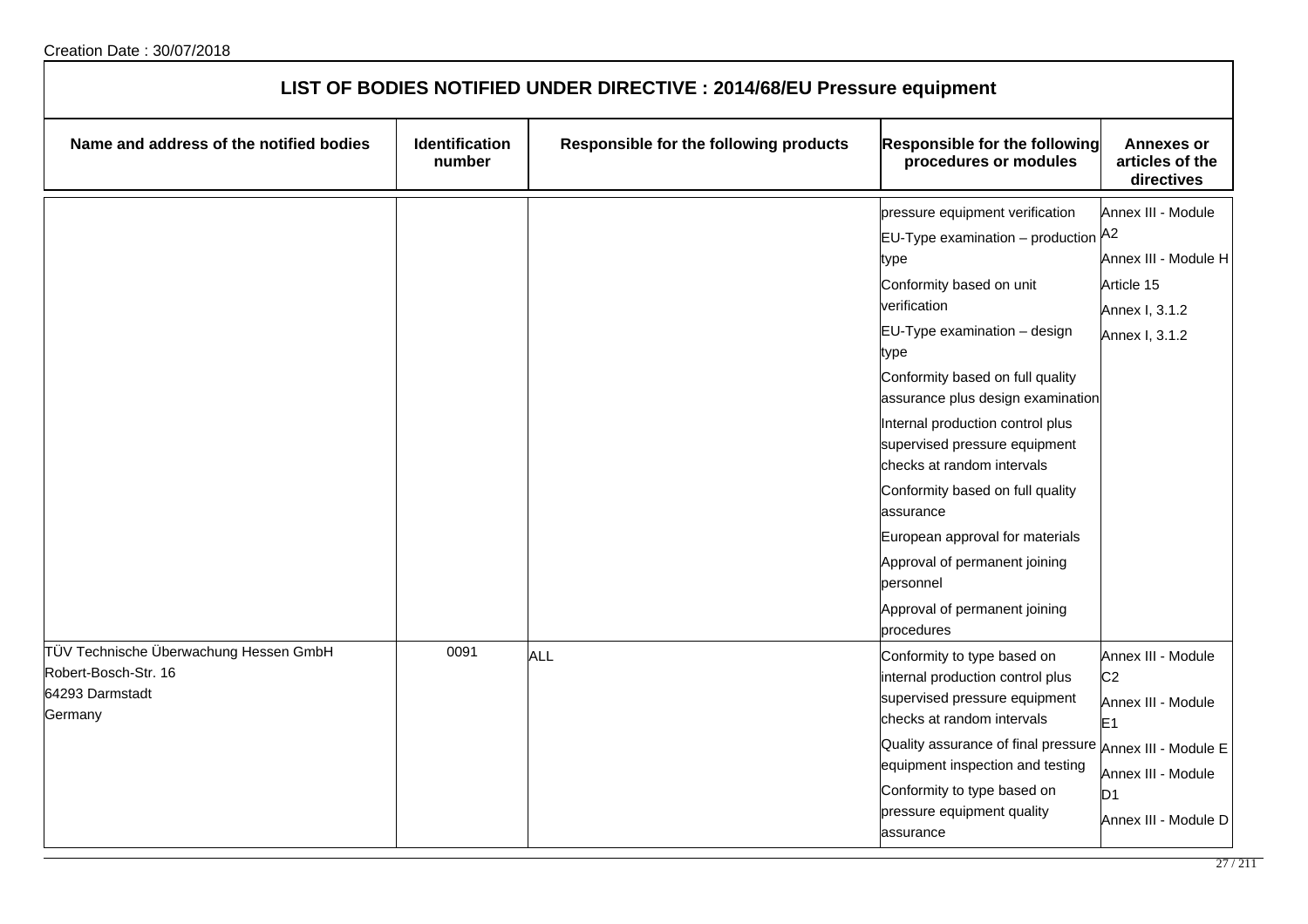| LIST OF BODIES NOTIFIED UNDER DIRECTIVE : 2014/68/EU Pressure equipment |                          |                                        |                                                                                                                                                                                                                                                                                                                                                                                                                                                                                                                                                                                                                                                                                                                         |                                                                                                                                                                                                                    |
|-------------------------------------------------------------------------|--------------------------|----------------------------------------|-------------------------------------------------------------------------------------------------------------------------------------------------------------------------------------------------------------------------------------------------------------------------------------------------------------------------------------------------------------------------------------------------------------------------------------------------------------------------------------------------------------------------------------------------------------------------------------------------------------------------------------------------------------------------------------------------------------------------|--------------------------------------------------------------------------------------------------------------------------------------------------------------------------------------------------------------------|
| Name and address of the notified bodies                                 | Identification<br>number | Responsible for the following products | <b>Responsible for the following</b><br>procedures or modules                                                                                                                                                                                                                                                                                                                                                                                                                                                                                                                                                                                                                                                           | <b>Annexes or</b><br>articles of the<br>directives                                                                                                                                                                 |
|                                                                         |                          |                                        | Quality assurance of the<br>production process<br>Conformity to type based on quality Annex III - Module G<br>assurance of the production<br>process<br>Conformity to type based on<br>pressure equipment verification<br>$EU-Type$ examination $-$ production<br>type<br>Conformity based on unit<br>verification<br>EU-Type examination - design<br>type<br>Conformity based on full quality<br>assurance plus design examination<br>Internal production control plus<br>supervised pressure equipment<br>checks at random intervals<br>Conformity based on full quality<br>assurance<br>European approval for materials<br>Approval of permanent joining<br>personnel<br>Approval of permanent joining<br>procedures | Annex III - Module F<br>Annex III - Module B<br>Annex III - Module B<br>Annex III - Module<br>H <sub>1</sub><br>Annex III - Module<br>A2<br>Annex III - Module H<br>Article 15<br>Annex I, 3.1.2<br>Annex I, 3.1.2 |
| DNV GL UK LIMITED<br>Palace House, 3 Cathedral Street<br>London SE1 9DE | 0097                     | <b>ALL</b>                             | Conformity to type based on<br>internal production control plus<br>supervised pressure equipment                                                                                                                                                                                                                                                                                                                                                                                                                                                                                                                                                                                                                        | Annex III - Module<br>C <sub>2</sub><br>Annex III - Module                                                                                                                                                         |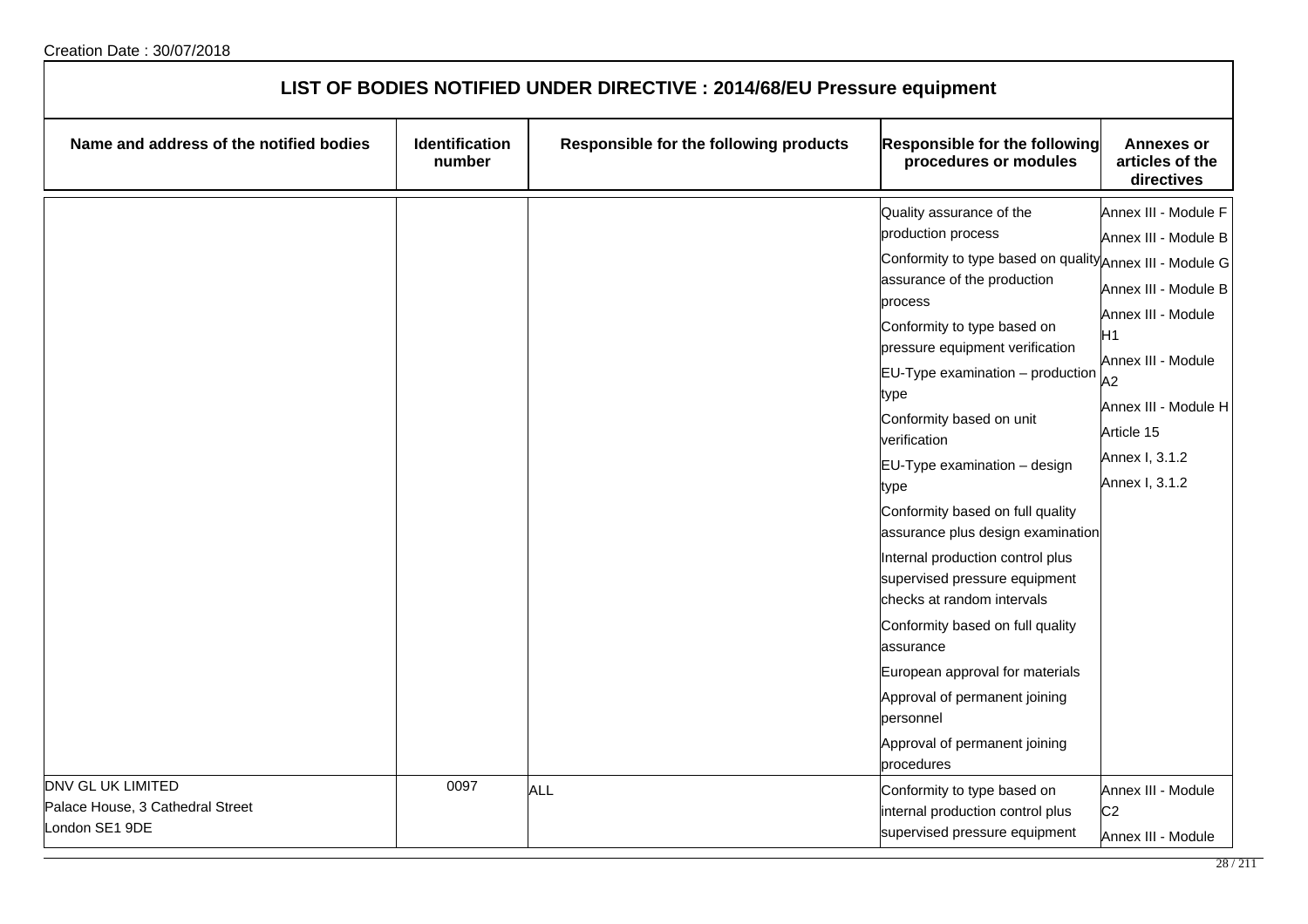| LIST OF BODIES NOTIFIED UNDER DIRECTIVE : 2014/68/EU Pressure equipment |                          |                                        |                                                                                                                                                                                                                                                                                                                                                                                                                                                                                                                                                 |                                                                                                                                                                                                                                                                                                            |
|-------------------------------------------------------------------------|--------------------------|----------------------------------------|-------------------------------------------------------------------------------------------------------------------------------------------------------------------------------------------------------------------------------------------------------------------------------------------------------------------------------------------------------------------------------------------------------------------------------------------------------------------------------------------------------------------------------------------------|------------------------------------------------------------------------------------------------------------------------------------------------------------------------------------------------------------------------------------------------------------------------------------------------------------|
| Name and address of the notified bodies                                 | Identification<br>number | Responsible for the following products | <b>Responsible for the following</b><br>procedures or modules                                                                                                                                                                                                                                                                                                                                                                                                                                                                                   | <b>Annexes or</b><br>articles of the<br>directives                                                                                                                                                                                                                                                         |
| United Kingdom                                                          |                          |                                        | checks at random intervals                                                                                                                                                                                                                                                                                                                                                                                                                                                                                                                      | E1                                                                                                                                                                                                                                                                                                         |
|                                                                         |                          |                                        | Quality assurance of final pressure Annex III - Module E<br>equipment inspection and testing<br>Conformity to type based on<br>pressure equipment quality<br>assurance<br>Quality assurance of the<br>production process<br>Conformity to type based on quality<br>assurance of the production<br>process<br>Conformity to type based on<br>pressure equipment verification<br>EU-Type examination - production<br>type<br>Conformity based on unit<br>verification<br>EU-Type examination - design<br>type<br>Conformity based on full quality | Annex III - Module<br>D <sub>1</sub><br>Annex III - Module D<br>Annex III - Module F<br>Annex III - Module B<br>Annex III - Module G<br>Annex III - Module B<br>Annex III - Module<br>H <sub>1</sub><br>Annex III - Module<br>A2<br>Annex III - Module H<br>Article 15<br>Annex I, 3.1.2<br>Annex I, 3.1.2 |
|                                                                         |                          |                                        | assurance plus design examination<br>Internal production control plus<br>supervised pressure equipment<br>checks at random intervals<br>Conformity based on full quality<br>assurance<br>European approval for materials<br>Approval of permanent joining                                                                                                                                                                                                                                                                                       |                                                                                                                                                                                                                                                                                                            |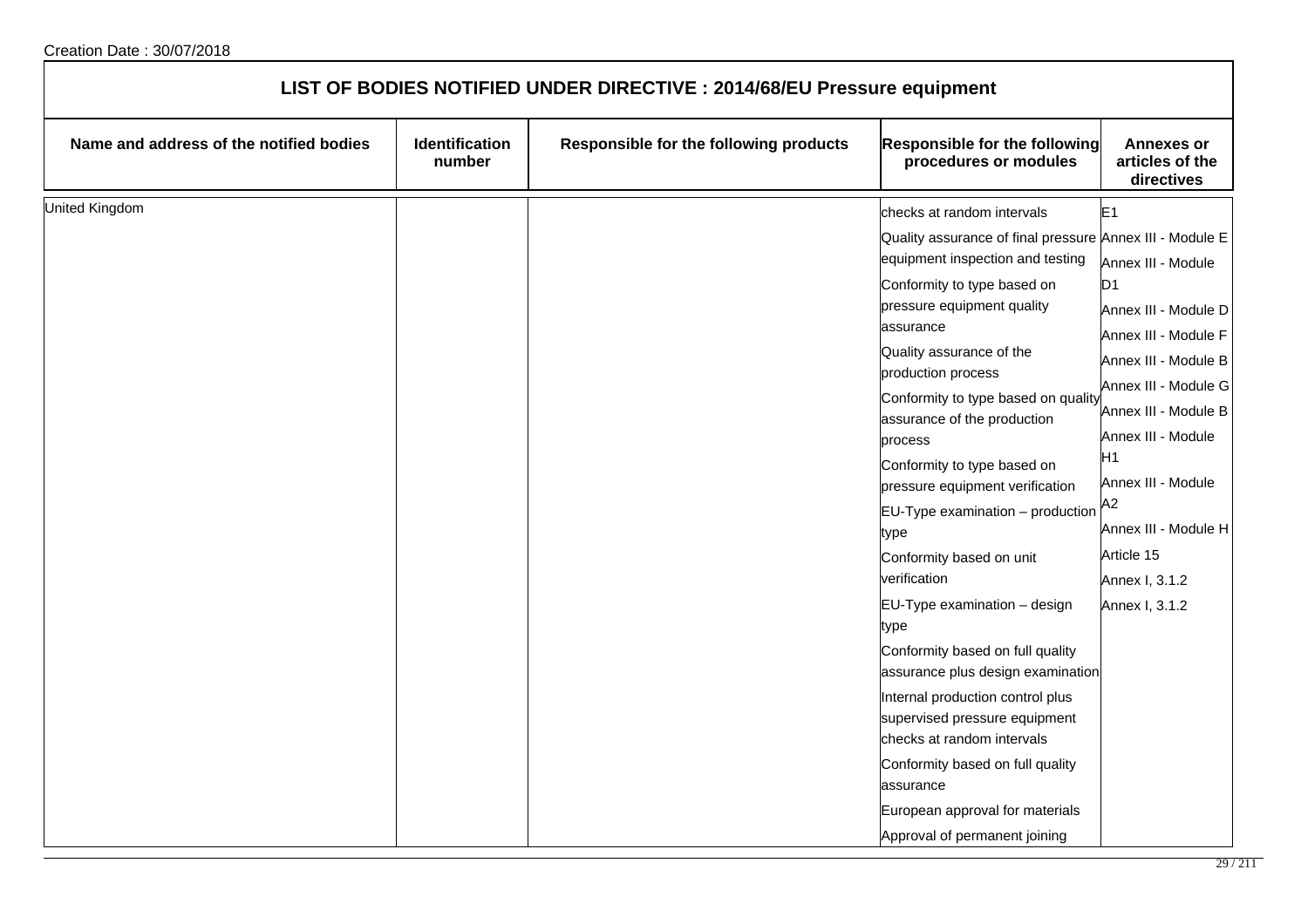| LIST OF BODIES NOTIFIED UNDER DIRECTIVE : 2014/68/EU Pressure equipment |                                 |                                        |                                                                                                                                                                                                                                                                   |                                                                                                                              |  |
|-------------------------------------------------------------------------|---------------------------------|----------------------------------------|-------------------------------------------------------------------------------------------------------------------------------------------------------------------------------------------------------------------------------------------------------------------|------------------------------------------------------------------------------------------------------------------------------|--|
| Name and address of the notified bodies                                 | <b>Identification</b><br>number | Responsible for the following products | <b>Responsible for the following</b><br>procedures or modules                                                                                                                                                                                                     | <b>Annexes or</b><br>articles of the<br>directives                                                                           |  |
| <b>AENOR INTERNACIONAL</b><br>Génova, 6                                 | 0099                            | ALL                                    | personnel<br>Approval of permanent joining<br>procedures<br>Conformity to type based on<br>internal production control plus                                                                                                                                       | Annex III - Module<br>C <sub>2</sub>                                                                                         |  |
| E-28004 MADRID<br>Spain                                                 |                                 |                                        | supervised pressure equipment<br>checks at random intervals<br>Quality assurance of final pressure Annex III - Module E<br>equipment inspection and testing<br>Conformity to type based on<br>pressure equipment quality<br>assurance                             | Annex III - Module<br>E1<br>Annex III - Module<br>D <sub>1</sub><br>Annex III - Module D                                     |  |
|                                                                         |                                 |                                        | Quality assurance of the<br>production process<br>Conformity to type based on quality<br>assurance of the production<br>process<br>EU-Type examination - production<br>type                                                                                       | Annex III - Module B<br>Annex III - Module B<br>Annex III - Module<br>Η1<br>Annex III - Module<br>A2<br>Annex III - Module H |  |
|                                                                         |                                 |                                        | EU-Type examination - design<br>type<br>Conformity based on full quality<br>assurance plus design examination<br>Internal production control plus<br>supervised pressure equipment<br>checks at random intervals<br>Conformity based on full quality<br>assurance |                                                                                                                              |  |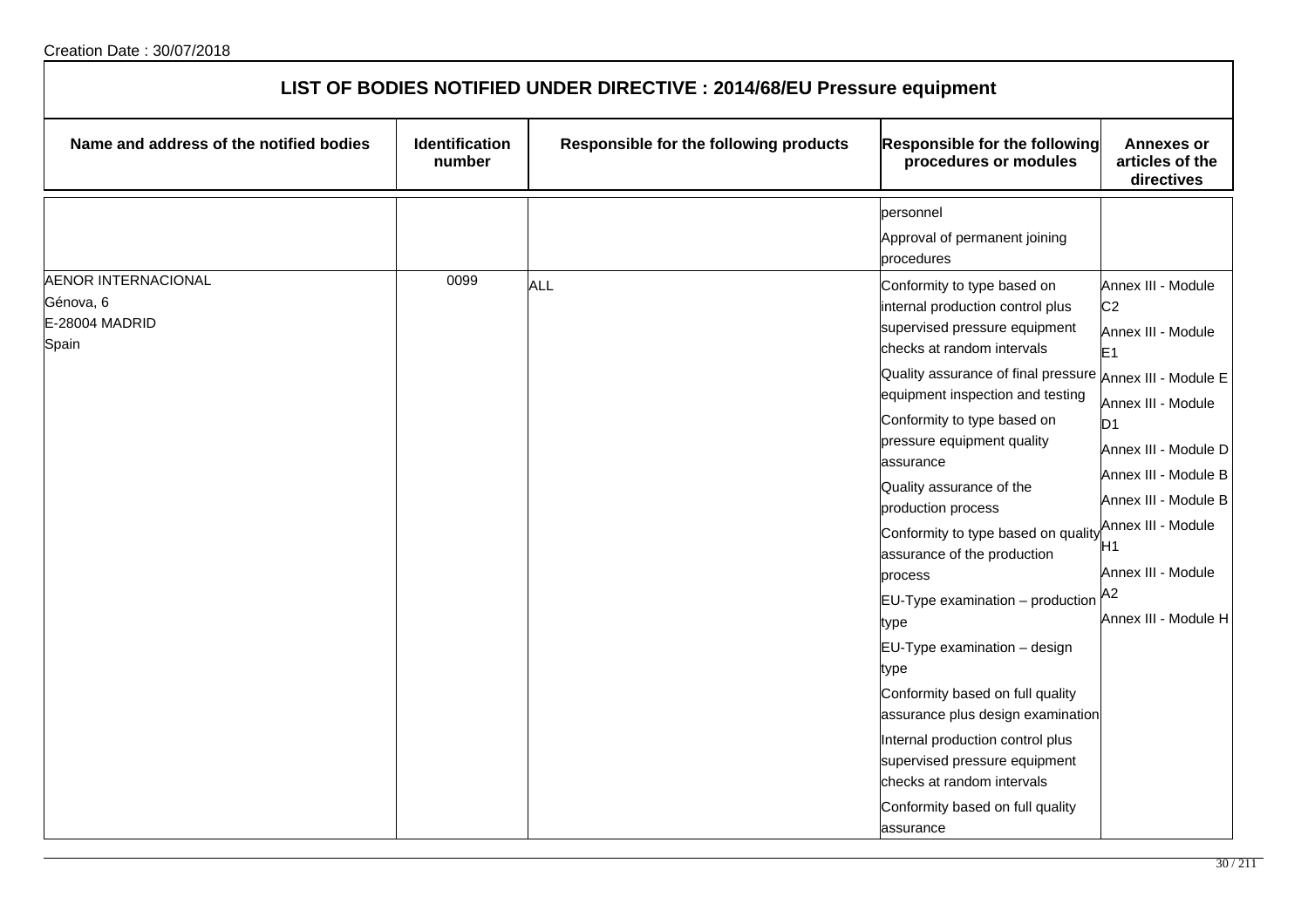| LIST OF BODIES NOTIFIED UNDER DIRECTIVE : 2014/68/EU Pressure equipment                                                                                                                                                                                   |                                 |                                        |                                                                                                                                                                                                                                                                                                                                                                                                                                                                                                                                                                                                                                                                                                                                                                                                                                                                  |                                                                                                                                                                                                                                                                                                                                                                        |
|-----------------------------------------------------------------------------------------------------------------------------------------------------------------------------------------------------------------------------------------------------------|---------------------------------|----------------------------------------|------------------------------------------------------------------------------------------------------------------------------------------------------------------------------------------------------------------------------------------------------------------------------------------------------------------------------------------------------------------------------------------------------------------------------------------------------------------------------------------------------------------------------------------------------------------------------------------------------------------------------------------------------------------------------------------------------------------------------------------------------------------------------------------------------------------------------------------------------------------|------------------------------------------------------------------------------------------------------------------------------------------------------------------------------------------------------------------------------------------------------------------------------------------------------------------------------------------------------------------------|
| Name and address of the notified bodies                                                                                                                                                                                                                   | <b>Identification</b><br>number | Responsible for the following products | Responsible for the following<br>procedures or modules                                                                                                                                                                                                                                                                                                                                                                                                                                                                                                                                                                                                                                                                                                                                                                                                           | <b>Annexes or</b><br>articles of the<br>directives                                                                                                                                                                                                                                                                                                                     |
| INAIL - DIPARTIMENTO INNOVAZIONI<br>TECNOLOGICHE E SICUREZZA DEGLI IMPIANTI,<br>PRODOTTI ED INSEDIAMENTI ANTROPICI - Sezione<br>Tecnico Scientifica Organismo Notificato per Direttive<br>Europee<br>Via Alessandria, 220/E<br>00198 - ROMA (RM)<br>Italy | 0100                            | ALL                                    | Conformity to type based on<br>internal production control plus<br>supervised pressure equipment<br>checks at random intervals<br>Quality assurance of final pressure Annex III - Module E<br>equipment inspection and testing<br>Conformity to type based on<br>pressure equipment quality<br>assurance<br>Quality assurance of the<br>production process<br>Conformity to type based on quality<br>assurance of the production<br>process<br>Conformity to type based on<br>pressure equipment verification<br>EU-Type examination - production A2<br>type<br>Conformity based on unit<br>verification<br>EU-Type examination - design<br>type<br>Conformity based on full quality<br>assurance plus design examination<br>Internal production control plus<br>supervised pressure equipment<br>checks at random intervals<br>Conformity based on full quality | Annex III - Module<br>C <sub>2</sub><br>Annex III - Module<br>E <sub>1</sub><br>Annex III - Module<br>D <sub>1</sub><br>Annex III - Module D<br>Annex III - Module F<br>Annex III - Module B<br>Annex III - Module G<br>Annex III - Module B<br>Annex III - Module<br>H <sub>1</sub><br>Annex III - Module<br>Annex III - Module H<br>Annex I, 3.1.2<br>Annex I, 3.1.2 |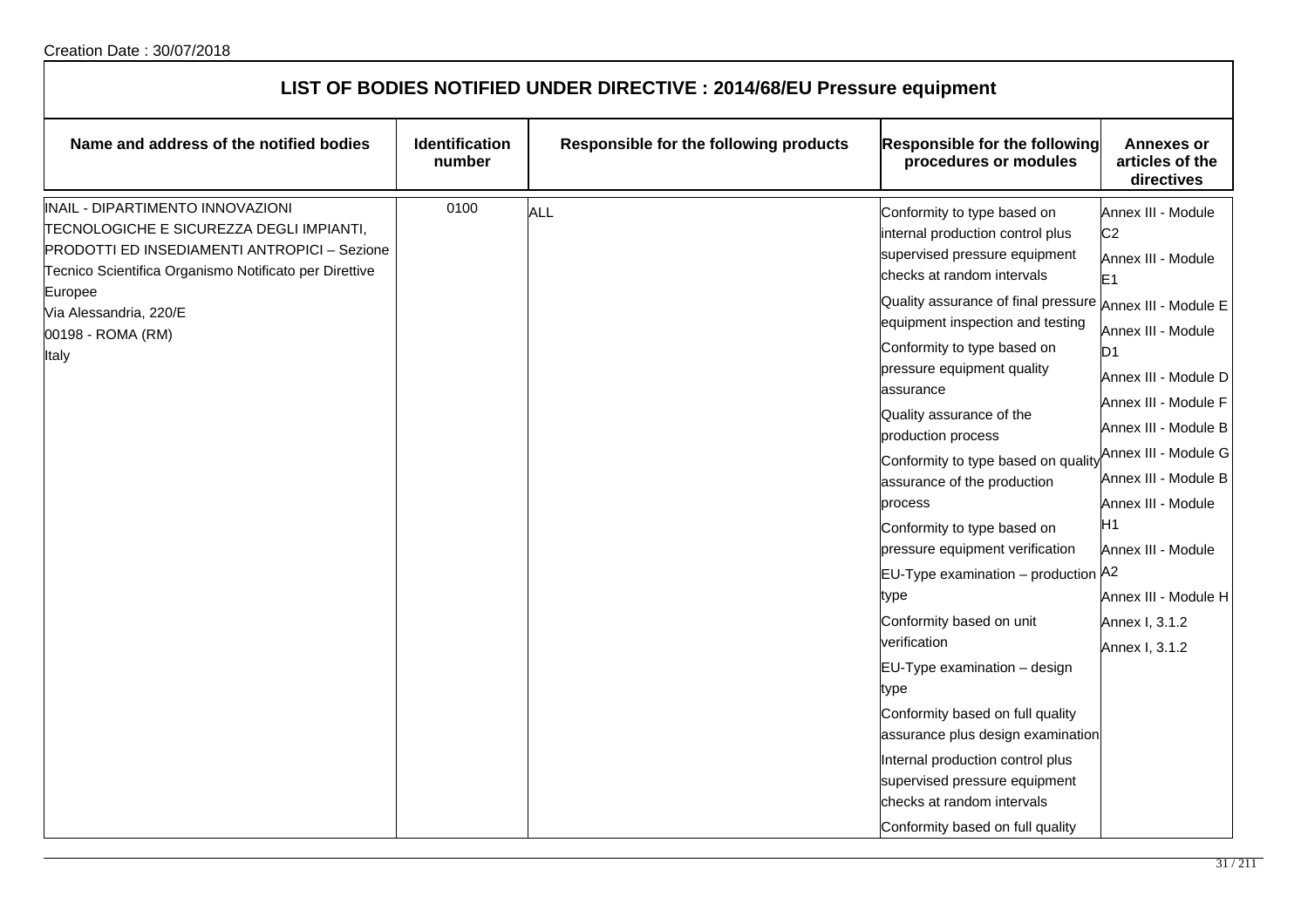| LIST OF BODIES NOTIFIED UNDER DIRECTIVE : 2014/68/EU Pressure equipment    |                                 |                                        |                                                                                                                                                                                                                                                                                                                                                                                                                                                                                                                                          |                                                                                                                                                                                                                                                                                                                                            |  |
|----------------------------------------------------------------------------|---------------------------------|----------------------------------------|------------------------------------------------------------------------------------------------------------------------------------------------------------------------------------------------------------------------------------------------------------------------------------------------------------------------------------------------------------------------------------------------------------------------------------------------------------------------------------------------------------------------------------------|--------------------------------------------------------------------------------------------------------------------------------------------------------------------------------------------------------------------------------------------------------------------------------------------------------------------------------------------|--|
| Name and address of the notified bodies                                    | <b>Identification</b><br>number | Responsible for the following products | <b>Responsible for the following</b><br>procedures or modules                                                                                                                                                                                                                                                                                                                                                                                                                                                                            | <b>Annexes or</b><br>articles of the<br>directives                                                                                                                                                                                                                                                                                         |  |
| <b>FORCE Certification A/S</b><br>Park Alle 345<br>2605 Brøndby<br>Denmark | 0200                            | <b>ALL</b>                             | assurance<br>Approval of permanent joining<br>personnel<br>Approval of permanent joining<br>procedures<br>Approval of non-destructive testing Annex I, 3.1.3<br>personnel                                                                                                                                                                                                                                                                                                                                                                |                                                                                                                                                                                                                                                                                                                                            |  |
| FORCE Certification A/S<br>Park Alle 345<br>2605 Brøndby<br>Denmark        | 0200                            | <b>ALL</b>                             | Conformity to type based on<br>internal production control plus<br>supervised pressure equipment<br>checks at random intervals<br>Conformity to type based on<br>pressure equipment quality<br>assurance<br>Quality assurance of the<br>production process<br>Conformity to type based on quality<br>assurance of the production<br>process<br>Conformity to type based on<br>pressure equipment verification<br>EU-Type examination - production A2<br>type<br>Conformity based on unit<br>verification<br>EU-Type examination - design | Annex III - Module<br>C <sub>2</sub><br>Annex III - Module E<br>Annex III - Module<br>D <sub>1</sub><br>Annex III - Module D<br>Annex III - Module F<br>Annex III - Module B<br>Annex III - Module G<br>Annex III - Module B<br>Annex III - Module<br>H1<br>Annex III - Module<br>Annex III - Module H<br>Annex I, 3.1.2<br>Annex I, 3.1.2 |  |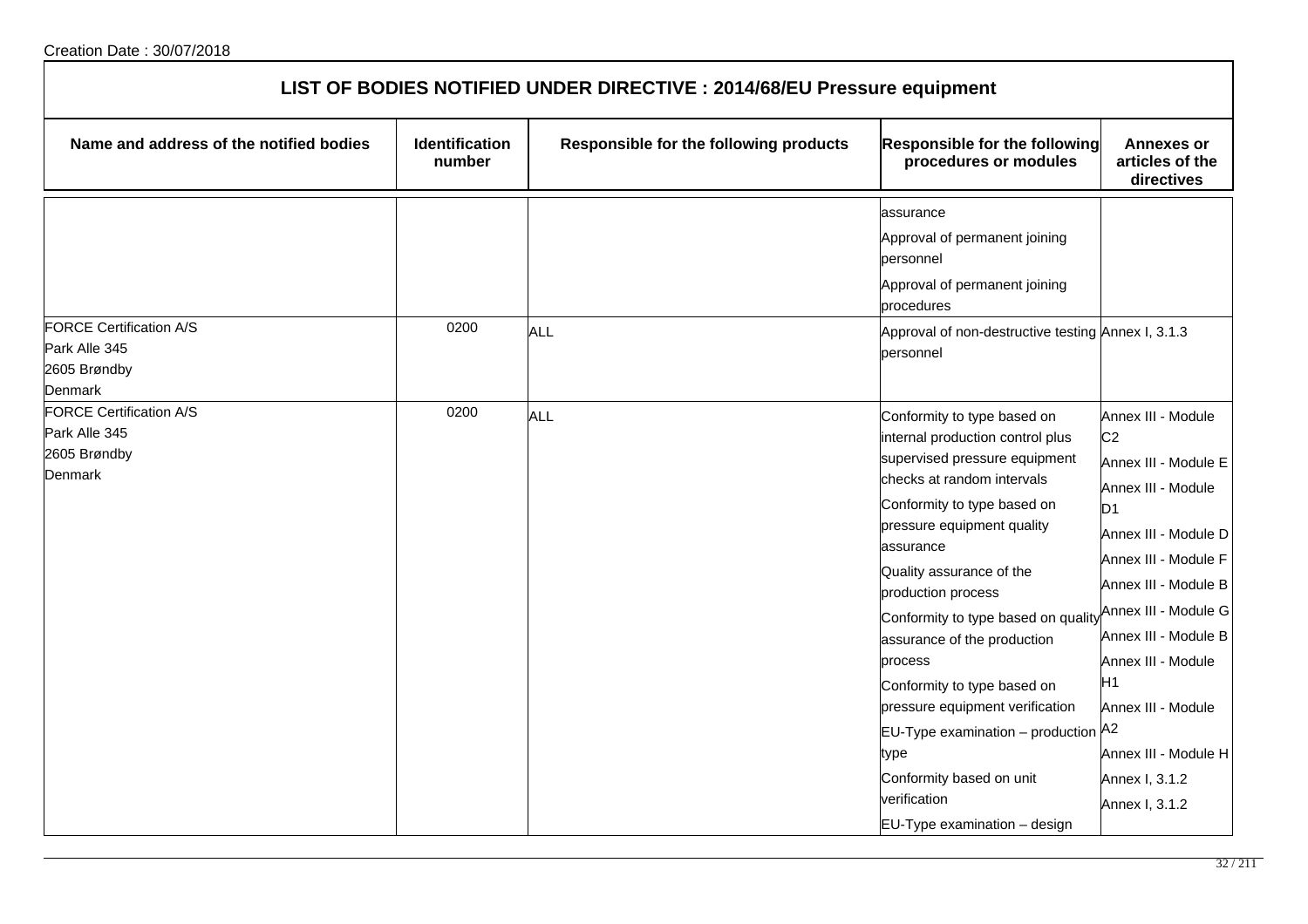| LIST OF BODIES NOTIFIED UNDER DIRECTIVE : 2014/68/EU Pressure equipment                                                         |                          |                                        |                                                                                                                                                                                                                                                                                                                                                                                                                                                                                                                                                                                                                                                                                                                                                                                                                                                |                                                                                                                                                                                                                                                                                                |
|---------------------------------------------------------------------------------------------------------------------------------|--------------------------|----------------------------------------|------------------------------------------------------------------------------------------------------------------------------------------------------------------------------------------------------------------------------------------------------------------------------------------------------------------------------------------------------------------------------------------------------------------------------------------------------------------------------------------------------------------------------------------------------------------------------------------------------------------------------------------------------------------------------------------------------------------------------------------------------------------------------------------------------------------------------------------------|------------------------------------------------------------------------------------------------------------------------------------------------------------------------------------------------------------------------------------------------------------------------------------------------|
| Name and address of the notified bodies                                                                                         | Identification<br>number | Responsible for the following products | Responsible for the following<br>procedures or modules                                                                                                                                                                                                                                                                                                                                                                                                                                                                                                                                                                                                                                                                                                                                                                                         | <b>Annexes or</b><br>articles of the<br>directives                                                                                                                                                                                                                                             |
| ICE Istituto Certificazione Europea S.p.A.<br>P.zzo del Vescovo - Via Garibaldi, 20<br>40011 - Anzola dell'Emilia (BO)<br>Italy | 0303                     | ALL                                    | type<br>Conformity based on full quality<br>assurance plus design examination<br>Internal production control plus<br>supervised pressure equipment<br>checks at random intervals<br>Conformity based on full quality<br>assurance<br>Approval of permanent joining<br>personnel<br>Approval of permanent joining<br>procedures<br>Conformity to type based on<br>internal production control plus<br>supervised pressure equipment<br>checks at random intervals<br>Quality assurance of final pressure Annex III - Module E<br>equipment inspection and testing<br>Conformity to type based on<br>pressure equipment quality<br>assurance<br>Quality assurance of the<br>production process<br>Conformity to type based on qualit<br>assurance of the production<br>process<br>Conformity to type based on<br>pressure equipment verification | Annex III - Module<br>C <sub>2</sub><br>Annex III - Module<br>E <sub>1</sub><br>Annex III - Module<br>D1<br>Annex III - Module D<br>Annex III - Module F<br>Annex III - Module B<br>Annex III - Module G<br>Annex III - Module B<br>Annex III - Module<br>H <sub>1</sub><br>Annex III - Module |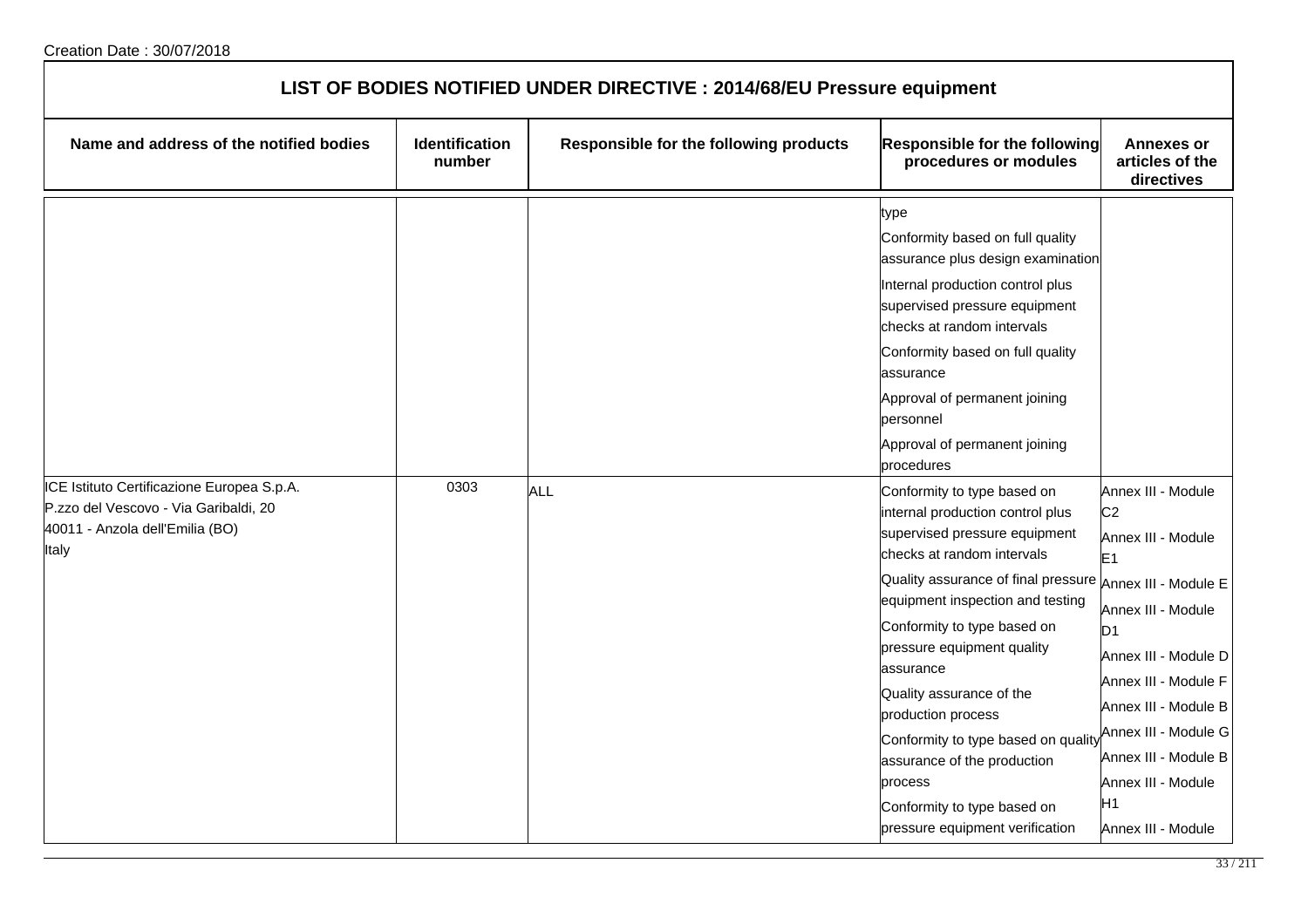| LIST OF BODIES NOTIFIED UNDER DIRECTIVE : 2014/68/EU Pressure equipment                                   |                                 |                                        |                                                                                                                                                                                                                                                                                                                                                                                                                                                                                         |                                                                                                                                                                                                                                                                          |  |
|-----------------------------------------------------------------------------------------------------------|---------------------------------|----------------------------------------|-----------------------------------------------------------------------------------------------------------------------------------------------------------------------------------------------------------------------------------------------------------------------------------------------------------------------------------------------------------------------------------------------------------------------------------------------------------------------------------------|--------------------------------------------------------------------------------------------------------------------------------------------------------------------------------------------------------------------------------------------------------------------------|--|
| Name and address of the notified bodies                                                                   | <b>Identification</b><br>number | Responsible for the following products | Responsible for the following<br>procedures or modules                                                                                                                                                                                                                                                                                                                                                                                                                                  | <b>Annexes or</b><br>articles of the<br>directives                                                                                                                                                                                                                       |  |
|                                                                                                           |                                 |                                        | EU-Type examination - production A2<br>type<br>Conformity based on unit<br>verification<br>EU-Type examination - design<br>type<br>Conformity based on full quality<br>assurance plus design examination<br>Internal production control plus<br>supervised pressure equipment<br>checks at random intervals<br>Conformity based on full quality                                                                                                                                         | Annex III - Module H                                                                                                                                                                                                                                                     |  |
| <b>C LUXCONTROL ASBL</b><br>1, avenue des Terres Rouges - B.P. 350<br>4004 ESCH-SUR-ALZETTE<br>Luxembourg | 0351                            | Pressure equipment                     | assurance<br>Conformity to type based on<br>internal production control plus<br>supervised pressure equipment<br>checks at random intervals<br>Quality assurance of final pressure Annex III - Module E<br>equipment inspection and testing<br>Conformity to type based on<br>pressure equipment quality<br>assurance<br>Quality assurance of the<br>production process<br>Conformity to type based on quality<br>assurance of the production<br>process<br>Conformity to type based on | Annex III - Module<br>C <sub>2</sub><br>Annex III - Module<br>E <sub>1</sub><br>Annex III - Module<br>D <sub>1</sub><br>Annex III - Module D<br>Annex III - Module F<br>Annex III - Module B<br>Annex III - Module G<br>Annex III - Module B<br>Annex III - Module<br>H1 |  |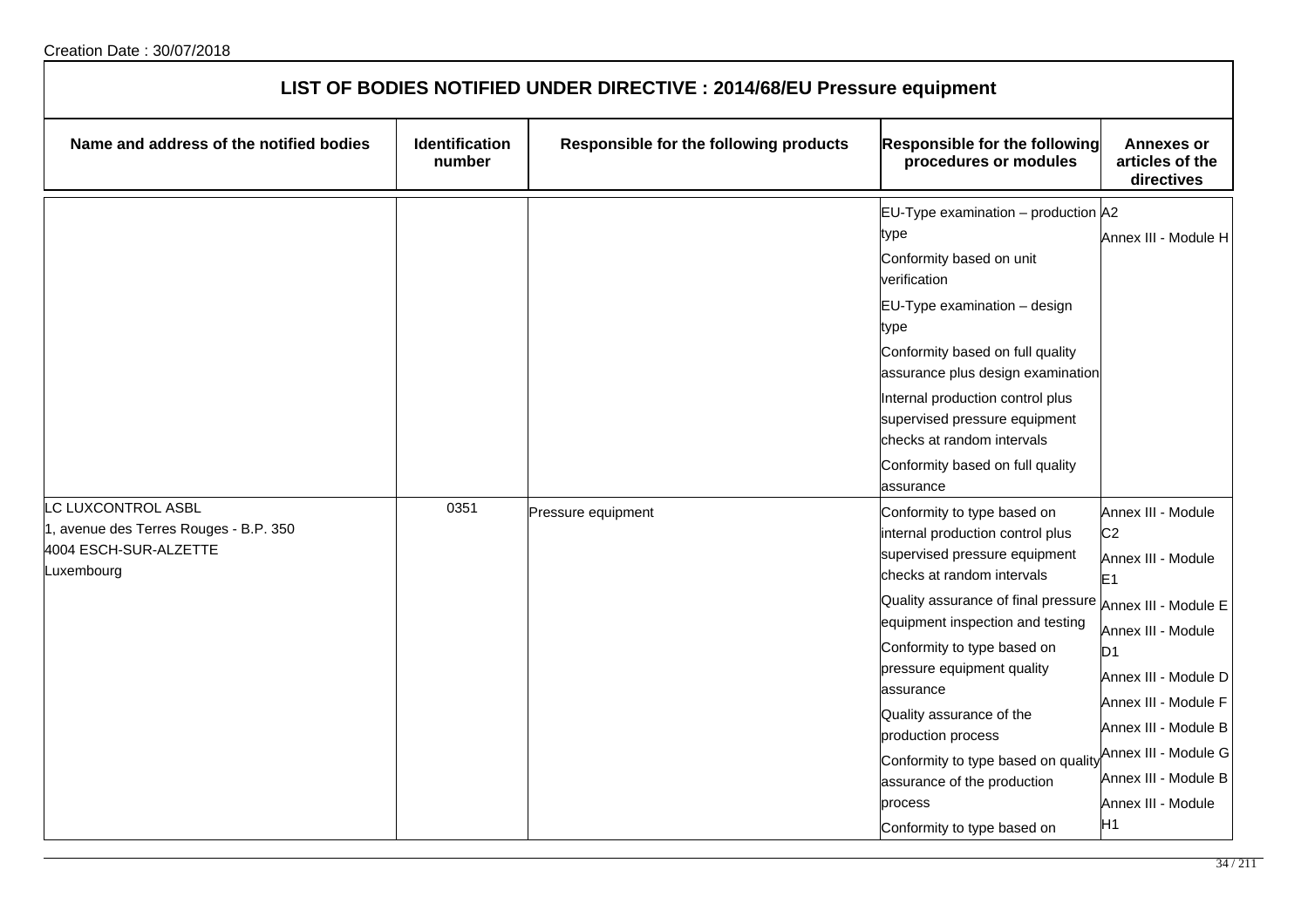| LIST OF BODIES NOTIFIED UNDER DIRECTIVE : 2014/68/EU Pressure equipment                              |                                 |                                        |                                                                                                                                                                                                                                                                                                                                                                                                                                                                                                                                       |                                                                                                                                                          |
|------------------------------------------------------------------------------------------------------|---------------------------------|----------------------------------------|---------------------------------------------------------------------------------------------------------------------------------------------------------------------------------------------------------------------------------------------------------------------------------------------------------------------------------------------------------------------------------------------------------------------------------------------------------------------------------------------------------------------------------------|----------------------------------------------------------------------------------------------------------------------------------------------------------|
| Name and address of the notified bodies                                                              | <b>Identification</b><br>number | Responsible for the following products | Responsible for the following<br>procedures or modules                                                                                                                                                                                                                                                                                                                                                                                                                                                                                | <b>Annexes or</b><br>articles of the<br>directives                                                                                                       |
|                                                                                                      |                                 |                                        | pressure equipment verification<br>$EU$ -Type examination – production $A^2$<br>type<br>Conformity based on unit<br>verification<br>EU-Type examination - design<br>type<br>Conformity based on full quality<br>assurance plus design examination<br>Internal production control plus<br>supervised pressure equipment<br>checks at random intervals<br>Conformity based on full quality<br>assurance<br>European approval for materials<br>Approval of permanent joining<br>personnel<br>Approval of permanent joining<br>procedures | Annex III - Module<br>Annex III - Module H<br>Article 15<br>Annex I, 3.1.2<br>Annex I, 3.1.2                                                             |
| <b>SGS UNITED KINGDOM LTD</b><br>SGS House, Johns Lane Tividale<br>Oldbury B69 3HX<br>United Kingdom | 0353                            | ALL                                    | Conformity to type based on<br>internal production control plus<br>supervised pressure equipment<br>checks at random intervals<br>Quality assurance of final pressure<br>equipment inspection and testing<br>Conformity to type based on<br>pressure equipment quality<br>assurance                                                                                                                                                                                                                                                   | Annex III - Module<br>C <sub>2</sub><br>Annex III - Module<br>E <sub>1</sub><br>Annex III - Module E<br>Annex III - Module<br>D1<br>Annex III - Module D |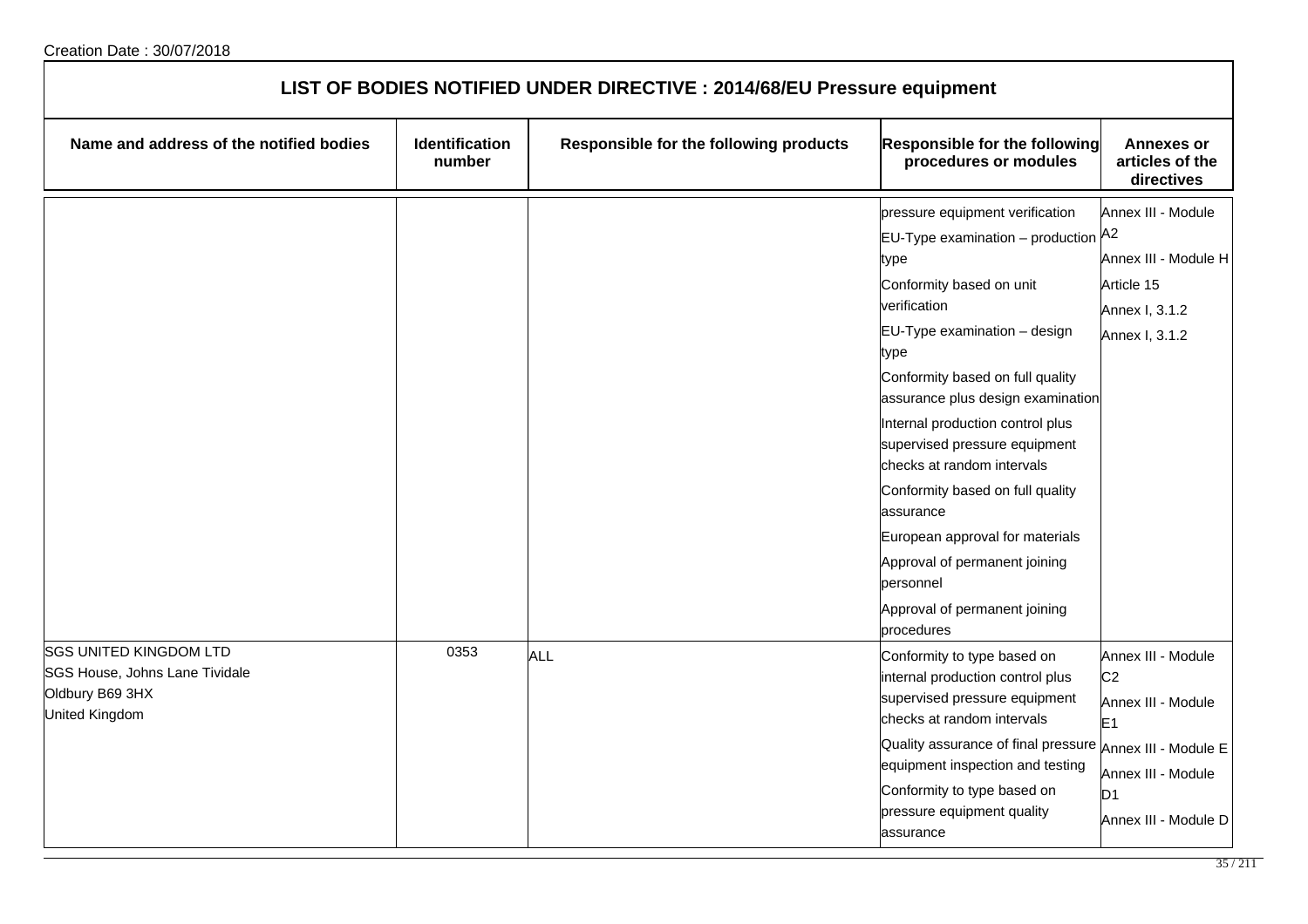| LIST OF BODIES NOTIFIED UNDER DIRECTIVE : 2014/68/EU Pressure equipment                |                          |                                        |                                                                                                                                                                                                                                                                                                                                                                                                                                                                                                                                                                                                                                                                                                                             |                                                                                                                                                                                                        |  |
|----------------------------------------------------------------------------------------|--------------------------|----------------------------------------|-----------------------------------------------------------------------------------------------------------------------------------------------------------------------------------------------------------------------------------------------------------------------------------------------------------------------------------------------------------------------------------------------------------------------------------------------------------------------------------------------------------------------------------------------------------------------------------------------------------------------------------------------------------------------------------------------------------------------------|--------------------------------------------------------------------------------------------------------------------------------------------------------------------------------------------------------|--|
| Name and address of the notified bodies                                                | Identification<br>number | Responsible for the following products | Responsible for the following<br>procedures or modules                                                                                                                                                                                                                                                                                                                                                                                                                                                                                                                                                                                                                                                                      | <b>Annexes or</b><br>articles of the<br>directives                                                                                                                                                     |  |
|                                                                                        |                          |                                        | Quality assurance of the<br>production process<br>Conformity to type based on quality Annex III - Module G<br>assurance of the production<br>process<br>Conformity to type based on<br>pressure equipment verification<br>$EU-Type$ examination $-$ production<br>type<br>Conformity based on unit<br>verification<br>$EU-Type$ examination $-$ design<br>type<br>Conformity based on full quality<br>assurance plus design examination<br>Internal production control plus<br>supervised pressure equipment<br>checks at random intervals<br>Conformity based on full quality<br>assurance<br>European approval for materials<br>Approval of permanent joining<br>personnel<br>Approval of permanent joining<br>procedures | Annex III - Module F<br>Annex III - Module B<br>Annex III - Module B<br>Annex III - Module<br>Η1<br>Annex III - Module<br>A2<br>Annex III - Module H<br>Article 15<br>Annex I, 3.1.2<br>Annex I, 3.1.2 |  |
| TEKNOLOGISK INSTITUT - Certificering & Inspektion<br>Kongsvang Allé 29<br>8000 Arhus C | 0396                     | ALL                                    | Conformity to type based on<br>internal production control plus<br>supervised pressure equipment                                                                                                                                                                                                                                                                                                                                                                                                                                                                                                                                                                                                                            | Annex III - Module<br>C <sub>2</sub><br>Annex III - Module F                                                                                                                                           |  |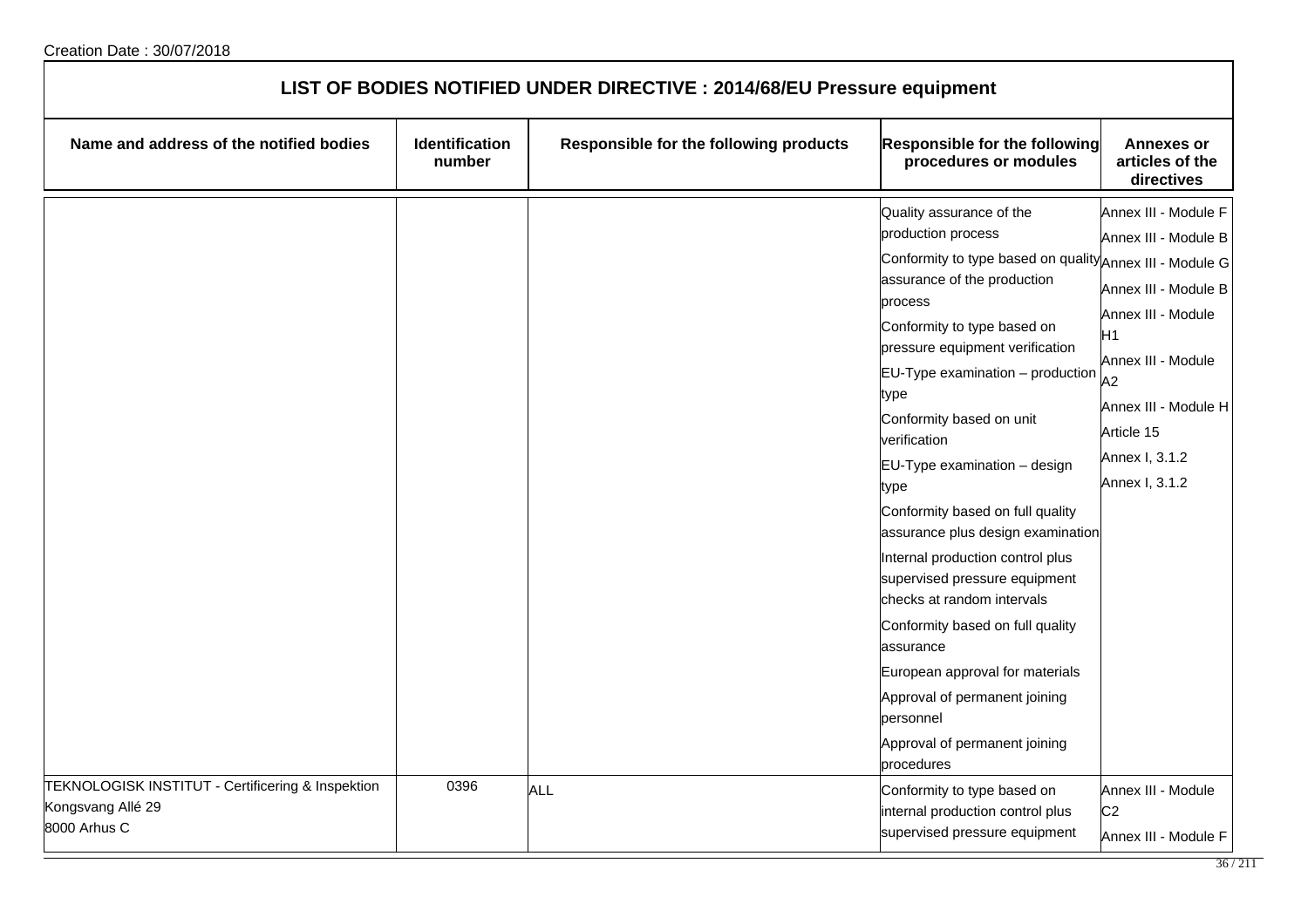| LIST OF BODIES NOTIFIED UNDER DIRECTIVE : 2014/68/EU Pressure equipment                                         |                                 |                                        |                                                                                                                                                                                                                                                                                                                                                                                                                       |                                                                                                                                    |  |
|-----------------------------------------------------------------------------------------------------------------|---------------------------------|----------------------------------------|-----------------------------------------------------------------------------------------------------------------------------------------------------------------------------------------------------------------------------------------------------------------------------------------------------------------------------------------------------------------------------------------------------------------------|------------------------------------------------------------------------------------------------------------------------------------|--|
| Name and address of the notified bodies                                                                         | <b>Identification</b><br>number | Responsible for the following products | <b>Responsible for the following</b><br>procedures or modules                                                                                                                                                                                                                                                                                                                                                         | <b>Annexes or</b><br>articles of the<br>directives                                                                                 |  |
| Denmark                                                                                                         |                                 |                                        | checks at random intervals<br>Conformity to type based on<br>pressure equipment verification<br>$EU-Type$ examination $-$ production<br>type<br>Conformity based on unit<br>verification<br>EU-Type examination - design<br>type<br>Internal production control plus<br>supervised pressure equipment<br>checks at random intervals<br>European approval for materials<br>Approval of permanent joining<br>procedures | Annex III - Module B<br>Annex III - Module G<br>Annex III - Module B<br>Annex III - Module<br>A2<br>Article 15<br>Annex I, 3.1.2   |  |
| <b>APAVE ITALIA CPM SRL</b><br>Via Artigiani, 63<br>25040 - Bienno (BS)<br>Italy<br><b>APAVE ITALIA CPM SRL</b> | 0398<br>0398                    | ALL<br>ALL                             | Approval of non-destructive testing Annex I, 3.1.3<br>personnel<br>Conformity to type based on                                                                                                                                                                                                                                                                                                                        | Annex III - Module                                                                                                                 |  |
| Via Artigiani, 63<br>25040 - Bienno (BS)<br>Italy                                                               |                                 |                                        | internal production control plus<br>supervised pressure equipment<br>checks at random intervals<br>Quality assurance of final pressure<br>equipment inspection and testing<br>Conformity to type based on<br>pressure equipment quality<br>assurance                                                                                                                                                                  | C <sub>2</sub><br>Annex III - Module<br>E <sub>1</sub><br>Annex III - Module E<br>Annex III - Module<br>D1<br>Annex III - Module D |  |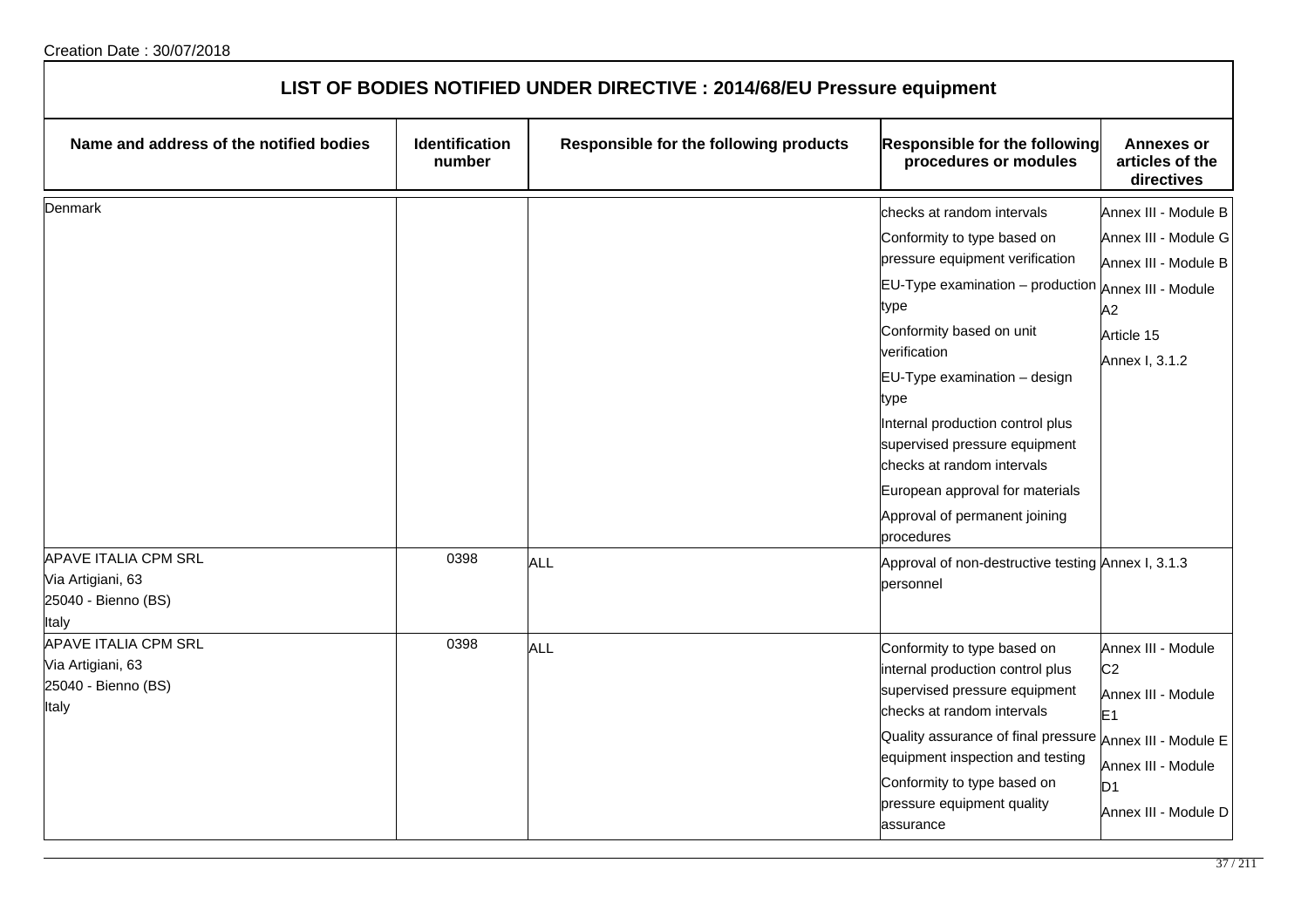| LIST OF BODIES NOTIFIED UNDER DIRECTIVE : 2014/68/EU Pressure equipment      |                          |                                        |                                                                                                                                                                                                                                                                                                                                                                                                                                                                                                                                                                                                                                                                                  |                                                                                                                                                                                          |  |
|------------------------------------------------------------------------------|--------------------------|----------------------------------------|----------------------------------------------------------------------------------------------------------------------------------------------------------------------------------------------------------------------------------------------------------------------------------------------------------------------------------------------------------------------------------------------------------------------------------------------------------------------------------------------------------------------------------------------------------------------------------------------------------------------------------------------------------------------------------|------------------------------------------------------------------------------------------------------------------------------------------------------------------------------------------|--|
| Name and address of the notified bodies                                      | Identification<br>number | Responsible for the following products | <b>Responsible for the following</b><br>procedures or modules                                                                                                                                                                                                                                                                                                                                                                                                                                                                                                                                                                                                                    | <b>Annexes or</b><br>articles of the<br>directives                                                                                                                                       |  |
|                                                                              |                          |                                        | Quality assurance of the<br>production process<br>Conformity to type based on quality Annex III - Module G<br>assurance of the production<br>process<br>Conformity to type based on<br>pressure equipment verification<br>EU-Type examination - production<br>type<br>Conformity based on unit<br>verification<br>EU-Type examination - design<br>type<br>Conformity based on full quality<br>assurance plus design examination<br>Internal production control plus<br>supervised pressure equipment<br>checks at random intervals<br>Conformity based on full quality<br>assurance<br>Approval of permanent joining<br>personnel<br>Approval of permanent joining<br>procedures | Annex III - Module F<br>Annex III - Module B<br>Annex III - Module B<br>Annex III - Module<br>H1<br>Annex III - Module<br>A2<br>Annex III - Module H<br>Annex I, 3.1.2<br>Annex I, 3.1.2 |  |
| ISTITUTO GIORDANO S.P.A.<br>Via Rossini, 2<br>47814 - Bellaria (RN)<br>Italy | 0407                     | <b>ALL</b>                             | Conformity to type based on<br>internal production control plus<br>supervised pressure equipment<br>checks at random intervals                                                                                                                                                                                                                                                                                                                                                                                                                                                                                                                                                   | Annex III - Module<br>C <sub>2</sub><br>Annex III - Module<br>E <sub>1</sub>                                                                                                             |  |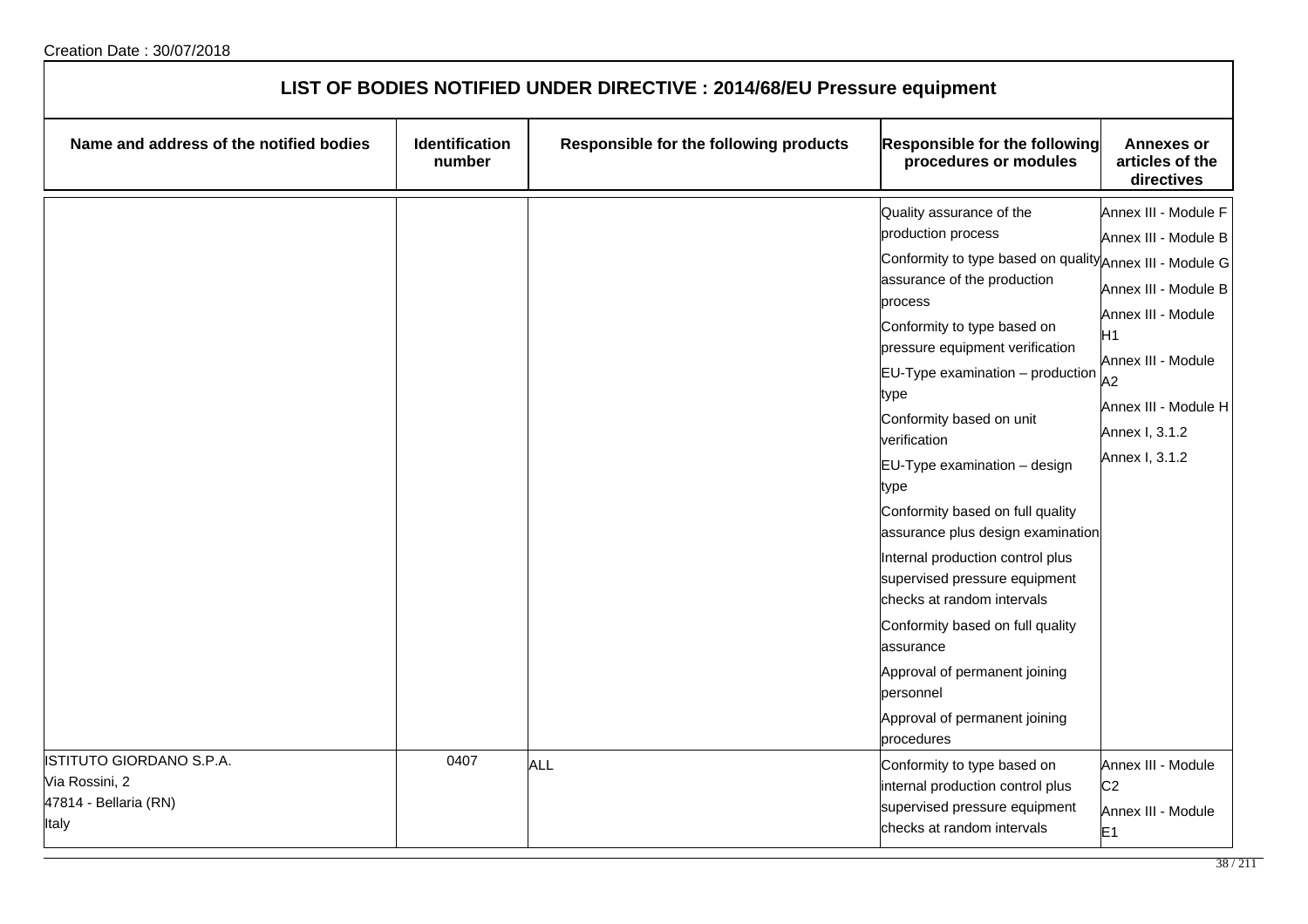| LIST OF BODIES NOTIFIED UNDER DIRECTIVE : 2014/68/EU Pressure equipment |                          |                                        |                                                                                                                                                                                                                                                                                                                                                                                                                                                                                                                                                                                                                                                                                                                                                                                                                                   |                                                                                                                                                                                                                                                                |
|-------------------------------------------------------------------------|--------------------------|----------------------------------------|-----------------------------------------------------------------------------------------------------------------------------------------------------------------------------------------------------------------------------------------------------------------------------------------------------------------------------------------------------------------------------------------------------------------------------------------------------------------------------------------------------------------------------------------------------------------------------------------------------------------------------------------------------------------------------------------------------------------------------------------------------------------------------------------------------------------------------------|----------------------------------------------------------------------------------------------------------------------------------------------------------------------------------------------------------------------------------------------------------------|
| Name and address of the notified bodies                                 | Identification<br>number | Responsible for the following products | Responsible for the following<br>procedures or modules                                                                                                                                                                                                                                                                                                                                                                                                                                                                                                                                                                                                                                                                                                                                                                            | <b>Annexes or</b><br>articles of the<br>directives                                                                                                                                                                                                             |
|                                                                         |                          |                                        | Quality assurance of final pressure Annex III - Module E<br>equipment inspection and testing<br>Conformity to type based on<br>pressure equipment quality<br>assurance<br>Quality assurance of the<br>production process<br>Conformity to type based on quality<br>assurance of the production<br>process<br>Conformity to type based on<br>pressure equipment verification<br>$ EU-Type$ examination – production $ A2 $<br>type<br>Conformity based on unit<br>verification<br>EU-Type examination - design<br>type<br>Conformity based on full quality<br>assurance plus design examination<br>Internal production control plus<br>supervised pressure equipment<br>checks at random intervals<br>Conformity based on full quality<br>assurance<br>Approval of permanent joining<br>personnel<br>Approval of permanent joining | Annex III - Module<br>D1<br>Annex III - Module D<br>Annex III - Module F<br>Annex III - Module B<br>Annex III - Module G<br>Annex III - Module B<br>Annex III - Module<br>H1<br>Annex III - Module<br>Annex III - Module H<br>Annex I, 3.1.2<br>Annex I, 3.1.2 |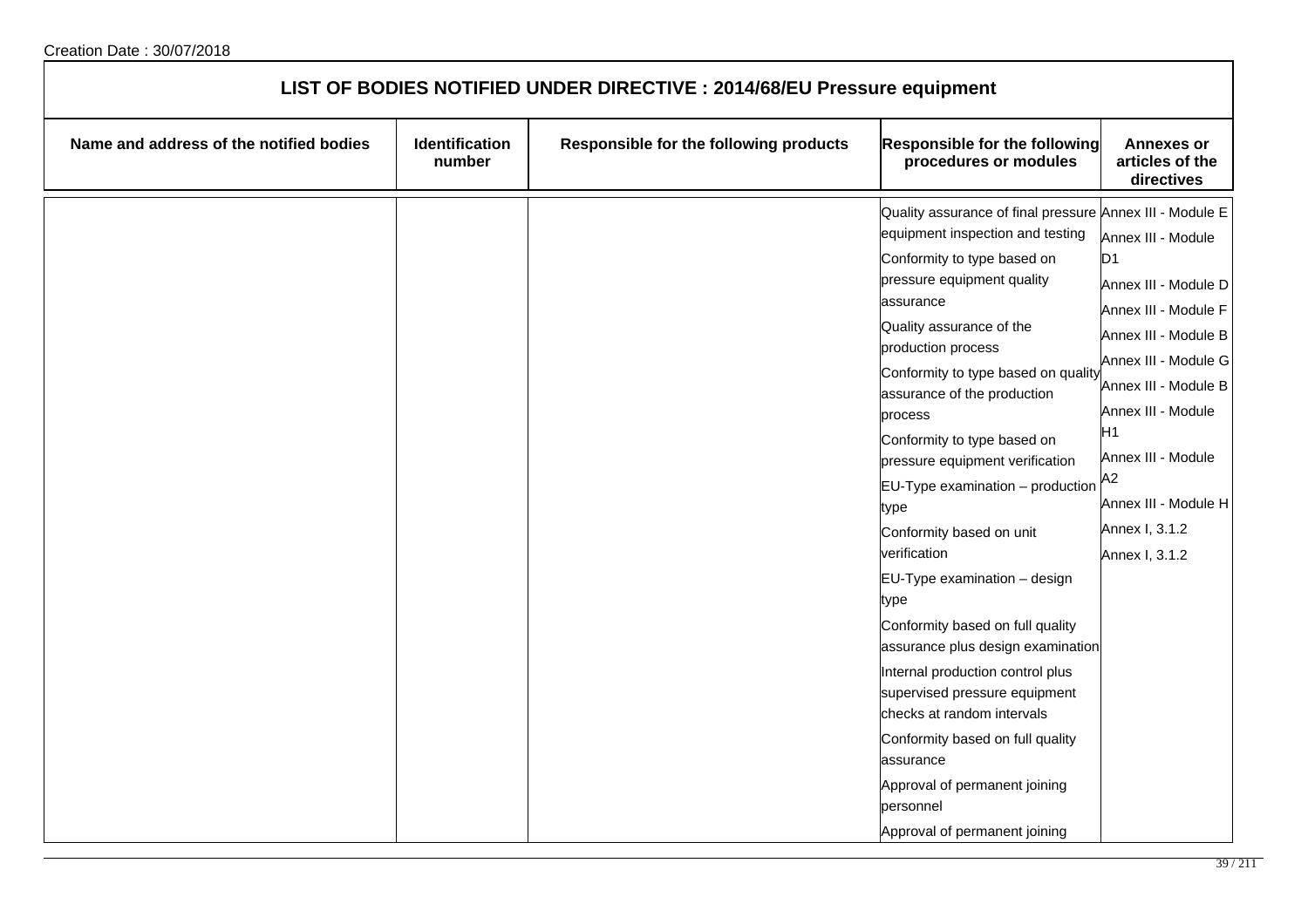| LIST OF BODIES NOTIFIED UNDER DIRECTIVE : 2014/68/EU Pressure equipment |                          |                                        |                                                                                                                                                                                                                                                                                                                                                                                                                                                                                                                                                                                                                                                                                                                                                                                                                              |                                                                                                                                                                                                                                                                                                                                                      |  |
|-------------------------------------------------------------------------|--------------------------|----------------------------------------|------------------------------------------------------------------------------------------------------------------------------------------------------------------------------------------------------------------------------------------------------------------------------------------------------------------------------------------------------------------------------------------------------------------------------------------------------------------------------------------------------------------------------------------------------------------------------------------------------------------------------------------------------------------------------------------------------------------------------------------------------------------------------------------------------------------------------|------------------------------------------------------------------------------------------------------------------------------------------------------------------------------------------------------------------------------------------------------------------------------------------------------------------------------------------------------|--|
| Name and address of the notified bodies                                 | Identification<br>number | Responsible for the following products | Responsible for the following<br>procedures or modules                                                                                                                                                                                                                                                                                                                                                                                                                                                                                                                                                                                                                                                                                                                                                                       | <b>Annexes or</b><br>articles of the<br>directives                                                                                                                                                                                                                                                                                                   |  |
|                                                                         |                          |                                        | procedures                                                                                                                                                                                                                                                                                                                                                                                                                                                                                                                                                                                                                                                                                                                                                                                                                   |                                                                                                                                                                                                                                                                                                                                                      |  |
| TÜV AUSTRIA SERVICES GMBH<br>Deutschstraße 10<br>1230 WIEN<br>Austria   | 0408                     | <b>ALL</b>                             | Conformity to type based on<br>internal production control plus<br>supervised pressure equipment<br>checks at random intervals<br>Quality assurance of final pressure Annex III - Module E<br>equipment inspection and testing<br>Conformity to type based on<br>pressure equipment quality<br>assurance<br>Quality assurance of the<br>production process<br>Conformity to type based on quality<br>assurance of the production<br>process<br>Conformity to type based on<br>pressure equipment verification<br>EU-Type examination - production A2<br>type<br>Conformity based on unit<br>verification<br>EU-Type examination - design<br>type<br>Conformity based on full quality<br>assurance plus design examination<br>Internal production control plus<br>supervised pressure equipment<br>checks at random intervals | Annex III - Module<br>C <sub>2</sub><br>Annex III - Module<br>E <sub>1</sub><br>Annex III - Module<br>D <sub>1</sub><br>Annex III - Module D<br>Annex III - Module F<br>Annex III - Module B<br>Annex III - Module G<br>Annex III - Module B<br>Annex III - Module<br>H <sub>1</sub><br>Annex III - Module<br>Annex III - Module H<br>Annex I, 3.1.2 |  |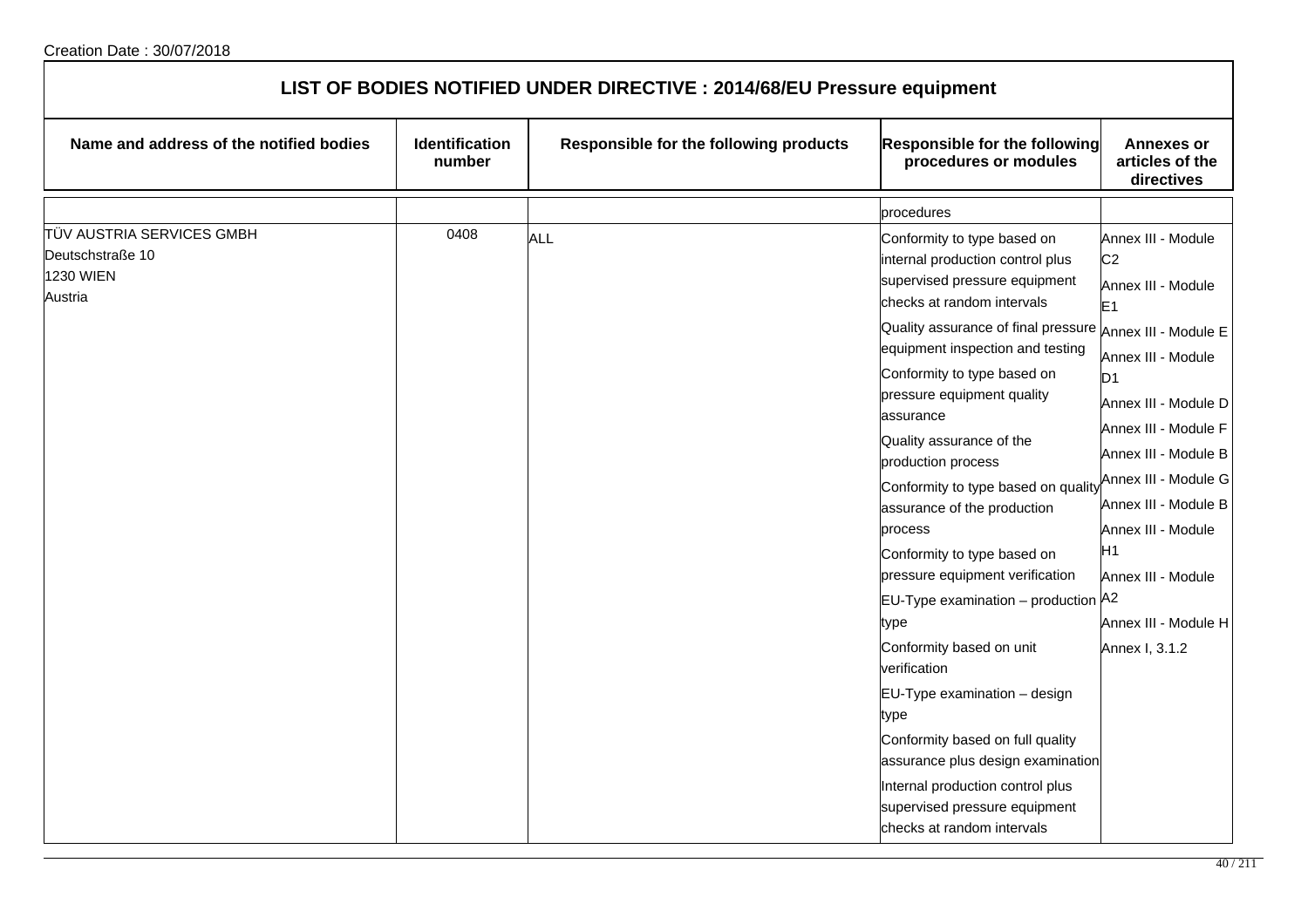| LIST OF BODIES NOTIFIED UNDER DIRECTIVE : 2014/68/EU Pressure equipment |                                 |                                        |                                                                                                                                                                                                                                                                                                                                                                                                                                                       |                                                                                                                                                                                                                                                                                                  |  |
|-------------------------------------------------------------------------|---------------------------------|----------------------------------------|-------------------------------------------------------------------------------------------------------------------------------------------------------------------------------------------------------------------------------------------------------------------------------------------------------------------------------------------------------------------------------------------------------------------------------------------------------|--------------------------------------------------------------------------------------------------------------------------------------------------------------------------------------------------------------------------------------------------------------------------------------------------|--|
| Name and address of the notified bodies                                 | <b>Identification</b><br>number | Responsible for the following products | Responsible for the following<br>procedures or modules                                                                                                                                                                                                                                                                                                                                                                                                | <b>Annexes or</b><br>articles of the<br>directives                                                                                                                                                                                                                                               |  |
|                                                                         |                                 |                                        | Conformity based on full quality<br>assurance<br>Approval of permanent joining<br>procedures                                                                                                                                                                                                                                                                                                                                                          |                                                                                                                                                                                                                                                                                                  |  |
| Kiwa Inspecta AB<br>PO Box 30100<br>SE-104 25 STOCKHOLM<br>Sweden       | 0409                            | Pressure equipment                     | Conformity to type based on<br>internal production control plus<br>supervised pressure equipment<br>checks at random intervals<br>Quality assurance of final pressure<br>equipment inspection and testing<br>Conformity to type based on<br>pressure equipment quality<br>assurance<br>Quality assurance of the<br>production process<br>Conformity to type based on quality<br>assurance of the production<br>process<br>Conformity to type based on | Annex III - Module<br>C <sub>2</sub><br>Annex III - Module<br>E <sub>1</sub><br>Annex III - Module E<br>Annex III - Module<br>D <sub>1</sub><br>Annex III - Module D<br>Annex III - Module F<br>Annex III - Module B<br>Annex III - Module G<br>Annex III - Module B<br>Annex III - Module<br>Н1 |  |
|                                                                         |                                 |                                        | pressure equipment verification<br>EU-Type examination - production A2<br>type<br>Conformity based on unit<br>verification<br>EU-Type examination - design<br>type<br>Conformity based on full quality<br>assurance plus design examination                                                                                                                                                                                                           | Annex III - Module<br>Annex III - Module H<br>Annex I, 3.1.2<br>Annex I, 3.1.2                                                                                                                                                                                                                   |  |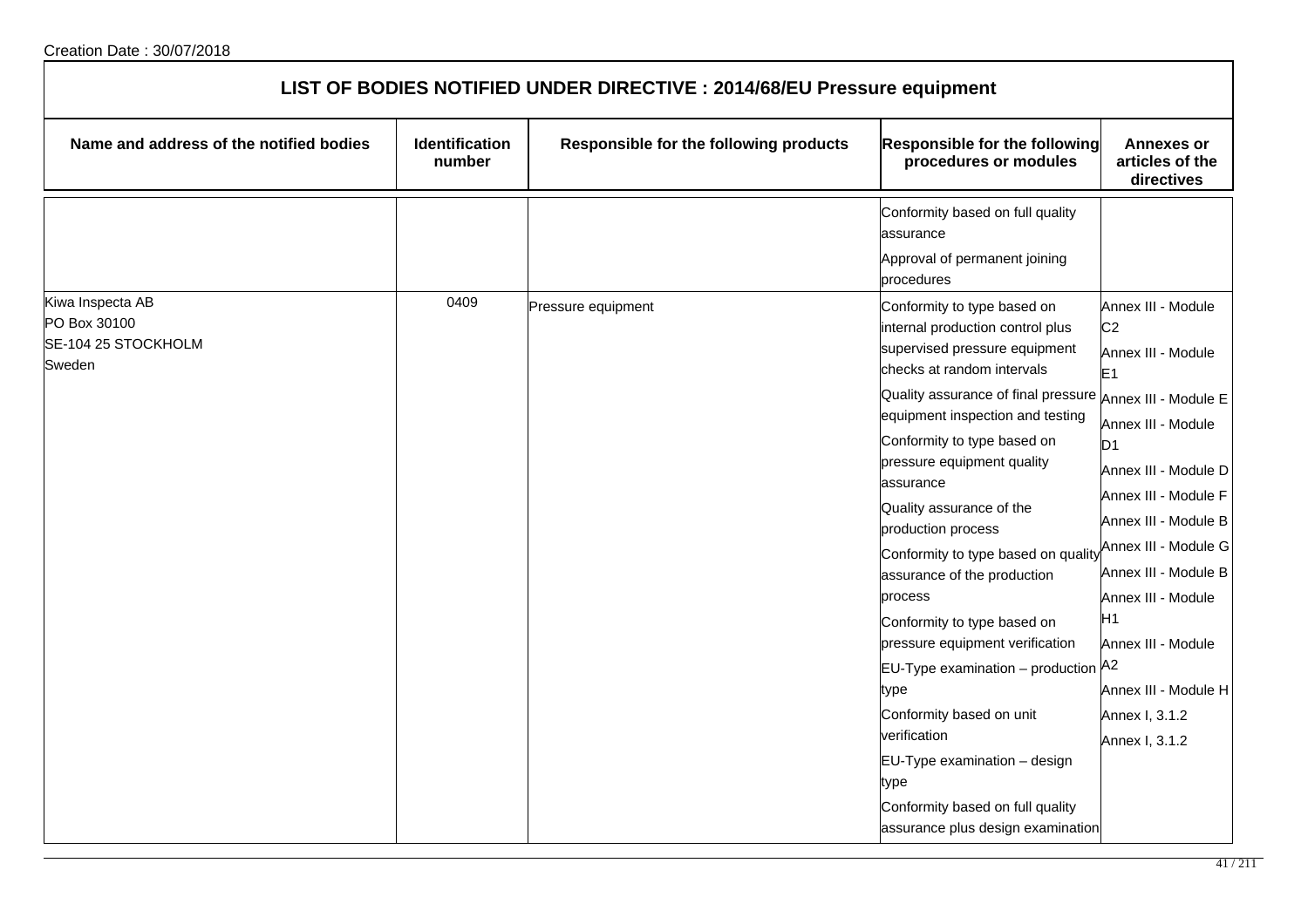| LIST OF BODIES NOTIFIED UNDER DIRECTIVE : 2014/68/EU Pressure equipment                           |                                 |                                        |                                                                                                                                                                                                                                                                                                                                                                                                                                                                                                                                                                                          |                                                                                                                                                                                                                                                                                                                              |  |
|---------------------------------------------------------------------------------------------------|---------------------------------|----------------------------------------|------------------------------------------------------------------------------------------------------------------------------------------------------------------------------------------------------------------------------------------------------------------------------------------------------------------------------------------------------------------------------------------------------------------------------------------------------------------------------------------------------------------------------------------------------------------------------------------|------------------------------------------------------------------------------------------------------------------------------------------------------------------------------------------------------------------------------------------------------------------------------------------------------------------------------|--|
| Name and address of the notified bodies                                                           | <b>Identification</b><br>number | Responsible for the following products | <b>Responsible for the following</b><br>procedures or modules                                                                                                                                                                                                                                                                                                                                                                                                                                                                                                                            | <b>Annexes or</b><br>articles of the<br>directives                                                                                                                                                                                                                                                                           |  |
|                                                                                                   |                                 |                                        | Internal production control plus<br>supervised pressure equipment<br>checks at random intervals<br>Conformity based on full quality<br>assurance<br>Approval of permanent joining<br>personnel<br>Approval of permanent joining<br>procedures                                                                                                                                                                                                                                                                                                                                            |                                                                                                                                                                                                                                                                                                                              |  |
| <b>INSPECTA TARKASTUS OY</b><br>(Sörnäistenkatu 2) P.O. Box 1000<br>FIN-00581 Helsinki<br>Finland | 0424                            | Pressure equipment                     | Conformity to type based on<br>internal production control plus<br>supervised pressure equipment<br>checks at random intervals<br>Quality assurance of final pressure Annex III - Module E<br>equipment inspection and testing<br>Conformity to type based on<br>pressure equipment quality<br>assurance<br>Quality assurance of the<br>production process<br>Conformity to type based on quality<br>assurance of the production<br>process<br>Conformity to type based on<br>pressure equipment verification<br>EU-Type examination - production A2<br>type<br>Conformity based on unit | Annex III - Module<br>C <sub>2</sub><br>Annex III - Module<br>E1<br>Annex III - Module<br>D <sub>1</sub><br>Annex III - Module D<br>Annex III - Module F<br>Annex III - Module B<br>Annex III - Module G<br>Annex III - Module B<br>Annex III - Module<br>H1<br>Annex III - Module<br>Annex III - Module H<br>Annex I, 3.1.2 |  |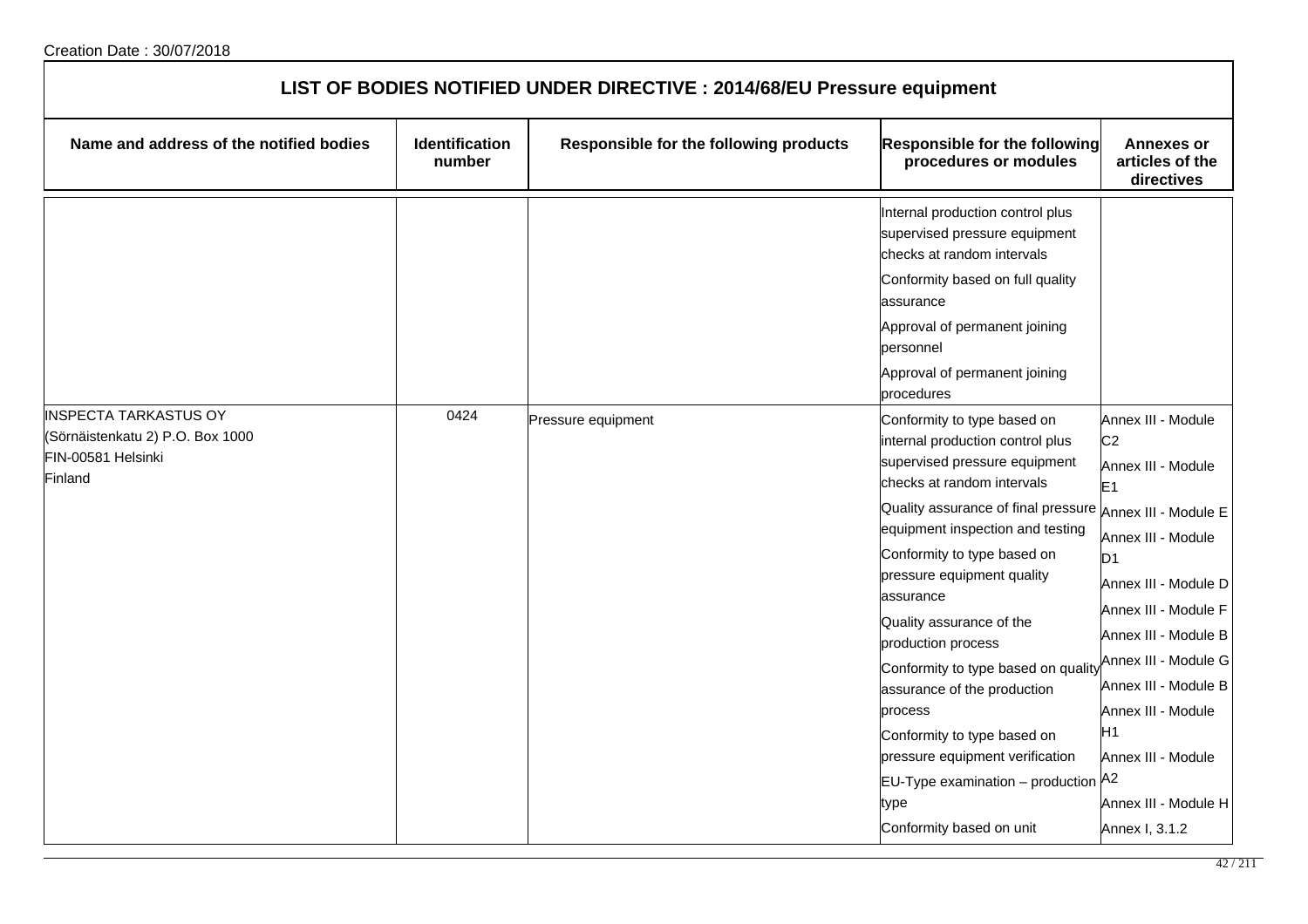| LIST OF BODIES NOTIFIED UNDER DIRECTIVE : 2014/68/EU Pressure equipment                  |                                 |                                        |                                                                                                                                                                                                                                                                                                                                                                                                                                             |                                                                                                                                                                                                                                                                    |  |
|------------------------------------------------------------------------------------------|---------------------------------|----------------------------------------|---------------------------------------------------------------------------------------------------------------------------------------------------------------------------------------------------------------------------------------------------------------------------------------------------------------------------------------------------------------------------------------------------------------------------------------------|--------------------------------------------------------------------------------------------------------------------------------------------------------------------------------------------------------------------------------------------------------------------|--|
| Name and address of the notified bodies                                                  | <b>Identification</b><br>number | Responsible for the following products | <b>Responsible for the following</b><br>procedures or modules                                                                                                                                                                                                                                                                                                                                                                               | <b>Annexes or</b><br>articles of the<br>directives                                                                                                                                                                                                                 |  |
|                                                                                          |                                 |                                        | verification<br>EU-Type examination - design<br>type<br>Conformity based on full quality<br>assurance plus design examination<br>Internal production control plus<br>supervised pressure equipment<br>checks at random intervals<br>Conformity based on full quality<br>assurance<br>Approval of permanent joining<br>personnel<br>Approval of permanent joining<br>procedures                                                              | Annex I, 3.1.2                                                                                                                                                                                                                                                     |  |
| ICIM S.P.A.<br>Piazza Don Enrico Mapelli, 75<br>20099 - Sesto San Giovanni (MI)<br>Italy | 0425                            | <b>ALL</b>                             | Conformity to type based on<br>internal production control plus<br>supervised pressure equipment<br>checks at random intervals<br>Quality assurance of final pressure Annex III - Module E<br>equipment inspection and testing<br>Conformity to type based on<br>pressure equipment quality<br>assurance<br>Quality assurance of the<br>production process<br>Conformity to type based on quality<br>assurance of the production<br>process | Annex III - Module<br>C <sub>2</sub><br>Annex III - Module<br>E <sub>1</sub><br>Annex III - Module<br>D <sub>1</sub><br>Annex III - Module D<br>Annex III - Module F<br>Annex III - Module B<br>Annex III - Module G<br>Annex III - Module B<br>Annex III - Module |  |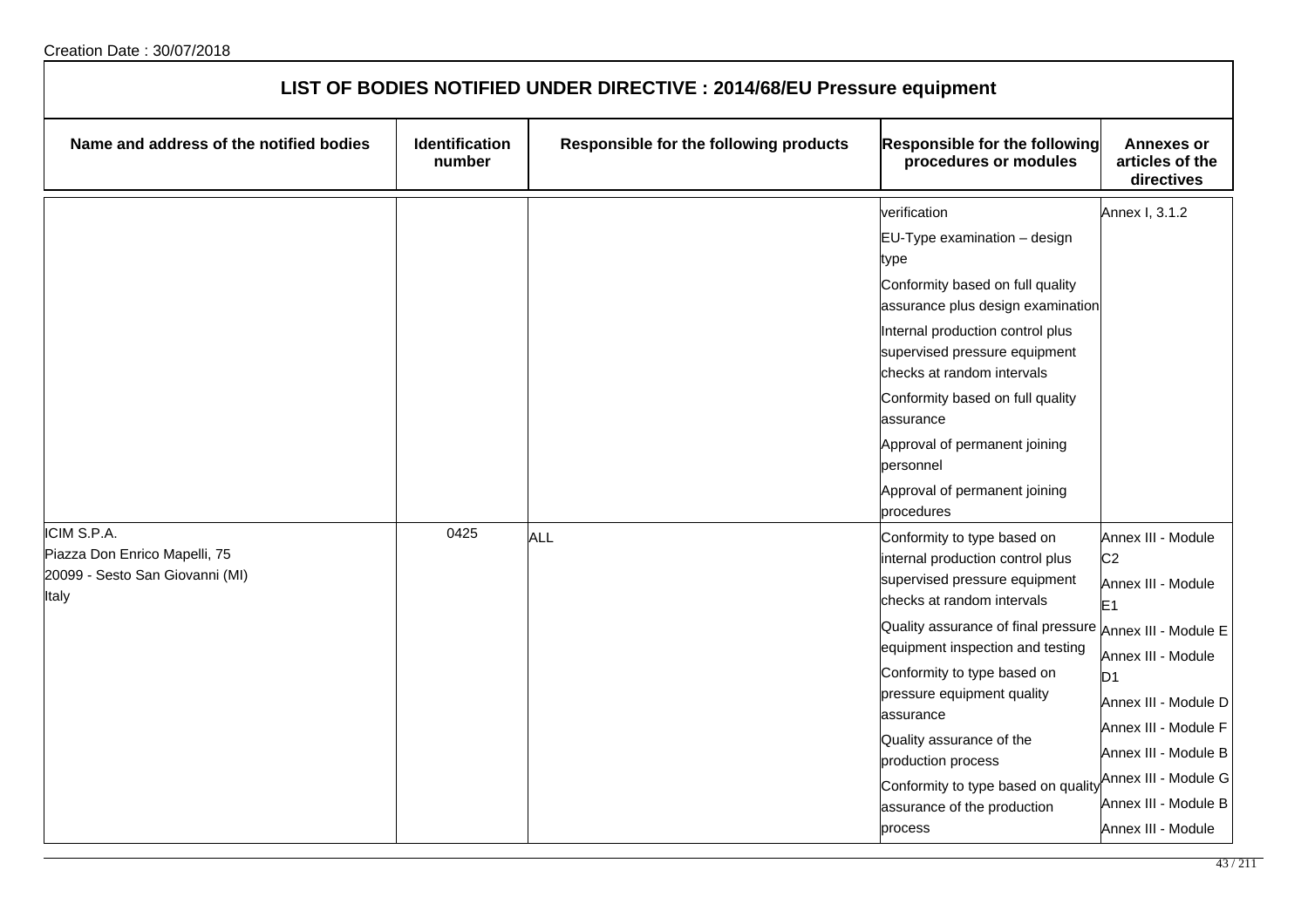| LIST OF BODIES NOTIFIED UNDER DIRECTIVE : 2014/68/EU Pressure equipment |                                 |                                        |                                                                                                                                                                                                                                                                                                                                                                                                                                                                                                                                     |                                                                                                                                  |  |
|-------------------------------------------------------------------------|---------------------------------|----------------------------------------|-------------------------------------------------------------------------------------------------------------------------------------------------------------------------------------------------------------------------------------------------------------------------------------------------------------------------------------------------------------------------------------------------------------------------------------------------------------------------------------------------------------------------------------|----------------------------------------------------------------------------------------------------------------------------------|--|
| Name and address of the notified bodies                                 | <b>Identification</b><br>number | Responsible for the following products | Responsible for the following<br>procedures or modules                                                                                                                                                                                                                                                                                                                                                                                                                                                                              | <b>Annexes or</b><br>articles of the<br>directives                                                                               |  |
|                                                                         |                                 |                                        | Conformity to type based on<br>pressure equipment verification<br>EU-Type examination – production $ $ A2<br>type<br>Conformity based on unit<br>verification<br>$EU-Type$ examination $-$ design<br>type<br>Conformity based on full quality<br>assurance plus design examination<br>Internal production control plus<br>supervised pressure equipment<br>checks at random intervals<br>Conformity based on full quality<br>assurance<br>Approval of permanent joining<br>personnel<br>Approval of permanent joining<br>procedures | H <sub>1</sub><br>Annex III - Module<br>Annex III - Module H<br>Annex I, 3.1.2<br>Annex I, 3.1.2                                 |  |
| <b>ITALCERT SRL</b><br>Viale Sarca, 336<br>20126 - MILANO<br>Italy      | 0426                            | <b>ALL</b>                             | Conformity to type based on<br>internal production control plus<br>supervised pressure equipment<br>checks at random intervals<br>Quality assurance of final pressure Annex III - Module E<br>equipment inspection and testing<br>Conformity to type based on<br>pressure equipment quality<br>assurance                                                                                                                                                                                                                            | Annex III - Module<br>C <sub>2</sub><br>Annex III - Module<br>E1<br>Annex III - Module<br>D <sub>1</sub><br>Annex III - Module D |  |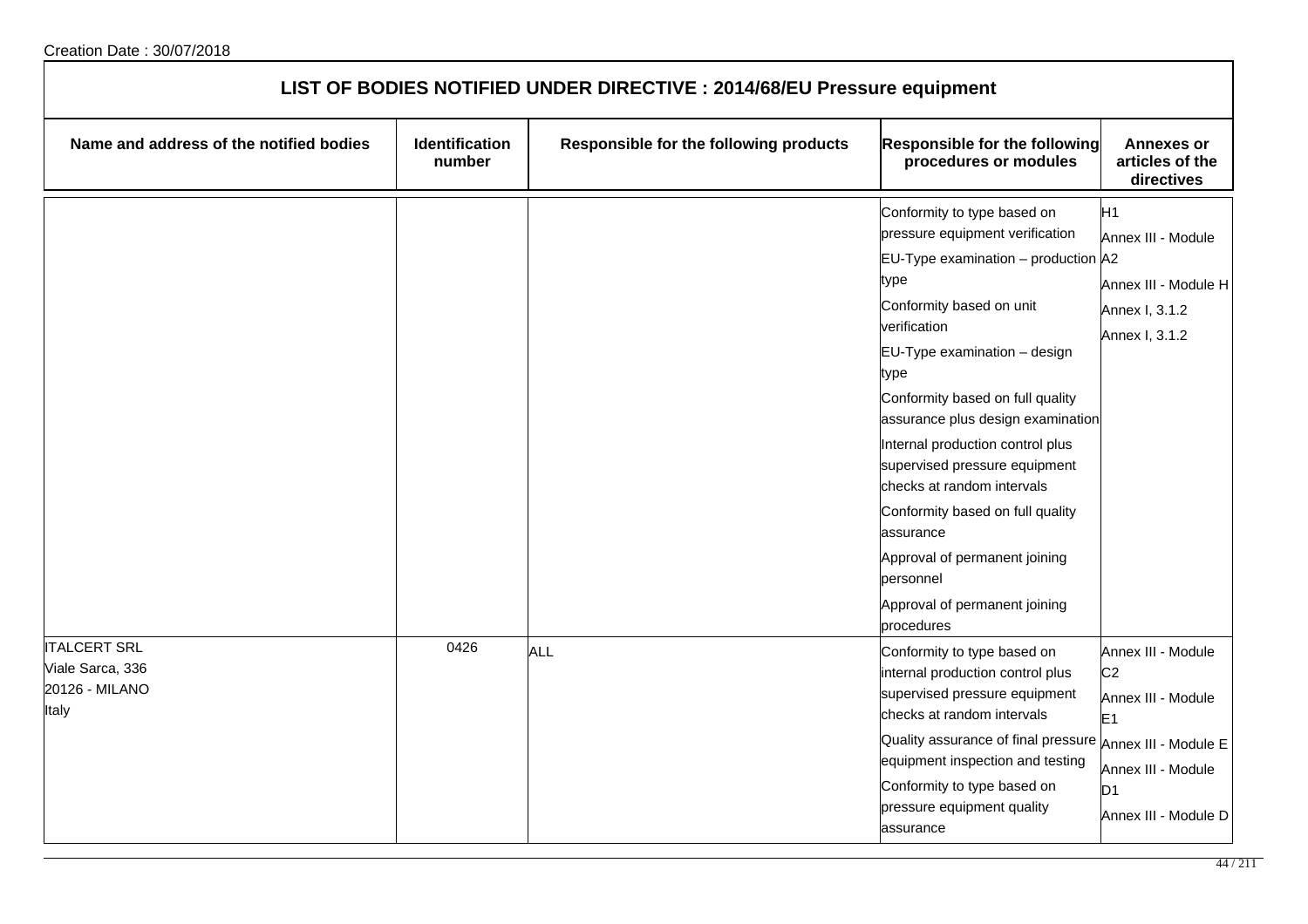| LIST OF BODIES NOTIFIED UNDER DIRECTIVE : 2014/68/EU Pressure equipment                               |                          |                                        |                                                                                                                                                                                                                                                                                                                                                                                                                                                                                                                                                                                                                                                                                      |                                                                                                                                                                                          |  |
|-------------------------------------------------------------------------------------------------------|--------------------------|----------------------------------------|--------------------------------------------------------------------------------------------------------------------------------------------------------------------------------------------------------------------------------------------------------------------------------------------------------------------------------------------------------------------------------------------------------------------------------------------------------------------------------------------------------------------------------------------------------------------------------------------------------------------------------------------------------------------------------------|------------------------------------------------------------------------------------------------------------------------------------------------------------------------------------------|--|
| Name and address of the notified bodies                                                               | Identification<br>number | Responsible for the following products | Responsible for the following<br>procedures or modules                                                                                                                                                                                                                                                                                                                                                                                                                                                                                                                                                                                                                               | <b>Annexes or</b><br>articles of the<br>directives                                                                                                                                       |  |
|                                                                                                       |                          |                                        | Quality assurance of the<br>production process<br>Conformity to type based on quality Annex III - Module G<br>assurance of the production<br>process<br>Conformity to type based on<br>pressure equipment verification<br>$EU-Type$ examination $-$ production<br>type<br>Conformity based on unit<br>verification<br>EU-Type examination - design<br>type<br>Conformity based on full quality<br>assurance plus design examination<br>Internal production control plus<br>supervised pressure equipment<br>checks at random intervals<br>Conformity based on full quality<br>assurance<br>Approval of permanent joining<br>personnel<br>Approval of permanent joining<br>procedures | Annex III - Module F<br>Annex III - Module B<br>Annex III - Module B<br>Annex III - Module<br>H1<br>Annex III - Module<br>A2<br>Annex III - Module H<br>Annex I, 3.1.2<br>Annex I, 3.1.2 |  |
| KIWA TEKNOLOGISK INSTITUTT SERTIFISERING AS<br>PO BOX 141 - Økern Kabelgaten 2<br>0509 OSLO<br>Norway | 0435                     | Pressure equipment                     | Conformity to type based on quality Annex III - Module D<br>assurance of the production<br>process<br>Conformity to type based on                                                                                                                                                                                                                                                                                                                                                                                                                                                                                                                                                    | Annex III - Module F<br>Annex III - Module B                                                                                                                                             |  |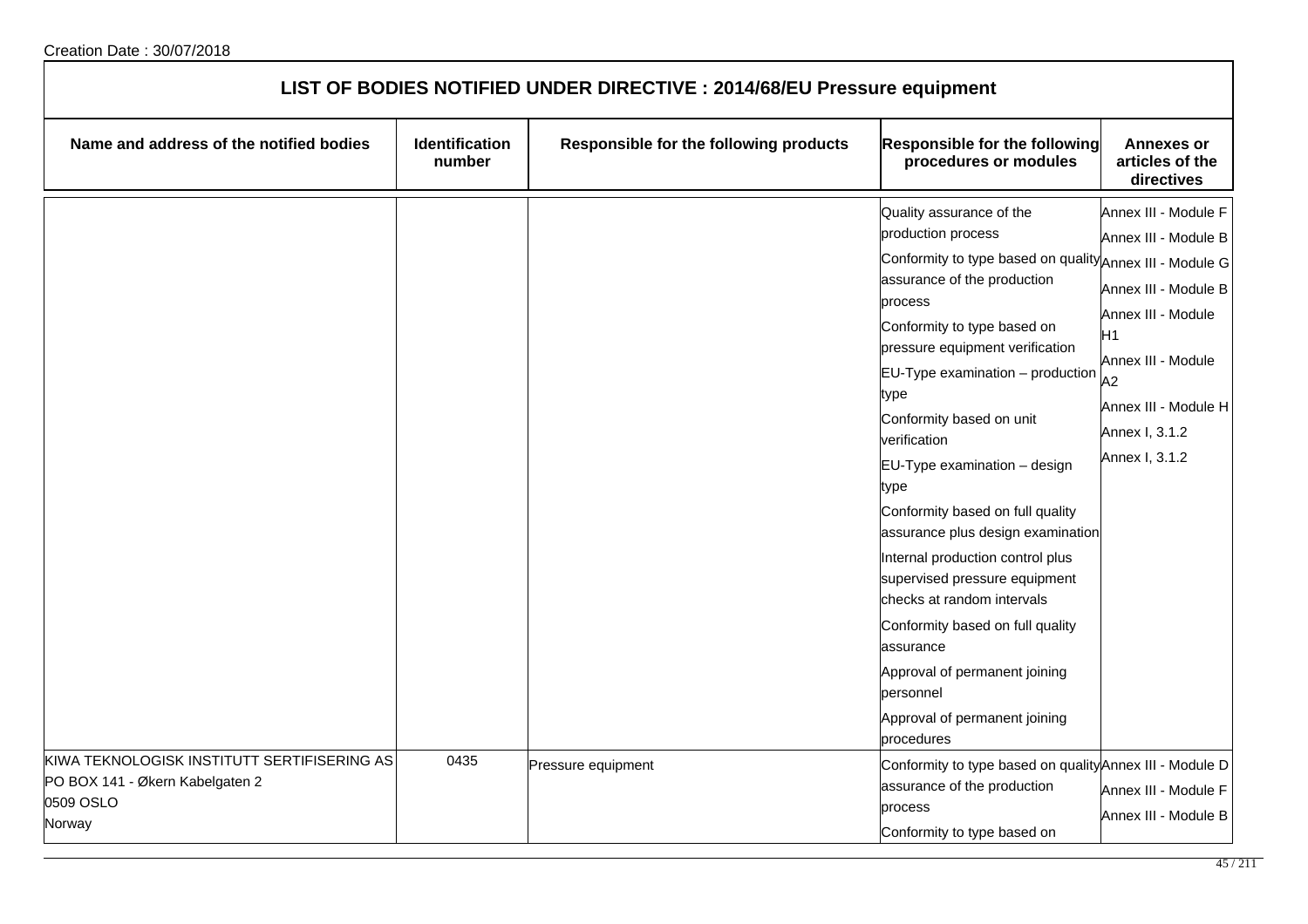| LIST OF BODIES NOTIFIED UNDER DIRECTIVE : 2014/68/EU Pressure equipment                                                           |                                 |                                                                                                 |                                                                                                                                                                                                                                                                                                                                                                                                                                             |                                                                                                                                                                                                                                                                    |  |
|-----------------------------------------------------------------------------------------------------------------------------------|---------------------------------|-------------------------------------------------------------------------------------------------|---------------------------------------------------------------------------------------------------------------------------------------------------------------------------------------------------------------------------------------------------------------------------------------------------------------------------------------------------------------------------------------------------------------------------------------------|--------------------------------------------------------------------------------------------------------------------------------------------------------------------------------------------------------------------------------------------------------------------|--|
| Name and address of the notified bodies                                                                                           | <b>Identification</b><br>number | Responsible for the following products                                                          | Responsible for the following<br>procedures or modules                                                                                                                                                                                                                                                                                                                                                                                      | <b>Annexes or</b><br>articles of the<br>directives                                                                                                                                                                                                                 |  |
|                                                                                                                                   |                                 |                                                                                                 | pressure equipment verification<br>EU-Type examination - production Annex III - Module B<br>type<br>Conformity based on unit<br>verification<br>EU-Type examination - design<br>type<br>Conformity based on full quality<br>assurance plus design examination<br>Internal production control plus<br>supervised pressure equipment<br>checks at random intervals<br>Conformity based on full quality<br>assurance                           | Annex III - Module G<br>Annex III - Module<br>H1<br>Annex III - Module<br>A2<br>Annex III - Module H                                                                                                                                                               |  |
| MATERIALS INDUSTRIAL RESEARCH AND<br>TECHNOLOGY CENTER S.A. (MIRTEC S.A.)<br>A-Industrial Area<br><b>GR-38500 Volos</b><br>Greece | 0437                            | Pressure-cookers<br>Portable fire extinguishers<br><b>Pressured tanks</b><br>Pressure equipment | Conformity to type based on<br>internal production control plus<br>supervised pressure equipment<br>checks at random intervals<br>Quality assurance of final pressure Annex III - Module E<br>equipment inspection and testing<br>Conformity to type based on<br>pressure equipment quality<br>assurance<br>Quality assurance of the<br>production process<br>Conformity to type based on quality<br>assurance of the production<br>process | Annex III - Module<br>C <sub>2</sub><br>Annex III - Module<br>E <sub>1</sub><br>Annex III - Module<br>D <sub>1</sub><br>Annex III - Module D<br>Annex III - Module F<br>Annex III - Module B<br>Annex III - Module G<br>Annex III - Module B<br>Annex III - Module |  |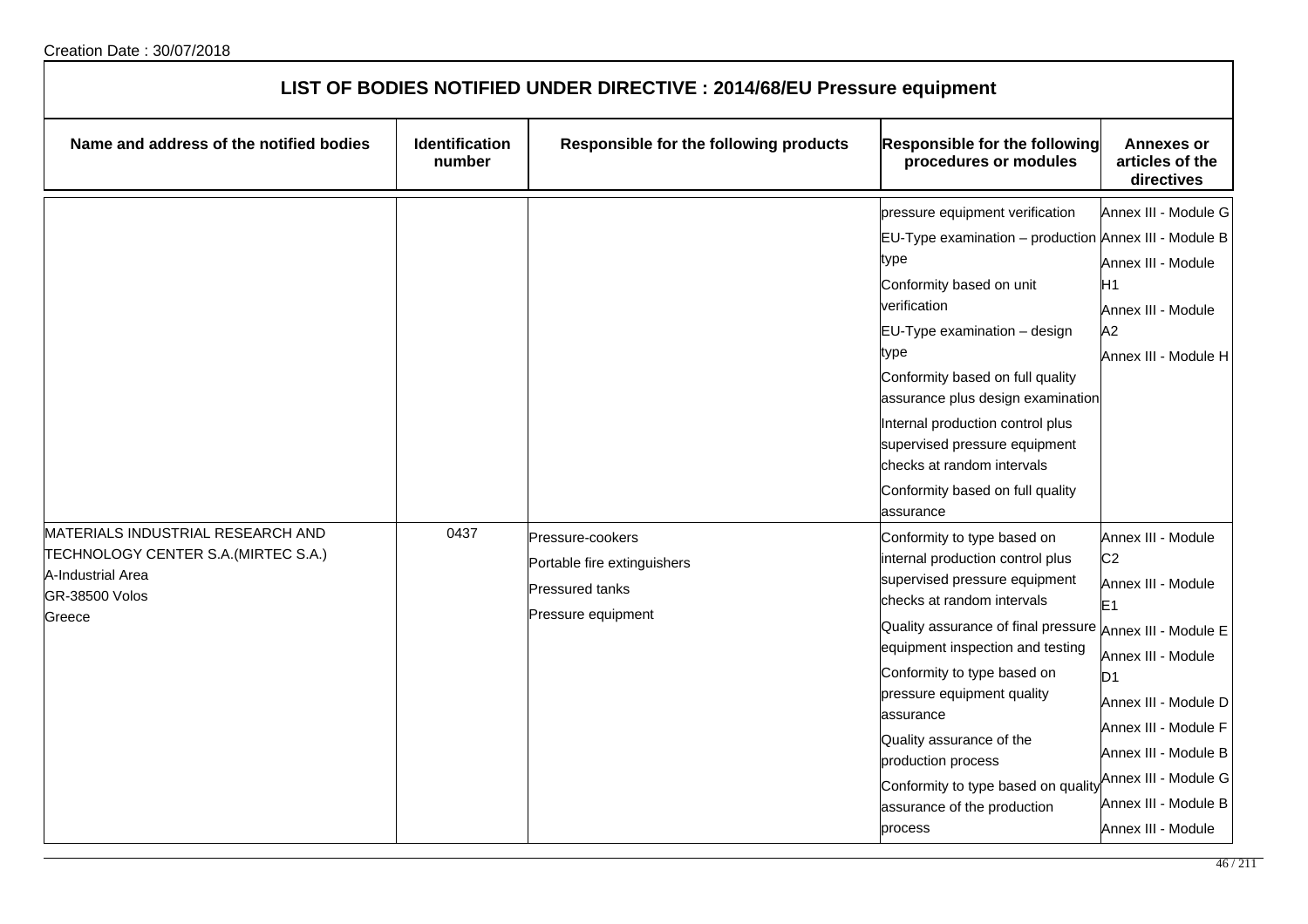| LIST OF BODIES NOTIFIED UNDER DIRECTIVE : 2014/68/EU Pressure equipment                                            |                          |                                        |                                                                                                                                                                                                                                                                                                                                                                                                                                                                                                                   |                                                                                                  |
|--------------------------------------------------------------------------------------------------------------------|--------------------------|----------------------------------------|-------------------------------------------------------------------------------------------------------------------------------------------------------------------------------------------------------------------------------------------------------------------------------------------------------------------------------------------------------------------------------------------------------------------------------------------------------------------------------------------------------------------|--------------------------------------------------------------------------------------------------|
| Name and address of the notified bodies                                                                            | Identification<br>number | Responsible for the following products | Responsible for the following<br>procedures or modules                                                                                                                                                                                                                                                                                                                                                                                                                                                            | <b>Annexes or</b><br>articles of the<br>directives                                               |
|                                                                                                                    |                          |                                        | Conformity to type based on<br>pressure equipment verification<br>$EU-Type$ examination – production $A2$<br>type<br>Conformity based on unit<br>verification<br>EU-Type examination - design<br>type<br>Conformity based on full quality<br>assurance plus design examination<br>Internal production control plus<br>supervised pressure equipment<br>checks at random intervals<br>Conformity based on full quality<br>assurance<br>Approval of permanent joining<br>personnel<br>Approval of permanent joining | H <sub>1</sub><br>Annex III - Module<br>Annex III - Module H<br>Annex I, 3.1.2<br>Annex I, 3.1.2 |
| CENTRO DE APOIO TECNOLÓGICO À INDÚSTRIA<br>METALOMECÂNICA<br>Rua dos Plátanos, 197<br>4100 - 414 PORTO<br>Portugal | 0464                     | Pressure-cookers                       | procedures<br>Conformity to type based on<br>internal production control plus<br>supervised pressure equipment<br>checks at random intervals<br>$EU-Type$ examination $-$ production<br>type                                                                                                                                                                                                                                                                                                                      | Annex III - Module<br>C <sub>2</sub><br>Annex III - Module B                                     |
| RINA Services S.P.A.<br>Via Corsica, 12<br>16128 - GENOVA                                                          | 0474                     | <b>ALL</b>                             | Conformity to type based on<br>internal production control plus<br>supervised pressure equipment                                                                                                                                                                                                                                                                                                                                                                                                                  | Annex III - Module<br>C <sub>2</sub><br>Annex III - Module                                       |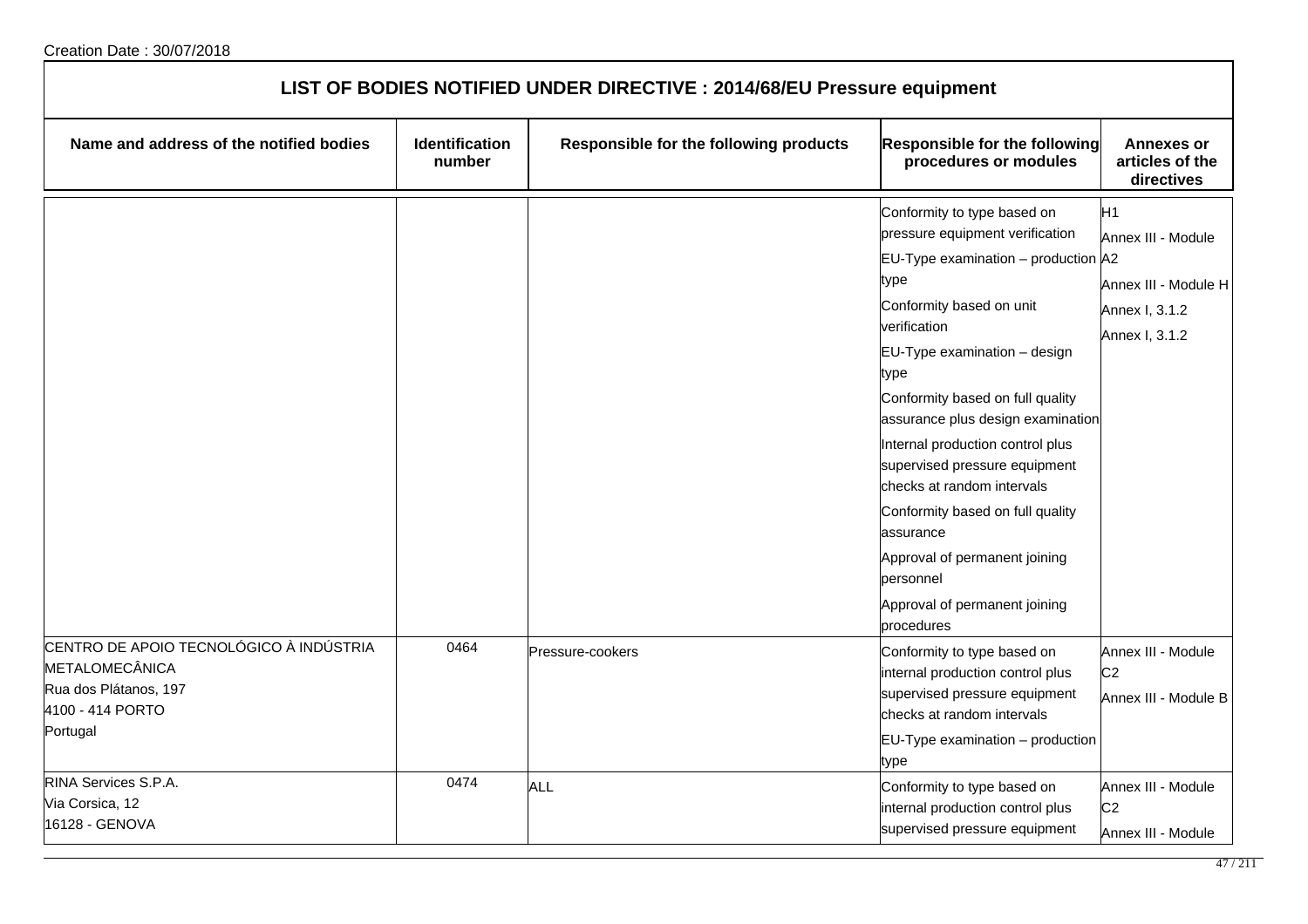| LIST OF BODIES NOTIFIED UNDER DIRECTIVE : 2014/68/EU Pressure equipment |                          |                                        |                                                                                                                                                                                                                                                                                                                                                                                                                                                                                                                                                                                                                                                                                                                           |                                                                                                                                                                                                                                                                                                                |
|-------------------------------------------------------------------------|--------------------------|----------------------------------------|---------------------------------------------------------------------------------------------------------------------------------------------------------------------------------------------------------------------------------------------------------------------------------------------------------------------------------------------------------------------------------------------------------------------------------------------------------------------------------------------------------------------------------------------------------------------------------------------------------------------------------------------------------------------------------------------------------------------------|----------------------------------------------------------------------------------------------------------------------------------------------------------------------------------------------------------------------------------------------------------------------------------------------------------------|
| Name and address of the notified bodies                                 | Identification<br>number | Responsible for the following products | Responsible for the following<br>procedures or modules                                                                                                                                                                                                                                                                                                                                                                                                                                                                                                                                                                                                                                                                    | <b>Annexes or</b><br>articles of the<br>directives                                                                                                                                                                                                                                                             |
| Italy                                                                   |                          |                                        | checks at random intervals<br>Quality assurance of final pressure Annex III - Module E<br>equipment inspection and testing<br>Conformity to type based on<br>pressure equipment quality<br>assurance<br>Quality assurance of the<br>production process<br>Conformity to type based on quality<br>assurance of the production<br>process<br>Conformity to type based on<br>pressure equipment verification<br>$EU-Type$ examination $-$ production<br>type<br>Conformity based on unit<br>verification<br>EU-Type examination - design<br>type<br>Conformity based on full quality<br>assurance plus design examination<br>Internal production control plus<br>supervised pressure equipment<br>checks at random intervals | E <sub>1</sub><br>Annex III - Module<br>D <sub>1</sub><br>Annex III - Module D<br>Annex III - Module F<br>Annex III - Module B<br>Annex III - Module G<br>Annex III - Module B<br>Annex III - Module<br>H1<br>Annex III - Module<br>A <sub>2</sub><br>Annex III - Module H<br>Annex I, 3.1.2<br>Annex I, 3.1.2 |
|                                                                         |                          |                                        | Conformity based on full quality<br>assurance<br>Approval of permanent joining<br>personnel                                                                                                                                                                                                                                                                                                                                                                                                                                                                                                                                                                                                                               |                                                                                                                                                                                                                                                                                                                |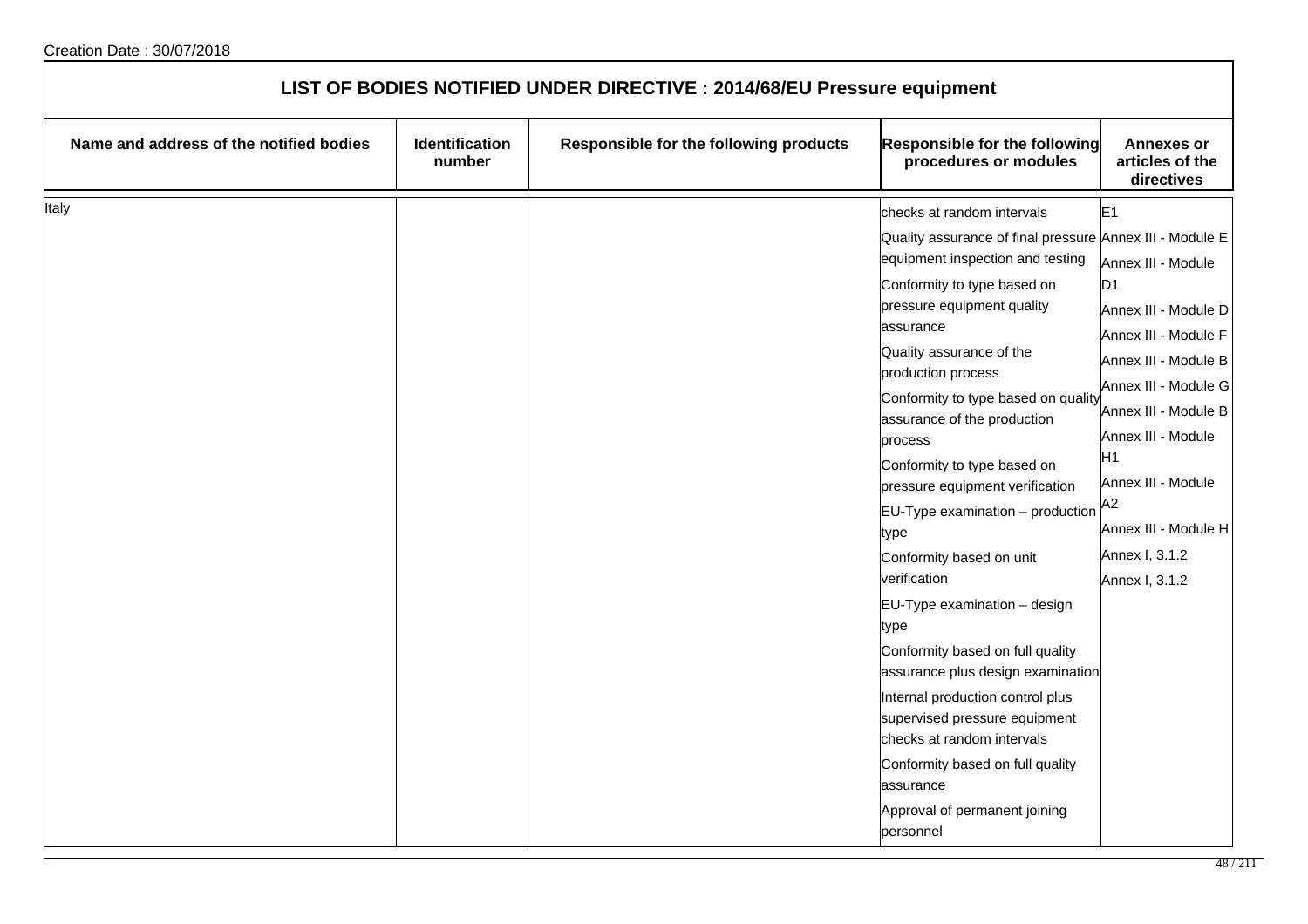| LIST OF BODIES NOTIFIED UNDER DIRECTIVE : 2014/68/EU Pressure equipment                      |                                 |                                        |                                                                                                                                                                                                                                                                                                                                                                                                             |                                                                                                                                                                                                                                              |  |
|----------------------------------------------------------------------------------------------|---------------------------------|----------------------------------------|-------------------------------------------------------------------------------------------------------------------------------------------------------------------------------------------------------------------------------------------------------------------------------------------------------------------------------------------------------------------------------------------------------------|----------------------------------------------------------------------------------------------------------------------------------------------------------------------------------------------------------------------------------------------|--|
| Name and address of the notified bodies                                                      | <b>Identification</b><br>number | Responsible for the following products | <b>Responsible for the following</b><br>procedures or modules                                                                                                                                                                                                                                                                                                                                               | <b>Annexes or</b><br>articles of the<br>directives                                                                                                                                                                                           |  |
|                                                                                              |                                 |                                        | Approval of permanent joining<br>procedures                                                                                                                                                                                                                                                                                                                                                                 |                                                                                                                                                                                                                                              |  |
| RINA Services S.P.A.<br>Via Corsica, 12<br>16128 - GENOVA<br>Italy                           | 0474                            | ALL                                    | Approval of non-destructive testing Annex I, 3.1.3<br>personnel                                                                                                                                                                                                                                                                                                                                             |                                                                                                                                                                                                                                              |  |
| <b>IIS CERT Srl</b><br>ungobisagno Istria, 29 r.<br>16141 - GENOVA<br>Italy                  | 0475                            | ALL                                    | Approval of non-destructive testing Annex I, 3.1.3<br>personnel                                                                                                                                                                                                                                                                                                                                             |                                                                                                                                                                                                                                              |  |
| <b>IIS CERT Srl</b><br>ungobisagno Istria, 29 r.<br>16141 - GENOVA<br>Italy                  | 0475                            | ALL                                    | European approval for materials<br>Approval of permanent joining<br>personnel<br>Approval of permanent joining<br>procedures                                                                                                                                                                                                                                                                                | Article 15<br>Annex I, 3.1.2<br>Annex I, 3.1.2                                                                                                                                                                                               |  |
| KIWA CERMET ITALIA S.P.A.<br>Via Cadriano, 23<br>40057 - Cadriano di Granarolo (BO)<br>Italy | 0476                            | ALL                                    | Conformity to type based on<br>internal production control plus<br>supervised pressure equipment<br>checks at random intervals<br>Quality assurance of final pressure<br>equipment inspection and testing<br>Conformity to type based on<br>pressure equipment quality<br>assurance<br>Quality assurance of the<br>production process<br>Conformity to type based on quality<br>assurance of the production | Annex III - Module<br>C <sub>2</sub><br>Annex III - Module<br>E1<br>Annex III - Module E<br>Annex III - Module<br>D1<br>Annex III - Module D<br>Annex III - Module F<br>Annex III - Module B<br>Annex III - Module G<br>Annex III - Module B |  |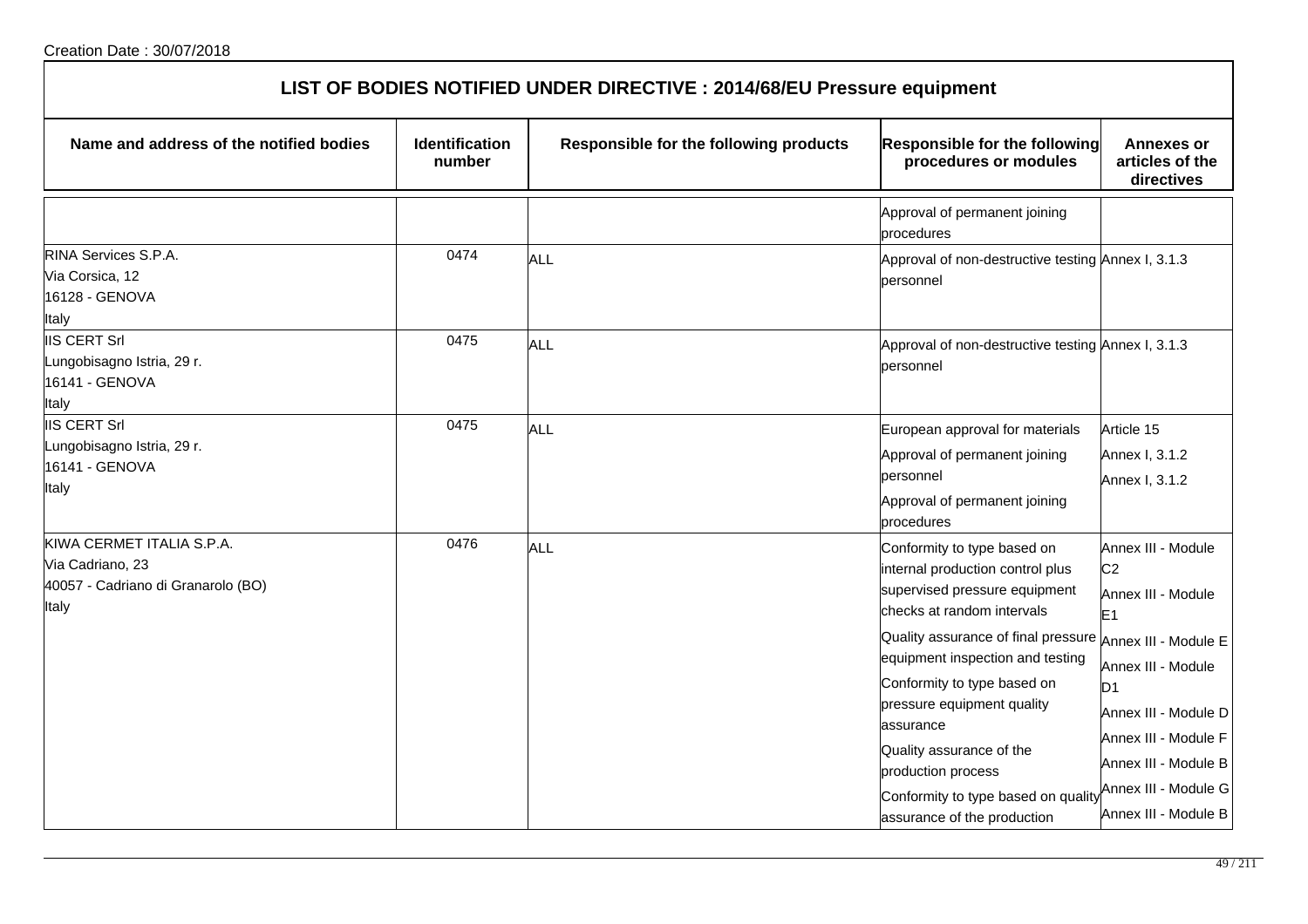| LIST OF BODIES NOTIFIED UNDER DIRECTIVE : 2014/68/EU Pressure equipment                  |                          |                                        |                                                                                                                                                                                                                                                                                                                                                                                                                                                                                                                                              |                                                                                                                      |  |
|------------------------------------------------------------------------------------------|--------------------------|----------------------------------------|----------------------------------------------------------------------------------------------------------------------------------------------------------------------------------------------------------------------------------------------------------------------------------------------------------------------------------------------------------------------------------------------------------------------------------------------------------------------------------------------------------------------------------------------|----------------------------------------------------------------------------------------------------------------------|--|
| Name and address of the notified bodies                                                  | Identification<br>number | Responsible for the following products | Responsible for the following<br>procedures or modules                                                                                                                                                                                                                                                                                                                                                                                                                                                                                       | <b>Annexes or</b><br>articles of the<br>directives                                                                   |  |
|                                                                                          |                          |                                        | process<br>Conformity to type based on<br>pressure equipment verification<br>$EU$ -Type examination – production $A^2$<br>type<br>Conformity based on unit<br>verification<br>EU-Type examination - design<br>type<br>Conformity based on full quality<br>assurance plus design examination<br>Internal production control plus<br>supervised pressure equipment<br>checks at random intervals<br>Conformity based on full quality<br>assurance<br>Approval of permanent joining<br>personnel<br>Approval of permanent joining<br>procedures | Annex III - Module<br>H1<br>Annex III - Module<br>Annex III - Module H<br>Annex I, 3.1.2<br>Annex I, 3.1.2           |  |
| Eurofins Product Testing Italy S.r.l.<br>Via Courgnè, 21<br>10156 - TORINO (TO)<br>Italy | 0477                     | <b>ALL</b>                             | Conformity to type based on<br>internal production control plus<br>supervised pressure equipment<br>checks at random intervals<br>Quality assurance of final pressure Annex III - Module E<br>equipment inspection and testing<br>Conformity to type based on<br>pressure equipment quality                                                                                                                                                                                                                                                  | Annex III - Module<br>C <sub>2</sub><br>Annex III - Module<br>E <sub>1</sub><br>Annex III - Module<br>D <sub>1</sub> |  |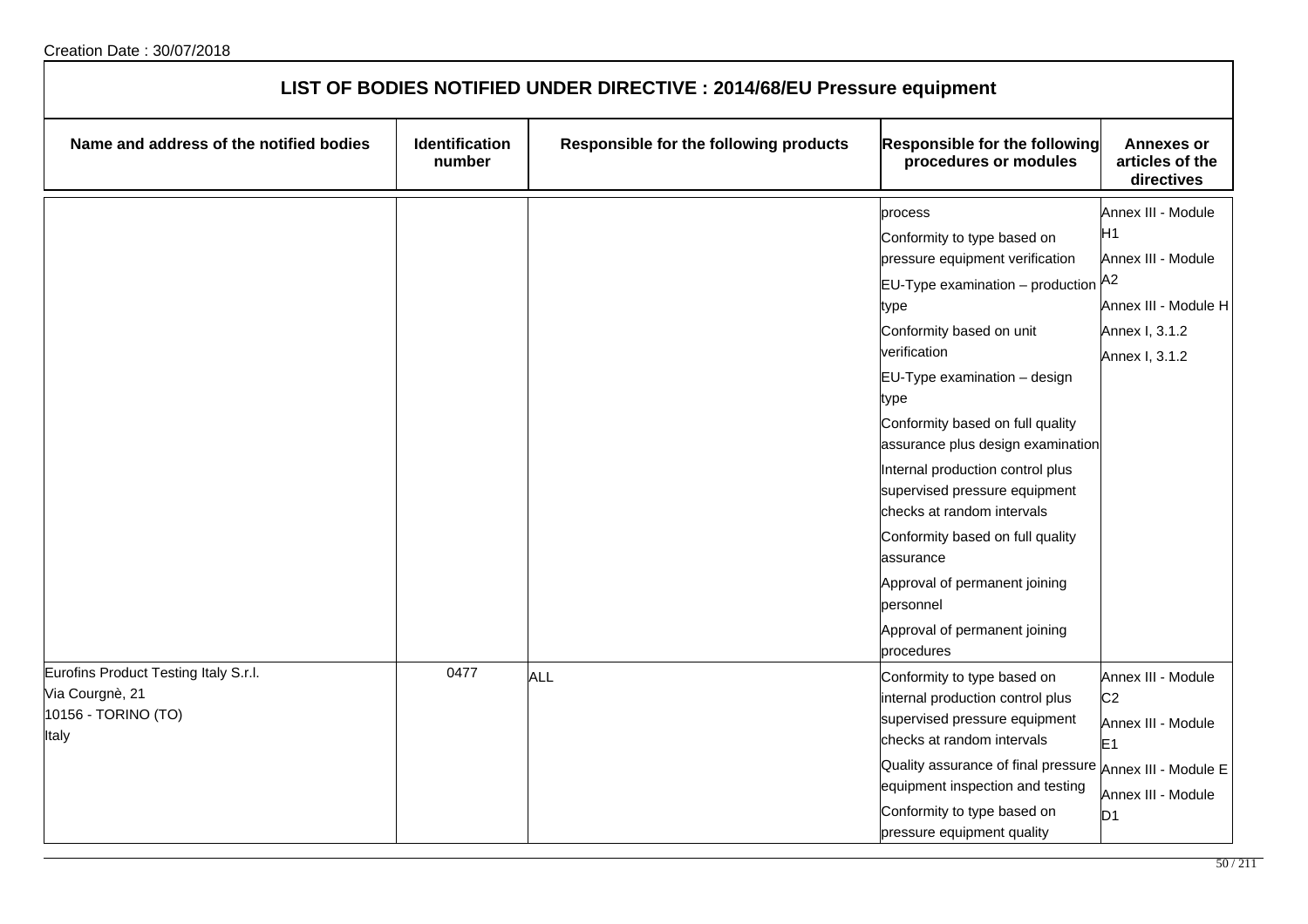| LIST OF BODIES NOTIFIED UNDER DIRECTIVE : 2014/68/EU Pressure equipment                  |                          |                                        |                                                                                                                                                                                                                                                                                                                                                                                                                                                                                                                                                                                                                                                                                                   |                                                                                                                                                                                                                  |  |
|------------------------------------------------------------------------------------------|--------------------------|----------------------------------------|---------------------------------------------------------------------------------------------------------------------------------------------------------------------------------------------------------------------------------------------------------------------------------------------------------------------------------------------------------------------------------------------------------------------------------------------------------------------------------------------------------------------------------------------------------------------------------------------------------------------------------------------------------------------------------------------------|------------------------------------------------------------------------------------------------------------------------------------------------------------------------------------------------------------------|--|
| Name and address of the notified bodies                                                  | Identification<br>number | Responsible for the following products | <b>Responsible for the following</b><br>procedures or modules                                                                                                                                                                                                                                                                                                                                                                                                                                                                                                                                                                                                                                     | <b>Annexes or</b><br>articles of the<br>directives                                                                                                                                                               |  |
|                                                                                          |                          |                                        | assurance<br>Quality assurance of the<br>production process<br>Conformity to type based on quality Annex III - Module G<br>assurance of the production<br>process<br>Conformity to type based on<br>pressure equipment verification<br>$EU-Type$ examination $-$ production<br>type<br>Conformity based on unit<br>verification<br>EU-Type examination - design<br>type<br>Conformity based on full quality<br>assurance plus design examination<br>Internal production control plus<br>supervised pressure equipment<br>checks at random intervals<br>Conformity based on full quality<br>assurance<br>Approval of permanent joining<br>personnel<br>Approval of permanent joining<br>procedures | Annex III - Module D<br>Annex III - Module F<br>Annex III - Module B<br>Annex III - Module B<br>Annex III - Module<br>Η1<br>Annex III - Module<br>A2<br>Annex III - Module H<br>Annex I, 3.1.2<br>Annex I, 3.1.2 |  |
| DNV GL Business Assurance Italia S.r.l.<br>Via Energy Park, 14<br>20871 - Vimercate (MB) | 0496                     | <b>ALL</b>                             | Conformity to type based on<br>internal production control plus<br>supervised pressure equipment                                                                                                                                                                                                                                                                                                                                                                                                                                                                                                                                                                                                  | Annex III - Module<br>C <sub>2</sub><br>Annex III - Module                                                                                                                                                       |  |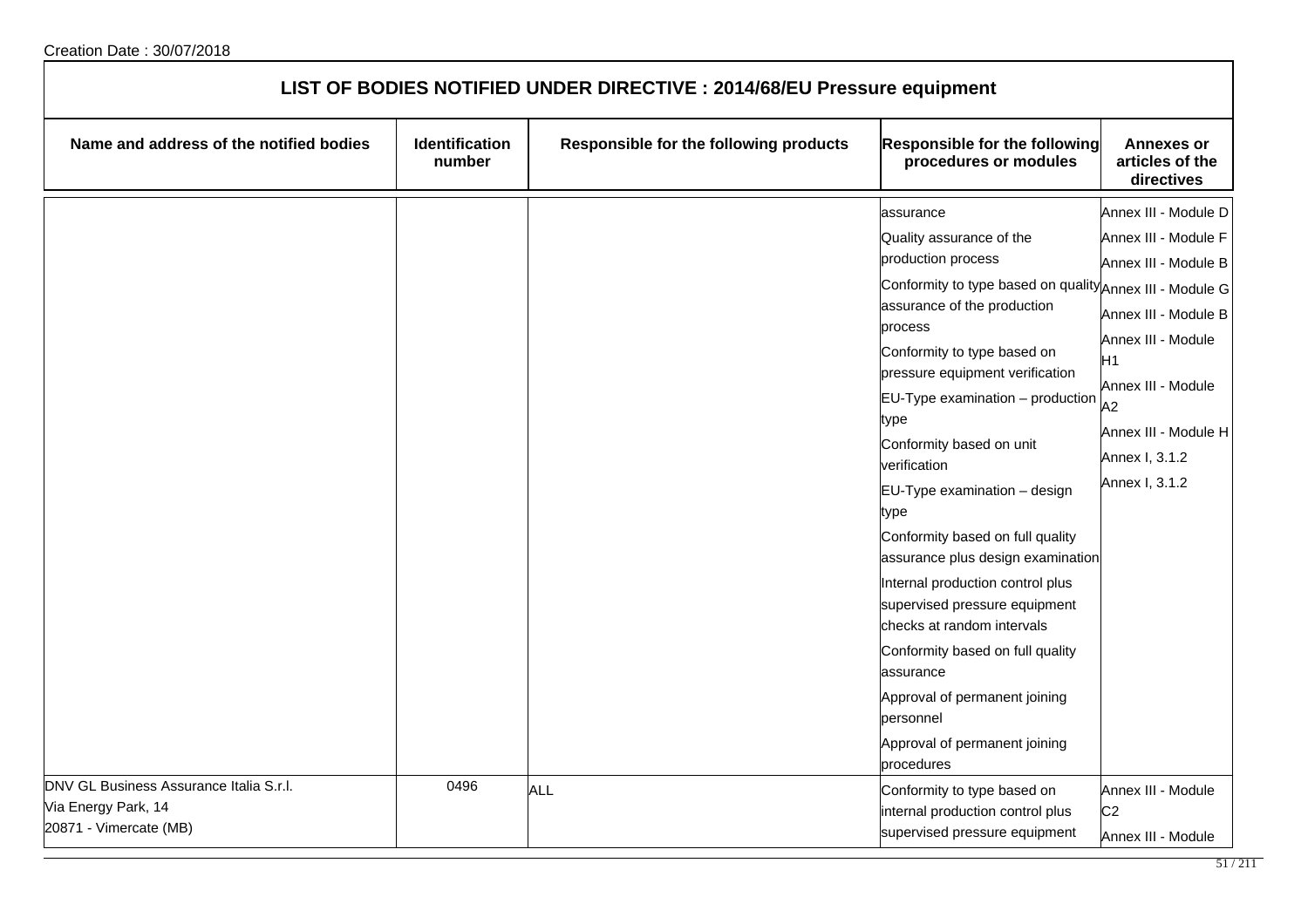| LIST OF BODIES NOTIFIED UNDER DIRECTIVE : 2014/68/EU Pressure equipment |                          |                                        |                                                                                                                                                                                                                                                                                                                                                                                                                                                                                                                                                                                                                                                                                                                           |                                                                                                                                                                                                                                                                                                                |
|-------------------------------------------------------------------------|--------------------------|----------------------------------------|---------------------------------------------------------------------------------------------------------------------------------------------------------------------------------------------------------------------------------------------------------------------------------------------------------------------------------------------------------------------------------------------------------------------------------------------------------------------------------------------------------------------------------------------------------------------------------------------------------------------------------------------------------------------------------------------------------------------------|----------------------------------------------------------------------------------------------------------------------------------------------------------------------------------------------------------------------------------------------------------------------------------------------------------------|
| Name and address of the notified bodies                                 | Identification<br>number | Responsible for the following products | Responsible for the following<br>procedures or modules                                                                                                                                                                                                                                                                                                                                                                                                                                                                                                                                                                                                                                                                    | <b>Annexes or</b><br>articles of the<br>directives                                                                                                                                                                                                                                                             |
| Italy                                                                   |                          |                                        | checks at random intervals<br>Quality assurance of final pressure Annex III - Module E<br>equipment inspection and testing<br>Conformity to type based on<br>pressure equipment quality<br>assurance<br>Quality assurance of the<br>production process<br>Conformity to type based on quality<br>assurance of the production<br>process<br>Conformity to type based on<br>pressure equipment verification<br>$EU-Type$ examination $-$ production<br>type<br>Conformity based on unit<br>verification<br>EU-Type examination - design<br>type<br>Conformity based on full quality<br>assurance plus design examination<br>Internal production control plus<br>supervised pressure equipment<br>checks at random intervals | E <sub>1</sub><br>Annex III - Module<br>D <sub>1</sub><br>Annex III - Module D<br>Annex III - Module F<br>Annex III - Module B<br>Annex III - Module G<br>Annex III - Module B<br>Annex III - Module<br>H1<br>Annex III - Module<br>A <sub>2</sub><br>Annex III - Module H<br>Annex I, 3.1.2<br>Annex I, 3.1.2 |
|                                                                         |                          |                                        | Conformity based on full quality<br>assurance<br>Approval of permanent joining<br>personnel                                                                                                                                                                                                                                                                                                                                                                                                                                                                                                                                                                                                                               |                                                                                                                                                                                                                                                                                                                |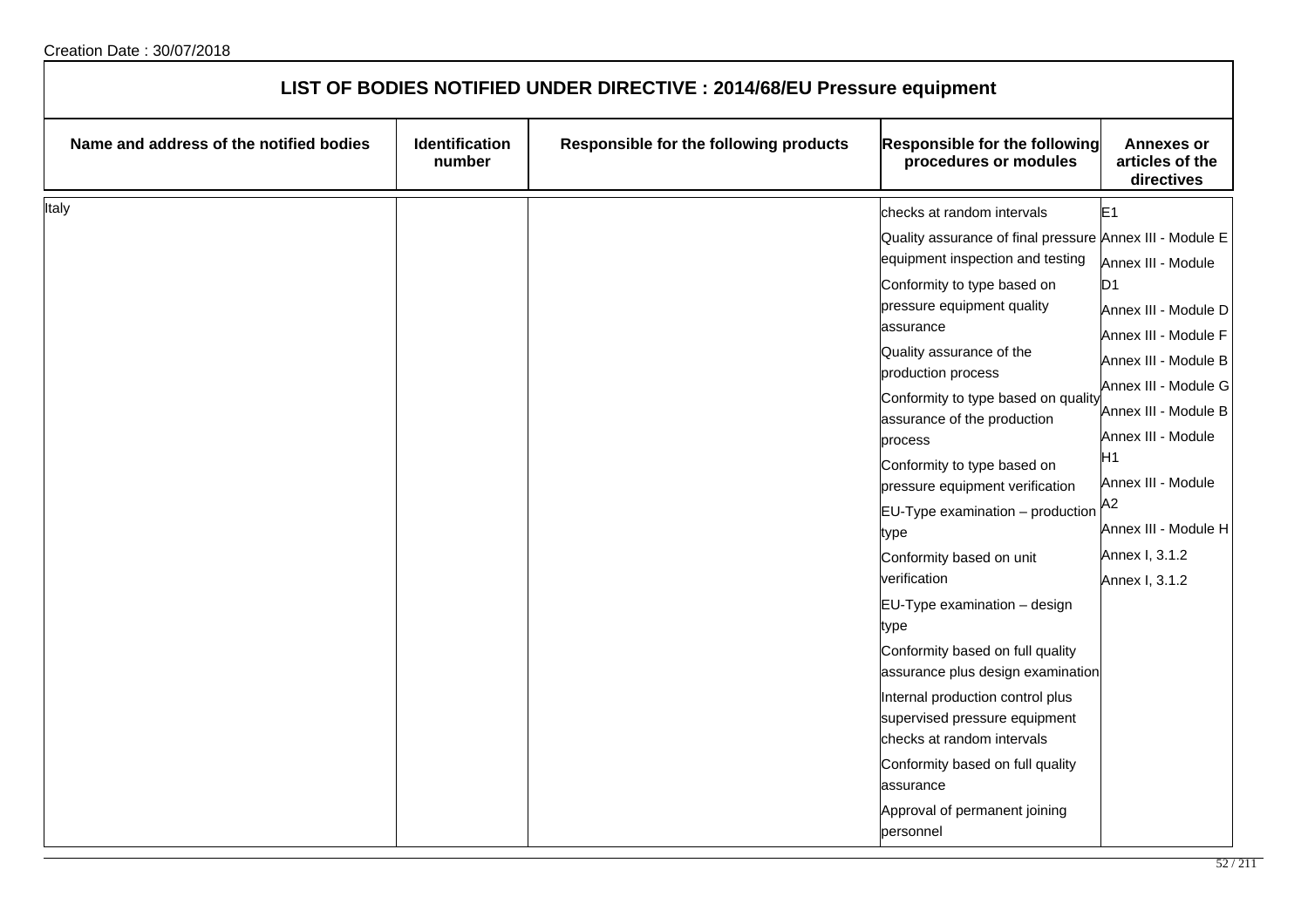| LIST OF BODIES NOTIFIED UNDER DIRECTIVE : 2014/68/EU Pressure equipment |                          |                                        |                                                                                                                                                                                                                                                                                                                                                                                                                                                                                                                                                                                                                                                                                                                                                                                                      |                                                                                                                                                                                                                                                                                                                                    |  |
|-------------------------------------------------------------------------|--------------------------|----------------------------------------|------------------------------------------------------------------------------------------------------------------------------------------------------------------------------------------------------------------------------------------------------------------------------------------------------------------------------------------------------------------------------------------------------------------------------------------------------------------------------------------------------------------------------------------------------------------------------------------------------------------------------------------------------------------------------------------------------------------------------------------------------------------------------------------------------|------------------------------------------------------------------------------------------------------------------------------------------------------------------------------------------------------------------------------------------------------------------------------------------------------------------------------------|--|
| Name and address of the notified bodies                                 | Identification<br>number | Responsible for the following products | Responsible for the following<br>procedures or modules                                                                                                                                                                                                                                                                                                                                                                                                                                                                                                                                                                                                                                                                                                                                               | <b>Annexes or</b><br>articles of the<br>directives                                                                                                                                                                                                                                                                                 |  |
|                                                                         |                          |                                        | Approval of permanent joining<br>procedures                                                                                                                                                                                                                                                                                                                                                                                                                                                                                                                                                                                                                                                                                                                                                          |                                                                                                                                                                                                                                                                                                                                    |  |
| <b>CSI SPA</b><br>Via Lombardia, 20<br>20021 - Bollate (MI)<br>Italy    | 0497                     | <b>ALL</b>                             | Conformity to type based on<br>internal production control plus<br>supervised pressure equipment<br>checks at random intervals<br>Quality assurance of final pressure Annex III - Module E<br>equipment inspection and testing<br>Conformity to type based on<br>pressure equipment quality<br>assurance<br>Quality assurance of the<br>production process<br>Conformity to type based on qualit<br>assurance of the production<br>process<br>Conformity to type based on<br>pressure equipment verification<br>EU-Type examination – production $A^2$<br>type<br>Conformity based on unit<br>verification<br>$EU-Type$ examination $-$ design<br>type<br>Conformity based on full quality<br>assurance plus design examination<br>Internal production control plus<br>supervised pressure equipment | Annex III - Module<br>C <sub>2</sub><br>Annex III - Module<br>E <sub>1</sub><br>Annex III - Module<br>D <sub>1</sub><br>Annex III - Module D<br>Annex III - Module F<br>Annex III - Module B<br>Annex III - Module G<br>Annex III - Module B<br>Annex III - Module<br>H <sub>1</sub><br>Annex III - Module<br>Annex III - Module H |  |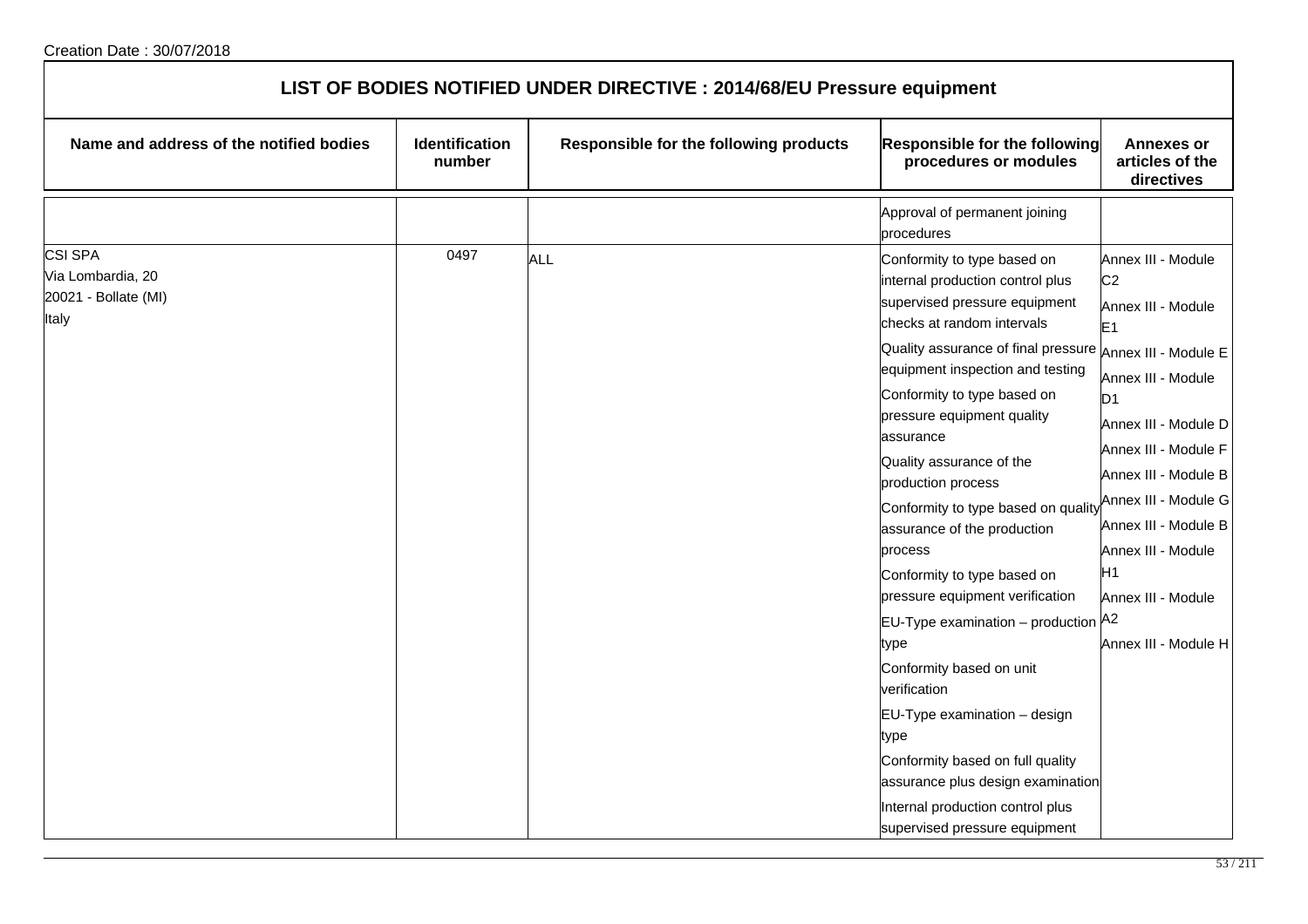| LIST OF BODIES NOTIFIED UNDER DIRECTIVE : 2014/68/EU Pressure equipment |                          |                                        |                                                                                                                                                                           |                                                                              |  |
|-------------------------------------------------------------------------|--------------------------|----------------------------------------|---------------------------------------------------------------------------------------------------------------------------------------------------------------------------|------------------------------------------------------------------------------|--|
| Name and address of the notified bodies                                 | Identification<br>number | Responsible for the following products | Responsible for the following<br>procedures or modules                                                                                                                    | <b>Annexes or</b><br>articles of the<br>directives                           |  |
| Lloyd's Register Deutschland GmbH                                       | 0525                     | <b>ALL</b>                             | checks at random intervals<br>Conformity based on full quality<br>assurance                                                                                               |                                                                              |  |
| Am Sandtorkai 38-41<br>20457 Hamburg<br>Germany                         |                          |                                        | Conformity to type based on<br>internal production control plus<br>supervised pressure equipment<br>checks at random intervals                                            | Annex III - Module<br>C <sub>2</sub><br>Annex III - Module<br>E <sub>1</sub> |  |
|                                                                         |                          |                                        | Quality assurance of final pressure $ _{\mathsf{Annex\ III}}$ . Module E<br>equipment inspection and testing<br>Conformity to type based on<br>pressure equipment quality | Annex III - Module<br>D <sub>1</sub>                                         |  |
|                                                                         |                          |                                        | assurance<br>Quality assurance of the<br>production process                                                                                                               | Annex III - Module D<br>Annex III - Module F<br>Annex III - Module B         |  |
|                                                                         |                          |                                        | Conformity to type based on quality<br>assurance of the production<br>process                                                                                             | Annex III - Module G<br>Annex III - Module B<br>Annex III - Module           |  |
|                                                                         |                          |                                        | Conformity to type based on<br>pressure equipment verification<br>EU-Type examination - production A2                                                                     | H1<br>Annex III - Module                                                     |  |
|                                                                         |                          |                                        | type<br>Conformity based on unit<br>verification                                                                                                                          | Annex III - Module H<br>Article 15<br>Annex I, 3.1.2                         |  |
|                                                                         |                          |                                        | $EU-Type$ examination $-$ design<br>type<br>Conformity based on full quality                                                                                              | Annex I, 3.1.2                                                               |  |
|                                                                         |                          |                                        | assurance plus design examination<br>Internal production control plus                                                                                                     |                                                                              |  |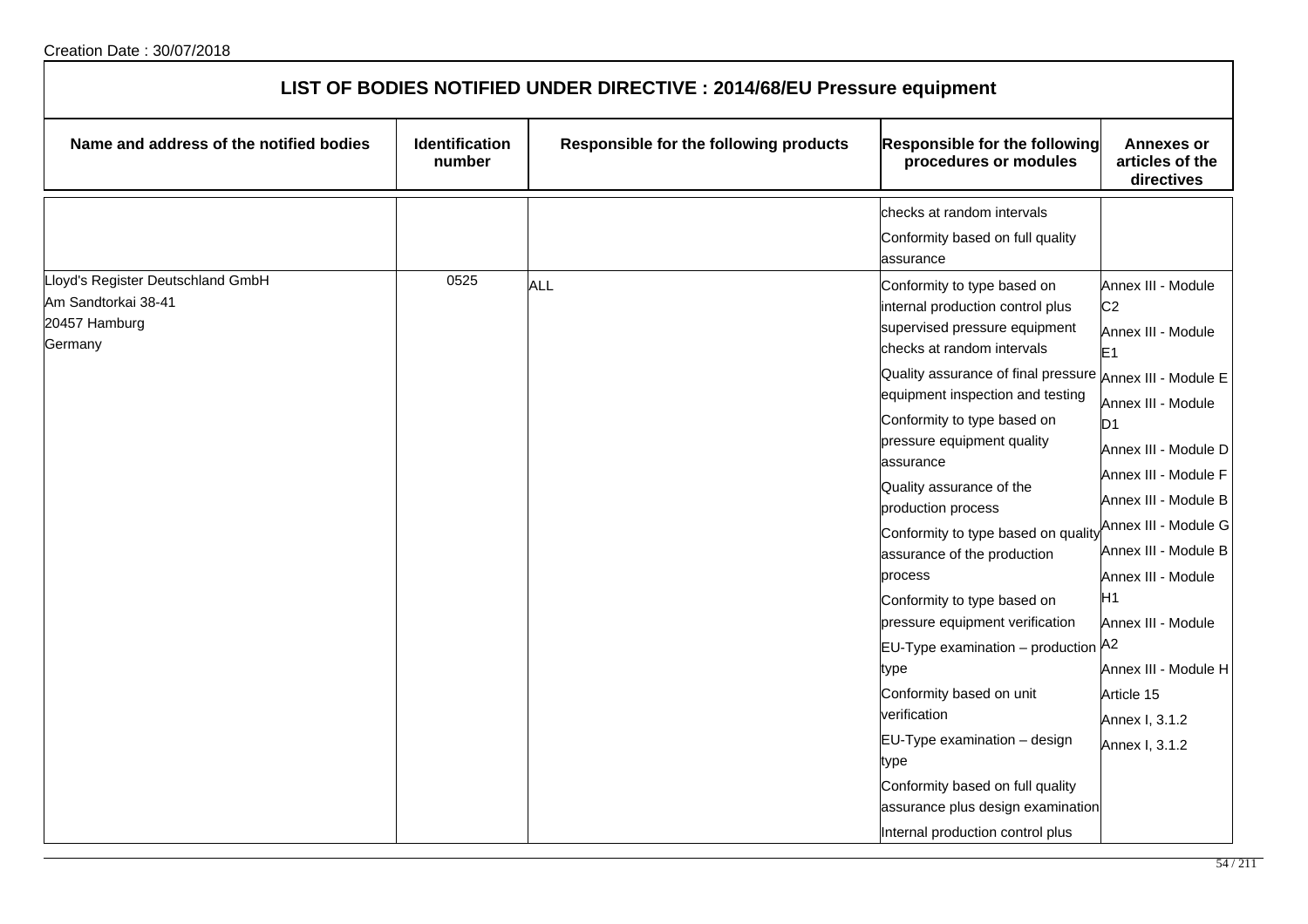| LIST OF BODIES NOTIFIED UNDER DIRECTIVE : 2014/68/EU Pressure equipment                |                          |                                        |                                                                                                                                                                                                                                                                                                                                                                                                                                                                                                                                                                      |                                                                                                                                                                                                                                                                                                                                                |  |
|----------------------------------------------------------------------------------------|--------------------------|----------------------------------------|----------------------------------------------------------------------------------------------------------------------------------------------------------------------------------------------------------------------------------------------------------------------------------------------------------------------------------------------------------------------------------------------------------------------------------------------------------------------------------------------------------------------------------------------------------------------|------------------------------------------------------------------------------------------------------------------------------------------------------------------------------------------------------------------------------------------------------------------------------------------------------------------------------------------------|--|
| Name and address of the notified bodies                                                | Identification<br>number | Responsible for the following products | <b>Responsible for the following</b><br>procedures or modules                                                                                                                                                                                                                                                                                                                                                                                                                                                                                                        | <b>Annexes or</b><br>articles of the<br>directives                                                                                                                                                                                                                                                                                             |  |
|                                                                                        |                          |                                        | supervised pressure equipment<br>checks at random intervals<br>Conformity based on full quality<br>assurance<br>European approval for materials<br>Approval of permanent joining<br>personnel<br>Approval of permanent joining<br>procedures                                                                                                                                                                                                                                                                                                                         |                                                                                                                                                                                                                                                                                                                                                |  |
| TÜV SÜD Landesgesellschaft Österreich GmbH<br>Tiwagstraße 7<br>6200 Jenbach<br>Austria | 0531                     | <b>ALL</b>                             | Conformity to type based on<br>internal production control plus<br>supervised pressure equipment<br>checks at random intervals<br>Quality assurance of final pressure<br>equipment inspection and testing<br>Conformity to type based on<br>pressure equipment quality<br>lassurance<br>Quality assurance of the<br>production process<br>Conformity to type based on quality<br>assurance of the production<br>process<br>Conformity to type based on<br>pressure equipment verification<br>EU-Type examination - production A2<br>type<br>Conformity based on unit | Annex III - Module<br>C <sub>2</sub><br>Annex III - Module<br>E <sub>1</sub><br>Annex III - Module E<br>Annex III - Module<br>D <sub>1</sub><br>Annex III - Module D<br>Annex III - Module F<br>Annex III - Module B<br>Annex III - Module G<br>Annex III - Module B<br>Annex III - Module<br>H1<br>Annex III - Module<br>Annex III - Module H |  |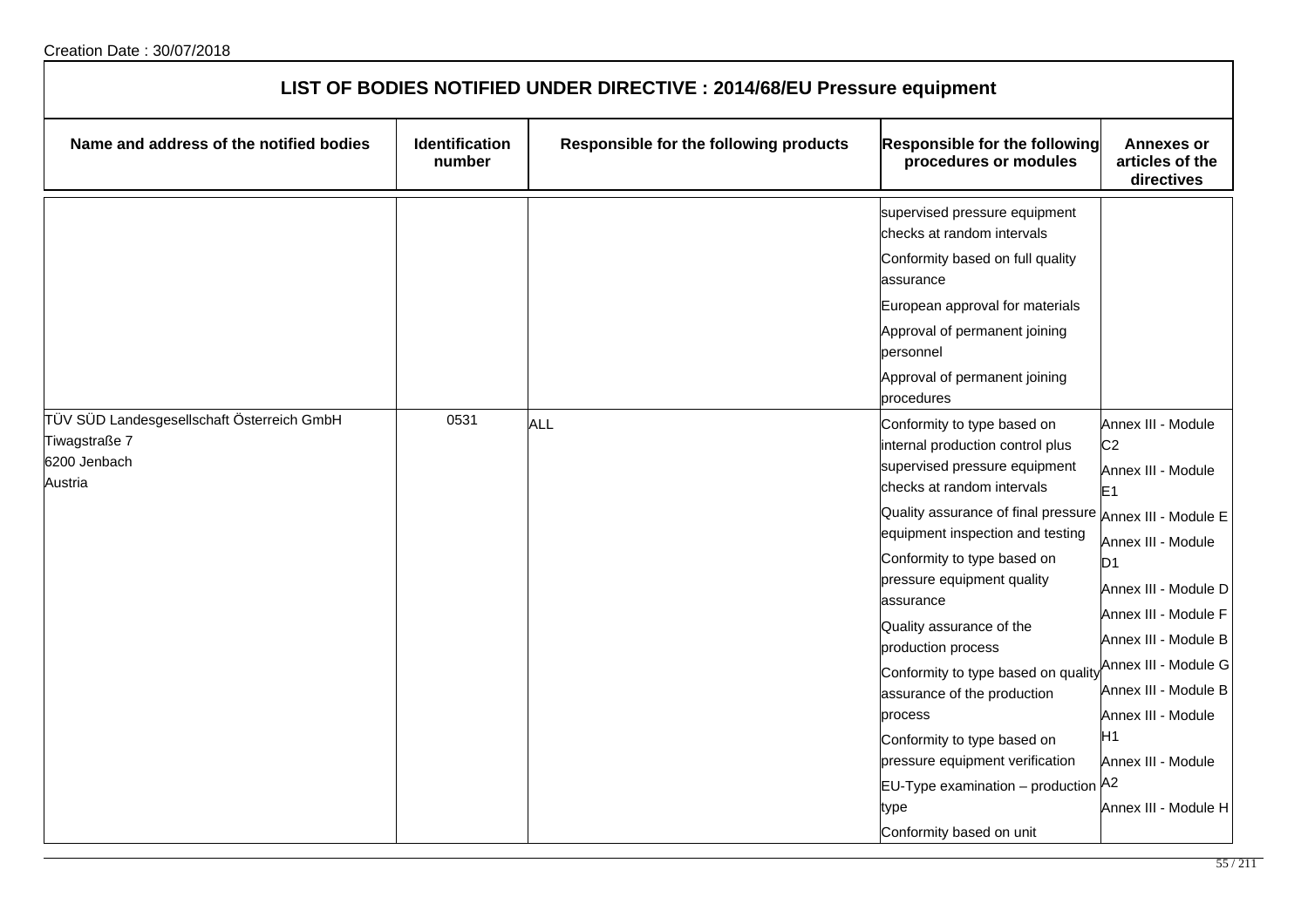| LIST OF BODIES NOTIFIED UNDER DIRECTIVE : 2014/68/EU Pressure equipment |                                 |                                        |                                                                                                                                                                                                                                                                                                                                                                                                                                                                                                                                                                                                                                                                                                                              |                                                                                                                                                                  |  |
|-------------------------------------------------------------------------|---------------------------------|----------------------------------------|------------------------------------------------------------------------------------------------------------------------------------------------------------------------------------------------------------------------------------------------------------------------------------------------------------------------------------------------------------------------------------------------------------------------------------------------------------------------------------------------------------------------------------------------------------------------------------------------------------------------------------------------------------------------------------------------------------------------------|------------------------------------------------------------------------------------------------------------------------------------------------------------------|--|
| Name and address of the notified bodies                                 | <b>Identification</b><br>number | Responsible for the following products | Responsible for the following<br>procedures or modules                                                                                                                                                                                                                                                                                                                                                                                                                                                                                                                                                                                                                                                                       | <b>Annexes or</b><br>articles of the<br>directives                                                                                                               |  |
| <b>TPA KKS GmbH</b><br>Deutschstraße 10<br>1230 Wien<br>Austria         | 0532                            | ALL                                    | verification<br>EU-Type examination - design<br>type<br>Conformity based on full quality<br>assurance plus design examination<br>Internal production control plus<br>supervised pressure equipment<br>checks at random intervals<br>Conformity based on full quality<br>assurance<br>Conformity to type based on<br>internal production control plus<br>supervised pressure equipment<br>checks at random intervals<br>Conformity to type based on<br>pressure equipment verification<br>$EU-Type$ examination $-$ production<br>type<br>Conformity based on unit<br>verification<br>EU-Type examination - design<br>type<br>Internal production control plus<br>supervised pressure equipment<br>checks at random intervals | Annex III - Module<br>C <sub>2</sub><br>Annex III - Module F<br>Annex III - Module B<br>Annex III - Module G<br>Annex III - Module B<br>Annex III - Module<br>A2 |  |
| DNV GL AS<br>P.O.Box 300 Veritasveien 1<br>1322 HOVIK                   | 0575                            | Pressure equipment                     | Conformity to type based on<br>internal production control plus<br>supervised pressure equipment                                                                                                                                                                                                                                                                                                                                                                                                                                                                                                                                                                                                                             | Annex III - Module<br>C <sub>2</sub><br>Annex III - Module                                                                                                       |  |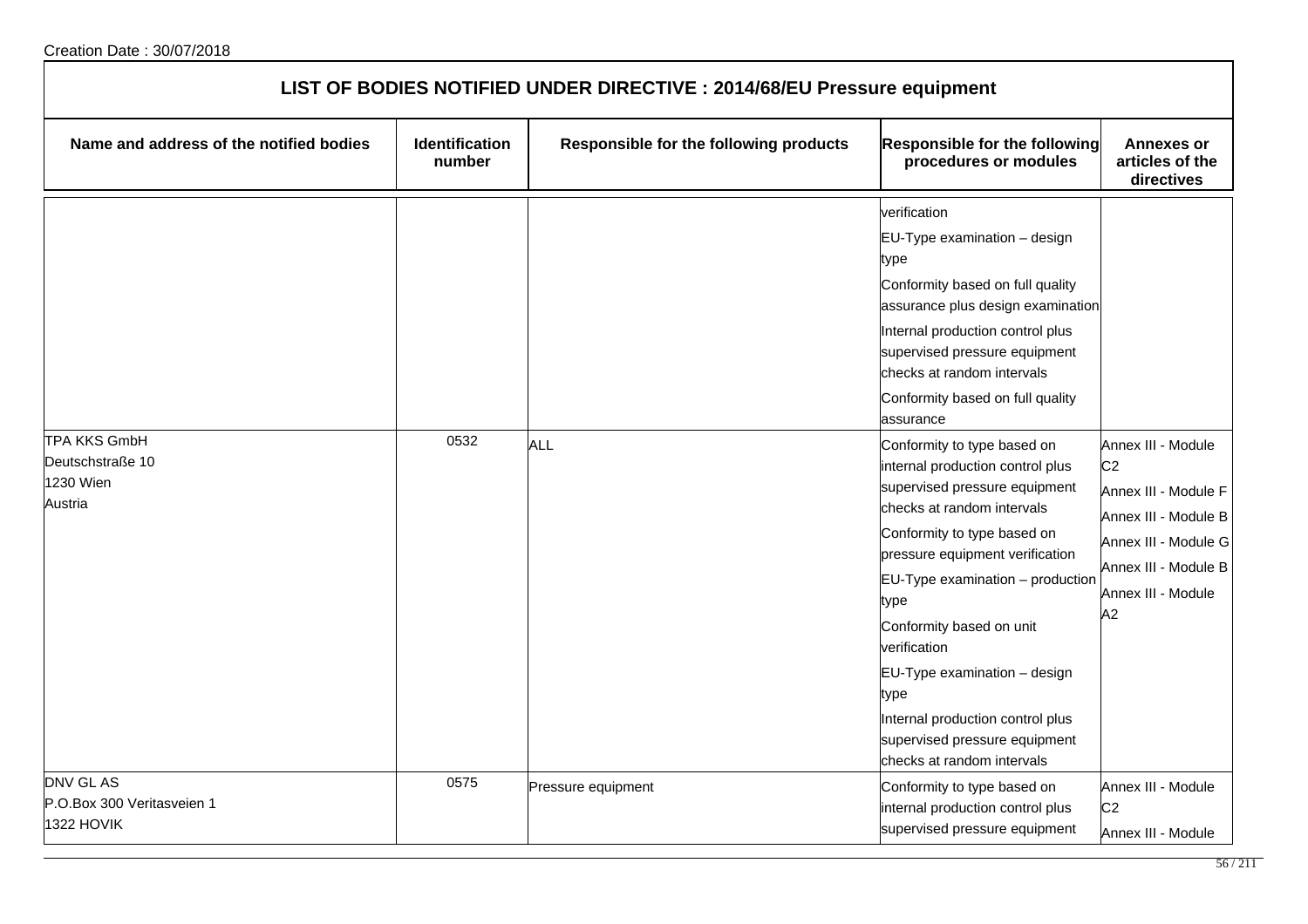| LIST OF BODIES NOTIFIED UNDER DIRECTIVE : 2014/68/EU Pressure equipment |                                 |                                        |                                                                                                                                                                                                                                                                                                                                                                                                                                                                                                                                                                                                                                                                                                                                                                            |                                                                                                                                                                                                                                                    |  |
|-------------------------------------------------------------------------|---------------------------------|----------------------------------------|----------------------------------------------------------------------------------------------------------------------------------------------------------------------------------------------------------------------------------------------------------------------------------------------------------------------------------------------------------------------------------------------------------------------------------------------------------------------------------------------------------------------------------------------------------------------------------------------------------------------------------------------------------------------------------------------------------------------------------------------------------------------------|----------------------------------------------------------------------------------------------------------------------------------------------------------------------------------------------------------------------------------------------------|--|
| Name and address of the notified bodies                                 | <b>Identification</b><br>number | Responsible for the following products | <b>Responsible for the following</b><br>procedures or modules                                                                                                                                                                                                                                                                                                                                                                                                                                                                                                                                                                                                                                                                                                              | <b>Annexes or</b><br>articles of the<br>directives                                                                                                                                                                                                 |  |
| Norway                                                                  |                                 |                                        | checks at random intervals<br>Quality assurance of final pressure Annex III - Module E<br>equipment inspection and testing<br>Conformity to type based on<br>pressure equipment quality<br>assurance<br>Quality assurance of the<br>production process<br>Conformity to type based on quality<br>assurance of the production<br>process<br>Conformity to type based on<br>pressure equipment verification<br>$EU-Type$ examination $-$ production<br>type<br>Conformity based on unit<br>verification<br>EU-Type examination - design<br>type<br>Conformity based on full quality<br>assurance plus design examination<br>Internal production control plus<br>supervised pressure equipment<br>checks at random intervals<br>Conformity based on full quality<br>assurance | E1<br>Annex III - Module<br>D <sub>1</sub><br>Annex III - Module D<br>Annex III - Module F<br>Annex III - Module B<br>Annex III - Module G<br>Annex III - Module B<br>Annex III - Module<br>H1<br>Annex III - Module<br>A2<br>Annex III - Module H |  |
| <b>SGS FIMKO OY</b><br>P.O. Box 30 (Särkiniementie 3)                   | 0598                            | Pressure equipment                     | Conformity to type based on<br>internal production control plus                                                                                                                                                                                                                                                                                                                                                                                                                                                                                                                                                                                                                                                                                                            | Annex III - Module<br>C <sub>2</sub>                                                                                                                                                                                                               |  |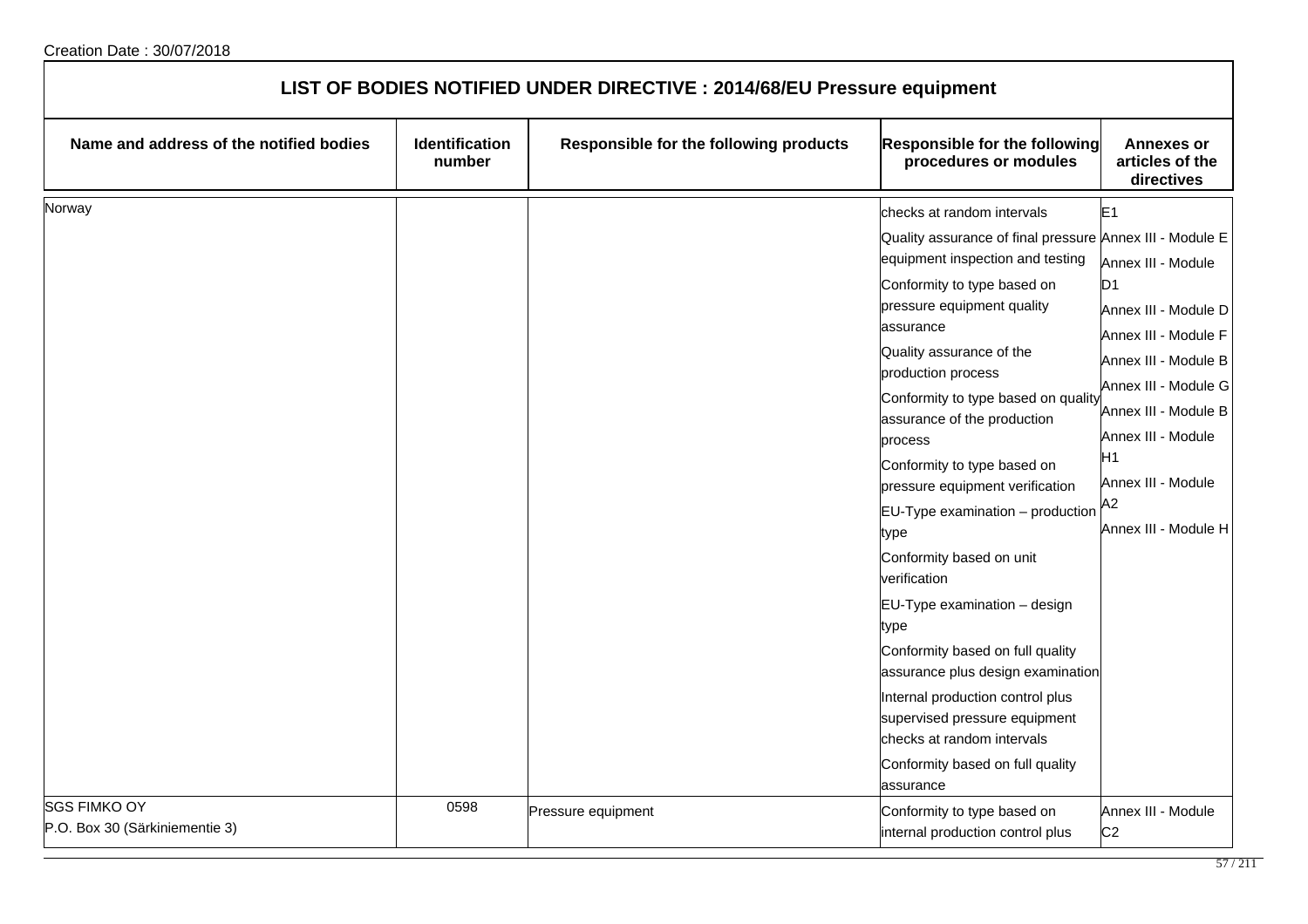| LIST OF BODIES NOTIFIED UNDER DIRECTIVE : 2014/68/EU Pressure equipment |                                 |                                        |                                                                                                                                                                                                                                                                                                                                                                                                                                                                                                                                                                                                                                                                                                                                                                                                             |                                                                                                                                                                                                                                                                          |  |
|-------------------------------------------------------------------------|---------------------------------|----------------------------------------|-------------------------------------------------------------------------------------------------------------------------------------------------------------------------------------------------------------------------------------------------------------------------------------------------------------------------------------------------------------------------------------------------------------------------------------------------------------------------------------------------------------------------------------------------------------------------------------------------------------------------------------------------------------------------------------------------------------------------------------------------------------------------------------------------------------|--------------------------------------------------------------------------------------------------------------------------------------------------------------------------------------------------------------------------------------------------------------------------|--|
| Name and address of the notified bodies                                 | <b>Identification</b><br>number | Responsible for the following products | Responsible for the following<br>procedures or modules                                                                                                                                                                                                                                                                                                                                                                                                                                                                                                                                                                                                                                                                                                                                                      | <b>Annexes or</b><br>articles of the<br>directives                                                                                                                                                                                                                       |  |
| 00211 HELSINKI<br>Finland                                               |                                 |                                        | supervised pressure equipment<br>checks at random intervals<br>Quality assurance of final pressure Annex III - Module E<br>equipment inspection and testing<br>Conformity to type based on<br>pressure equipment quality<br>assurance<br>Quality assurance of the<br>production process<br>Conformity to type based on quality<br>assurance of the production<br>process<br>Conformity to type based on<br>pressure equipment verification<br>$EU-Type$ examination $-$ production<br>type<br>Conformity based on unit<br>verification<br>EU-Type examination - design<br>type<br>Conformity based on full quality<br>assurance plus design examination<br>Internal production control plus<br>supervised pressure equipment<br>checks at random intervals<br>Conformity based on full quality<br>assurance | Annex III - Module<br>E1<br>Annex III - Module<br>D <sub>1</sub><br>Annex III - Module D<br>Annex III - Module F<br>Annex III - Module B<br>Annex III - Module G<br>Annex III - Module B<br>Annex III - Module<br>Η1<br>Annex III - Module<br>A2<br>Annex III - Module H |  |
| <b>DEKRA Industrial AB</b>                                              | 0640                            | Pressure equipment                     | Conformity to type based on                                                                                                                                                                                                                                                                                                                                                                                                                                                                                                                                                                                                                                                                                                                                                                                 | Annex III - Module                                                                                                                                                                                                                                                       |  |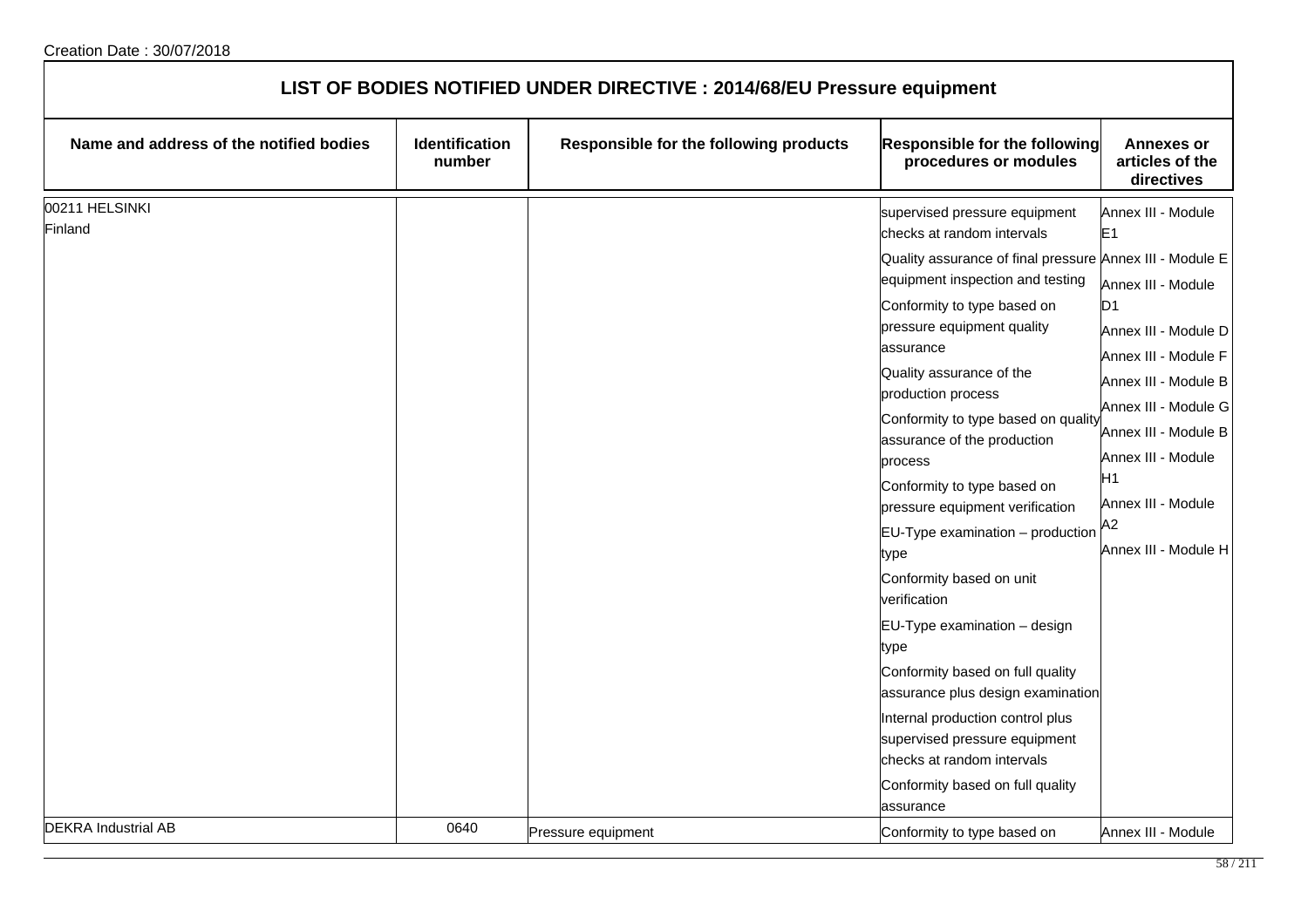|                                                                      | LIST OF BODIES NOTIFIED UNDER DIRECTIVE : 2014/68/EU Pressure equipment |                                        |                                                                                                                                                                                                                                                                                                                                                                                                                                                                                                                                                                                        |                                                                                                                                                                                                        |  |  |
|----------------------------------------------------------------------|-------------------------------------------------------------------------|----------------------------------------|----------------------------------------------------------------------------------------------------------------------------------------------------------------------------------------------------------------------------------------------------------------------------------------------------------------------------------------------------------------------------------------------------------------------------------------------------------------------------------------------------------------------------------------------------------------------------------------|--------------------------------------------------------------------------------------------------------------------------------------------------------------------------------------------------------|--|--|
| Name and address of the notified bodies                              | <b>Identification</b><br>number                                         | Responsible for the following products | Responsible for the following<br>procedures or modules                                                                                                                                                                                                                                                                                                                                                                                                                                                                                                                                 | <b>Annexes or</b><br>articles of the<br>directives                                                                                                                                                     |  |  |
| Hemvärnsgatan 11B<br>171 54 SOLNA<br>Sweden                          |                                                                         |                                        | internal production control plus<br>supervised pressure equipment<br>checks at random intervals<br>Conformity to type based on quality<br>assurance of the production<br>process<br>Conformity to type based on<br>pressure equipment verification<br>$EU-Type$ examination $-$ production<br>type<br>Conformity based on unit<br>verification<br>EU-Type examination - design<br>type<br>Internal production control plus<br>supervised pressure equipment<br>checks at random intervals<br>Approval of permanent joining<br>personnel<br>Approval of permanent joining<br>procedures | C <sub>2</sub><br>Annex III - Module D<br>Annex III - Module F<br>Annex III - Module B<br>Annex III - Module G<br>Annex III - Module B<br>Annex III - Module<br>A2<br>Annex I, 3.1.2<br>Annex I, 3.1.2 |  |  |
| TUV HELLAS S.A.<br>282, Mesogeion Ave.<br>155 62 Cholargos<br>Greece | 0654                                                                    | Pressure equipment                     | Conformity to type based on<br>internal production control plus<br>supervised pressure equipment<br>checks at random intervals<br>Quality assurance of final pressure<br>equipment inspection and testing<br>Conformity to type based on                                                                                                                                                                                                                                                                                                                                               | Annex III - Module<br>C <sub>2</sub><br>Annex III - Module<br>E <sub>1</sub><br>Annex III - Module E<br>Annex III - Module<br>D <sub>1</sub>                                                           |  |  |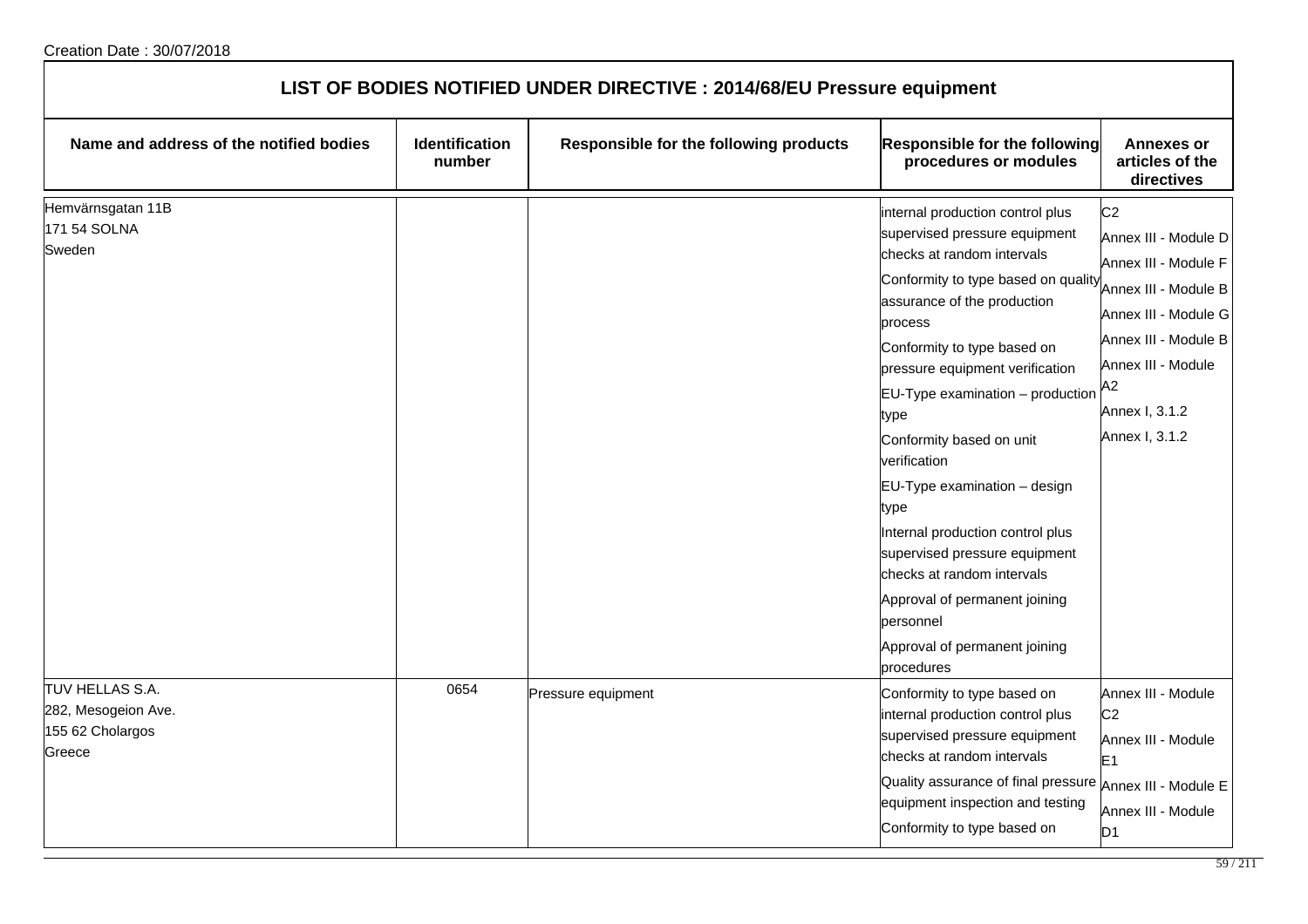| LIST OF BODIES NOTIFIED UNDER DIRECTIVE : 2014/68/EU Pressure equipment         |                          |                                        |                                                                                                                                                                                                                                                                                                                                                                                                                                                                                                                                                                                                                                                                                                        |                                                                                                                                                                                                                                          |  |
|---------------------------------------------------------------------------------|--------------------------|----------------------------------------|--------------------------------------------------------------------------------------------------------------------------------------------------------------------------------------------------------------------------------------------------------------------------------------------------------------------------------------------------------------------------------------------------------------------------------------------------------------------------------------------------------------------------------------------------------------------------------------------------------------------------------------------------------------------------------------------------------|------------------------------------------------------------------------------------------------------------------------------------------------------------------------------------------------------------------------------------------|--|
| Name and address of the notified bodies                                         | Identification<br>number | Responsible for the following products | <b>Responsible for the following</b><br>procedures or modules                                                                                                                                                                                                                                                                                                                                                                                                                                                                                                                                                                                                                                          | <b>Annexes or</b><br>articles of the<br>directives                                                                                                                                                                                       |  |
|                                                                                 |                          |                                        | pressure equipment quality<br>assurance<br>Quality assurance of the<br>production process<br>Conformity to type based on quality<br>assurance of the production<br>process<br>Conformity to type based on<br>pressure equipment verification<br>EU-Type examination - production<br>type<br>Conformity based on unit<br>verification<br>EU-Type examination - design<br>type<br>Conformity based on full quality<br>assurance plus design examination<br>Internal production control plus<br>supervised pressure equipment<br>checks at random intervals<br>Conformity based on full quality<br>assurance<br>Approval of permanent joining<br>personnel<br>Approval of permanent joining<br>procedures | Annex III - Module D<br>Annex III - Module F<br>Annex III - Module B<br>Annex III - Module G<br>Annex III - Module B<br>Annex III - Module<br>H1<br>Annex III - Module<br>A2<br>Annex III - Module H<br>Annex I, 3.1.2<br>Annex I, 3.1.2 |  |
| MOODY TOTTRUP HELLAS S.A. INSPECTIONS AND<br>CERTIFICATIONS (MOODY HELLAS S.A.) | 0656                     | Pressure equipment                     | Conformity to type based on<br>internal production control plus                                                                                                                                                                                                                                                                                                                                                                                                                                                                                                                                                                                                                                        | Annex III - Module<br>C <sub>2</sub>                                                                                                                                                                                                     |  |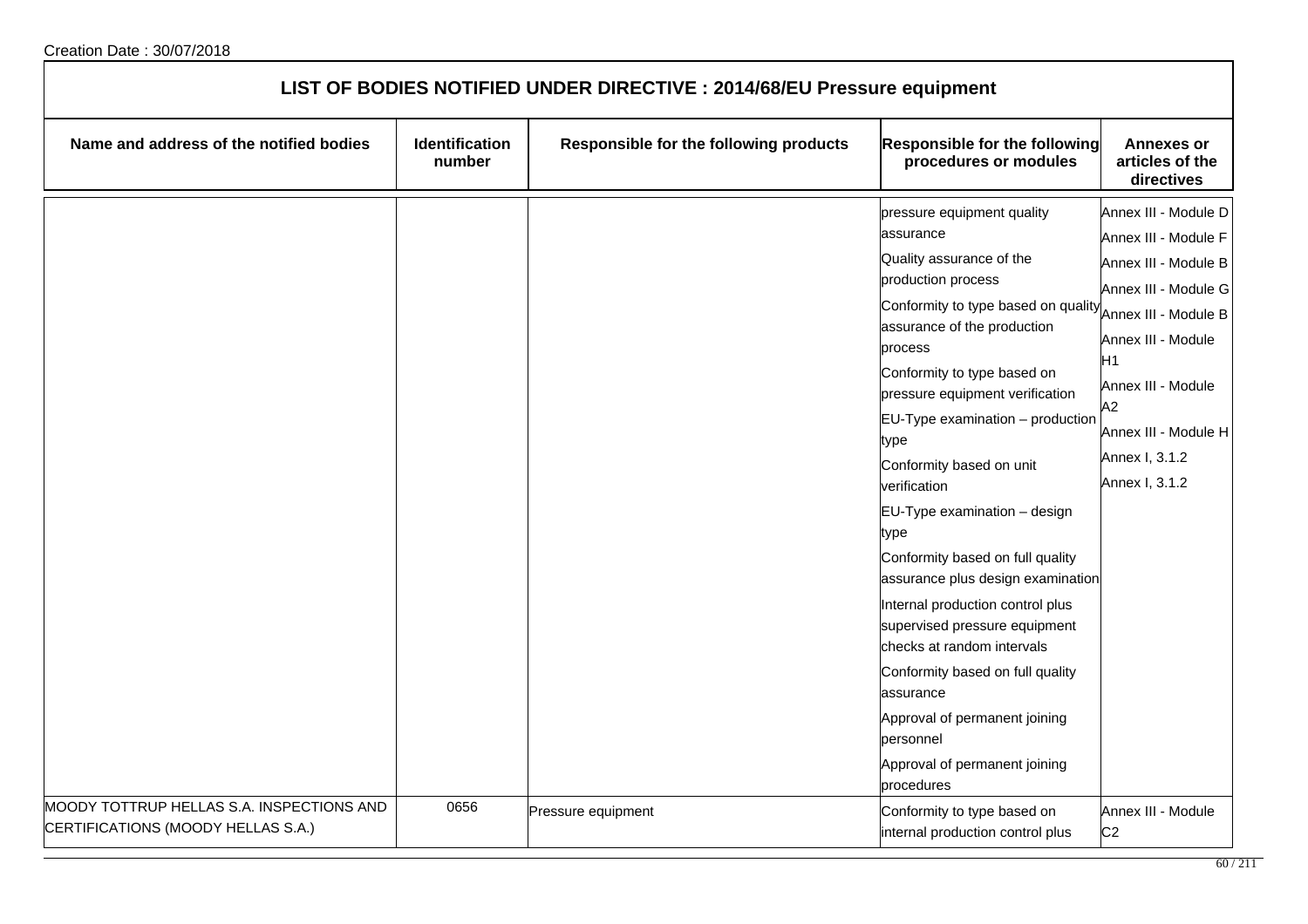| LIST OF BODIES NOTIFIED UNDER DIRECTIVE : 2014/68/EU Pressure equipment                            |                                 |                                        |                                                                                                                                                                                                                                                                                                                                                                                                                                                                   |                                                                                                                                                                                                          |  |
|----------------------------------------------------------------------------------------------------|---------------------------------|----------------------------------------|-------------------------------------------------------------------------------------------------------------------------------------------------------------------------------------------------------------------------------------------------------------------------------------------------------------------------------------------------------------------------------------------------------------------------------------------------------------------|----------------------------------------------------------------------------------------------------------------------------------------------------------------------------------------------------------|--|
| Name and address of the notified bodies                                                            | <b>Identification</b><br>number | Responsible for the following products | <b>Responsible for the following</b><br>procedures or modules                                                                                                                                                                                                                                                                                                                                                                                                     | <b>Annexes or</b><br>articles of the<br>directives                                                                                                                                                       |  |
| Helvetias 21<br>153 43 ATHENS<br>Greece                                                            |                                 |                                        | supervised pressure equipment<br>checks at random intervals<br>Conformity to type based on<br>pressure equipment verification<br>$EU-Type$ examination $-$ production<br>type<br>Conformity based on unit<br>verification<br>EU-Type examination - design<br>type<br>Internal production control plus<br>supervised pressure equipment<br>checks at random intervals<br>Approval of permanent joining<br>personnel<br>Approval of permanent joining<br>procedures | Annex III - Module F<br>Annex III - Module B<br>Annex III - Module G<br>Annex III - Module B<br>Annex III - Module<br>A2<br>Annex I, 3.1.2<br>Annex I, 3.1.2                                             |  |
| ECO - European Certifying Organization S.p.A.<br>Via Mengolina, 33<br>48018 - Faenza (RA)<br>Italy | 0714                            | ALL                                    | Conformity to type based on<br>internal production control plus<br>supervised pressure equipment<br>checks at random intervals<br>Quality assurance of final pressure<br>equipment inspection and testing<br>Conformity to type based on<br>pressure equipment quality<br>assurance<br>Quality assurance of the<br>production process                                                                                                                             | Annex III - Module<br>C <sub>2</sub><br>Annex III - Module<br>E1<br>Annex III - Module E<br>Annex III - Module<br>D <sub>1</sub><br>Annex III - Module D<br>Annex III - Module F<br>Annex III - Module B |  |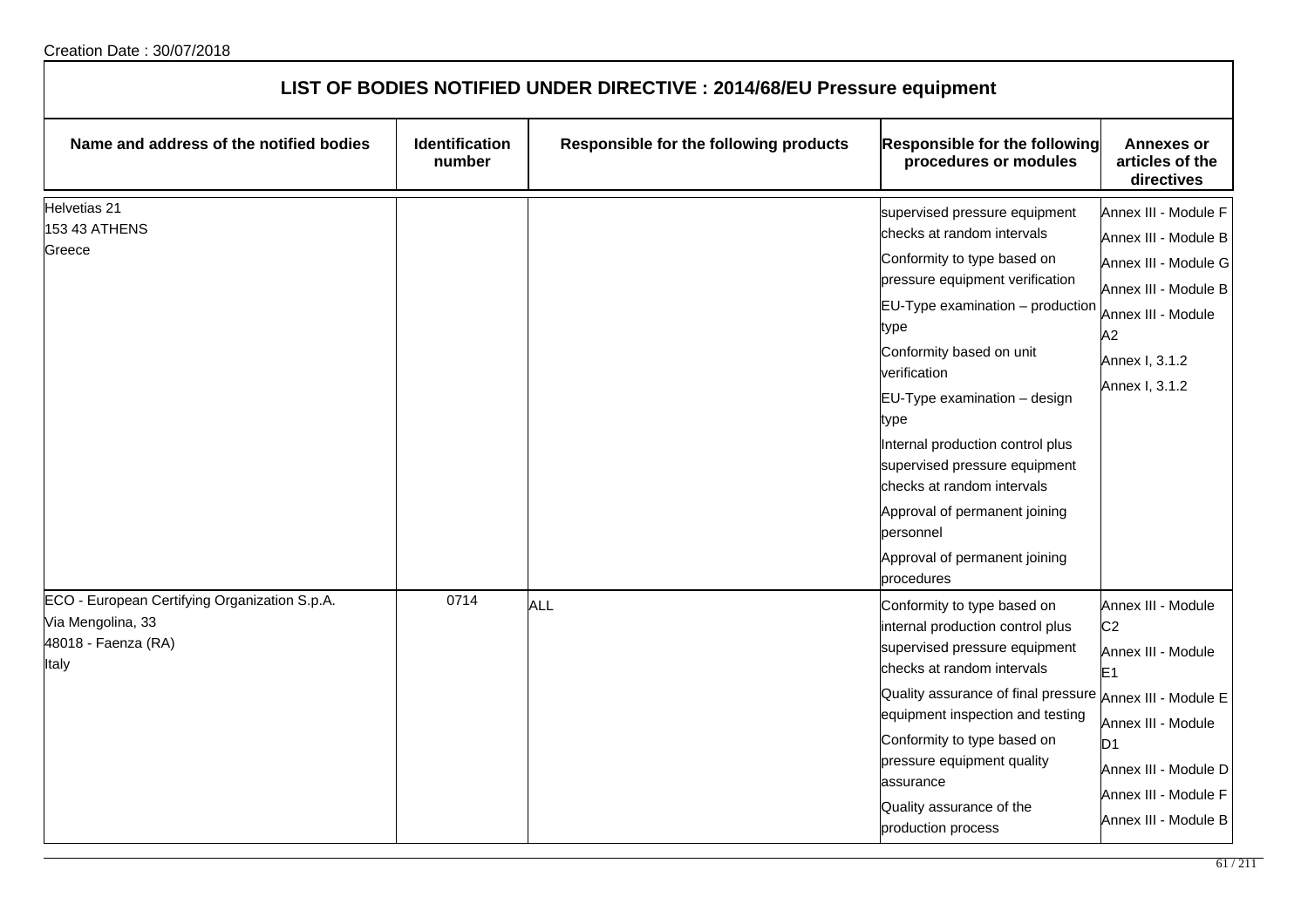| LIST OF BODIES NOTIFIED UNDER DIRECTIVE : 2014/68/EU Pressure equipment                    |                          |                                                                                                                                                                                                                                       |                                                                                                                                                                                                                                                                                                                                                                                                                                                                                                                                                                                                                                      |                                                                                                                                                |
|--------------------------------------------------------------------------------------------|--------------------------|---------------------------------------------------------------------------------------------------------------------------------------------------------------------------------------------------------------------------------------|--------------------------------------------------------------------------------------------------------------------------------------------------------------------------------------------------------------------------------------------------------------------------------------------------------------------------------------------------------------------------------------------------------------------------------------------------------------------------------------------------------------------------------------------------------------------------------------------------------------------------------------|------------------------------------------------------------------------------------------------------------------------------------------------|
| Name and address of the notified bodies                                                    | Identification<br>number | Responsible for the following products                                                                                                                                                                                                | <b>Responsible for the following</b><br>procedures or modules                                                                                                                                                                                                                                                                                                                                                                                                                                                                                                                                                                        | <b>Annexes or</b><br>articles of the<br>directives                                                                                             |
|                                                                                            |                          |                                                                                                                                                                                                                                       | Conformity to type based on quality Annex III - Module G<br>assurance of the production<br>process<br>Conformity to type based on<br>pressure equipment verification<br>EU-Type examination – production $A_2$<br>type<br>Conformity based on unit<br>verification<br>EU-Type examination - design<br>type<br>Conformity based on full quality<br>assurance plus design examination<br>Internal production control plus<br>supervised pressure equipment<br>checks at random intervals<br>Conformity based on full quality<br>assurance<br>Approval of permanent joining<br>personnel<br>Approval of permanent joining<br>procedures | Annex III - Module B<br>Annex III - Module<br>H <sub>1</sub><br>Annex III - Module<br>Annex III - Module H<br>Annex I, 3.1.2<br>Annex I, 3.1.2 |
| <b>BRE Global Limited</b><br>Bucknalls Lane, Garston<br>Watford WD25 9XX<br>United Kingdom | 0832                     | Portable fire extinguishers<br>Pressure equipment and assemblies as defined in<br>Article 2 for use exclusively in fire-fighting plant,<br>excluding fired or otherwise heated pressure equipment<br>presenting a risk of overheating | Conformity to type based on quality Annex III - Module D<br>assurance of the production<br>process<br>EU-Type examination – production $H_1$<br>type<br>Conformity based on full quality                                                                                                                                                                                                                                                                                                                                                                                                                                             | Annex III - Module B<br>Annex III - Module<br>Annex III - Module H                                                                             |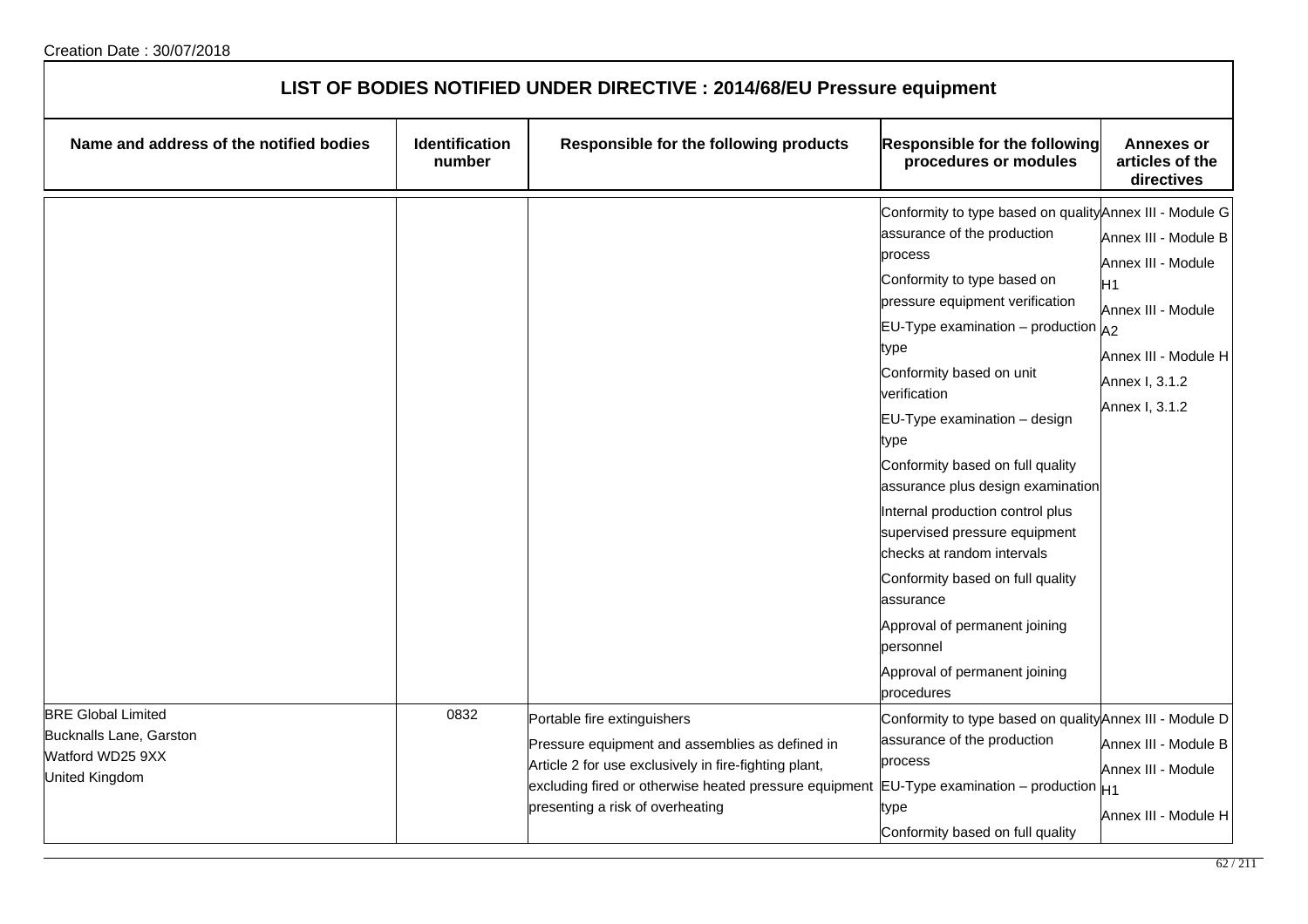| LIST OF BODIES NOTIFIED UNDER DIRECTIVE : 2014/68/EU Pressure equipment                                                                                |                          |                                        |                                                                                                                                                                                                                                                                                                                                                                                                                    |                                                                                                                                                                                                  |  |
|--------------------------------------------------------------------------------------------------------------------------------------------------------|--------------------------|----------------------------------------|--------------------------------------------------------------------------------------------------------------------------------------------------------------------------------------------------------------------------------------------------------------------------------------------------------------------------------------------------------------------------------------------------------------------|--------------------------------------------------------------------------------------------------------------------------------------------------------------------------------------------------|--|
| Name and address of the notified bodies                                                                                                                | Identification<br>number | Responsible for the following products | Responsible for the following<br>procedures or modules                                                                                                                                                                                                                                                                                                                                                             | <b>Annexes or</b><br>articles of the<br>directives                                                                                                                                               |  |
| INGENIERIA Y TECNICAS DE CALIDAD S.L. INTECA<br>Centro Empresarial San Isidro, 1 c/ Idorsolo, 13 Oficinas<br>$6 - 7$<br>48160 Derio (Vizcaya)<br>Spain | 0844                     | <b>ALL</b>                             | assurance plus design examination<br>Conformity based on full quality<br>assurance<br>Conformity to type based on<br>internal production control plus<br>supervised pressure equipment<br>checks at random intervals<br>Conformity to type based on<br>pressure equipment verification<br>$EU-Type$ examination $-$ production<br>type<br>Conformity based on unit<br>verification<br>EU-Type examination - design | Annex III - Module<br>C <sub>2</sub><br>Annex III - Module F<br>Annex III - Module B<br>Annex III - Module G<br>Annex III - Module B<br>Annex III - Module<br>A2<br>Article 15<br>Annex I, 3.1.2 |  |
| ASSOCIATION POUR LA SECURITE DES APPAREILS                                                                                                             | 0851                     |                                        | type<br>Internal production control plus<br>supervised pressure equipment<br>checks at random intervals<br>European approval for materials<br>Approval of permanent joining<br>personnel<br>Approval of permanent joining<br>procedures                                                                                                                                                                            | Annex I, 3.1.2                                                                                                                                                                                   |  |
| A PRESSION (ASAP)<br>Immeuble Saturne, 4 place de Londres Continental<br>square - BP 16757<br>95727 ROISSY CDG cedex                                   |                          | <b>ALL</b>                             | Conformity to type based on<br>internal production control plus<br>supervised pressure equipment<br>checks at random intervals<br>Quality assurance of final pressure                                                                                                                                                                                                                                              | Annex III - Module<br>C <sub>2</sub><br>Annex III - Module<br>E <sub>1</sub>                                                                                                                     |  |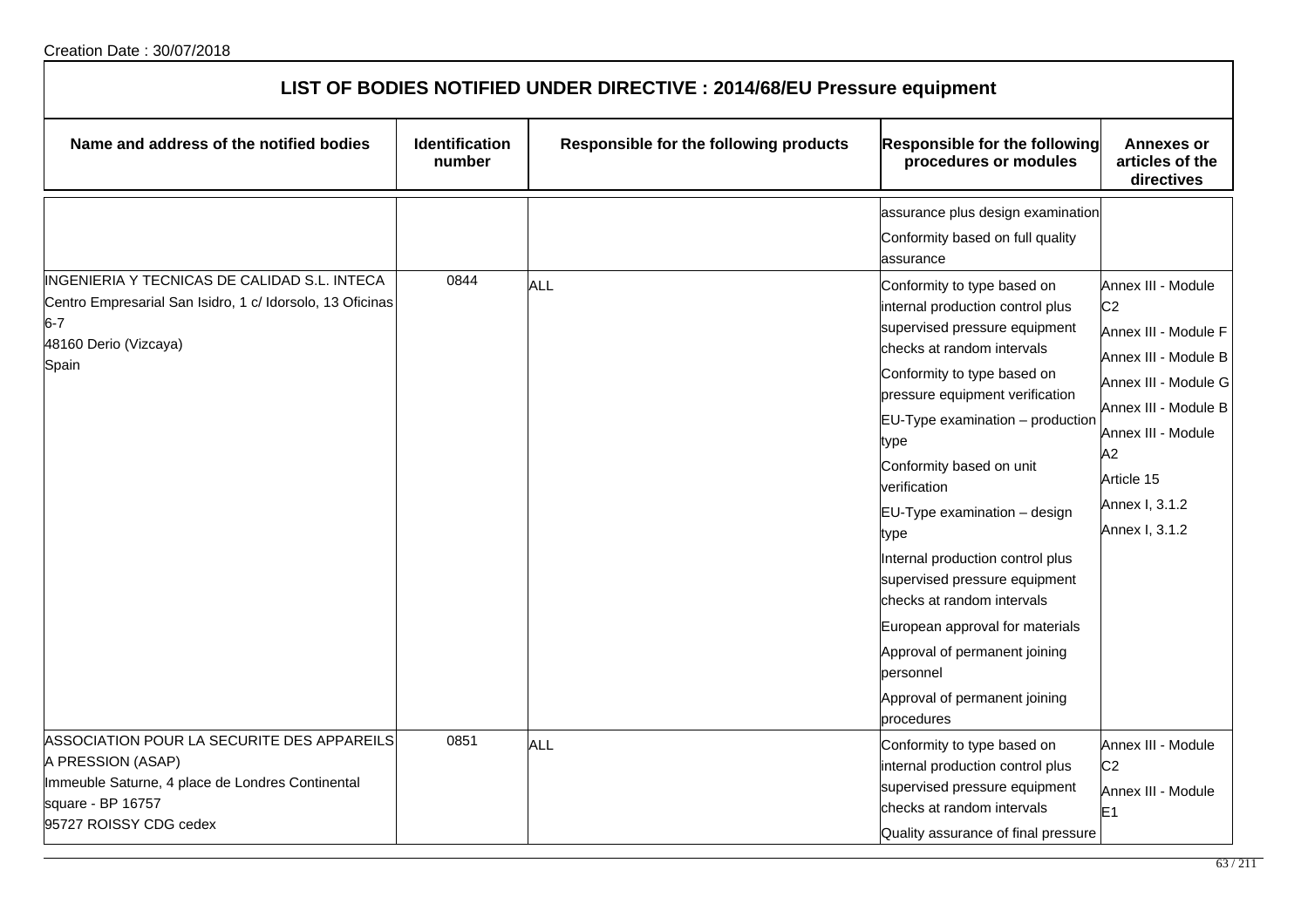| LIST OF BODIES NOTIFIED UNDER DIRECTIVE : 2014/68/EU Pressure equipment |                          |                                        |                                                                                                 |                                                    |
|-------------------------------------------------------------------------|--------------------------|----------------------------------------|-------------------------------------------------------------------------------------------------|----------------------------------------------------|
| Name and address of the notified bodies                                 | Identification<br>number | Responsible for the following products | Responsible for the following<br>procedures or modules                                          | <b>Annexes or</b><br>articles of the<br>directives |
| France                                                                  |                          |                                        | equipment inspection and testing                                                                | Annex III - Module E                               |
|                                                                         |                          |                                        | Conformity to type based on<br>pressure equipment quality<br>assurance                          | Annex III - Module<br>ID1<br>Annex III - Module D  |
|                                                                         |                          |                                        | Quality assurance of the<br>production process                                                  | Annex III - Module F<br>Annex III - Module B       |
|                                                                         |                          |                                        | Conformity to type based on quality<br>assurance of the production<br>process                   | Annex III - Module G<br>Annex III - Module B       |
|                                                                         |                          |                                        | Conformity to type based on<br>pressure equipment verification                                  | Annex III - Module<br>Η1                           |
|                                                                         |                          |                                        | $EU-Type$ examination $-$ production<br>type                                                    | Annex III - Module<br>A2                           |
|                                                                         |                          |                                        | Conformity based on unit<br>verification                                                        | Annex III - Module H<br>Article 15                 |
|                                                                         |                          |                                        | EU-Type examination - design<br>type                                                            | Annex I, 3.1.2<br>Annex I, 3.1.2                   |
|                                                                         |                          |                                        | Conformity based on full quality<br>assurance plus design examination                           |                                                    |
|                                                                         |                          |                                        | Internal production control plus<br>supervised pressure equipment<br>checks at random intervals |                                                    |
|                                                                         |                          |                                        | Conformity based on full quality<br>assurance                                                   |                                                    |
|                                                                         |                          |                                        | European approval for materials<br>Approval of permanent joining<br>personnel                   |                                                    |
|                                                                         |                          |                                        | Approval of permanent joining                                                                   |                                                    |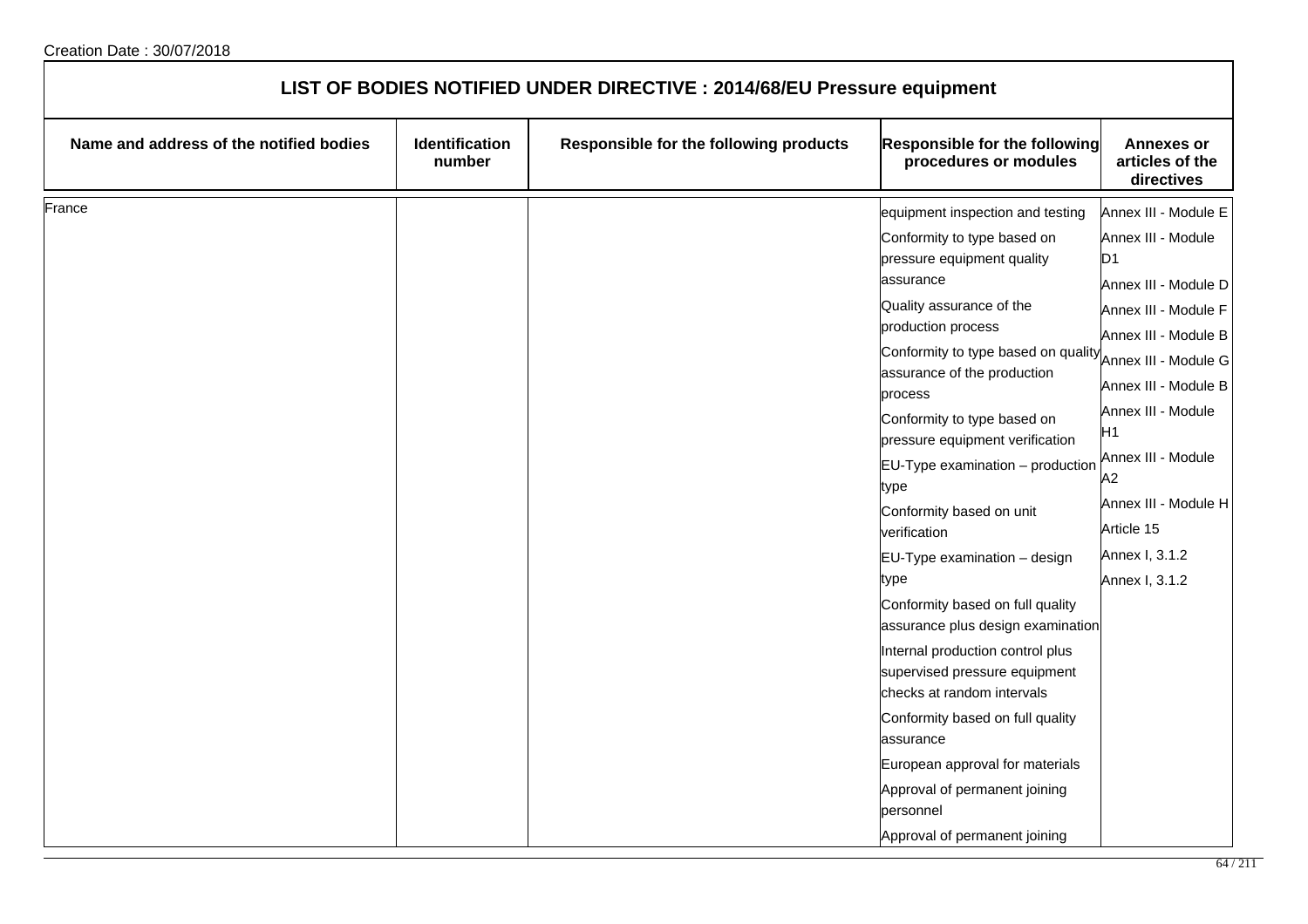| LIST OF BODIES NOTIFIED UNDER DIRECTIVE : 2014/68/EU Pressure equipment    |                          |                                        |                                                                                                                                                                                                                                                                                                                                                                                                                                                                                                                                                                                                                                                                                                                                                                                                                              |                                                                                                                                                                                                                                                                                                                                                                        |
|----------------------------------------------------------------------------|--------------------------|----------------------------------------|------------------------------------------------------------------------------------------------------------------------------------------------------------------------------------------------------------------------------------------------------------------------------------------------------------------------------------------------------------------------------------------------------------------------------------------------------------------------------------------------------------------------------------------------------------------------------------------------------------------------------------------------------------------------------------------------------------------------------------------------------------------------------------------------------------------------------|------------------------------------------------------------------------------------------------------------------------------------------------------------------------------------------------------------------------------------------------------------------------------------------------------------------------------------------------------------------------|
| Name and address of the notified bodies                                    | Identification<br>number | Responsible for the following products | Responsible for the following<br>procedures or modules                                                                                                                                                                                                                                                                                                                                                                                                                                                                                                                                                                                                                                                                                                                                                                       | <b>Annexes or</b><br>articles of the<br>directives                                                                                                                                                                                                                                                                                                                     |
|                                                                            |                          |                                        | procedures                                                                                                                                                                                                                                                                                                                                                                                                                                                                                                                                                                                                                                                                                                                                                                                                                   |                                                                                                                                                                                                                                                                                                                                                                        |
| <b>DEKRA Industrial OY</b><br>Tuupakankuja 1<br>FI-01740 VANTAA<br>Finland | 0875                     | Pressure equipment                     | Conformity to type based on<br>internal production control plus<br>supervised pressure equipment<br>checks at random intervals<br>Quality assurance of final pressure Annex III - Module E<br>equipment inspection and testing<br>Conformity to type based on<br>pressure equipment quality<br>assurance<br>Quality assurance of the<br>production process<br>Conformity to type based on quality<br>assurance of the production<br>process<br>Conformity to type based on<br>pressure equipment verification<br>EU-Type examination - production A2<br>type<br>Conformity based on unit<br>verification<br>EU-Type examination - design<br>type<br>Conformity based on full quality<br>assurance plus design examination<br>Internal production control plus<br>supervised pressure equipment<br>checks at random intervals | Annex III - Module<br>C <sub>2</sub><br>Annex III - Module<br>E <sub>1</sub><br>Annex III - Module<br>D <sub>1</sub><br>Annex III - Module D<br>Annex III - Module F<br>Annex III - Module B<br>Annex III - Module G<br>Annex III - Module B<br>Annex III - Module<br>H <sub>1</sub><br>Annex III - Module<br>Annex III - Module H<br>Annex I, 3.1.2<br>Annex I, 3.1.2 |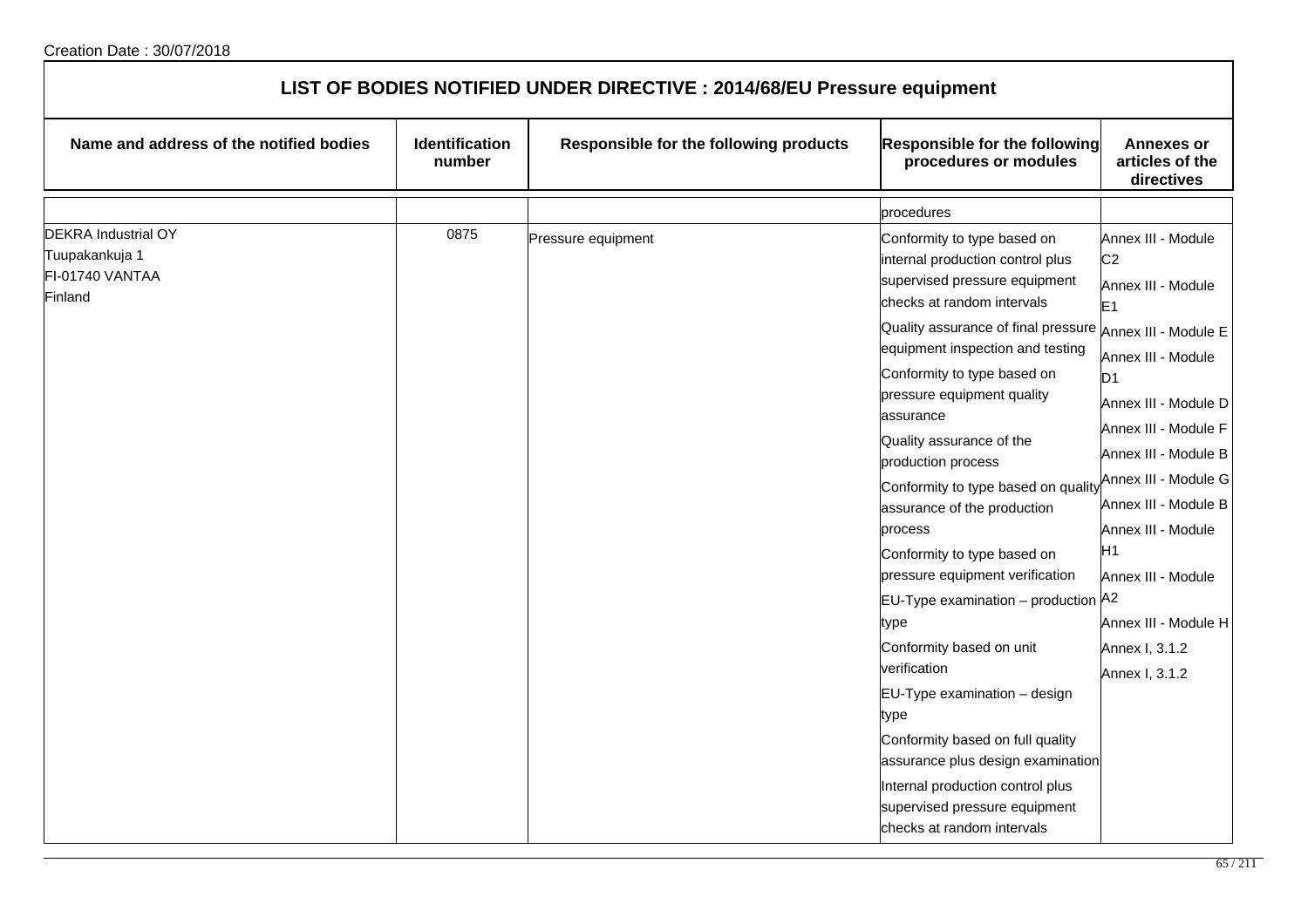| LIST OF BODIES NOTIFIED UNDER DIRECTIVE : 2014/68/EU Pressure equipment                                        |                          |                                        |                                                                                                                                                                                                                                                                                                                                                                                                                                                                                                                                                                                                                             |                                                                                                                                                                                                                                                                                                                                                                                                  |
|----------------------------------------------------------------------------------------------------------------|--------------------------|----------------------------------------|-----------------------------------------------------------------------------------------------------------------------------------------------------------------------------------------------------------------------------------------------------------------------------------------------------------------------------------------------------------------------------------------------------------------------------------------------------------------------------------------------------------------------------------------------------------------------------------------------------------------------------|--------------------------------------------------------------------------------------------------------------------------------------------------------------------------------------------------------------------------------------------------------------------------------------------------------------------------------------------------------------------------------------------------|
| Name and address of the notified bodies                                                                        | Identification<br>number | Responsible for the following products | Responsible for the following<br>procedures or modules                                                                                                                                                                                                                                                                                                                                                                                                                                                                                                                                                                      | <b>Annexes or</b><br>articles of the<br>directives                                                                                                                                                                                                                                                                                                                                               |
|                                                                                                                |                          |                                        | Conformity based on full quality<br>assurance<br>Approval of permanent joining<br>personnel<br>Approval of permanent joining<br>procedures                                                                                                                                                                                                                                                                                                                                                                                                                                                                                  |                                                                                                                                                                                                                                                                                                                                                                                                  |
| <b>TÜV UK LIMITED</b><br>AMP House Suites 27-29 Fifth Floor Dingwall Road<br>Croydon CR0 2LX<br>United Kingdom | 0879                     | <b>ALL</b>                             | Conformity to type based on<br>internal production control plus<br>supervised pressure equipment<br>checks at random intervals<br>Quality assurance of final pressure<br>equipment inspection and testing<br>Conformity to type based on<br>pressure equipment quality<br>assurance<br>Quality assurance of the<br>production process<br>Conformity to type based on quality<br>assurance of the production<br>process<br>Conformity to type based on<br>pressure equipment verification<br>EU-Type examination - production A2<br>type<br>Conformity based on unit<br>verification<br>EU-Type examination - design<br>type | Annex III - Module<br>C <sub>2</sub><br>Annex III - Module<br>E <sub>1</sub><br>Annex III - Module E<br>Annex III - Module<br>D <sub>1</sub><br>Annex III - Module D<br>Annex III - Module F<br>Annex III - Module B<br>Annex III - Module G<br>Annex III - Module B<br>Annex III - Module<br>H1<br>Annex III - Module<br>Annex III - Module H<br>Article 15<br>Annex I, 3.1.2<br>Annex I, 3.1.2 |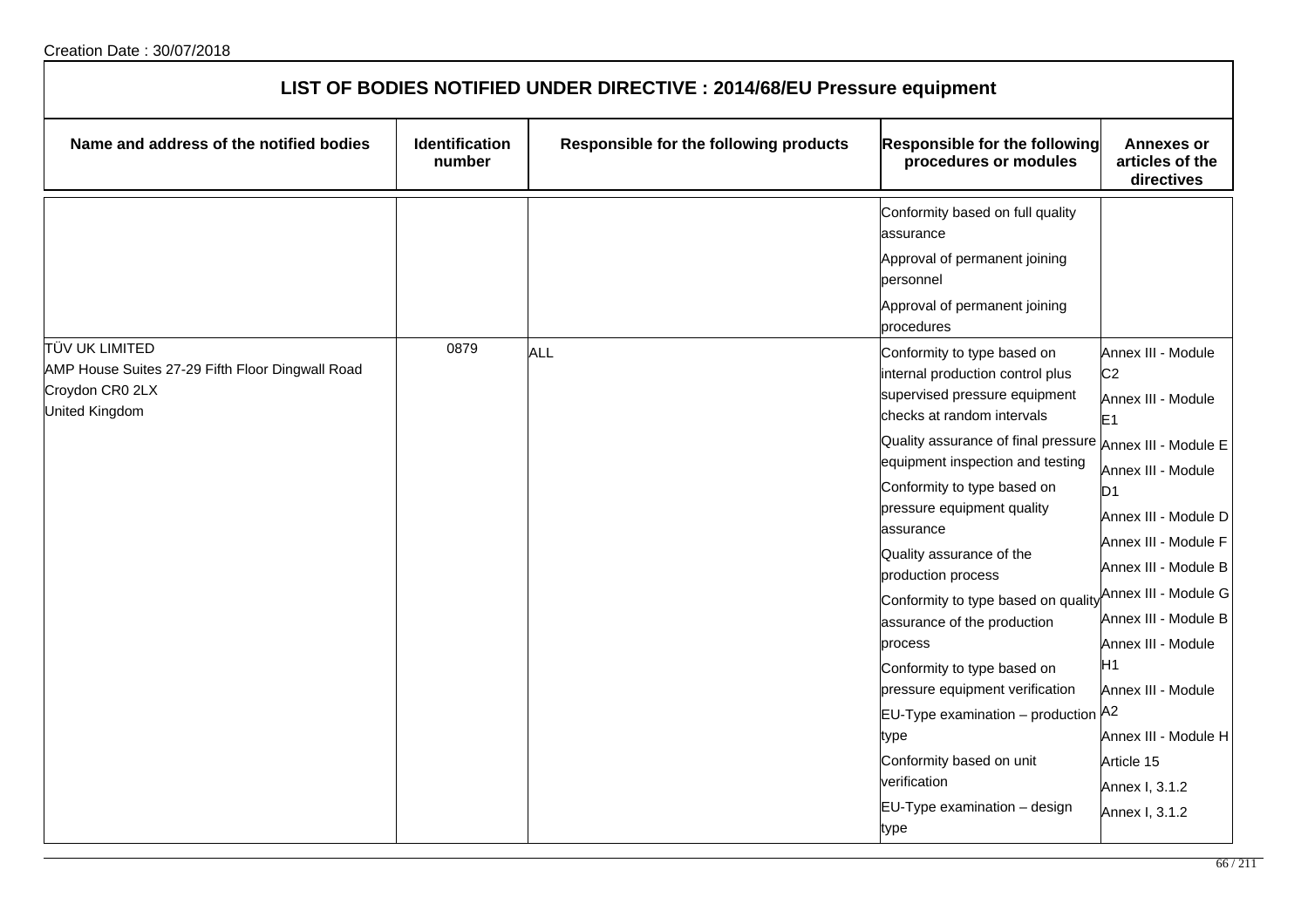| LIST OF BODIES NOTIFIED UNDER DIRECTIVE : 2014/68/EU Pressure equipment |                                 |                                        |                                                                                                                                                                                                                                                                                                                                                                                                                                                                      |                                                                                                                                                                                                      |  |
|-------------------------------------------------------------------------|---------------------------------|----------------------------------------|----------------------------------------------------------------------------------------------------------------------------------------------------------------------------------------------------------------------------------------------------------------------------------------------------------------------------------------------------------------------------------------------------------------------------------------------------------------------|------------------------------------------------------------------------------------------------------------------------------------------------------------------------------------------------------|--|
| Name and address of the notified bodies                                 | <b>Identification</b><br>number | Responsible for the following products | <b>Responsible for the following</b><br>procedures or modules                                                                                                                                                                                                                                                                                                                                                                                                        | <b>Annexes or</b><br>articles of the<br>directives                                                                                                                                                   |  |
| <b>TUV AUSTRIA HELLAS LTD</b>                                           | 0906                            |                                        | Conformity based on full quality<br>assurance plus design examination<br>Internal production control plus<br>supervised pressure equipment<br>checks at random intervals<br>Conformity based on full quality<br>assurance<br>European approval for materials<br>Approval of permanent joining<br>personnel<br>Approval of permanent joining<br>procedures                                                                                                            |                                                                                                                                                                                                      |  |
| Mesogeion Ave 429<br>153 43 Ag. Paraskeyi Athens<br>Greece              |                                 | Pressure equipment                     | Conformity to type based on<br>internal production control plus<br>supervised pressure equipment<br>checks at random intervals<br>Conformity to type based on<br>pressure equipment verification<br>EU-Type examination - production<br>type<br>Conformity based on unit<br>verification<br>EU-Type examination - design<br>type<br>Internal production control plus<br>supervised pressure equipment<br>checks at random intervals<br>Approval of permanent joining | Annex III - Module<br>C <sub>2</sub><br>Annex III - Module F<br>Annex III - Module B<br>Annex III - Module G<br>Annex III - Module B<br>Annex III - Module<br>A2<br>Annex I, 3.1.2<br>Annex I, 3.1.2 |  |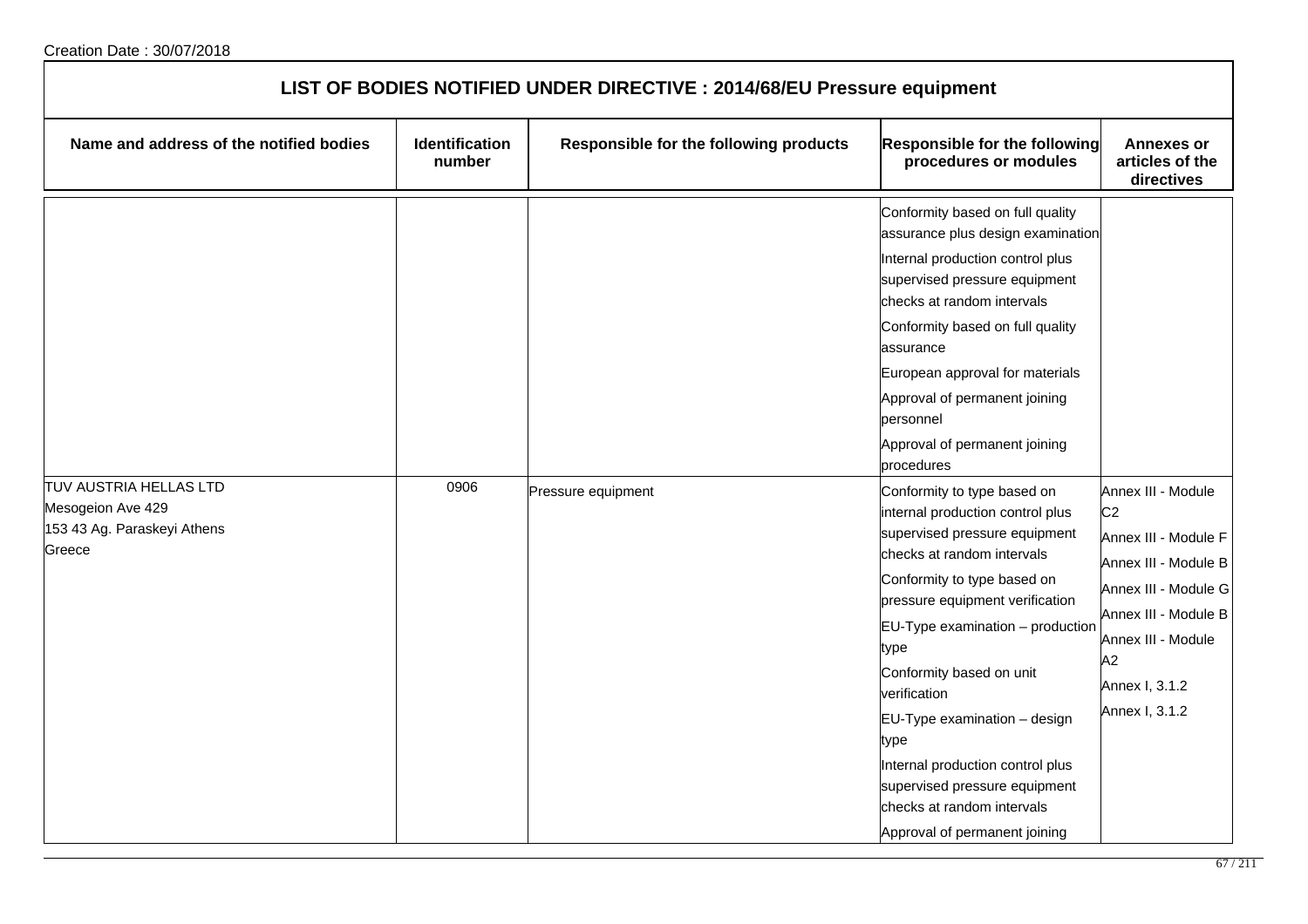| LIST OF BODIES NOTIFIED UNDER DIRECTIVE : 2014/68/EU Pressure equipment                                       |                          |                                        |                                                                                                                                                                                                                                                                                                                                                                                                                                                                                                                                                                                                  |                                                                                                                                                                                                      |  |
|---------------------------------------------------------------------------------------------------------------|--------------------------|----------------------------------------|--------------------------------------------------------------------------------------------------------------------------------------------------------------------------------------------------------------------------------------------------------------------------------------------------------------------------------------------------------------------------------------------------------------------------------------------------------------------------------------------------------------------------------------------------------------------------------------------------|------------------------------------------------------------------------------------------------------------------------------------------------------------------------------------------------------|--|
| Name and address of the notified bodies                                                                       | Identification<br>number | Responsible for the following products | Responsible for the following<br>procedures or modules                                                                                                                                                                                                                                                                                                                                                                                                                                                                                                                                           | <b>Annexes or</b><br>articles of the<br>directives                                                                                                                                                   |  |
| BUREAU VERITAS RINAVE - SOCIEDADE<br>UNIPESSOAL, LDA<br>Rua Laura Ayres, n.º 3<br>1600-510 LISBOA<br>Portugal | 0933                     | <b>ALL</b>                             | personnel<br>Approval of permanent joining<br>procedures<br>Conformity to type based on<br>internal production control plus<br>supervised pressure equipment<br>checks at random intervals<br>Conformity to type based on<br>pressure equipment verification<br>$EU-Type$ examination $-$ production<br>type<br>Conformity based on unit<br>verification<br>EU-Type examination - design<br>type<br>Internal production control plus<br>supervised pressure equipment<br>checks at random intervals<br>Approval of permanent joining<br>bersonnel<br>Approval of permanent joining<br>procedures | Annex III - Module<br>C <sub>2</sub><br>Annex III - Module F<br>Annex III - Module B<br>Annex III - Module G<br>Annex III - Module B<br>Annex III - Module<br>A2<br>Annex I, 3.1.2<br>Annex I, 3.1.2 |  |
| BELGIAN ASSOCIATION FOR NONDESTRUCTIVE<br>TESTING a.s.b.l.<br>Rue Bruyn 51<br>1120 Bruxelles<br>Belgium       | 0940                     | <b>ALL</b>                             | Approval of non-destructive testing Annex I, 3.1.3<br>personnel                                                                                                                                                                                                                                                                                                                                                                                                                                                                                                                                  |                                                                                                                                                                                                      |  |
| <b>TUV ITALIA SRL</b>                                                                                         | 0948                     | <b>ALL</b>                             | Approval of non-destructive testing Annex I, 3.1.3                                                                                                                                                                                                                                                                                                                                                                                                                                                                                                                                               |                                                                                                                                                                                                      |  |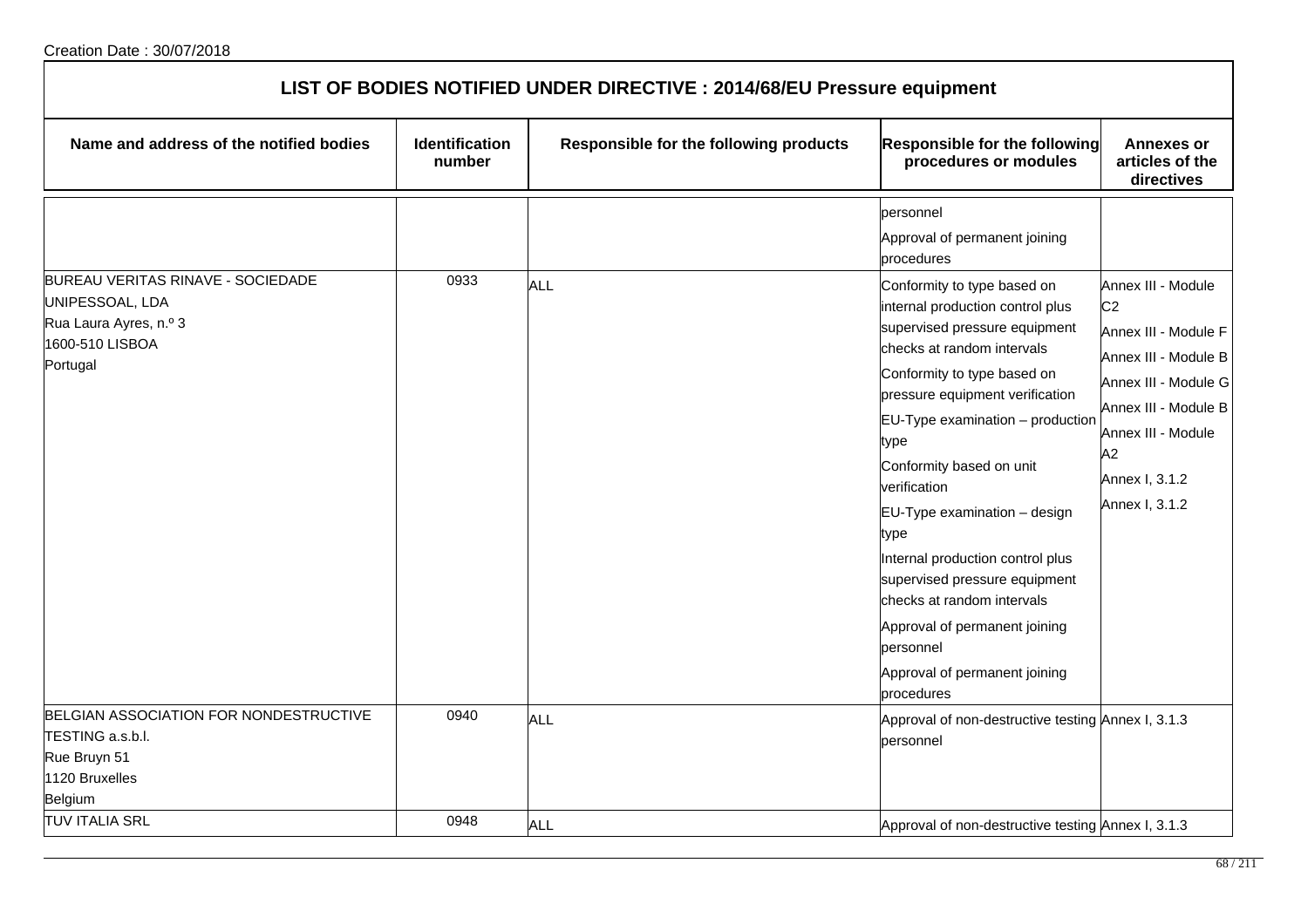| LIST OF BODIES NOTIFIED UNDER DIRECTIVE : 2014/68/EU Pressure equipment                                     |                          |                                        |                                                                                                                                                                                                                                                                                                                                                                                                                                                                                                                                                                                                                                                                                                                                                                            |                                                                                                                                                                                                                                                                                                                                                                              |  |
|-------------------------------------------------------------------------------------------------------------|--------------------------|----------------------------------------|----------------------------------------------------------------------------------------------------------------------------------------------------------------------------------------------------------------------------------------------------------------------------------------------------------------------------------------------------------------------------------------------------------------------------------------------------------------------------------------------------------------------------------------------------------------------------------------------------------------------------------------------------------------------------------------------------------------------------------------------------------------------------|------------------------------------------------------------------------------------------------------------------------------------------------------------------------------------------------------------------------------------------------------------------------------------------------------------------------------------------------------------------------------|--|
| Name and address of the notified bodies                                                                     | Identification<br>number | Responsible for the following products | <b>Responsible for the following</b><br>procedures or modules                                                                                                                                                                                                                                                                                                                                                                                                                                                                                                                                                                                                                                                                                                              | <b>Annexes or</b><br>articles of the<br>directives                                                                                                                                                                                                                                                                                                                           |  |
| Via Giosue Carducci, 125 - Edificio 23<br>20099 - Sesto San Giovanni (MI)<br>Italy                          |                          |                                        | personnel                                                                                                                                                                                                                                                                                                                                                                                                                                                                                                                                                                                                                                                                                                                                                                  |                                                                                                                                                                                                                                                                                                                                                                              |  |
| <b>TUV ITALIA SRL</b><br>Via Giosue Carducci, 125 - Edificio 23<br>20099 - Sesto San Giovanni (MI)<br>Italy | 0948                     | <b>ALL</b>                             | Conformity to type based on<br>internal production control plus<br>supervised pressure equipment<br>checks at random intervals<br>Quality assurance of final pressure $A_{\text{Nnex III}}$ . Module E<br>equipment inspection and testing<br>Conformity to type based on<br>pressure equipment quality<br>lassurance<br>Quality assurance of the<br>production process<br>Conformity to type based on qualit<br>assurance of the production<br>process<br>Conformity to type based on<br>pressure equipment verification<br>$EU-Type$ examination $-$ production<br>type<br>Conformity based on unit<br>verification<br>EU-Type examination - design<br>type<br>Conformity based on full quality<br>assurance plus design examination<br>Internal production control plus | Annex III - Module<br>C <sub>2</sub><br>Annex III - Module<br>E <sub>1</sub><br>Annex III - Module<br>D <sub>1</sub><br>Annex III - Module D<br>Annex III - Module F<br>Annex III - Module B<br>Annex III - Module G<br>Annex III - Module B<br>Annex III - Module<br>H <sub>1</sub><br>Annex III - Module<br>A2<br>Annex III - Module H<br>Annex I, 3.1.2<br>Annex I, 3.1.2 |  |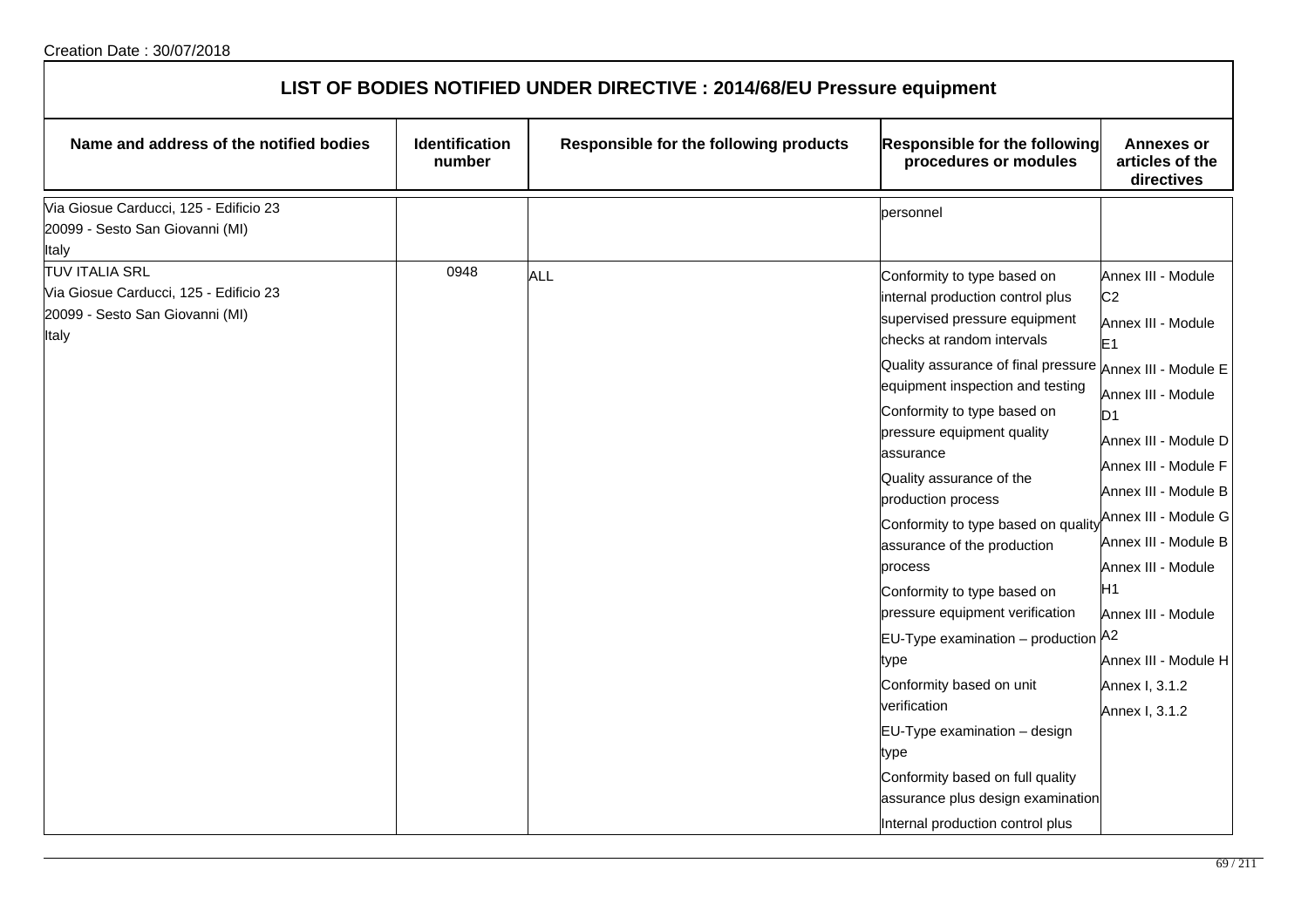| LIST OF BODIES NOTIFIED UNDER DIRECTIVE : 2014/68/EU Pressure equipment                                       |                                 |                                                                                                                                             |                                                                                                                                                                                                                                                                                                                                                                                                                                                                                                                                                                                                                     |                                                                                                                                                                              |  |
|---------------------------------------------------------------------------------------------------------------|---------------------------------|---------------------------------------------------------------------------------------------------------------------------------------------|---------------------------------------------------------------------------------------------------------------------------------------------------------------------------------------------------------------------------------------------------------------------------------------------------------------------------------------------------------------------------------------------------------------------------------------------------------------------------------------------------------------------------------------------------------------------------------------------------------------------|------------------------------------------------------------------------------------------------------------------------------------------------------------------------------|--|
| Name and address of the notified bodies                                                                       | <b>Identification</b><br>number | Responsible for the following products                                                                                                      | <b>Responsible for the following</b><br>procedures or modules                                                                                                                                                                                                                                                                                                                                                                                                                                                                                                                                                       | <b>Annexes or</b><br>articles of the<br>directives                                                                                                                           |  |
| VINCOTTE NEDERLAND B.V.<br>Takkebijster 8 - Postbus 6869<br>4802 HW BREDA<br><b>Netherlands</b>               | 0954                            | Pressure equipment and assemblies except for portable Conformity to type based on<br>fire extinguishers and bottles for breathing apparatus | supervised pressure equipment<br>checks at random intervals<br>Conformity based on full quality<br>assurance<br>Approval of permanent joining<br>personnel<br>Approval of permanent joining<br>procedures<br>internal production control plus<br>supervised pressure equipment<br>checks at random intervals<br>Conformity to type based on<br>pressure equipment verification<br>Conformity based on unit<br>verification<br>EU-Type examination - design<br>type<br>Internal production control plus<br>supervised pressure equipment<br>checks at random intervals<br>Approval of permanent joining<br>personnel | Annex III - Module<br>C <sub>2</sub><br>Annex III - Module F<br>Annex III - Module G<br>Annex III - Module B<br>Annex III - Module<br>A2<br>Annex I, 3.1.2<br>Annex I, 3.1.2 |  |
|                                                                                                               |                                 |                                                                                                                                             | Approval of permanent joining<br>procedures                                                                                                                                                                                                                                                                                                                                                                                                                                                                                                                                                                         |                                                                                                                                                                              |  |
| <b>BRITISH INSPECTING ENGINEERS LIMITED</b><br>Chatsworth Technology Park, Dunston Road,<br>Whittington Moor, | 0964                            | ALL                                                                                                                                         | Conformity to type based on<br>internal production control plus<br>supervised pressure equipment                                                                                                                                                                                                                                                                                                                                                                                                                                                                                                                    | Annex III - Module<br>C <sub>2</sub><br>Annex III - Module                                                                                                                   |  |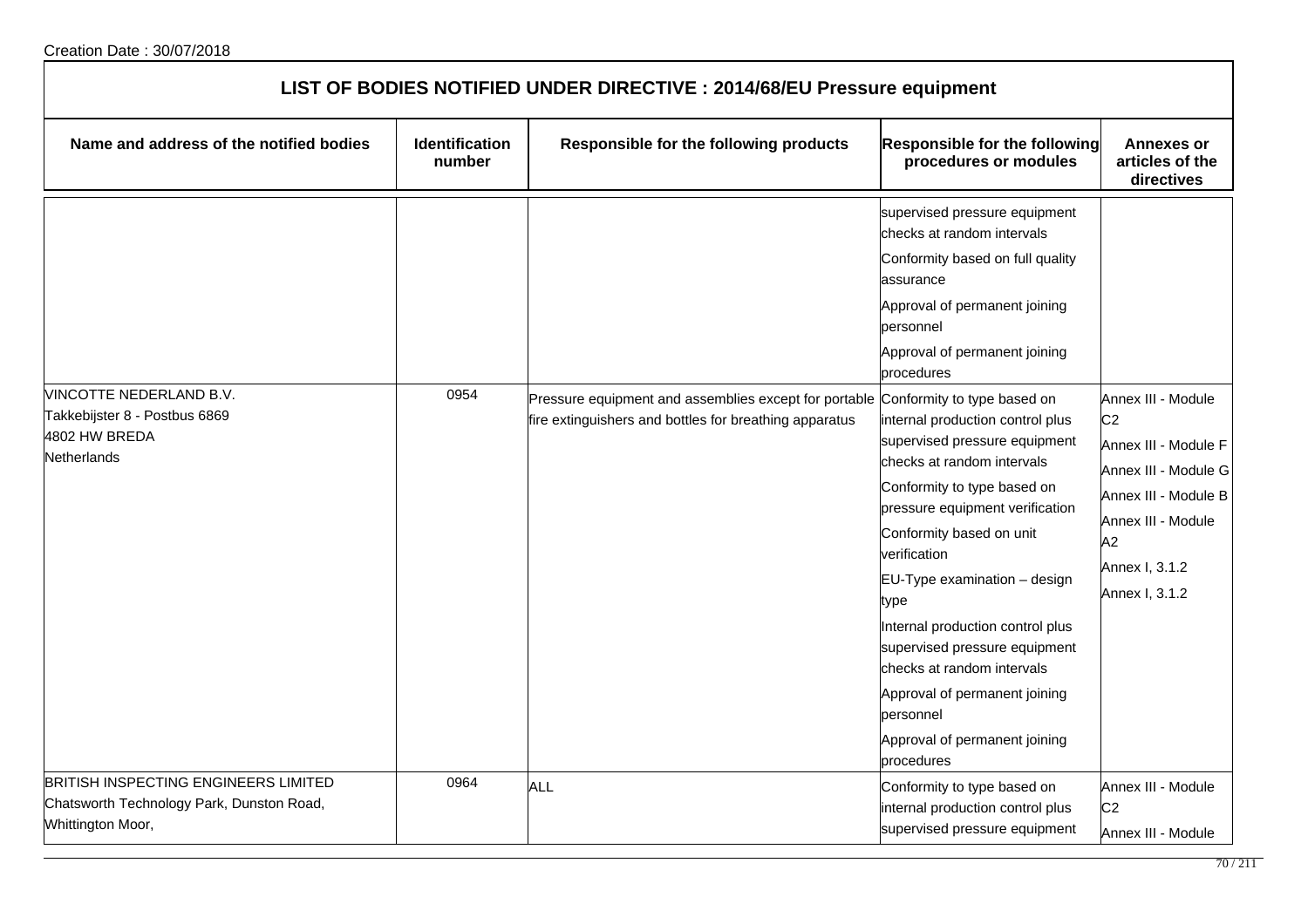| LIST OF BODIES NOTIFIED UNDER DIRECTIVE : 2014/68/EU Pressure equipment |                                 |                                        |                                                                                                                                                                                                                                                                                                                                                                                                                                                                                                                                                                                                                                                                                                                       |                                                                                                                                                                                                                                                                              |  |
|-------------------------------------------------------------------------|---------------------------------|----------------------------------------|-----------------------------------------------------------------------------------------------------------------------------------------------------------------------------------------------------------------------------------------------------------------------------------------------------------------------------------------------------------------------------------------------------------------------------------------------------------------------------------------------------------------------------------------------------------------------------------------------------------------------------------------------------------------------------------------------------------------------|------------------------------------------------------------------------------------------------------------------------------------------------------------------------------------------------------------------------------------------------------------------------------|--|
| Name and address of the notified bodies                                 | <b>Identification</b><br>number | Responsible for the following products | Responsible for the following<br>procedures or modules                                                                                                                                                                                                                                                                                                                                                                                                                                                                                                                                                                                                                                                                | <b>Annexes or</b><br>articles of the<br>directives                                                                                                                                                                                                                           |  |
| Chesterfield, S41 8XA<br>United Kingdom                                 |                                 |                                        | checks at random intervals<br>Quality assurance of final pressure Annex III - Module E<br>equipment inspection and testing<br>Conformity to type based on<br>pressure equipment quality<br>assurance<br>Quality assurance of the<br>production process<br>Conformity to type based on quality<br>assurance of the production<br>process<br>Conformity to type based on<br>pressure equipment verification<br>EU-Type examination - production<br>type<br>Conformity based on unit<br>verification<br>EU-Type examination - design<br>type<br>Conformity based on full quality<br>assurance plus design examination<br>Internal production control plus<br>supervised pressure equipment<br>checks at random intervals | E <sub>1</sub><br>Annex III - Module<br>D <sub>1</sub><br>Annex III - Module D<br>Annex III - Module F<br>Annex III - Module B<br>Annex III - Module G<br>Annex III - Module B<br>Annex III - Module<br>H1<br>Annex III - Module<br>A2<br>Annex III - Module H<br>Article 15 |  |
| INSTITUTO TECNOLÓGICO DO GÁS                                            | 1006                            | <b>ALL</b>                             | Conformity based on full quality<br>assurance<br>European approval for materials<br>Conformity to type based on                                                                                                                                                                                                                                                                                                                                                                                                                                                                                                                                                                                                       | Annex III - Module                                                                                                                                                                                                                                                           |  |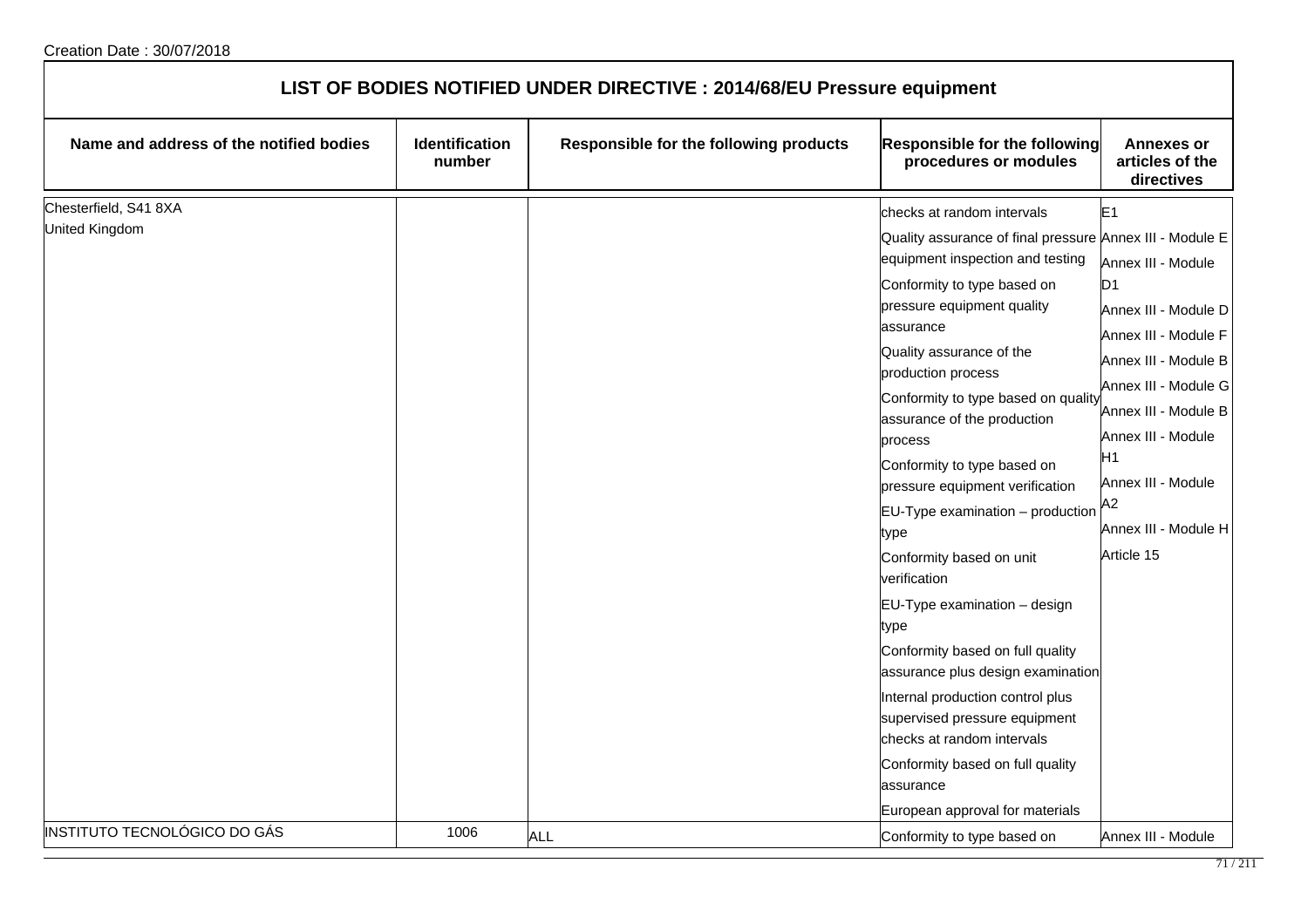| LIST OF BODIES NOTIFIED UNDER DIRECTIVE : 2014/68/EU Pressure equipment                                                                    |                          |                                        |                                                                                                                                                                                                                                                                                                                                                                                                                                                                                                   |                                                                                                                                                                                |  |
|--------------------------------------------------------------------------------------------------------------------------------------------|--------------------------|----------------------------------------|---------------------------------------------------------------------------------------------------------------------------------------------------------------------------------------------------------------------------------------------------------------------------------------------------------------------------------------------------------------------------------------------------------------------------------------------------------------------------------------------------|--------------------------------------------------------------------------------------------------------------------------------------------------------------------------------|--|
| Name and address of the notified bodies                                                                                                    | Identification<br>number | Responsible for the following products | Responsible for the following<br>procedures or modules                                                                                                                                                                                                                                                                                                                                                                                                                                            | <b>Annexes or</b><br>articles of the<br>directives                                                                                                                             |  |
| Av. Alm. Gago Coutinho, Ed. 15 - CESN<br>2710-418 SINTRA<br>Portugal                                                                       |                          |                                        | internal production control plus<br>supervised pressure equipment<br>checks at random intervals<br>Conformity to type based on<br>pressure equipment verification<br>EU-Type examination - production<br>type<br>Conformity based on unit<br>verification<br>EU-Type examination - design<br>type<br>Internal production control plus<br>supervised pressure equipment<br>checks at random intervals<br>Approval of permanent joining<br>personnel<br>Approval of permanent joining<br>procedures | C <sub>2</sub><br>Annex III - Module F<br>Annex III - Module B<br>Annex III - Module G<br>Annex III - Module B<br>Annex III - Module<br>A2<br>Annex I, 3.1.2<br>Annex I, 3.1.2 |  |
| TÜV Rheinland InterCert Muszaki Felügyeleti és<br>Tanúsító Korlátolt Felelosségu Társaság<br>Váci út 48/A-B.<br>H-1132 Budapest<br>Hungary | 1008                     | ALL                                    | Conformity to type based on<br>internal production control plus<br>supervised pressure equipment<br>checks at random intervals<br>Quality assurance of final pressure Annex III - Module E<br>equipment inspection and testing<br>Conformity to type based on<br>pressure equipment quality<br>assurance<br>Quality assurance of the                                                                                                                                                              | Annex III - Module<br>C <sub>2</sub><br>Annex III - Module<br>E <sub>1</sub><br>Annex III - Module<br>D <sub>1</sub><br>Annex III - Module D<br>Annex III - Module F           |  |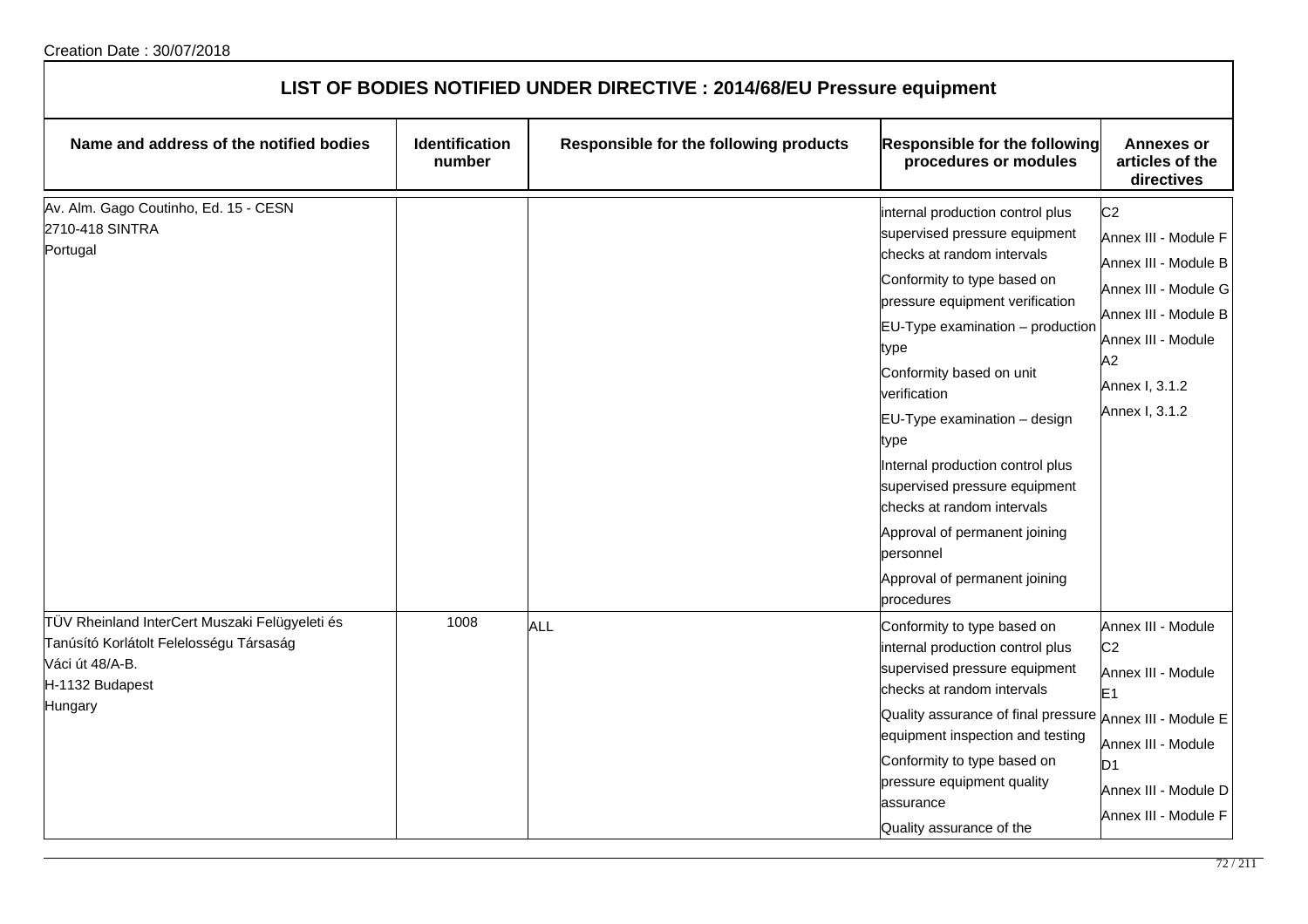| LIST OF BODIES NOTIFIED UNDER DIRECTIVE : 2014/68/EU Pressure equipment                                                                    |                          |                                        |                                                                                                                                                                                                                                                                                                                                                                                                                                                                                                                                                                                                                                              |                                                                                                                                                                        |
|--------------------------------------------------------------------------------------------------------------------------------------------|--------------------------|----------------------------------------|----------------------------------------------------------------------------------------------------------------------------------------------------------------------------------------------------------------------------------------------------------------------------------------------------------------------------------------------------------------------------------------------------------------------------------------------------------------------------------------------------------------------------------------------------------------------------------------------------------------------------------------------|------------------------------------------------------------------------------------------------------------------------------------------------------------------------|
| Name and address of the notified bodies                                                                                                    | Identification<br>number | Responsible for the following products | <b>Responsible for the following</b><br>procedures or modules                                                                                                                                                                                                                                                                                                                                                                                                                                                                                                                                                                                | <b>Annexes or</b><br>articles of the<br>directives                                                                                                                     |
|                                                                                                                                            |                          |                                        | production process<br>Conformity to type based on quality Annex III - Module G<br>assurance of the production<br>process<br>Conformity to type based on<br>pressure equipment verification<br>EU-Type examination – production $A_2$<br>type<br>Conformity based on unit<br>verification<br>EU-Type examination - design<br>type<br>Conformity based on full quality<br>assurance plus design examination<br>Internal production control plus<br>supervised pressure equipment<br>checks at random intervals<br>Conformity based on full quality<br>assurance<br>Approval of permanent joining<br>personnel<br>Approval of permanent joining | Annex III - Module B<br>Annex III - Module B<br>Annex III - Module<br>H <sub>1</sub><br>Annex III - Module<br>Annex III - Module H<br>Annex I, 3.1.2<br>Annex I, 3.1.2 |
| TÜV Rheinland InterCert Muszaki Felügyeleti és<br>Tanúsító Korlátolt Felelosségu Társaság<br>Váci út 48/A-B.<br>H-1132 Budapest<br>Hungary | 1008                     | <b>ALL</b>                             | procedures<br>Approval of non-destructive testing Annex I, 3.1.3<br>personnel                                                                                                                                                                                                                                                                                                                                                                                                                                                                                                                                                                |                                                                                                                                                                        |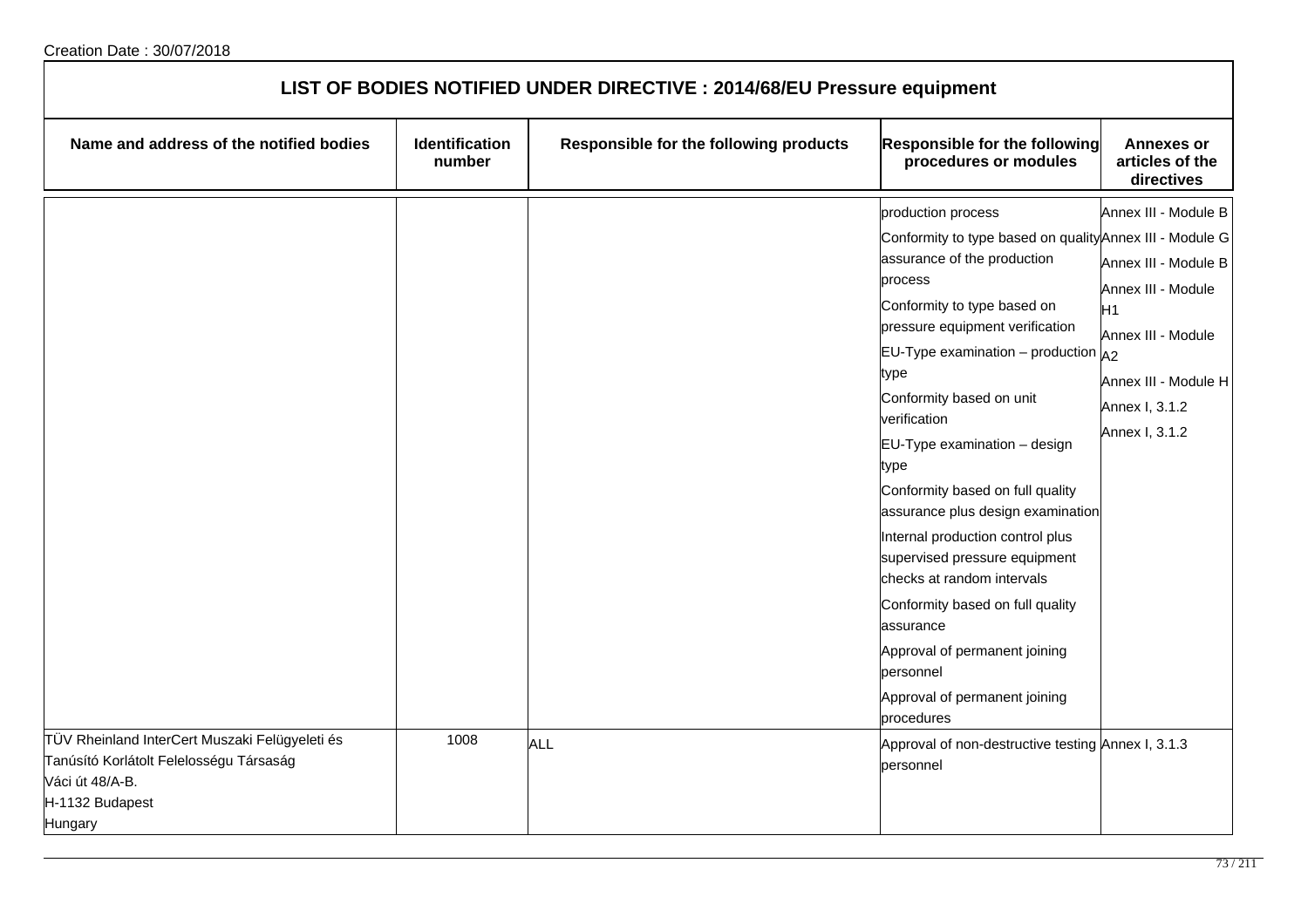| LIST OF BODIES NOTIFIED UNDER DIRECTIVE : 2014/68/EU Pressure equipment                 |                                 |                                        |                                                                                                                                                                                                                                                                                                                                                                                                                                                                                                                                                                                    |                                                                                                                                                                                                                                                                                                                                                                                            |
|-----------------------------------------------------------------------------------------|---------------------------------|----------------------------------------|------------------------------------------------------------------------------------------------------------------------------------------------------------------------------------------------------------------------------------------------------------------------------------------------------------------------------------------------------------------------------------------------------------------------------------------------------------------------------------------------------------------------------------------------------------------------------------|--------------------------------------------------------------------------------------------------------------------------------------------------------------------------------------------------------------------------------------------------------------------------------------------------------------------------------------------------------------------------------------------|
| Name and address of the notified bodies                                                 | <b>Identification</b><br>number | Responsible for the following products | <b>Responsible for the following</b><br>procedures or modules                                                                                                                                                                                                                                                                                                                                                                                                                                                                                                                      | <b>Annexes or</b><br>articles of the<br>directives                                                                                                                                                                                                                                                                                                                                         |
| STROJIRENSKY ZKUSEBNI USTAV s.p.<br>Hudcova 56b<br>621 00 BRNO<br><b>Czech Republic</b> | 1015                            | Pressure equipment                     | Approval of non-destructive testing Annex I, 3.1.3<br>personnel<br>Approval of permanent joining<br>personnel<br>Approval of permanent joining<br>procedures                                                                                                                                                                                                                                                                                                                                                                                                                       | Annex I, 3.1.2<br>Annex I, 3.1.2                                                                                                                                                                                                                                                                                                                                                           |
| STROJIRENSKY ZKUSEBNI USTAV s.p.<br>Hudcova 56b<br>621 00 BRNO<br>Czech Republic        | 1015                            | ALL                                    | Conformity to type based on<br>internal production control plus<br>supervised pressure equipment<br>checks at random intervals<br>Quality assurance of final pressure<br>equipment inspection and testing<br>Conformity to type based on<br>pressure equipment quality<br>assurance<br>Quality assurance of the<br>production process<br>Conformity to type based on qualit<br>assurance of the production<br>process<br>Conformity to type based on<br>pressure equipment verification<br>EU-Type examination - production A2<br>type<br>Conformity based on unit<br>verification | Annex III - Module<br>C <sub>2</sub><br>Annex III - Module<br>E <sub>1</sub><br>Annex III - Module E<br>Annex III - Module<br>D <sub>1</sub><br>Annex III - Module D<br>Annex III - Module F<br>Annex III - Module B<br>Annex III - Module G<br>Annex III - Module B<br>Annex III - Module<br>H <sub>1</sub><br>Annex III - Module<br>Annex III - Module H<br>Article 15<br>Annex I, 3.1.2 |
|                                                                                         |                                 |                                        | EU-Type examination - design<br>type                                                                                                                                                                                                                                                                                                                                                                                                                                                                                                                                               | Annex I, 3.1.2                                                                                                                                                                                                                                                                                                                                                                             |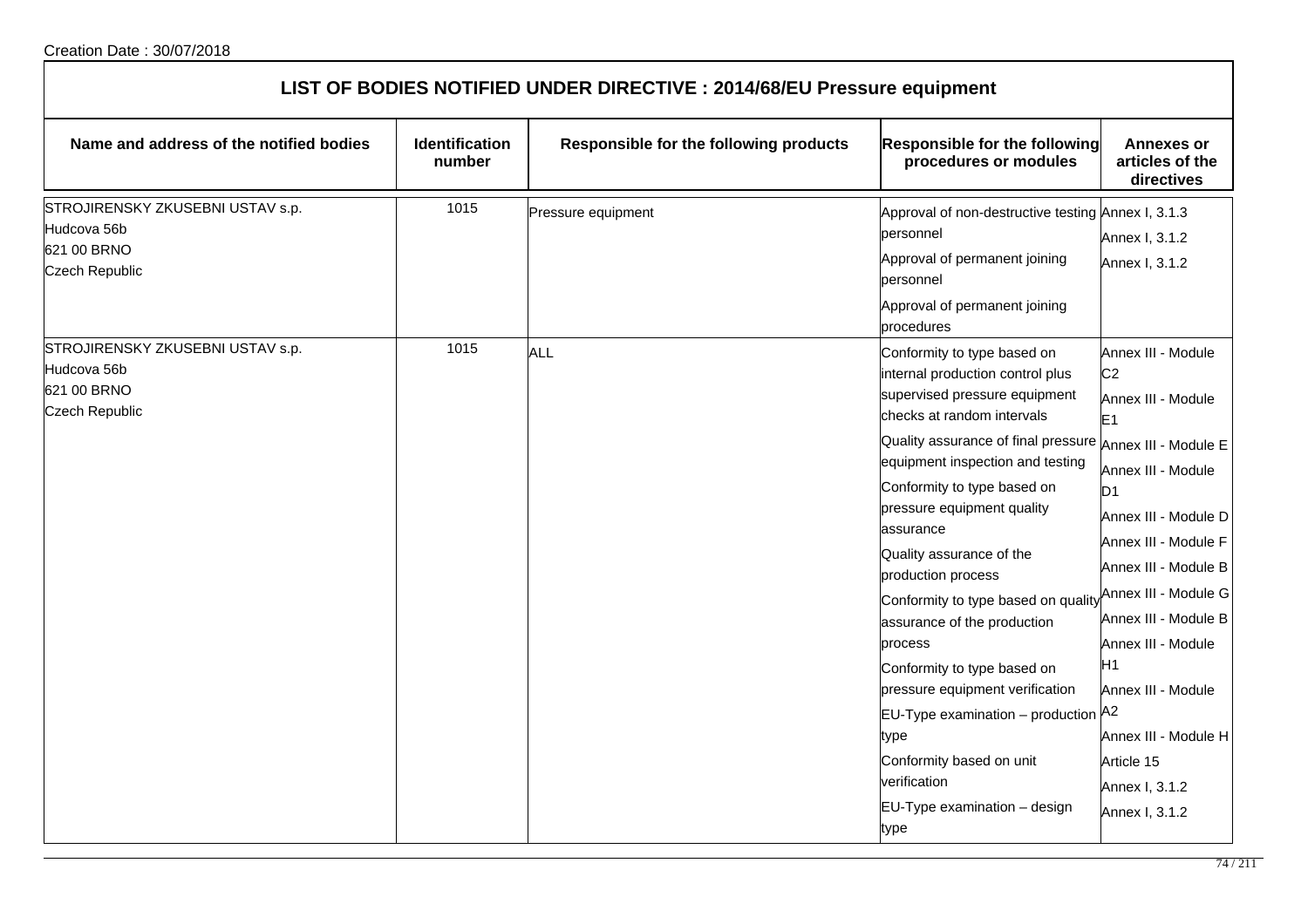| LIST OF BODIES NOTIFIED UNDER DIRECTIVE : 2014/68/EU Pressure equipment       |                                 |                                        |                                                                                                                                                                                                                                                                                                                                                                                                                                                                                                               |                                                                                                                                                                                                                                                                                                             |
|-------------------------------------------------------------------------------|---------------------------------|----------------------------------------|---------------------------------------------------------------------------------------------------------------------------------------------------------------------------------------------------------------------------------------------------------------------------------------------------------------------------------------------------------------------------------------------------------------------------------------------------------------------------------------------------------------|-------------------------------------------------------------------------------------------------------------------------------------------------------------------------------------------------------------------------------------------------------------------------------------------------------------|
| Name and address of the notified bodies                                       | <b>Identification</b><br>number | Responsible for the following products | Responsible for the following<br>procedures or modules                                                                                                                                                                                                                                                                                                                                                                                                                                                        | <b>Annexes or</b><br>articles of the<br>directives                                                                                                                                                                                                                                                          |
|                                                                               |                                 |                                        | Conformity based on full quality<br>assurance plus design examination<br>Internal production control plus<br>supervised pressure equipment<br>checks at random intervals<br>Conformity based on full quality<br>assurance<br>European approval for materials<br>Approval of permanent joining<br>personnel<br>Approval of permanent joining<br>procedures                                                                                                                                                     |                                                                                                                                                                                                                                                                                                             |
| TÜV SÜD Czech s. r. o.<br>Novodvorska 994<br>142 21 PRAHA 4<br>Czech Republic | 1017                            | Pressure equipment                     | Conformity to type based on<br>internal production control plus<br>supervised pressure equipment<br>checks at random intervals<br>Quality assurance of final pressure Annex III - Module E<br>equipment inspection and testing<br>Conformity to type based on<br>pressure equipment quality<br>assurance<br>Quality assurance of the<br>production process<br>Conformity to type based on quality<br>assurance of the production<br>process<br>Conformity to type based on<br>pressure equipment verification | Annex III - Module<br>C <sub>2</sub><br>Annex III - Module<br>E <sub>1</sub><br>Annex III - Module<br>ID <sub>1</sub><br>Annex III - Module D<br>Annex III - Module F<br>Annex III - Module B<br>Annex III - Module G<br>Annex III - Module B<br>Annex III - Module<br>H <sub>1</sub><br>Annex III - Module |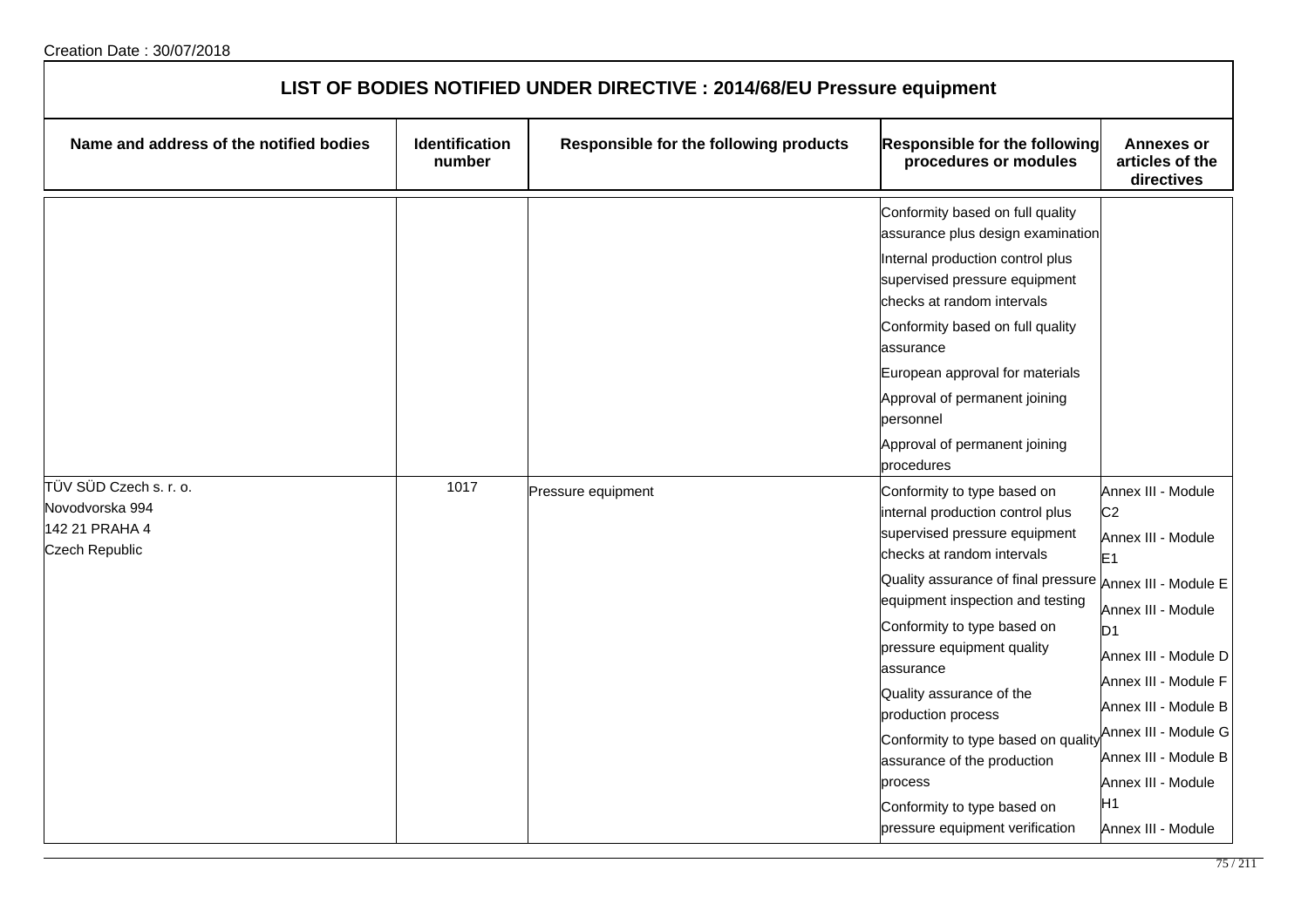| LIST OF BODIES NOTIFIED UNDER DIRECTIVE : 2014/68/EU Pressure equipment                                  |                          |                                        |                                                                                                                                                                          |                                                                                      |
|----------------------------------------------------------------------------------------------------------|--------------------------|----------------------------------------|--------------------------------------------------------------------------------------------------------------------------------------------------------------------------|--------------------------------------------------------------------------------------|
| Name and address of the notified bodies                                                                  | Identification<br>number | Responsible for the following products | Responsible for the following<br>procedures or modules                                                                                                                   | <b>Annexes or</b><br>articles of the<br>directives                                   |
|                                                                                                          |                          |                                        | EU-Type examination - production A2<br>type<br>Conformity based on unit<br>verification<br>$EU-Type$ examination $-$ design<br>type                                      | Annex III - Module H<br>Annex I, 3.1.2<br>Annex I, 3.1.2                             |
|                                                                                                          |                          |                                        | Conformity based on full quality<br>assurance plus design examination<br>Internal production control plus<br>supervised pressure equipment<br>checks at random intervals |                                                                                      |
|                                                                                                          |                          |                                        | Conformity based on full quality<br>assurance<br>Approval of permanent joining<br>personnel<br>Approval of permanent joining<br>procedures                               |                                                                                      |
| TÜV SÜD Czech s. r. o.<br>Novodvorska 994<br>142 21 PRAHA 4<br><b>Czech Republic</b>                     | 1017                     | Pressure equipment                     | Approval of non-destructive testing Annex I, 3.1.3<br>personnel<br>Approval of permanent joining<br>personnel<br>Approval of permanent joining<br>procedures             | Annex I, 3.1.2<br>Annex I, 3.1.2                                                     |
| INSTITUT PRO TESTOVÁNI A CERTIFIKACI, a. s.<br><b>T. Bati 299</b><br>Louky, 76302 ZLIN<br>Czech Republic | 1023                     | Pressure-cookers                       | Conformity to type based on<br>internal production control plus<br>supervised pressure equipment<br>checks at random intervals<br>Conformity to type based on            | Annex III - Module<br>C <sub>2</sub><br>Annex III - Module E<br>Annex III - Module D |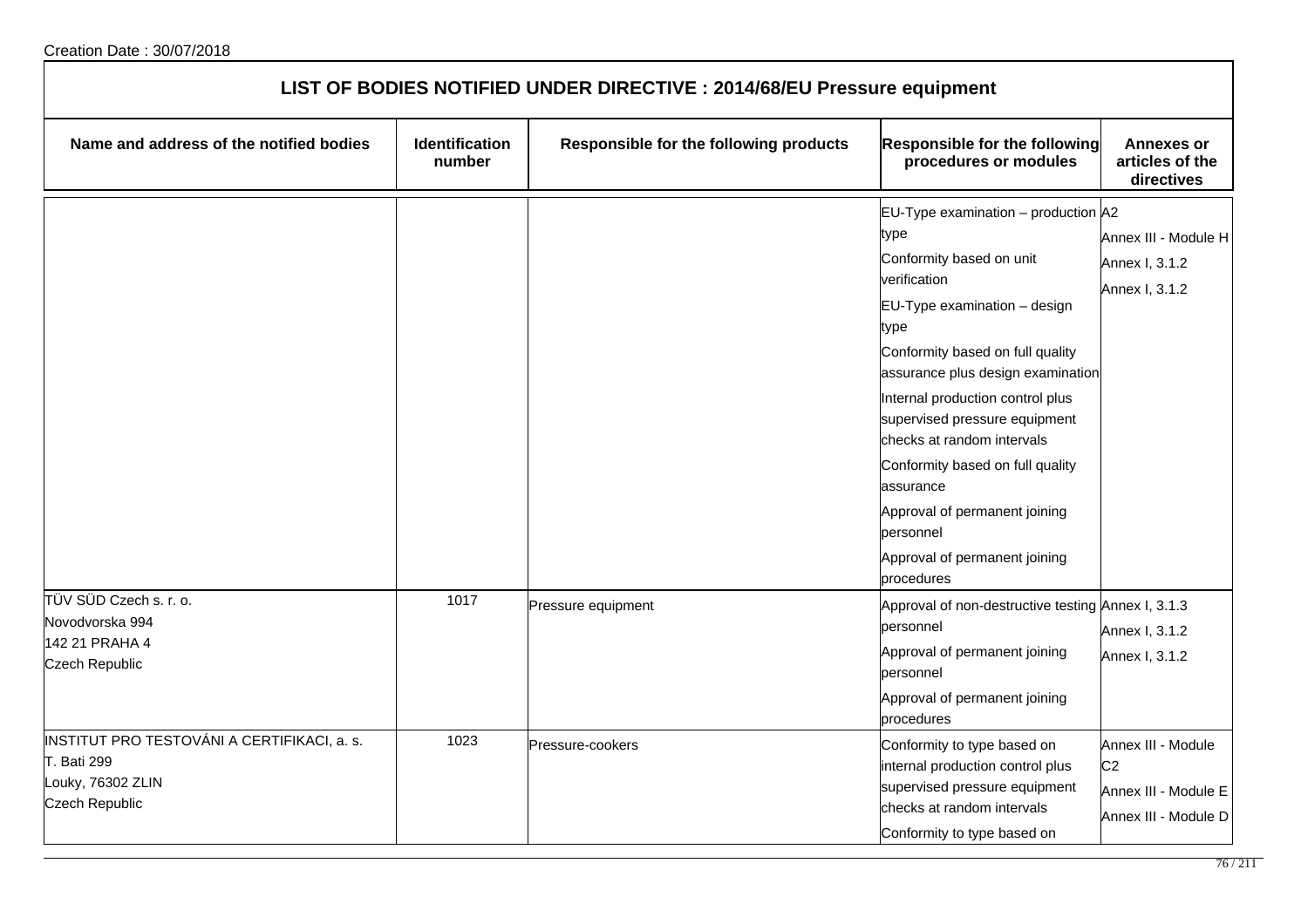| LIST OF BODIES NOTIFIED UNDER DIRECTIVE : 2014/68/EU Pressure equipment                                                                           |                                 |                                        |                                                                                                                                                                                                                                                                                                                                                                                                                                                                                                                                                                                                                                                                                              |                                                                                                                                                                                                                                                                                            |
|---------------------------------------------------------------------------------------------------------------------------------------------------|---------------------------------|----------------------------------------|----------------------------------------------------------------------------------------------------------------------------------------------------------------------------------------------------------------------------------------------------------------------------------------------------------------------------------------------------------------------------------------------------------------------------------------------------------------------------------------------------------------------------------------------------------------------------------------------------------------------------------------------------------------------------------------------|--------------------------------------------------------------------------------------------------------------------------------------------------------------------------------------------------------------------------------------------------------------------------------------------|
| Name and address of the notified bodies                                                                                                           | <b>Identification</b><br>number | Responsible for the following products | Responsible for the following<br>procedures or modules                                                                                                                                                                                                                                                                                                                                                                                                                                                                                                                                                                                                                                       | <b>Annexes or</b><br>articles of the<br>directives                                                                                                                                                                                                                                         |
| TÜV RHEINLAND IBERICA INSPECTION,<br>CERTIFICATION AND TESTING, S.A.<br>C/ Garrotxa, 10-12, 3º<br>08820 El Prat del Llobregat. BARCELONA<br>Spain | 1027                            | ALL                                    | pressure equipment quality<br>assurance<br>Conformity to type based on quality Annex III - Module B<br>assurance of the production<br>process<br>Conformity to type based on<br>pressure equipment verification<br>EU-Type examination - production<br>type<br>EU-Type examination - design<br>type<br>Conformity based on full quality<br>assurance<br>Conformity to type based on<br>internal production control plus<br>supervised pressure equipment<br>checks at random intervals<br>Conformity to type based on<br>pressure equipment verification<br>EU-Type examination - production<br>type<br>Conformity based on unit<br>verification<br>$EU-Type$ examination $-$ design<br>type | Annex III - Module F<br>Annex III - Module B<br>Annex III - Module H<br>Annex III - Module<br>C <sub>2</sub><br>Annex III - Module F<br>Annex III - Module B<br>Annex III - Module G<br>Annex III - Module B<br>Annex III - Module<br>A2<br>Article 15<br>Annex I, 3.1.2<br>Annex I, 3.1.2 |
|                                                                                                                                                   |                                 |                                        | Internal production control plus<br>supervised pressure equipment<br>checks at random intervals                                                                                                                                                                                                                                                                                                                                                                                                                                                                                                                                                                                              |                                                                                                                                                                                                                                                                                            |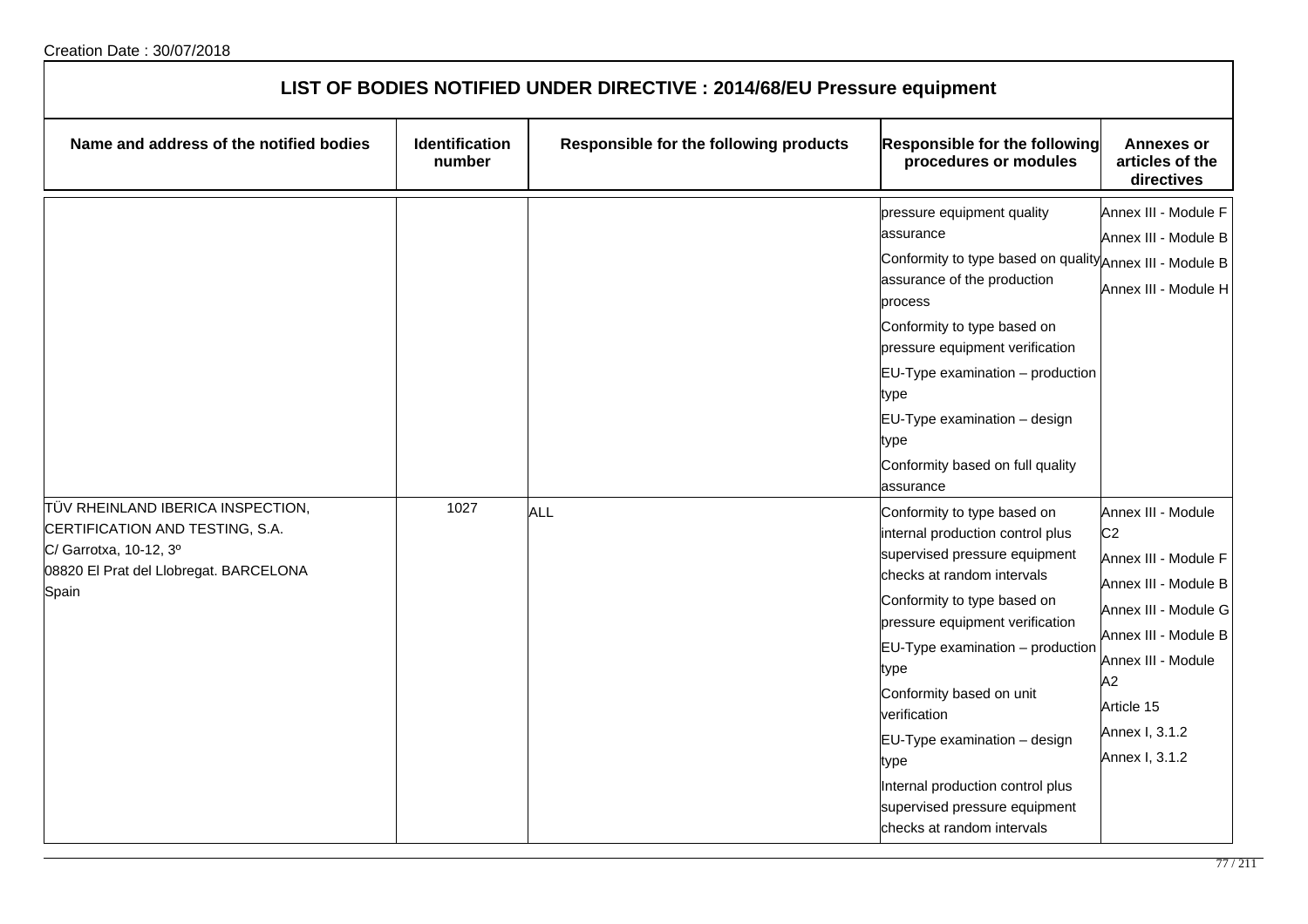| LIST OF BODIES NOTIFIED UNDER DIRECTIVE : 2014/68/EU Pressure equipment                                                                           |                                 |                                        |                                                                                                                                                                                                                                                                                                                                                            |                                                                                                                                                                                    |
|---------------------------------------------------------------------------------------------------------------------------------------------------|---------------------------------|----------------------------------------|------------------------------------------------------------------------------------------------------------------------------------------------------------------------------------------------------------------------------------------------------------------------------------------------------------------------------------------------------------|------------------------------------------------------------------------------------------------------------------------------------------------------------------------------------|
| Name and address of the notified bodies                                                                                                           | <b>Identification</b><br>number | Responsible for the following products | <b>Responsible for the following</b><br>procedures or modules                                                                                                                                                                                                                                                                                              | <b>Annexes or</b><br>articles of the<br>directives                                                                                                                                 |
|                                                                                                                                                   |                                 |                                        | European approval for materials<br>Approval of permanent joining<br>lpersonnel<br>Approval of permanent joining<br>procedures                                                                                                                                                                                                                              |                                                                                                                                                                                    |
| BUREAU VERITAS IBERIA, S.L.<br>c/ Valportillo, 1º nº 22-24 Polígono Industrial La Granja.<br>Edificio Caoba<br>28108 ALCOBENDAS (MADRID)<br>Spain | 1035                            | <b>ALL</b>                             | Quality assurance of final pressure Annex III - Module<br>equipment inspection and testing<br>Conformity to type based on<br>pressure equipment quality<br>lassurance<br>Quality assurance of the<br>production process<br>Conformity to type based on quality<br>assurance of the production<br>process<br>Conformity based on full quality<br>lassurance | E <sub>1</sub><br>Annex III - Module E<br>Annex III - Module<br>D <sub>1</sub><br>Annex III - Module D<br>Annex III - Module H                                                     |
| MATERIALPRÜFUNGSANSTALT UNIVERSITÄT<br><b>STUTTGART</b><br>Pfaffenwaldring, 32<br>70569 STUTTGART<br>Germany                                      | 1080                            | <b>ALL</b>                             | Conformity to type based on<br>internal production control plus<br>supervised pressure equipment<br>checks at random intervals<br>Conformity to type based on<br>pressure equipment verification<br>$EU-Type$ examination $-$ production<br>type<br>Conformity based on unit<br>verification<br>EU-Type examination - design                               | Annex III - Module<br>C <sub>2</sub><br>Annex III - Module F<br>Annex III - Module B<br>Annex III - Module G<br>Annex III - Module B<br>Annex III - Module<br>A2<br>Annex I, 3.1.2 |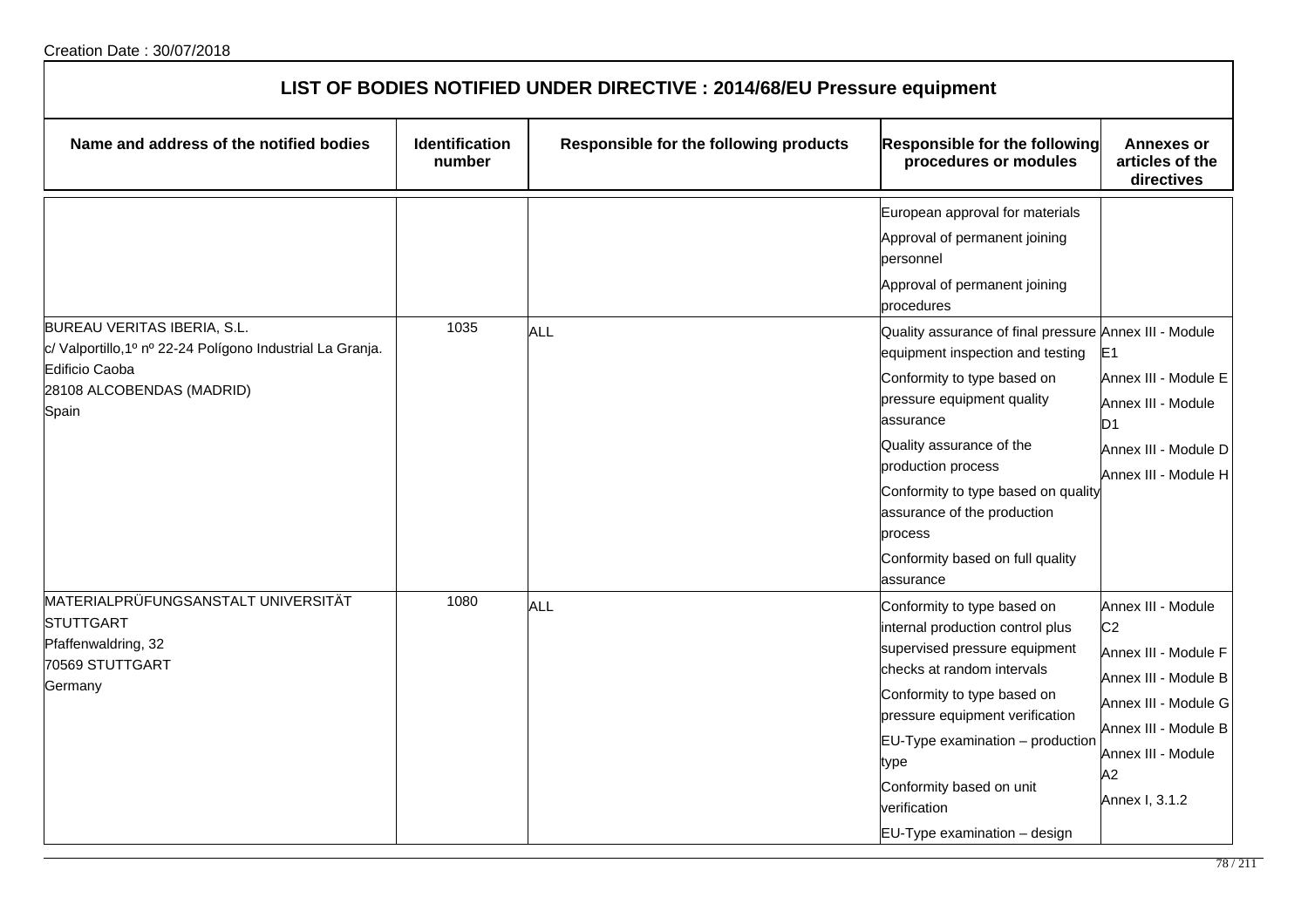| LIST OF BODIES NOTIFIED UNDER DIRECTIVE : 2014/68/EU Pressure equipment                  |                          |                                        |                                                                                                                                                                                                                                                                                                                                                                                                                                   |                                                                                                                                                                                                                                                                                              |
|------------------------------------------------------------------------------------------|--------------------------|----------------------------------------|-----------------------------------------------------------------------------------------------------------------------------------------------------------------------------------------------------------------------------------------------------------------------------------------------------------------------------------------------------------------------------------------------------------------------------------|----------------------------------------------------------------------------------------------------------------------------------------------------------------------------------------------------------------------------------------------------------------------------------------------|
| Name and address of the notified bodies                                                  | Identification<br>number | Responsible for the following products | <b>Responsible for the following</b><br>procedures or modules                                                                                                                                                                                                                                                                                                                                                                     | <b>Annexes or</b><br>articles of the<br>directives                                                                                                                                                                                                                                           |
|                                                                                          |                          |                                        | type<br>Internal production control plus<br>supervised pressure equipment<br>checks at random intervals<br>Approval of permanent joining<br>procedures                                                                                                                                                                                                                                                                            |                                                                                                                                                                                                                                                                                              |
| EUROPEAN TECHNOLOGICAL CERTIFICATION SRL<br>Via Savona, 52<br>20144 Milano (MI)<br>Italy | 1095                     | <b>ALL</b>                             | Conformity to type based on<br>internal production control plus<br>supervised pressure equipment<br>checks at random intervals                                                                                                                                                                                                                                                                                                    | Annex III - Module<br>C <sub>2</sub><br>Annex III - Module<br>E <sub>1</sub>                                                                                                                                                                                                                 |
|                                                                                          |                          |                                        | Quality assurance of final pressure<br>equipment inspection and testing<br>Conformity to type based on<br>pressure equipment quality<br>assurance<br>Quality assurance of the<br>production process<br>Conformity to type based on quality<br>assurance of the production<br>process<br>Conformity to type based on<br>pressure equipment verification<br>EU-Type examination - production A2<br>type<br>Conformity based on unit | Annex III - Module E<br>Annex III - Module<br>D <sub>1</sub><br>Annex III - Module D<br>Annex III - Module F<br>Annex III - Module B<br>Annex III - Module G<br>Annex III - Module B<br>Annex III - Module<br>H <sub>1</sub><br>Annex III - Module<br>Annex III - Module H<br>Annex I, 3.1.2 |
|                                                                                          |                          |                                        | verification<br>EU-Type examination - design<br>type                                                                                                                                                                                                                                                                                                                                                                              | Annex I, 3.1.2                                                                                                                                                                                                                                                                               |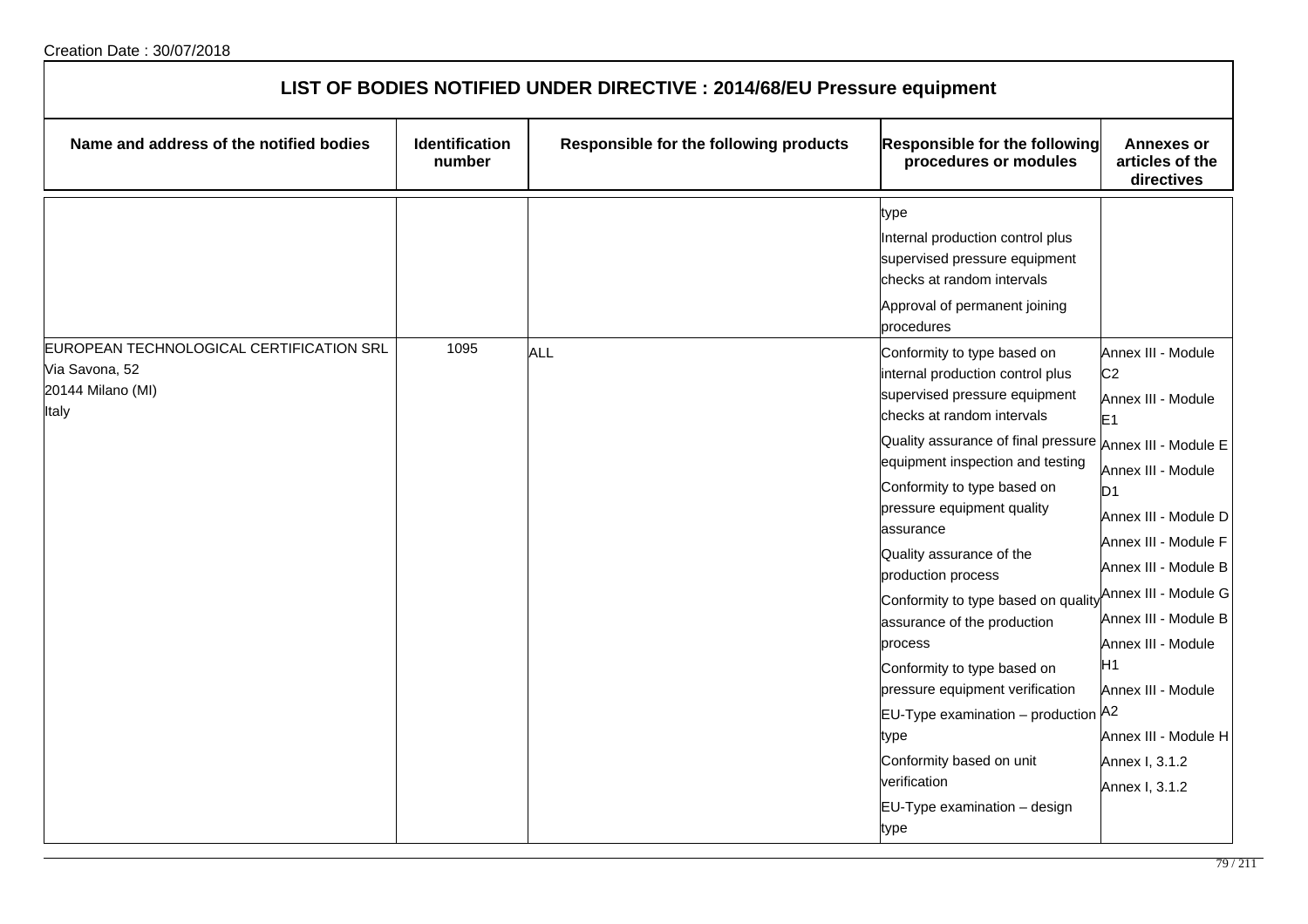| LIST OF BODIES NOTIFIED UNDER DIRECTIVE : 2014/68/EU Pressure equipment                       |                                 |                                        |                                                                                                                                                                                                                                                                                                                                                                                                                                                                                                                                 |                                                                                                                                                                                                                                                                                                                                    |
|-----------------------------------------------------------------------------------------------|---------------------------------|----------------------------------------|---------------------------------------------------------------------------------------------------------------------------------------------------------------------------------------------------------------------------------------------------------------------------------------------------------------------------------------------------------------------------------------------------------------------------------------------------------------------------------------------------------------------------------|------------------------------------------------------------------------------------------------------------------------------------------------------------------------------------------------------------------------------------------------------------------------------------------------------------------------------------|
| Name and address of the notified bodies                                                       | <b>Identification</b><br>number | Responsible for the following products | Responsible for the following<br>procedures or modules                                                                                                                                                                                                                                                                                                                                                                                                                                                                          | <b>Annexes or</b><br>articles of the<br>directives                                                                                                                                                                                                                                                                                 |
|                                                                                               |                                 |                                        | Conformity based on full quality<br>assurance plus design examination<br>Internal production control plus<br>supervised pressure equipment<br>checks at random intervals<br>Conformity based on full quality<br>assurance<br>Approval of permanent joining<br>personnel<br>Approval of permanent joining<br>procedures                                                                                                                                                                                                          |                                                                                                                                                                                                                                                                                                                                    |
| CONSORZIO PASCAL S.r.l. a socio Unico<br>Via A. Scarsellini, n. 13<br>20161 - MILANO<br>Italy | 1115                            | <b>ALL</b>                             | Conformity to type based on<br>internal production control plus<br>supervised pressure equipment<br>checks at random intervals<br>Quality assurance of final pressure<br>equipment inspection and testing<br>Conformity to type based on<br>pressure equipment quality<br>assurance<br>Quality assurance of the<br>production process<br>Conformity to type based on quality<br>assurance of the production<br>process<br>Conformity to type based on<br>pressure equipment verification<br>EU-Type examination - production A2 | Annex III - Module<br>C <sub>2</sub><br>Annex III - Module<br>E <sub>1</sub><br>Annex III - Module E<br>Annex III - Module<br>D <sub>1</sub><br>Annex III - Module D<br>Annex III - Module F<br>Annex III - Module B<br>Annex III - Module G<br>Annex III - Module B<br>Annex III - Module<br>H <sub>1</sub><br>Annex III - Module |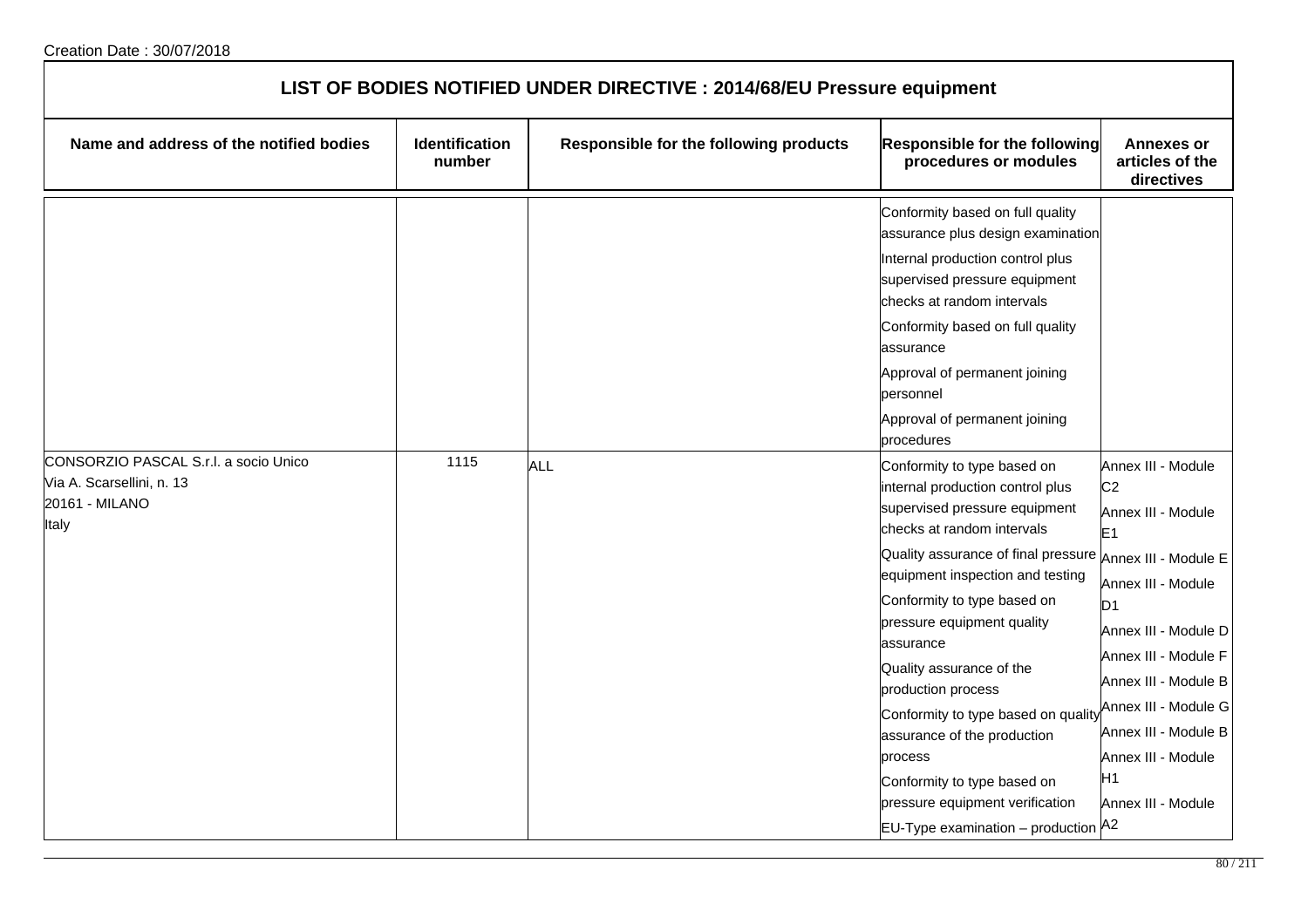| LIST OF BODIES NOTIFIED UNDER DIRECTIVE : 2014/68/EU Pressure equipment                                                                  |                                 |                                                                                                                                             |                                                                                                                                                                                                                                                                                                                                                                                                                    |                                                                                                                                                                                                                                  |
|------------------------------------------------------------------------------------------------------------------------------------------|---------------------------------|---------------------------------------------------------------------------------------------------------------------------------------------|--------------------------------------------------------------------------------------------------------------------------------------------------------------------------------------------------------------------------------------------------------------------------------------------------------------------------------------------------------------------------------------------------------------------|----------------------------------------------------------------------------------------------------------------------------------------------------------------------------------------------------------------------------------|
| Name and address of the notified bodies                                                                                                  | <b>Identification</b><br>number | Responsible for the following products                                                                                                      | <b>Responsible for the following</b><br>procedures or modules                                                                                                                                                                                                                                                                                                                                                      | Annexes or<br>articles of the<br>directives                                                                                                                                                                                      |
|                                                                                                                                          |                                 |                                                                                                                                             | type<br>Conformity based on unit<br>verification<br>EU-Type examination - design<br>type<br>Conformity based on full quality<br>assurance plus design examination<br>Internal production control plus<br>supervised pressure equipment<br>checks at random intervals<br>Conformity based on full quality<br>assurance<br>Approval of permanent joining<br>personnel<br>Approval of permanent joining<br>procedures | Annex III - Module H<br>Annex I, 3.1.2<br>Annex I, 3.1.2                                                                                                                                                                         |
| Bureau Veritas Inspection and Certification The<br>Netherlands B.V.<br>Computerweg 2 / Postbus 2620<br>3821 AJ AMERSFOORT<br>Netherlands | 1117                            | Pressure equipment and assemblies except for portable Conformity to type based on<br>fire extinguishers and bottles for breathing apparatus | internal production control plus<br>supervised pressure equipment<br>checks at random intervals<br>Quality assurance of final pressure<br>equipment inspection and testing<br>Conformity to type based on<br>pressure equipment quality<br>assurance<br>Quality assurance of the<br>production process<br>Conformity to type based on quality                                                                      | Annex III - Module<br>C <sub>2</sub><br>Annex III - Module<br>E1<br>Annex III - Module E<br>Annex III - Module<br>D <sub>1</sub><br>Annex III - Module D<br>Annex III - Module F<br>Annex III - Module B<br>Annex III - Module G |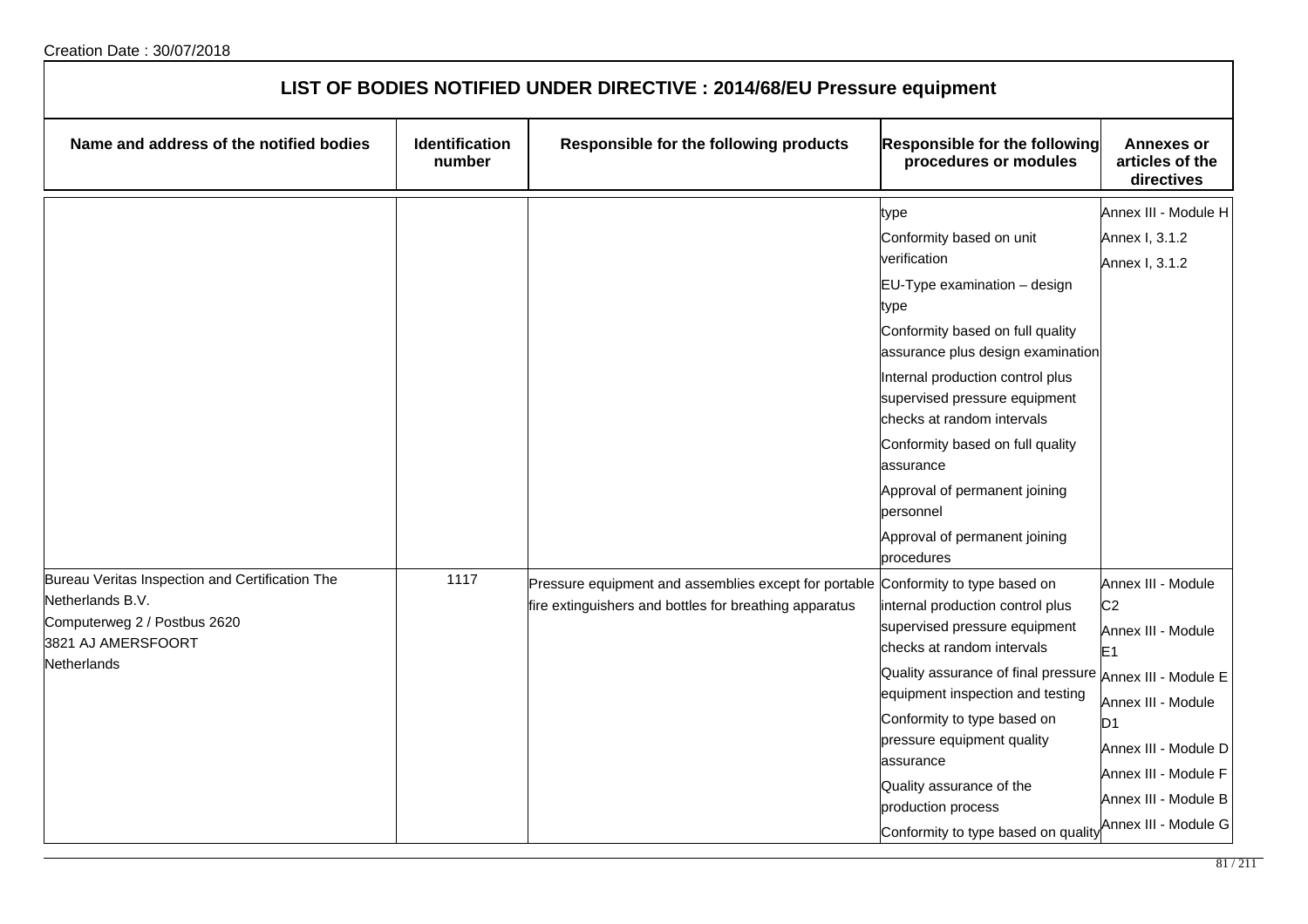| LIST OF BODIES NOTIFIED UNDER DIRECTIVE : 2014/68/EU Pressure equipment                                                                      |                          |                                        |                                                                                                                                                                                                                                                                                                                                                                                                                                                                                                                                                                           |                                                                                                                                    |
|----------------------------------------------------------------------------------------------------------------------------------------------|--------------------------|----------------------------------------|---------------------------------------------------------------------------------------------------------------------------------------------------------------------------------------------------------------------------------------------------------------------------------------------------------------------------------------------------------------------------------------------------------------------------------------------------------------------------------------------------------------------------------------------------------------------------|------------------------------------------------------------------------------------------------------------------------------------|
| Name and address of the notified bodies                                                                                                      | Identification<br>number | Responsible for the following products | <b>Responsible for the following</b><br>procedures or modules                                                                                                                                                                                                                                                                                                                                                                                                                                                                                                             | <b>Annexes or</b><br>articles of the<br>directives                                                                                 |
|                                                                                                                                              |                          |                                        | assurance of the production<br>process<br>Conformity to type based on<br>pressure equipment verification<br>EU-Type examination - production A2<br>type<br>Conformity based on unit<br>verification<br>$EU-Type$ examination $-$ design<br>type<br>Conformity based on full quality<br>assurance plus design examination<br>Internal production control plus<br>supervised pressure equipment<br>checks at random intervals<br>Conformity based on full quality<br>assurance<br>Approval of permanent joining<br>personnel<br>Approval of permanent joining<br>procedures | Annex III - Module B<br>Annex III - Module<br>H1<br>Annex III - Module<br>Annex III - Module H<br>Annex I, 3.1.2<br>Annex I, 3.1.2 |
| EUROPEAN INSPECTION AND CERTIFICATION<br>COMPANY SA - EUROCERT SA<br>89 Chlois and Likovrisis<br>144 52 Metamorfosi ATTIKIS ATHENS<br>Greece | 1128                     | Pressure equipment                     | Conformity to type based on<br>internal production control plus<br>supervised pressure equipment<br>checks at random intervals<br>Quality assurance of final pressure Annex III - Module E<br>equipment inspection and testing<br>Conformity to type based on                                                                                                                                                                                                                                                                                                             | Annex III - Module<br>C <sub>2</sub><br>Annex III - Module<br>E <sub>1</sub><br>Annex III - Module<br>D <sub>1</sub>               |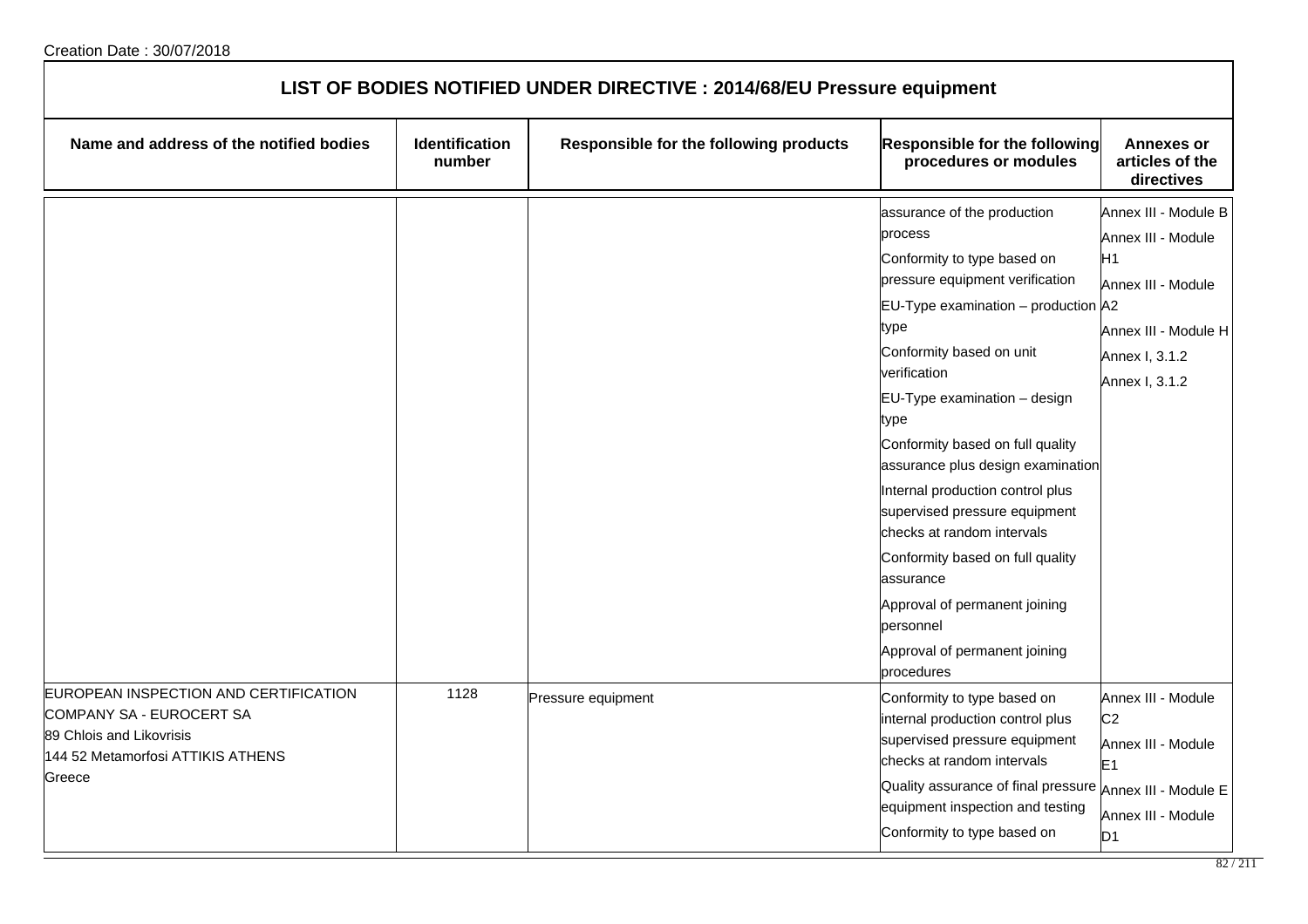| LIST OF BODIES NOTIFIED UNDER DIRECTIVE : 2014/68/EU Pressure equipment |                                 |                                        |                                                                                                                                                                                                                                                                                                                                                                                                                                                                                                                                                                                                                                                                                                            |                                                                                                                                                                                                                                          |
|-------------------------------------------------------------------------|---------------------------------|----------------------------------------|------------------------------------------------------------------------------------------------------------------------------------------------------------------------------------------------------------------------------------------------------------------------------------------------------------------------------------------------------------------------------------------------------------------------------------------------------------------------------------------------------------------------------------------------------------------------------------------------------------------------------------------------------------------------------------------------------------|------------------------------------------------------------------------------------------------------------------------------------------------------------------------------------------------------------------------------------------|
| Name and address of the notified bodies                                 | <b>Identification</b><br>number | Responsible for the following products | <b>Responsible for the following</b><br>procedures or modules                                                                                                                                                                                                                                                                                                                                                                                                                                                                                                                                                                                                                                              | Annexes or<br>articles of the<br>directives                                                                                                                                                                                              |
|                                                                         |                                 |                                        | pressure equipment quality<br>assurance<br>Quality assurance of the<br>production process<br>Conformity to type based on quality<br>assurance of the production<br>process<br>Conformity to type based on<br>pressure equipment verification<br>$EU-Type$ examination $-$ production<br>type<br>Conformity based on unit<br>verification<br>EU-Type examination - design<br>type<br>Conformity based on full quality<br>assurance plus design examination<br>Internal production control plus<br>supervised pressure equipment<br>checks at random intervals<br>Conformity based on full quality<br>assurance<br>Approval of permanent joining<br>personnel<br>Approval of permanent joining<br>procedures | Annex III - Module D<br>Annex III - Module F<br>Annex III - Module B<br>Annex III - Module G<br>Annex III - Module B<br>Annex III - Module<br>H1<br>Annex III - Module<br>A2<br>Annex III - Module H<br>Annex I, 3.1.2<br>Annex I, 3.1.2 |
| CEC - CONSORZIO EUROPEO CERTIFICAZIONE<br>S.c.a.r.l.                    | 1131                            | <b>ALL</b>                             | Conformity to type based on<br>internal production control plus                                                                                                                                                                                                                                                                                                                                                                                                                                                                                                                                                                                                                                            | Annex III - Module<br>C <sub>2</sub>                                                                                                                                                                                                     |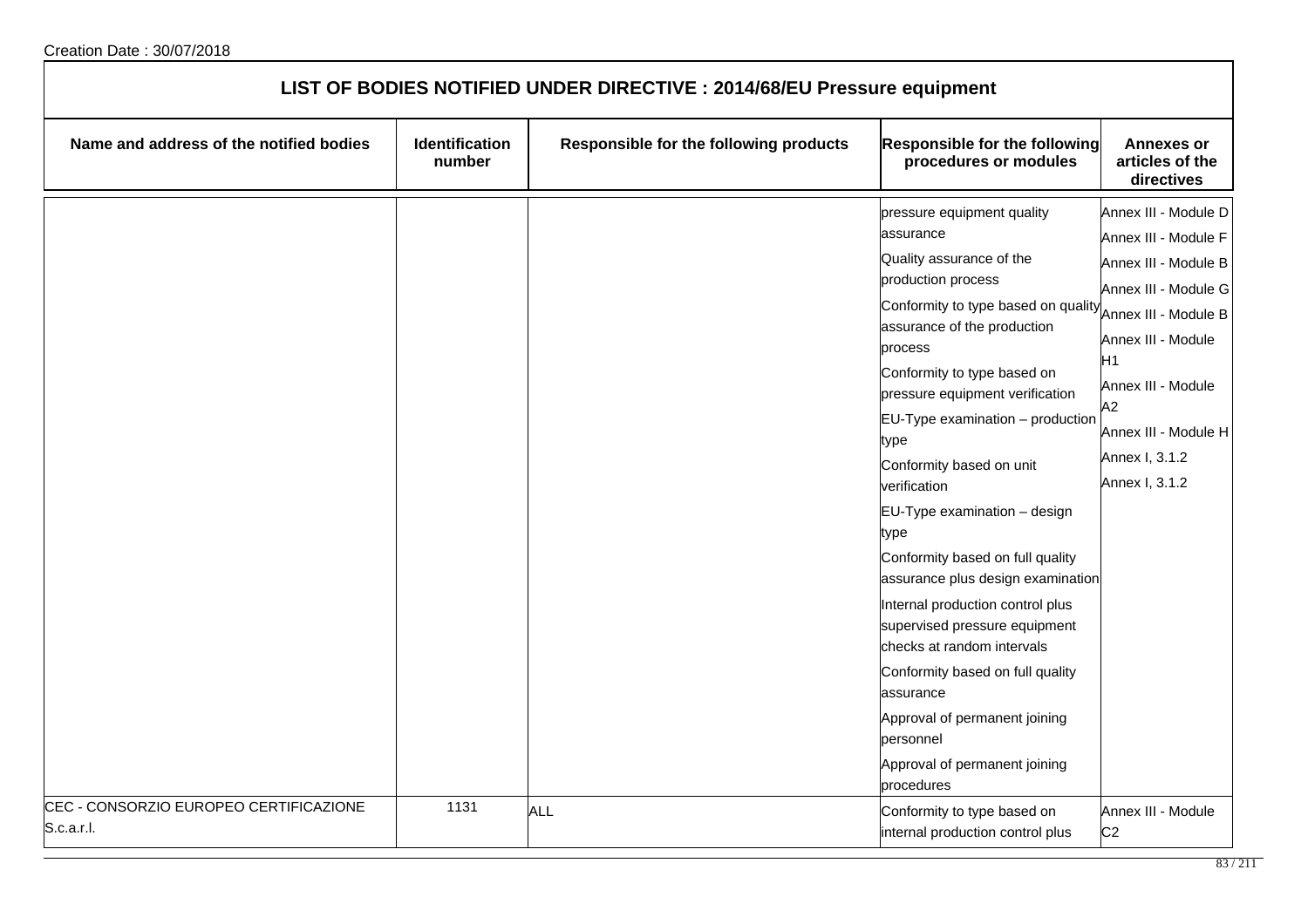| LIST OF BODIES NOTIFIED UNDER DIRECTIVE : 2014/68/EU Pressure equipment |                          |                                        |                                                                                                                                                                                                                                                                                                                                                                                                                                                                                                                                                                                                                                                                                                                                                                                                                                                |                                                                                                                                                                                                                                                                                                                            |
|-------------------------------------------------------------------------|--------------------------|----------------------------------------|------------------------------------------------------------------------------------------------------------------------------------------------------------------------------------------------------------------------------------------------------------------------------------------------------------------------------------------------------------------------------------------------------------------------------------------------------------------------------------------------------------------------------------------------------------------------------------------------------------------------------------------------------------------------------------------------------------------------------------------------------------------------------------------------------------------------------------------------|----------------------------------------------------------------------------------------------------------------------------------------------------------------------------------------------------------------------------------------------------------------------------------------------------------------------------|
| Name and address of the notified bodies                                 | Identification<br>number | Responsible for the following products | <b>Responsible for the following</b><br>procedures or modules                                                                                                                                                                                                                                                                                                                                                                                                                                                                                                                                                                                                                                                                                                                                                                                  | <b>Annexes or</b><br>articles of the<br>directives                                                                                                                                                                                                                                                                         |
| Via Pisacane, 46<br>20025 - Legnano (MI)<br>Italy                       |                          |                                        | supervised pressure equipment<br>checks at random intervals<br>Quality assurance of final pressure Annex III - Module E<br>equipment inspection and testing<br>Conformity to type based on<br>pressure equipment quality<br>assurance<br>Quality assurance of the<br>production process<br>Conformity to type based on quality<br>assurance of the production<br>process<br>Conformity to type based on<br>pressure equipment verification<br>$EU-Type$ examination $-$ production<br>type<br>Conformity based on unit<br>verification<br>EU-Type examination - design<br>type<br>Conformity based on full quality<br>assurance plus design examination<br>Internal production control plus<br>supervised pressure equipment<br>checks at random intervals<br>Conformity based on full quality<br>assurance<br>European approval for materials | Annex III - Module<br>E1<br>Annex III - Module<br>D <sub>1</sub><br>Annex III - Module D<br>Annex III - Module F<br>Annex III - Module B<br>Annex III - Module G<br>Annex III - Module B<br>Annex III - Module<br>H1<br>Annex III - Module<br>A2<br>Annex III - Module H<br>Article 15<br>Annex I, 3.1.2<br>Annex I, 3.1.2 |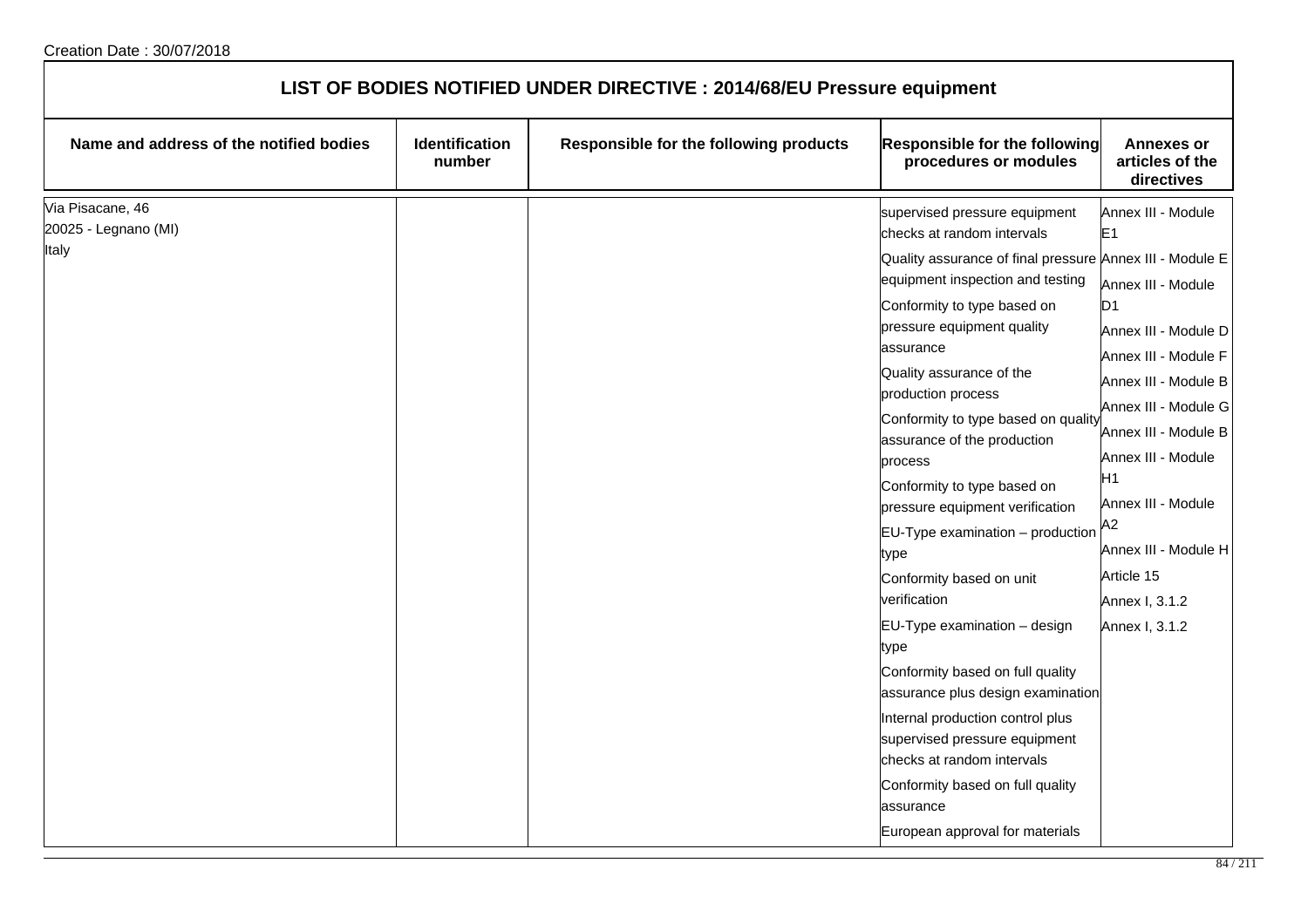| LIST OF BODIES NOTIFIED UNDER DIRECTIVE : 2014/68/EU Pressure equipment                                                                                                 |                          |                                        |                                                                                                                                                                                                                                                                                                                                                                                                                                                                                                                                                                                                                                                                                                                           |                                                                                                                                                                                                                                                                                                                                                |  |
|-------------------------------------------------------------------------------------------------------------------------------------------------------------------------|--------------------------|----------------------------------------|---------------------------------------------------------------------------------------------------------------------------------------------------------------------------------------------------------------------------------------------------------------------------------------------------------------------------------------------------------------------------------------------------------------------------------------------------------------------------------------------------------------------------------------------------------------------------------------------------------------------------------------------------------------------------------------------------------------------------|------------------------------------------------------------------------------------------------------------------------------------------------------------------------------------------------------------------------------------------------------------------------------------------------------------------------------------------------|--|
| Name and address of the notified bodies                                                                                                                                 | Identification<br>number | Responsible for the following products | Responsible for the following<br>procedures or modules                                                                                                                                                                                                                                                                                                                                                                                                                                                                                                                                                                                                                                                                    | <b>Annexes or</b><br>articles of the<br>directives                                                                                                                                                                                                                                                                                             |  |
|                                                                                                                                                                         |                          |                                        | Approval of permanent joining<br>personnel<br>Approval of permanent joining<br>procedures                                                                                                                                                                                                                                                                                                                                                                                                                                                                                                                                                                                                                                 |                                                                                                                                                                                                                                                                                                                                                |  |
| SGS Portugal - Sociedade Geral de Superintendência,<br>S.A.<br>Pólo Tecnológico de Lisboa Rua Cupertino de Miranda,<br>Lote 6 Piso 0 e 1<br>1600-546 LISBOA<br>Portugal | 1155                     | <b>ALL</b>                             | Conformity to type based on<br>internal production control plus<br>supervised pressure equipment<br>checks at random intervals<br>Quality assurance of final pressure Annex III - Module E<br>equipment inspection and testing<br>Conformity to type based on<br>pressure equipment quality<br>assurance<br>Quality assurance of the<br>production process<br>Conformity to type based on quality<br>assurance of the production<br>process<br>Conformity to type based on<br>pressure equipment verification<br>EU-Type examination - production A2<br>type<br>Conformity based on unit<br>verification<br>EU-Type examination - design<br>type<br>Conformity based on full quality<br>assurance plus design examination | Annex III - Module<br>C <sub>2</sub><br>Annex III - Module<br>E1<br>Annex III - Module<br>D <sub>1</sub><br>Annex III - Module D<br>Annex III - Module F<br>Annex III - Module B<br>Annex III - Module G<br>Annex III - Module B<br>Annex III - Module<br>H1<br>Annex III - Module<br>Annex III - Module H<br>Annex I, 3.1.2<br>Annex I, 3.1.2 |  |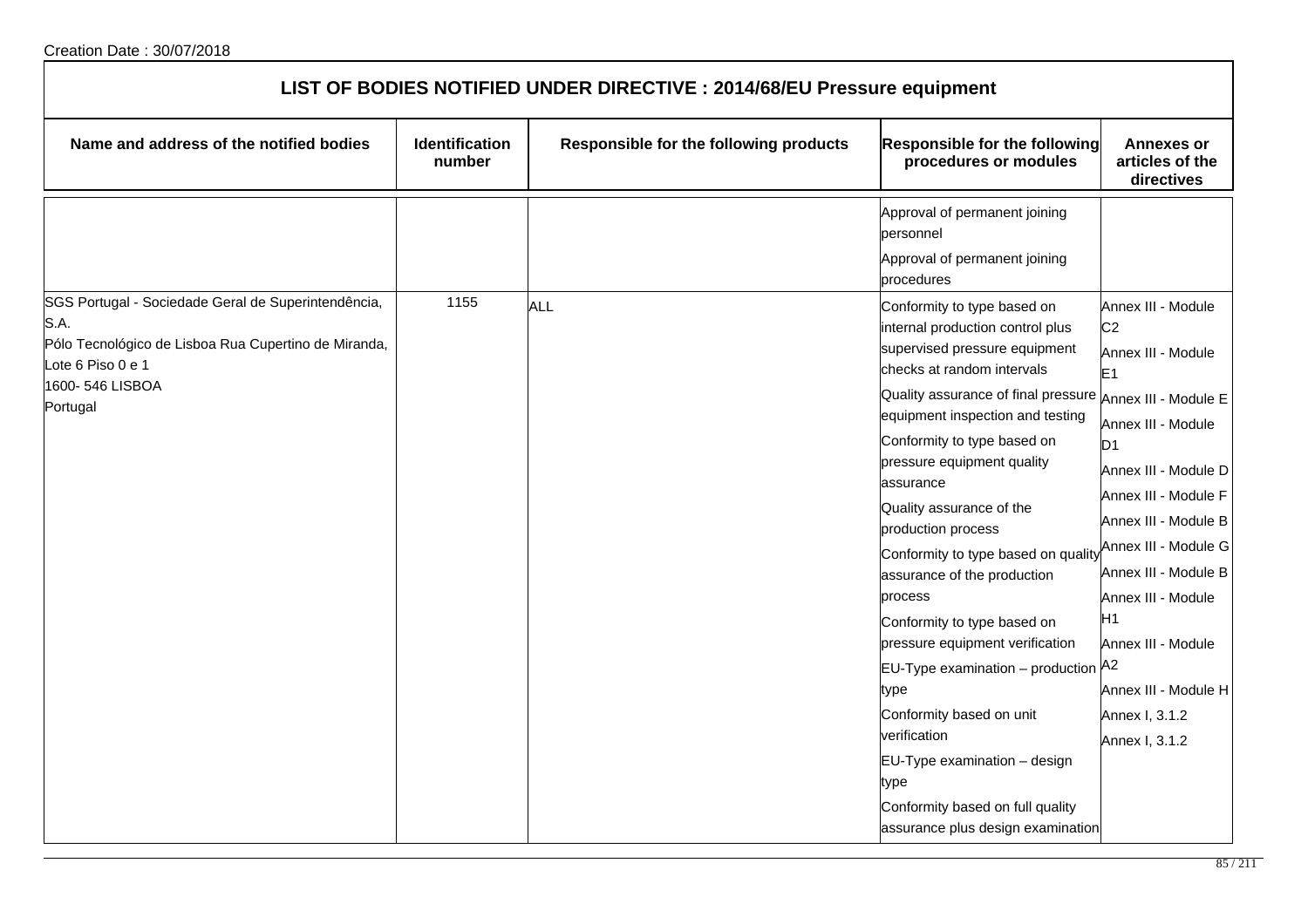| LIST OF BODIES NOTIFIED UNDER DIRECTIVE : 2014/68/EU Pressure equipment                                |                                 |                                        |                                                                                                                                                                                                                                                                                                                                                                                                                                         |                                                                                                                                                                  |  |
|--------------------------------------------------------------------------------------------------------|---------------------------------|----------------------------------------|-----------------------------------------------------------------------------------------------------------------------------------------------------------------------------------------------------------------------------------------------------------------------------------------------------------------------------------------------------------------------------------------------------------------------------------------|------------------------------------------------------------------------------------------------------------------------------------------------------------------|--|
| Name and address of the notified bodies                                                                | <b>Identification</b><br>number | Responsible for the following products | Responsible for the following<br>procedures or modules                                                                                                                                                                                                                                                                                                                                                                                  | <b>Annexes or</b><br>articles of the<br>directives                                                                                                               |  |
|                                                                                                        |                                 |                                        | Internal production control plus<br>supervised pressure equipment<br>checks at random intervals<br>Conformity based on full quality<br>assurance<br>Approval of permanent joining<br>personnel<br>Approval of permanent joining<br>procedures                                                                                                                                                                                           |                                                                                                                                                                  |  |
| SGS - Statutory Services Belgium vzw/asbl<br>Boulevard International 55/D<br>1070 BRUXELLES<br>Belgium | 1179                            | Pressure equipment                     | Conformity to type based on<br>internal production control plus<br>supervised pressure equipment<br>checks at random intervals<br>Conformity to type based on<br>pressure equipment verification<br>$EU-Type$ examination $-$ production<br>type<br>Conformity based on unit<br>verification<br>EU-Type examination - design<br>type<br>Internal production control plus<br>supervised pressure equipment<br>checks at random intervals | Annex III - Module<br>C <sub>2</sub><br>Annex III - Module F<br>Annex III - Module B<br>Annex III - Module G<br>Annex III - Module B<br>Annex III - Module<br>A2 |  |
| SGS ICS IBERICA, S.A.<br>C/Trespaderne, 29<br>28042 MADRID<br>Spain                                    | 1181                            | ALL                                    | Quality assurance of final pressure Annex III - Module<br>equipment inspection and testing<br>Conformity to type based on<br>pressure equipment quality                                                                                                                                                                                                                                                                                 | E1<br>Annex III - Module E<br>Annex III - Module                                                                                                                 |  |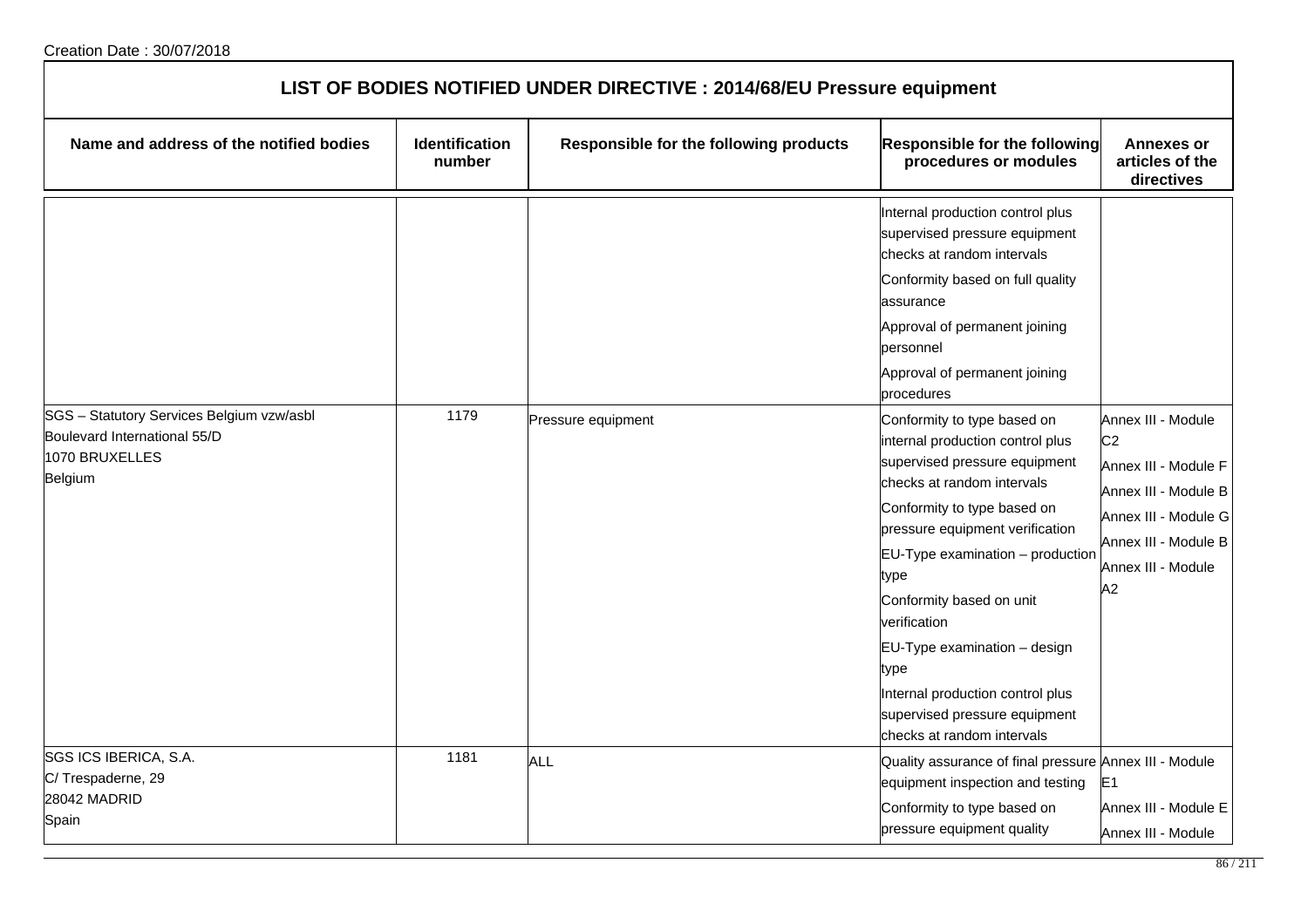| LIST OF BODIES NOTIFIED UNDER DIRECTIVE : 2014/68/EU Pressure equipment                                            |                                 |                                        |                                                                                                                                                                                                                                                                                                                                                        |                                                                                                                                                                                                                      |  |
|--------------------------------------------------------------------------------------------------------------------|---------------------------------|----------------------------------------|--------------------------------------------------------------------------------------------------------------------------------------------------------------------------------------------------------------------------------------------------------------------------------------------------------------------------------------------------------|----------------------------------------------------------------------------------------------------------------------------------------------------------------------------------------------------------------------|--|
| Name and address of the notified bodies                                                                            | <b>Identification</b><br>number | Responsible for the following products | Responsible for the following<br>procedures or modules                                                                                                                                                                                                                                                                                                 | <b>Annexes or</b><br>articles of the<br>directives                                                                                                                                                                   |  |
| GSI - Gesellschaft für Schweisstechnik International<br>mbH                                                        | 1182                            | <b>ALL</b>                             | assurance<br>Quality assurance of the<br>production process<br>Conformity to type based on quality H1<br>assurance of the production<br>process<br>Conformity based on full quality<br>assurance plus design examination<br>Conformity based on full quality<br>assurance<br>Approval of permanent joining<br>personnel                                | D1<br>Annex III - Module D<br>Annex III - Module<br>Annex III - Module H<br>Annex I, 3.1.2                                                                                                                           |  |
| Aachener Strasse 172<br>40223 DÜSSELDORF<br>Germany                                                                |                                 |                                        | Approval of permanent joining<br>procedures                                                                                                                                                                                                                                                                                                            | Annex I, 3.1.2                                                                                                                                                                                                       |  |
| GSI - Gesellschaft für Schweisstechnik International<br>mbH<br>Aachener Strasse 172<br>40223 DÜSSELDORF<br>Germany | 1182                            | <b>ALL</b>                             | Quality assurance of the<br>production process<br>Conformity to type based on quality Annex III - Module D<br>assurance of the production<br>process<br>Conformity to type based on<br>pressure equipment verification<br>EU-Type examination - production<br>type<br>Conformity based on unit<br>verification<br>EU-Type examination - design<br>type | Annex III - Module<br>D1<br>Annex III - Module F<br>Annex III - Module B<br>Annex III - Module G<br>Annex III - Module B<br>Annex III - Module<br>H1<br>Annex III - Module<br>A <sub>2</sub><br>Annex III - Module H |  |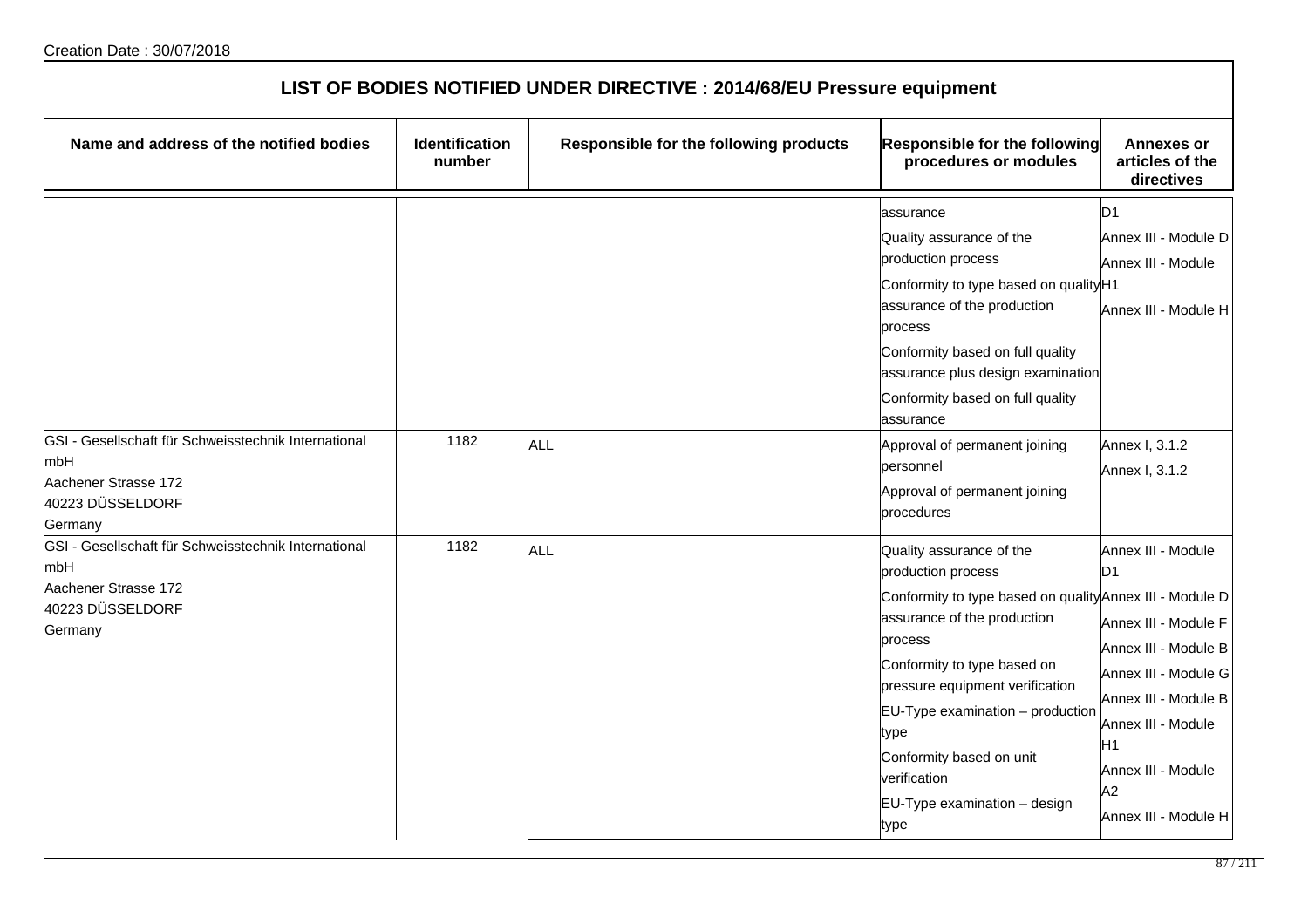| LIST OF BODIES NOTIFIED UNDER DIRECTIVE : 2014/68/EU Pressure equipment                |                                 |                                        |                                                                                                                                                                                                                                                                                                                                                                                                           |                                                                                                                                                                  |  |
|----------------------------------------------------------------------------------------|---------------------------------|----------------------------------------|-----------------------------------------------------------------------------------------------------------------------------------------------------------------------------------------------------------------------------------------------------------------------------------------------------------------------------------------------------------------------------------------------------------|------------------------------------------------------------------------------------------------------------------------------------------------------------------|--|
| Name and address of the notified bodies                                                | <b>Identification</b><br>number | Responsible for the following products | Responsible for the following<br>procedures or modules                                                                                                                                                                                                                                                                                                                                                    | <b>Annexes or</b><br>articles of the<br>directives                                                                                                               |  |
|                                                                                        |                                 |                                        | Conformity based on full quality<br>assurance plus design examination Annex I, 3.1.2<br>Internal production control plus<br>supervised pressure equipment<br>checks at random intervals<br>Conformity based on full quality<br>assurance<br>European approval for materials<br>Approval of permanent joining<br>personnel<br>Approval of permanent joining<br>procedures                                  | Article 15<br>Annex I, 3.1.2                                                                                                                                     |  |
|                                                                                        |                                 | Portable fire extinguishers            | Conformity based on full quality<br>assurance plus design examination H1                                                                                                                                                                                                                                                                                                                                  | Annex III - Module                                                                                                                                               |  |
| <b>TECNO SRL</b><br>Via Andrea Colla, n. 7/2<br>17014 - Cairo Montenotte (SV)<br>Italy | 1214                            | <b>ALL</b>                             | Conformity to type based on<br>internal production control plus<br>supervised pressure equipment<br>checks at random intervals<br>Conformity to type based on<br>pressure equipment verification<br>$EU-Type$ examination $-$ production<br>type<br>Conformity based on unit<br>verification<br>EU-Type examination - design<br>type<br>Internal production control plus<br>supervised pressure equipment | Annex III - Module<br>C <sub>2</sub><br>Annex III - Module F<br>Annex III - Module B<br>Annex III - Module G<br>Annex III - Module B<br>Annex III - Module<br>A2 |  |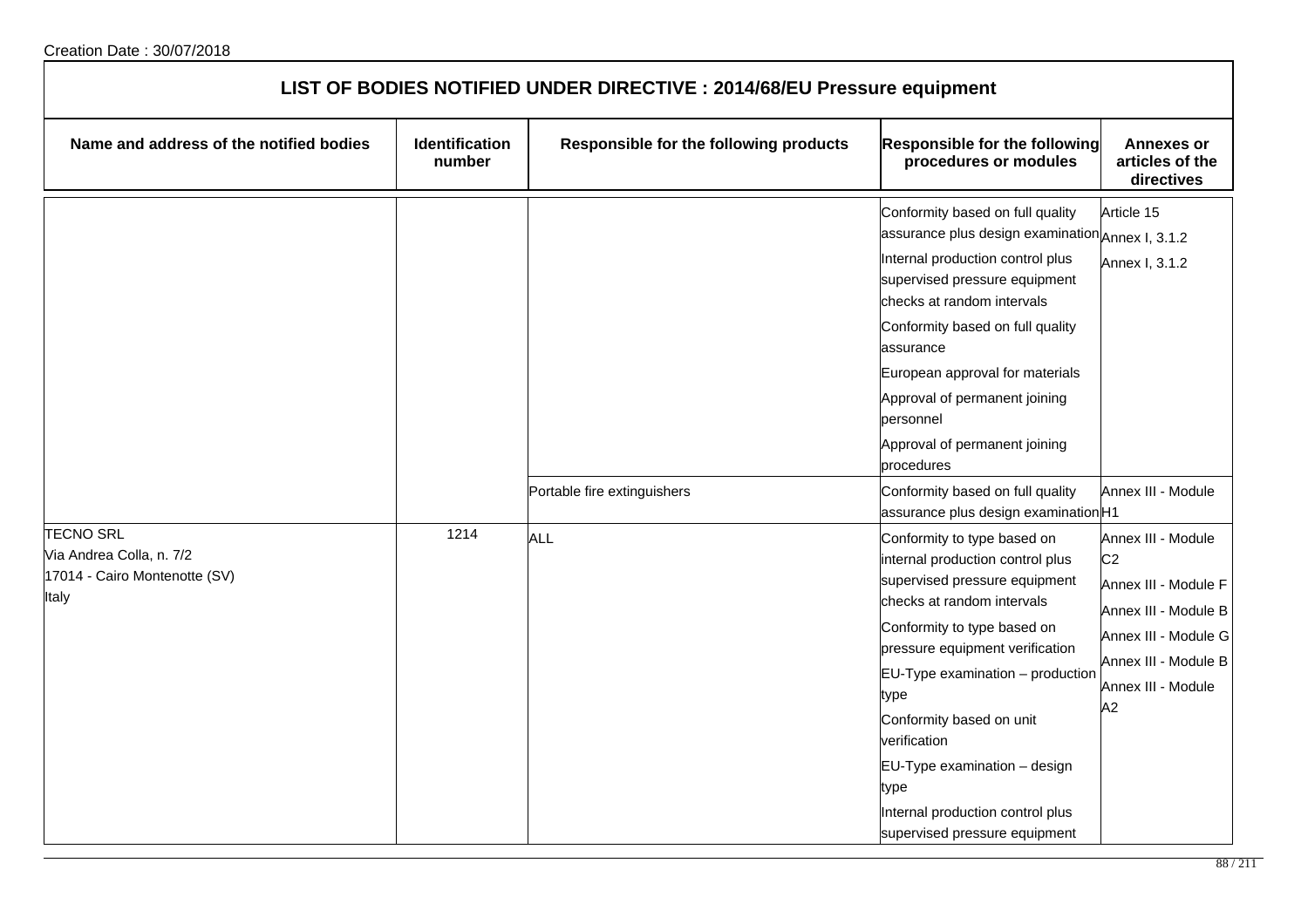| LIST OF BODIES NOTIFIED UNDER DIRECTIVE : 2014/68/EU Pressure equipment                                                              |                          |                                        |                                                                                                                                                                                                                                                                                                                                                                                                                                                                                                                                                                                                          |                                                                                                                                                                                                                                                                                                                                             |  |
|--------------------------------------------------------------------------------------------------------------------------------------|--------------------------|----------------------------------------|----------------------------------------------------------------------------------------------------------------------------------------------------------------------------------------------------------------------------------------------------------------------------------------------------------------------------------------------------------------------------------------------------------------------------------------------------------------------------------------------------------------------------------------------------------------------------------------------------------|---------------------------------------------------------------------------------------------------------------------------------------------------------------------------------------------------------------------------------------------------------------------------------------------------------------------------------------------|--|
| Name and address of the notified bodies                                                                                              | Identification<br>number | Responsible for the following products | Responsible for the following<br>procedures or modules                                                                                                                                                                                                                                                                                                                                                                                                                                                                                                                                                   | <b>Annexes or</b><br>articles of the<br>directives                                                                                                                                                                                                                                                                                          |  |
|                                                                                                                                      |                          |                                        | checks at random intervals                                                                                                                                                                                                                                                                                                                                                                                                                                                                                                                                                                               |                                                                                                                                                                                                                                                                                                                                             |  |
| TÜV NORD Czech, s.r.o.<br>Administrativni budova Galerie Harfa, Ceskomoravska<br>2420/15,<br>190 00 PRAHA 9<br>Czech Republic        | 1221                     | Pressure equipment                     | Approval of non-destructive testing Annex I, 3.1.3<br>personnel<br>Approval of permanent joining<br>personnel<br>Approval of permanent joining<br>procedures                                                                                                                                                                                                                                                                                                                                                                                                                                             | Annex I, 3.1.2<br>Annex I, 3.1.2                                                                                                                                                                                                                                                                                                            |  |
| TÜV NORD Czech, s.r.o.<br>Administrativni budova Galerie Harfa, Ceskomoravska<br>2420/15,<br>190 00 PRAHA 9<br><b>Czech Republic</b> | 1221                     | <b>ALL</b>                             | Conformity to type based on<br>internal production control plus<br>supervised pressure equipment<br>checks at random intervals<br>Quality assurance of final pressure Annex III - Module E<br>equipment inspection and testing<br>Conformity to type based on<br>pressure equipment quality<br>assurance<br>Quality assurance of the<br>production process<br>Conformity to type based on quality<br>assurance of the production<br>process<br>Conformity to type based on<br>pressure equipment verification<br>EU-Type examination - production A2<br>type<br>Conformity based on unit<br>verification | Annex III - Module<br>C <sub>2</sub><br>Annex III - Module<br>E <sub>1</sub><br>Annex III - Module<br>ID1<br>Annex III - Module D<br>Annex III - Module F<br>Annex III - Module B<br>Annex III - Module G<br>Annex III - Module B<br>Annex III - Module<br>H1<br>Annex III - Module<br>Annex III - Module H<br>Article 15<br>Annex I, 3.1.2 |  |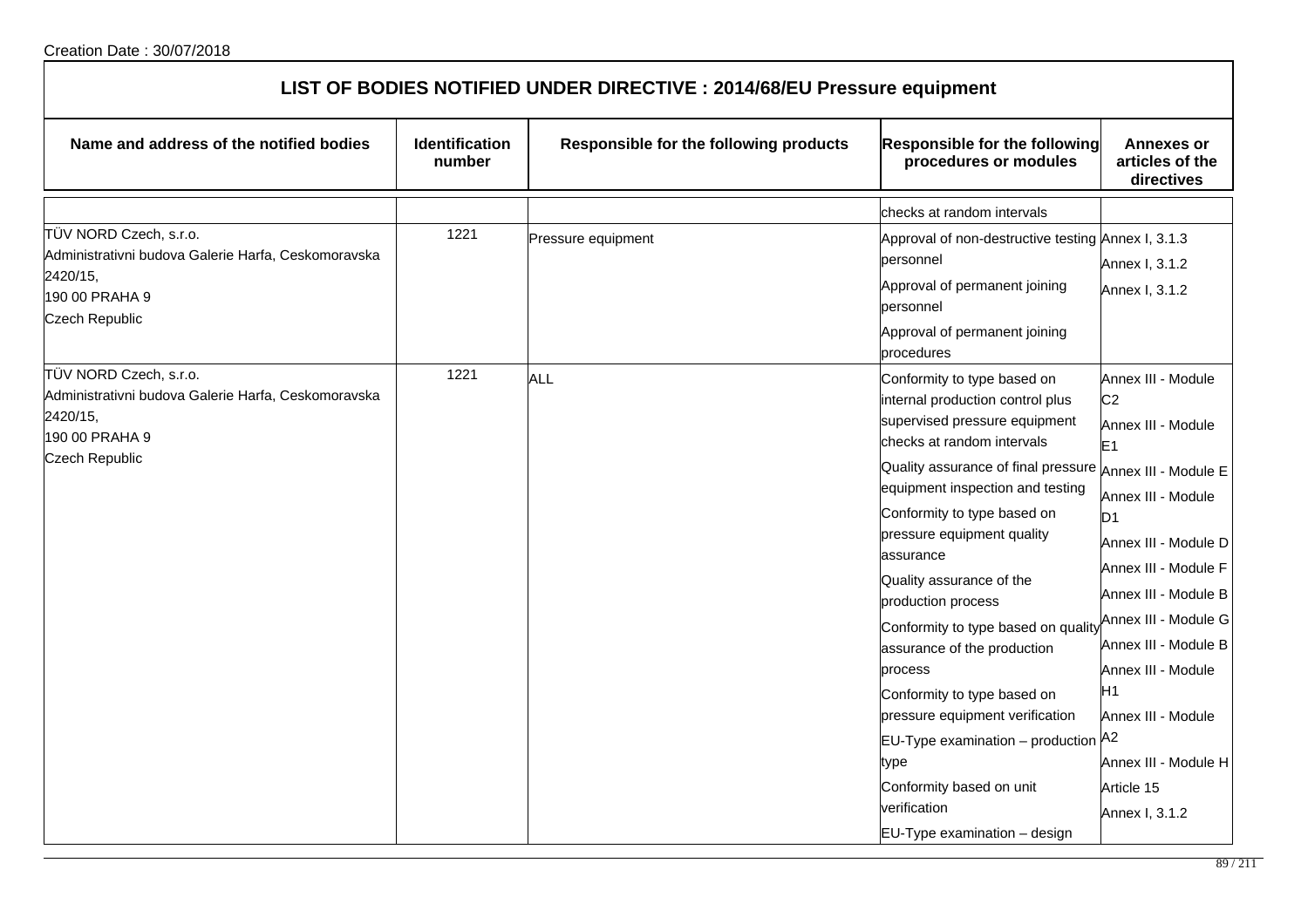| LIST OF BODIES NOTIFIED UNDER DIRECTIVE : 2014/68/EU Pressure equipment |                                 |                                                   |                                                                                                                                                                                                                                                                                                                                                                                                                                      |                                                                                                                                                              |  |
|-------------------------------------------------------------------------|---------------------------------|---------------------------------------------------|--------------------------------------------------------------------------------------------------------------------------------------------------------------------------------------------------------------------------------------------------------------------------------------------------------------------------------------------------------------------------------------------------------------------------------------|--------------------------------------------------------------------------------------------------------------------------------------------------------------|--|
| Name and address of the notified bodies                                 | <b>Identification</b><br>number | Responsible for the following products            | <b>Responsible for the following</b><br>procedures or modules                                                                                                                                                                                                                                                                                                                                                                        | <b>Annexes or</b><br>articles of the<br>directives                                                                                                           |  |
| Hellenic Lloyd's SA<br>87 Akti Miaouli<br>185 38 Piraeus PC 18538       | 1241                            | Pressure equipment<br>Portable fire extinguishers | type<br>Conformity based on full quality<br>assurance plus design examination<br>Internal production control plus<br>supervised pressure equipment<br>checks at random intervals<br>Conformity based on full quality<br>assurance<br>European approval for materials<br>Approval of permanent joining<br>personnel<br>Approval of permanent joining<br>procedures<br>Conformity to type based on<br>internal production control plus | Annex I, 3.1.2<br>Annex III - Module<br>C <sub>2</sub>                                                                                                       |  |
| Greece                                                                  |                                 |                                                   | supervised pressure equipment<br>checks at random intervals<br>Conformity to type based on<br>pressure equipment verification<br>$EU-Type$ examination $-$ production<br>type<br>Conformity based on unit<br>verification<br>$EU-Type$ examination $-$ design<br>type<br>Internal production control plus<br>supervised pressure equipment<br>checks at random intervals                                                             | Annex III - Module F<br>Annex III - Module B<br>Annex III - Module G<br>Annex III - Module B<br>Annex III - Module<br>A2<br>Annex I, 3.1.2<br>Annex I, 3.1.2 |  |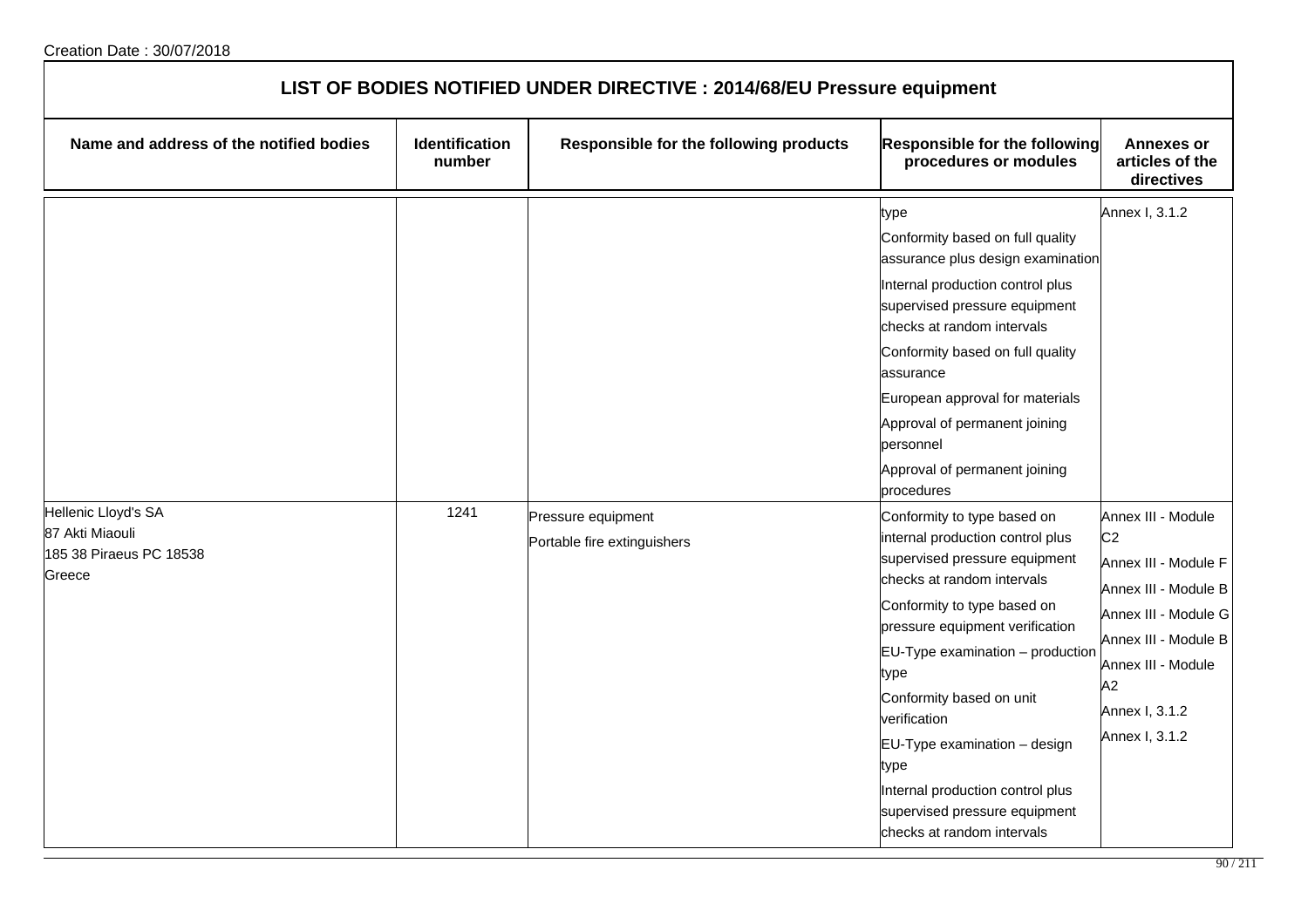| LIST OF BODIES NOTIFIED UNDER DIRECTIVE : 2014/68/EU Pressure equipment             |                                 |                                        |                                                                                                                                                                                                                                                                                                                                                                                                                                                                                                                                                                                  |                                                                                                                                                                                                                                                                                  |  |
|-------------------------------------------------------------------------------------|---------------------------------|----------------------------------------|----------------------------------------------------------------------------------------------------------------------------------------------------------------------------------------------------------------------------------------------------------------------------------------------------------------------------------------------------------------------------------------------------------------------------------------------------------------------------------------------------------------------------------------------------------------------------------|----------------------------------------------------------------------------------------------------------------------------------------------------------------------------------------------------------------------------------------------------------------------------------|--|
| Name and address of the notified bodies                                             | <b>Identification</b><br>number | Responsible for the following products | Responsible for the following<br>procedures or modules                                                                                                                                                                                                                                                                                                                                                                                                                                                                                                                           | <b>Annexes or</b><br>articles of the<br>directives                                                                                                                                                                                                                               |  |
|                                                                                     |                                 |                                        | Approval of permanent joining<br>personnel<br>Approval of permanent joining                                                                                                                                                                                                                                                                                                                                                                                                                                                                                                      |                                                                                                                                                                                                                                                                                  |  |
|                                                                                     |                                 |                                        | procedures                                                                                                                                                                                                                                                                                                                                                                                                                                                                                                                                                                       |                                                                                                                                                                                                                                                                                  |  |
| ENERGIE CONSULT HOLLAND B.V.<br>Hertzstraat 14<br>6716 BT EDE<br><b>Netherlands</b> | 1242                            | Pressure equipment                     | Conformity to type based on<br>internal production control plus<br>supervised pressure equipment                                                                                                                                                                                                                                                                                                                                                                                                                                                                                 | Annex III - Module<br>C <sub>2</sub><br>Annex III - Module                                                                                                                                                                                                                       |  |
|                                                                                     |                                 |                                        | checks at random intervals<br>Quality assurance of final pressure Annex III - Module E<br>equipment inspection and testing<br>Conformity to type based on<br>pressure equipment quality<br>assurance<br>Quality assurance of the<br>production process<br>Conformity to type based on quality<br>assurance of the production<br>process<br>Conformity to type based on<br>pressure equipment verification<br>EU-Type examination - production A2<br>type<br>Conformity based on unit<br>verification<br>EU-Type examination - design<br>type<br>Conformity based on full quality | E1<br>Annex III - Module<br>D <sub>1</sub><br>Annex III - Module D<br>Annex III - Module F<br>Annex III - Module B<br>Annex III - Module G<br>Annex III - Module B<br>Annex III - Module<br>Н1<br>Annex III - Module<br>Annex III - Module H<br>Annex I, 3.1.2<br>Annex I, 3.1.2 |  |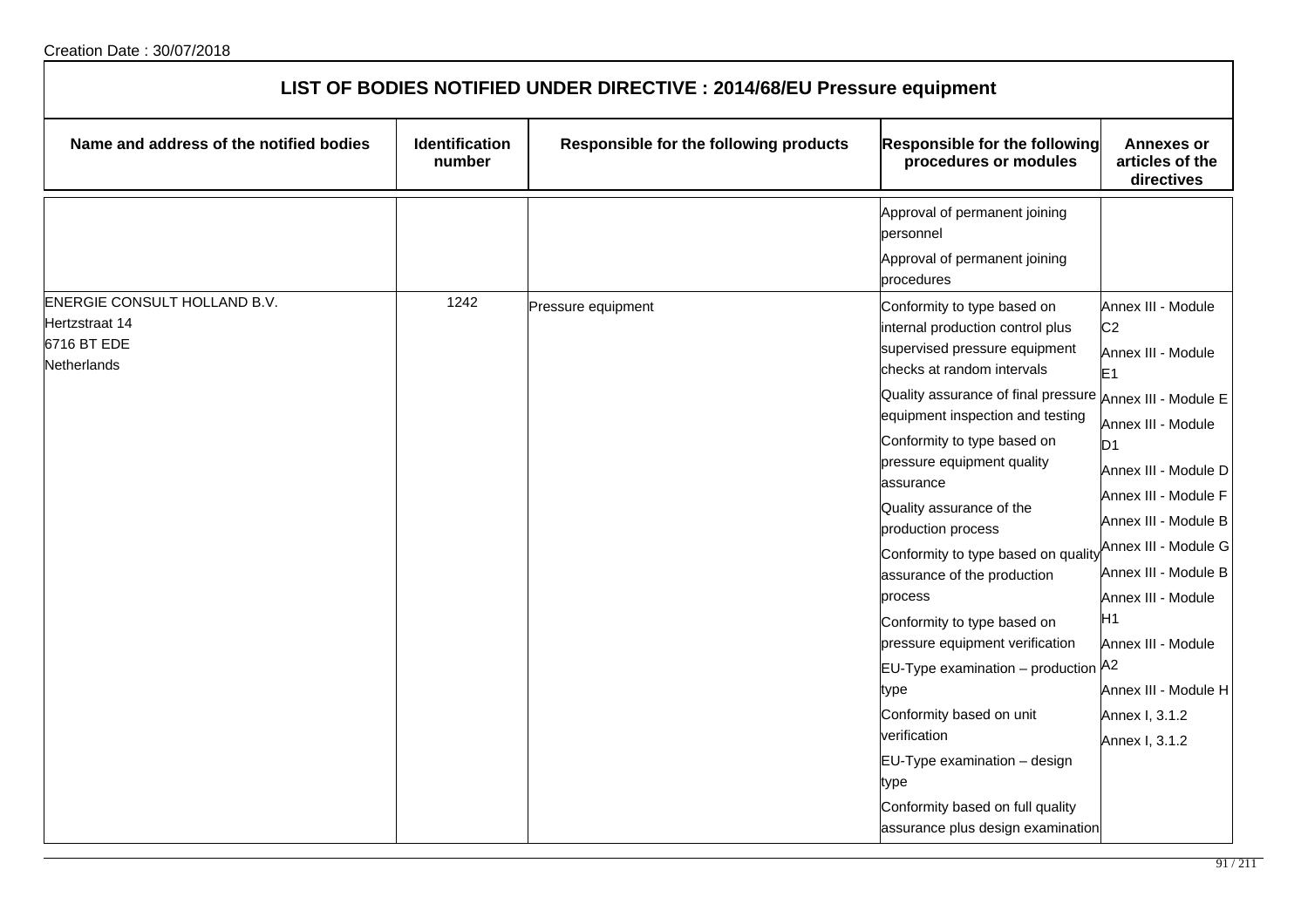| LIST OF BODIES NOTIFIED UNDER DIRECTIVE : 2014/68/EU Pressure equipment                                                 |                                 |                                        |                                                                                                                                                                                                                                                                                                                                                                                                                                                                                                                                                                                          |                                                                                                                                                                                                                                                                                                                        |  |
|-------------------------------------------------------------------------------------------------------------------------|---------------------------------|----------------------------------------|------------------------------------------------------------------------------------------------------------------------------------------------------------------------------------------------------------------------------------------------------------------------------------------------------------------------------------------------------------------------------------------------------------------------------------------------------------------------------------------------------------------------------------------------------------------------------------------|------------------------------------------------------------------------------------------------------------------------------------------------------------------------------------------------------------------------------------------------------------------------------------------------------------------------|--|
| Name and address of the notified bodies                                                                                 | <b>Identification</b><br>number | Responsible for the following products | Responsible for the following<br>procedures or modules                                                                                                                                                                                                                                                                                                                                                                                                                                                                                                                                   | <b>Annexes or</b><br>articles of the<br>directives                                                                                                                                                                                                                                                                     |  |
|                                                                                                                         |                                 |                                        | Internal production control plus<br>supervised pressure equipment<br>checks at random intervals<br>Conformity based on full quality<br>assurance<br>Approval of permanent joining<br>personnel<br>Approval of permanent joining<br>procedures                                                                                                                                                                                                                                                                                                                                            |                                                                                                                                                                                                                                                                                                                        |  |
| Schweizerische Vereinigung für Qualitäts- und<br>Managementsysteme<br>Bernstrasse 103<br>3052 Zollikofen<br>Switzerland | 1250                            | ALL                                    | Conformity to type based on<br>internal production control plus<br>supervised pressure equipment<br>checks at random intervals<br>Quality assurance of final pressure Annex III - Module E<br>equipment inspection and testing<br>Conformity to type based on<br>pressure equipment quality<br>assurance<br>Quality assurance of the<br>production process<br>Conformity to type based on quality<br>assurance of the production<br>process<br>Conformity to type based on<br>pressure equipment verification<br>EU-Type examination - production A2<br>type<br>Conformity based on unit | Annex III - Module<br>C <sub>2</sub><br>Annex III - Module<br>E <sub>1</sub><br>Annex III - Module<br>D <sub>1</sub><br>Annex III - Module D<br>Annex III - Module F<br>Annex III - Module B<br>Annex III - Module G<br>Annex III - Module B<br>Annex III - Module<br>H1<br>Annex III - Module<br>Annex III - Module H |  |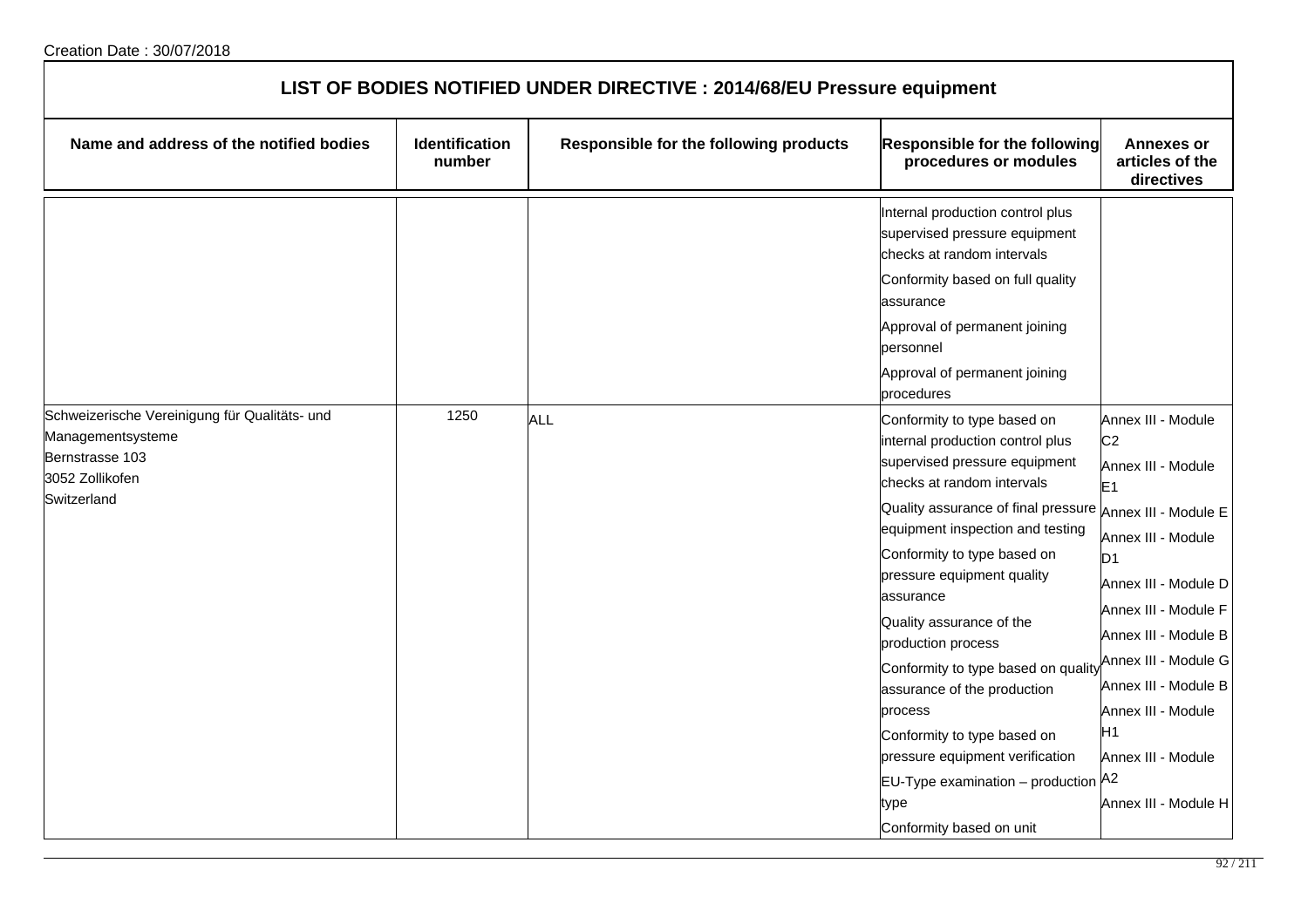| LIST OF BODIES NOTIFIED UNDER DIRECTIVE : 2014/68/EU Pressure equipment                 |                                 |                                        |                                                                                                                                                                                                                                                                                                                                                                                                                                                                                                                                                               |                                                                                                                                                                                                                                                                                                                        |  |
|-----------------------------------------------------------------------------------------|---------------------------------|----------------------------------------|---------------------------------------------------------------------------------------------------------------------------------------------------------------------------------------------------------------------------------------------------------------------------------------------------------------------------------------------------------------------------------------------------------------------------------------------------------------------------------------------------------------------------------------------------------------|------------------------------------------------------------------------------------------------------------------------------------------------------------------------------------------------------------------------------------------------------------------------------------------------------------------------|--|
| Name and address of the notified bodies                                                 | <b>Identification</b><br>number | Responsible for the following products | Responsible for the following<br>procedures or modules                                                                                                                                                                                                                                                                                                                                                                                                                                                                                                        | <b>Annexes or</b><br>articles of the<br>directives                                                                                                                                                                                                                                                                     |  |
|                                                                                         |                                 |                                        | verification<br>$EU$ -Type examination – design<br>type<br>Conformity based on full quality<br>assurance plus design examination<br>Internal production control plus<br>supervised pressure equipment<br>checks at random intervals<br>Conformity based on full quality<br>assurance                                                                                                                                                                                                                                                                          |                                                                                                                                                                                                                                                                                                                        |  |
| <b>Swiss Safety Center AG</b><br>Richtistrasse 15<br>CH-8304 Wallisellen<br>Switzerland | 1253                            | ALL                                    | Conformity to type based on<br>internal production control plus<br>supervised pressure equipment<br>checks at random intervals<br>Quality assurance of final pressure Annex III - Module E<br>equipment inspection and testing<br>Conformity to type based on<br>pressure equipment quality<br>lassurance<br>Quality assurance of the<br>production process<br>Conformity to type based on quality<br>assurance of the production<br>process<br>Conformity to type based on<br>pressure equipment verification<br>EU-Type examination - production A2<br>type | Annex III - Module<br>C <sub>2</sub><br>Annex III - Module<br>E <sub>1</sub><br>Annex III - Module<br>D <sub>1</sub><br>Annex III - Module D<br>Annex III - Module F<br>Annex III - Module B<br>Annex III - Module G<br>Annex III - Module B<br>Annex III - Module<br>H1<br>Annex III - Module<br>Annex III - Module H |  |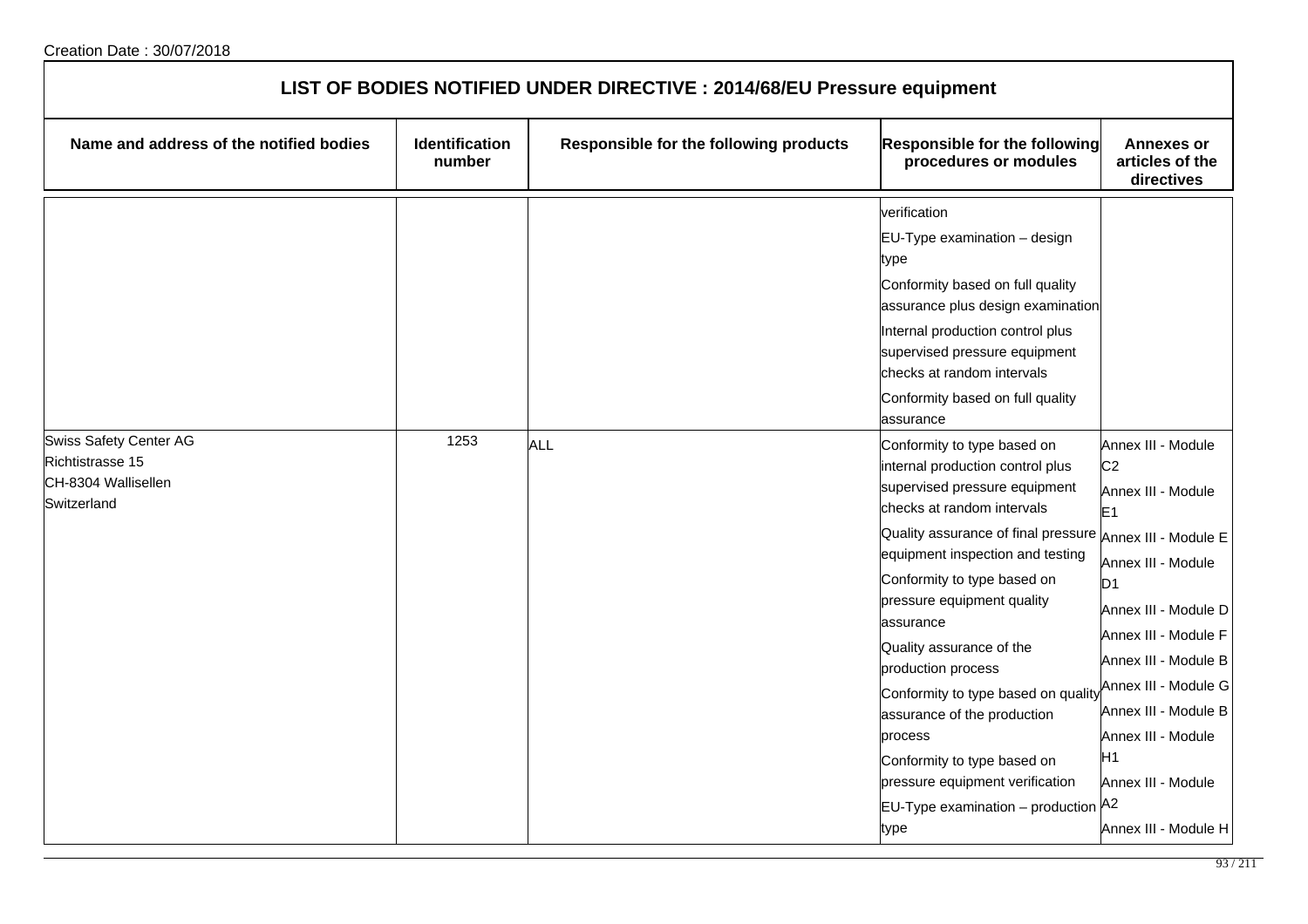| LIST OF BODIES NOTIFIED UNDER DIRECTIVE : 2014/68/EU Pressure equipment                                          |                                 |                                                                                                                                |                                                                                                                                                                                                                                                                                                                                                                                                                                  |                                                                                                                                                                                                                                  |  |
|------------------------------------------------------------------------------------------------------------------|---------------------------------|--------------------------------------------------------------------------------------------------------------------------------|----------------------------------------------------------------------------------------------------------------------------------------------------------------------------------------------------------------------------------------------------------------------------------------------------------------------------------------------------------------------------------------------------------------------------------|----------------------------------------------------------------------------------------------------------------------------------------------------------------------------------------------------------------------------------|--|
| Name and address of the notified bodies                                                                          | <b>Identification</b><br>number | Responsible for the following products                                                                                         | Responsible for the following<br>procedures or modules                                                                                                                                                                                                                                                                                                                                                                           | <b>Annexes or</b><br>articles of the<br>directives                                                                                                                                                                               |  |
|                                                                                                                  |                                 |                                                                                                                                | Conformity based on unit<br>verification<br>EU-Type examination - design<br>type<br>Conformity based on full quality<br>assurance plus design examination<br>Internal production control plus<br>supervised pressure equipment<br>checks at random intervals<br>Conformity based on full quality<br>assurance<br>Approval of permanent joining<br>personnel<br>Approval of permanent joining<br>procedures                       | Annex I, 3.1.2<br>Annex I, 3.1.2                                                                                                                                                                                                 |  |
| ARROWHEAD INDUSTRIAL SERVICES LIMITED<br>Orion House, 14 Barn Hill,<br>Stamford PE9 2AE<br><b>United Kingdom</b> | 1266                            | Pressure equipment as referred to in 1(a), 1(c) and 1(d)<br>of Article 4 and assemblies as referred to in 2(b) of<br>Article 4 | Conformity to type based on<br>internal production control plus<br>supervised pressure equipment<br>checks at random intervals<br>Quality assurance of final pressure Annex III - Module E<br>equipment inspection and testing<br>Conformity to type based on<br>pressure equipment quality<br>assurance<br>Quality assurance of the<br>production process<br>Conformity to type based on quality<br>assurance of the production | Annex III - Module<br>C <sub>2</sub><br>Annex III - Module<br>E <sub>1</sub><br>Annex III - Module<br>D1<br>Annex III - Module D<br>Annex III - Module F<br>Annex III - Module B<br>Annex III - Module G<br>Annex III - Module B |  |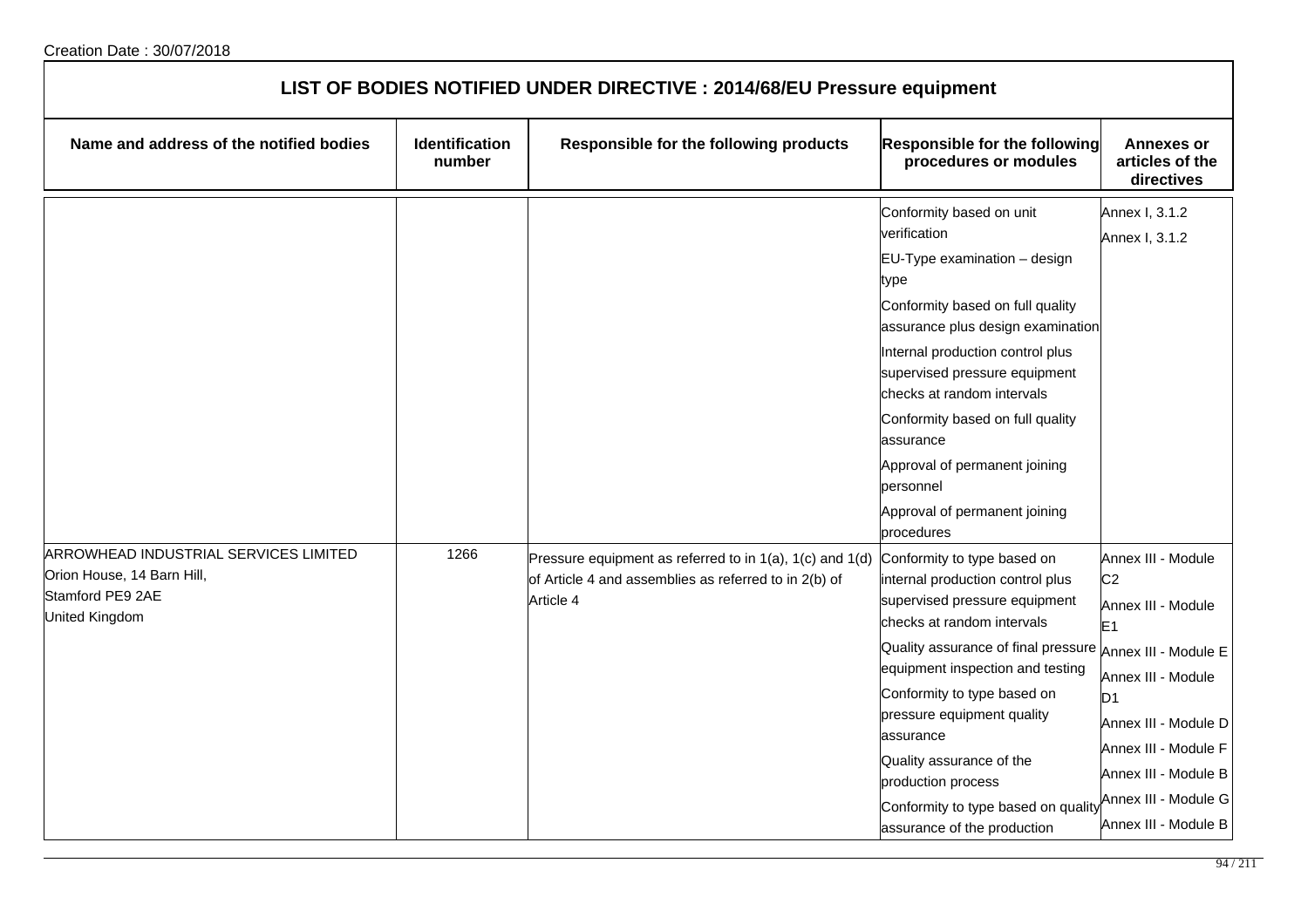| LIST OF BODIES NOTIFIED UNDER DIRECTIVE : 2014/68/EU Pressure equipment                                          |                          |                                                                                                                                |                                                                                                                                                                                                                                                                                                                                                                                                                                                                                                                                                                           |                                                                                                                          |  |
|------------------------------------------------------------------------------------------------------------------|--------------------------|--------------------------------------------------------------------------------------------------------------------------------|---------------------------------------------------------------------------------------------------------------------------------------------------------------------------------------------------------------------------------------------------------------------------------------------------------------------------------------------------------------------------------------------------------------------------------------------------------------------------------------------------------------------------------------------------------------------------|--------------------------------------------------------------------------------------------------------------------------|--|
| Name and address of the notified bodies                                                                          | Identification<br>number | Responsible for the following products                                                                                         | <b>Responsible for the following</b><br>procedures or modules                                                                                                                                                                                                                                                                                                                                                                                                                                                                                                             | <b>Annexes or</b><br>articles of the<br>directives                                                                       |  |
|                                                                                                                  |                          |                                                                                                                                | process<br>Conformity to type based on<br>pressure equipment verification<br>EU-Type examination - production A2<br>type<br>Conformity based on unit<br>verification<br>EU-Type examination - design<br>type<br>Conformity based on full quality<br>assurance plus design examination<br>Internal production control plus<br>supervised pressure equipment<br>checks at random intervals<br>Conformity based on full quality<br>assurance<br>European approval for materials<br>Approval of permanent joining<br>personnel<br>Approval of permanent joining<br>procedures | Annex III - Module<br>H1<br>Annex III - Module<br>Annex III - Module H<br>Article 15<br>Annex I, 3.1.2<br>Annex I, 3.1.2 |  |
| ARROWHEAD INDUSTRIAL SERVICES LIMITED<br>Orion House, 14 Barn Hill,<br>Stamford PE9 2AE<br><b>United Kingdom</b> | 1266                     | Pressure equipment as referred to in 1(a), 1(c) and 1(d)<br>of Article 4 and assemblies as referred to in 2(b) of<br>Article 4 | Approval of non-destructive testing Annex I, 3.1.3<br>personnel                                                                                                                                                                                                                                                                                                                                                                                                                                                                                                           |                                                                                                                          |  |
| VYSKUMNY USTAV ZVARACSKY - PRIEMYSELNY<br>INSTITUT SLOVENSKEJ REPUBLIKY<br>Racianska 71                          | 1297                     | <b>ALL</b>                                                                                                                     | Quality assurance of final pressure Annex III - Module<br>equipment inspection and testing<br>Conformity to type based on                                                                                                                                                                                                                                                                                                                                                                                                                                                 | E1<br>Annex III - Module E                                                                                               |  |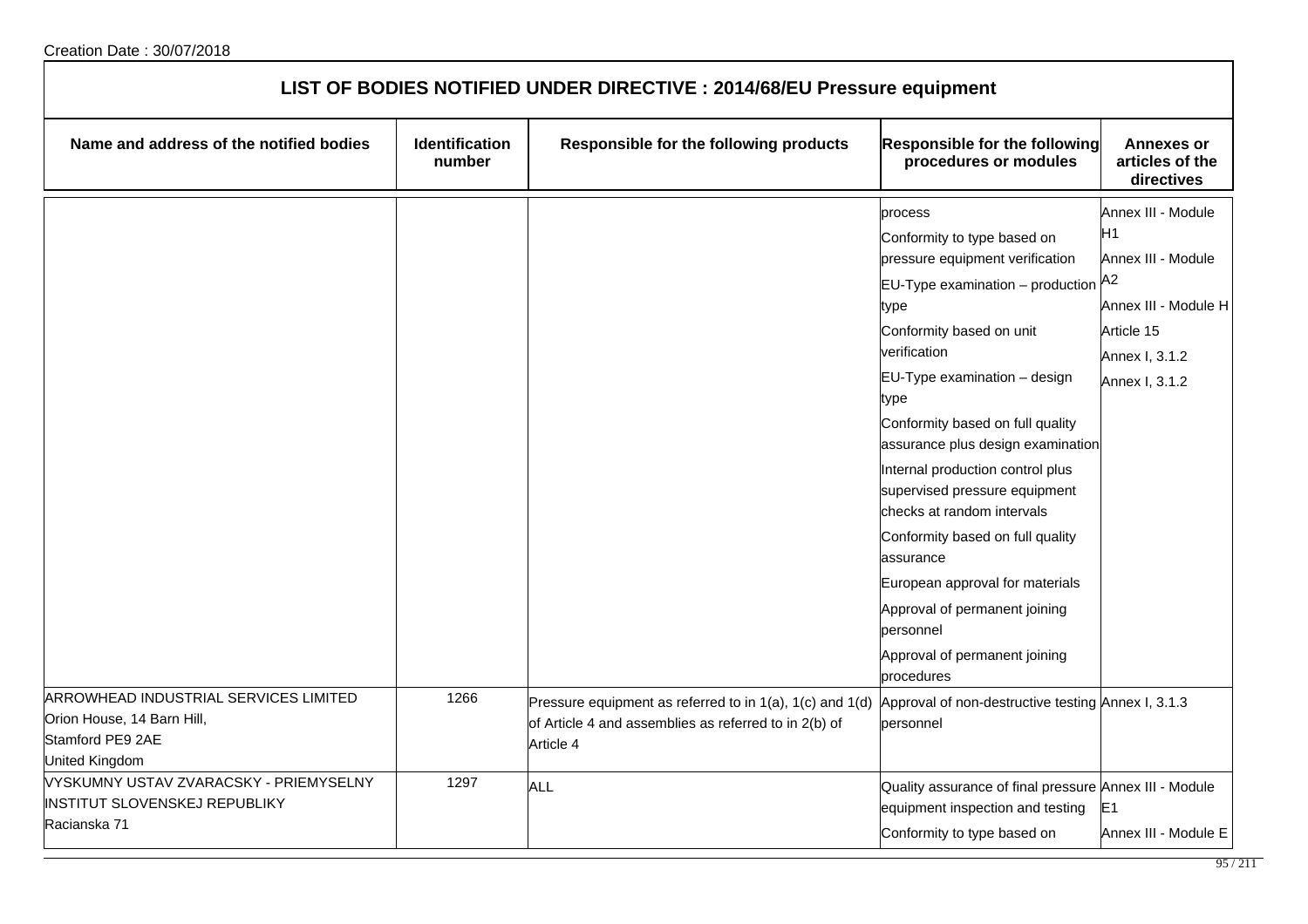| LIST OF BODIES NOTIFIED UNDER DIRECTIVE : 2014/68/EU Pressure equipment                                                                                   |                                 |                                        |                                                                                                                                                                                                                                                                                                                                                                                                                                                                                                                                                                                                                                              |                                                                                                                                                                                                            |  |
|-----------------------------------------------------------------------------------------------------------------------------------------------------------|---------------------------------|----------------------------------------|----------------------------------------------------------------------------------------------------------------------------------------------------------------------------------------------------------------------------------------------------------------------------------------------------------------------------------------------------------------------------------------------------------------------------------------------------------------------------------------------------------------------------------------------------------------------------------------------------------------------------------------------|------------------------------------------------------------------------------------------------------------------------------------------------------------------------------------------------------------|--|
| Name and address of the notified bodies                                                                                                                   | <b>Identification</b><br>number | Responsible for the following products | <b>Responsible for the following</b><br>procedures or modules                                                                                                                                                                                                                                                                                                                                                                                                                                                                                                                                                                                | <b>Annexes or</b><br>articles of the<br>directives                                                                                                                                                         |  |
| 832 59 BRATISLAVA<br>Slovakia<br>VYSKUMNY USTAV ZVARACSKY - PRIEMYSELNY<br>INSTITUT SLOVENSKEJ REPUBLIKY<br>Racianska 71<br>832 59 BRATISLAVA<br>Slovakia | 1297                            | ALL                                    | pressure equipment quality<br>assurance<br>Quality assurance of the<br>production process<br>Conformity to type based on quality Annex III - Module B<br>assurance of the production<br>process<br>Conformity to type based on<br>pressure equipment verification<br>EU-Type examination - production<br>type<br>Conformity based on unit<br>verification<br>EU-Type examination - design<br>type<br>Conformity based on full quality<br>assurance plus design examination<br>Conformity based on full quality<br>assurance<br>Approval of permanent joining<br>personnel<br>Approval of non-destructive testing Annex I, 3.1.3<br>personnel | Annex III - Module<br>D1<br>Annex III - Module D<br>Annex III - Module F<br>Annex III - Module G<br>Annex III - Module B<br>Annex III - Module<br>H <sub>1</sub><br>Annex III - Module H<br>Annex I, 3.1.2 |  |
| Technicky skusobny ustav Piestany s.p.<br>Krajinska cesta 2929/9                                                                                          | 1299                            | ALL                                    | Conformity to type based on<br>internal production control plus                                                                                                                                                                                                                                                                                                                                                                                                                                                                                                                                                                              | Annex III - Module<br>C <sub>2</sub>                                                                                                                                                                       |  |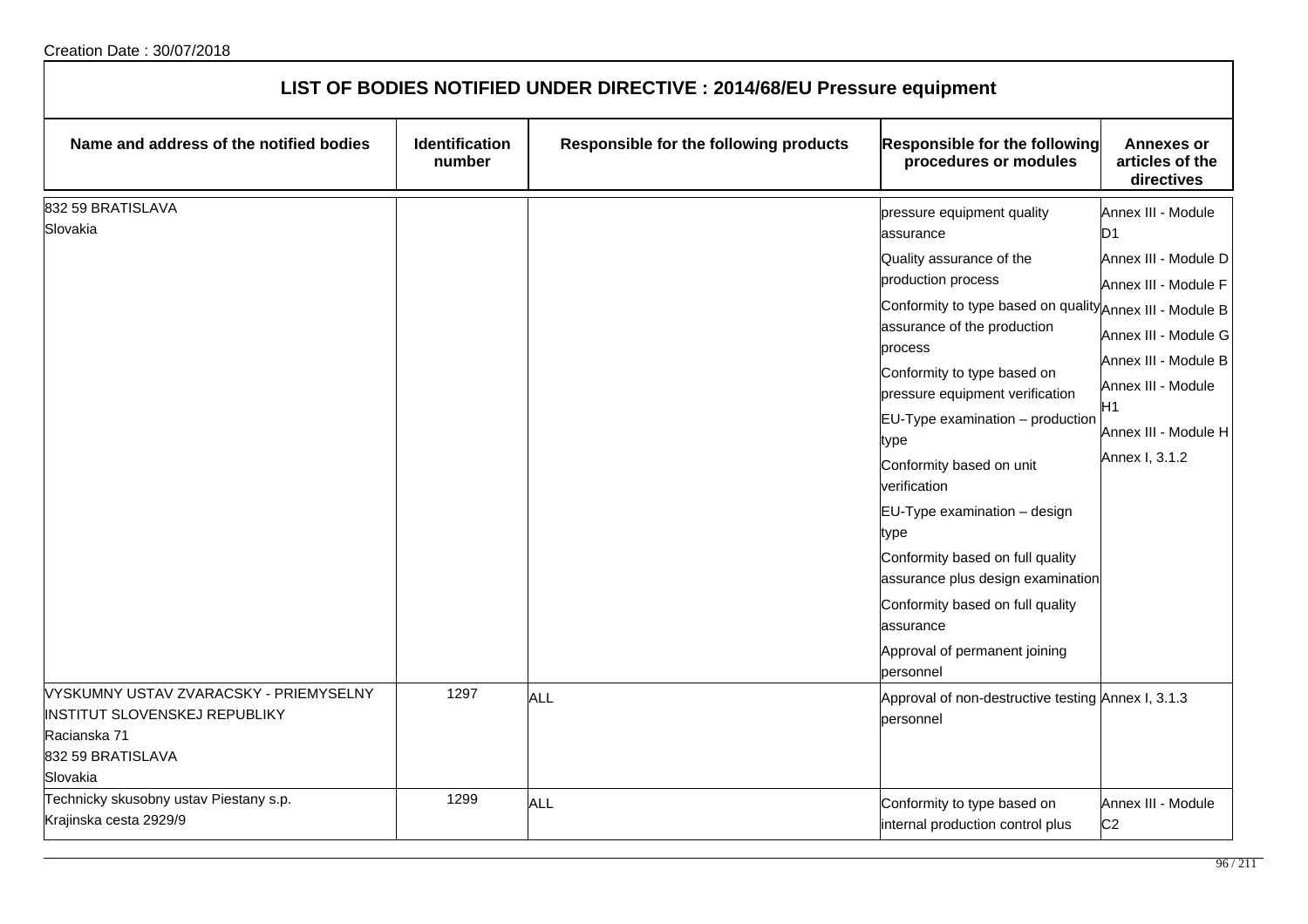| LIST OF BODIES NOTIFIED UNDER DIRECTIVE : 2014/68/EU Pressure equipment |                                 |                                        |                                                                                                                                                                                                                                                                                                                                                                                                                                                                                                                                                                                                                                                                                                                                       |                                                                                                                                                                                                                                                  |
|-------------------------------------------------------------------------|---------------------------------|----------------------------------------|---------------------------------------------------------------------------------------------------------------------------------------------------------------------------------------------------------------------------------------------------------------------------------------------------------------------------------------------------------------------------------------------------------------------------------------------------------------------------------------------------------------------------------------------------------------------------------------------------------------------------------------------------------------------------------------------------------------------------------------|--------------------------------------------------------------------------------------------------------------------------------------------------------------------------------------------------------------------------------------------------|
| Name and address of the notified bodies                                 | <b>Identification</b><br>number | Responsible for the following products | <b>Responsible for the following</b><br>procedures or modules                                                                                                                                                                                                                                                                                                                                                                                                                                                                                                                                                                                                                                                                         | <b>Annexes or</b><br>articles of the<br>directives                                                                                                                                                                                               |
| 921 24 Piestany<br>Slovakia                                             |                                 |                                        | supervised pressure equipment<br>checks at random intervals<br>Quality assurance of final pressure Annex III - Module E<br>equipment inspection and testing<br>Conformity to type based on<br>pressure equipment quality<br>assurance<br>Quality assurance of the<br>production process<br>Conformity to type based on quality<br>assurance of the production<br>process<br>EU-Type examination - production<br>type<br>Conformity based on unit<br>verification<br>EU-Type examination - design<br>type<br>Conformity based on full quality<br>assurance plus design examination<br>Internal production control plus<br>supervised pressure equipment<br>checks at random intervals<br>Conformity based on full quality<br>assurance | Annex III - Module<br>E1<br>Annex III - Module<br>D <sub>1</sub><br>Annex III - Module D<br>Annex III - Module B<br>Annex III - Module G<br>Annex III - Module B<br>Annex III - Module<br>H1<br>Annex III - Module<br>А2<br>Annex III - Module H |
| <b>ITALSOCOTEC SPA</b><br>Piazza Stia, 8<br>00138 - ROMA                | 1306                            | <b>ALL</b>                             | Conformity to type based on<br>internal production control plus<br>supervised pressure equipment                                                                                                                                                                                                                                                                                                                                                                                                                                                                                                                                                                                                                                      | Annex III - Module<br>C <sub>2</sub><br>Annex III - Module F                                                                                                                                                                                     |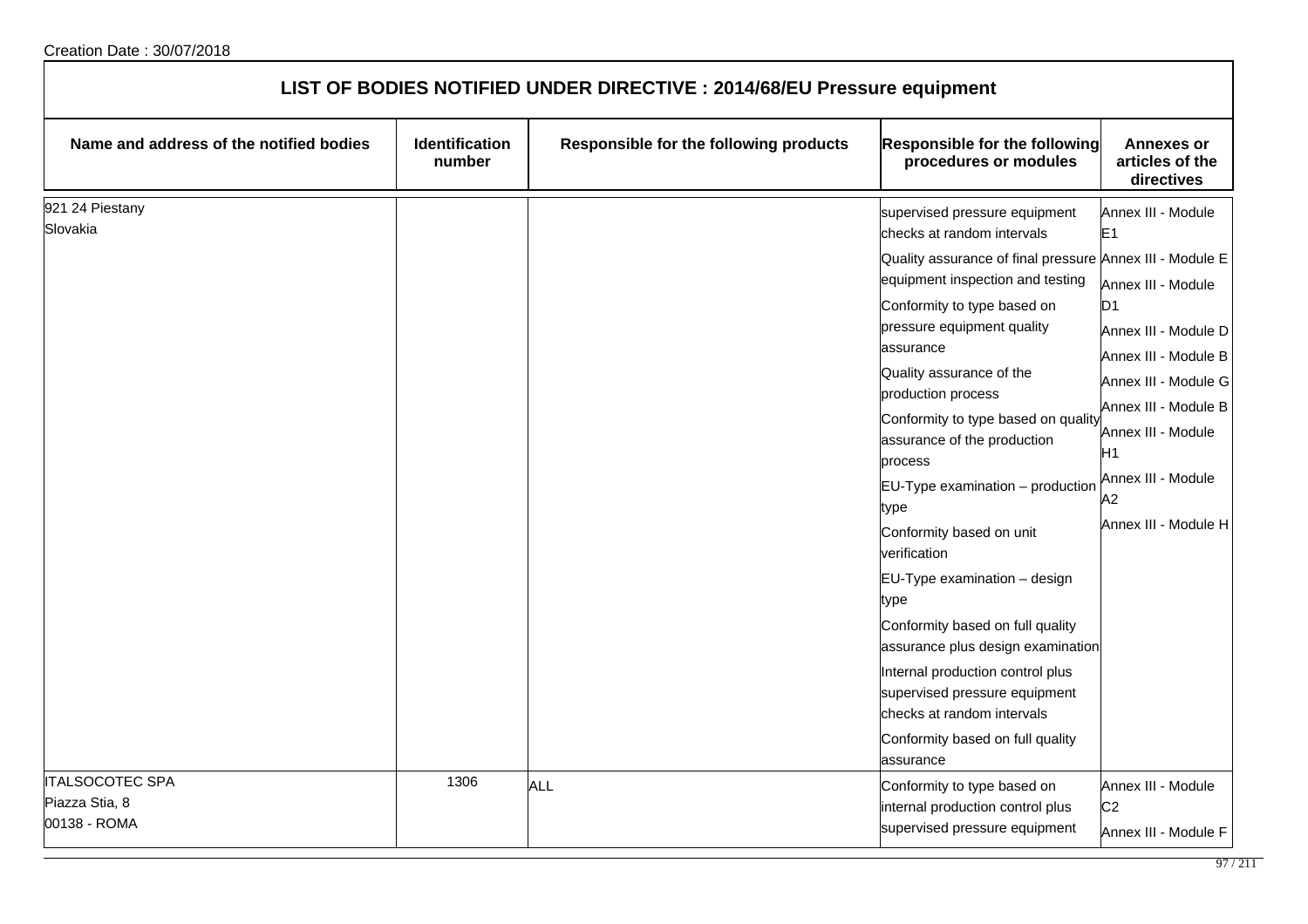| LIST OF BODIES NOTIFIED UNDER DIRECTIVE : 2014/68/EU Pressure equipment |                                 |                                        |                                                                                                                                                                                                                                                                                                                                                                                                                                  |                                                                                                                                                                      |
|-------------------------------------------------------------------------|---------------------------------|----------------------------------------|----------------------------------------------------------------------------------------------------------------------------------------------------------------------------------------------------------------------------------------------------------------------------------------------------------------------------------------------------------------------------------------------------------------------------------|----------------------------------------------------------------------------------------------------------------------------------------------------------------------|
| Name and address of the notified bodies                                 | <b>Identification</b><br>number | Responsible for the following products | <b>Responsible for the following</b><br>procedures or modules                                                                                                                                                                                                                                                                                                                                                                    | <b>Annexes or</b><br>articles of the<br>directives                                                                                                                   |
| Italy<br><b>ITALSOCOTEC SPA</b>                                         | 1306                            | ALL                                    | checks at random intervals<br>Conformity to type based on<br>pressure equipment verification<br>$EU-Type$ examination $-$ production<br>type<br>Conformity based on unit<br>verification<br>EU-Type examination - design<br>type<br>Internal production control plus<br>supervised pressure equipment<br>checks at random intervals<br>Approval of permanent joining<br>personnel<br>Approval of permanent joining<br>procedures | Annex III - Module B<br>Annex III - Module G<br>Annex III - Module B<br>Annex III - Module<br>A2<br>Annex I, 3.1.2<br>Annex I, 3.1.2                                 |
| Piazza Stia, 8<br>00138 - ROMA<br>Italy                                 |                                 |                                        | Approval of non-destructive testing Annex I, 3.1.3<br>personnel                                                                                                                                                                                                                                                                                                                                                                  |                                                                                                                                                                      |
| Inspecta Estonia OÜ<br>Teaduspargi 8<br>12618 TALLINN<br>Estonia        | 1336                            | Pressure equipment                     | Conformity to type based on<br>internal production control plus<br>supervised pressure equipment<br>checks at random intervals<br>Quality assurance of final pressure<br>equipment inspection and testing<br>Conformity to type based on<br>pressure equipment quality                                                                                                                                                           | Annex III - Module<br>C <sub>2</sub><br>Annex III - Module<br>E <sub>1</sub><br>Annex III - Module E<br>Annex III - Module<br>D <sub>1</sub><br>Annex III - Module D |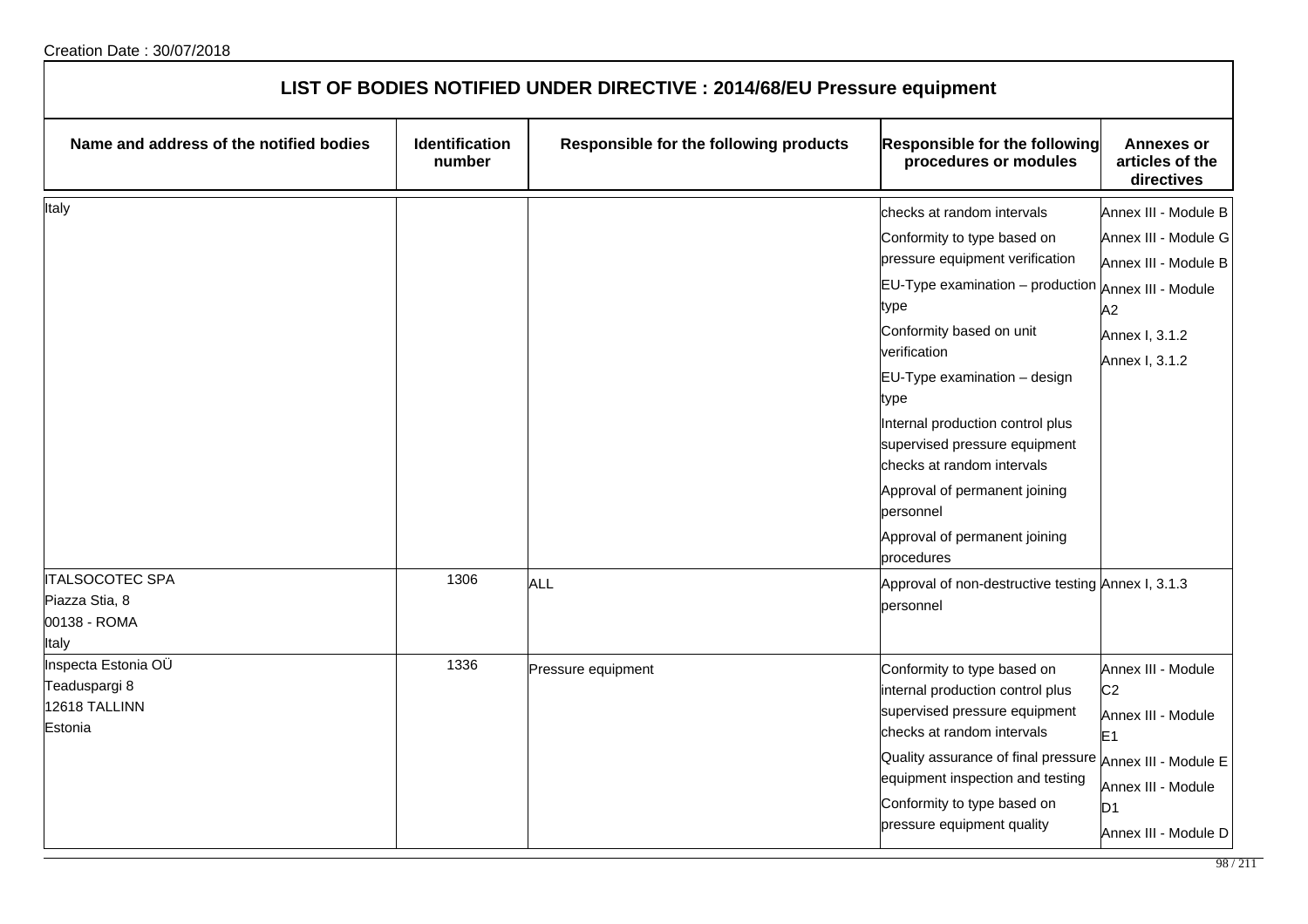| LIST OF BODIES NOTIFIED UNDER DIRECTIVE : 2014/68/EU Pressure equipment                                           |                          |                                        |                                                                                                                                                                                                                                                                                                                                                                                                                                                                                                                                                                                                |                                                                                                                                                        |  |
|-------------------------------------------------------------------------------------------------------------------|--------------------------|----------------------------------------|------------------------------------------------------------------------------------------------------------------------------------------------------------------------------------------------------------------------------------------------------------------------------------------------------------------------------------------------------------------------------------------------------------------------------------------------------------------------------------------------------------------------------------------------------------------------------------------------|--------------------------------------------------------------------------------------------------------------------------------------------------------|--|
| Name and address of the notified bodies                                                                           | Identification<br>number | Responsible for the following products | <b>Responsible for the following</b><br>procedures or modules                                                                                                                                                                                                                                                                                                                                                                                                                                                                                                                                  | <b>Annexes or</b><br>articles of the<br>directives                                                                                                     |  |
|                                                                                                                   |                          |                                        | assurance<br>Quality assurance of the<br>production process<br>Conformity to type based on quality Annex III - Module<br>assurance of the production<br>process<br>Conformity to type based on<br>pressure equipment verification<br>Conformity based on unit<br>verification<br>EU-Type examination - design<br>type<br>Conformity based on full quality<br>assurance plus design examination<br>Internal production control plus<br>supervised pressure equipment<br>checks at random intervals<br>Approval of permanent joining<br>personnel<br>Approval of permanent joining<br>procedures | Annex III - Module F<br>Annex III - Module G<br>Annex III - Module B<br>H1<br>Annex III - Module<br>A <sub>2</sub><br>Annex I, 3.1.2<br>Annex I, 3.1.2 |  |
| SERVICIOS DE CONTROL E INSPECCIÓN, S.A. (SCI)<br>Carretera de Ajalvir-Torrejón, Km. 1,8<br>28864 AJALVIR<br>Spain | 1348                     | <b>ALL</b>                             | Conformity to type based on<br>internal production control plus<br>supervised pressure equipment<br>checks at random intervals<br>Conformity to type based on<br>pressure equipment verification<br>$EU-Type$ examination $-$ production                                                                                                                                                                                                                                                                                                                                                       | Annex III - Module<br>C <sub>2</sub><br>Annex III - Module F<br>Annex III - Module B<br>Annex III - Module G<br>Annex III - Module B                   |  |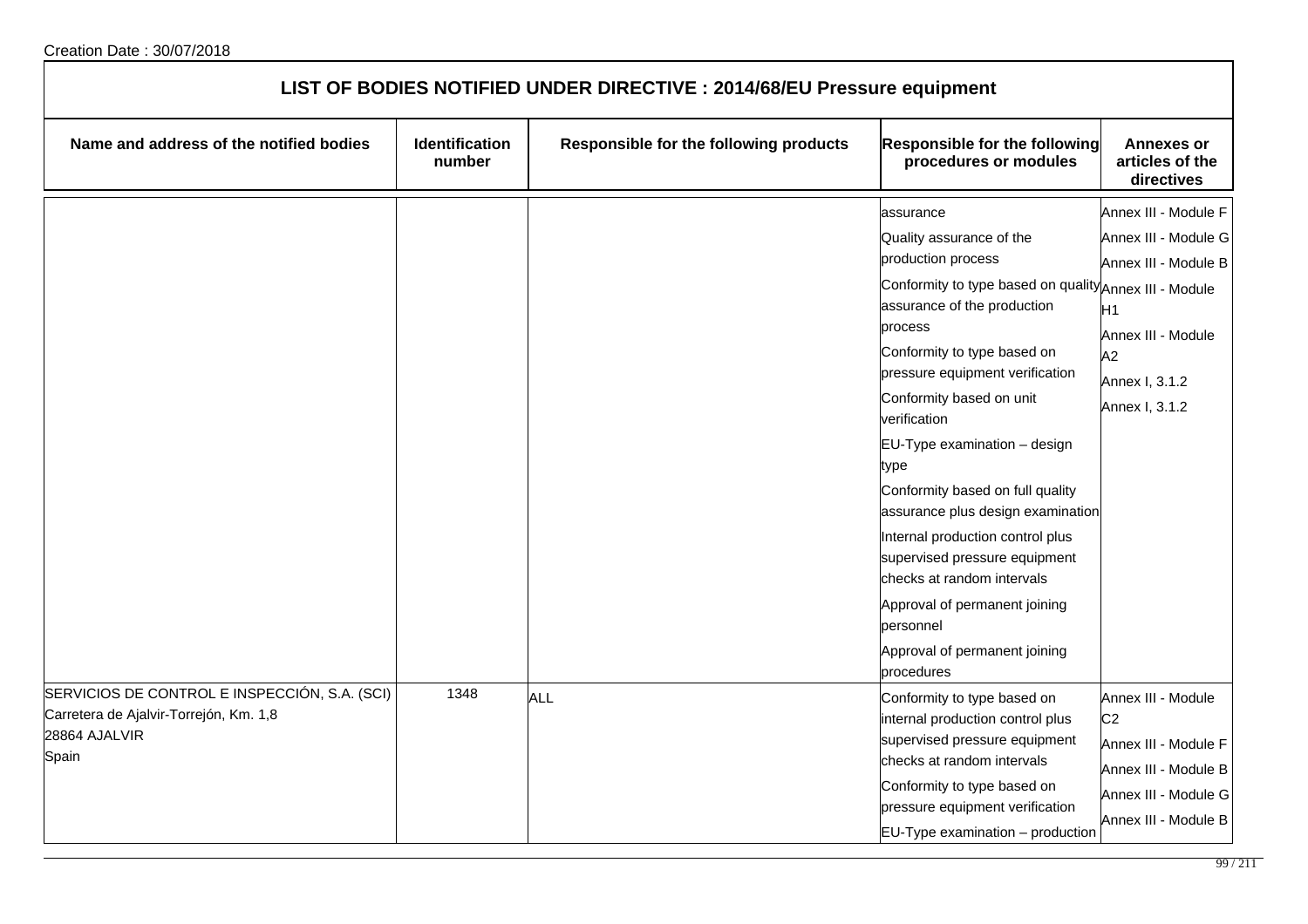| LIST OF BODIES NOTIFIED UNDER DIRECTIVE : 2014/68/EU Pressure equipment |                                 |                                        |                                                                                                                                                                                                                                                                                                                                                                                                |                                                                                                                                                                                                                      |
|-------------------------------------------------------------------------|---------------------------------|----------------------------------------|------------------------------------------------------------------------------------------------------------------------------------------------------------------------------------------------------------------------------------------------------------------------------------------------------------------------------------------------------------------------------------------------|----------------------------------------------------------------------------------------------------------------------------------------------------------------------------------------------------------------------|
| Name and address of the notified bodies                                 | <b>Identification</b><br>number | Responsible for the following products | <b>Responsible for the following</b><br>procedures or modules                                                                                                                                                                                                                                                                                                                                  | <b>Annexes or</b><br>articles of the<br>directives                                                                                                                                                                   |
| TÜV SÜD SLOVAKIA s.r.o.<br>Jasikova 6<br>821 03 BRATISLAVA<br>Slovakia  | 1353                            | ALL                                    | type<br>Conformity based on unit<br>verification<br>EU-Type examination - design<br>type<br>Internal production control plus<br>supervised pressure equipment<br>checks at random intervals<br>European approval for materials<br>Approval of permanent joining<br>personnel<br>Approval of permanent joining<br>procedures<br>Approval of non-destructive testing Annex I, 3.1.3<br>personnel | Annex III - Module<br>A2<br>Article 15<br>Annex I, 3.1.2<br>Annex I, 3.1.2                                                                                                                                           |
| TÜV SÜD SLOVAKIA s.r.o.<br>Jasikova 6<br>821 03 BRATISLAVA<br>Slovakia  | 1353                            | ALL                                    | Conformity to type based on<br>internal production control plus<br>supervised pressure equipment<br>checks at random intervals<br>Quality assurance of final pressure<br>equipment inspection and testing<br>Conformity to type based on<br>pressure equipment quality<br>assurance<br>Quality assurance of the<br>production process                                                          | Annex III - Module<br>C <sub>2</sub><br>Annex III - Module<br>E <sub>1</sub><br>Annex III - Module E<br>Annex III - Module<br>D <sub>1</sub><br>Annex III - Module D<br>Annex III - Module F<br>Annex III - Module B |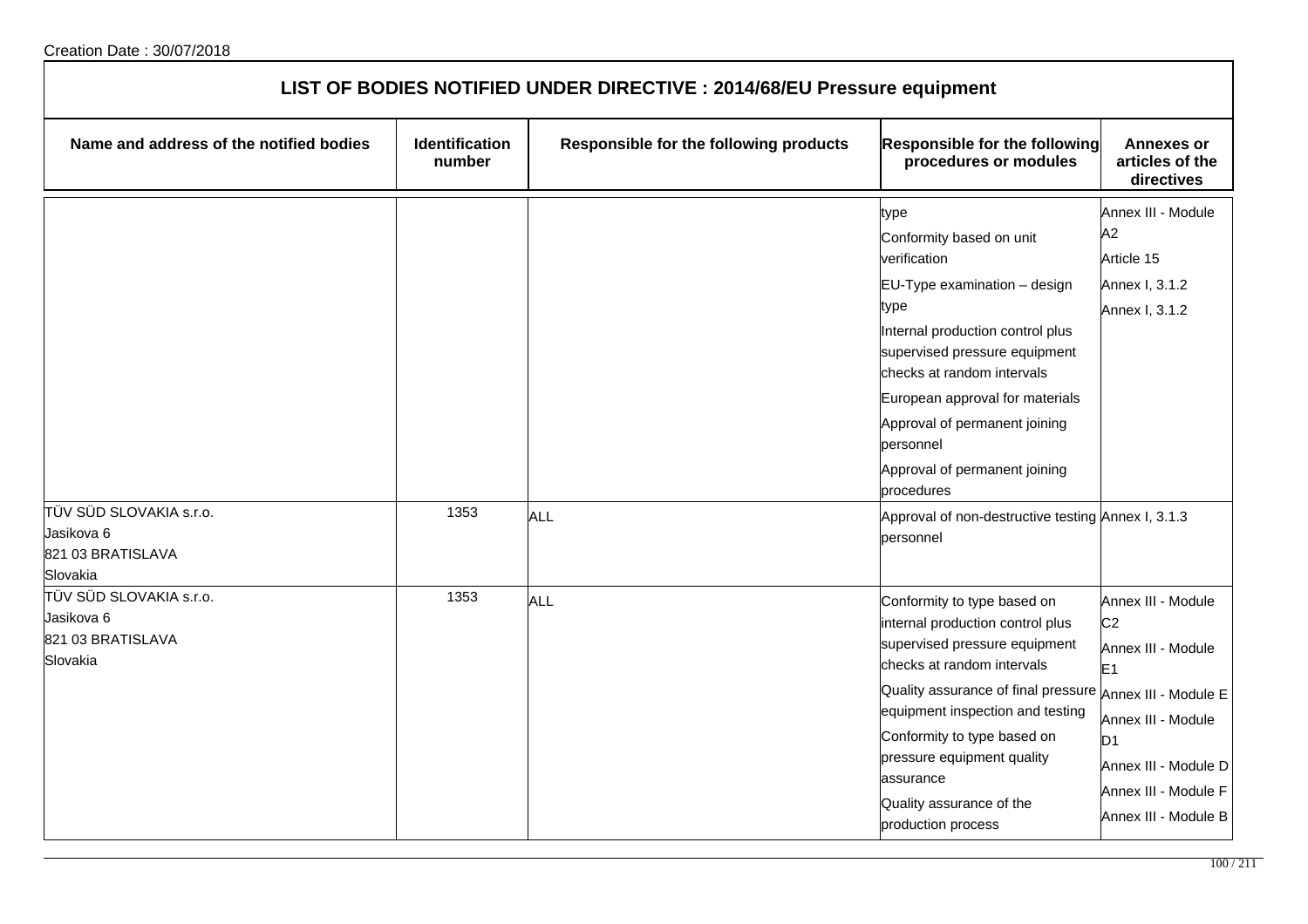| LIST OF BODIES NOTIFIED UNDER DIRECTIVE : 2014/68/EU Pressure equipment        |                          |                                        |                                                                                                                                                                                                                                                                                                                                                                                                                                                                                                                                                                                                                                                                         |                                                                                                                                                  |
|--------------------------------------------------------------------------------|--------------------------|----------------------------------------|-------------------------------------------------------------------------------------------------------------------------------------------------------------------------------------------------------------------------------------------------------------------------------------------------------------------------------------------------------------------------------------------------------------------------------------------------------------------------------------------------------------------------------------------------------------------------------------------------------------------------------------------------------------------------|--------------------------------------------------------------------------------------------------------------------------------------------------|
| Name and address of the notified bodies                                        | Identification<br>number | Responsible for the following products | <b>Responsible for the following</b><br>procedures or modules                                                                                                                                                                                                                                                                                                                                                                                                                                                                                                                                                                                                           | <b>Annexes or</b><br>articles of the<br>directives                                                                                               |
|                                                                                |                          |                                        | Conformity to type based on quality Annex III - Module G<br>assurance of the production<br>process<br>Conformity to type based on<br>pressure equipment verification<br>EU-Type examination – production $A_2$<br>type<br>Conformity based on unit<br>verification<br>EU-Type examination - design<br>type<br>Conformity based on full quality<br>assurance plus design examination<br>Internal production control plus<br>supervised pressure equipment<br>checks at random intervals<br>Conformity based on full quality<br>assurance<br>European approval for materials<br>Approval of permanent joining<br>personnel<br>Approval of permanent joining<br>procedures | Annex III - Module B<br>Annex III - Module<br>H1<br>Annex III - Module<br>Annex III - Module H<br>Article 15<br>Annex I, 3.1.2<br>Annex I, 3.1.2 |
| Technicka inspekcia a.s.<br>Trnavska cesta 56<br>821 01 BRATISLAVA<br>Slovakia | 1354                     | <b>ALL</b>                             | Conformity to type based on<br>internal production control plus<br>supervised pressure equipment<br>checks at random intervals<br>Quality assurance of final pressure Annex III - Module E                                                                                                                                                                                                                                                                                                                                                                                                                                                                              | Annex III - Module<br>C <sub>2</sub><br>Annex III - Module<br>E <sub>1</sub>                                                                     |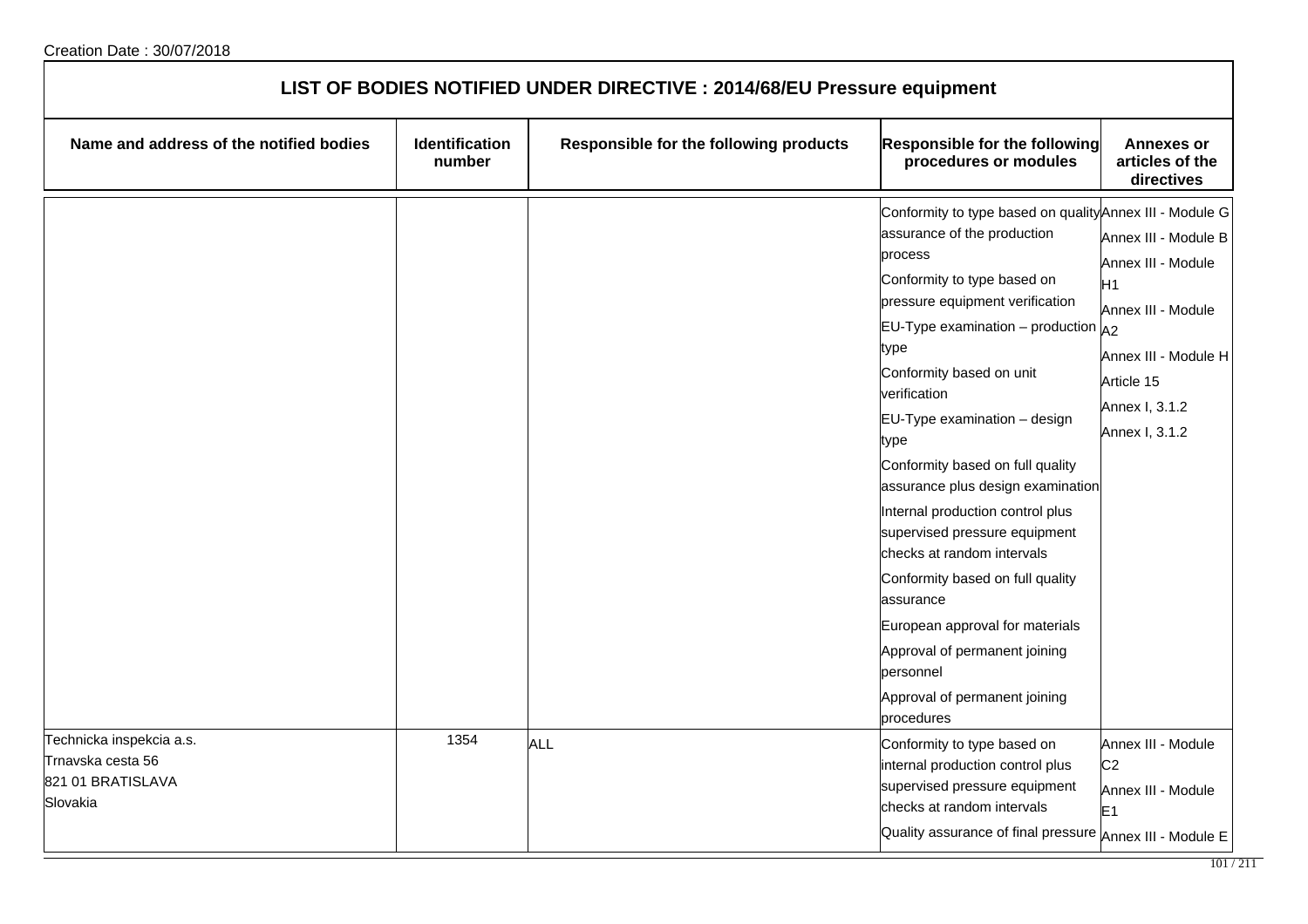| LIST OF BODIES NOTIFIED UNDER DIRECTIVE : 2014/68/EU Pressure equipment |                          |                                        |                                                                                                                                                                                                                                                                                                                                                                                                                                                                                                                                                                                                                                                                                                                                                                                                    |                                                                                                                                                                                                                                                                                                |
|-------------------------------------------------------------------------|--------------------------|----------------------------------------|----------------------------------------------------------------------------------------------------------------------------------------------------------------------------------------------------------------------------------------------------------------------------------------------------------------------------------------------------------------------------------------------------------------------------------------------------------------------------------------------------------------------------------------------------------------------------------------------------------------------------------------------------------------------------------------------------------------------------------------------------------------------------------------------------|------------------------------------------------------------------------------------------------------------------------------------------------------------------------------------------------------------------------------------------------------------------------------------------------|
| Name and address of the notified bodies                                 | Identification<br>number | Responsible for the following products | <b>Responsible for the following</b><br>procedures or modules                                                                                                                                                                                                                                                                                                                                                                                                                                                                                                                                                                                                                                                                                                                                      | <b>Annexes or</b><br>articles of the<br>directives                                                                                                                                                                                                                                             |
|                                                                         |                          |                                        | equipment inspection and testing<br>Conformity to type based on<br>pressure equipment quality<br>assurance<br>Quality assurance of the<br>production process<br>Conformity to type based on quality<br>assurance of the production<br>process<br>Conformity to type based on<br>pressure equipment verification<br>$EU-Type$ examination $-$ production<br>type<br>Conformity based on unit<br>verification<br>EU-Type examination - design<br>type<br>Conformity based on full quality<br>assurance plus design examination<br>Internal production control plus<br>supervised pressure equipment<br>checks at random intervals<br>Conformity based on full quality<br>assurance<br>European approval for materials<br>Approval of permanent joining<br>personnel<br>Approval of permanent joining | Annex III - Module<br>D <sub>1</sub><br>Annex III - Module D<br>Annex III - Module F<br>Annex III - Module B<br>Annex III - Module G<br>Annex III - Module B<br>Annex III - Module<br>H1<br>Annex III - Module<br>А2<br>Annex III - Module H<br>Article 15<br>Annex I, 3.1.2<br>Annex I, 3.1.2 |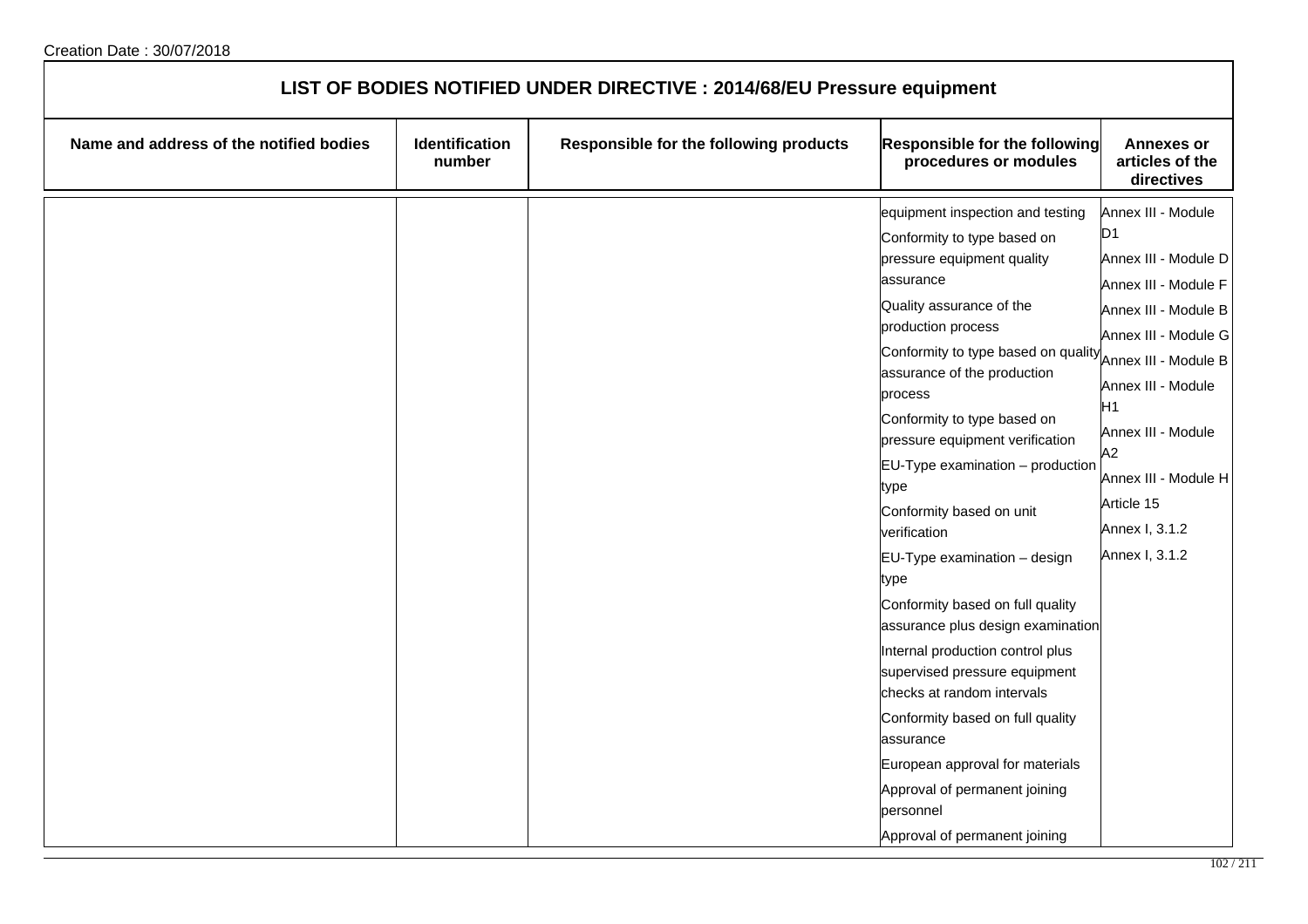| LIST OF BODIES NOTIFIED UNDER DIRECTIVE : 2014/68/EU Pressure equipment                 |                                 |                                        |                                                                                                                                                                                                                                                                                                                                                                                                                                                                                                                                                                                                                                                                                                                |                                                                                                                                                                                                                                                                                                                                                            |  |
|-----------------------------------------------------------------------------------------|---------------------------------|----------------------------------------|----------------------------------------------------------------------------------------------------------------------------------------------------------------------------------------------------------------------------------------------------------------------------------------------------------------------------------------------------------------------------------------------------------------------------------------------------------------------------------------------------------------------------------------------------------------------------------------------------------------------------------------------------------------------------------------------------------------|------------------------------------------------------------------------------------------------------------------------------------------------------------------------------------------------------------------------------------------------------------------------------------------------------------------------------------------------------------|--|
| Name and address of the notified bodies                                                 | <b>Identification</b><br>number | Responsible for the following products | Responsible for the following<br>procedures or modules                                                                                                                                                                                                                                                                                                                                                                                                                                                                                                                                                                                                                                                         | <b>Annexes or</b><br>articles of the<br>directives                                                                                                                                                                                                                                                                                                         |  |
|                                                                                         |                                 |                                        | procedures                                                                                                                                                                                                                                                                                                                                                                                                                                                                                                                                                                                                                                                                                                     |                                                                                                                                                                                                                                                                                                                                                            |  |
| BUREAU VERITAS ITALIA S.P.A.<br>Viale Monza, 347<br>20126 - MILANO (MI)<br><b>Italy</b> | 1370                            | ALL                                    | Approval of non-destructive testing Annex I, 3.1.3<br>personnel                                                                                                                                                                                                                                                                                                                                                                                                                                                                                                                                                                                                                                                |                                                                                                                                                                                                                                                                                                                                                            |  |
| BUREAU VERITAS ITALIA S.P.A.<br>Viale Monza, 347<br>20126 - MILANO (MI)<br>Italy        | 1370                            | <b>ALL</b>                             | Conformity to type based on<br>internal production control plus<br>supervised pressure equipment<br>checks at random intervals<br>Quality assurance of final pressure $ _{\mathsf{Annex\ III}}$ . Module E<br>equipment inspection and testing<br>Conformity to type based on<br>pressure equipment quality<br>assurance<br>Quality assurance of the<br>production process<br>Conformity to type based on quality<br>assurance of the production<br>process<br>Conformity to type based on<br>pressure equipment verification<br><b>EU-Type examination</b> – production $A^2$<br>type<br>Conformity based on unit<br>verification<br>EU-Type examination - design<br>type<br>Conformity based on full quality | Annex III - Module<br>C <sub>2</sub><br>Annex III - Module<br>E1<br>Annex III - Module<br>D <sub>1</sub><br>Annex III - Module D<br>Annex III - Module F<br>Annex III - Module B<br>Annex III - Module G<br>Annex III - Module B<br>Annex III - Module<br>H <sub>1</sub><br>Annex III - Module<br>Annex III - Module H<br>Annex I, 3.1.2<br>Annex I, 3.1.2 |  |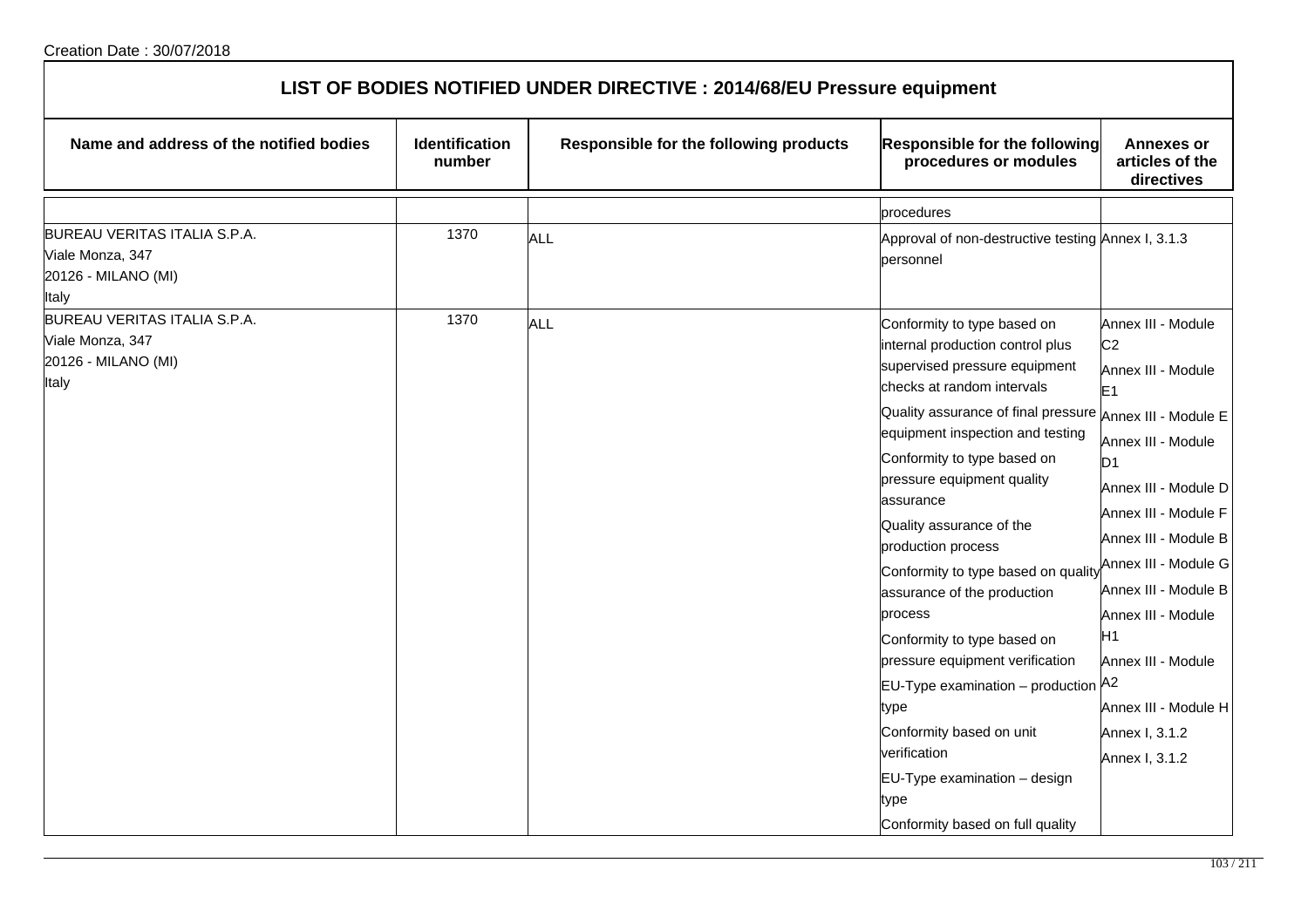| LIST OF BODIES NOTIFIED UNDER DIRECTIVE : 2014/68/EU Pressure equipment |                                 |                                        |                                                                                                                                                                                                                                                                                                                                                                                                                                             |                                                                                                                                                                                                                                                                    |  |
|-------------------------------------------------------------------------|---------------------------------|----------------------------------------|---------------------------------------------------------------------------------------------------------------------------------------------------------------------------------------------------------------------------------------------------------------------------------------------------------------------------------------------------------------------------------------------------------------------------------------------|--------------------------------------------------------------------------------------------------------------------------------------------------------------------------------------------------------------------------------------------------------------------|--|
| Name and address of the notified bodies                                 | <b>Identification</b><br>number | Responsible for the following products | Responsible for the following<br>procedures or modules                                                                                                                                                                                                                                                                                                                                                                                      | <b>Annexes or</b><br>articles of the<br>directives                                                                                                                                                                                                                 |  |
| SGS ITALIA S.P.A.                                                       | 1381                            | ALL                                    | assurance plus design examination<br>Internal production control plus<br>supervised pressure equipment<br>checks at random intervals<br>Conformity based on full quality<br>assurance<br>Approval of permanent joining<br>personnel<br>Approval of permanent joining<br>procedures<br>Approval of non-destructive testing Annex I, 3.1.3                                                                                                    |                                                                                                                                                                                                                                                                    |  |
| Via Caldera, 21<br>20153 - MILANO (MI)<br>Italy                         |                                 |                                        | personnel                                                                                                                                                                                                                                                                                                                                                                                                                                   |                                                                                                                                                                                                                                                                    |  |
| SGS ITALIA S.P.A.<br>Via Caldera, 21<br>20153 - MILANO (MI)<br>Italy    | 1381                            | <b>ALL</b>                             | Conformity to type based on<br>internal production control plus<br>supervised pressure equipment<br>checks at random intervals<br>Quality assurance of final pressure Annex III - Module E<br>equipment inspection and testing<br>Conformity to type based on<br>pressure equipment quality<br>assurance<br>Quality assurance of the<br>production process<br>Conformity to type based on quality<br>assurance of the production<br>process | Annex III - Module<br>C <sub>2</sub><br>Annex III - Module<br>E <sub>1</sub><br>Annex III - Module<br>D <sub>1</sub><br>Annex III - Module D<br>Annex III - Module F<br>Annex III - Module B<br>Annex III - Module G<br>Annex III - Module B<br>Annex III - Module |  |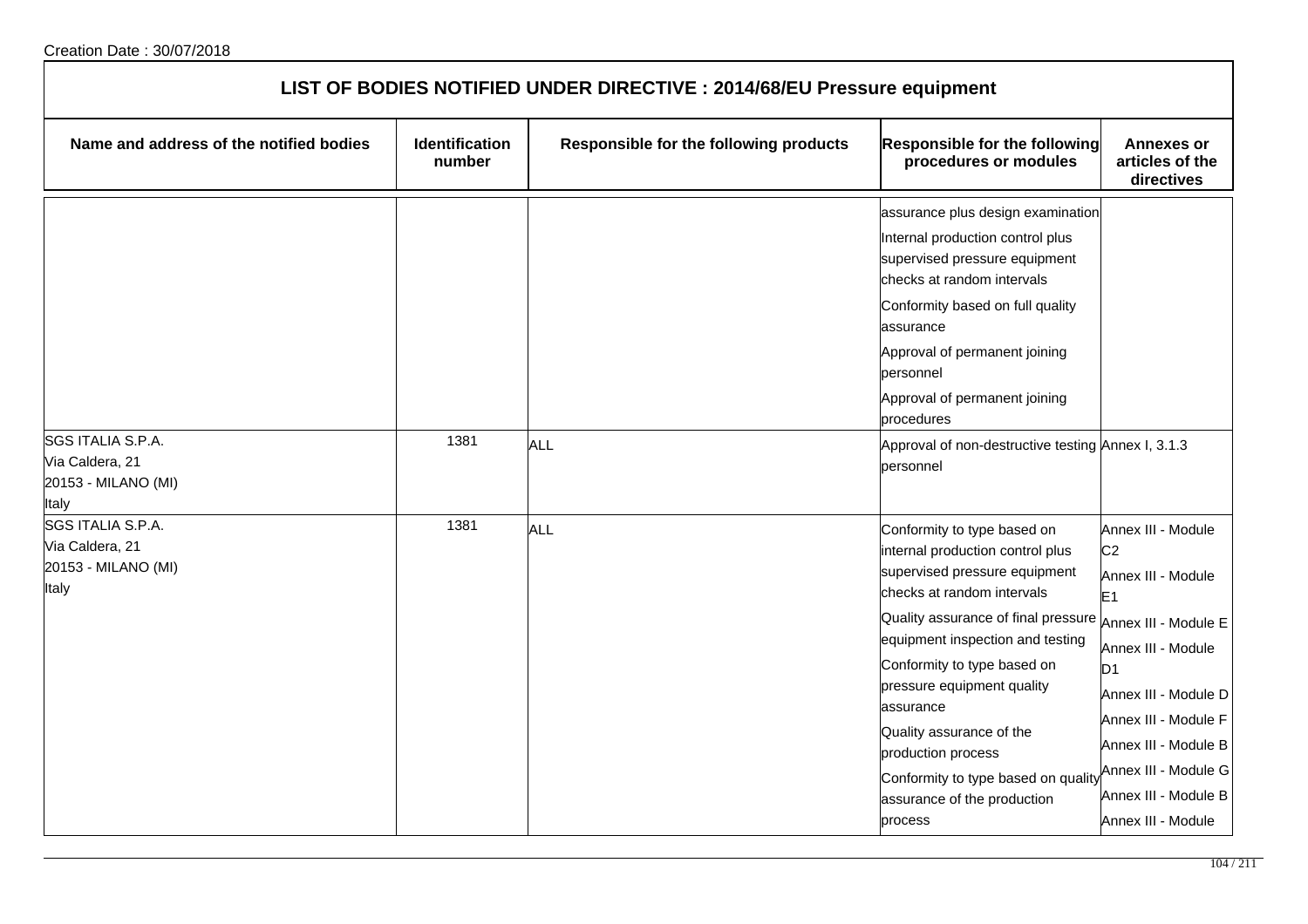| LIST OF BODIES NOTIFIED UNDER DIRECTIVE : 2014/68/EU Pressure equipment                     |                                 |                                        |                                                                                                                                                                                                                                                                                                                                                                                                                                                                                                                                 |                                                                                                                                                                                    |  |
|---------------------------------------------------------------------------------------------|---------------------------------|----------------------------------------|---------------------------------------------------------------------------------------------------------------------------------------------------------------------------------------------------------------------------------------------------------------------------------------------------------------------------------------------------------------------------------------------------------------------------------------------------------------------------------------------------------------------------------|------------------------------------------------------------------------------------------------------------------------------------------------------------------------------------|--|
| Name and address of the notified bodies                                                     | <b>Identification</b><br>number | Responsible for the following products | Responsible for the following<br>procedures or modules                                                                                                                                                                                                                                                                                                                                                                                                                                                                          | <b>Annexes or</b><br>articles of the<br>directives                                                                                                                                 |  |
|                                                                                             |                                 |                                        | Conformity to type based on<br>pressure equipment verification<br>EU-Type examination – production $ A2 $<br>type<br>Conformity based on unit<br>verification<br>EU-Type examination - design<br>type<br>Conformity based on full quality<br>assurance plus design examination<br>Internal production control plus<br>supervised pressure equipment<br>checks at random intervals<br>Conformity based on full quality<br>assurance<br>Approval of permanent joining<br>personnel<br>Approval of permanent joining<br>procedures | H <sub>1</sub><br>Annex III - Module<br>Annex III - Module H<br>Annex I, 3.1.2<br>Annex I, 3.1.2                                                                                   |  |
| <b>TECHNICAL SUPERVISION SERVICE</b><br>Naugarduko str. 41<br>LT-03227 VILNIUS<br>Lithuania | 1399                            | Pressure equipment                     | Conformity to type based on<br>internal production control plus<br>supervised pressure equipment<br>checks at random intervals<br>Conformity to type based on quality<br>assurance of the production<br>process<br>Conformity to type based on<br>pressure equipment verification                                                                                                                                                                                                                                               | Annex III - Module<br>C <sub>2</sub><br>Annex III - Module D<br>Annex III - Module F<br>Annex III - Module B<br>Annex III - Module G<br>Annex III - Module B<br>Annex III - Module |  |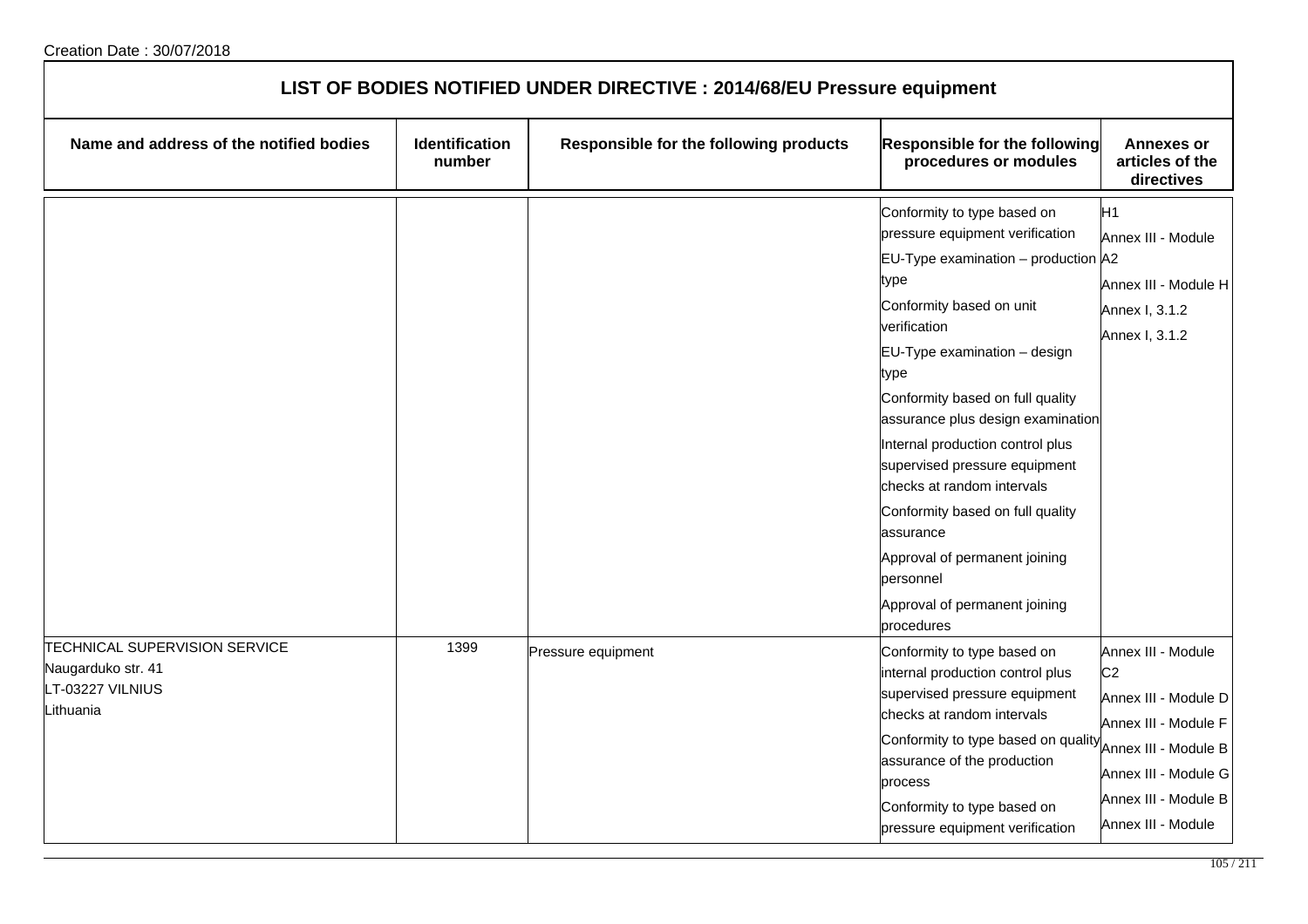| LIST OF BODIES NOTIFIED UNDER DIRECTIVE : 2014/68/EU Pressure equipment                                                                              |                          |                                        |                                                                                                                                                                                                                                                                                                                                 |                                                                                                                                                                  |  |
|------------------------------------------------------------------------------------------------------------------------------------------------------|--------------------------|----------------------------------------|---------------------------------------------------------------------------------------------------------------------------------------------------------------------------------------------------------------------------------------------------------------------------------------------------------------------------------|------------------------------------------------------------------------------------------------------------------------------------------------------------------|--|
| Name and address of the notified bodies                                                                                                              | Identification<br>number | Responsible for the following products | Responsible for the following<br>procedures or modules                                                                                                                                                                                                                                                                          | <b>Annexes or</b><br>articles of the<br>directives                                                                                                               |  |
|                                                                                                                                                      |                          |                                        | EU-Type examination - production A2<br>type<br>Conformity based on unit<br>verification<br>EU-Type examination - design<br>type<br>Internal production control plus<br>supervised pressure equipment<br>checks at random intervals<br>Approval of permanent joining<br>personnel<br>Approval of permanent joining<br>procedures | Annex I, 3.1.2<br>Annex I, 3.1.2                                                                                                                                 |  |
| <b>INSTYTUT SPAWALNICTWA</b><br>ul. Bl. Czeslawa 16/18<br>44 100 GLIWICE<br>Poland                                                                   | 1405                     | Pressure equipment                     | Approval of non-destructive testing Annex I, 3.1.3<br>personnel<br>Approval of permanent joining<br>personnel                                                                                                                                                                                                                   | Annex I, 3.1.2                                                                                                                                                   |  |
| UNION OF TECHNICAL SAFETY EXPERTS OF<br>MANUFACTUTRES OF LATVIA - TÜV RHEINLAND<br><b>GROUP LTD</b><br>leriku street 3/C2<br>RIGA, LV-1084<br>Latvia | 1407                     | Pressure equipment                     | Conformity to type based on<br>internal production control plus<br>supervised pressure equipment<br>checks at random intervals<br>Conformity to type based on<br>pressure equipment verification<br>$EU-Type$ examination $-$ production<br>type<br>Conformity based on unit<br>verification<br>EU-Type examination - design    | Annex III - Module<br>C <sub>2</sub><br>Annex III - Module F<br>Annex III - Module B<br>Annex III - Module G<br>Annex III - Module B<br>Annex III - Module<br>A2 |  |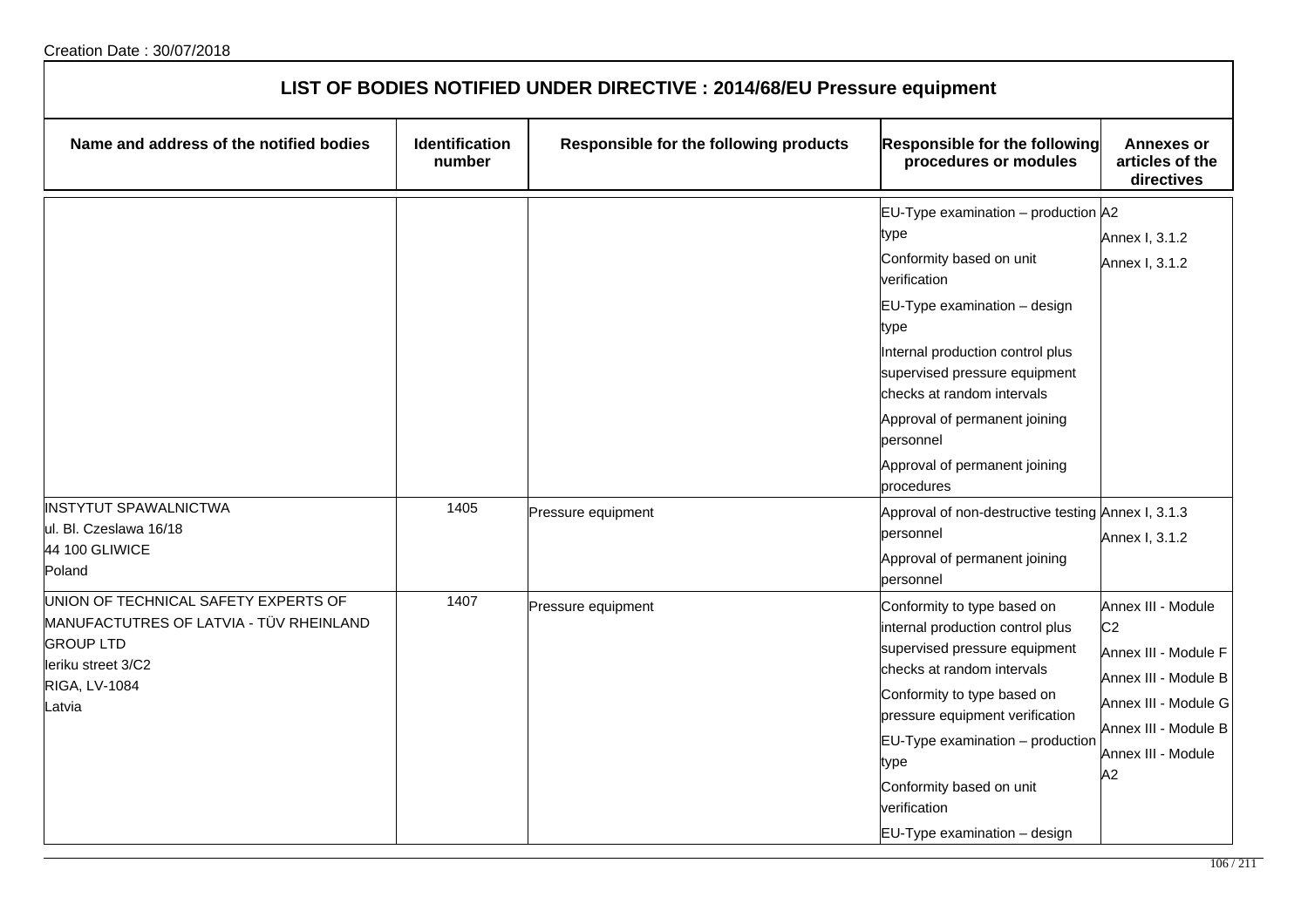| LIST OF BODIES NOTIFIED UNDER DIRECTIVE : 2014/68/EU Pressure equipment |                          |                                        |                                                                                                                                                                                                                                                                                                                                                                                                                                                                                                                                                                                                                                                                                   |                                                                                                                                                                                                                                |  |
|-------------------------------------------------------------------------|--------------------------|----------------------------------------|-----------------------------------------------------------------------------------------------------------------------------------------------------------------------------------------------------------------------------------------------------------------------------------------------------------------------------------------------------------------------------------------------------------------------------------------------------------------------------------------------------------------------------------------------------------------------------------------------------------------------------------------------------------------------------------|--------------------------------------------------------------------------------------------------------------------------------------------------------------------------------------------------------------------------------|--|
| Name and address of the notified bodies                                 | Identification<br>number | Responsible for the following products | <b>Responsible for the following</b><br>procedures or modules                                                                                                                                                                                                                                                                                                                                                                                                                                                                                                                                                                                                                     | <b>Annexes or</b><br>articles of the<br>directives                                                                                                                                                                             |  |
| <b>TÜV NORD BALTIK LTD</b><br>Saremas street 3                          | 1409                     | Pressure equipment                     | type<br>Internal production control plus<br>supervised pressure equipment<br>checks at random intervals<br>Conformity to type based on                                                                                                                                                                                                                                                                                                                                                                                                                                                                                                                                            | Annex III - Module                                                                                                                                                                                                             |  |
| Riga, LV-1005<br>_atvia                                                 |                          |                                        | internal production control plus<br>supervised pressure equipment<br>checks at random intervals<br>Conformity to type based on<br>pressure equipment verification<br>$EU-Type$ examination $-$ production<br>type<br>Conformity based on unit<br>verification<br>EU-Type examination - design<br>type<br>Conformity based on full quality<br>assurance plus design examination Annex I, 3.1.2<br>Internal production control plus<br>supervised pressure equipment<br>checks at random intervals<br>Conformity based on full quality<br>assurance<br>European approval for materials<br>Approval of permanent joining<br>personnel<br>Approval of permanent joining<br>procedures | C <sub>2</sub><br>Annex III - Module F<br>Annex III - Module B<br>Annex III - Module G<br>Annex III - Module B<br>Annex III - Module<br>Η1<br>Annex III - Module<br>A2<br>Annex III - Module H<br>Article 15<br>Annex I, 3.1.2 |  |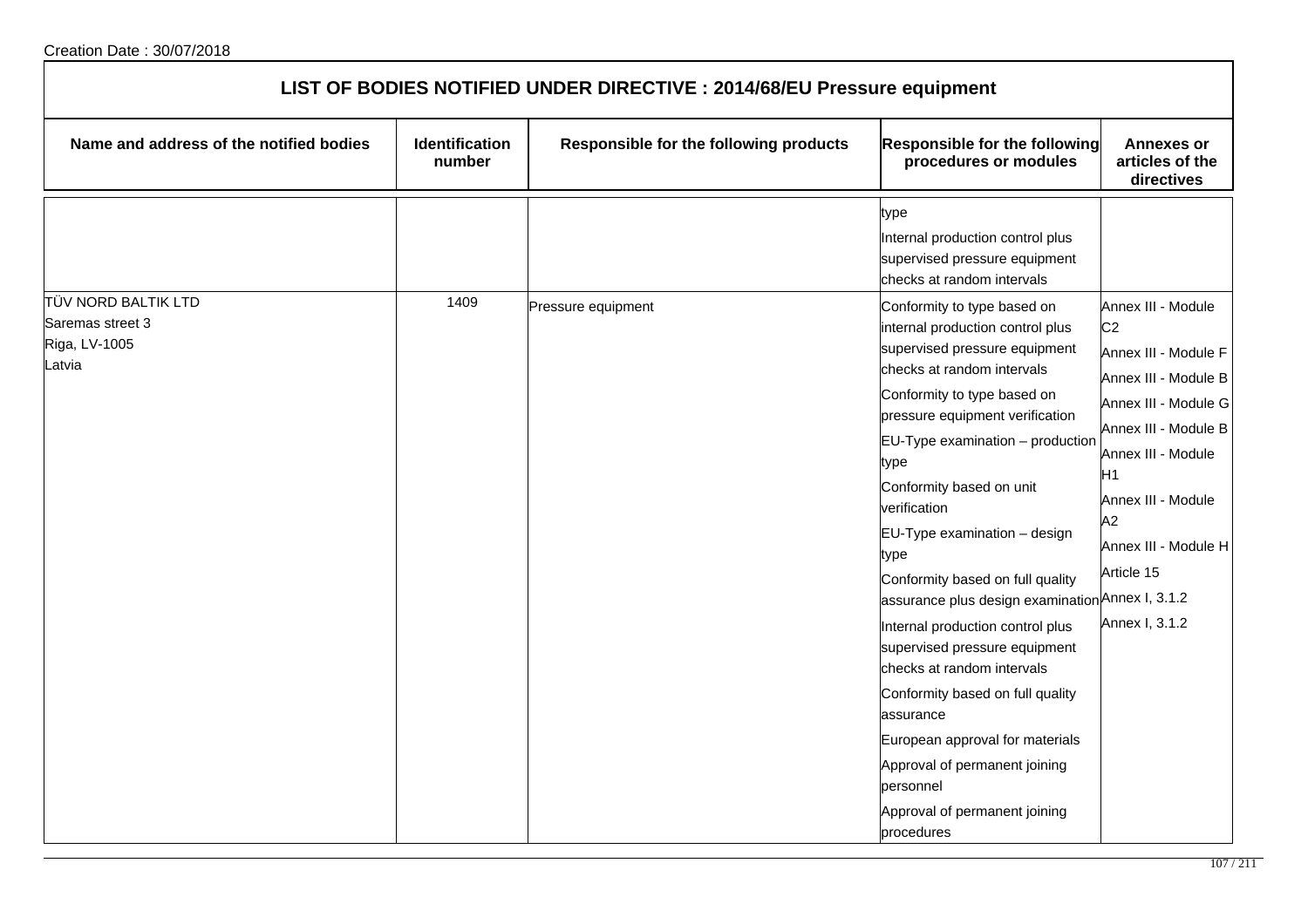| LIST OF BODIES NOTIFIED UNDER DIRECTIVE : 2014/68/EU Pressure equipment     |                                 |                                        |                                                                                                                                                                                                                                                                                                                                                                                                                                                                                                                                                                                                                                                                                                                                                                                                                                             |                                                                                                                                                                                                                                                                                                                                                      |
|-----------------------------------------------------------------------------|---------------------------------|----------------------------------------|---------------------------------------------------------------------------------------------------------------------------------------------------------------------------------------------------------------------------------------------------------------------------------------------------------------------------------------------------------------------------------------------------------------------------------------------------------------------------------------------------------------------------------------------------------------------------------------------------------------------------------------------------------------------------------------------------------------------------------------------------------------------------------------------------------------------------------------------|------------------------------------------------------------------------------------------------------------------------------------------------------------------------------------------------------------------------------------------------------------------------------------------------------------------------------------------------------|
| Name and address of the notified bodies                                     | <b>Identification</b><br>number | Responsible for the following products | <b>Responsible for the following</b><br>procedures or modules                                                                                                                                                                                                                                                                                                                                                                                                                                                                                                                                                                                                                                                                                                                                                                               | <b>Annexes or</b><br>articles of the<br>directives                                                                                                                                                                                                                                                                                                   |
| JSC Inspecta Latvia<br>Skanstes street 54A<br><b>LV-1013 RIGA</b><br>Latvia | 1412                            | Pressure equipment                     | Conformity to type based on<br>internal production control plus<br>supervised pressure equipment<br>checks at random intervals<br>Quality assurance of final pressure<br>equipment inspection and testing<br>Conformity to type based on<br>pressure equipment quality<br>assurance<br>Quality assurance of the<br>production process<br>Conformity to type based on quality<br>assurance of the production<br>process<br>Conformity to type based on<br>pressure equipment verification<br>EU-Type examination - production A2<br>type<br>Conformity based on unit<br>verification<br>EU-Type examination - design<br>type<br>Conformity based on full quality<br>assurance plus design examination<br>Internal production control plus<br>supervised pressure equipment<br>checks at random intervals<br>Conformity based on full quality | Annex III - Module<br>C <sub>2</sub><br>Annex III - Module<br>E <sub>1</sub><br>Annex III - Module E<br>Annex III - Module<br>D1<br>Annex III - Module D<br>Annex III - Module F<br>Annex III - Module B<br>Annex III - Module G<br>Annex III - Module B<br>Annex III - Module<br>H1<br>Annex III - Module<br>Annex III - Module H<br>Annex I, 3.1.2 |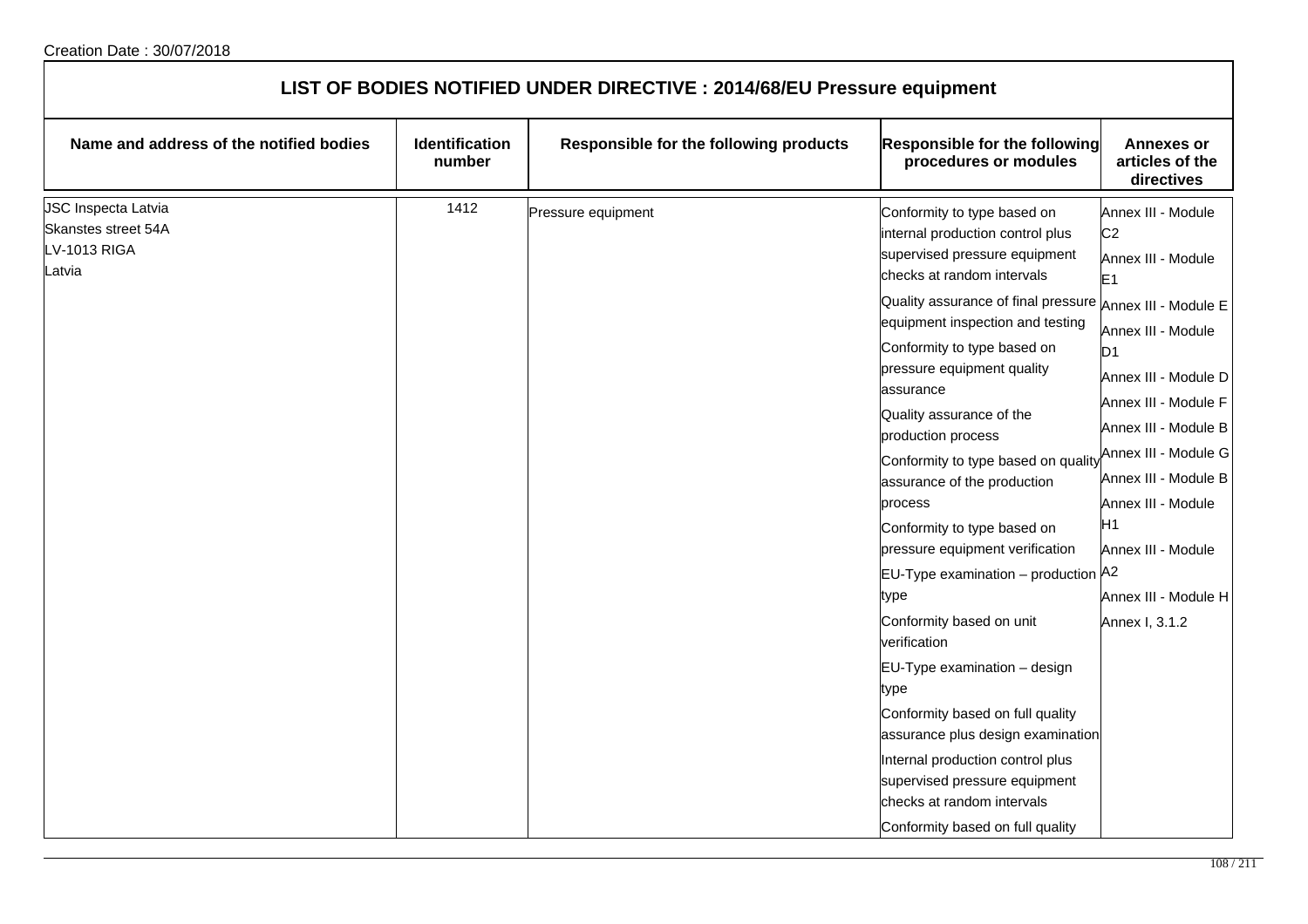| LIST OF BODIES NOTIFIED UNDER DIRECTIVE : 2014/68/EU Pressure equipment                                           |                          |                                        |                                                                                                                                                                                                                                                                                                                                                                                                                                                                                                                                                                                                                                                         |                                                                                                                                                                                                                                                                                                                                                        |
|-------------------------------------------------------------------------------------------------------------------|--------------------------|----------------------------------------|---------------------------------------------------------------------------------------------------------------------------------------------------------------------------------------------------------------------------------------------------------------------------------------------------------------------------------------------------------------------------------------------------------------------------------------------------------------------------------------------------------------------------------------------------------------------------------------------------------------------------------------------------------|--------------------------------------------------------------------------------------------------------------------------------------------------------------------------------------------------------------------------------------------------------------------------------------------------------------------------------------------------------|
| Name and address of the notified bodies                                                                           | Identification<br>number | Responsible for the following products | <b>Responsible for the following</b><br>procedures or modules                                                                                                                                                                                                                                                                                                                                                                                                                                                                                                                                                                                           | <b>Annexes or</b><br>articles of the<br>directives                                                                                                                                                                                                                                                                                                     |
| JSC Inspecta Latvia                                                                                               | 1412                     |                                        | assurance<br>Approval of permanent joining<br>procedures                                                                                                                                                                                                                                                                                                                                                                                                                                                                                                                                                                                                |                                                                                                                                                                                                                                                                                                                                                        |
| Skanstes street 54A<br>LV-1013 RIGA<br>atvia                                                                      |                          | Pressure equipment                     | Approval of non-destructive testing Annex I, 3.1.3<br>personnel<br>Approval of permanent joining<br>personnel                                                                                                                                                                                                                                                                                                                                                                                                                                                                                                                                           | Annex I, 3.1.2                                                                                                                                                                                                                                                                                                                                         |
| ÉMI-TÜV SÜD MIN#SÉGÜGYI ÉS<br><b>BIZTONSÁGTECHNIKAI KFT.</b><br>Dózsa György u. 26.<br>2000 SZENTENDRE<br>Hungary | 1417                     | ALL                                    | Conformity to type based on<br>internal production control plus<br>supervised pressure equipment<br>checks at random intervals<br>Quality assurance of final pressure $ _{\mathsf{Annex}}$ III - Module E<br>equipment inspection and testing<br>Conformity to type based on<br>pressure equipment quality<br>assurance<br>Quality assurance of the<br>production process<br>Conformity to type based on quality<br>assurance of the production<br>process<br>Conformity to type based on<br>pressure equipment verification<br>EU-Type examination - production A2<br>type<br>Conformity based on unit<br>verification<br>EU-Type examination - design | Annex III - Module<br>C <sub>2</sub><br>Annex III - Module<br>E <sub>1</sub><br>Annex III - Module<br>D <sub>1</sub><br>Annex III - Module D<br>Annex III - Module F<br>Annex III - Module B<br>Annex III - Module G<br>Annex III - Module B<br>Annex III - Module<br>H1<br>Annex III - Module<br>Annex III - Module H<br>Article 15<br>Annex I, 3.1.2 |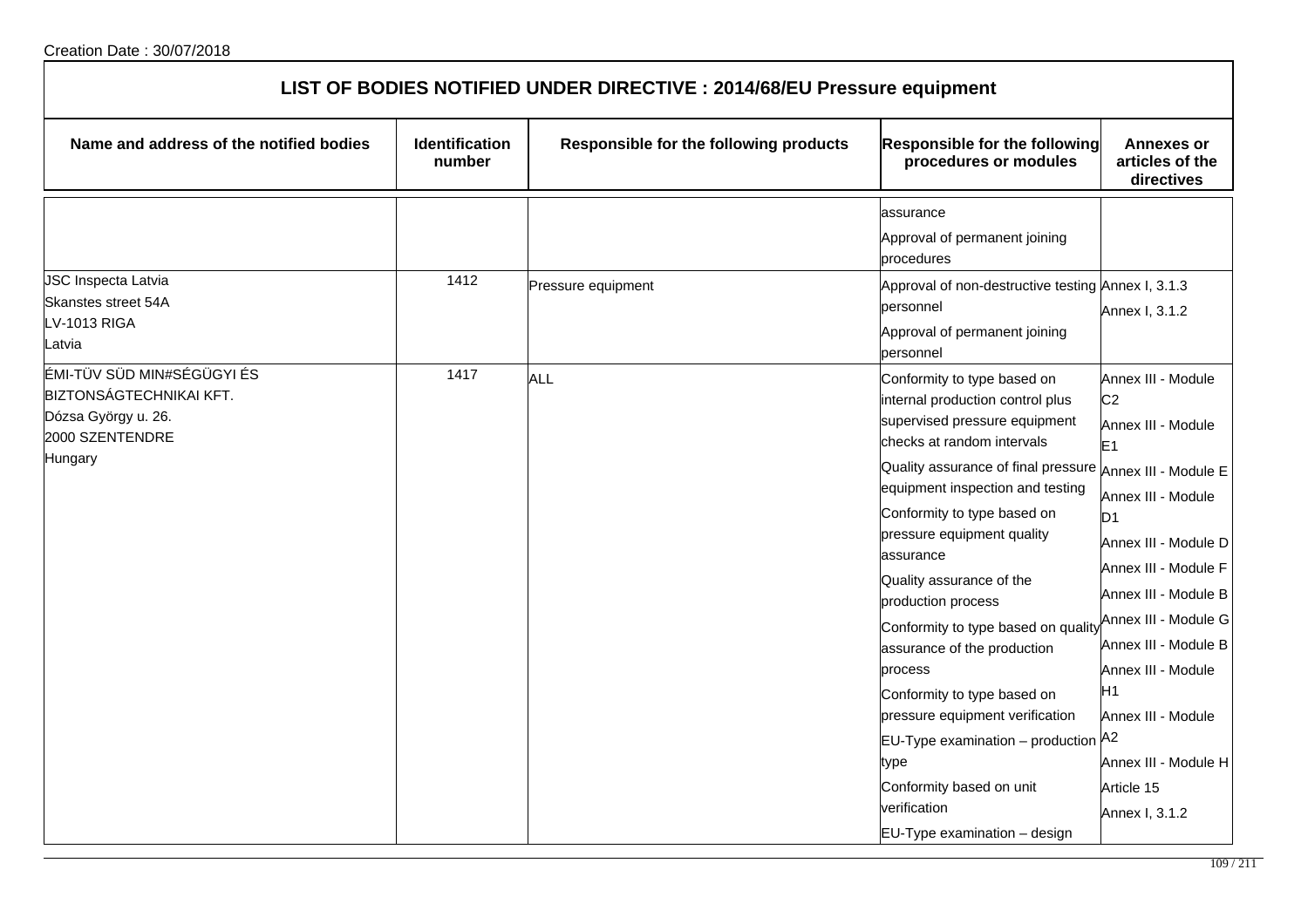| LIST OF BODIES NOTIFIED UNDER DIRECTIVE : 2014/68/EU Pressure equipment        |                                 |                                        |                                                                                                                                                                                                                                                                                                                                                                                                                                                                            |                                                                                                                                                                                                                                                                                      |
|--------------------------------------------------------------------------------|---------------------------------|----------------------------------------|----------------------------------------------------------------------------------------------------------------------------------------------------------------------------------------------------------------------------------------------------------------------------------------------------------------------------------------------------------------------------------------------------------------------------------------------------------------------------|--------------------------------------------------------------------------------------------------------------------------------------------------------------------------------------------------------------------------------------------------------------------------------------|
| Name and address of the notified bodies                                        | <b>Identification</b><br>number | Responsible for the following products | <b>Responsible for the following</b><br>procedures or modules                                                                                                                                                                                                                                                                                                                                                                                                              | <b>Annexes or</b><br>articles of the<br>directives                                                                                                                                                                                                                                   |
|                                                                                |                                 |                                        | type<br>Conformity based on full quality<br>assurance plus design examination<br>Internal production control plus<br>supervised pressure equipment<br>checks at random intervals<br>Conformity based on full quality<br>assurance<br>European approval for materials<br>Approval of permanent joining<br>personnel<br>Approval of permanent joining<br>procedures                                                                                                          | Annex I, 3.1.2                                                                                                                                                                                                                                                                       |
| URZAD DOZORU TECHNICZNEGO<br>ul. Szczesliwicka 34<br>02-353 Warszawa<br>Poland | 1433                            | Pressure equipment                     | Conformity to type based on<br>internal production control plus<br>supervised pressure equipment<br>checks at random intervals<br>Quality assurance of final pressure Annex III - Module E<br>equipment inspection and testing<br>Conformity to type based on<br>pressure equipment quality<br>assurance<br>Quality assurance of the<br>production process<br>Conformity to type based on quality<br>assurance of the production<br>process<br>Conformity to type based on | Annex III - Module<br>C <sub>2</sub><br>Annex III - Module<br>E <sub>1</sub><br>Annex III - Module<br>D <sub>1</sub><br>Annex III - Module D<br>Annex III - Module F<br>Annex III - Module B<br>Annex III - Module G<br>Annex III - Module B<br>Annex III - Module<br>H <sub>1</sub> |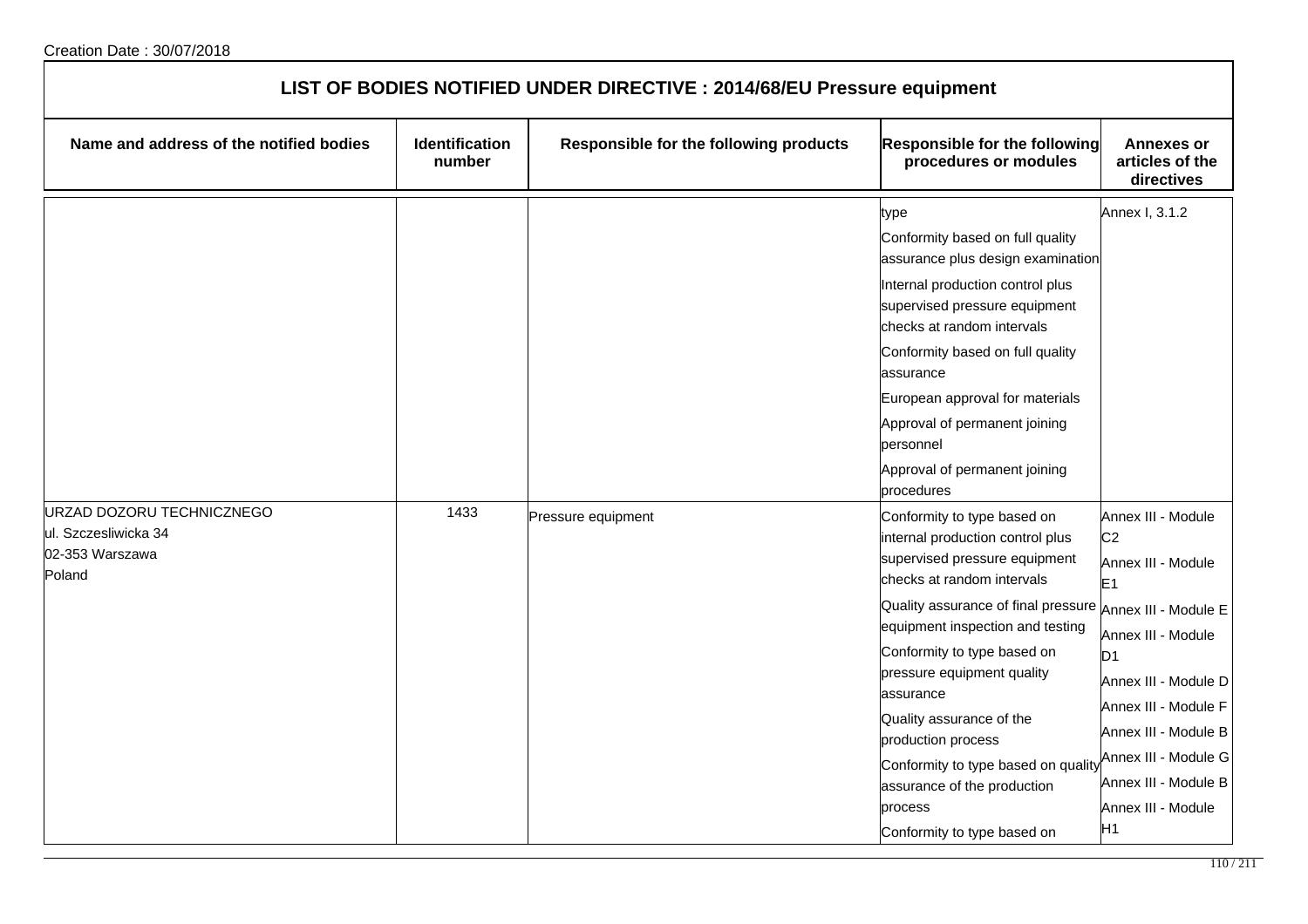| LIST OF BODIES NOTIFIED UNDER DIRECTIVE : 2014/68/EU Pressure equipment                                  |                          |                                        |                                                                                                                                                                                                                                                                                                                                                                                                                                                                                                                                           |                                                                                              |
|----------------------------------------------------------------------------------------------------------|--------------------------|----------------------------------------|-------------------------------------------------------------------------------------------------------------------------------------------------------------------------------------------------------------------------------------------------------------------------------------------------------------------------------------------------------------------------------------------------------------------------------------------------------------------------------------------------------------------------------------------|----------------------------------------------------------------------------------------------|
| Name and address of the notified bodies                                                                  | Identification<br>number | Responsible for the following products | <b>Responsible for the following</b><br>procedures or modules                                                                                                                                                                                                                                                                                                                                                                                                                                                                             | <b>Annexes or</b><br>articles of the<br>directives                                           |
|                                                                                                          |                          |                                        | pressure equipment verification<br><b>EU-Type examination</b> – production $A^2$<br>type<br>Conformity based on unit<br>verification<br>EU-Type examination - design<br>type<br>Conformity based on full quality<br>assurance plus design examination<br>Internal production control plus<br>supervised pressure equipment<br>checks at random intervals<br>Conformity based on full quality<br>assurance<br>European approval for materials<br>Approval of permanent joining<br>personnel<br>Approval of permanent joining<br>procedures | Annex III - Module<br>Annex III - Module H<br>Article 15<br>Annex I, 3.1.2<br>Annex I, 3.1.2 |
| URZAD DOZORU TECHNICZNEGO<br>ul. Szczesliwicka 34<br>02-353 Warszawa<br>Poland                           | 1433                     | Pressure equipment                     | Approval of non-destructive testing Annex I, 3.1.3<br>personnel                                                                                                                                                                                                                                                                                                                                                                                                                                                                           |                                                                                              |
| INSTYTUT NAFTY I GAZU-PANSTWOWY INSTYTUT<br><b>BADAWCZY</b><br>ul. Lubicz 25a<br>31-503 KRAKOW<br>Poland | 1450                     | Pressure equipment                     | Conformity to type based on<br>internal production control plus<br>supervised pressure equipment<br>checks at random intervals<br>Quality assurance of final pressure Annex III - Module E                                                                                                                                                                                                                                                                                                                                                | Annex III - Module<br>C <sub>2</sub><br>Annex III - Module<br>E <sub>1</sub>                 |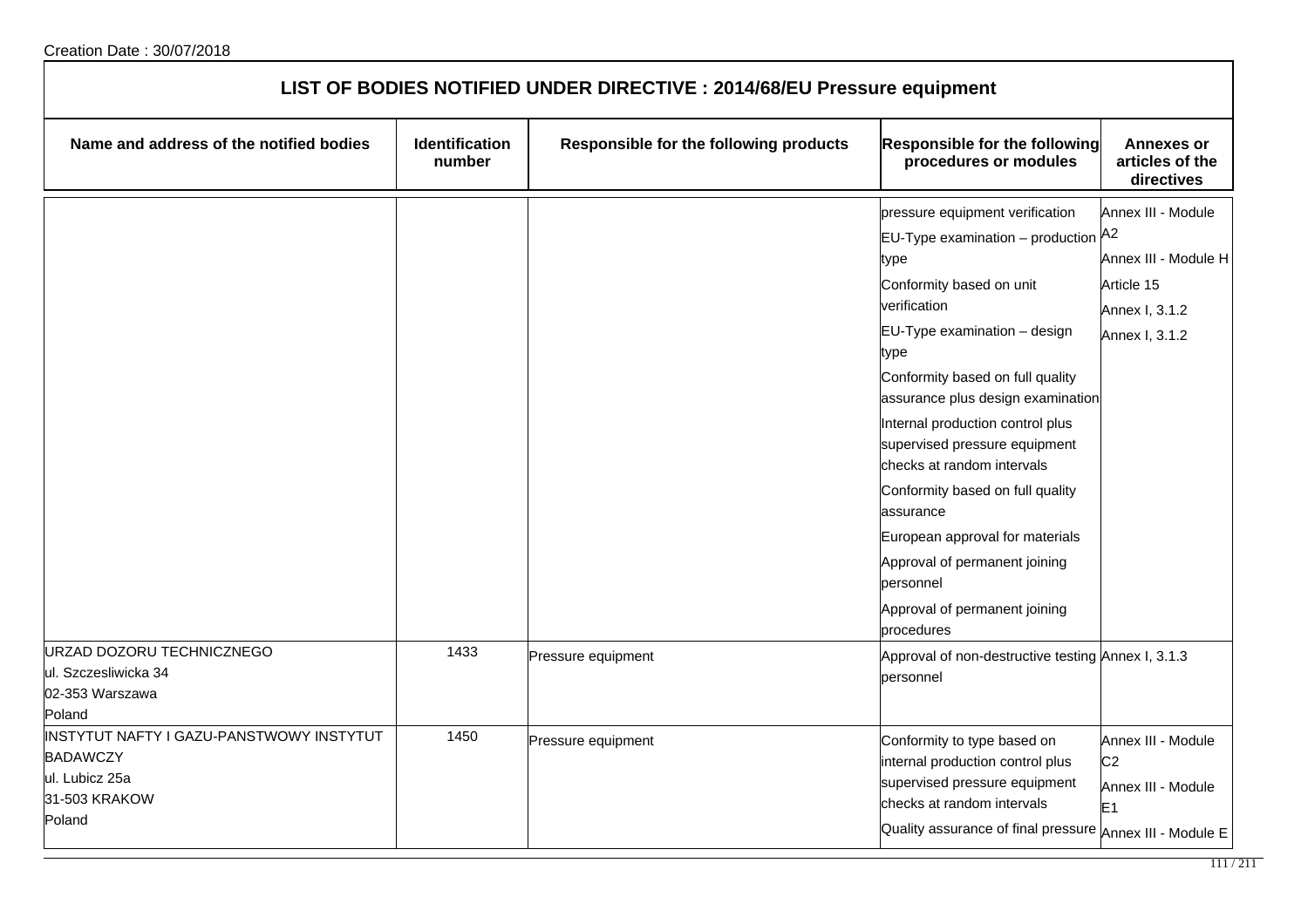| LIST OF BODIES NOTIFIED UNDER DIRECTIVE : 2014/68/EU Pressure equipment                                        |                          |                                        |                                                                                                                                                                                                                                                                                                                                                                                                                                                                                                  |                                                                                                                                                |
|----------------------------------------------------------------------------------------------------------------|--------------------------|----------------------------------------|--------------------------------------------------------------------------------------------------------------------------------------------------------------------------------------------------------------------------------------------------------------------------------------------------------------------------------------------------------------------------------------------------------------------------------------------------------------------------------------------------|------------------------------------------------------------------------------------------------------------------------------------------------|
| Name and address of the notified bodies                                                                        | Identification<br>number | Responsible for the following products | Responsible for the following<br>procedures or modules                                                                                                                                                                                                                                                                                                                                                                                                                                           | <b>Annexes or</b><br>articles of the<br>directives                                                                                             |
|                                                                                                                |                          |                                        | equipment inspection and testing<br>Conformity to type based on<br>pressure equipment quality<br>assurance<br>Quality assurance of the<br>production process<br>Conformity to type based on quality A2<br>assurance of the production<br>process<br>$EU-Type$ examination $-$ production<br>type<br>$EU-Type$ examination $-$ design<br>type<br>Internal production control plus<br>supervised pressure equipment<br>checks at random intervals<br>Conformity based on full quality<br>assurance | Annex III - Module<br>D1<br>Annex III - Module D<br>Annex III - Module B<br>Annex III - Module B<br>Annex III - Module<br>Annex III - Module H |
| CENTRALNY OSRODEK CHLODNICTWA COCH w<br>Krakowie Sp. z o.o.<br>ul. Juliusza Lea 116<br>30-133 KRAKOW<br>Poland | 1462                     | Pressure equipment                     | Conformity to type based on<br>internal production control plus<br>supervised pressure equipment<br>checks at random intervals<br>Conformity to type based on<br>pressure equipment verification<br>$EU-Type$ examination $-$ production<br>type<br>$EU-Type$ examination $-$ design<br>type                                                                                                                                                                                                     | Annex III - Module<br>C <sub>2</sub><br>Annex III - Module F<br>Annex III - Module B<br>Annex III - Module B<br>Annex III - Module<br>A2       |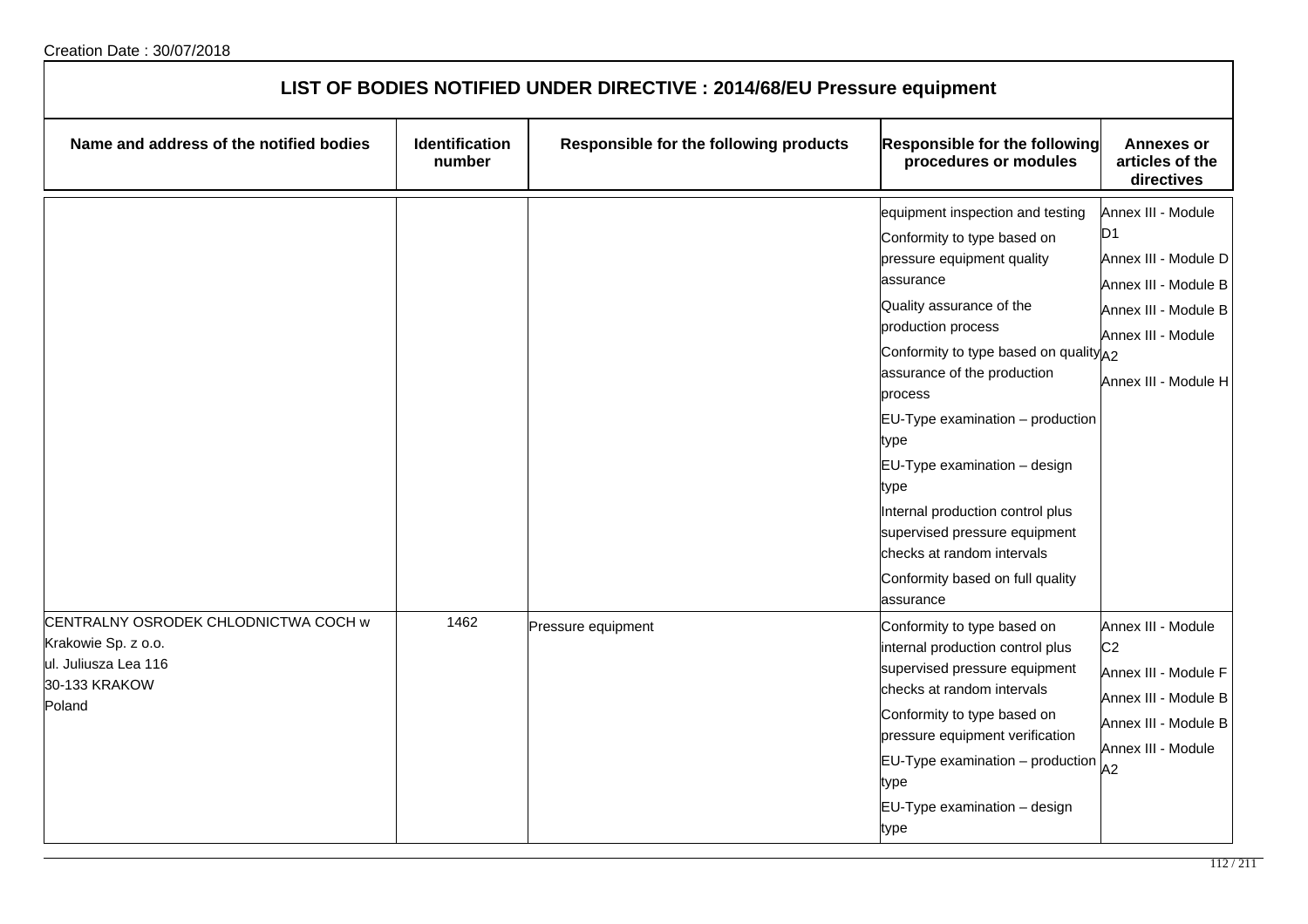| LIST OF BODIES NOTIFIED UNDER DIRECTIVE : 2014/68/EU Pressure equipment               |                          |                                        |                                                                                                                                                                                                                                                                                                                                                                                                                                                                                                                                                                                                                                                                                                                                          |                                                                                                                                                                                                                                                                                                                                          |
|---------------------------------------------------------------------------------------|--------------------------|----------------------------------------|------------------------------------------------------------------------------------------------------------------------------------------------------------------------------------------------------------------------------------------------------------------------------------------------------------------------------------------------------------------------------------------------------------------------------------------------------------------------------------------------------------------------------------------------------------------------------------------------------------------------------------------------------------------------------------------------------------------------------------------|------------------------------------------------------------------------------------------------------------------------------------------------------------------------------------------------------------------------------------------------------------------------------------------------------------------------------------------|
| Name and address of the notified bodies                                               | Identification<br>number | Responsible for the following products | Responsible for the following<br>procedures or modules                                                                                                                                                                                                                                                                                                                                                                                                                                                                                                                                                                                                                                                                                   | <b>Annexes or</b><br>articles of the<br>directives                                                                                                                                                                                                                                                                                       |
|                                                                                       |                          |                                        | Internal production control plus<br>supervised pressure equipment<br>checks at random intervals                                                                                                                                                                                                                                                                                                                                                                                                                                                                                                                                                                                                                                          |                                                                                                                                                                                                                                                                                                                                          |
| POLSKI REJESTR STATKOW S.A.<br>Al. Gen. Jozefa Hallera 126<br>80-416 GDANSK<br>Poland | 1463                     | Pressure equipment                     | Conformity to type based on<br>internal production control plus<br>supervised pressure equipment<br>checks at random intervals<br>Quality assurance of final pressure<br>equipment inspection and testing<br>Conformity to type based on<br>pressure equipment quality<br>assurance<br>Quality assurance of the<br>production process<br>Conformity to type based on quality<br>assurance of the production<br>process<br>Conformity to type based on<br>pressure equipment verification<br>EU-Type examination - production A2<br>type<br>Conformity based on unit<br>verification<br>EU-Type examination - design<br>type<br>Conformity based on full quality<br>assurance plus design examination<br>Internal production control plus | Annex III - Module<br>C <sub>2</sub><br>Annex III - Module<br>E <sub>1</sub><br>Annex III - Module E<br>Annex III - Module<br>D <sub>1</sub><br>Annex III - Module D<br>Annex III - Module F<br>Annex III - Module B<br>Annex III - Module G<br>Annex III - Module B<br>Annex III - Module<br>H1<br>Annex III - Module<br>Annex I, 3.1.2 |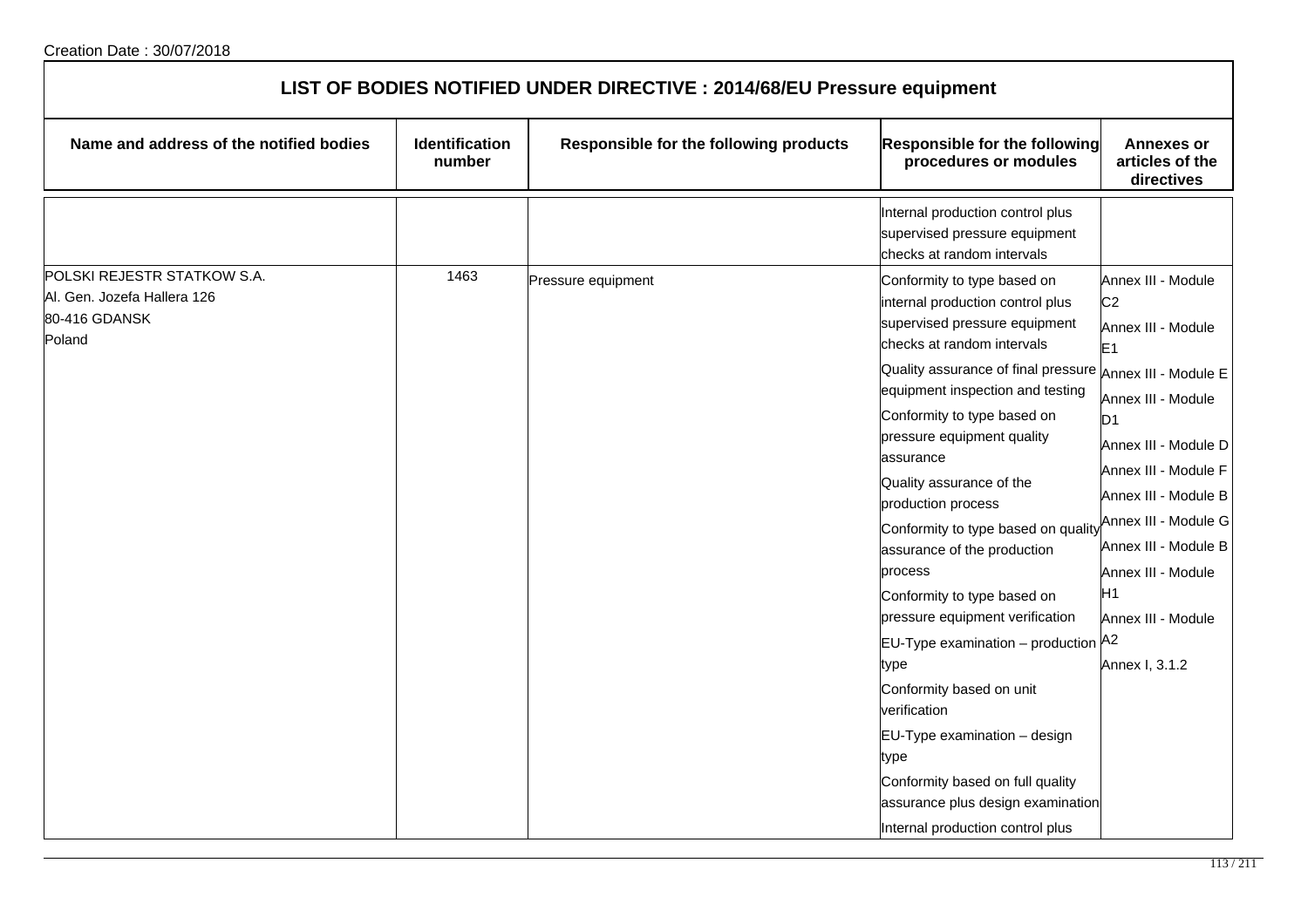| LIST OF BODIES NOTIFIED UNDER DIRECTIVE : 2014/68/EU Pressure equipment            |                                 |                                        |                                                                                                                                                                                                                                                                                                                                                                                                                                                                                                                                                                                                          |                                                                                                                                                                                                                                                                                                                                                            |
|------------------------------------------------------------------------------------|---------------------------------|----------------------------------------|----------------------------------------------------------------------------------------------------------------------------------------------------------------------------------------------------------------------------------------------------------------------------------------------------------------------------------------------------------------------------------------------------------------------------------------------------------------------------------------------------------------------------------------------------------------------------------------------------------|------------------------------------------------------------------------------------------------------------------------------------------------------------------------------------------------------------------------------------------------------------------------------------------------------------------------------------------------------------|
| Name and address of the notified bodies                                            | <b>Identification</b><br>number | Responsible for the following products | Responsible for the following<br>procedures or modules                                                                                                                                                                                                                                                                                                                                                                                                                                                                                                                                                   | <b>Annexes or</b><br>articles of the<br>directives                                                                                                                                                                                                                                                                                                         |
|                                                                                    |                                 |                                        | supervised pressure equipment<br>checks at random intervals<br>Approval of permanent joining<br>personnel                                                                                                                                                                                                                                                                                                                                                                                                                                                                                                |                                                                                                                                                                                                                                                                                                                                                            |
| TRANSPORTOWY DOZOR TECHNICZNY<br>ul. Chalubinskiego 8<br>00-613 WARSZAWA<br>Poland | 1468                            | Pressure equipment                     | Approval of non-destructive testing Annex I, 3.1.3<br>personnel                                                                                                                                                                                                                                                                                                                                                                                                                                                                                                                                          |                                                                                                                                                                                                                                                                                                                                                            |
| TRANSPORTOWY DOZOR TECHNICZNY<br>ul. Chalubinskiego 8<br>00-613 WARSZAWA<br>Poland | 1468                            | Pressure equipment                     | Conformity to type based on<br>internal production control plus<br>supervised pressure equipment<br>checks at random intervals<br>Quality assurance of final pressure Annex III - Module E<br>equipment inspection and testing<br>Conformity to type based on<br>pressure equipment quality<br>assurance<br>Quality assurance of the<br>production process<br>Conformity to type based on quality<br>assurance of the production<br>process<br>Conformity to type based on<br>pressure equipment verification<br>EU-Type examination - production A2<br>type<br>Conformity based on unit<br>verification | Annex III - Module<br>C <sub>2</sub><br>Annex III - Module<br>E <sub>1</sub><br>Annex III - Module<br>D <sub>1</sub><br>Annex III - Module D<br>Annex III - Module F<br>Annex III - Module B<br>Annex III - Module G<br>Annex III - Module B<br>Annex III - Module<br>H1<br>Annex III - Module<br>Annex III - Module H<br>Annex I, 3.1.2<br>Annex I, 3.1.2 |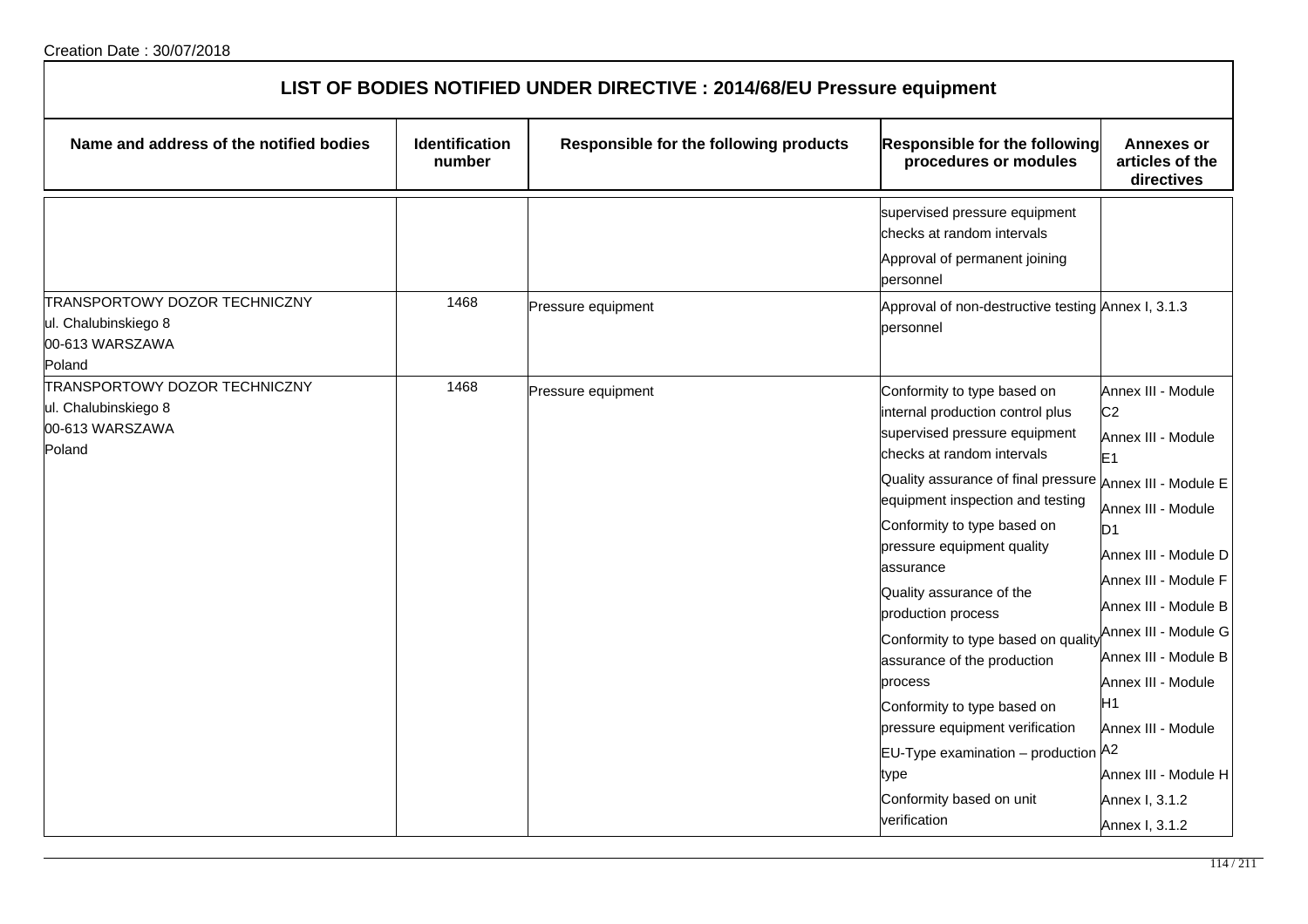| LIST OF BODIES NOTIFIED UNDER DIRECTIVE : 2014/68/EU Pressure equipment                                             |                                 |                                        |                                                                                                                                                                                                                                                                                                                                                                                                                                   |                                                                                                                                                                                              |
|---------------------------------------------------------------------------------------------------------------------|---------------------------------|----------------------------------------|-----------------------------------------------------------------------------------------------------------------------------------------------------------------------------------------------------------------------------------------------------------------------------------------------------------------------------------------------------------------------------------------------------------------------------------|----------------------------------------------------------------------------------------------------------------------------------------------------------------------------------------------|
| Name and address of the notified bodies                                                                             | <b>Identification</b><br>number | Responsible for the following products | Responsible for the following<br>procedures or modules                                                                                                                                                                                                                                                                                                                                                                            | <b>Annexes or</b><br>articles of the<br>directives                                                                                                                                           |
| PARSONS BRINCKERHOFF LTD.<br>Amber Court, William Armstrong Drive<br>NEWCASTLE UPON TYNE, NE4 7YQ<br>United Kingdom | 1520                            | <b>ALL</b>                             | EU-Type examination - design<br>type<br>Conformity based on full quality<br>assurance plus design examination<br>Internal production control plus<br>supervised pressure equipment<br>checks at random intervals<br>Conformity based on full quality<br>assurance<br>Approval of permanent joining<br>personnel<br>Approval of permanent joining<br>procedures<br>Approval of non-destructive testing Annex I, 3.1.3<br>personnel |                                                                                                                                                                                              |
| PARSONS BRINCKERHOFF LTD.<br>Amber Court, William Armstrong Drive<br>NEWCASTLE UPON TYNE, NE4 7YQ<br>United Kingdom | 1520                            | <b>ALL</b>                             | Conformity to type based on<br>internal production control plus<br>supervised pressure equipment<br>checks at random intervals<br>Quality assurance of final pressure $_{\sf{Annex\ III}}$ . Module E<br>equipment inspection and testing<br>Conformity to type based on<br>pressure equipment quality<br>assurance<br>Quality assurance of the<br>production process                                                             | Annex III - Module<br>C <sub>2</sub><br>Annex III - Module<br>E <sub>1</sub><br>Annex III - Module<br>D <sub>1</sub><br>Annex III - Module D<br>Annex III - Module F<br>Annex III - Module B |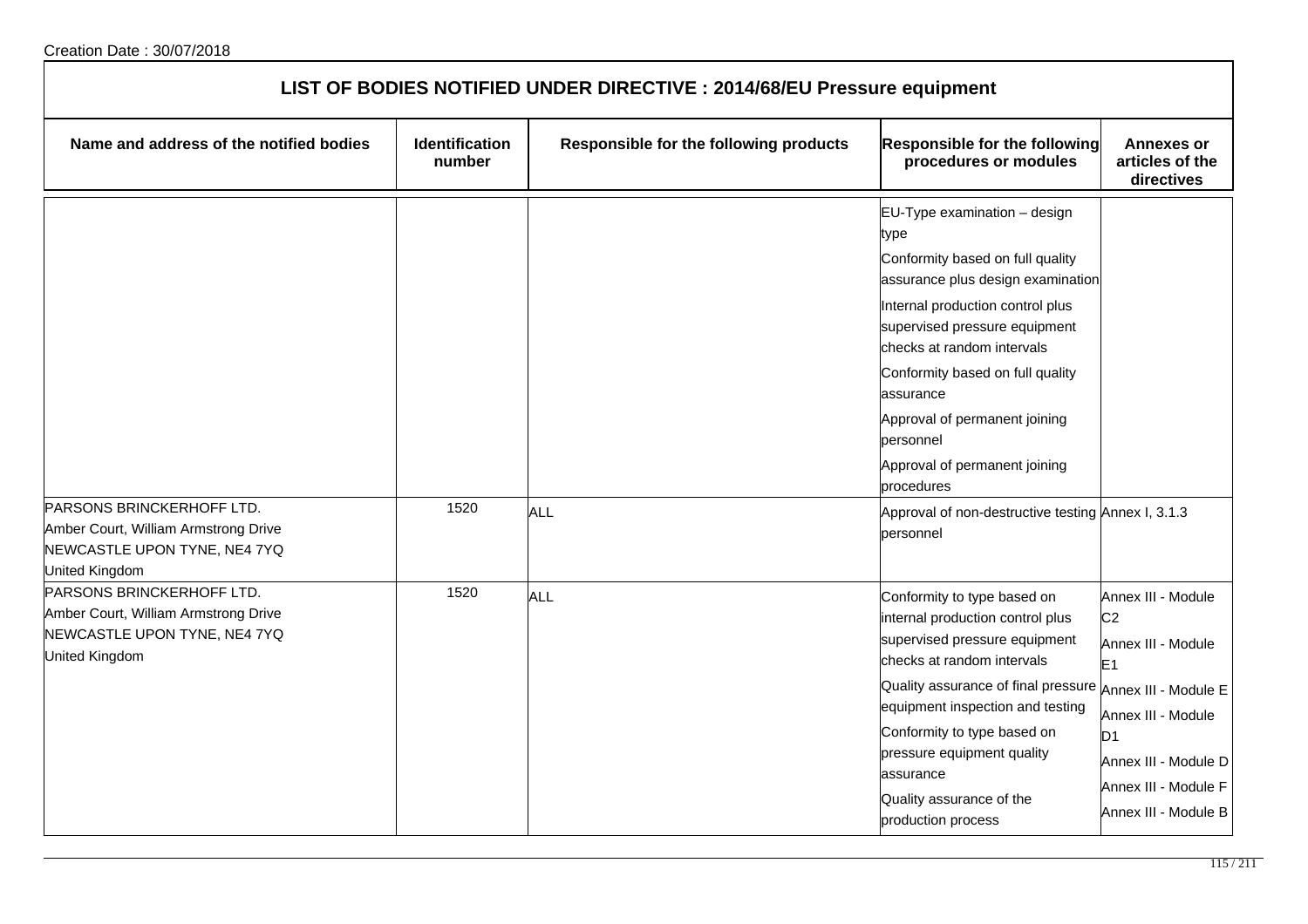| LIST OF BODIES NOTIFIED UNDER DIRECTIVE : 2014/68/EU Pressure equipment                                          |                          |                                        |                                                                                                                                                                                                                                                                                                                                                                                                                                                                                                                                                                                                                                                                         |                                                                                                                                                              |
|------------------------------------------------------------------------------------------------------------------|--------------------------|----------------------------------------|-------------------------------------------------------------------------------------------------------------------------------------------------------------------------------------------------------------------------------------------------------------------------------------------------------------------------------------------------------------------------------------------------------------------------------------------------------------------------------------------------------------------------------------------------------------------------------------------------------------------------------------------------------------------------|--------------------------------------------------------------------------------------------------------------------------------------------------------------|
| Name and address of the notified bodies                                                                          | Identification<br>number | Responsible for the following products | <b>Responsible for the following</b><br>procedures or modules                                                                                                                                                                                                                                                                                                                                                                                                                                                                                                                                                                                                           | <b>Annexes or</b><br>articles of the<br>directives                                                                                                           |
|                                                                                                                  |                          |                                        | Conformity to type based on quality Annex III - Module G<br>assurance of the production<br>process<br>Conformity to type based on<br>pressure equipment verification<br>EU-Type examination – production $A_2$<br>type<br>Conformity based on unit<br>verification<br>EU-Type examination - design<br>type<br>Conformity based on full quality<br>assurance plus design examination<br>Internal production control plus<br>supervised pressure equipment<br>checks at random intervals<br>Conformity based on full quality<br>assurance<br>European approval for materials<br>Approval of permanent joining<br>personnel<br>Approval of permanent joining<br>procedures | Annex III - Module B<br>Annex III - Module<br>H <sub>1</sub><br>Annex III - Module<br>Annex III - Module H<br>Article 15<br>Annex I, 3.1.2<br>Annex I, 3.1.2 |
| <b>HPi Verification Services Ltd</b><br>The Manor House, Howbery Park,<br>Wallingford OX10 8BA<br>United Kingdom | 1521                     | ALL                                    | Conformity to type based on<br>internal production control plus<br>supervised pressure equipment<br>checks at random intervals<br>Quality assurance of final pressure Annex III - Module E                                                                                                                                                                                                                                                                                                                                                                                                                                                                              | Annex III - Module<br>C <sub>2</sub><br>Annex III - Module<br>E <sub>1</sub>                                                                                 |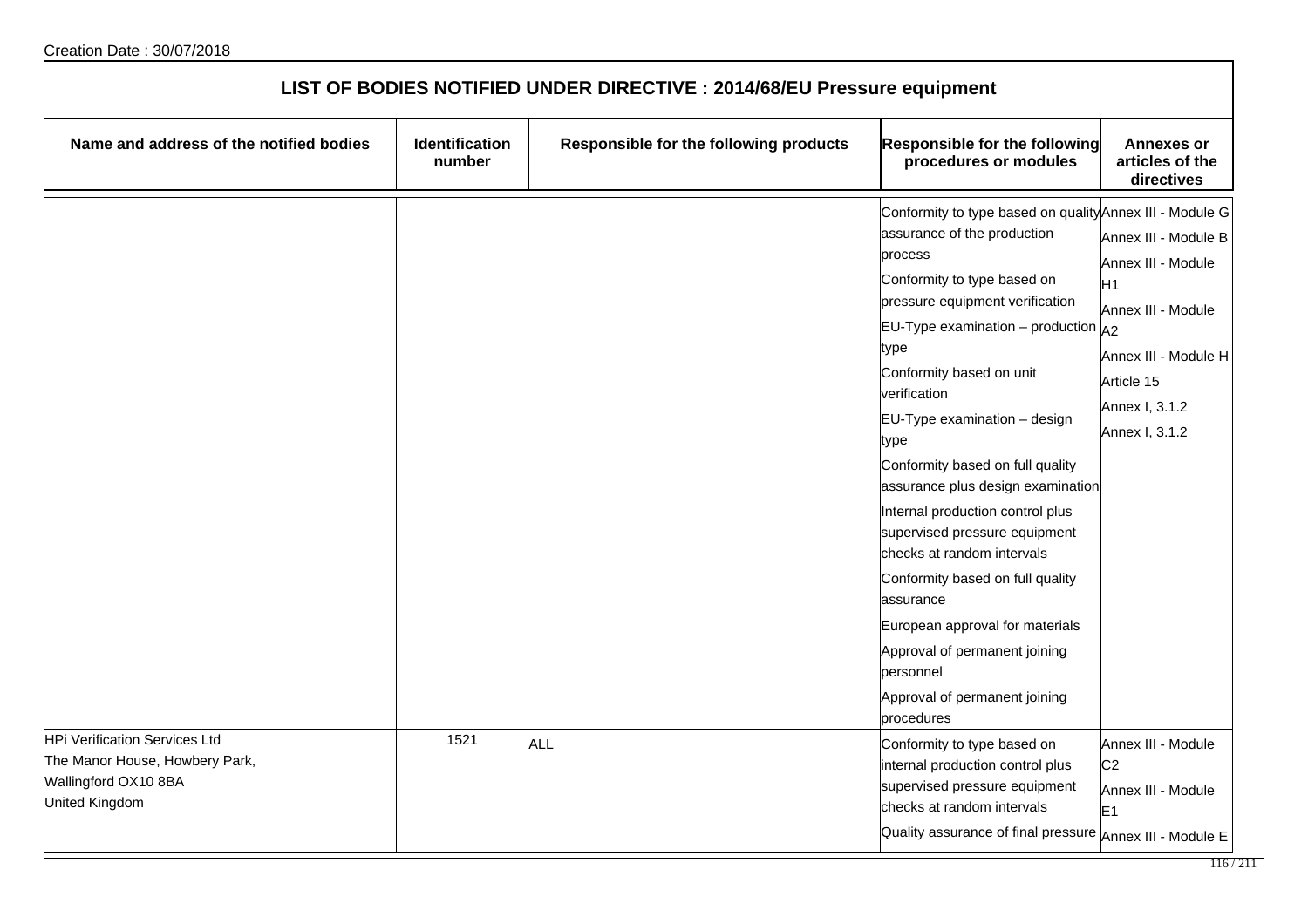| LIST OF BODIES NOTIFIED UNDER DIRECTIVE : 2014/68/EU Pressure equipment |                          |                                        |                                                                                                                                                                                                                                                                                                                                                                                                                                                                                                                                                                                                                                                                                                                                                                           |                                                                                                                                                                                                                                                                                  |
|-------------------------------------------------------------------------|--------------------------|----------------------------------------|---------------------------------------------------------------------------------------------------------------------------------------------------------------------------------------------------------------------------------------------------------------------------------------------------------------------------------------------------------------------------------------------------------------------------------------------------------------------------------------------------------------------------------------------------------------------------------------------------------------------------------------------------------------------------------------------------------------------------------------------------------------------------|----------------------------------------------------------------------------------------------------------------------------------------------------------------------------------------------------------------------------------------------------------------------------------|
| Name and address of the notified bodies                                 | Identification<br>number | Responsible for the following products | Responsible for the following<br>procedures or modules                                                                                                                                                                                                                                                                                                                                                                                                                                                                                                                                                                                                                                                                                                                    | <b>Annexes or</b><br>articles of the<br>directives                                                                                                                                                                                                                               |
|                                                                         |                          |                                        | equipment inspection and testing<br>Conformity to type based on<br>pressure equipment quality<br>assurance<br>Quality assurance of the<br>production process<br>Conformity to type based on quality<br>assurance of the production<br>process<br>Conformity to type based on<br>pressure equipment verification<br>EU-Type examination - production<br>type<br>Conformity based on unit<br>verification<br>EU-Type examination - design<br>type<br>Conformity based on full quality<br>assurance plus design examination<br>Internal production control plus<br>supervised pressure equipment<br>checks at random intervals<br>Conformity based on full quality<br>assurance<br>Approval of permanent joining<br>personnel<br>Approval of permanent joining<br>procedures | Annex III - Module<br>D1<br>Annex III - Module D<br>Annex III - Module F<br>Annex III - Module B<br>Annex III - Module G<br>Annex III - Module B<br>Annex III - Module<br>H <sub>1</sub><br>Annex III - Module<br>A2<br>Annex III - Module H<br>Annex I, 3.1.2<br>Annex I, 3.1.2 |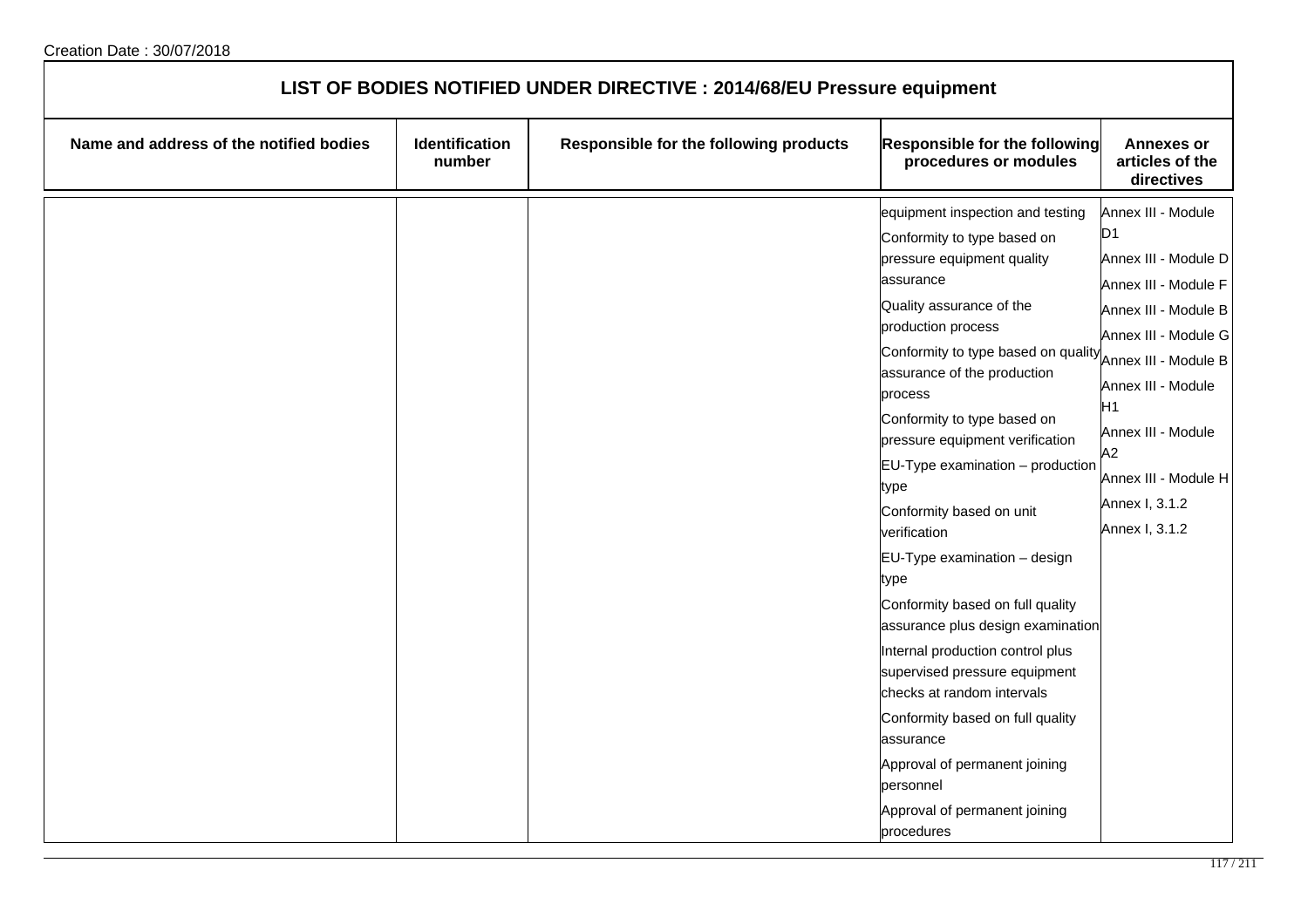| LIST OF BODIES NOTIFIED UNDER DIRECTIVE : 2014/68/EU Pressure equipment                                                  |                          |                                        |                                                                                                                                                                                                                                                                                                                                                                                                                                                                                                                                  |                                                                                                                                                                                                      |  |
|--------------------------------------------------------------------------------------------------------------------------|--------------------------|----------------------------------------|----------------------------------------------------------------------------------------------------------------------------------------------------------------------------------------------------------------------------------------------------------------------------------------------------------------------------------------------------------------------------------------------------------------------------------------------------------------------------------------------------------------------------------|------------------------------------------------------------------------------------------------------------------------------------------------------------------------------------------------------|--|
| Name and address of the notified bodies                                                                                  | Identification<br>number | Responsible for the following products | Responsible for the following<br>procedures or modules                                                                                                                                                                                                                                                                                                                                                                                                                                                                           | <b>Annexes or</b><br>articles of the<br>directives                                                                                                                                                   |  |
| <b>QMSCERT AUDITS-INSPECTIONS-CERTIFICATIONS</b><br>TD. (Q-CERT LTD.)<br>26th October 90<br>54627 Thessaloniki<br>Greece | 1617                     | Pressure equipment                     | Conformity to type based on<br>internal production control plus<br>supervised pressure equipment<br>checks at random intervals<br>Conformity to type based on<br>pressure equipment verification<br>EU-Type examination - production<br>type<br>Conformity based on unit<br>verification<br>EU-Type examination - design<br>type<br>Internal production control plus<br>supervised pressure equipment<br>checks at random intervals<br>Approval of permanent joining<br>personnel<br>Approval of permanent joining<br>procedures | Annex III - Module<br>C <sub>2</sub><br>Annex III - Module F<br>Annex III - Module B<br>Annex III - Module G<br>Annex III - Module B<br>Annex III - Module<br>A2<br>Annex I, 3.1.2<br>Annex I, 3.1.2 |  |
| SGS-TÜV Saar GmbH<br>Am TÜV 1<br>66280 SULZBACH<br>Germany                                                               | 1637                     | ALL                                    | Conformity to type based on<br>internal production control plus<br>supervised pressure equipment<br>checks at random intervals<br>Quality assurance of final pressure Annex III - Module E<br>equipment inspection and testing<br>Conformity to type based on<br>pressure equipment quality<br>assurance                                                                                                                                                                                                                         | Annex III - Module<br>C <sub>2</sub><br>Annex III - Module<br>E <sub>1</sub><br>Annex III - Module<br>D <sub>1</sub><br>Annex III - Module D<br>Annex III - Module F                                 |  |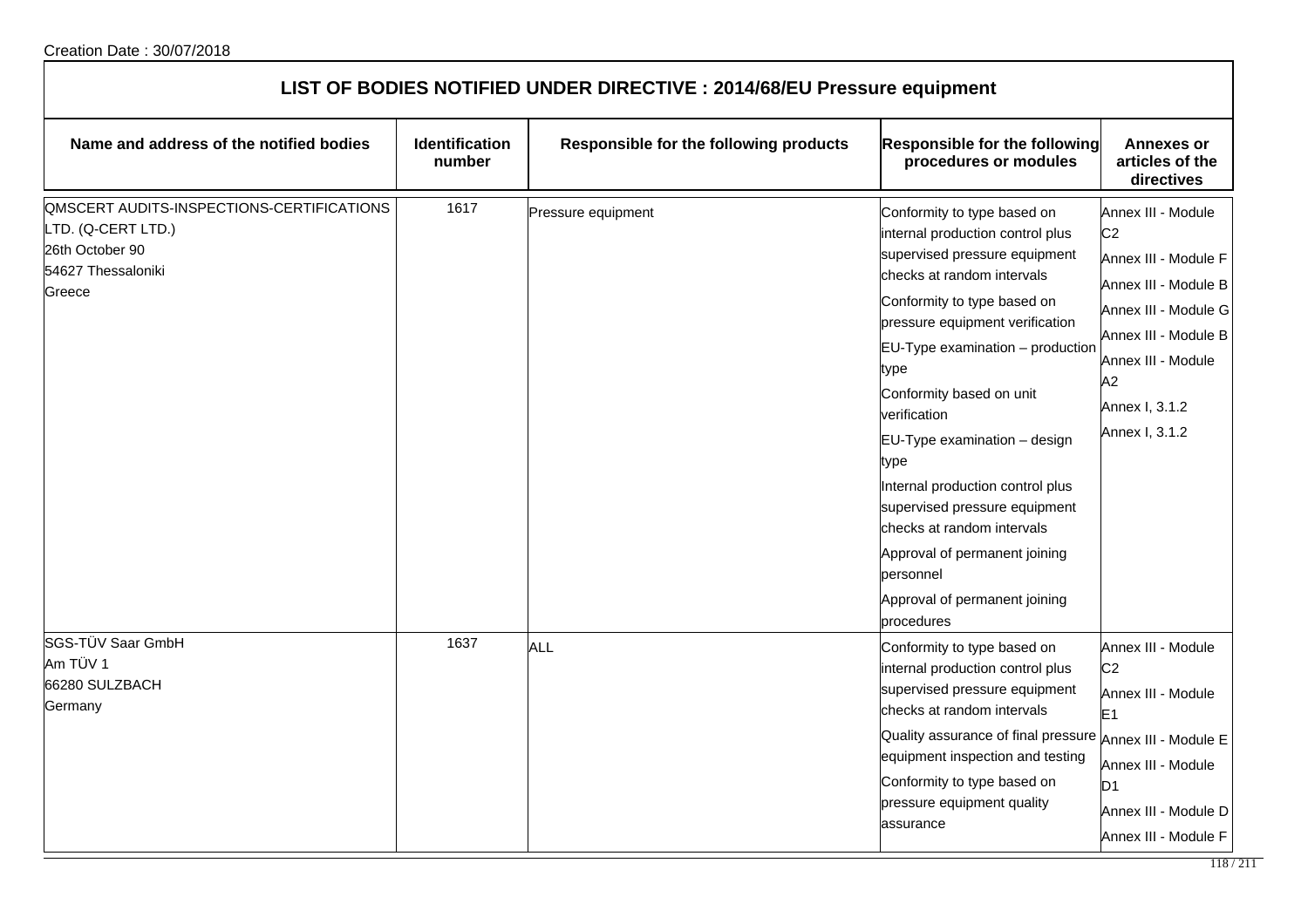| LIST OF BODIES NOTIFIED UNDER DIRECTIVE : 2014/68/EU Pressure equipment |                          |                                        |                                                                                                                                                                                                                                                                                                                                                                                                                                                                                                                                                                                                                                                                                                                         |                                                                                                                                                                                |
|-------------------------------------------------------------------------|--------------------------|----------------------------------------|-------------------------------------------------------------------------------------------------------------------------------------------------------------------------------------------------------------------------------------------------------------------------------------------------------------------------------------------------------------------------------------------------------------------------------------------------------------------------------------------------------------------------------------------------------------------------------------------------------------------------------------------------------------------------------------------------------------------------|--------------------------------------------------------------------------------------------------------------------------------------------------------------------------------|
| Name and address of the notified bodies                                 | Identification<br>number | Responsible for the following products | <b>Responsible for the following</b><br>procedures or modules                                                                                                                                                                                                                                                                                                                                                                                                                                                                                                                                                                                                                                                           | <b>Annexes or</b><br>articles of the<br>directives                                                                                                                             |
|                                                                         |                          |                                        | Quality assurance of the<br>production process<br>Conformity to type based on quality Annex III - Module B<br>assurance of the production<br>process<br>Conformity to type based on<br>pressure equipment verification<br>$EU-Type$ examination $-$ production<br>type<br>Conformity based on unit<br>verification<br>EU-Type examination - design<br>type<br>Conformity based on full quality<br>assurance plus design examination<br>Internal production control plus<br>supervised pressure equipment<br>checks at random intervals<br>Conformity based on full quality<br>assurance<br>European approval for materials<br>Approval of permanent joining<br>personnel<br>Approval of permanent joining<br>procedures | Annex III - Module B<br>Annex III - Module G<br>Annex III - Module<br>H1<br>Annex III - Module<br>A2<br>Annex III - Module H<br>Article 15<br>Annex I, 3.1.2<br>Annex I, 3.1.2 |
| <b>SGS Belgium NV</b><br>Noorderlaan 87<br>BE-2030 Antwerpen            | 1639                     | <b>ALL</b>                             | Approval of permanent joining<br>personnel<br>Approval of permanent joining                                                                                                                                                                                                                                                                                                                                                                                                                                                                                                                                                                                                                                             | Annex I, 3.1.2<br>Annex I, 3.1.2                                                                                                                                               |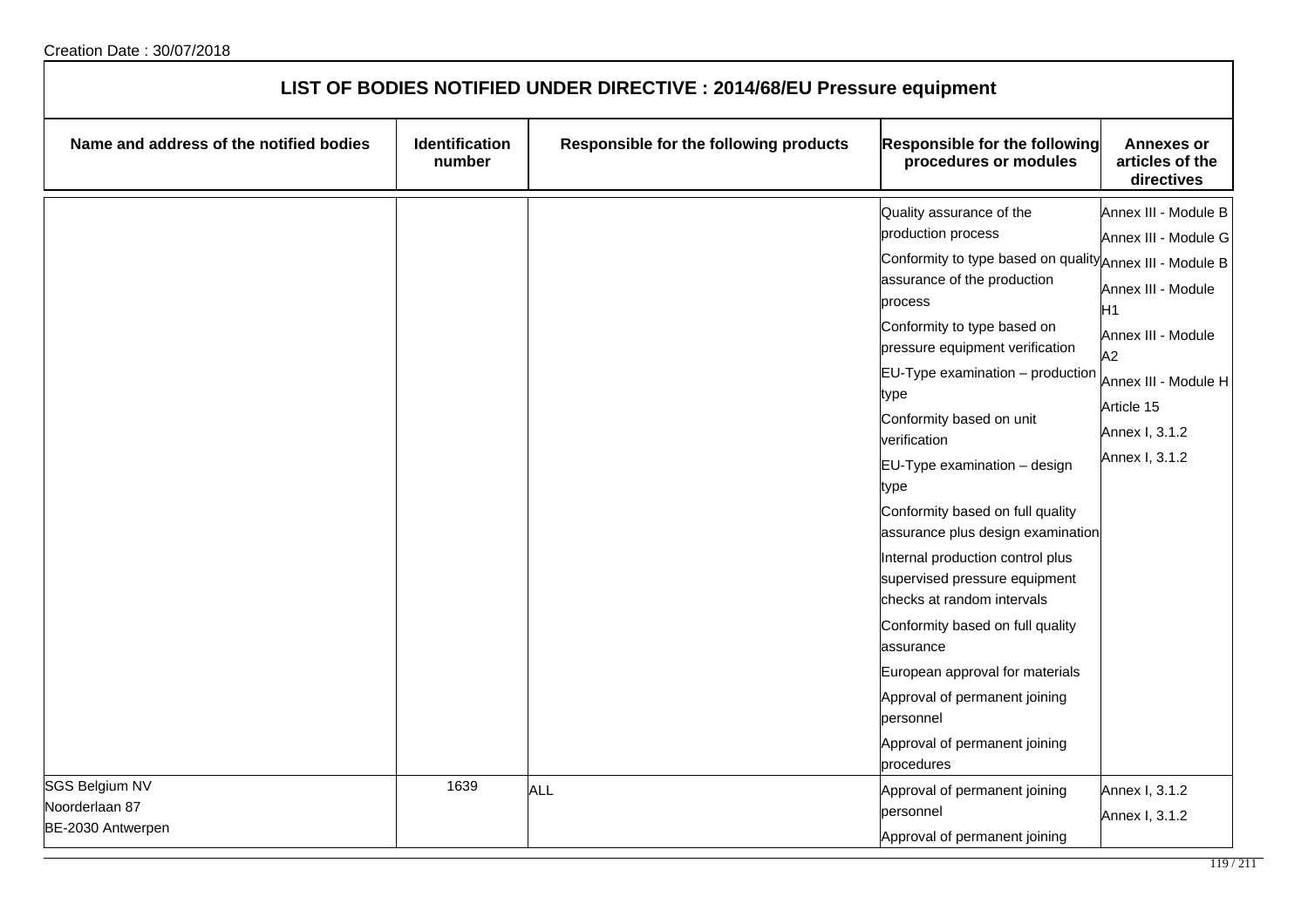| LIST OF BODIES NOTIFIED UNDER DIRECTIVE : 2014/68/EU Pressure equipment |  |  |  |  |  |  |  |
|-------------------------------------------------------------------------|--|--|--|--|--|--|--|
|                                                                         |  |  |  |  |  |  |  |

| Name and address of the notified bodies                                                                                                      | Identification<br>number | Responsible for the following products | <b>Responsible for the following</b><br>procedures or modules                                                                                                                                                                                                                                                                                                                                                                                                                                                                            | <b>Annexes or</b><br>articles of the<br>directives                                                                                                                                           |
|----------------------------------------------------------------------------------------------------------------------------------------------|--------------------------|----------------------------------------|------------------------------------------------------------------------------------------------------------------------------------------------------------------------------------------------------------------------------------------------------------------------------------------------------------------------------------------------------------------------------------------------------------------------------------------------------------------------------------------------------------------------------------------|----------------------------------------------------------------------------------------------------------------------------------------------------------------------------------------------|
| Belgium                                                                                                                                      |                          |                                        | procedures                                                                                                                                                                                                                                                                                                                                                                                                                                                                                                                               |                                                                                                                                                                                              |
| ASSOCIATION DES CONTROLEURS<br><b>INDEPENDANTS</b><br>Rue de l'Est 22<br>92100 BOULOGNE-BILLANCOURT<br>France<br>∏ÜV SÜD CHEMIE SERVICE GMBH | 1673<br>1682             | <b>ALL</b><br><b>ALL</b>               | Approval of permanent joining<br>personnel<br>Approval of permanent joining<br>procedures<br>Conformity to type based on                                                                                                                                                                                                                                                                                                                                                                                                                 | Annex I, 3.1.2<br>Annex I, 3.1.2<br>Annex III - Module                                                                                                                                       |
| Kaiser-Wilhelm-Allee, Geb. B 407<br>51368 LEVERKUSEN<br>Germany                                                                              |                          |                                        | internal production control plus<br>supervised pressure equipment<br>checks at random intervals<br>Conformity to type based on<br>pressure equipment verification<br>$EU-Type$ examination $-$ production<br>type<br>Conformity based on unit<br>verification<br>EU-Type examination - design<br>type<br>Internal production control plus<br>supervised pressure equipment<br>checks at random intervals<br>European approval for materials<br>Approval of permanent joining<br>personnel<br>Approval of permanent joining<br>procedures | C <sub>2</sub><br>Annex III - Module F<br>Annex III - Module B<br>Annex III - Module G<br>Annex III - Module B<br>Annex III - Module<br>A2<br>Article 15<br>Annex I, 3.1.2<br>Annex I, 3.1.2 |
| LLC "BUREAU VERITAS LATVIA"<br>Duntes street 17a                                                                                             | 1697                     | Pressure equipment                     | Conformity to type based on<br>internal production control plus                                                                                                                                                                                                                                                                                                                                                                                                                                                                          | Annex III - Module<br>C <sub>2</sub>                                                                                                                                                         |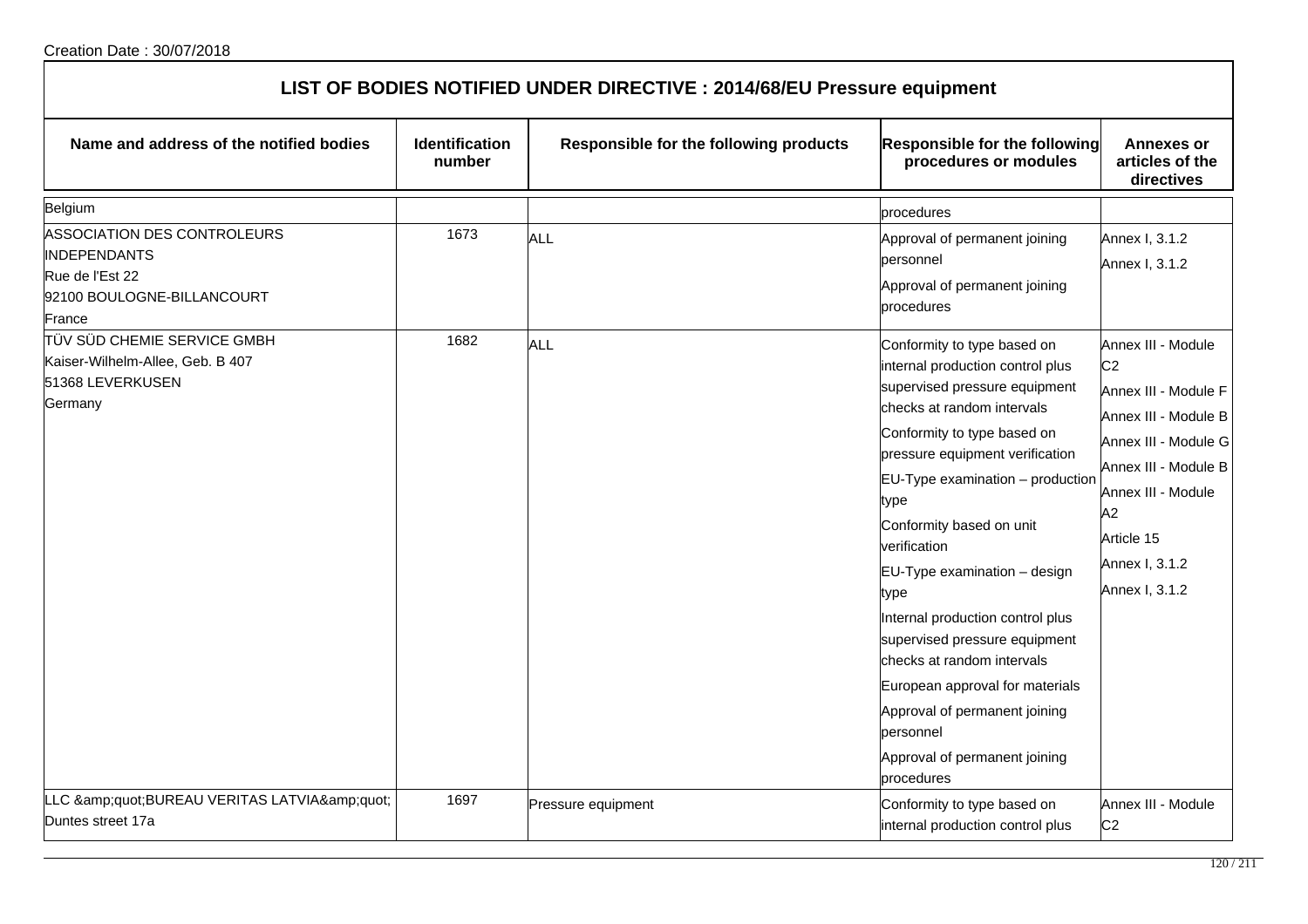| LIST OF BODIES NOTIFIED UNDER DIRECTIVE : 2014/68/EU Pressure equipment |                          |                                        |                                                                                                                                                                                                                                                                                                                                                                                                                                                                                                                                                                                                                                                                                                                                                                                                                                              |                                                                                                                                                                                                                                                                                                                          |
|-------------------------------------------------------------------------|--------------------------|----------------------------------------|----------------------------------------------------------------------------------------------------------------------------------------------------------------------------------------------------------------------------------------------------------------------------------------------------------------------------------------------------------------------------------------------------------------------------------------------------------------------------------------------------------------------------------------------------------------------------------------------------------------------------------------------------------------------------------------------------------------------------------------------------------------------------------------------------------------------------------------------|--------------------------------------------------------------------------------------------------------------------------------------------------------------------------------------------------------------------------------------------------------------------------------------------------------------------------|
| Name and address of the notified bodies                                 | Identification<br>number | Responsible for the following products | Responsible for the following<br>procedures or modules                                                                                                                                                                                                                                                                                                                                                                                                                                                                                                                                                                                                                                                                                                                                                                                       | <b>Annexes or</b><br>articles of the<br>directives                                                                                                                                                                                                                                                                       |
| <b>LV-1005 RIGA</b><br>Latvia                                           |                          |                                        | supervised pressure equipment<br>checks at random intervals<br>Quality assurance of final pressure Annex III - Module E<br>equipment inspection and testing<br>Conformity to type based on<br>pressure equipment quality<br>assurance<br>Quality assurance of the<br>production process<br>Conformity to type based on quality<br>assurance of the production<br>process<br>Conformity to type based on<br>pressure equipment verification<br>$EU-Type$ examination $-$ production<br>type<br>Conformity based on unit<br>verification<br>EU-Type examination - design<br>type<br>Conformity based on full quality<br>assurance plus design examination<br>Internal production control plus<br>supervised pressure equipment<br>checks at random intervals<br>Conformity based on full quality<br>assurance<br>Approval of permanent joining | Annex III - Module<br>E <sub>1</sub><br>Annex III - Module<br>D <sub>1</sub><br>Annex III - Module D<br>Annex III - Module F<br>Annex III - Module B<br>Annex III - Module G<br>Annex III - Module B<br>Annex III - Module<br>H1<br>Annex III - Module<br>A2<br>Annex III - Module H<br>Annex I, 3.1.2<br>Annex I, 3.1.2 |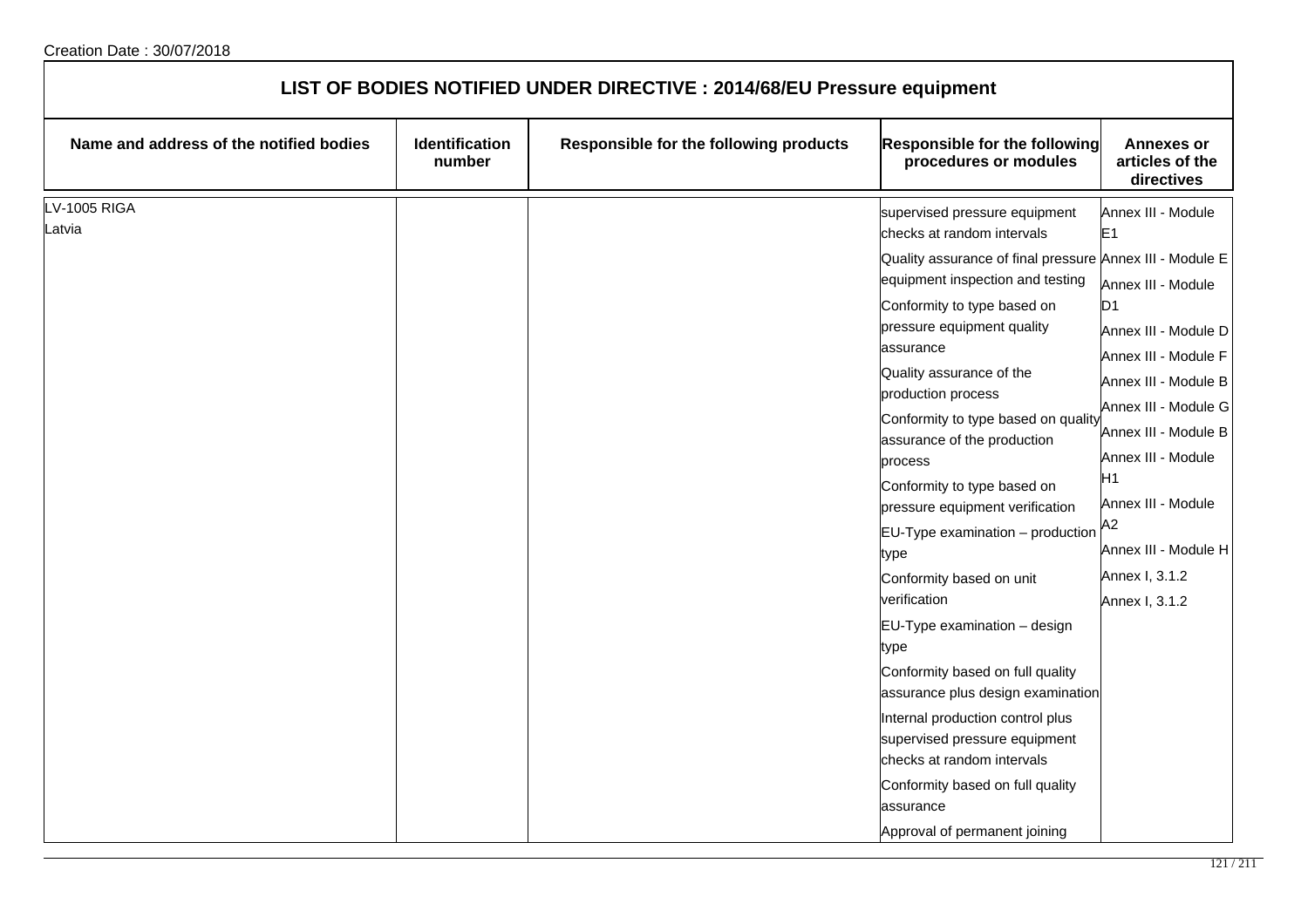| LIST OF BODIES NOTIFIED UNDER DIRECTIVE : 2014/68/EU Pressure equipment |                          |                                        |                                                                                                                                                                                                                                                                                                                                                                                                                                                                                                                                                                                                        |                                                                                                                                                                                                                                                      |  |
|-------------------------------------------------------------------------|--------------------------|----------------------------------------|--------------------------------------------------------------------------------------------------------------------------------------------------------------------------------------------------------------------------------------------------------------------------------------------------------------------------------------------------------------------------------------------------------------------------------------------------------------------------------------------------------------------------------------------------------------------------------------------------------|------------------------------------------------------------------------------------------------------------------------------------------------------------------------------------------------------------------------------------------------------|--|
| Name and address of the notified bodies                                 | Identification<br>number | Responsible for the following products | Responsible for the following<br>procedures or modules                                                                                                                                                                                                                                                                                                                                                                                                                                                                                                                                                 | <b>Annexes or</b><br>articles of the<br>directives                                                                                                                                                                                                   |  |
| Kiwa Inspecta A/S<br>Vadgaardsvej 25                                    | 1727                     | <b>ALL</b>                             | personnel<br>Approval of permanent joining<br>procedures<br>Conformity to type based on<br>internal production control plus                                                                                                                                                                                                                                                                                                                                                                                                                                                                            | Annex III - Module<br>C <sub>2</sub>                                                                                                                                                                                                                 |  |
| 6830 NORRE NEBEL<br><b>Denmark</b>                                      |                          |                                        | supervised pressure equipment<br>checks at random intervals<br>Quality assurance of the<br>production process<br>Conformity to type based on quality<br>assurance of the production<br>process<br>Conformity to type based on<br>pressure equipment verification<br>$EU-Type$ examination $-$ production<br>type<br>Conformity based on unit<br>verification<br>EU-Type examination - design<br>type<br>Internal production control plus<br>supervised pressure equipment<br>checks at random intervals<br>Conformity based on full quality<br>assurance<br>Approval of permanent joining<br>personnel | Annex III - Module<br>D <sub>1</sub><br>Annex III - Module D<br>Annex III - Module F<br>Annex III - Module B<br>Annex III - Module G<br>Annex III - Module B<br>Annex III - Module<br>A2<br>Annex III - Module H<br>Annex I, 3.1.2<br>Annex I, 3.1.2 |  |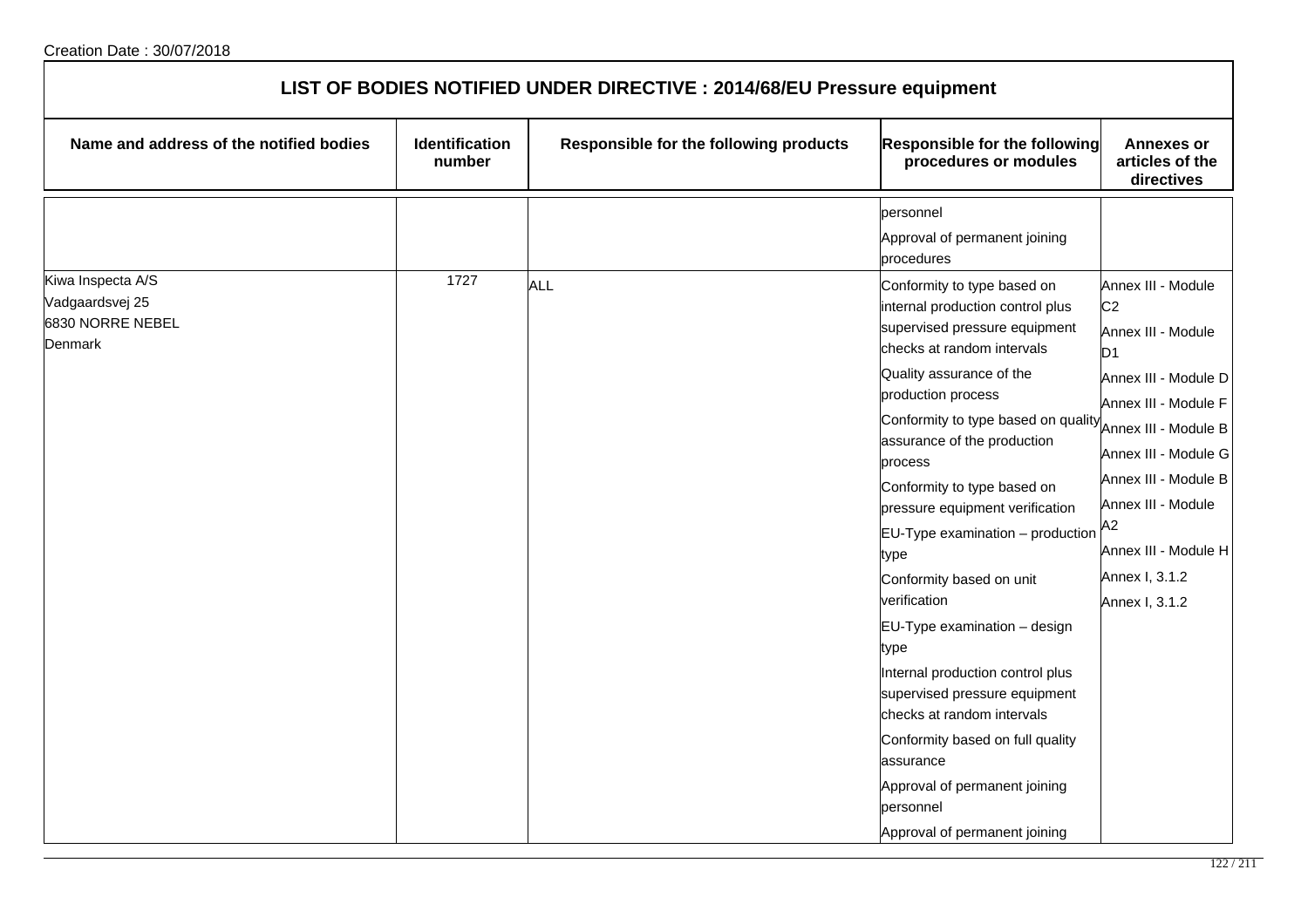| LIST OF BODIES NOTIFIED UNDER DIRECTIVE : 2014/68/EU Pressure equipment                                                  |                                 |                                        |                                                                                                                                                                                                                                                                                                                                                                                                                                                                                                                                                                                                                                                                                                                                                                                                                                         |                                                                                                                                                                                                                                                                                                                                                                          |  |
|--------------------------------------------------------------------------------------------------------------------------|---------------------------------|----------------------------------------|-----------------------------------------------------------------------------------------------------------------------------------------------------------------------------------------------------------------------------------------------------------------------------------------------------------------------------------------------------------------------------------------------------------------------------------------------------------------------------------------------------------------------------------------------------------------------------------------------------------------------------------------------------------------------------------------------------------------------------------------------------------------------------------------------------------------------------------------|--------------------------------------------------------------------------------------------------------------------------------------------------------------------------------------------------------------------------------------------------------------------------------------------------------------------------------------------------------------------------|--|
| Name and address of the notified bodies                                                                                  | <b>Identification</b><br>number | Responsible for the following products | Responsible for the following<br>procedures or modules                                                                                                                                                                                                                                                                                                                                                                                                                                                                                                                                                                                                                                                                                                                                                                                  | <b>Annexes or</b><br>articles of the<br>directives                                                                                                                                                                                                                                                                                                                       |  |
|                                                                                                                          |                                 |                                        | procedures                                                                                                                                                                                                                                                                                                                                                                                                                                                                                                                                                                                                                                                                                                                                                                                                                              |                                                                                                                                                                                                                                                                                                                                                                          |  |
| I.T.I. - Integrovaná technická inspekce spol. s.r.o.<br>Zelený pruh 1560/99<br>140 02 Praha 4 - Bráník<br>Czech Republic | 1735                            | Pressure equipment                     | Conformity to type based on<br>internal production control plus<br>supervised pressure equipment<br>checks at random intervals<br>Quality assurance of final pressure Annex III - Module E<br>equipment inspection and testing<br>Conformity to type based on<br>pressure equipment quality<br>lassurance<br>Quality assurance of the<br>production process<br>Conformity to type based on quality<br>assurance of the production<br>process<br>Conformity to type based on<br>pressure equipment verification<br><b>EU-Type examination</b> – production $A^2$<br>type<br>Conformity based on unit<br>verification<br>EU-Type examination - design<br>type<br>Conformity based on full quality<br>assurance plus design examination<br>Internal production control plus<br>supervised pressure equipment<br>checks at random intervals | Annex III - Module<br>C <sub>2</sub><br>Annex III - Module<br>E <sub>1</sub><br>Annex III - Module<br>D <sub>1</sub><br>Annex III - Module D<br>Annex III - Module F<br>Annex III - Module B<br>Annex III - Module G<br>Annex III - Module B<br>Annex III - Module<br>H1<br>Annex III - Module<br>Annex III - Module H<br>Article 15<br>Annex I, 3.1.2<br>Annex I, 3.1.2 |  |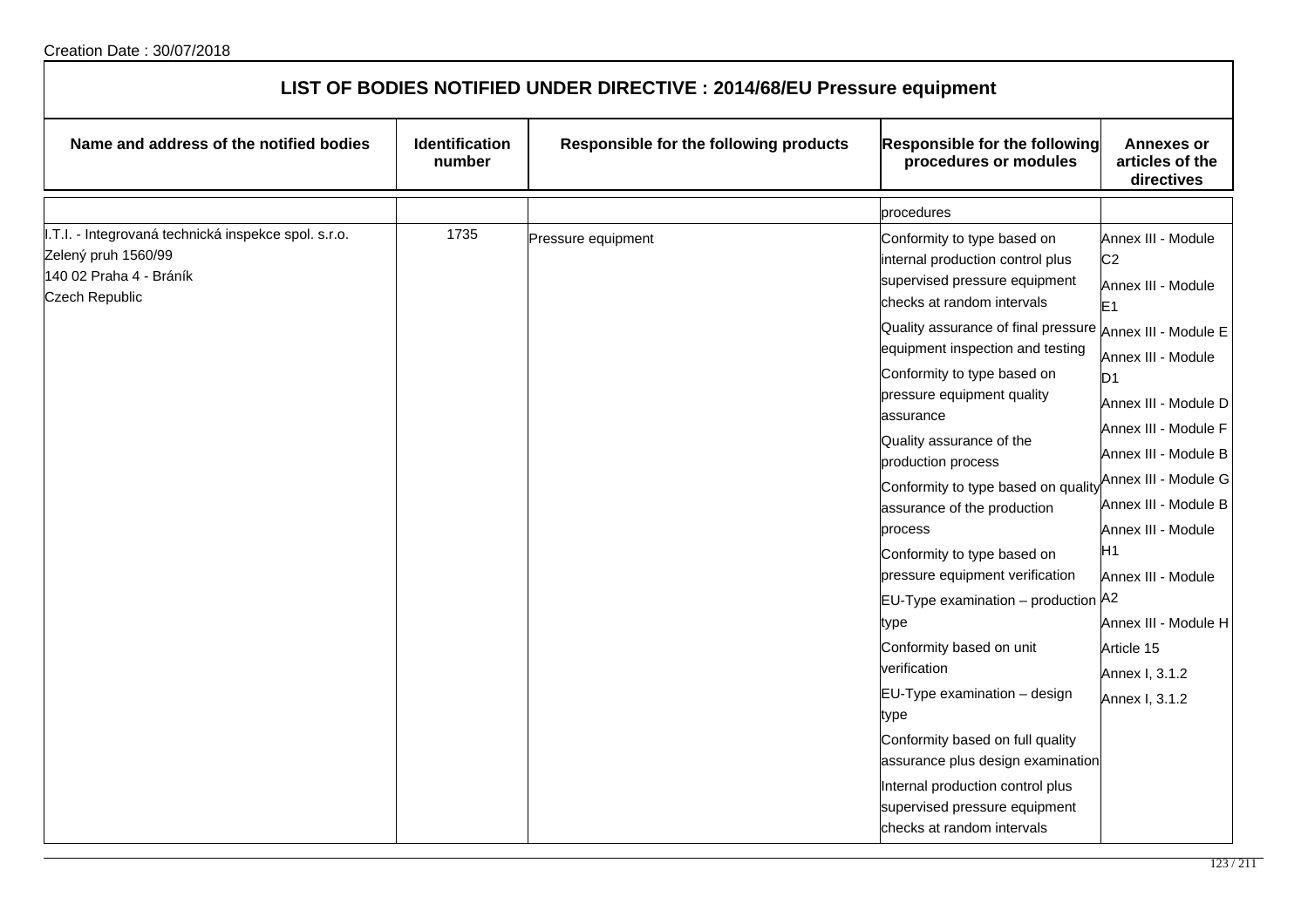| LIST OF BODIES NOTIFIED UNDER DIRECTIVE : 2014/68/EU Pressure equipment             |                                 |                                        |                                                                                                                                                                                                                                                                                                                                                                             |                                                                                                                                                                                                                |  |
|-------------------------------------------------------------------------------------|---------------------------------|----------------------------------------|-----------------------------------------------------------------------------------------------------------------------------------------------------------------------------------------------------------------------------------------------------------------------------------------------------------------------------------------------------------------------------|----------------------------------------------------------------------------------------------------------------------------------------------------------------------------------------------------------------|--|
| Name and address of the notified bodies                                             | <b>Identification</b><br>number | Responsible for the following products | Responsible for the following<br>procedures or modules                                                                                                                                                                                                                                                                                                                      | <b>Annexes or</b><br>articles of the<br>directives                                                                                                                                                             |  |
|                                                                                     |                                 |                                        | Conformity based on full quality<br>assurance                                                                                                                                                                                                                                                                                                                               |                                                                                                                                                                                                                |  |
|                                                                                     |                                 |                                        | European approval for materials                                                                                                                                                                                                                                                                                                                                             |                                                                                                                                                                                                                |  |
|                                                                                     |                                 |                                        | Approval of permanent joining<br>personnel                                                                                                                                                                                                                                                                                                                                  |                                                                                                                                                                                                                |  |
|                                                                                     |                                 |                                        | Approval of permanent joining<br>procedures                                                                                                                                                                                                                                                                                                                                 |                                                                                                                                                                                                                |  |
| SGS Inspecciones Reglamentarias, S.A.<br>c/Trespaderne, 29<br>28042 Madrid<br>Spain | 1767                            | <b>ALL</b>                             | Conformity to type based on<br>internal production control plus<br>supervised pressure equipment<br>checks at random intervals                                                                                                                                                                                                                                              | Annex III - Module<br>C <sub>2</sub><br>Annex III - Module<br>E1                                                                                                                                               |  |
|                                                                                     |                                 |                                        | Quality assurance of final pressure Annex III - Module E<br>equipment inspection and testing<br>Conformity to type based on<br>pressure equipment quality<br>assurance<br>Quality assurance of the<br>production process<br>Conformity to type based on quality<br>assurance of the production<br>process<br>Conformity to type based on<br>pressure equipment verification | Annex III - Module<br>D <sub>1</sub><br>Annex III - Module D<br>Annex III - Module F<br>Annex III - Module B<br>Annex III - Module G<br>Annex III - Module B<br>Annex III - Module<br>Η1<br>Annex III - Module |  |
|                                                                                     |                                 |                                        | EU-Type examination - production A2<br>type<br>Conformity based on unit<br>verification<br>$EU-Type$ examination $-$ design                                                                                                                                                                                                                                                 | Annex III - Module H<br>Article 15<br>Annex I, 3.1.2                                                                                                                                                           |  |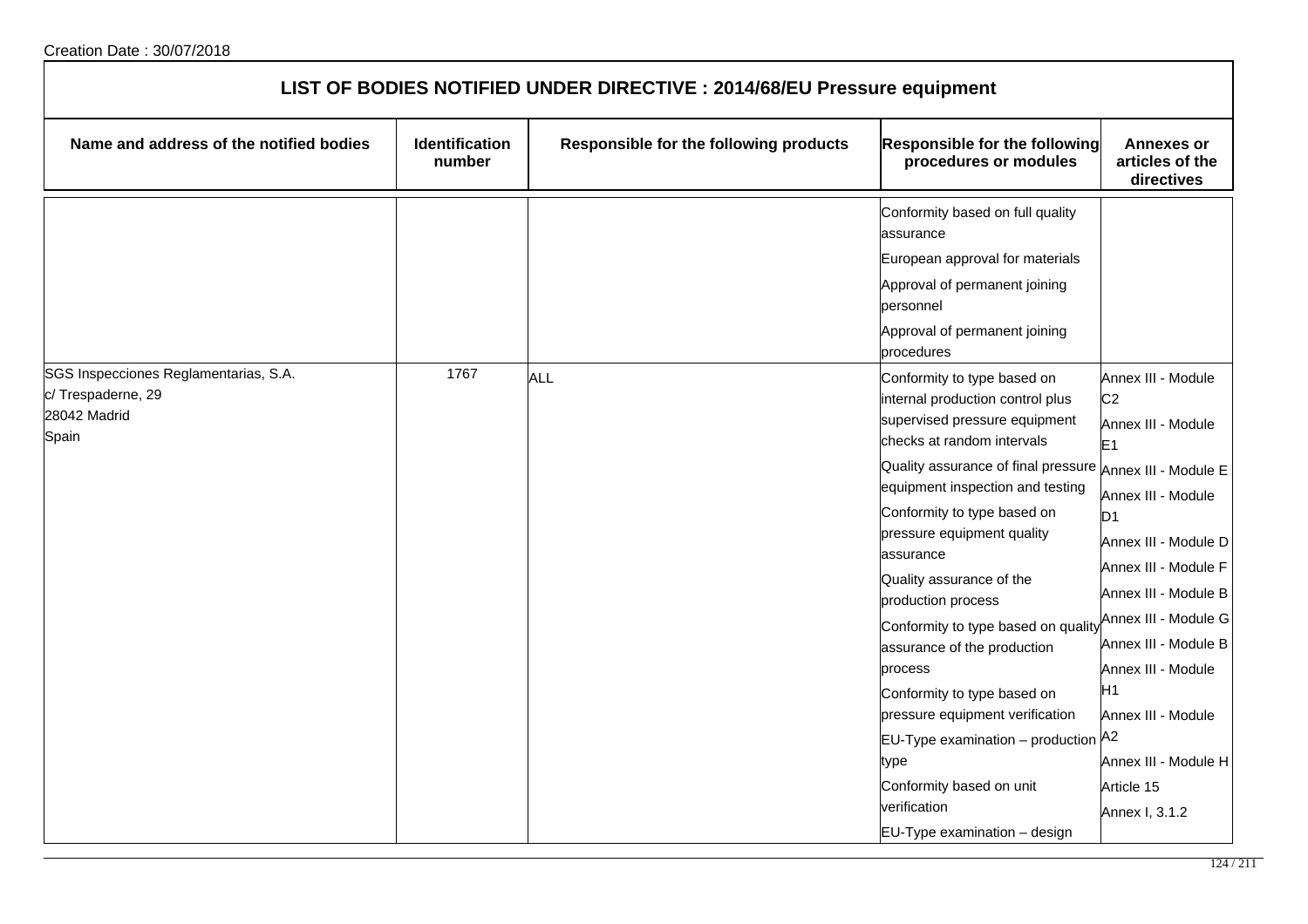| LIST OF BODIES NOTIFIED UNDER DIRECTIVE : 2014/68/EU Pressure equipment |                          |                                        |                                                                                                                                                                                                                                                                                                                                                                                                                             |                                                                                                                                                                                                                                                      |  |
|-------------------------------------------------------------------------|--------------------------|----------------------------------------|-----------------------------------------------------------------------------------------------------------------------------------------------------------------------------------------------------------------------------------------------------------------------------------------------------------------------------------------------------------------------------------------------------------------------------|------------------------------------------------------------------------------------------------------------------------------------------------------------------------------------------------------------------------------------------------------|--|
| Name and address of the notified bodies                                 | Identification<br>number | Responsible for the following products | <b>Responsible for the following</b><br>procedures or modules                                                                                                                                                                                                                                                                                                                                                               | <b>Annexes or</b><br>articles of the<br>directives                                                                                                                                                                                                   |  |
| TURKISH STANDARDS INSTITUTION (TSE)                                     | 1783                     | <b>ALL</b>                             | type<br>Conformity based on full quality<br>assurance plus design examination<br>Internal production control plus<br>supervised pressure equipment<br>checks at random intervals<br>Conformity based on full quality<br>assurance<br>European approval for materials<br>Approval of permanent joining<br>personnel<br>Approval of permanent joining<br>procedures<br>Quality assurance of final pressure Annex III - Module | Annex I, 3.1.2                                                                                                                                                                                                                                       |  |
| Necatibey Cad. No. 112, 06100 Bakanliklar<br>Ankara<br>Turkey           |                          |                                        | equipment inspection and testing<br>Conformity to type based on<br>pressure equipment quality<br>assurance<br>Quality assurance of the<br>production process<br>Conformity to type based on quality<br>assurance of the production<br>process<br>Conformity to type based on<br>pressure equipment verification<br>EU-Type examination - production<br>type<br>Conformity based on unit                                     | E1<br>Annex III - Module E<br>Annex III - Module<br>D1<br>Annex III - Module D<br>Annex III - Module F<br>Annex III - Module B<br>Annex III - Module G<br>Annex III - Module B<br>Annex III - Module<br>Η1<br>Annex III - Module H<br>Annex I, 3.1.2 |  |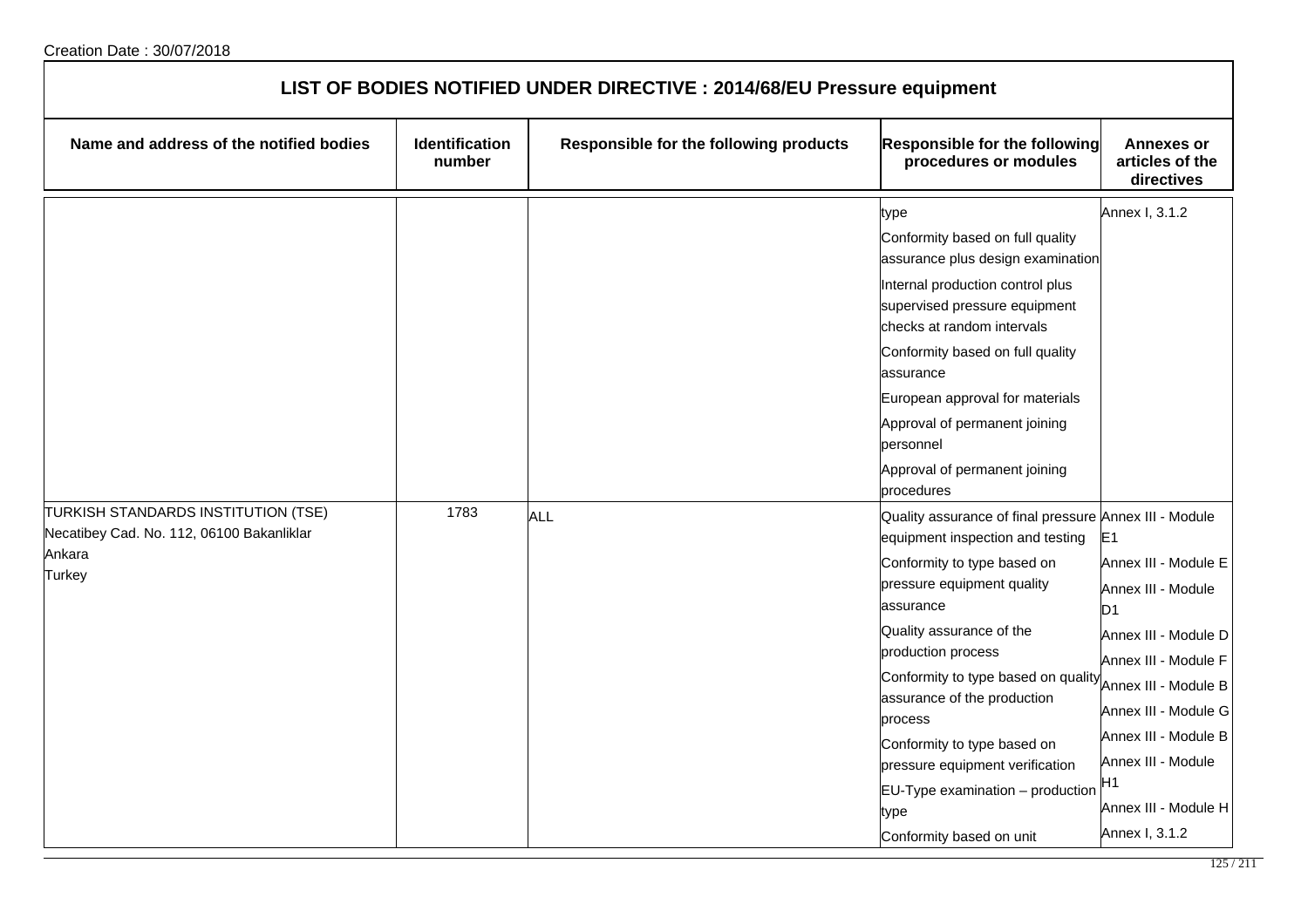| LIST OF BODIES NOTIFIED UNDER DIRECTIVE : 2014/68/EU Pressure equipment                                                                         |                          |                                        |                                                                                                                                                                                                                                                                                                                                                                                                                                                                            |                                                                                                                                                                                                                                                                          |  |
|-------------------------------------------------------------------------------------------------------------------------------------------------|--------------------------|----------------------------------------|----------------------------------------------------------------------------------------------------------------------------------------------------------------------------------------------------------------------------------------------------------------------------------------------------------------------------------------------------------------------------------------------------------------------------------------------------------------------------|--------------------------------------------------------------------------------------------------------------------------------------------------------------------------------------------------------------------------------------------------------------------------|--|
| Name and address of the notified bodies                                                                                                         | Identification<br>number | Responsible for the following products | Responsible for the following<br>procedures or modules                                                                                                                                                                                                                                                                                                                                                                                                                     | <b>Annexes or</b><br>articles of the<br>directives                                                                                                                                                                                                                       |  |
|                                                                                                                                                 |                          |                                        | verification<br>EU-Type examination - design<br>type<br>Conformity based on full quality<br>assurance plus design examination<br>Conformity based on full quality<br>assurance<br>Approval of permanent joining<br>personnel                                                                                                                                                                                                                                               |                                                                                                                                                                                                                                                                          |  |
| TURKISH STANDARDS INSTITUTION (TSE)<br>Necatibey Cad. No. 112, 06100 Bakanliklar<br>Ankara<br>Turkey                                            | 1783                     | <b>ALL</b>                             | Approval of non-destructive testing Annex I, 3.1.3<br>personnel                                                                                                                                                                                                                                                                                                                                                                                                            |                                                                                                                                                                                                                                                                          |  |
| TÜRK LOYDU UYGUNLUK DE#ERLEND#RME<br>H#ZMETLER# A.#.<br>Evliya Çelebi Mahallesi Tersaneler Caddesi No:26,<br>Tuzla<br>Istanbul<br><b>Turkey</b> | 1785                     | ALL                                    | Conformity to type based on<br>internal production control plus<br>supervised pressure equipment<br>checks at random intervals<br>Quality assurance of final pressure Annex III - Module E<br>equipment inspection and testing<br>Conformity to type based on<br>pressure equipment quality<br>assurance<br>Quality assurance of the<br>production process<br>Conformity to type based on quality<br>assurance of the production<br>process<br>Conformity to type based on | Annex III - Module<br>C <sub>2</sub><br>Annex III - Module<br>E1<br>Annex III - Module<br>D <sub>1</sub><br>Annex III - Module D<br>Annex III - Module F<br>Annex III - Module B<br>Annex III - Module G<br>Annex III - Module B<br>Annex III - Module<br>H <sub>1</sub> |  |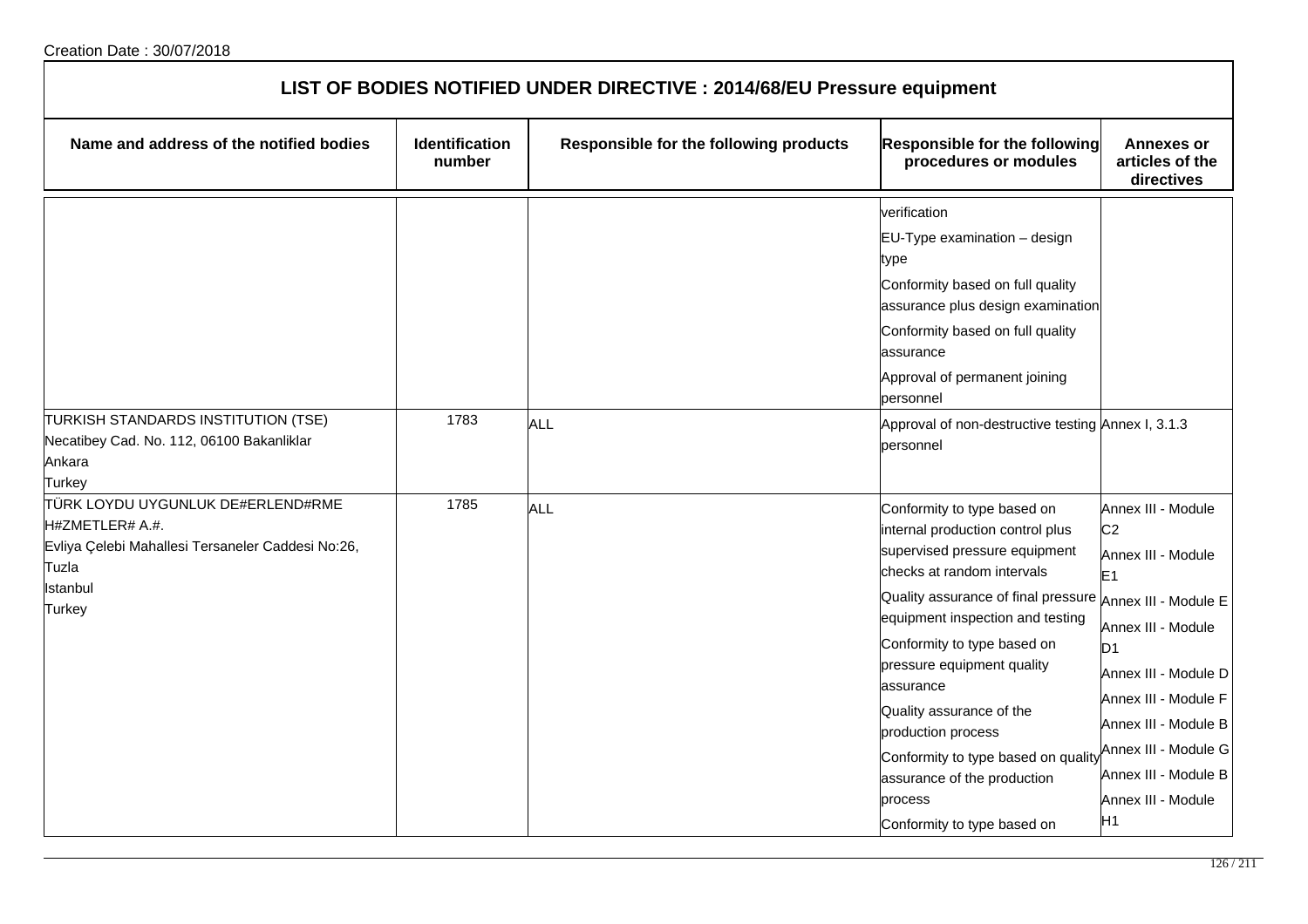| LIST OF BODIES NOTIFIED UNDER DIRECTIVE : 2014/68/EU Pressure equipment                                                           |                                 |                                                                                                                                                                                                                                                                                      |                                                                                                                                                                                                                                                                                                                                                                                                                                                                                                  |                                                                                                                                                                                          |  |
|-----------------------------------------------------------------------------------------------------------------------------------|---------------------------------|--------------------------------------------------------------------------------------------------------------------------------------------------------------------------------------------------------------------------------------------------------------------------------------|--------------------------------------------------------------------------------------------------------------------------------------------------------------------------------------------------------------------------------------------------------------------------------------------------------------------------------------------------------------------------------------------------------------------------------------------------------------------------------------------------|------------------------------------------------------------------------------------------------------------------------------------------------------------------------------------------|--|
| Name and address of the notified bodies                                                                                           | <b>Identification</b><br>number | Responsible for the following products                                                                                                                                                                                                                                               | Responsible for the following<br>procedures or modules                                                                                                                                                                                                                                                                                                                                                                                                                                           | <b>Annexes or</b><br>articles of the<br>directives                                                                                                                                       |  |
|                                                                                                                                   |                                 |                                                                                                                                                                                                                                                                                      | pressure equipment verification<br>EU-Type examination – production $ A2 $<br>type<br>Conformity based on unit<br>verification<br>EU-Type examination - design<br>type<br>Conformity based on full quality<br>assurance plus design examination<br>Internal production control plus<br>supervised pressure equipment<br>checks at random intervals<br>Conformity based on full quality<br>assurance<br>Approval of permanent joining<br>personnel<br>Approval of permanent joining<br>procedures | Annex III - Module<br>Annex III - Module H<br>Annex I, 3.1.2<br>Annex I, 3.1.2                                                                                                           |  |
| "ITEM CONSULT" Ltd. - Departament "Conformity<br>Assessment"<br>region "Serdika"; 8, "202" Str.,<br>1220 Sofia<br><b>Bulgaria</b> | 1837                            | ALL<br>Pressure equipment<br>Pressure-cookers<br>Safety accessories<br>Pressure accessories<br>Portable fire extinguishers and bottles for breathing<br>apparatus<br>Pressure equipment and assemblies except for portable<br>fire extinguishers and bottles for breathing apparatus | Conformity to type based on<br>internal production control plus<br>supervised pressure equipment<br>checks at random intervals<br>Conformity to type based on quality<br>assurance of the production<br>process<br>Conformity to type based on<br>pressure equipment verification<br>EU-Type examination - production                                                                                                                                                                            | Annex III - Module<br>C <sub>2</sub><br>Annex III - Module D<br>Annex III - Module F<br>Annex III - Module B<br>Annex III - Module G<br>Annex III - Module B<br>Annex III - Module<br>A2 |  |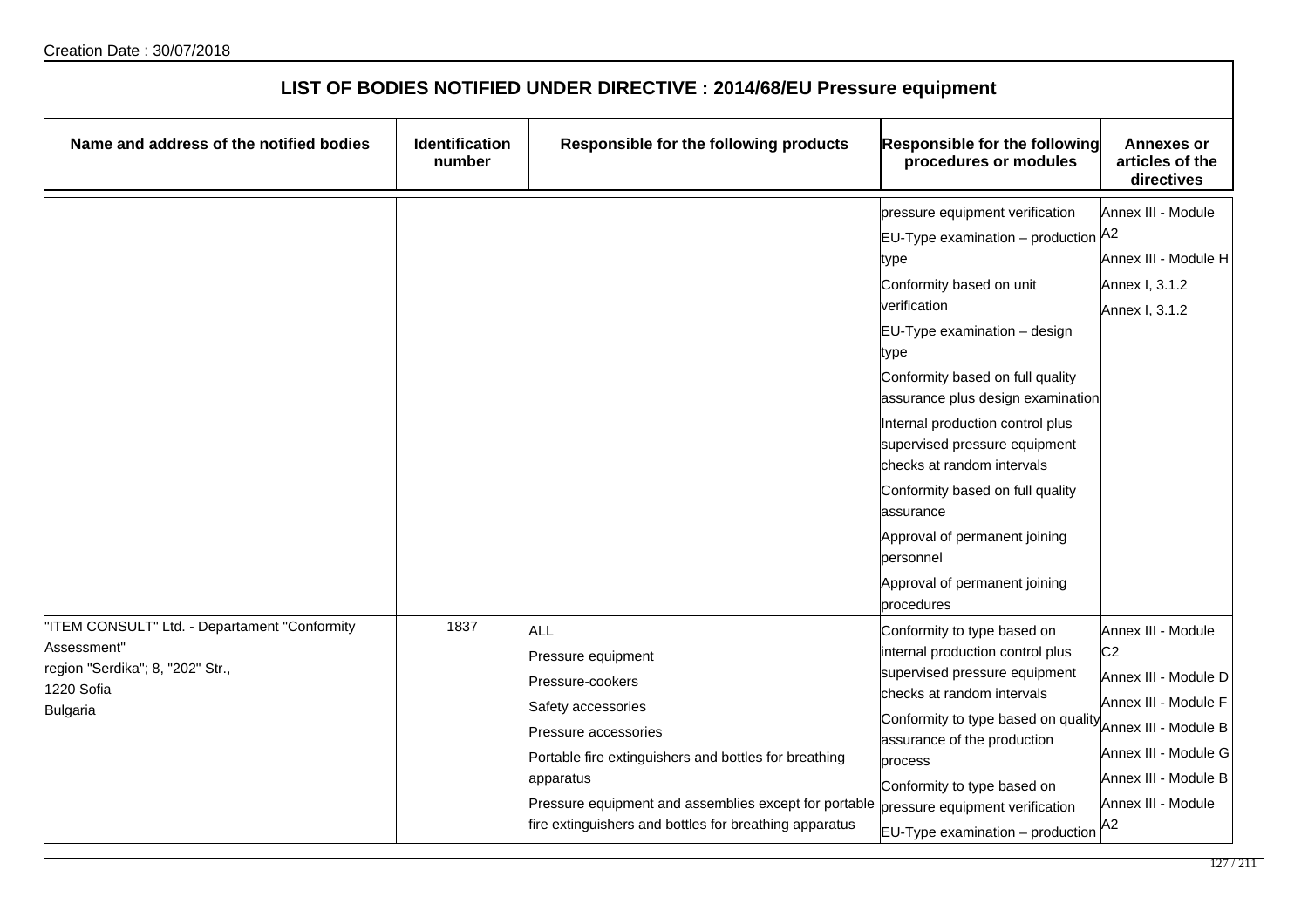| LIST OF BODIES NOTIFIED UNDER DIRECTIVE : 2014/68/EU Pressure equipment                                                            |                                 |                                                                                                                                                                                                                                                                                                                                                                                                                                                                                                                                                                                                                                                                                                                                                                                                                   |                                                                                                                                                                                                                                                                                                                                                                                          |                                                                                                                                              |  |
|------------------------------------------------------------------------------------------------------------------------------------|---------------------------------|-------------------------------------------------------------------------------------------------------------------------------------------------------------------------------------------------------------------------------------------------------------------------------------------------------------------------------------------------------------------------------------------------------------------------------------------------------------------------------------------------------------------------------------------------------------------------------------------------------------------------------------------------------------------------------------------------------------------------------------------------------------------------------------------------------------------|------------------------------------------------------------------------------------------------------------------------------------------------------------------------------------------------------------------------------------------------------------------------------------------------------------------------------------------------------------------------------------------|----------------------------------------------------------------------------------------------------------------------------------------------|--|
| Name and address of the notified bodies                                                                                            | <b>Identification</b><br>number | Responsible for the following products                                                                                                                                                                                                                                                                                                                                                                                                                                                                                                                                                                                                                                                                                                                                                                            | <b>Responsible for the following</b><br>procedures or modules                                                                                                                                                                                                                                                                                                                            | <b>Annexes or</b><br>articles of the<br>directives                                                                                           |  |
| "Velmar Certification" Ltd.<br>281, Vladislav Varnetchik Blvd., Administrative Building<br><b>DIMIAT S.A.</b><br>Varna<br>Bulgaria | 1839                            | Pressure equipment and assemblies of categories II, III, type<br>V as parts of LPG and water installations<br>Pressure equipment and assemblies of categories II, III, verification<br>IV as parts of refrigeration installations<br>Conformity assessment of safety valves fitted to fixed<br>_PG (liquefied petroleum gas) storage vessels<br>Conformity assessment of #hermetically sealed'<br>compressor units used in refrigeration systems<br>Pressure equipment as referred to in $1(a)$ , $1(c)$ and $1(d)$<br>of Article 4 and assemblies as referred to in 2(b) of<br>Article 4<br>Pressure equipment and assemblies as defined in<br>Article 2 for use exclusively in fire-fighting plant,<br>excluding fired or otherwise heated pressure equipment<br>presenting a risk of overheating<br><b>ALL</b> | Conformity based on unit<br>$EU-Type$ examination $-$ design<br>type<br>Internal production control plus<br>supervised pressure equipment<br>checks at random intervals<br>Conformity based on full quality<br>assurance<br>Approval of permanent joining<br>personnel<br>Approval of permanent joining<br>procedures<br>Approval of non-destructive testing Annex I, 3.1.3<br>bersonnel | Annex III - Module H<br>Annex I, 3.1.2<br>Annex I, 3.1.2                                                                                     |  |
| "Velmar Certification" Ltd.<br>281, Vladislav Varnetchik Blvd., Administrative Building<br>DIMIAT S.A.<br>Varna<br><b>Bulgaria</b> | 1839                            | ALL<br>Pressure equipment<br>Pressure-cookers<br>Safety accessories<br>Pressure accessories<br>Portable fire extinguishers and bottles for breathing<br>apparatus<br>Pressure equipment and assemblies except for portable assurance                                                                                                                                                                                                                                                                                                                                                                                                                                                                                                                                                                              | Conformity to type based on<br>internal production control plus<br>supervised pressure equipment<br>lchecks at random intervals<br>Quality assurance of final pressure Annex III - Module E<br>equipment inspection and testing<br>Conformity to type based on<br>pressure equipment quality                                                                                             | Annex III - Module<br>C <sub>2</sub><br>Annex III - Module<br>E <sub>1</sub><br>Annex III - Module<br>D <sub>1</sub><br>Annex III - Module D |  |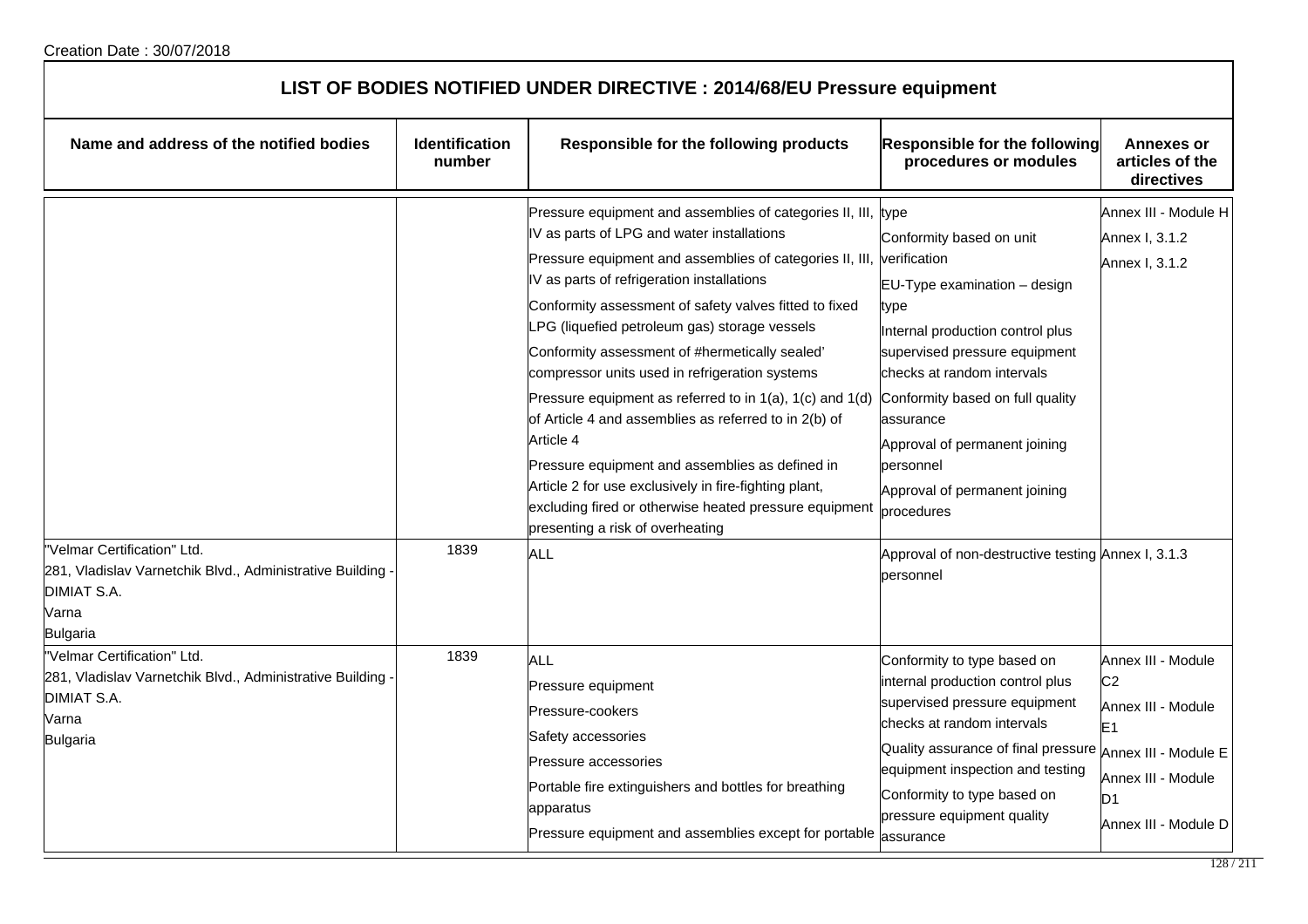| LIST OF BODIES NOTIFIED UNDER DIRECTIVE : 2014/68/EU Pressure equipment |                                 |                                        |                                                        |                                                    |
|-------------------------------------------------------------------------|---------------------------------|----------------------------------------|--------------------------------------------------------|----------------------------------------------------|
| Name and address of the notified bodies                                 | <b>Identification</b><br>number | Responsible for the following products | Responsible for the following<br>procedures or modules | <b>Annexes or</b><br>articles of the<br>directives |

|                                                                                    | number |                                                                                                                                                                                                                                                                                                                                                                                                                                                                                                                                                                                                                                                                                                                                                                                                                                             | procedures or modules                                                                                                                                                                                                                                                                                                                                                                                                                                                                                                                                                                                                                                              | articles of the<br>directives                                                                                                                                                            |
|------------------------------------------------------------------------------------|--------|---------------------------------------------------------------------------------------------------------------------------------------------------------------------------------------------------------------------------------------------------------------------------------------------------------------------------------------------------------------------------------------------------------------------------------------------------------------------------------------------------------------------------------------------------------------------------------------------------------------------------------------------------------------------------------------------------------------------------------------------------------------------------------------------------------------------------------------------|--------------------------------------------------------------------------------------------------------------------------------------------------------------------------------------------------------------------------------------------------------------------------------------------------------------------------------------------------------------------------------------------------------------------------------------------------------------------------------------------------------------------------------------------------------------------------------------------------------------------------------------------------------------------|------------------------------------------------------------------------------------------------------------------------------------------------------------------------------------------|
|                                                                                    |        | fire extinguishers and bottles for breathing apparatus<br>Pressure equipment and assemblies of categories II, III,<br>IV as parts of LPG and water installations<br>Pressure equipment and assemblies of categories II, III<br>IV as parts of refrigeration installations<br>Conformity assessment of safety valves fitted to fixed<br>LPG (liquefied petroleum gas) storage vessels<br>Conformity assessment of #hermetically sealed'<br>compressor units used in refrigeration systems<br>Pressure equipment as referred to in $1(a)$ , $1(c)$ and $1(d)$<br>of Article 4 and assemblies as referred to in 2(b) of<br>Article 4<br>Pressure equipment and assemblies as defined in<br>Article 2 for use exclusively in fire-fighting plant,<br>excluding fired or otherwise heated pressure equipment<br>presenting a risk of overheating | Quality assurance of the<br>production process<br>Conformity to type based on quality Annex III - Module G<br>assurance of the production<br>process<br>Conformity to type based on<br>pressure equipment verification<br>EU-Type examination - production<br>type<br>Conformity based on unit<br>verification<br>EU-Type examination - design<br>type<br>Conformity based on full quality<br>assurance plus design examination<br>Internal production control plus<br>supervised pressure equipment<br>checks at random intervals<br>Conformity based on full quality<br>assurance<br>Approval of permanent joining<br>personnel<br>Approval of permanent joining | Annex III - Module F<br>Annex III - Module B<br>Annex III - Module B<br>Annex III - Module<br>H1<br>Annex III - Module<br>A2<br>Annex III - Module H<br>Annex I, 3.1.2<br>Annex I, 3.1.2 |
| CERTIFICAZIONI E COLLAUDI SRL<br>Via Orfanotrofio 20<br>13900 Biella (BI)<br>Italy | 1847   | ALL                                                                                                                                                                                                                                                                                                                                                                                                                                                                                                                                                                                                                                                                                                                                                                                                                                         | procedures<br>Conformity to type based on<br>pressure equipment verification<br>EU-Type examination - production<br>type                                                                                                                                                                                                                                                                                                                                                                                                                                                                                                                                           | Annex III - Module F<br>Annex III - Module B<br>Annex III - Module G                                                                                                                     |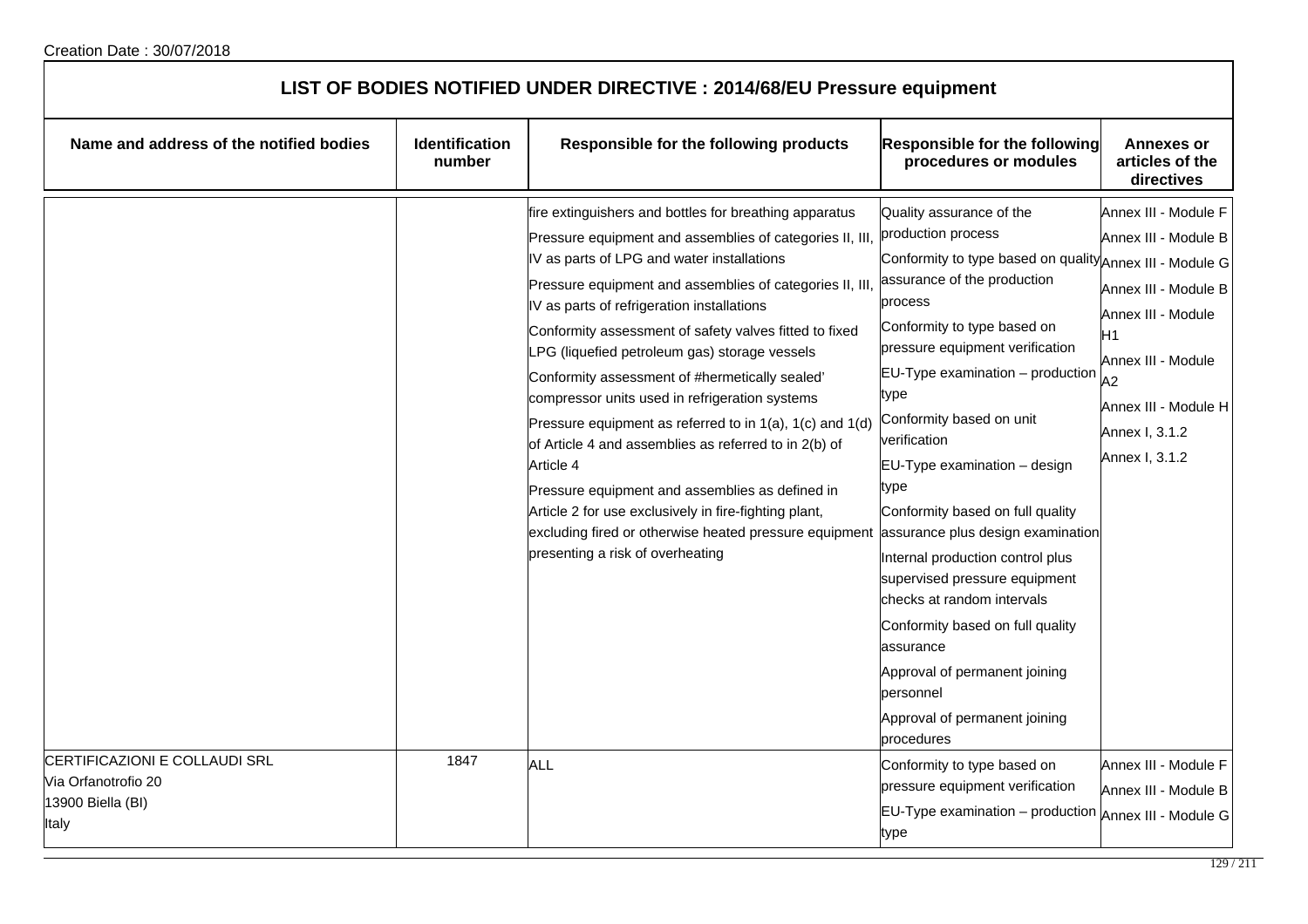| LIST OF BODIES NOTIFIED UNDER DIRECTIVE : 2014/68/EU Pressure equipment                                                                            |                                 |                                                                                |                                                                                                                                                                                                                                                                                                                                                                                                                                                                                                                                 |                                                                                                                                                                                                                                                                                                                        |  |
|----------------------------------------------------------------------------------------------------------------------------------------------------|---------------------------------|--------------------------------------------------------------------------------|---------------------------------------------------------------------------------------------------------------------------------------------------------------------------------------------------------------------------------------------------------------------------------------------------------------------------------------------------------------------------------------------------------------------------------------------------------------------------------------------------------------------------------|------------------------------------------------------------------------------------------------------------------------------------------------------------------------------------------------------------------------------------------------------------------------------------------------------------------------|--|
| Name and address of the notified bodies                                                                                                            | <b>Identification</b><br>number | Responsible for the following products                                         | Responsible for the following<br>procedures or modules                                                                                                                                                                                                                                                                                                                                                                                                                                                                          | <b>Annexes or</b><br>articles of the<br>directives                                                                                                                                                                                                                                                                     |  |
|                                                                                                                                                    |                                 |                                                                                | Conformity based on unit<br>verification<br>EU-Type examination - design<br>type<br>Internal production control plus<br>supervised pressure equipment<br>checks at random intervals<br>Approval of permanent joining<br>personnel<br>Approval of permanent joining<br>procedures                                                                                                                                                                                                                                                | Annex III - Module B<br>Annex III - Module<br>A2<br>Annex I, 3.1.2<br>Annex I, 3.1.2                                                                                                                                                                                                                                   |  |
| TÜV Rheinland Bulgaria Ltd.<br>23A, Dragan Tsankov Blvd. Administrative Building<br>Bernard Izgrev Tower (TETRIX)<br><b>Sofia 1113</b><br>Bulgaria | 1853                            | <b>ALL</b><br>Pressure equipment<br>Safety accessories<br>Pressure accessories | Conformity to type based on<br>internal production control plus<br>supervised pressure equipment<br>checks at random intervals<br>Quality assurance of final pressure<br>equipment inspection and testing<br>Conformity to type based on<br>pressure equipment quality<br>assurance<br>Quality assurance of the<br>production process<br>Conformity to type based on quality<br>assurance of the production<br>process<br>Conformity to type based on<br>pressure equipment verification<br>EU-Type examination - production A2 | Annex III - Module<br>C <sub>2</sub><br>Annex III - Module<br>E1<br>Annex III - Module E<br>Annex III - Module<br>D <sub>1</sub><br>Annex III - Module D<br>Annex III - Module F<br>Annex III - Module B<br>Annex III - Module G<br>Annex III - Module B<br>Annex III - Module<br>H <sub>1</sub><br>Annex III - Module |  |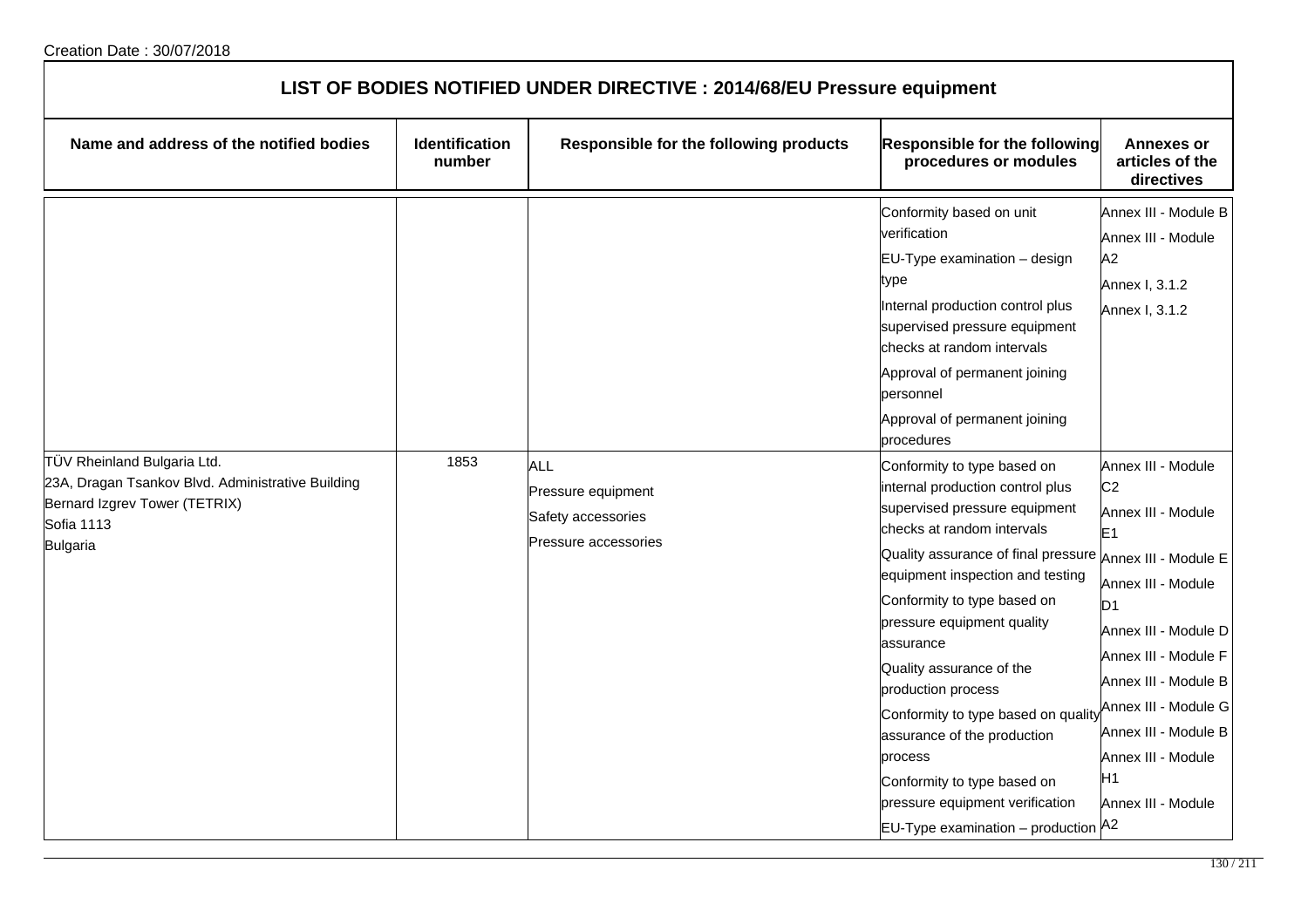| LIST OF BODIES NOTIFIED UNDER DIRECTIVE : 2014/68/EU Pressure equipment                                                                                   |                                 |                                        |                                                                                                 |                                                    |  |
|-----------------------------------------------------------------------------------------------------------------------------------------------------------|---------------------------------|----------------------------------------|-------------------------------------------------------------------------------------------------|----------------------------------------------------|--|
| Name and address of the notified bodies                                                                                                                   | <b>Identification</b><br>number | Responsible for the following products | Responsible for the following<br>procedures or modules                                          | <b>Annexes or</b><br>articles of the<br>directives |  |
|                                                                                                                                                           |                                 |                                        | type                                                                                            | Annex III - Module H                               |  |
|                                                                                                                                                           |                                 |                                        | Conformity based on unit                                                                        | Annex I, 3.1.2                                     |  |
|                                                                                                                                                           |                                 |                                        | verification                                                                                    | Annex I, 3.1.2                                     |  |
|                                                                                                                                                           |                                 |                                        | EU-Type examination - design<br>type                                                            |                                                    |  |
|                                                                                                                                                           |                                 |                                        | Conformity based on full quality<br>assurance plus design examination                           |                                                    |  |
|                                                                                                                                                           |                                 |                                        | Internal production control plus<br>supervised pressure equipment<br>checks at random intervals |                                                    |  |
|                                                                                                                                                           |                                 |                                        | Conformity based on full quality<br>assurance                                                   |                                                    |  |
|                                                                                                                                                           |                                 |                                        | Approval of permanent joining<br>personnel                                                      |                                                    |  |
|                                                                                                                                                           |                                 |                                        | Approval of permanent joining<br>procedures                                                     |                                                    |  |
| TÜV Rheinland Bulgaria Ltd.<br>23A, Dragan Tsankov Blvd. Administrative Building<br>Bernard Izgrev Tower (TETRIX)<br><b>Sofia 1113</b><br><b>Bulgaria</b> | 1853                            | <b>ALL</b>                             | Approval of non-destructive testing Annex I, 3.1.3<br>personnel                                 |                                                    |  |
| <b>EUCER SRL</b>                                                                                                                                          | 1872                            | <b>ALL</b>                             | Conformity to type based on                                                                     | Annex III - Module                                 |  |
| Viale Alessandro Volta, 50/A                                                                                                                              |                                 |                                        | internal production control plus                                                                | C <sub>2</sub>                                     |  |
| 50131 - Firenze (FI)                                                                                                                                      |                                 |                                        | supervised pressure equipment                                                                   | Annex III - Module                                 |  |
| Italy                                                                                                                                                     |                                 |                                        | checks at random intervals                                                                      | E <sub>1</sub>                                     |  |
|                                                                                                                                                           |                                 |                                        | Quality assurance of final pressure                                                             | Annex III - Module E                               |  |
|                                                                                                                                                           |                                 |                                        | equipment inspection and testing<br>Conformity to type based on                                 | Annex III - Module<br>D <sub>1</sub>               |  |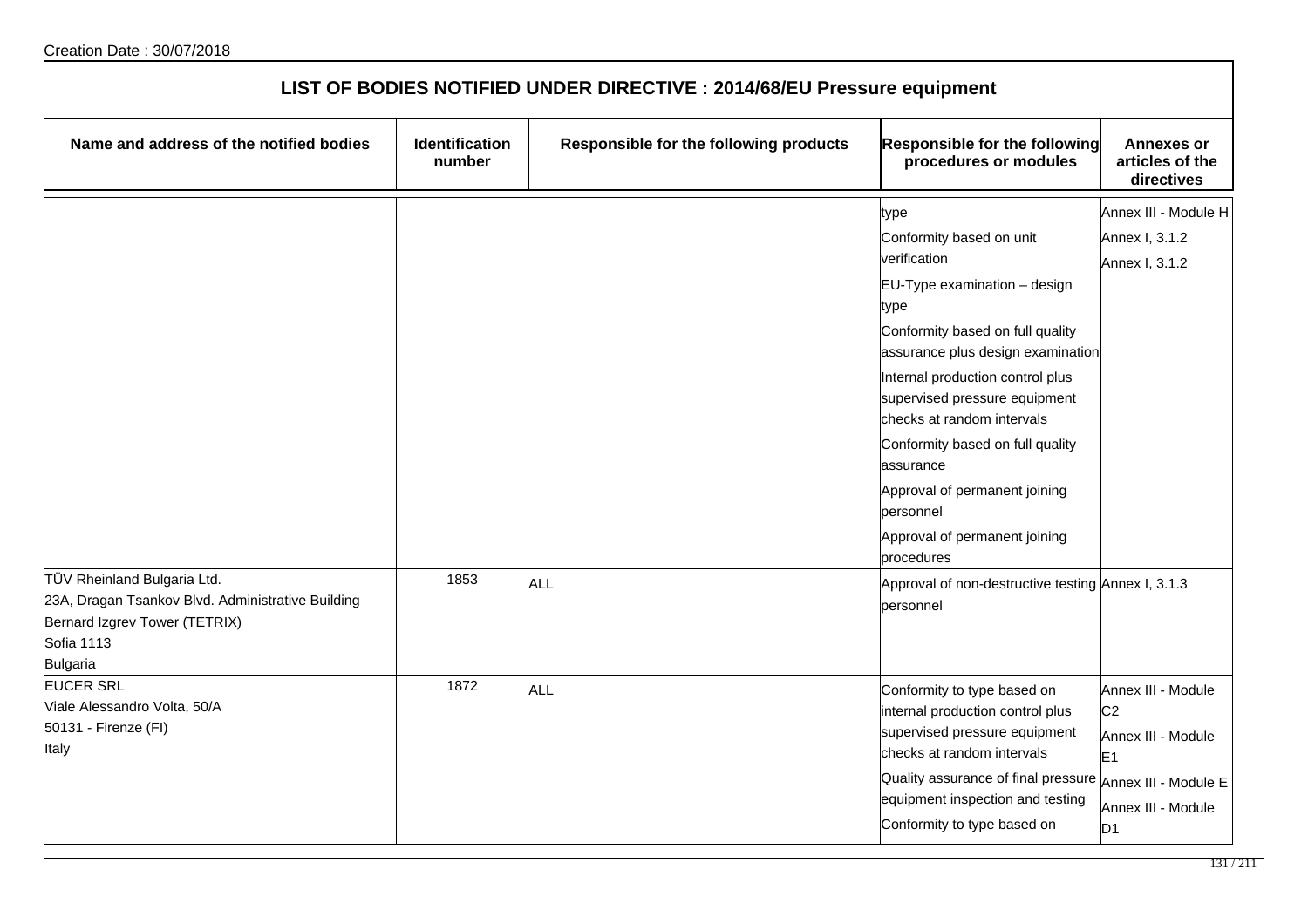| LIST OF BODIES NOTIFIED UNDER DIRECTIVE : 2014/68/EU Pressure equipment |                          |                                        |                                                                                                                                                                                                                                                                                                                                                                                                                                                                                                                                                                                                                                                                                                            |                                                                                                                                                                                                                                                      |
|-------------------------------------------------------------------------|--------------------------|----------------------------------------|------------------------------------------------------------------------------------------------------------------------------------------------------------------------------------------------------------------------------------------------------------------------------------------------------------------------------------------------------------------------------------------------------------------------------------------------------------------------------------------------------------------------------------------------------------------------------------------------------------------------------------------------------------------------------------------------------------|------------------------------------------------------------------------------------------------------------------------------------------------------------------------------------------------------------------------------------------------------|
| Name and address of the notified bodies                                 | Identification<br>number | Responsible for the following products | Responsible for the following<br>procedures or modules                                                                                                                                                                                                                                                                                                                                                                                                                                                                                                                                                                                                                                                     | <b>Annexes or</b><br>articles of the<br>directives                                                                                                                                                                                                   |
|                                                                         |                          |                                        | pressure equipment quality<br>assurance<br>Quality assurance of the<br>production process<br>Conformity to type based on quality<br>assurance of the production<br>process<br>Conformity to type based on<br>pressure equipment verification<br>$EU-Type$ examination $-$ production<br>type<br>Conformity based on unit<br>verification<br>EU-Type examination - design<br>type<br>Conformity based on full quality<br>assurance plus design examination<br>Internal production control plus<br>supervised pressure equipment<br>checks at random intervals<br>Conformity based on full quality<br>assurance<br>Approval of permanent joining<br>personnel<br>Approval of permanent joining<br>procedures | Annex III - Module D<br>Annex III - Module F<br>Annex III - Module B<br>Annex III - Module G<br>Annex III - Module B<br>Annex III - Module<br>H <sub>1</sub><br>Annex III - Module<br>A2<br>Annex III - Module H<br>Annex I, 3.1.2<br>Annex I, 3.1.2 |
| <b>VERICERT SRL</b><br>Via L. Masotti n. 5                              | 1878                     | ALL                                    | Conformity to type based on<br>internal production control plus                                                                                                                                                                                                                                                                                                                                                                                                                                                                                                                                                                                                                                            | Annex III - Module<br>C <sub>2</sub>                                                                                                                                                                                                                 |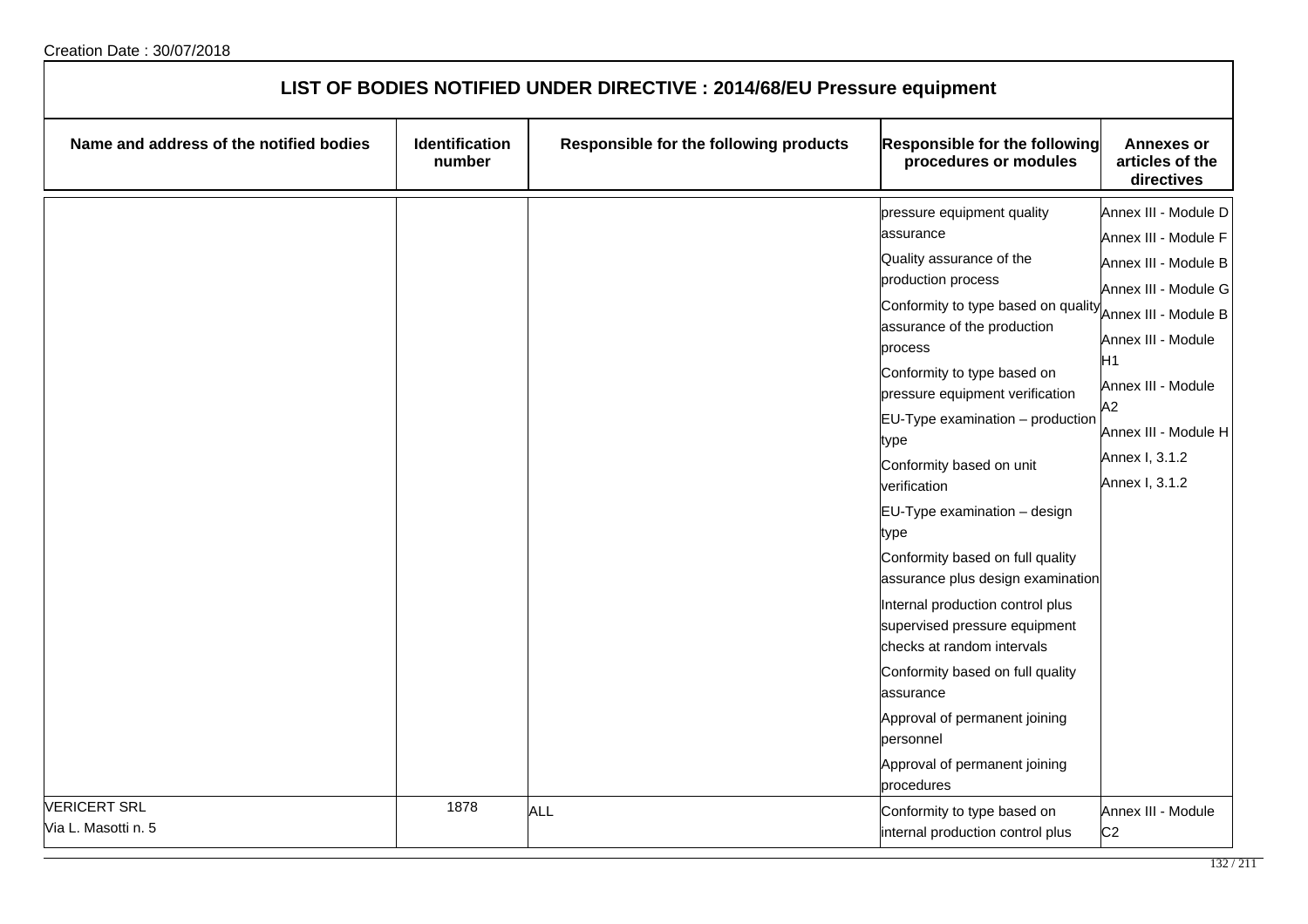| LIST OF BODIES NOTIFIED UNDER DIRECTIVE : 2014/68/EU Pressure equipment |                          |                                        |                                                                                                                                                                                                                                                                                                                                                                                                                                                                                                                                                                                                                                                                                                                                                                                                           |                                                                                                                                                                                                                                                                                      |  |
|-------------------------------------------------------------------------|--------------------------|----------------------------------------|-----------------------------------------------------------------------------------------------------------------------------------------------------------------------------------------------------------------------------------------------------------------------------------------------------------------------------------------------------------------------------------------------------------------------------------------------------------------------------------------------------------------------------------------------------------------------------------------------------------------------------------------------------------------------------------------------------------------------------------------------------------------------------------------------------------|--------------------------------------------------------------------------------------------------------------------------------------------------------------------------------------------------------------------------------------------------------------------------------------|--|
| Name and address of the notified bodies                                 | Identification<br>number | Responsible for the following products | Responsible for the following<br>procedures or modules                                                                                                                                                                                                                                                                                                                                                                                                                                                                                                                                                                                                                                                                                                                                                    | <b>Annexes or</b><br>articles of the<br>directives                                                                                                                                                                                                                                   |  |
| 48124 - in Fornace Zarattini (RA)<br>Italy                              |                          |                                        | supervised pressure equipment<br>checks at random intervals<br>Quality assurance of final pressure Annex III - Module E<br>equipment inspection and testing<br>Conformity to type based on<br>pressure equipment quality<br>assurance<br>Quality assurance of the<br>production process<br>Conformity to type based on quality<br>assurance of the production<br>process<br>Conformity to type based on<br>pressure equipment verification<br>$EU-Type$ examination – production<br>type<br>Conformity based on unit<br>verification<br>EU-Type examination - design<br>type<br>Conformity based on full quality<br>assurance plus design examination<br>Internal production control plus<br>supervised pressure equipment<br>checks at random intervals<br>Conformity based on full quality<br>assurance | Annex III - Module<br>E <sub>1</sub><br>Annex III - Module<br>D <sub>1</sub><br>Annex III - Module D<br>Annex III - Module F<br>Annex III - Module B<br>Annex III - Module G<br>Annex III - Module B<br>Annex III - Module<br>Н1<br>Annex III - Module<br>A2<br>Annex III - Module H |  |
| GENERAL APPLICATIONS OF TECHNOLOGY AND                                  | 1935                     | Pressure equipment                     | Approval of permanent joining                                                                                                                                                                                                                                                                                                                                                                                                                                                                                                                                                                                                                                                                                                                                                                             | Annex I, 3.1.2                                                                                                                                                                                                                                                                       |  |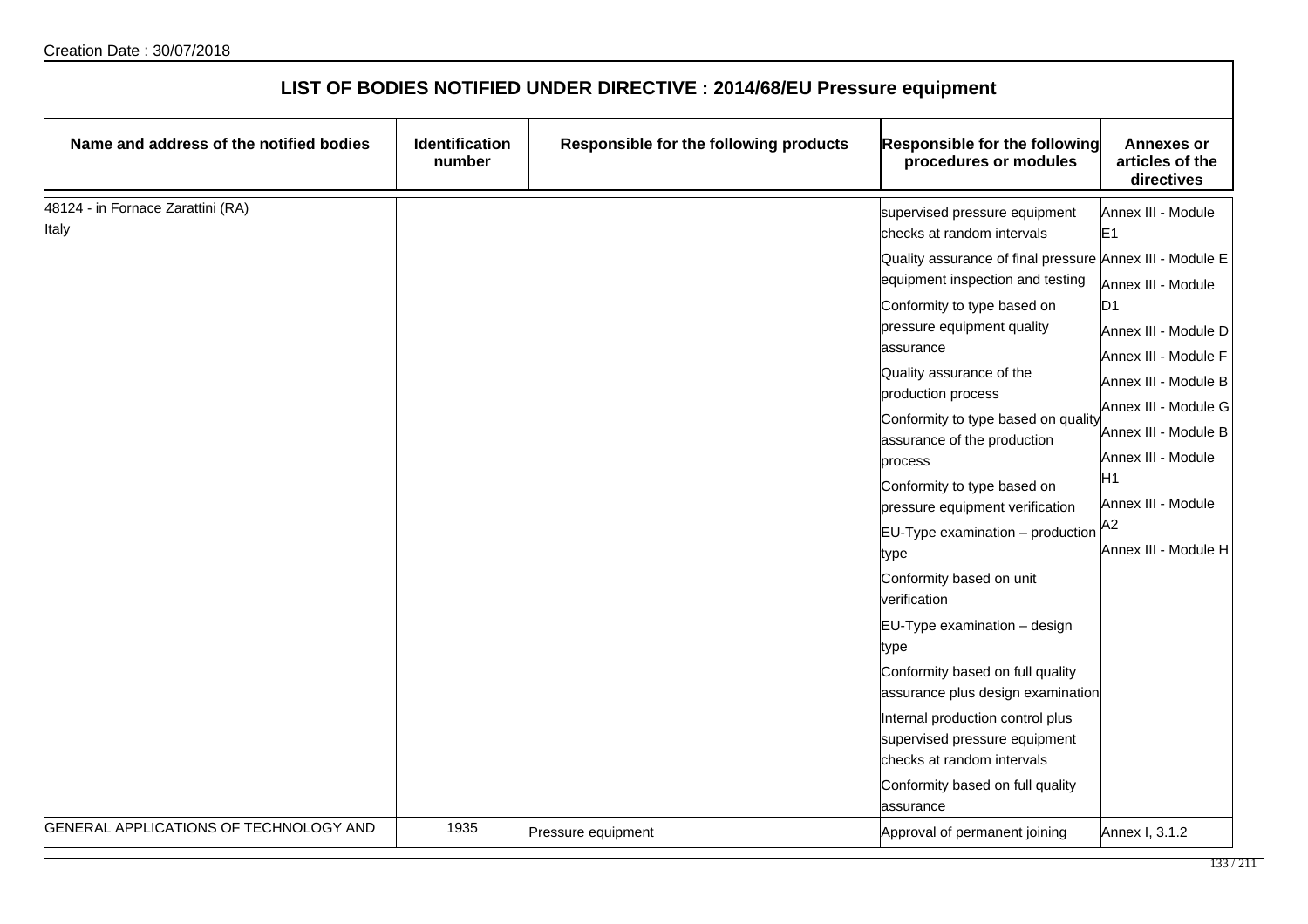| LIST OF BODIES NOTIFIED UNDER DIRECTIVE : 2014/68/EU Pressure equipment                              |                                 |                                        |                                                                                                                                                                               |                                                                                                              |  |
|------------------------------------------------------------------------------------------------------|---------------------------------|----------------------------------------|-------------------------------------------------------------------------------------------------------------------------------------------------------------------------------|--------------------------------------------------------------------------------------------------------------|--|
| Name and address of the notified bodies                                                              | <b>Identification</b><br>number | Responsible for the following products | Responsible for the following<br>procedures or modules                                                                                                                        | <b>Annexes or</b><br>articles of the<br>directives                                                           |  |
| SCIENCE (GATS) Single Member Ltd.<br>156 Karamanli Avenue<br>13678 Acharnai, Attica Greece<br>Greece |                                 |                                        | personnel<br>Approval of permanent joining<br>procedures                                                                                                                      | Annex I, 3.1.2                                                                                               |  |
| <b>TUV Rheinland Italia SRL</b><br>Via Mattei, 3<br>20010 - Pogliano Milanese (MI)<br>Italy          | 1936                            | <b>ALL</b>                             | Conformity to type based on<br>internal production control plus<br>supervised pressure equipment<br>checks at random intervals                                                | Annex III - Module<br>C <sub>2</sub><br>Annex III - Module<br>E <sub>1</sub>                                 |  |
|                                                                                                      |                                 |                                        | Quality assurance of final pressure<br>equipment inspection and testing<br>Conformity to type based on<br>pressure equipment quality<br>assurance<br>Quality assurance of the | Annex III - Module E<br>Annex III - Module<br>D <sub>1</sub><br>Annex III - Module D<br>Annex III - Module F |  |
|                                                                                                      |                                 |                                        | production process<br>Conformity to type based on quality<br>assurance of the production<br>process<br>Conformity to type based on                                            | Annex III - Module B<br>Annex III - Module G<br>Annex III - Module B<br>Annex III - Module<br>H1             |  |
|                                                                                                      |                                 |                                        | pressure equipment verification<br>EU-Type examination - production A2<br>type                                                                                                | Annex III - Module<br>Annex III - Module H                                                                   |  |
|                                                                                                      |                                 |                                        | Conformity based on unit<br>verification<br>EU-Type examination - design<br>type<br>Conformity based on full quality<br>assurance plus design examination                     | Annex I, 3.1.2<br>Annex I, 3.1.2                                                                             |  |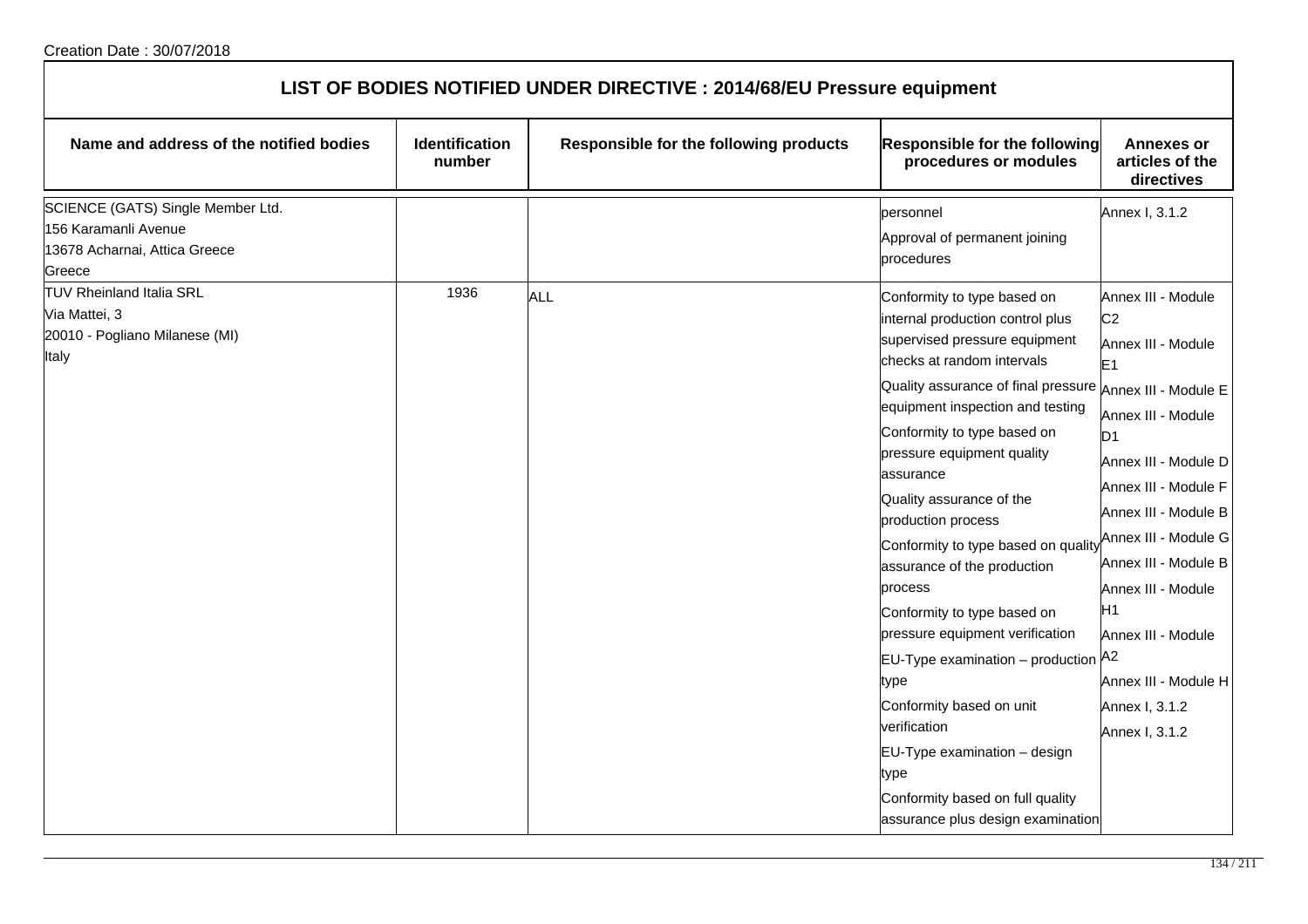| LIST OF BODIES NOTIFIED UNDER DIRECTIVE : 2014/68/EU Pressure equipment                                 |                                 |                                            |                                                                                                                                                                                                                                                                                                                                                                                                                                                                                                                                                |                                                                                                                                                                                                                                                  |  |
|---------------------------------------------------------------------------------------------------------|---------------------------------|--------------------------------------------|------------------------------------------------------------------------------------------------------------------------------------------------------------------------------------------------------------------------------------------------------------------------------------------------------------------------------------------------------------------------------------------------------------------------------------------------------------------------------------------------------------------------------------------------|--------------------------------------------------------------------------------------------------------------------------------------------------------------------------------------------------------------------------------------------------|--|
| Name and address of the notified bodies                                                                 | <b>Identification</b><br>number | Responsible for the following products     | <b>Responsible for the following</b><br>procedures or modules                                                                                                                                                                                                                                                                                                                                                                                                                                                                                  | <b>Annexes or</b><br>articles of the<br>directives                                                                                                                                                                                               |  |
|                                                                                                         |                                 |                                            | Internal production control plus<br>supervised pressure equipment<br>checks at random intervals<br>Conformity based on full quality<br>assurance<br>Approval of permanent joining<br>personnel<br>Approval of permanent joining<br>procedures                                                                                                                                                                                                                                                                                                  |                                                                                                                                                                                                                                                  |  |
| CEM INTERNATIONAL LTD<br>Westmead House, Westmead<br>Farnborough, Hampshire, GU14 7LP<br>United Kingdom | 1942                            | Safety accessories<br>Pressure accessories | Conformity to type based on<br>internal production control plus<br>supervised pressure equipment<br>checks at random intervals<br>Quality assurance of final pressure<br>equipment inspection and testing<br>Conformity to type based on<br>pressure equipment quality<br>assurance<br>Quality assurance of the<br>production process<br>Conformity to type based on quality<br>assurance of the production<br>process<br>EU-Type examination - production<br>type<br>EU-Type examination - design<br>type<br>Internal production control plus | Annex III - Module<br>C <sub>2</sub><br>Annex III - Module<br>E <sub>1</sub><br>Annex III - Module E<br>Annex III - Module<br>D <sub>1</sub><br>Annex III - Module D<br>Annex III - Module B<br>Annex III - Module B<br>Annex III - Module<br>А2 |  |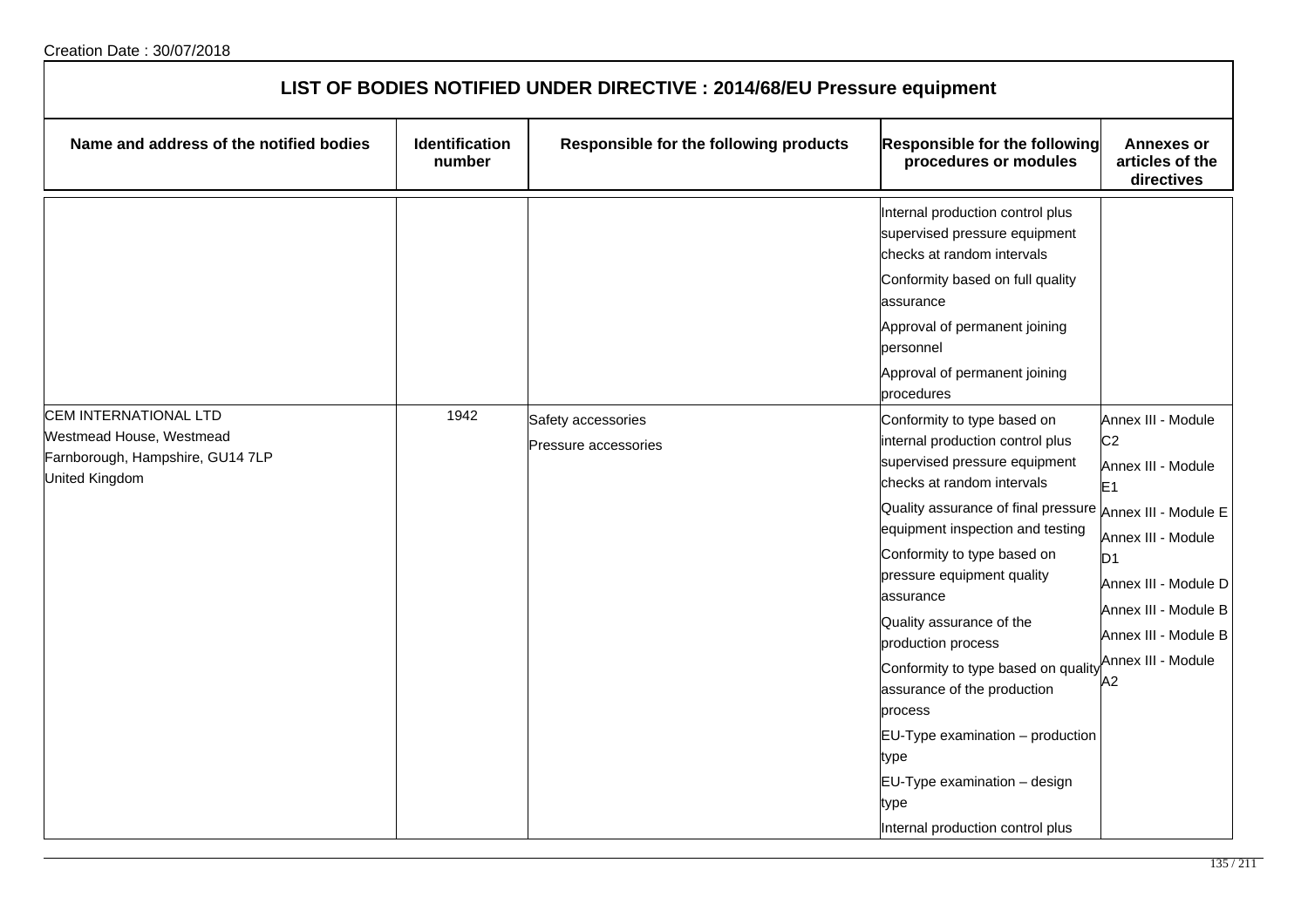| LIST OF BODIES NOTIFIED UNDER DIRECTIVE : 2014/68/EU Pressure equipment                   |                                 |                                                                                                                                                                                                                                                                                                                                                                                                                                                                                                                                                                                                                                                                                                                                                                                                                                                                                                                    |                                                                                                                                                                                                                                                                                                                                                                                                                                                                                                                                                                                                                                       |                                                                                                                                                                                                                                                                                                                                                                                                 |  |  |  |
|-------------------------------------------------------------------------------------------|---------------------------------|--------------------------------------------------------------------------------------------------------------------------------------------------------------------------------------------------------------------------------------------------------------------------------------------------------------------------------------------------------------------------------------------------------------------------------------------------------------------------------------------------------------------------------------------------------------------------------------------------------------------------------------------------------------------------------------------------------------------------------------------------------------------------------------------------------------------------------------------------------------------------------------------------------------------|---------------------------------------------------------------------------------------------------------------------------------------------------------------------------------------------------------------------------------------------------------------------------------------------------------------------------------------------------------------------------------------------------------------------------------------------------------------------------------------------------------------------------------------------------------------------------------------------------------------------------------------|-------------------------------------------------------------------------------------------------------------------------------------------------------------------------------------------------------------------------------------------------------------------------------------------------------------------------------------------------------------------------------------------------|--|--|--|
| Name and address of the notified bodies                                                   | <b>Identification</b><br>number | Responsible for the following products                                                                                                                                                                                                                                                                                                                                                                                                                                                                                                                                                                                                                                                                                                                                                                                                                                                                             | <b>Responsible for the following</b><br>procedures or modules                                                                                                                                                                                                                                                                                                                                                                                                                                                                                                                                                                         | Annexes or<br>articles of the<br>directives                                                                                                                                                                                                                                                                                                                                                     |  |  |  |
|                                                                                           |                                 |                                                                                                                                                                                                                                                                                                                                                                                                                                                                                                                                                                                                                                                                                                                                                                                                                                                                                                                    | supervised pressure equipment<br>checks at random intervals                                                                                                                                                                                                                                                                                                                                                                                                                                                                                                                                                                           |                                                                                                                                                                                                                                                                                                                                                                                                 |  |  |  |
| "MULTITEST" Ltd.<br>1, Atanas Dalchev Str., P.O. Box 161<br>9009 Varna<br><b>Bulgaria</b> | 1977                            | ALL                                                                                                                                                                                                                                                                                                                                                                                                                                                                                                                                                                                                                                                                                                                                                                                                                                                                                                                | Approval of non-destructive testing Annex I, 3.1.3<br>personnel                                                                                                                                                                                                                                                                                                                                                                                                                                                                                                                                                                       |                                                                                                                                                                                                                                                                                                                                                                                                 |  |  |  |
| "MULTITEST" Ltd.<br>1, Atanas Dalchev Str., P.O. Box 161<br>9009 Varna<br>Bulgaria        | 1977                            | Pressure equipment<br>Pressure-cookers<br>Portable fire extinguishers<br>Safety accessories<br>Pressure equipment and assemblies except for portable<br>fire extinguishers and bottles for breathing apparatus<br>Pressure equipment and assemblies of categories II, III,<br>IV as parts of LPG and water installations<br>Pressure equipment and assemblies of categories II, III<br>IV as parts of refrigeration installations<br>Conformity assessment of #hermetically sealed'<br>compressor units used in refrigeration systems<br>Pressure equipment as referred to in $1(a)$ , $1(c)$ and $1(d)$<br>of Article 4 and assemblies as referred to in 2(b) of<br>Article 4<br>Pressure equipment and assemblies as defined in<br>Article 2 for use exclusively in fire-fighting plant,<br>excluding fired or otherwise heated pressure equipment<br>presenting a risk of overheating<br><b>Pressured tanks</b> | Conformity to type based on<br>internal production control plus<br>supervised pressure equipment<br>checks at random intervals<br>Quality assurance of final pressure<br>equipment inspection and testing<br>Conformity to type based on<br>pressure equipment quality<br>assurance<br>Quality assurance of the<br>production process<br>Conformity to type based on quality<br>assurance of the production<br>process<br>Conformity to type based on<br>pressure equipment verification<br><b>EU-Type examination</b> – production $A^2$<br>type<br>Conformity based on unit<br>verification<br>EU-Type examination - design<br>type | Annex III - Module<br>C <sub>2</sub><br>Annex III - Module<br>E <sub>1</sub><br>Annex III - Module E<br>Annex III - Module<br>D <sub>1</sub><br>Annex III - Module D<br>Annex III - Module F<br>Annex III - Module B<br>Annex III - Module G <br>Annex III - Module B<br>Annex III - Module<br>H <sub>1</sub><br>Annex III - Module<br>Annex III - Module H<br>Annex I, 3.1.2<br>Annex I, 3.1.2 |  |  |  |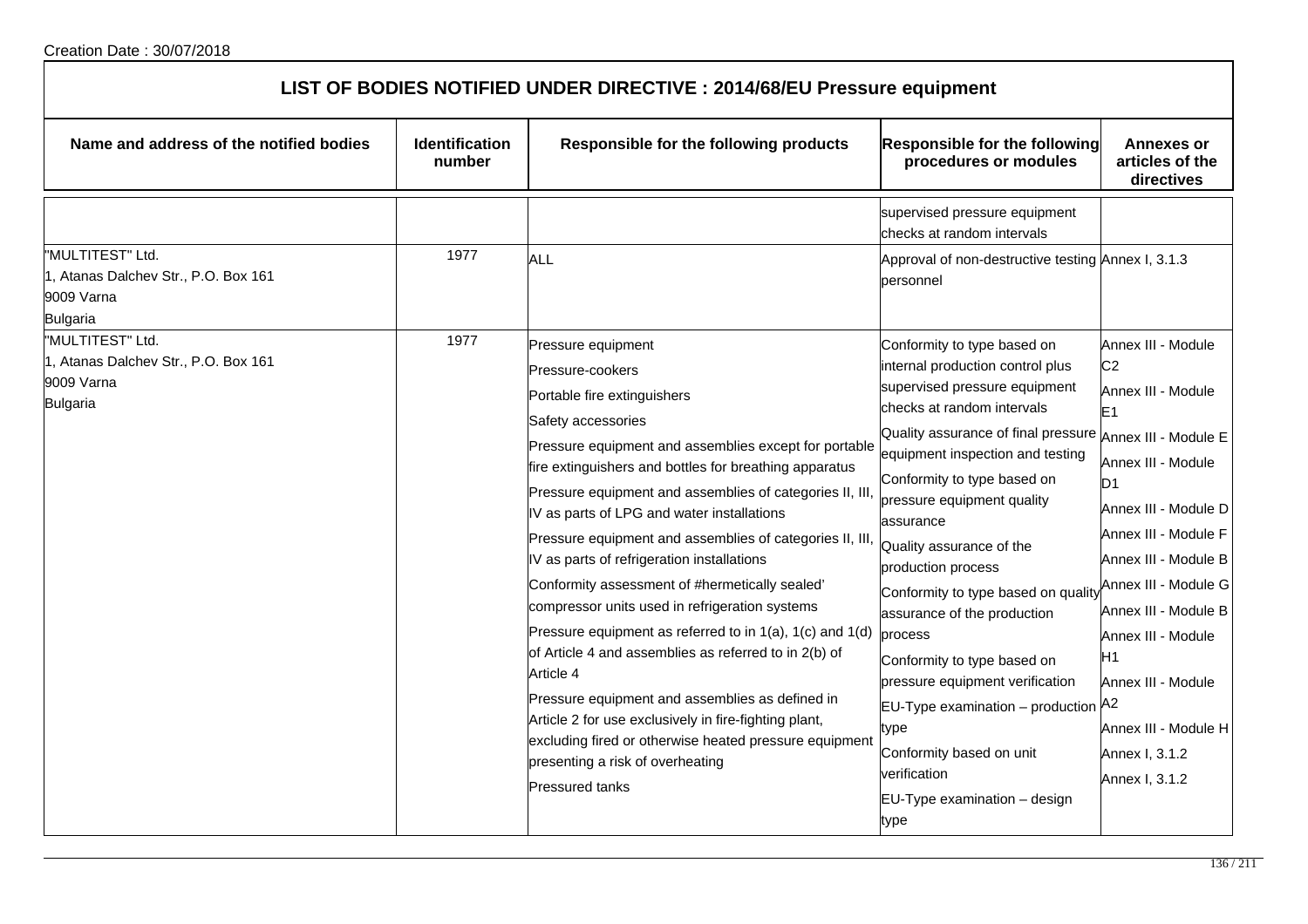| LIST OF BODIES NOTIFIED UNDER DIRECTIVE : 2014/68/EU Pressure equipment                                      |                                 |                                        |                                                                                                                                                                                                                                                                                                                                                                                                                                                                                                                                                                                                                                                            |                                                                                                                                      |  |
|--------------------------------------------------------------------------------------------------------------|---------------------------------|----------------------------------------|------------------------------------------------------------------------------------------------------------------------------------------------------------------------------------------------------------------------------------------------------------------------------------------------------------------------------------------------------------------------------------------------------------------------------------------------------------------------------------------------------------------------------------------------------------------------------------------------------------------------------------------------------------|--------------------------------------------------------------------------------------------------------------------------------------|--|
| Name and address of the notified bodies                                                                      | <b>Identification</b><br>number | Responsible for the following products | <b>Responsible for the following</b><br>procedures or modules                                                                                                                                                                                                                                                                                                                                                                                                                                                                                                                                                                                              | <b>Annexes or</b><br>articles of the<br>directives                                                                                   |  |
| SGS GREECE-SOCIETE HELLENIQUE DE<br>SURVEILLANCE S.A.<br>Parnassou 2 & Kifisias ave. 217<br>Athens<br>Greece | 1998                            | Pressure equipment                     | Conformity based on full quality<br>assurance plus design examination<br>Internal production control plus<br>supervised pressure equipment<br>checks at random intervals<br>Conformity based on full quality<br>assurance<br>Approval of permanent joining<br>personnel<br>Approval of permanent joining<br>procedures<br>Conformity to type based on<br>internal production control plus<br>supervised pressure equipment<br>checks at random intervals<br>Conformity to type based on<br>pressure equipment verification<br>EU-Type examination - production<br>type<br>Conformity based on unit<br>verification<br>EU-Type examination - design<br>type | Annex III - Module<br>C <sub>2</sub><br>Annex III - Module F<br>Annex III - Module B<br>Annex III - Module G<br>Annex III - Module B |  |
| E.I.C. Engineering inspection company s.r.o.<br>Volgogradska 8921/13<br>080 01 Presov<br>Slovakia            | 2005                            | <b>ALL</b>                             | Conformity to type based on<br>internal production control plus<br>supervised pressure equipment<br>checks at random intervals<br>Conformity to type based on                                                                                                                                                                                                                                                                                                                                                                                                                                                                                              | Annex III - Module<br>C <sub>2</sub><br>Annex III - Module F<br>Annex III - Module B                                                 |  |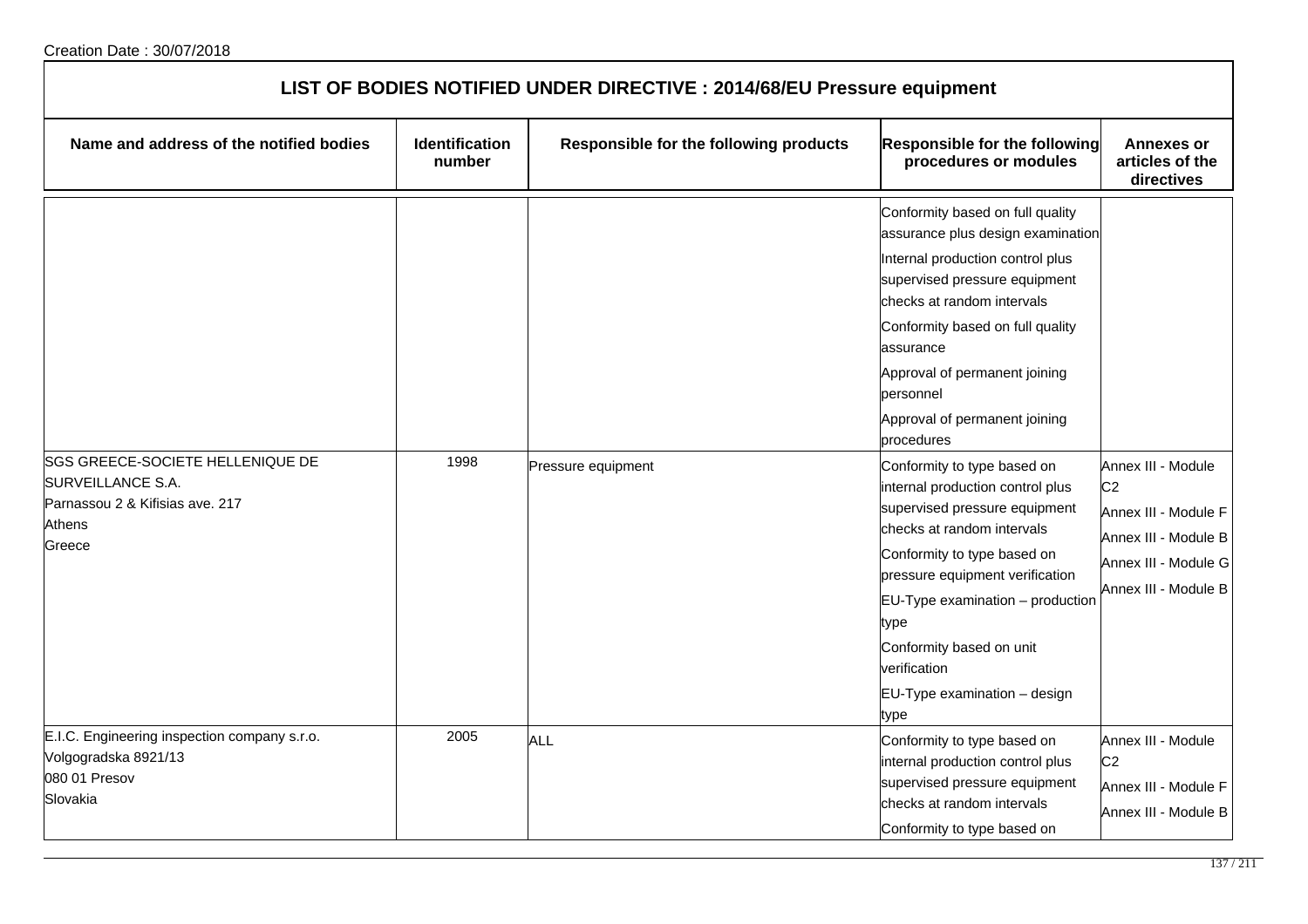| LIST OF BODIES NOTIFIED UNDER DIRECTIVE : 2014/68/EU Pressure equipment                                                                    |                                 |                                               |                                                                                                                                                                                                                                                                                                                                                                                                                                                                                                                                         |                                                                                                                                                                                                                                                                                                                                                |  |
|--------------------------------------------------------------------------------------------------------------------------------------------|---------------------------------|-----------------------------------------------|-----------------------------------------------------------------------------------------------------------------------------------------------------------------------------------------------------------------------------------------------------------------------------------------------------------------------------------------------------------------------------------------------------------------------------------------------------------------------------------------------------------------------------------------|------------------------------------------------------------------------------------------------------------------------------------------------------------------------------------------------------------------------------------------------------------------------------------------------------------------------------------------------|--|
| Name and address of the notified bodies                                                                                                    | <b>Identification</b><br>number | <b>Responsible for the following products</b> | <b>Responsible for the following</b><br>procedures or modules                                                                                                                                                                                                                                                                                                                                                                                                                                                                           | <b>Annexes or</b><br>articles of the<br>directives                                                                                                                                                                                                                                                                                             |  |
|                                                                                                                                            |                                 |                                               | pressure equipment verification<br>EU-Type examination - production Annex III - Module B<br>type<br>Conformity based on unit<br>verification<br>EU-Type examination - design<br>type<br>Internal production control plus<br>supervised pressure equipment<br>checks at random intervals                                                                                                                                                                                                                                                 | Annex III - Module G<br>Annex III - Module<br>А2                                                                                                                                                                                                                                                                                               |  |
| SC RINA SIMTEX - ORGANISMUL DE CERTIFICARE<br>SRL<br>Str. Dr. Leonte Anastasievici nr. 4D, Corp A, Sector 5<br><b>Bucharest</b><br>Romania | 2028                            | Pressure equipment                            | Conformity to type based on<br>internal production control plus<br>supervised pressure equipment<br>checks at random intervals<br>Quality assurance of final pressure<br>equipment inspection and testing<br>Conformity to type based on<br>pressure equipment quality<br>assurance<br>Quality assurance of the<br>production process<br>Conformity to type based on quality<br>assurance of the production<br>process<br>Conformity to type based on<br>pressure equipment verification<br>EU-Type examination - production A2<br>type | Annex III - Module<br>C <sub>2</sub><br>Annex III - Module<br>E <sub>1</sub><br>Annex III - Module E<br>Annex III - Module<br>D <sub>1</sub><br>Annex III - Module D<br>Annex III - Module F<br>Annex III - Module B<br>Annex III - Module G<br>Annex III - Module B<br>Annex III - Module<br>H1<br>Annex III - Module<br>Annex III - Module H |  |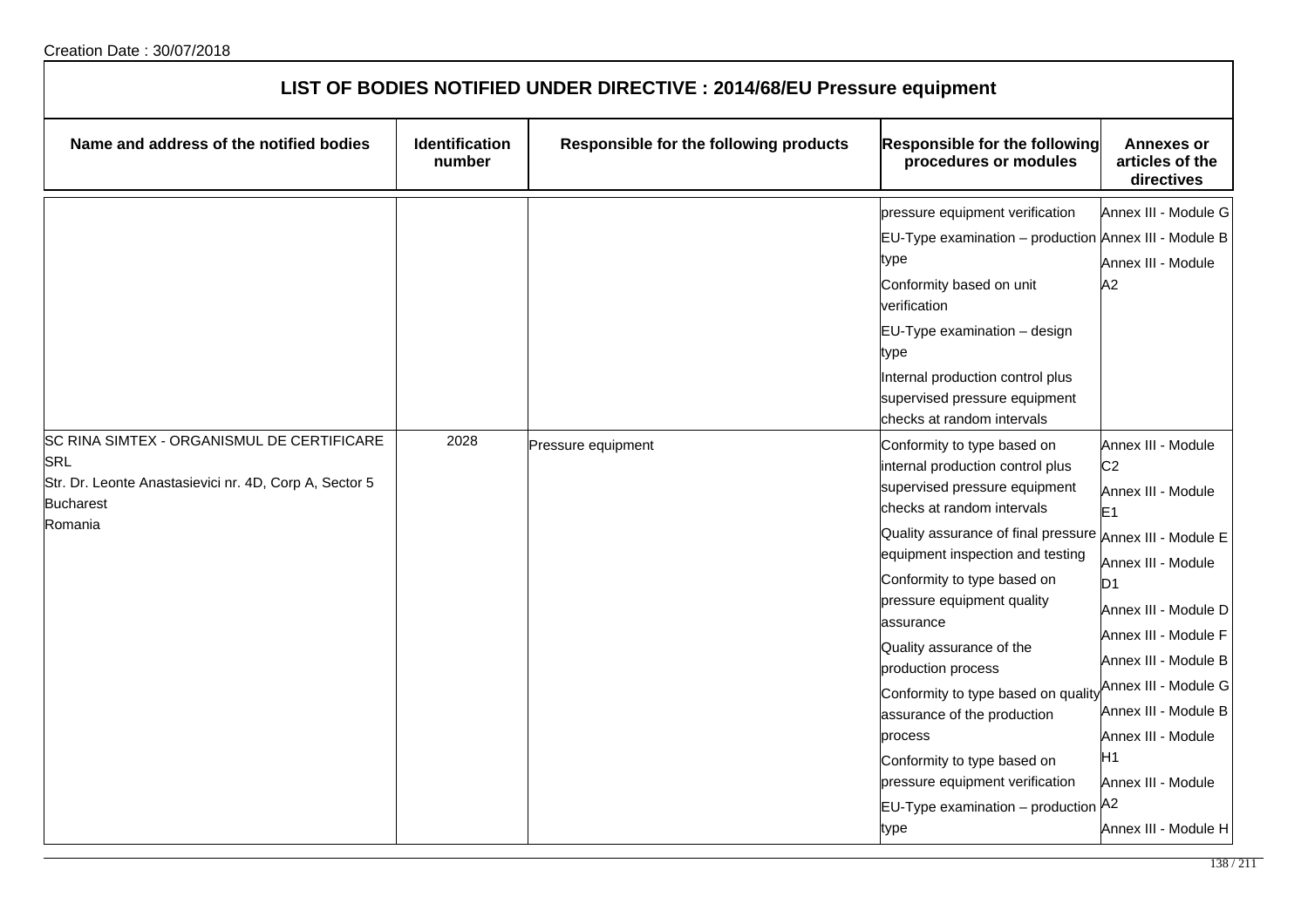| LIST OF BODIES NOTIFIED UNDER DIRECTIVE : 2014/68/EU Pressure equipment  |                                 |                                        |                                                                                                                                                                                                                                                                                                                                                                                                                                     |                                                                                                                                      |  |
|--------------------------------------------------------------------------|---------------------------------|----------------------------------------|-------------------------------------------------------------------------------------------------------------------------------------------------------------------------------------------------------------------------------------------------------------------------------------------------------------------------------------------------------------------------------------------------------------------------------------|--------------------------------------------------------------------------------------------------------------------------------------|--|
| Name and address of the notified bodies                                  | <b>Identification</b><br>number | Responsible for the following products | Responsible for the following<br>procedures or modules                                                                                                                                                                                                                                                                                                                                                                              | <b>Annexes or</b><br>articles of the<br>directives                                                                                   |  |
| Institut za varilstvo d.o.o.<br>Ptujska 19<br>1000 LJUBLJANA<br>Slovenia | 2042                            | <b>ALL</b>                             | Conformity based on unit<br>verification<br>$EU-Type$ examination $-$ design<br>type<br>Conformity based on full quality<br>assurance plus design examination<br>Internal production control plus<br>supervised pressure equipment<br>checks at random intervals<br>Conformity based on full quality<br>assurance<br>Approval of permanent joining<br>procedures<br>Approval of non-destructive testing Annex I, 3.1.3<br>personnel | Annex I, 3.1.2                                                                                                                       |  |
| Institut za varilstvo d.o.o.<br>Ptujska 19<br>1000 LJUBLJANA<br>Slovenia | 2042                            | ALL                                    | Conformity to type based on<br>pressure equipment verification<br>Conformity based on unit<br>verification<br>EU-Type examination - design<br>type<br>Internal production control plus<br>supervised pressure equipment<br>checks at random intervals<br>Approval of permanent joining<br>personnel                                                                                                                                 | Annex III - Module F<br>Annex III - Module G<br>Annex III - Module B<br>Annex III - Module<br>A2<br>Annex I, 3.1.2<br>Annex I, 3.1.2 |  |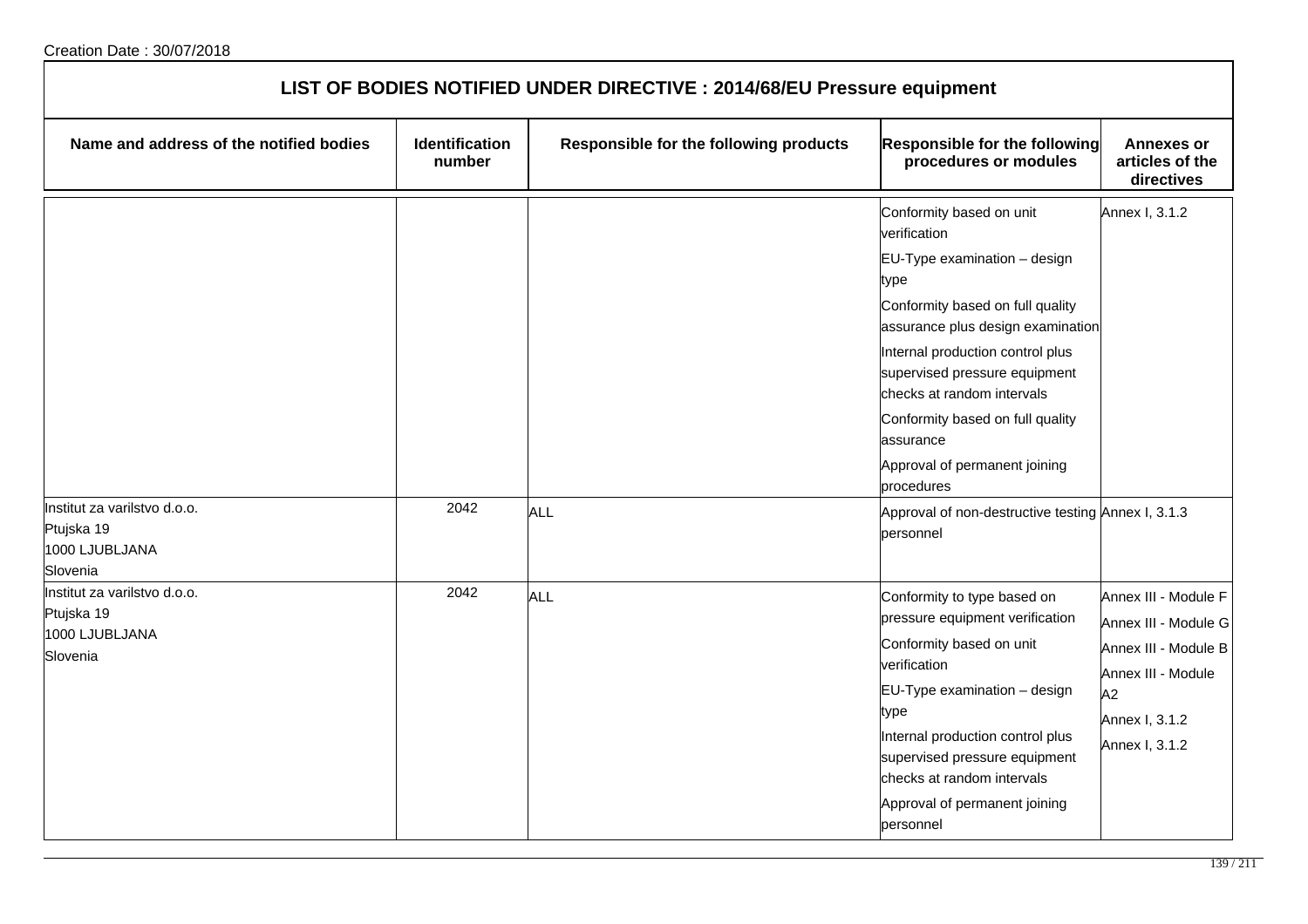| LIST OF BODIES NOTIFIED UNDER DIRECTIVE : 2014/68/EU Pressure equipment                   |                                 |                                        |                                                                                                                                                                                                                                                                                                                                                                                                                                                                                                                                  |                                                                                                                                                                                                      |  |
|-------------------------------------------------------------------------------------------|---------------------------------|----------------------------------------|----------------------------------------------------------------------------------------------------------------------------------------------------------------------------------------------------------------------------------------------------------------------------------------------------------------------------------------------------------------------------------------------------------------------------------------------------------------------------------------------------------------------------------|------------------------------------------------------------------------------------------------------------------------------------------------------------------------------------------------------|--|
| Name and address of the notified bodies                                                   | <b>Identification</b><br>number | Responsible for the following products | Responsible for the following<br>procedures or modules                                                                                                                                                                                                                                                                                                                                                                                                                                                                           | <b>Annexes or</b><br>articles of the<br>directives                                                                                                                                                   |  |
|                                                                                           |                                 |                                        | Approval of permanent joining<br>procedures                                                                                                                                                                                                                                                                                                                                                                                                                                                                                      |                                                                                                                                                                                                      |  |
| DNV GL - Oil & Gas<br>Dokken 10<br>6700 Esbjerg<br>Denmark                                | 2099                            | ALL                                    | Approval of non-destructive testing Annex I, 3.1.3<br>personnel                                                                                                                                                                                                                                                                                                                                                                                                                                                                  |                                                                                                                                                                                                      |  |
| DNV GL - Oil & Gas<br>Dokken 10<br>6700 Esbjerg<br>Denmark                                | 2099                            | <b>ALL</b>                             | Conformity to type based on<br>internal production control plus<br>supervised pressure equipment<br>checks at random intervals<br>Conformity to type based on<br>pressure equipment verification<br>EU-Type examination - production<br>type<br>Conformity based on unit<br>verification<br>EU-Type examination - design<br>type<br>Internal production control plus<br>supervised pressure equipment<br>checks at random intervals<br>Approval of permanent joining<br>personnel<br>Approval of permanent joining<br>procedures | Annex III - Module<br>C <sub>2</sub><br>Annex III - Module F<br>Annex III - Module B<br>Annex III - Module G<br>Annex III - Module B<br>Annex III - Module<br>A2<br>Annex I, 3.1.2<br>Annex I, 3.1.2 |  |
| TAM CERT Magyarország Vizsgáló és Tanúsító Kft.<br>Varrógépgyár u. 14.<br>H-1211 Budapest | 2102                            | ALL                                    | Conformity to type based on<br>internal production control plus<br>supervised pressure equipment                                                                                                                                                                                                                                                                                                                                                                                                                                 | Annex III - Module<br>C <sub>2</sub><br>Annex III - Module                                                                                                                                           |  |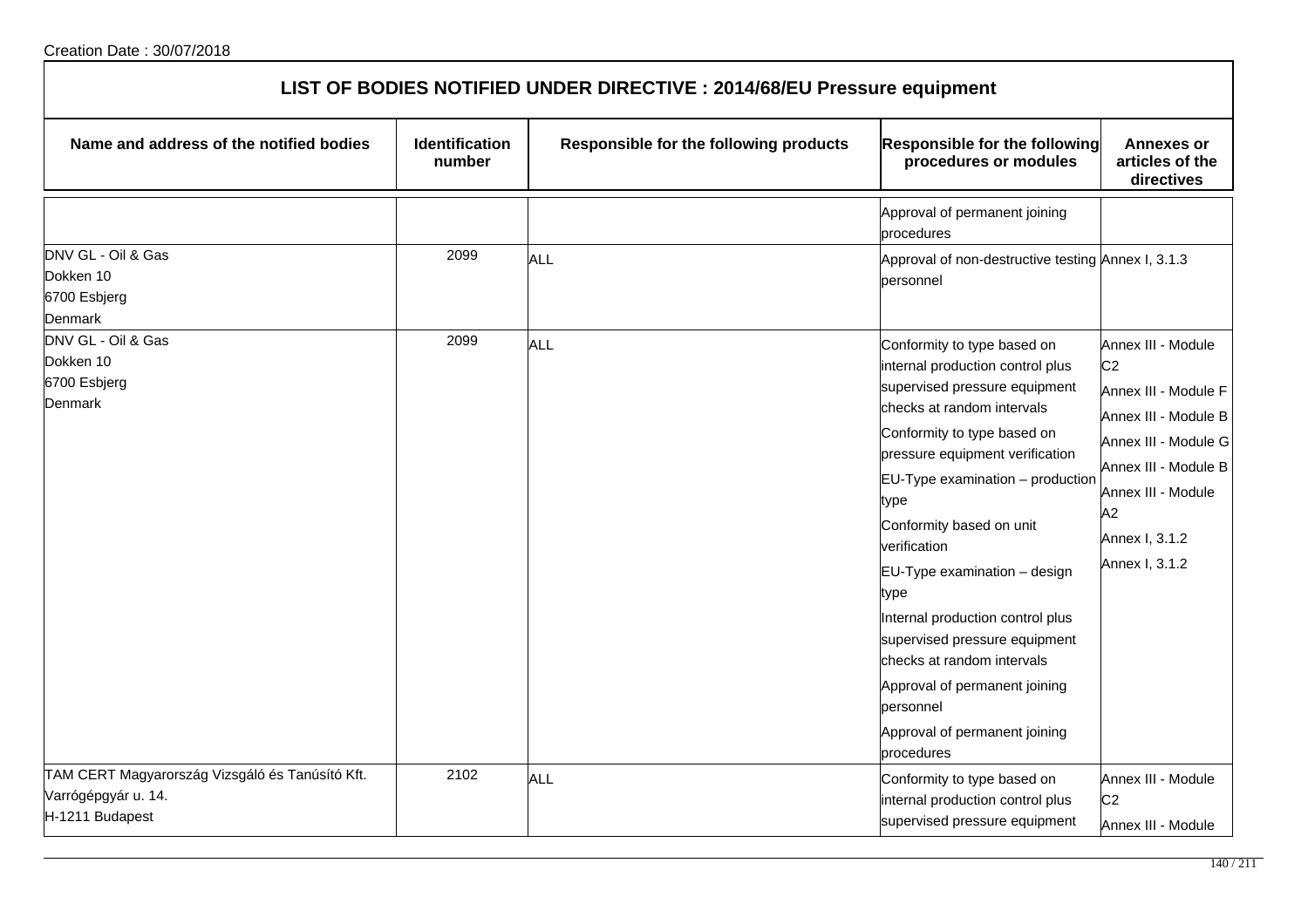| LIST OF BODIES NOTIFIED UNDER DIRECTIVE : 2014/68/EU Pressure equipment |                          |                                        |                                                                                                                                                                                                                                                                                                                                                                                                                                                                                                                                                                                                                                                                                                                                                                        |                                                                                                                                                                                                                                                                                                    |
|-------------------------------------------------------------------------|--------------------------|----------------------------------------|------------------------------------------------------------------------------------------------------------------------------------------------------------------------------------------------------------------------------------------------------------------------------------------------------------------------------------------------------------------------------------------------------------------------------------------------------------------------------------------------------------------------------------------------------------------------------------------------------------------------------------------------------------------------------------------------------------------------------------------------------------------------|----------------------------------------------------------------------------------------------------------------------------------------------------------------------------------------------------------------------------------------------------------------------------------------------------|
| Name and address of the notified bodies                                 | Identification<br>number | Responsible for the following products | <b>Responsible for the following</b><br>procedures or modules                                                                                                                                                                                                                                                                                                                                                                                                                                                                                                                                                                                                                                                                                                          | <b>Annexes or</b><br>articles of the<br>directives                                                                                                                                                                                                                                                 |
| Hungary                                                                 |                          |                                        | checks at random intervals<br>Quality assurance of final pressure Annex III - Module E<br>equipment inspection and testing<br>Conformity to type based on<br>pressure equipment quality<br>assurance<br>Quality assurance of the<br>production process<br>Conformity to type based on quality<br>assurance of the production<br>process<br>Conformity to type based on<br>pressure equipment verification<br>EU-Type examination - production<br>type<br>Conformity based on unit<br>verification<br>EU-Type examination - design<br>type<br>Conformity based on full quality<br>assurance plus design examination<br>Internal production control plus<br>supervised pressure equipment<br>checks at random intervals<br>Conformity based on full quality<br>assurance | E1<br>Annex III - Module<br>D <sub>1</sub><br>Annex III - Module D<br>Annex III - Module F<br>Annex III - Module B<br>Annex III - Module G<br>Annex III - Module B<br>Annex III - Module<br>H <sub>1</sub><br>Annex III - Module<br>A2<br>Annex III - Module H<br>Annex I, 3.1.2<br>Annex I, 3.1.2 |
|                                                                         |                          |                                        | Approval of permanent joining<br>personnel                                                                                                                                                                                                                                                                                                                                                                                                                                                                                                                                                                                                                                                                                                                             |                                                                                                                                                                                                                                                                                                    |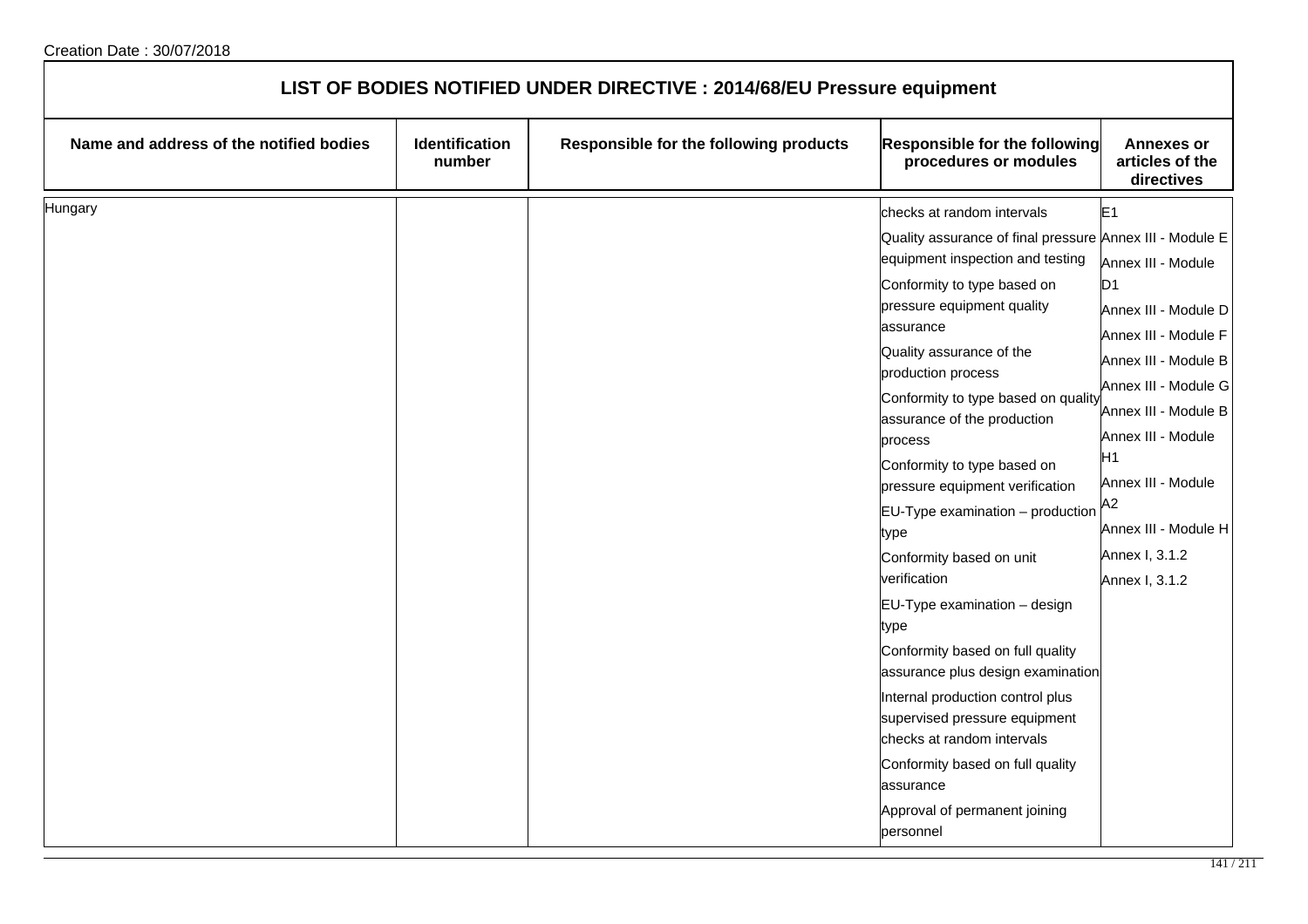| LIST OF BODIES NOTIFIED UNDER DIRECTIVE : 2014/68/EU Pressure equipment                                                              |                                 |                                        |                                                                                                                                                                                                                                                                                                                                                                                                                                                                                                                                      |                                                                                                                                                                                                      |  |
|--------------------------------------------------------------------------------------------------------------------------------------|---------------------------------|----------------------------------------|--------------------------------------------------------------------------------------------------------------------------------------------------------------------------------------------------------------------------------------------------------------------------------------------------------------------------------------------------------------------------------------------------------------------------------------------------------------------------------------------------------------------------------------|------------------------------------------------------------------------------------------------------------------------------------------------------------------------------------------------------|--|
| Name and address of the notified bodies                                                                                              | <b>Identification</b><br>number | Responsible for the following products | Responsible for the following<br>procedures or modules                                                                                                                                                                                                                                                                                                                                                                                                                                                                               | <b>Annexes or</b><br>articles of the<br>directives                                                                                                                                                   |  |
|                                                                                                                                      |                                 |                                        | Approval of permanent joining<br>procedures                                                                                                                                                                                                                                                                                                                                                                                                                                                                                          |                                                                                                                                                                                                      |  |
| Q TECHNA D.O.O.<br>Cvetkova ulica 27<br>1000 Ljubljana<br>Slovenia                                                                   | 2106                            | <b>ALL</b>                             | Approval of non-destructive testing Annex I, 3.1.3<br>bersonnel<br>Approval of permanent joining<br>personnel<br>Approval of permanent joining<br>procedures                                                                                                                                                                                                                                                                                                                                                                         | Annex I, 3.1.2<br>Annex I, 3.1.2                                                                                                                                                                     |  |
| S&Q Mart Kalite Güvenlik Sanayi ve Ticaret A. #.<br>Girne Mahallesi Girne Caddesi No: 125-127 34852<br>Maltepe<br>#STANBUL<br>Turkey | 2159                            | <b>ALL</b>                             | Conformity to type based on<br>internal production control plus<br>supervised pressure equipment<br>checks at random intervals<br>Conformity to type based on<br>pressure equipment verification<br>$EU-Type$ examination $-$ production<br>type<br>Conformity based on unit<br>verification<br>EU-Type examination - design<br>type<br>Internal production control plus<br>supervised pressure equipment<br>checks at random intervals<br>Approval of permanent joining<br>personnel<br>Approval of permanent joining<br>procedures | Annex III - Module<br>C <sub>2</sub><br>Annex III - Module F<br>Annex III - Module B<br>Annex III - Module G<br>Annex III - Module B<br>Annex III - Module<br>A2<br>Annex I, 3.1.2<br>Annex I, 3.1.2 |  |
| S&Q Mart Kalite Güvenlik Sanayi ve Ticaret A. #.                                                                                     | 2159                            | <b>ALL</b>                             | Approval of non-destructive testing Annex I, 3.1.3                                                                                                                                                                                                                                                                                                                                                                                                                                                                                   |                                                                                                                                                                                                      |  |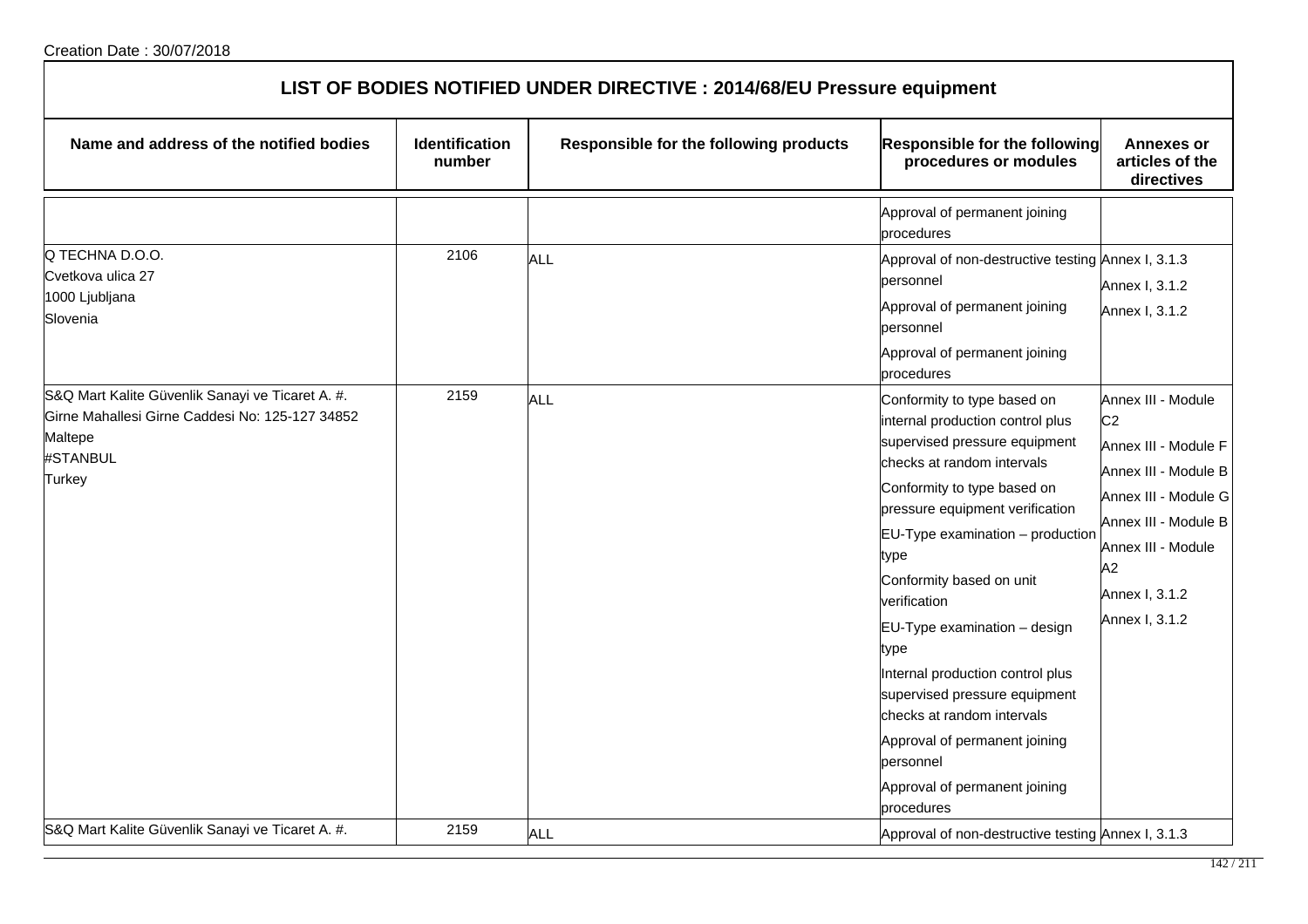| LIST OF BODIES NOTIFIED UNDER DIRECTIVE : 2014/68/EU Pressure equipment |  |
|-------------------------------------------------------------------------|--|
|-------------------------------------------------------------------------|--|

| Name and address of the notified bodies                                                                                                                                       | <b>Identification</b><br>number | Responsible for the following products                                                                                                                                                                                                                                                                                                                                                                                                                                                                                                                                                                      | <b>Responsible for the following</b><br>procedures or modules                                                                                                                                                                                                                                                                                                                                                                                                                                                                                                                                                                                | Annexes or<br>articles of the<br>directives                                                                                                                                                                                                                                                                                                    |
|-------------------------------------------------------------------------------------------------------------------------------------------------------------------------------|---------------------------------|-------------------------------------------------------------------------------------------------------------------------------------------------------------------------------------------------------------------------------------------------------------------------------------------------------------------------------------------------------------------------------------------------------------------------------------------------------------------------------------------------------------------------------------------------------------------------------------------------------------|----------------------------------------------------------------------------------------------------------------------------------------------------------------------------------------------------------------------------------------------------------------------------------------------------------------------------------------------------------------------------------------------------------------------------------------------------------------------------------------------------------------------------------------------------------------------------------------------------------------------------------------------|------------------------------------------------------------------------------------------------------------------------------------------------------------------------------------------------------------------------------------------------------------------------------------------------------------------------------------------------|
| Girne Mahallesi Girne Caddesi No: 125-127 34852<br>Maltepe<br>#STANBUL<br>Turkey<br>Verification Bulgaria Ltd.<br>68, Tsar Simeon str. fl. 1<br>1000 Sofia<br><b>Bulgaria</b> | 2162                            | ALL                                                                                                                                                                                                                                                                                                                                                                                                                                                                                                                                                                                                         | personnel<br>Approval of non-destructive testing Annex I, 3.1.3<br>personnel                                                                                                                                                                                                                                                                                                                                                                                                                                                                                                                                                                 |                                                                                                                                                                                                                                                                                                                                                |
| Verification Bulgaria Ltd.<br>68, Tsar Simeon str. fl. 1<br>1000 Sofia<br><b>Bulgaria</b>                                                                                     | 2162                            | Pressure equipment<br>Pressure-cookers<br>Pressure equipment and assemblies of categories II, III,<br>IV as parts of LPG and water installations<br>Pressure equipment and assemblies of categories II, III,<br>IV as parts of refrigeration installations<br>Conformity assessment of safety valves fitted to fixed<br>_PG (liquefied petroleum gas) storage vessels<br>Conformity assessment of #hermetically sealed'<br>compressor units used in refrigeration systems<br>Pressure equipment as referred to in 1(a), 1(c) and 1(d)<br>of Article 4 and assemblies as referred to in 2(b) of<br>Article 4 | Conformity to type based on<br>internal production control plus<br>supervised pressure equipment<br>checks at random intervals<br>Quality assurance of final pressure Annex III - Module E<br>equipment inspection and testing<br>Conformity to type based on<br>pressure equipment quality<br>assurance<br>Quality assurance of the<br>production process<br>Conformity to type based on quality<br>assurance of the production<br>process<br>Conformity to type based on<br>pressure equipment verification<br>EU-Type examination - production A2<br>type<br>Conformity based on unit<br>verification<br>$EU-Type$ examination $-$ design | Annex III - Module<br>C <sub>2</sub><br>Annex III - Module<br>E <sub>1</sub><br>Annex III - Module<br>D1<br>Annex III - Module D<br>Annex III - Module F<br>Annex III - Module B<br>Annex III - Module G<br>Annex III - Module B<br>Annex III - Module<br>Η1<br>Annex III - Module<br>Annex III - Module H<br>Annex I, 3.1.2<br>Annex I, 3.1.2 |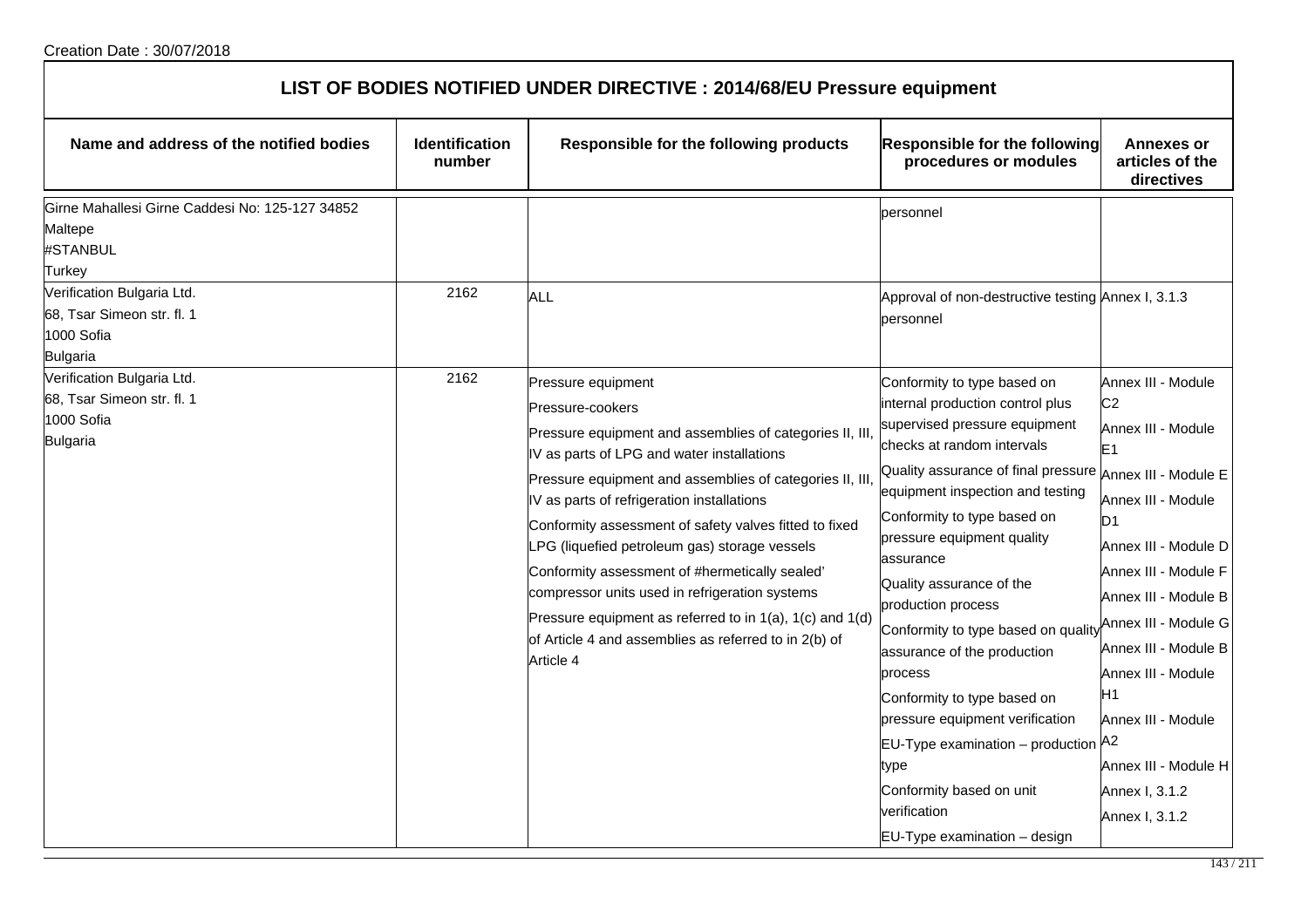| LIST OF BODIES NOTIFIED UNDER DIRECTIVE : 2014/68/EU Pressure equipment                      |                                 |                                        |                                                                                                                                                                                                                                                                                                                                                                                                                                                                                                               |                                                                                                                                                                                                                                                                                    |  |  |  |
|----------------------------------------------------------------------------------------------|---------------------------------|----------------------------------------|---------------------------------------------------------------------------------------------------------------------------------------------------------------------------------------------------------------------------------------------------------------------------------------------------------------------------------------------------------------------------------------------------------------------------------------------------------------------------------------------------------------|------------------------------------------------------------------------------------------------------------------------------------------------------------------------------------------------------------------------------------------------------------------------------------|--|--|--|
| Name and address of the notified bodies                                                      | <b>Identification</b><br>number | Responsible for the following products | <b>Responsible for the following</b><br>procedures or modules                                                                                                                                                                                                                                                                                                                                                                                                                                                 | <b>Annexes or</b><br>articles of the<br>directives                                                                                                                                                                                                                                 |  |  |  |
| Szutest Uygunluk De#erlendirme A.#.                                                          | 2195                            |                                        | type<br>Conformity based on full quality<br>assurance plus design examination<br>Internal production control plus<br>supervised pressure equipment<br>checks at random intervals<br>Conformity based on full quality<br>assurance<br>Approval of permanent joining<br>personnel<br>Approval of permanent joining<br>procedures                                                                                                                                                                                |                                                                                                                                                                                                                                                                                    |  |  |  |
| Yukar# Dudullu Mahallesi Nato Yolu Caddesi Çam<br>Sokak No: 7 Ümraniye<br>#STANBUL<br>Turkey |                                 | <b>ALL</b>                             | Conformity to type based on<br>internal production control plus<br>supervised pressure equipment<br>checks at random intervals<br>Quality assurance of final pressure Annex III - Module E<br>equipment inspection and testing<br>Conformity to type based on<br>pressure equipment quality<br>assurance<br>Quality assurance of the<br>production process<br>Conformity to type based on quality<br>assurance of the production<br>process<br>Conformity to type based on<br>pressure equipment verification | Annex III - Module<br>C <sub>2</sub><br>Annex III - Module<br>E1<br>Annex III - Module<br>D <sub>1</sub><br>Annex III - Module D<br>Annex III - Module F<br>Annex III - Module B<br>Annex III - Module G<br>Annex III - Module B<br>Annex III - Module<br>H1<br>Annex III - Module |  |  |  |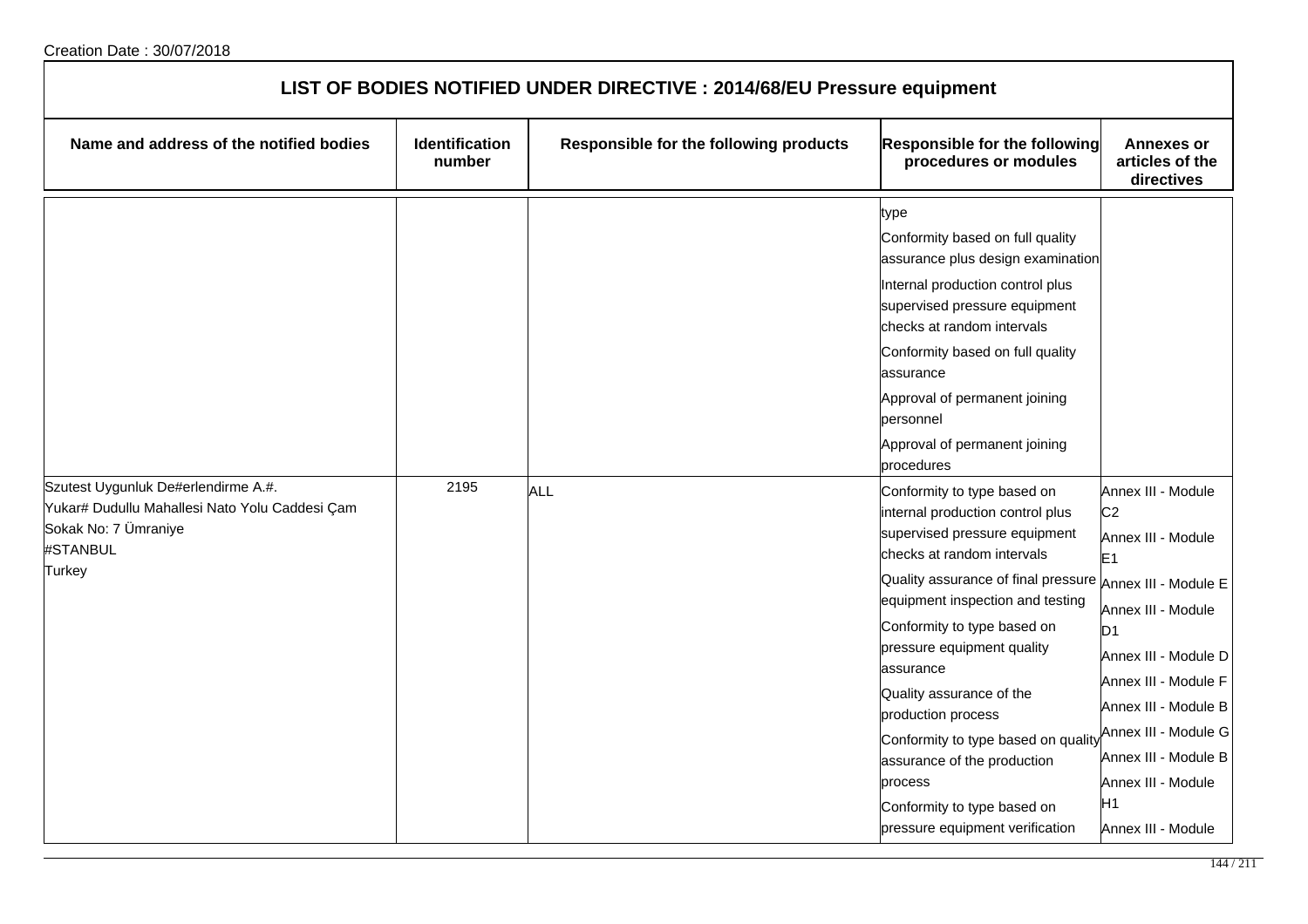| LIST OF BODIES NOTIFIED UNDER DIRECTIVE : 2014/68/EU Pressure equipment                      |                                 |                                                                         |                                                                                                                                                                                                                                                                                                                                                                                                                                                               |                                                                                                                                                                                              |  |
|----------------------------------------------------------------------------------------------|---------------------------------|-------------------------------------------------------------------------|---------------------------------------------------------------------------------------------------------------------------------------------------------------------------------------------------------------------------------------------------------------------------------------------------------------------------------------------------------------------------------------------------------------------------------------------------------------|----------------------------------------------------------------------------------------------------------------------------------------------------------------------------------------------|--|
| Name and address of the notified bodies                                                      | <b>Identification</b><br>number | Responsible for the following products                                  | Responsible for the following<br>procedures or modules                                                                                                                                                                                                                                                                                                                                                                                                        | <b>Annexes or</b><br>articles of the<br>directives                                                                                                                                           |  |
|                                                                                              |                                 |                                                                         | EU-Type examination $-$ production $A2$<br>type<br>Conformity based on unit<br>verification<br>EU-Type examination - design<br>type<br>Conformity based on full quality<br>assurance plus design examination<br>Internal production control plus<br>supervised pressure equipment<br>checks at random intervals<br>Conformity based on full quality<br>assurance<br>Approval of permanent joining<br>personnel<br>Approval of permanent joining<br>procedures | Annex III - Module H<br>Annex I, 3.1.2<br>Annex I, 3.1.2                                                                                                                                     |  |
| <b>KR HELLAS LTD.</b><br>41, ATHINAS AVENUE, VOULIAGMENI GR 16671<br><b>ATHENS</b><br>Greece | 2198                            | Pressure equipment<br>Safety accessories<br>Portable fire extinguishers | Conformity to type based on<br>internal production control plus<br>supervised pressure equipment<br>checks at random intervals<br>Quality assurance of final pressure Annex III - Module E<br>equipment inspection and testing<br>Conformity to type based on<br>pressure equipment quality<br>assurance<br>Quality assurance of the<br>production process                                                                                                    | Annex III - Module<br>C <sub>2</sub><br>Annex III - Module<br>E <sub>1</sub><br>Annex III - Module<br>D <sub>1</sub><br>Annex III - Module D<br>Annex III - Module F<br>Annex III - Module B |  |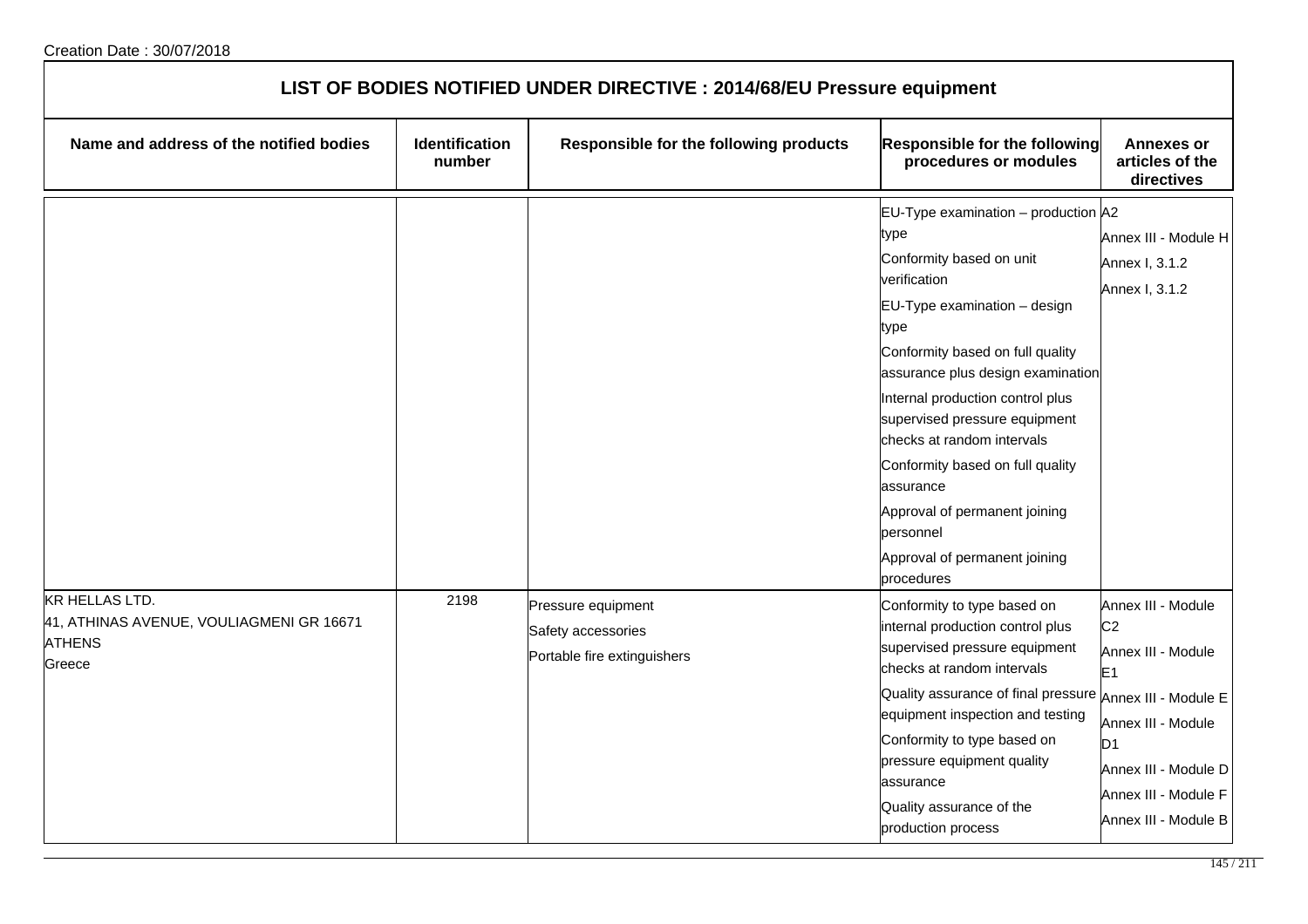| LIST OF BODIES NOTIFIED UNDER DIRECTIVE : 2014/68/EU Pressure equipment                                                            |                          |                                        |                                                                                                                                                                                                                                                                                                                                                                                                                                                                                                                                                                                                                                                                       |                                                                                                                                                        |
|------------------------------------------------------------------------------------------------------------------------------------|--------------------------|----------------------------------------|-----------------------------------------------------------------------------------------------------------------------------------------------------------------------------------------------------------------------------------------------------------------------------------------------------------------------------------------------------------------------------------------------------------------------------------------------------------------------------------------------------------------------------------------------------------------------------------------------------------------------------------------------------------------------|--------------------------------------------------------------------------------------------------------------------------------------------------------|
| Name and address of the notified bodies                                                                                            | Identification<br>number | Responsible for the following products | <b>Responsible for the following</b><br>procedures or modules                                                                                                                                                                                                                                                                                                                                                                                                                                                                                                                                                                                                         | <b>Annexes or</b><br>articles of the<br>directives                                                                                                     |
|                                                                                                                                    |                          |                                        | Conformity to type based on quality Annex III - Module G<br>assurance of the production<br>process<br>Conformity to type based on<br>pressure equipment verification<br>$EU-Type$ examination $-$ production<br>type<br>Conformity based on unit<br>verification<br>EU-Type examination - design<br>type<br>Conformity based on full quality<br>assurance plus design examination<br>Internal production control plus<br>supervised pressure equipment<br>checks at random intervals<br>Conformity based on full quality<br>assurance<br>European approval for materials<br>Approval of permanent joining<br>personnel<br>Approval of permanent joining<br>procedures | Annex III - Module B<br>Annex III - Module<br>H1<br>Annex III - Module<br>A2<br>Annex III - Module H<br>Article 15<br>Annex I, 3.1.2<br>Annex I, 3.1.2 |
| SWISS APPROVAL TECHNISCHE BEWERTUNG S.A.<br>TRAPEZOUNTOS & DIGENI AKRITA STREET<br>P.C. 19200, GREECE<br><b>ELEFSINA</b><br>Greece | 2221                     | Pressure equipment                     | Conformity to type based on<br>internal production control plus<br>supervised pressure equipment<br>checks at random intervals<br>Conformity to type based on                                                                                                                                                                                                                                                                                                                                                                                                                                                                                                         | Annex III - Module<br>C <sub>2</sub><br>Annex III - Module F<br>Annex III - Module B                                                                   |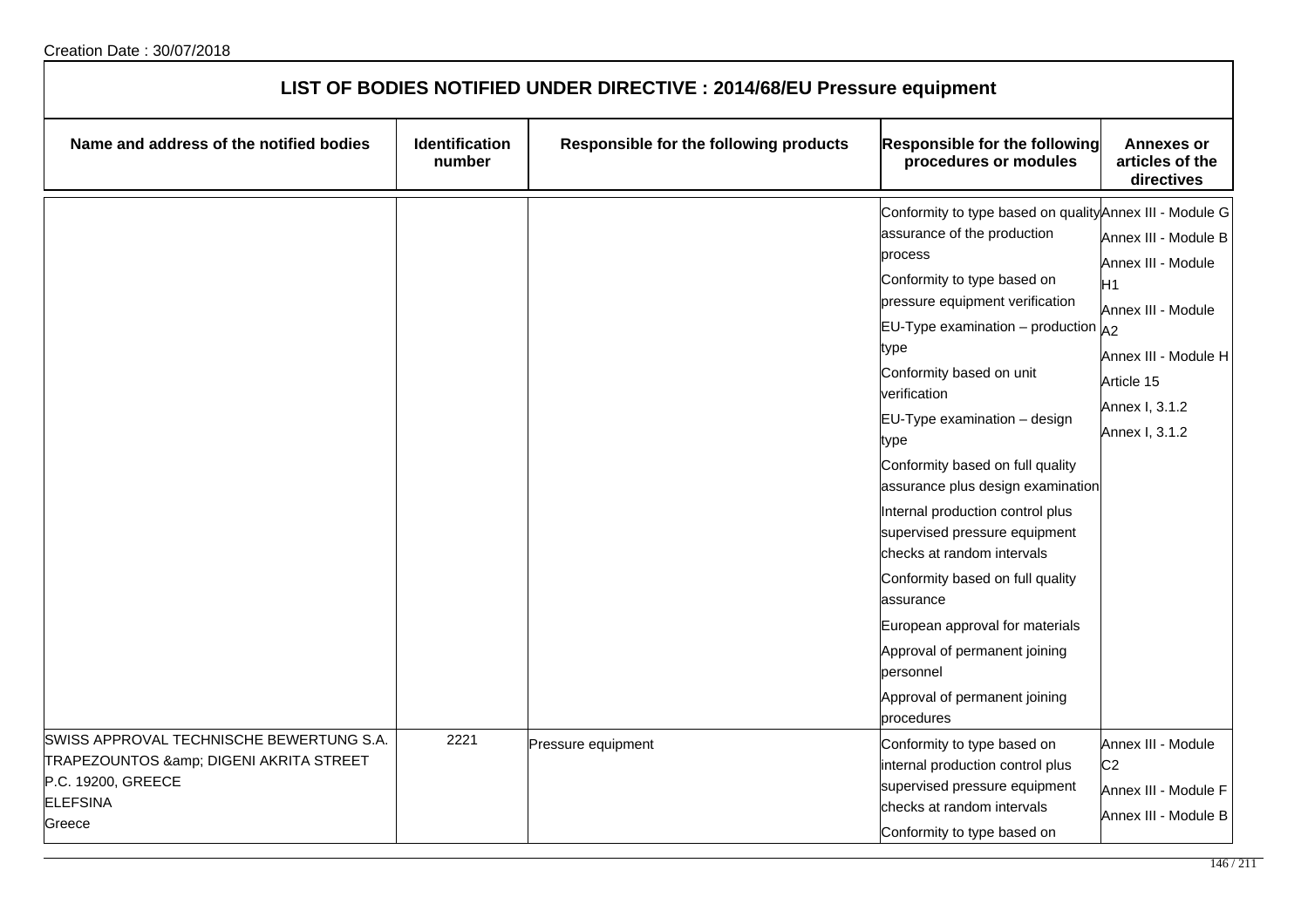| LIST OF BODIES NOTIFIED UNDER DIRECTIVE : 2014/68/EU Pressure equipment        |                                 |                                        |                                                                                                                                                                                                                                                                                                                                                                                                                                        |                                                                                                                                                                      |
|--------------------------------------------------------------------------------|---------------------------------|----------------------------------------|----------------------------------------------------------------------------------------------------------------------------------------------------------------------------------------------------------------------------------------------------------------------------------------------------------------------------------------------------------------------------------------------------------------------------------------|----------------------------------------------------------------------------------------------------------------------------------------------------------------------|
| Name and address of the notified bodies                                        | <b>Identification</b><br>number | Responsible for the following products | Responsible for the following<br>procedures or modules                                                                                                                                                                                                                                                                                                                                                                                 | <b>Annexes or</b><br>articles of the<br>directives                                                                                                                   |
| Inspecta Project Services A/S<br>Skippergade 1<br>DK-6700 Esbjerg<br>Denmark   | 2225                            | <b>ALL</b>                             | pressure equipment verification<br>EU-Type examination - production Annex III - Module B<br>type<br>Conformity based on unit<br>verification<br>$EU$ -Type examination – design<br>type<br>Internal production control plus<br>supervised pressure equipment<br>checks at random intervals<br>Approval of permanent joining<br>personnel<br>Approval of permanent joining<br>procedures<br>Approval of permanent joining<br>procedures | Annex III - Module G<br>Annex III - Module<br>A2<br>Annex I, 3.1.2<br>Annex I, 3.1.2<br>Annex I, 3.1.2                                                               |
| <b>DEKRA Automobil GmbH</b><br>Handwerkstraße 15<br>70565 Stuttgart<br>Germany | 2266                            | <b>ALL</b>                             | Conformity to type based on<br>internal production control plus<br>supervised pressure equipment<br>checks at random intervals<br>Quality assurance of final pressure Annex III - Module E<br>equipment inspection and testing<br>Conformity to type based on<br>pressure equipment quality<br>assurance<br>Quality assurance of the                                                                                                   | Annex III - Module<br>C <sub>2</sub><br>Annex III - Module<br>E <sub>1</sub><br>Annex III - Module<br>D <sub>1</sub><br>Annex III - Module D<br>Annex III - Module F |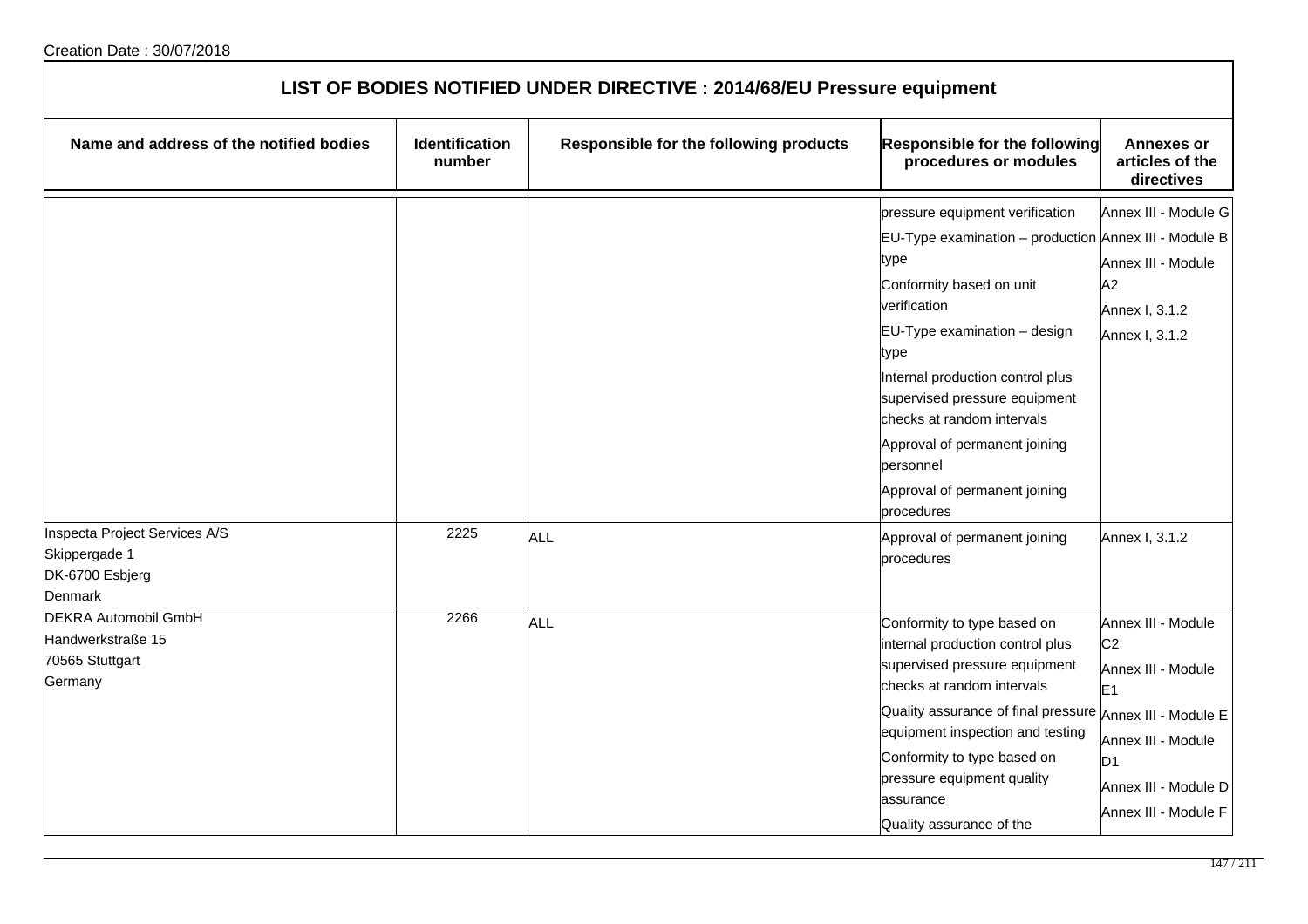| LIST OF BODIES NOTIFIED UNDER DIRECTIVE : 2014/68/EU Pressure equipment  |                          |                                        |                                                                                                                                                                                                                                                                                                                                                                                                                                                                                                                                                                                                                                                                                               |                                                                                                                                                                          |
|--------------------------------------------------------------------------|--------------------------|----------------------------------------|-----------------------------------------------------------------------------------------------------------------------------------------------------------------------------------------------------------------------------------------------------------------------------------------------------------------------------------------------------------------------------------------------------------------------------------------------------------------------------------------------------------------------------------------------------------------------------------------------------------------------------------------------------------------------------------------------|--------------------------------------------------------------------------------------------------------------------------------------------------------------------------|
| Name and address of the notified bodies                                  | Identification<br>number | Responsible for the following products | <b>Responsible for the following</b><br>procedures or modules                                                                                                                                                                                                                                                                                                                                                                                                                                                                                                                                                                                                                                 | <b>Annexes or</b><br>articles of the<br>directives                                                                                                                       |
|                                                                          |                          |                                        | production process<br>Conformity to type based on quality Annex III - Module G<br>assurance of the production<br>process<br>Conformity to type based on<br>pressure equipment verification<br>EU-Type examination – production $A_2$<br>type<br>Conformity based on unit<br>verification<br>EU-Type examination - design<br>type<br>Conformity based on full quality<br>assurance plus design examination<br>Internal production control plus<br>supervised pressure equipment<br>checks at random intervals<br>Conformity based on full quality<br>assurance<br>European approval for materials<br>Approval of permanent joining<br>personnel<br>Approval of permanent joining<br>procedures | Annex III - Module B<br>Annex III - Module B<br>Annex III - Module<br>H1<br>Annex III - Module<br>Annex III - Module H<br>Article 15<br>Annex I, 3.1.2<br>Annex I, 3.1.2 |
| UAB 'Kiwa Inspecta'<br>Bieli#n# str. 1, LT-12110<br>Vilnius<br>Lithuania | 2268                     | Pressure equipment                     | Conformity to type based on<br>pressure equipment verification<br>Conformity based on unit<br>verification                                                                                                                                                                                                                                                                                                                                                                                                                                                                                                                                                                                    | Annex III - Module F<br>Annex III - Module G<br>Annex III - Module B                                                                                                     |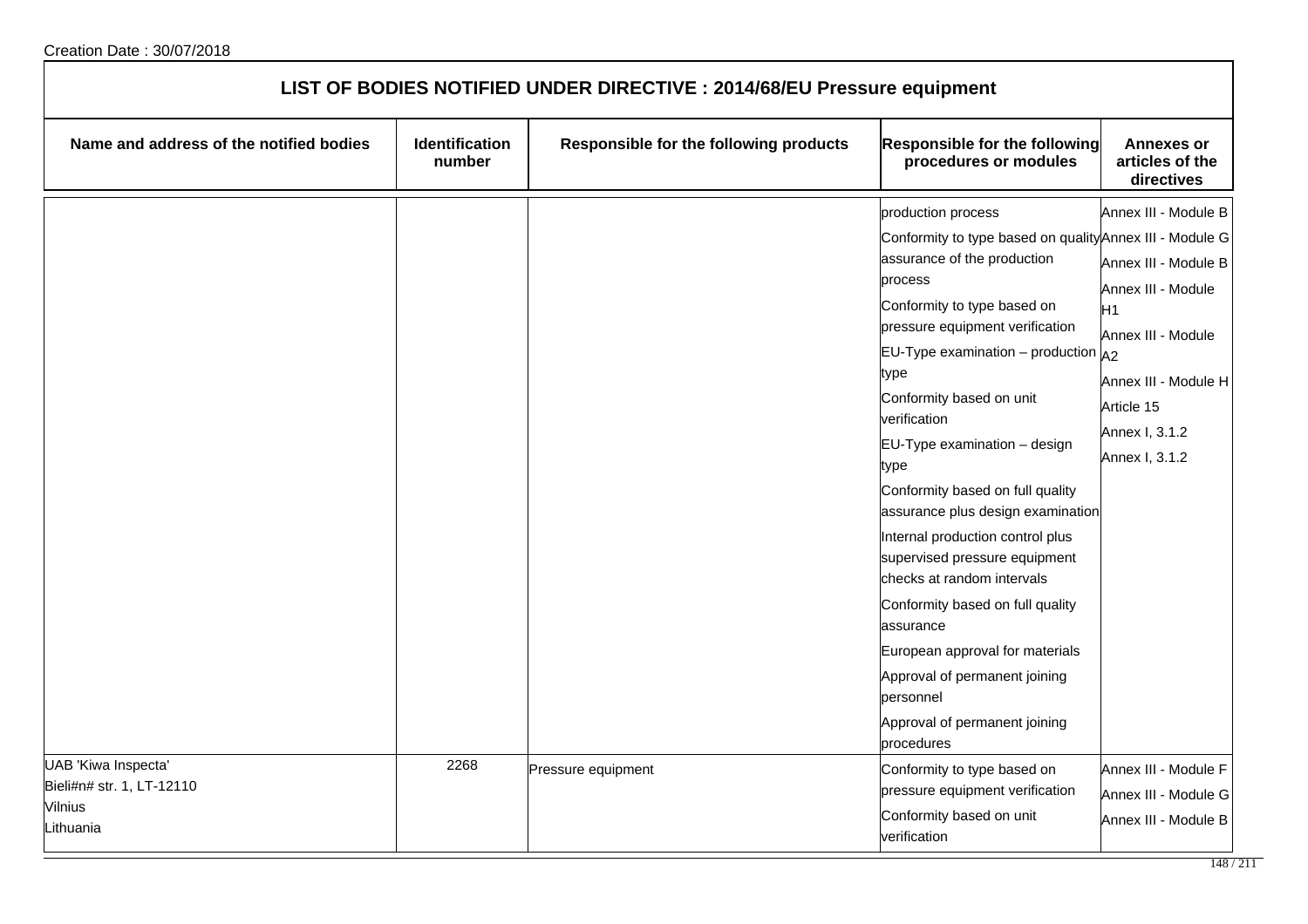| LIST OF BODIES NOTIFIED UNDER DIRECTIVE : 2014/68/EU Pressure equipment      |                                 |                                        |                                                                                                                                                                                                                                                                                                                                                                                                                                                                                                                                                                                                          |                                                                                                                                                                                                                                                                                                                                      |  |
|------------------------------------------------------------------------------|---------------------------------|----------------------------------------|----------------------------------------------------------------------------------------------------------------------------------------------------------------------------------------------------------------------------------------------------------------------------------------------------------------------------------------------------------------------------------------------------------------------------------------------------------------------------------------------------------------------------------------------------------------------------------------------------------|--------------------------------------------------------------------------------------------------------------------------------------------------------------------------------------------------------------------------------------------------------------------------------------------------------------------------------------|--|
| Name and address of the notified bodies                                      | <b>Identification</b><br>number | Responsible for the following products | Responsible for the following<br>procedures or modules                                                                                                                                                                                                                                                                                                                                                                                                                                                                                                                                                   | <b>Annexes or</b><br>articles of the<br>directives                                                                                                                                                                                                                                                                                   |  |
|                                                                              |                                 |                                        | EU-Type examination - design<br>type<br>Internal production control plus<br>supervised pressure equipment<br>checks at random intervals<br>Approval of permanent joining<br>personnel<br>Approval of permanent joining<br>procedures                                                                                                                                                                                                                                                                                                                                                                     | Annex III - Module<br>A2<br>Annex I, 3.1.2<br>Annex I, 3.1.2                                                                                                                                                                                                                                                                         |  |
| TUV NORD Polska Sp. z o.o<br>ul. Mickiewicza 29<br>40-085 Katowice<br>Poland | 2274                            | Pressure equipment                     | Conformity to type based on<br>internal production control plus<br>supervised pressure equipment<br>checks at random intervals<br>Quality assurance of final pressure $_\mathsf{Annex}$ III - Module E<br>equipment inspection and testing<br>Conformity to type based on<br>pressure equipment quality<br>assurance<br>Quality assurance of the<br>production process<br>Conformity to type based on quality<br>assurance of the production<br>process<br>Conformity to type based on<br>pressure equipment verification<br>$EU-Type$ examination – production $A2$<br>type<br>Conformity based on unit | Annex III - Module<br>C <sub>2</sub><br>Annex III - Module<br>E <sub>1</sub><br>Annex III - Module<br>D <sub>1</sub><br>Annex III - Module D<br>Annex III - Module F<br>Annex III - Module B<br>Annex III - Module G<br>Annex III - Module B<br>Annex III - Module<br>Η1<br>Annex III - Module<br>Annex III - Module H<br>Article 15 |  |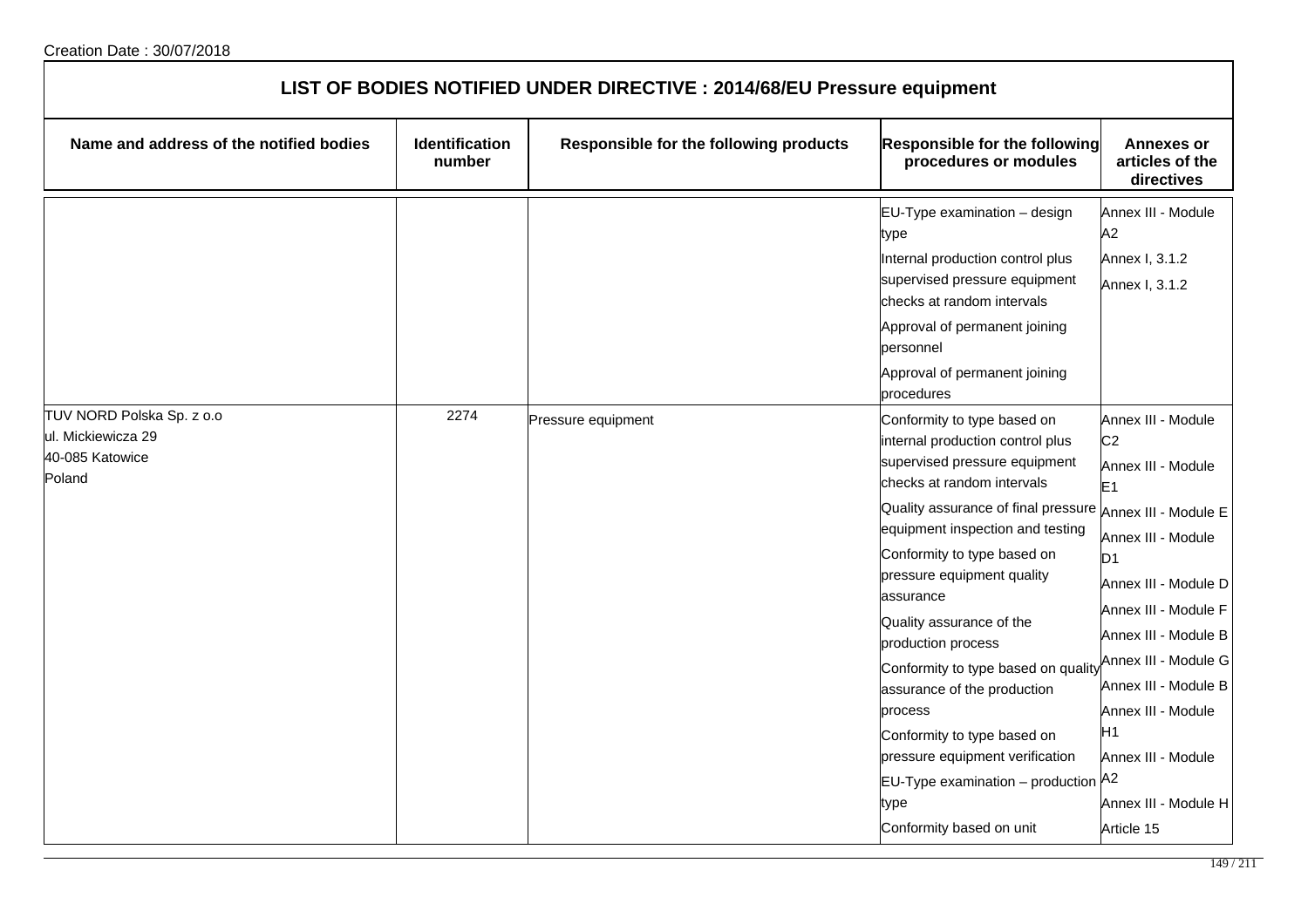| LIST OF BODIES NOTIFIED UNDER DIRECTIVE : 2014/68/EU Pressure equipment                                                   |                                 |                                        |                                                                                                                                |                                                                              |
|---------------------------------------------------------------------------------------------------------------------------|---------------------------------|----------------------------------------|--------------------------------------------------------------------------------------------------------------------------------|------------------------------------------------------------------------------|
| Name and address of the notified bodies                                                                                   | <b>Identification</b><br>number | Responsible for the following products | Responsible for the following<br>procedures or modules                                                                         | <b>Annexes or</b><br>articles of the<br>directives                           |
|                                                                                                                           |                                 |                                        | verification                                                                                                                   | Annex I, 3.1.2                                                               |
|                                                                                                                           |                                 |                                        | EU-Type examination - design<br>type<br>Conformity based on full quality<br>assurance plus design examination                  | Annex I, 3.1.2                                                               |
|                                                                                                                           |                                 |                                        | Internal production control plus<br>supervised pressure equipment<br>checks at random intervals                                |                                                                              |
|                                                                                                                           |                                 |                                        | Conformity based on full quality<br>assurance                                                                                  |                                                                              |
|                                                                                                                           |                                 |                                        | European approval for materials                                                                                                |                                                                              |
|                                                                                                                           |                                 |                                        | Approval of permanent joining<br>personnel                                                                                     |                                                                              |
|                                                                                                                           |                                 |                                        | Approval of permanent joining<br>procedures                                                                                    |                                                                              |
| S.C BUREAU VERITAS ROMANIA CONTROLE<br><b>INTERNATIONAL SRL</b><br>Strada Br#ilei, nr.165 B, etaj 5, cod 800310<br>Gala#i | 2295                            | Pressure equipment                     | Conformity to type based on<br>internal production control plus<br>supervised pressure equipment<br>checks at random intervals | Annex III - Module<br>C <sub>2</sub><br>Annex III - Module<br>E <sub>1</sub> |
| Romania                                                                                                                   |                                 |                                        | Quality assurance of final pressure Annex III - Module E                                                                       |                                                                              |
|                                                                                                                           |                                 |                                        | equipment inspection and testing<br>Conformity to type based on                                                                | Annex III - Module<br>D <sub>1</sub>                                         |
|                                                                                                                           |                                 |                                        | pressure equipment quality<br>assurance                                                                                        | Annex III - Module D                                                         |
|                                                                                                                           |                                 |                                        | Quality assurance of the<br>production process                                                                                 | Annex III - Module F<br>Annex III - Module B                                 |
|                                                                                                                           |                                 |                                        | Conformity to type based on quality<br>assurance of the production                                                             | Annex III - Module G<br>Annex III - Module B                                 |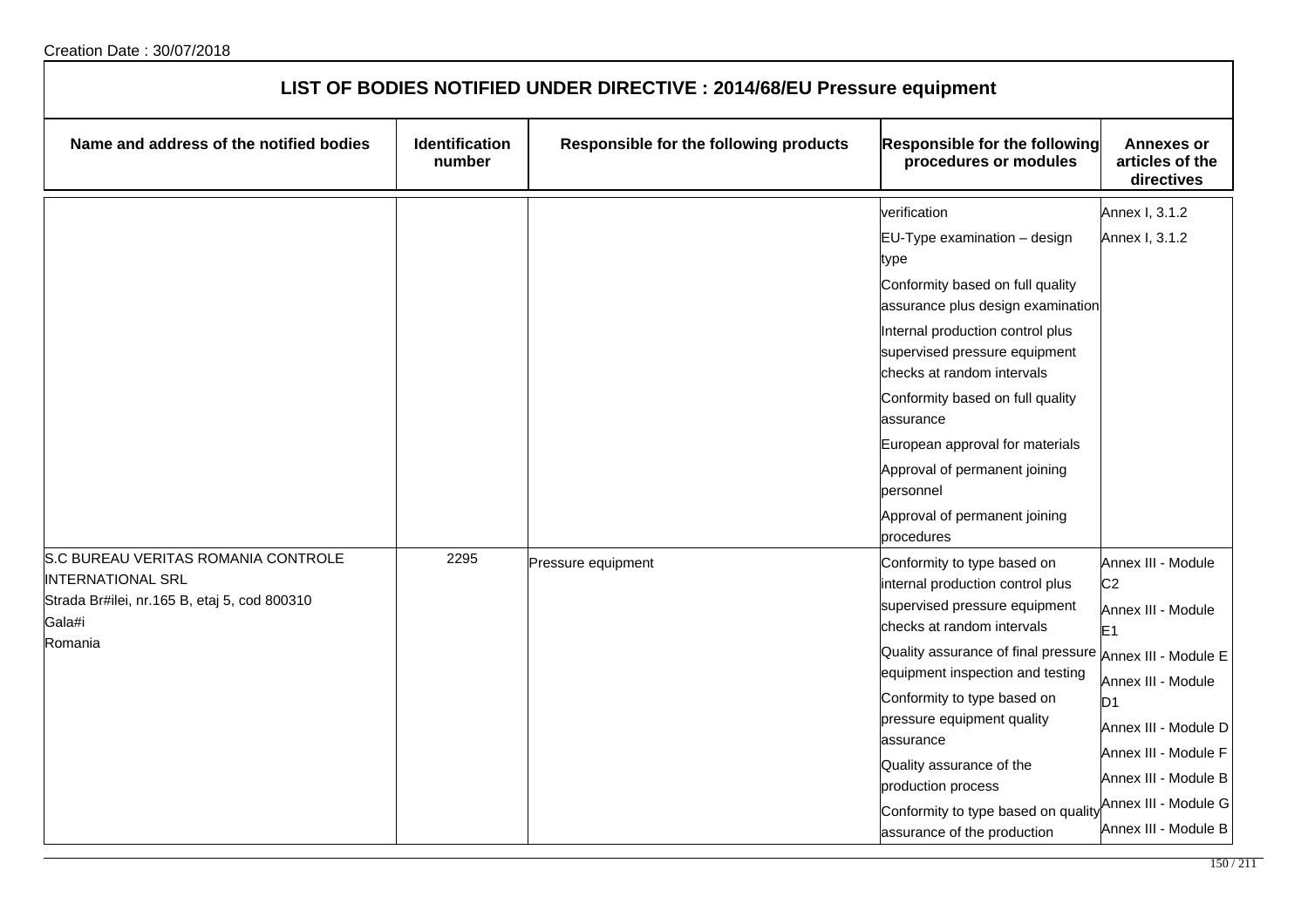| LIST OF BODIES NOTIFIED UNDER DIRECTIVE : 2014/68/EU Pressure equipment          |                                 |                                        |                                                                                                                                                                                                                                                                                                                                                                                                                                                                                                                                            |                                                                                                                                                            |
|----------------------------------------------------------------------------------|---------------------------------|----------------------------------------|--------------------------------------------------------------------------------------------------------------------------------------------------------------------------------------------------------------------------------------------------------------------------------------------------------------------------------------------------------------------------------------------------------------------------------------------------------------------------------------------------------------------------------------------|------------------------------------------------------------------------------------------------------------------------------------------------------------|
| Name and address of the notified bodies                                          | <b>Identification</b><br>number | Responsible for the following products | <b>Responsible for the following</b><br>procedures or modules                                                                                                                                                                                                                                                                                                                                                                                                                                                                              | <b>Annexes or</b><br>articles of the<br>directives                                                                                                         |
|                                                                                  |                                 |                                        | process<br>Conformity to type based on<br>pressure equipment verification<br>$EU-Type$ examination – production $A2$<br>type<br>Conformity based on unit<br>verification<br>EU-Type examination - design<br>type<br>Conformity based on full quality<br>assurance plus design examination<br>Internal production control plus<br>supervised pressure equipment<br>checks at random intervals<br>Conformity based on full quality<br>assurance<br>Approval of permanent joining<br>personnel<br>Approval of permanent joining<br>procedures | Annex III - Module<br>H <sub>1</sub><br>Annex III - Module<br>Annex III - Module H<br>Annex I, 3.1.2<br>Annex I, 3.1.2                                     |
| Nortest Cyprus LTD<br>98 Arch. Makariou 2224, Latsia<br><b>efkosia</b><br>Cyprus | 2338                            | Pressure equipment                     | Conformity to type based on<br>internal production control plus<br>supervised pressure equipment<br>checks at random intervals<br>Conformity to type based on<br>pressure equipment verification<br>EU-Type examination - production<br>type                                                                                                                                                                                                                                                                                               | Annex III - Module<br>C <sub>2</sub><br>Annex III - Module F<br>Annex III - Module B<br>Annex III - Module G<br>Annex III - Module B<br>Annex III - Module |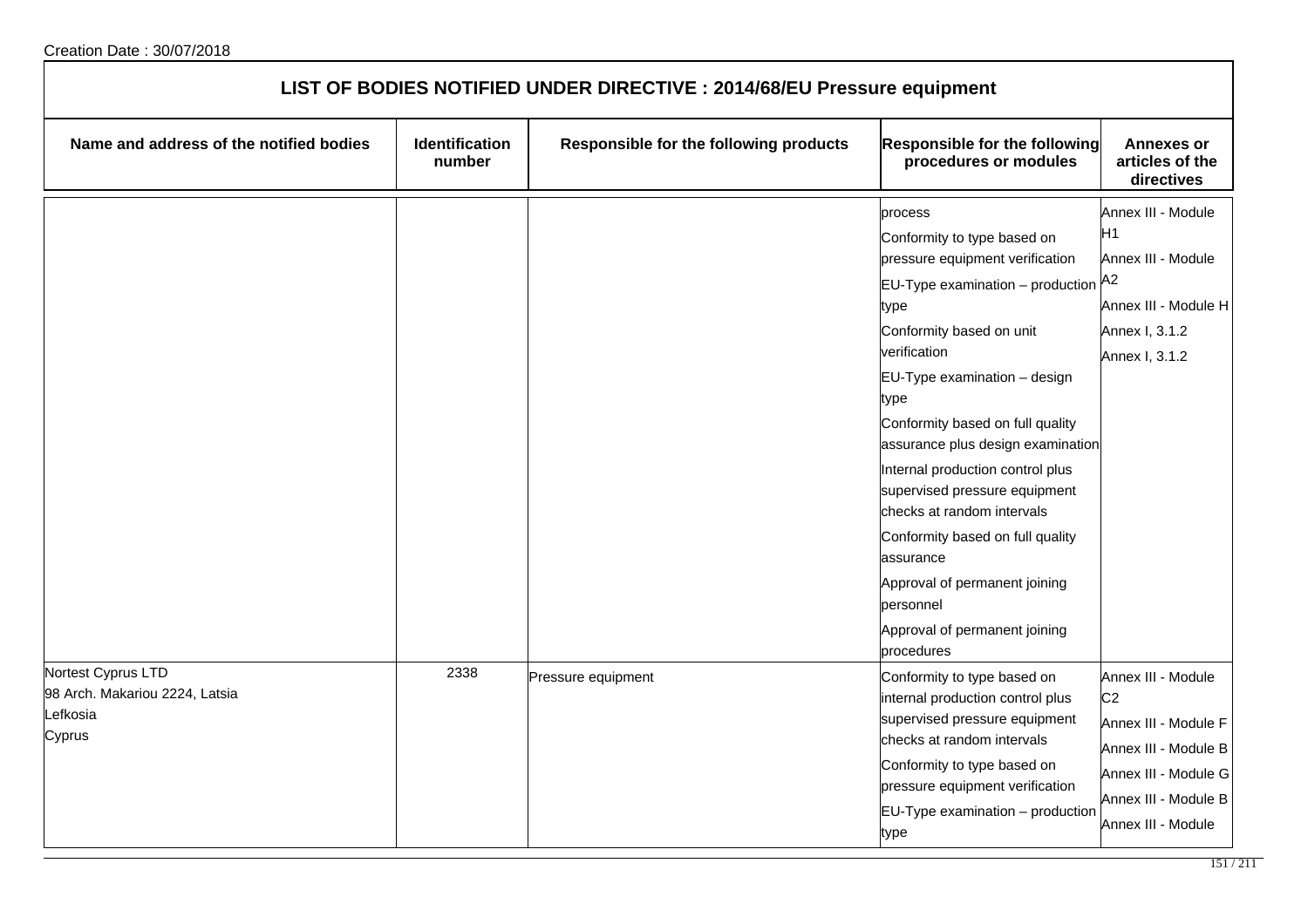| LIST OF BODIES NOTIFIED UNDER DIRECTIVE : 2014/68/EU Pressure equipment      |                          |                                        |                                                                                                                                                                                                                                                                                                                                                                                                                                         |                                                                                                                                                                  |  |
|------------------------------------------------------------------------------|--------------------------|----------------------------------------|-----------------------------------------------------------------------------------------------------------------------------------------------------------------------------------------------------------------------------------------------------------------------------------------------------------------------------------------------------------------------------------------------------------------------------------------|------------------------------------------------------------------------------------------------------------------------------------------------------------------|--|
| Name and address of the notified bodies                                      | Identification<br>number | Responsible for the following products | Responsible for the following<br>procedures or modules                                                                                                                                                                                                                                                                                                                                                                                  | <b>Annexes or</b><br>articles of the<br>directives                                                                                                               |  |
|                                                                              |                          |                                        | Conformity based on unit<br>verification<br>EU-Type examination - design<br>type<br>Conformity based on full quality<br>assurance plus design examination<br>Internal production control plus<br>supervised pressure equipment<br>checks at random intervals<br>Approval of permanent joining<br>personnel<br>Approval of permanent joining<br>procedures                                                                               | H <sub>1</sub><br>Annex III - Module<br>A2<br>Annex I, 3.1.2<br>Annex I, 3.1.2                                                                                   |  |
| Quality Italia S.r.l.<br>Via Camerata Picena 385<br>00138 ROMA (RM)<br>Italy | 2342                     | <b>ALL</b>                             | Conformity to type based on<br>internal production control plus<br>supervised pressure equipment<br>checks at random intervals<br>Conformity to type based on<br>pressure equipment verification<br>$EU-Type$ examination $-$ production<br>type<br>Conformity based on unit<br>verification<br>EU-Type examination - design<br>type<br>Internal production control plus<br>supervised pressure equipment<br>checks at random intervals | Annex III - Module<br>C <sub>2</sub><br>Annex III - Module F<br>Annex III - Module B<br>Annex III - Module G<br>Annex III - Module B<br>Annex III - Module<br>A2 |  |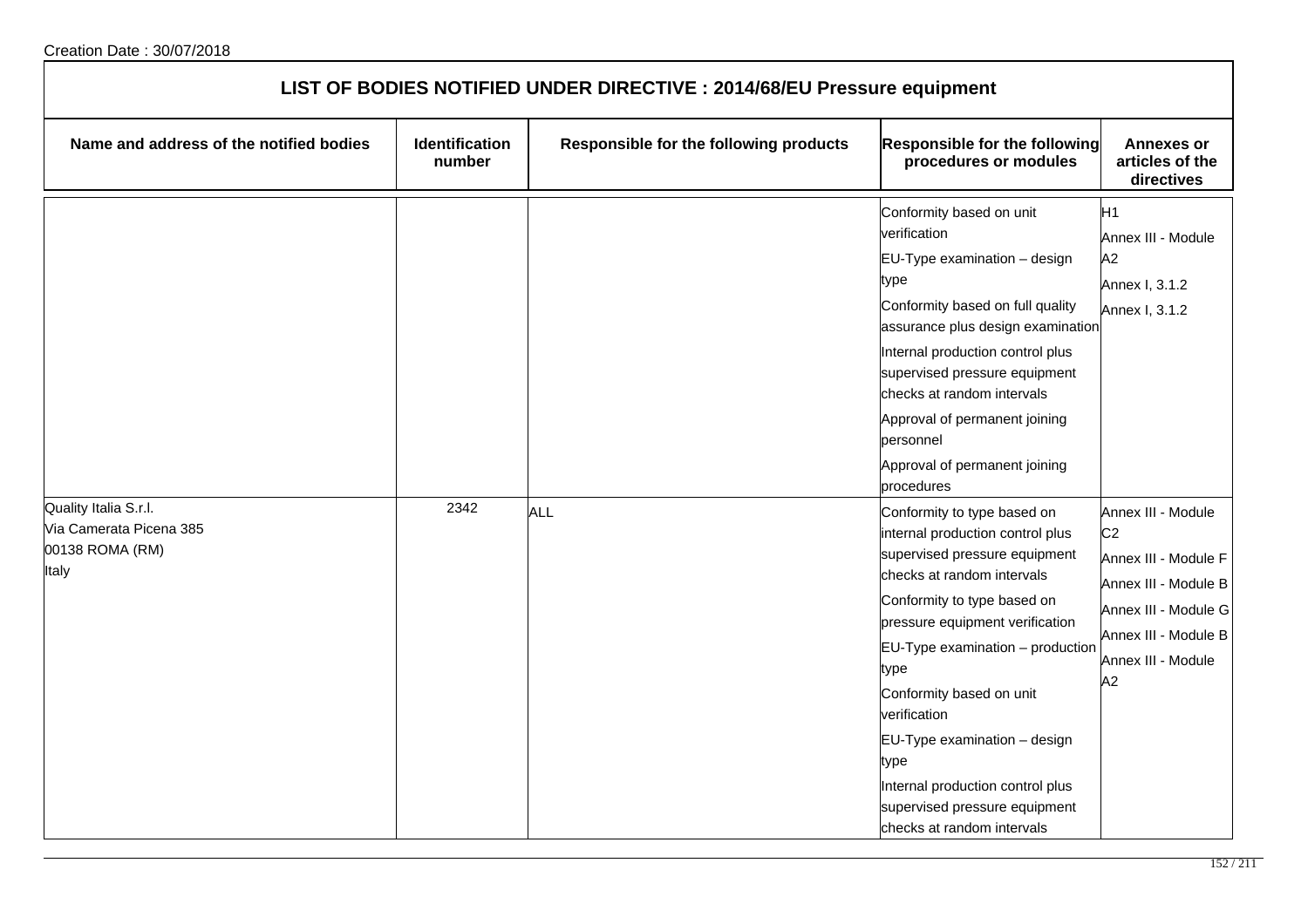| LIST OF BODIES NOTIFIED UNDER DIRECTIVE : 2014/68/EU Pressure equipment                                                                  |                                 |                                        |                                                                                                                                                                                                                                                                                                                        |                                                                                                          |
|------------------------------------------------------------------------------------------------------------------------------------------|---------------------------------|----------------------------------------|------------------------------------------------------------------------------------------------------------------------------------------------------------------------------------------------------------------------------------------------------------------------------------------------------------------------|----------------------------------------------------------------------------------------------------------|
| Name and address of the notified bodies                                                                                                  | <b>Identification</b><br>number | Responsible for the following products | Responsible for the following<br>procedures or modules                                                                                                                                                                                                                                                                 | Annexes or<br>articles of the<br>directives                                                              |
| Dansk Trykinspektion ApS<br>Rude Havvej 15B<br>DK-8300 Odder<br>Denmark                                                                  | 2359                            | <b>ALL</b>                             | Conformity to type based on<br>pressure equipment verification<br>EU-Type examination - production Annex III - Module G<br>type<br>Conformity based on unit<br>verification<br>EU-Type examination - design<br>type<br>Internal production control plus<br>supervised pressure equipment<br>checks at random intervals | Annex III - Module F<br>Annex III - Module B<br>Annex III - Module B<br>Annex III - Module<br>A2         |
| Dekra Kalite Kontrol Hizmetleri Anonim #irketi<br>Keresteciler Sitesi E Blok No: 5 kat: 2 06170<br>Ostim/Yenimahalle<br>Ankara<br>Turkey | 2360                            | ALL                                    | Approval of permanent joining<br>personnel<br>Approval of permanent joining<br>procedures                                                                                                                                                                                                                              | Annex I, 3.1.2<br>Annex I, 3.1.2                                                                         |
| AUTOVISION SAKAR ######## ######## #######<br>ROBERTOU GKALI 77, DIMOS ILIOUPOLIS, ATTIKIS<br><b>ATHENS</b><br>Greece                    | 2362                            | Pressure equipment                     | Conformity to type based on<br>pressure equipment verification<br>Conformity based on unit<br>verification<br>EU-Type examination - design<br>type<br>Approval of permanent joining<br>personnel<br>Approval of permanent joining<br>procedures                                                                        | Annex III - Module F<br>Annex III - Module G<br>Annex III - Module B<br>Annex I, 3.1.2<br>Annex I, 3.1.2 |
| OCA INSTITUTO DE CERTIFICACION, S.L.U.<br>Via de las Dos Castillas, 7. Edificio 2, Planta 2 <sup>a</sup>                                 | 2375                            | ALL                                    | Quality assurance of final pressure Annex III - Module<br>equipment inspection and testing                                                                                                                                                                                                                             | E <sub>1</sub>                                                                                           |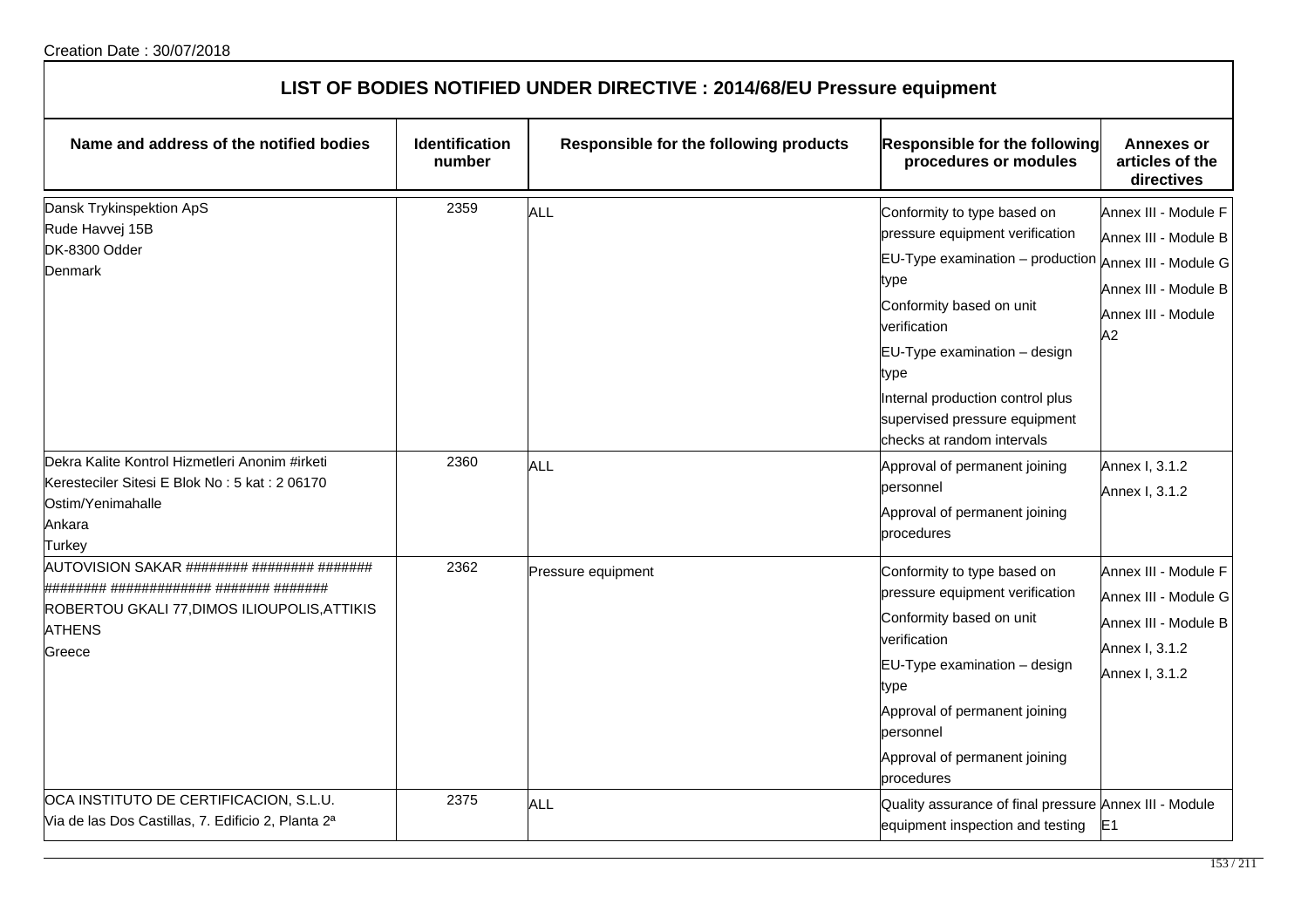| LIST OF BODIES NOTIFIED UNDER DIRECTIVE : 2014/68/EU Pressure equipment   |                                 |                                        |                                                                                                                                                                                                                                                                                                                                                                                                                                                                                          |                                                                                                                                                                                                                                                                                                                        |  |
|---------------------------------------------------------------------------|---------------------------------|----------------------------------------|------------------------------------------------------------------------------------------------------------------------------------------------------------------------------------------------------------------------------------------------------------------------------------------------------------------------------------------------------------------------------------------------------------------------------------------------------------------------------------------|------------------------------------------------------------------------------------------------------------------------------------------------------------------------------------------------------------------------------------------------------------------------------------------------------------------------|--|
| Name and address of the notified bodies                                   | <b>Identification</b><br>number | Responsible for the following products | Responsible for the following<br>procedures or modules                                                                                                                                                                                                                                                                                                                                                                                                                                   | <b>Annexes or</b><br>articles of the<br>directives                                                                                                                                                                                                                                                                     |  |
| 28224 Pozuelo de Alarcón (Madrid)<br>Spain                                |                                 |                                        | Conformity to type based on<br>pressure equipment quality<br>assurance<br>Quality assurance of the<br>production process<br>Conformity to type based on quality <sub>H1</sub><br>assurance of the production<br>process<br>Conformity based on full quality<br>assurance plus design examination<br>Conformity based on full quality<br>assurance                                                                                                                                        | Annex III - Module E<br>Annex III - Module<br>D <sub>1</sub><br>Annex III - Module D<br>Annex III - Module<br>Annex III - Module H                                                                                                                                                                                     |  |
| TESYDO, s. r. o.<br>Mariánské nám. 617/1<br>Brno 617 00<br>Czech Republic | 2378                            | Pressure equipment                     | Conformity to type based on<br>internal production control plus<br>supervised pressure equipment<br>checks at random intervals<br>Quality assurance of final pressure<br>equipment inspection and testing<br>Conformity to type based on<br>pressure equipment quality<br>assurance<br>Quality assurance of the<br>production process<br>Conformity to type based on quality<br>assurance of the production<br>process<br>Conformity to type based on<br>pressure equipment verification | Annex III - Module<br>C <sub>2</sub><br>Annex III - Module<br>E <sub>1</sub><br>Annex III - Module E<br>Annex III - Module<br>D1<br>Annex III - Module D<br>Annex III - Module F<br>Annex III - Module B<br>Annex III - Module G<br>Annex III - Module B<br>Annex III - Module<br>H <sub>1</sub><br>Annex III - Module |  |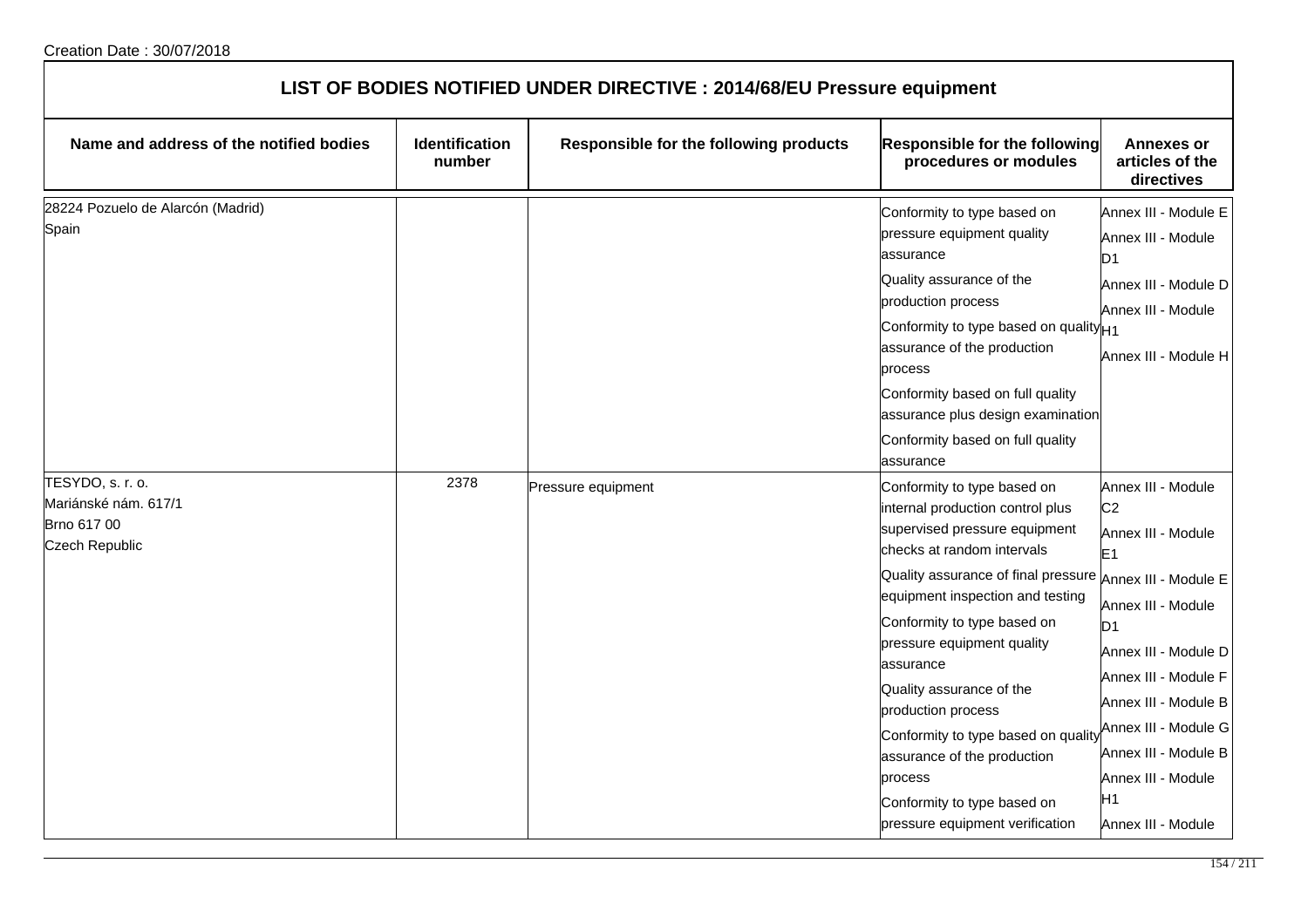| LIST OF BODIES NOTIFIED UNDER DIRECTIVE : 2014/68/EU Pressure equipment             |                                 |                                                                                                                 |                                                                                                                                                                                                                                                                                                                                                                                                                                                                                              |                                                                        |  |
|-------------------------------------------------------------------------------------|---------------------------------|-----------------------------------------------------------------------------------------------------------------|----------------------------------------------------------------------------------------------------------------------------------------------------------------------------------------------------------------------------------------------------------------------------------------------------------------------------------------------------------------------------------------------------------------------------------------------------------------------------------------------|------------------------------------------------------------------------|--|
| Name and address of the notified bodies                                             | <b>Identification</b><br>number | Responsible for the following products                                                                          | Responsible for the following<br>procedures or modules                                                                                                                                                                                                                                                                                                                                                                                                                                       | <b>Annexes or</b><br>articles of the<br>directives                     |  |
|                                                                                     |                                 |                                                                                                                 | EU-Type examination - production A2<br>type<br>Conformity based on unit<br>verification<br>EU-Type examination - design<br>type<br>Conformity based on full quality<br>assurance plus design examination<br>Internal production control plus<br>supervised pressure equipment<br>checks at random intervals<br>Conformity based on full quality<br>assurance<br>European approval for materials<br>Approval of permanent joining<br>personnel<br>Approval of permanent joining<br>procedures | Annex III - Module H<br>Article 15<br>Annex I, 3.1.2<br>Annex I, 3.1.2 |  |
| TESYDO, s. r. o.<br>Mariánské nám. 617/1<br>Brno 617 00<br><b>Czech Republic</b>    | 2378                            | Pressure equipment                                                                                              | Approval of non-destructive testing Annex I, 3.1.3<br>personnel<br>Approval of permanent joining<br>personnel<br>Approval of permanent joining<br>procedures                                                                                                                                                                                                                                                                                                                                 | Annex I, 3.1.2<br>Annex I, 3.1.2                                       |  |
| DNV GL Business Assurance B.V.<br>Zwolseweg 1 2994 LB<br>Barendrecht<br>Netherlands | 2388                            | Pressure equipment and assemblies except for portable<br>fire extinguishers and bottles for breathing apparatus | Conformity to type based on<br>internal production control plus<br>supervised pressure equipment<br>checks at random intervals                                                                                                                                                                                                                                                                                                                                                               | Annex III - Module<br>C <sub>2</sub><br>Annex III - Module             |  |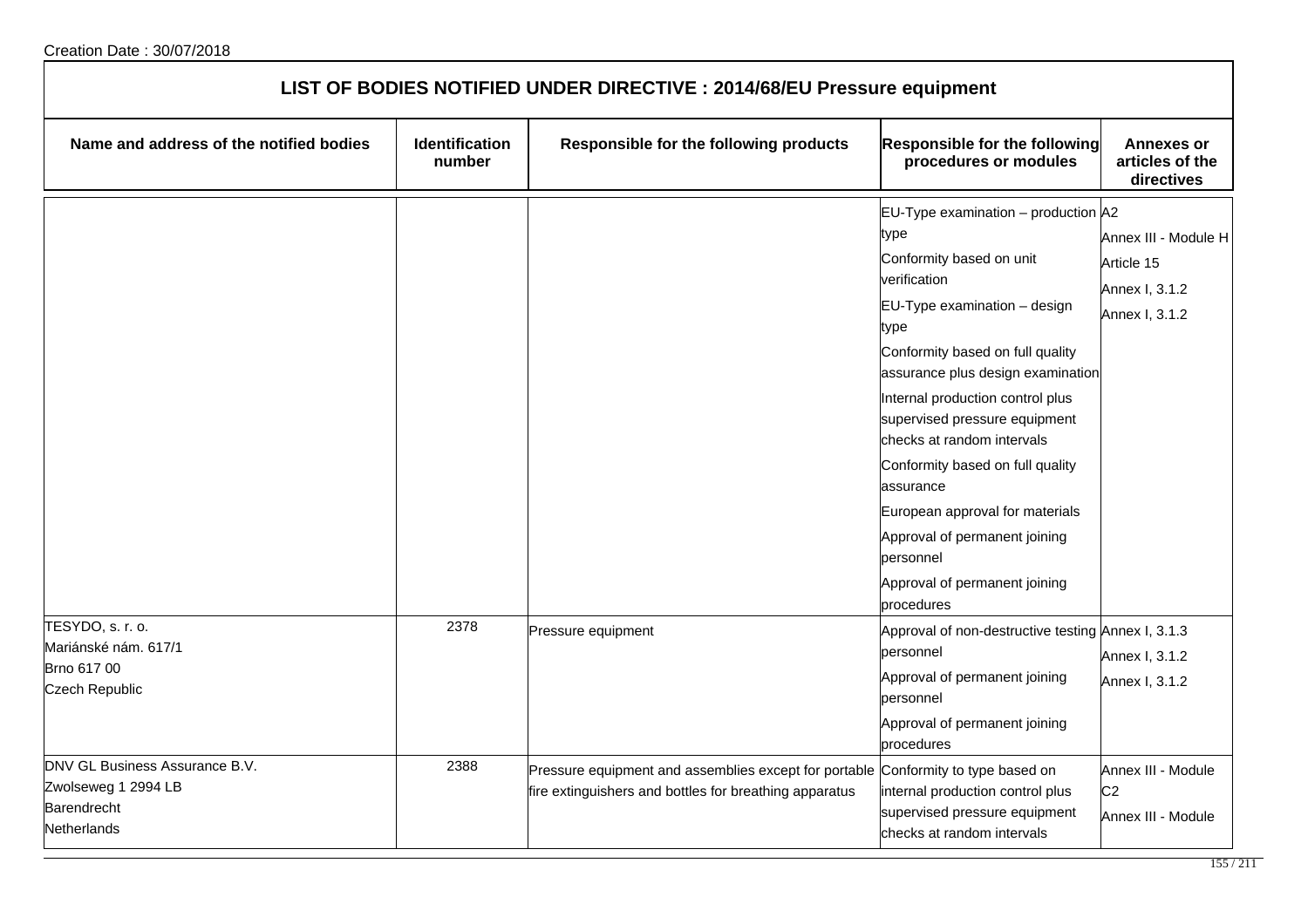| LIST OF BODIES NOTIFIED UNDER DIRECTIVE : 2014/68/EU Pressure equipment |                          |                                        |                                                                                                                                                                                                                                                                                                                                                                                                                                                                                                                                                                                                                                                                                                                                                                                                           |                                                                                                                                                                                                                                                                                              |
|-------------------------------------------------------------------------|--------------------------|----------------------------------------|-----------------------------------------------------------------------------------------------------------------------------------------------------------------------------------------------------------------------------------------------------------------------------------------------------------------------------------------------------------------------------------------------------------------------------------------------------------------------------------------------------------------------------------------------------------------------------------------------------------------------------------------------------------------------------------------------------------------------------------------------------------------------------------------------------------|----------------------------------------------------------------------------------------------------------------------------------------------------------------------------------------------------------------------------------------------------------------------------------------------|
| Name and address of the notified bodies                                 | Identification<br>number | Responsible for the following products | Responsible for the following<br>procedures or modules                                                                                                                                                                                                                                                                                                                                                                                                                                                                                                                                                                                                                                                                                                                                                    | <b>Annexes or</b><br>articles of the<br>directives                                                                                                                                                                                                                                           |
|                                                                         |                          |                                        | Quality assurance of final pressure E1<br>equipment inspection and testing<br>Conformity to type based on<br>pressure equipment quality<br>assurance<br>Quality assurance of the<br>production process<br>Conformity to type based on quality<br>assurance of the production<br>process<br>Conformity to type based on<br>pressure equipment verification<br>$EU-Type$ examination $-$ production<br>type<br>Conformity based on unit<br>verification<br>EU-Type examination - design<br>type<br>Conformity based on full quality<br>assurance plus design examination<br>Internal production control plus<br>supervised pressure equipment<br>checks at random intervals<br>Conformity based on full quality<br>assurance<br>Approval of permanent joining<br>personnel<br>Approval of permanent joining | Annex III - Module E<br>Annex III - Module<br>D1<br>Annex III - Module D<br>Annex III - Module F<br>Annex III - Module B<br>Annex III - Module G<br>Annex III - Module B<br>Annex III - Module<br>H1<br>Annex III - Module<br>A2<br>Annex III - Module H<br>Annex I, 3.1.2<br>Annex I, 3.1.2 |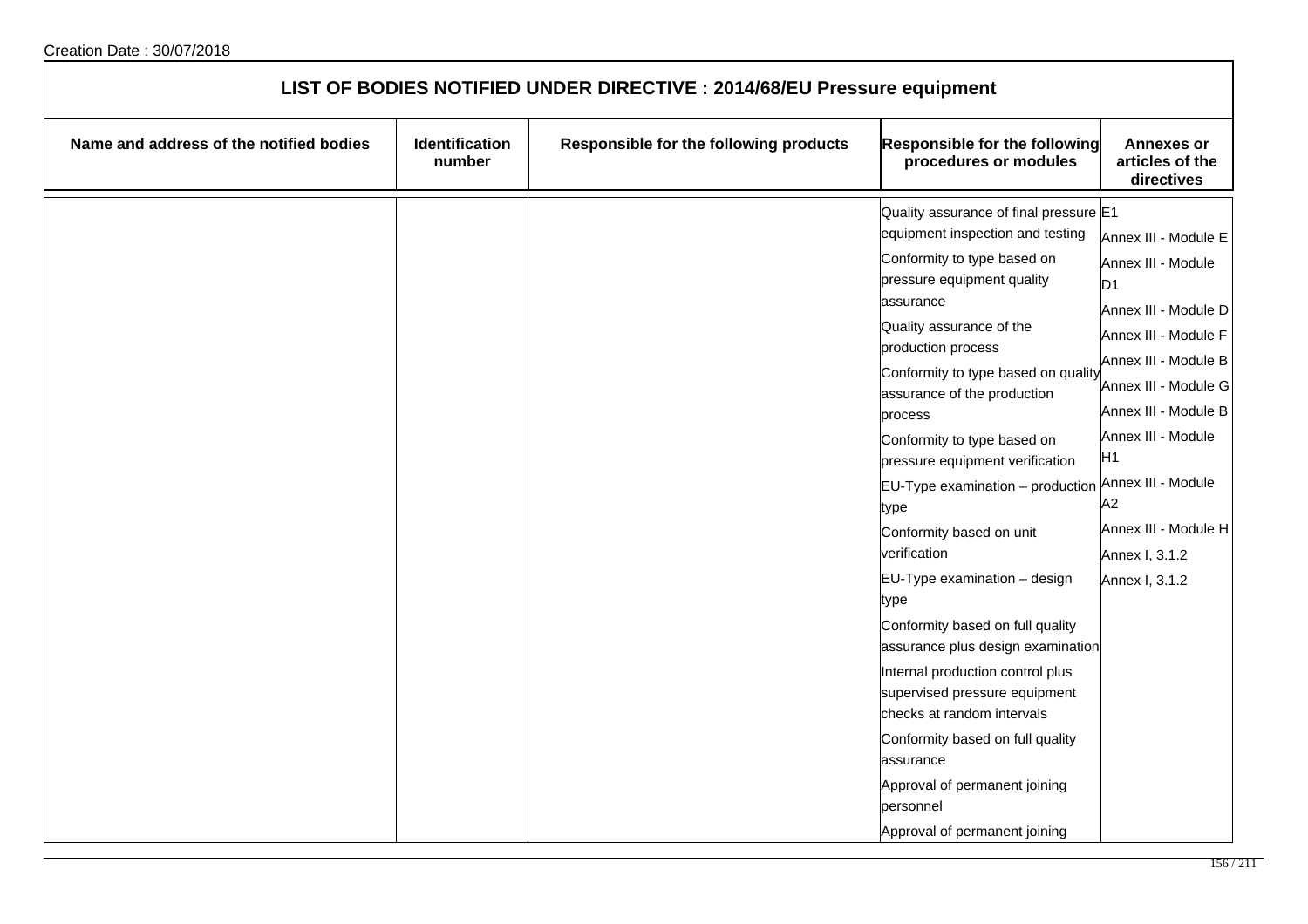| LIST OF BODIES NOTIFIED UNDER DIRECTIVE : 2014/68/EU Pressure equipment   |                          |                                        |                                                                                                                                                                                                                                                                                                                                                                                                                                                                                                                                                                                                               |                                                                                                                                                                                                                                              |  |
|---------------------------------------------------------------------------|--------------------------|----------------------------------------|---------------------------------------------------------------------------------------------------------------------------------------------------------------------------------------------------------------------------------------------------------------------------------------------------------------------------------------------------------------------------------------------------------------------------------------------------------------------------------------------------------------------------------------------------------------------------------------------------------------|----------------------------------------------------------------------------------------------------------------------------------------------------------------------------------------------------------------------------------------------|--|
| Name and address of the notified bodies                                   | Identification<br>number | Responsible for the following products | <b>Responsible for the following</b><br>procedures or modules                                                                                                                                                                                                                                                                                                                                                                                                                                                                                                                                                 | <b>Annexes or</b><br>articles of the<br>directives                                                                                                                                                                                           |  |
|                                                                           |                          |                                        | procedures                                                                                                                                                                                                                                                                                                                                                                                                                                                                                                                                                                                                    |                                                                                                                                                                                                                                              |  |
| Qualitech AG<br>Almuesenacherstrasse 3<br>CH-5506 Mägenwil<br>Switzerland | 2395                     | ALL                                    | Conformity to type based on<br>internal production control plus<br>supervised pressure equipment<br>checks at random intervals<br>Conformity to type based on<br>pressure equipment verification<br>$EU-Type$ examination $-$ production<br>type<br>Conformity based on unit<br>verification<br>EU-Type examination - design<br>type<br>Conformity based on full quality<br>assurance plus design examination<br>Internal production control plus<br>supervised pressure equipment<br>checks at random intervals<br>Approval of permanent joining<br>personnel<br>Approval of permanent joining<br>procedures | Annex III - Module<br>C <sub>2</sub><br>Annex III - Module F<br>Annex III - Module B<br>Annex III - Module G<br>Annex III - Module B<br>Annex III - Module<br>H <sub>1</sub><br>Annex III - Module<br>A2<br>Annex I, 3.1.2<br>Annex I, 3.1.2 |  |
| C&P Srl<br>Via Guidoni, 7<br>20851 Lissone (MB)<br>Italy                  | 2399                     | ALL                                    | Conformity to type based on<br>internal production control plus<br>supervised pressure equipment<br>checks at random intervals<br>Quality assurance of final pressure Annex III - Module E<br>equipment inspection and testing                                                                                                                                                                                                                                                                                                                                                                                | Annex III - Module<br>C <sub>2</sub><br>Annex III - Module<br>E <sub>1</sub>                                                                                                                                                                 |  |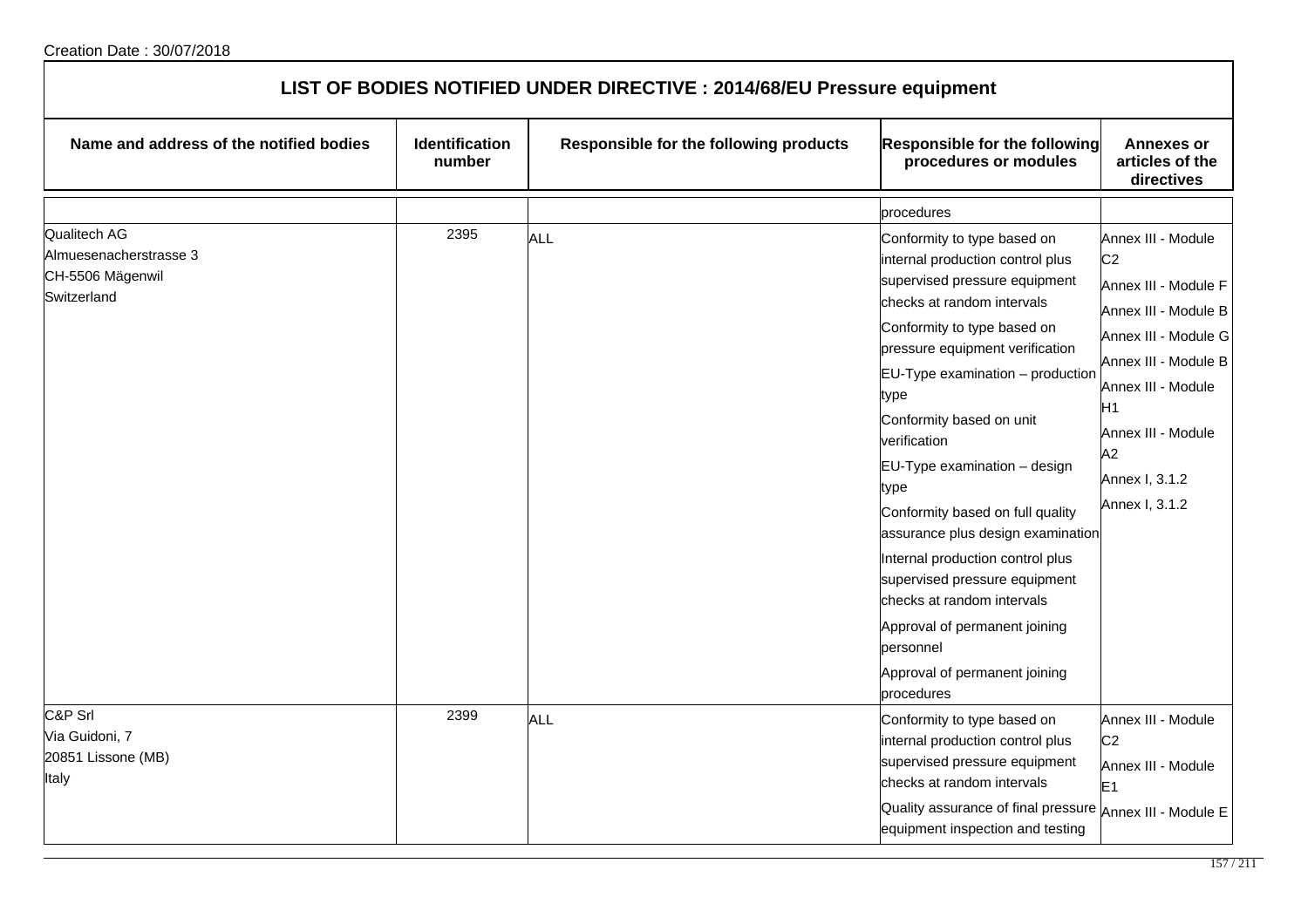| LIST OF BODIES NOTIFIED UNDER DIRECTIVE : 2014/68/EU Pressure equipment |                          |                                        |                                                                                                                                                                                                                                                                                                                                                                                                                                                                                                                                                                                                                                                                                                                                           |                                                                                                                                                                                                                                                                      |
|-------------------------------------------------------------------------|--------------------------|----------------------------------------|-------------------------------------------------------------------------------------------------------------------------------------------------------------------------------------------------------------------------------------------------------------------------------------------------------------------------------------------------------------------------------------------------------------------------------------------------------------------------------------------------------------------------------------------------------------------------------------------------------------------------------------------------------------------------------------------------------------------------------------------|----------------------------------------------------------------------------------------------------------------------------------------------------------------------------------------------------------------------------------------------------------------------|
| Name and address of the notified bodies                                 | Identification<br>number | Responsible for the following products | Responsible for the following<br>procedures or modules                                                                                                                                                                                                                                                                                                                                                                                                                                                                                                                                                                                                                                                                                    | <b>Annexes or</b><br>articles of the<br>directives                                                                                                                                                                                                                   |
|                                                                         |                          |                                        | Conformity to type based on<br>pressure equipment quality<br>assurance<br>Quality assurance of the<br>production process<br>Conformity to type based on quality<br>assurance of the production<br>process<br>Conformity to type based on<br>pressure equipment verification<br>$EU-Type$ examination $-$ production<br>type<br>Conformity based on unit<br>verification<br>EU-Type examination - design<br>type<br>Conformity based on full quality<br>assurance plus design examination<br>Internal production control plus<br>supervised pressure equipment<br>checks at random intervals<br>Conformity based on full quality<br>assurance<br>Approval of permanent joining<br>personnel<br>Approval of permanent joining<br>procedures | Annex III - Module<br>D1<br>Annex III - Module D<br>Annex III - Module F<br>Annex III - Module B<br>Annex III - Module G<br>Annex III - Module B<br>Annex III - Module<br>H1<br>Annex III - Module<br>A2<br>Annex III - Module H<br>Annex I, 3.1.2<br>Annex I, 3.1.2 |
| TWI CERTIFICATION LTD                                                   | 2400                     | <b>ALL</b>                             | Approval of non-destructive testing Annex I, 3.1.3                                                                                                                                                                                                                                                                                                                                                                                                                                                                                                                                                                                                                                                                                        |                                                                                                                                                                                                                                                                      |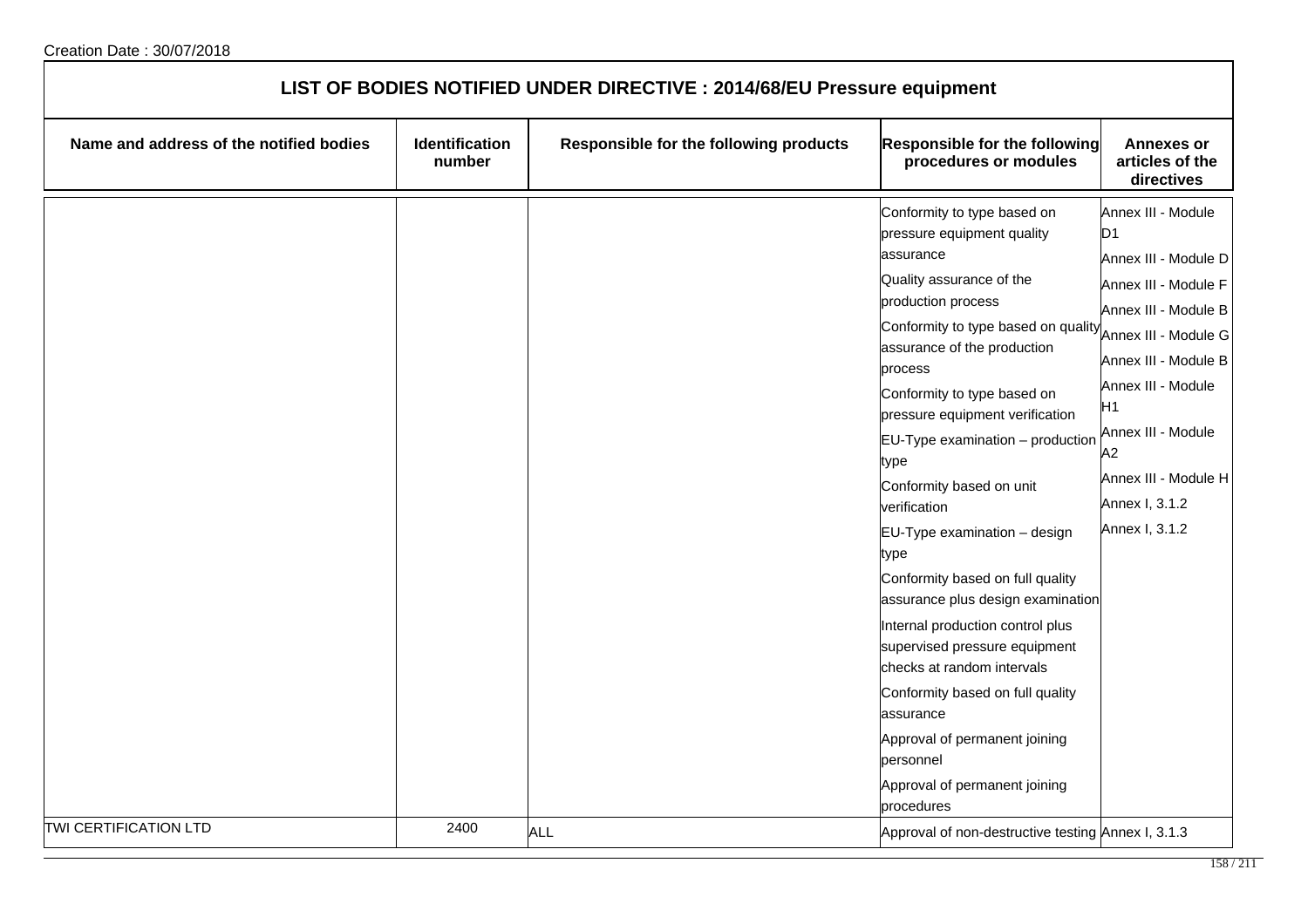| LIST OF BODIES NOTIFIED UNDER DIRECTIVE : 2014/68/EU Pressure equipment  |                          |                                        |                                                                                                                                                                                                                                                                                                                                                                                                                                                                                                                                                                                                                                                  |                                                                                                                                                                                                                                                                                                                                                                        |  |
|--------------------------------------------------------------------------|--------------------------|----------------------------------------|--------------------------------------------------------------------------------------------------------------------------------------------------------------------------------------------------------------------------------------------------------------------------------------------------------------------------------------------------------------------------------------------------------------------------------------------------------------------------------------------------------------------------------------------------------------------------------------------------------------------------------------------------|------------------------------------------------------------------------------------------------------------------------------------------------------------------------------------------------------------------------------------------------------------------------------------------------------------------------------------------------------------------------|--|
| Name and address of the notified bodies                                  | Identification<br>number | Responsible for the following products | Responsible for the following<br>procedures or modules                                                                                                                                                                                                                                                                                                                                                                                                                                                                                                                                                                                           | <b>Annexes or</b><br>articles of the<br>directives                                                                                                                                                                                                                                                                                                                     |  |
| Granta Park Great Abington<br>CAMBRIDGE CB21 6AL<br>United Kingdom       |                          |                                        | personnel<br>Approval of permanent joining<br>personnel<br>Approval of permanent joining<br>procedures                                                                                                                                                                                                                                                                                                                                                                                                                                                                                                                                           | Annex I, 3.1.2<br>Annex I, 3.1.2                                                                                                                                                                                                                                                                                                                                       |  |
| Prva zvaracska, a.s.<br>Kopcianska 14<br>851 01 Bratislava 5<br>Slovakia | 2408                     | ALL                                    | Conformity to type based on<br>internal production control plus<br>supervised pressure equipment<br>checks at random intervals<br>Quality assurance of final pressure Annex III - Module E<br>equipment inspection and testing<br>Conformity to type based on<br>pressure equipment quality<br>assurance<br>Quality assurance of the<br>production process<br>Conformity to type based on quality<br>assurance of the production<br>process<br>Conformity to type based on<br>pressure equipment verification<br>EU-Type examination - production A2<br>type<br>Conformity based on unit<br>verification<br>EU-Type examination - design<br>type | Annex III - Module<br>C <sub>2</sub><br>Annex III - Module<br>E <sub>1</sub><br>Annex III - Module<br>D <sub>1</sub><br>Annex III - Module D<br>Annex III - Module F<br>Annex III - Module B<br>Annex III - Module G<br>Annex III - Module B<br>Annex III - Module<br>H <sub>1</sub><br>Annex III - Module<br>Annex III - Module H<br>Annex I, 3.1.2<br>Annex I, 3.1.2 |  |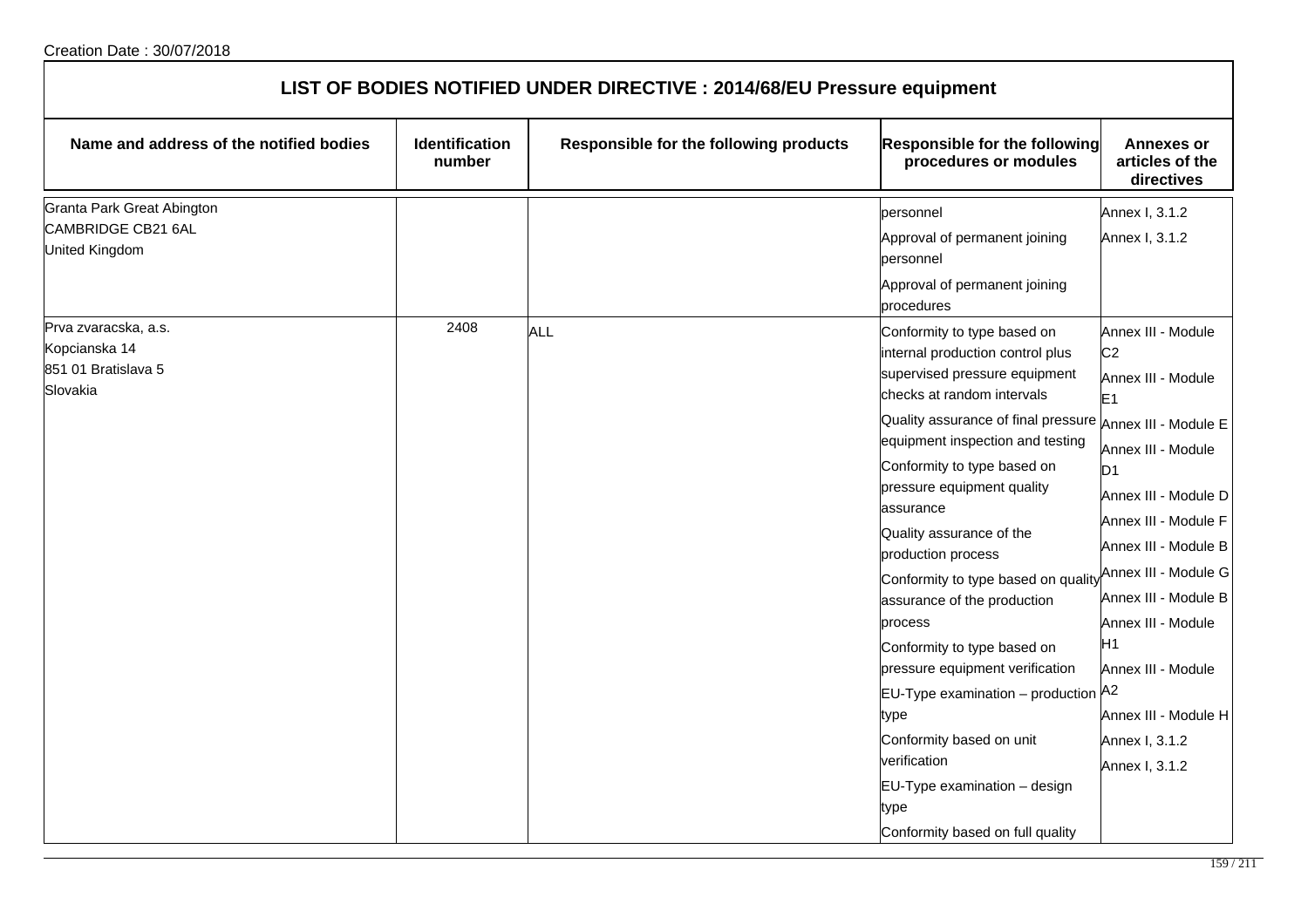| LIST OF BODIES NOTIFIED UNDER DIRECTIVE : 2014/68/EU Pressure equipment         |                                 |                                        |                                                                                                                                                                                                                                                                                                                                                                                                           |                                                                                                                                                                                                      |  |
|---------------------------------------------------------------------------------|---------------------------------|----------------------------------------|-----------------------------------------------------------------------------------------------------------------------------------------------------------------------------------------------------------------------------------------------------------------------------------------------------------------------------------------------------------------------------------------------------------|------------------------------------------------------------------------------------------------------------------------------------------------------------------------------------------------------|--|
| Name and address of the notified bodies                                         | <b>Identification</b><br>number | Responsible for the following products | Responsible for the following<br>procedures or modules                                                                                                                                                                                                                                                                                                                                                    | <b>Annexes or</b><br>articles of the<br>directives                                                                                                                                                   |  |
| Prva zvaracska, a.s.<br>Kopcianska 14<br>851 01 Bratislava 5                    | 2408                            | <b>ALL</b>                             | assurance plus design examination<br>Internal production control plus<br>supervised pressure equipment<br>checks at random intervals<br>Conformity based on full quality<br>lassurance<br>Approval of permanent joining<br>bersonnel<br>Approval of permanent joining<br>procedures<br>Approval of non-destructive testing Annex I, 3.1.3<br>personnel                                                    |                                                                                                                                                                                                      |  |
| Slovakia<br>WPI Ges.mbH<br>Dimokratias 33 57019 Perea<br>Thessaloniki<br>Greece | 2410                            | Pressure equipment                     | Conformity to type based on<br>internal production control plus<br>supervised pressure equipment<br>checks at random intervals<br>Conformity to type based on<br>pressure equipment verification<br>EU-Type examination - production<br>type<br>Conformity based on unit<br>verification<br>$EU-Type$ examination $-$ design<br>type<br>Internal production control plus<br>supervised pressure equipment | Annex III - Module<br>C <sub>2</sub><br>Annex III - Module F<br>Annex III - Module B<br>Annex III - Module G<br>Annex III - Module B<br>Annex III - Module<br>A2<br>Annex I, 3.1.2<br>Annex I, 3.1.2 |  |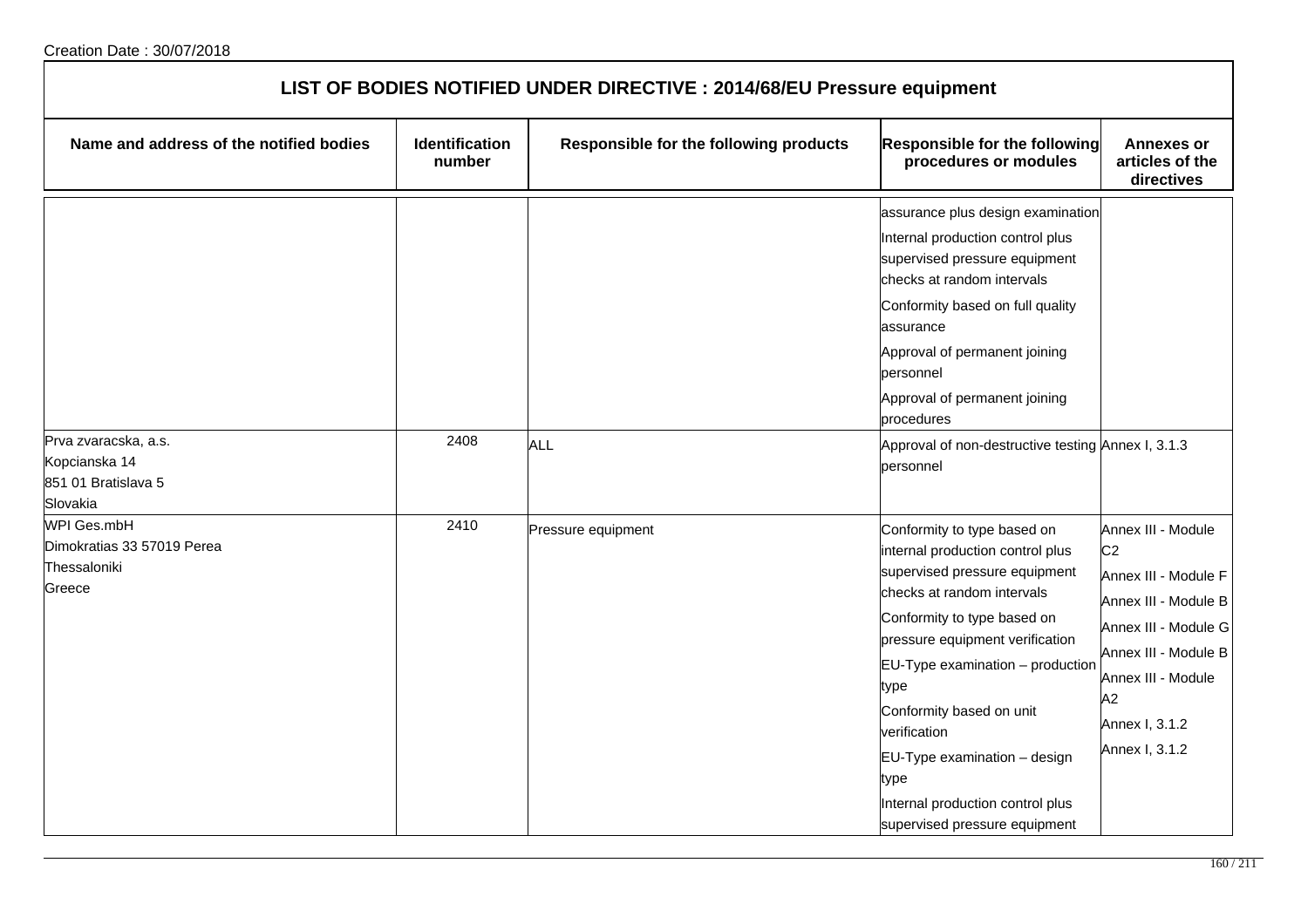| LIST OF BODIES NOTIFIED UNDER DIRECTIVE : 2014/68/EU Pressure equipment      |                                 |                                        |                                                                                                                                                                                                                                                                                                                                                                                                                                                                                                                                                                                              |                                                                                                                                                                                                                                                                                                                              |  |
|------------------------------------------------------------------------------|---------------------------------|----------------------------------------|----------------------------------------------------------------------------------------------------------------------------------------------------------------------------------------------------------------------------------------------------------------------------------------------------------------------------------------------------------------------------------------------------------------------------------------------------------------------------------------------------------------------------------------------------------------------------------------------|------------------------------------------------------------------------------------------------------------------------------------------------------------------------------------------------------------------------------------------------------------------------------------------------------------------------------|--|
| Name and address of the notified bodies                                      | <b>Identification</b><br>number | Responsible for the following products | Responsible for the following<br>procedures or modules                                                                                                                                                                                                                                                                                                                                                                                                                                                                                                                                       | <b>Annexes or</b><br>articles of the<br>directives                                                                                                                                                                                                                                                                           |  |
|                                                                              |                                 |                                        | checks at random intervals<br>Approval of permanent joining<br>personnel<br>Approval of permanent joining<br>procedures                                                                                                                                                                                                                                                                                                                                                                                                                                                                      |                                                                                                                                                                                                                                                                                                                              |  |
| "Controltest" Ltd<br>12 Asen Yordanov Blvd.<br>1592 Sofia<br><b>Bulgaria</b> | 2413                            | <b>ALL</b>                             | Approval of non-destructive testing Annex I, 3.1.3<br>personnel                                                                                                                                                                                                                                                                                                                                                                                                                                                                                                                              |                                                                                                                                                                                                                                                                                                                              |  |
| "Controltest" Ltd<br>12 Asen Yordanov Blvd.<br>1592 Sofia<br><b>Bulgaria</b> | 2413                            | Pressure equipment                     | Conformity to type based on<br>internal production control plus<br>supervised pressure equipment<br>checks at random intervals<br>Quality assurance of final pressure Annex III - Module E<br>equipment inspection and testing<br>Conformity to type based on<br>pressure equipment quality<br>assurance<br>Quality assurance of the<br>production process<br>Conformity to type based on quality<br>assurance of the production<br>process<br>Conformity to type based on<br>pressure equipment verification<br>$EU-Type$ examination – production $A2$<br>type<br>Conformity based on unit | Annex III - Module<br>C <sub>2</sub><br>Annex III - Module<br>E1<br>Annex III - Module<br>D <sub>1</sub><br>Annex III - Module D<br>Annex III - Module F<br>Annex III - Module B<br>Annex III - Module G<br>Annex III - Module B<br>Annex III - Module<br>H1<br>Annex III - Module<br>Annex III - Module H<br>Annex I, 3.1.2 |  |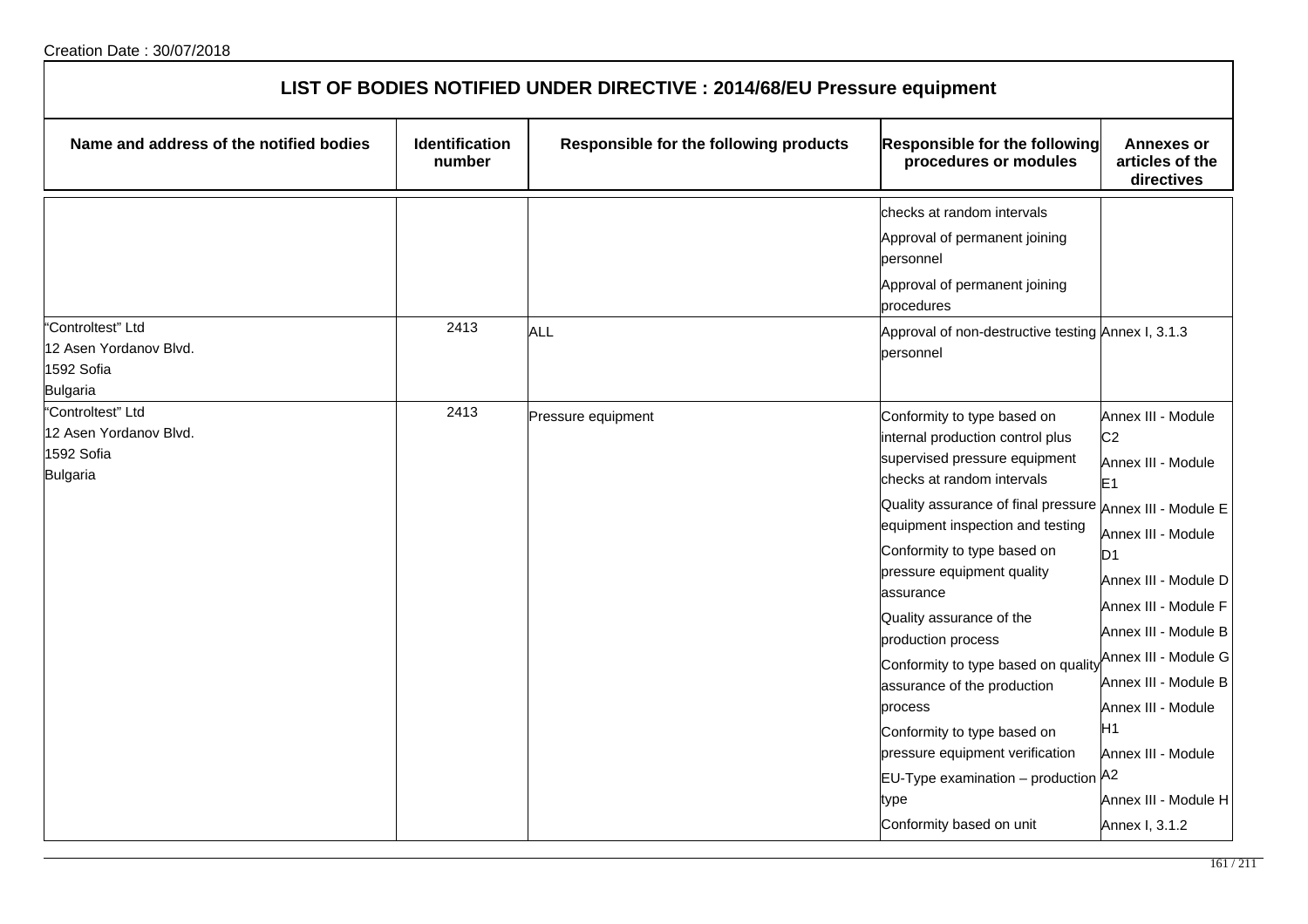| LIST OF BODIES NOTIFIED UNDER DIRECTIVE : 2014/68/EU Pressure equipment                                                           |                                 |                                        |                                                                                                                                                                                                                                                                                                                                                                                                                                             |                                                                                                                                                                                                                                                                    |  |
|-----------------------------------------------------------------------------------------------------------------------------------|---------------------------------|----------------------------------------|---------------------------------------------------------------------------------------------------------------------------------------------------------------------------------------------------------------------------------------------------------------------------------------------------------------------------------------------------------------------------------------------------------------------------------------------|--------------------------------------------------------------------------------------------------------------------------------------------------------------------------------------------------------------------------------------------------------------------|--|
| Name and address of the notified bodies                                                                                           | <b>Identification</b><br>number | Responsible for the following products | <b>Responsible for the following</b><br>procedures or modules                                                                                                                                                                                                                                                                                                                                                                               | <b>Annexes or</b><br>articles of the<br>directives                                                                                                                                                                                                                 |  |
|                                                                                                                                   |                                 |                                        | verification<br>EU-Type examination - design<br>type<br>Conformity based on full quality<br>assurance plus design examination<br>Internal production control plus<br>supervised pressure equipment<br>checks at random intervals<br>Conformity based on full quality<br>assurance<br>Approval of permanent joining<br>personnel<br>Approval of permanent joining<br>procedures                                                              | Annex I, 3.1.2                                                                                                                                                                                                                                                     |  |
| <b>SC TUV AUSTRIA ROMANIA SRL</b><br>Calea Plevnei nr.139, Corp C, etaj 1, sector 6, cod<br>060011<br><b>Bucuresti</b><br>Romania | 2414                            | Pressure equipment                     | Conformity to type based on<br>internal production control plus<br>supervised pressure equipment<br>checks at random intervals<br>Quality assurance of final pressure Annex III - Module E<br>equipment inspection and testing<br>Conformity to type based on<br>pressure equipment quality<br>assurance<br>Quality assurance of the<br>production process<br>Conformity to type based on quality<br>assurance of the production<br>process | Annex III - Module<br>C <sub>2</sub><br>Annex III - Module<br>E <sub>1</sub><br>Annex III - Module<br>D <sub>1</sub><br>Annex III - Module D<br>Annex III - Module F<br>Annex III - Module B<br>Annex III - Module G<br>Annex III - Module B<br>Annex III - Module |  |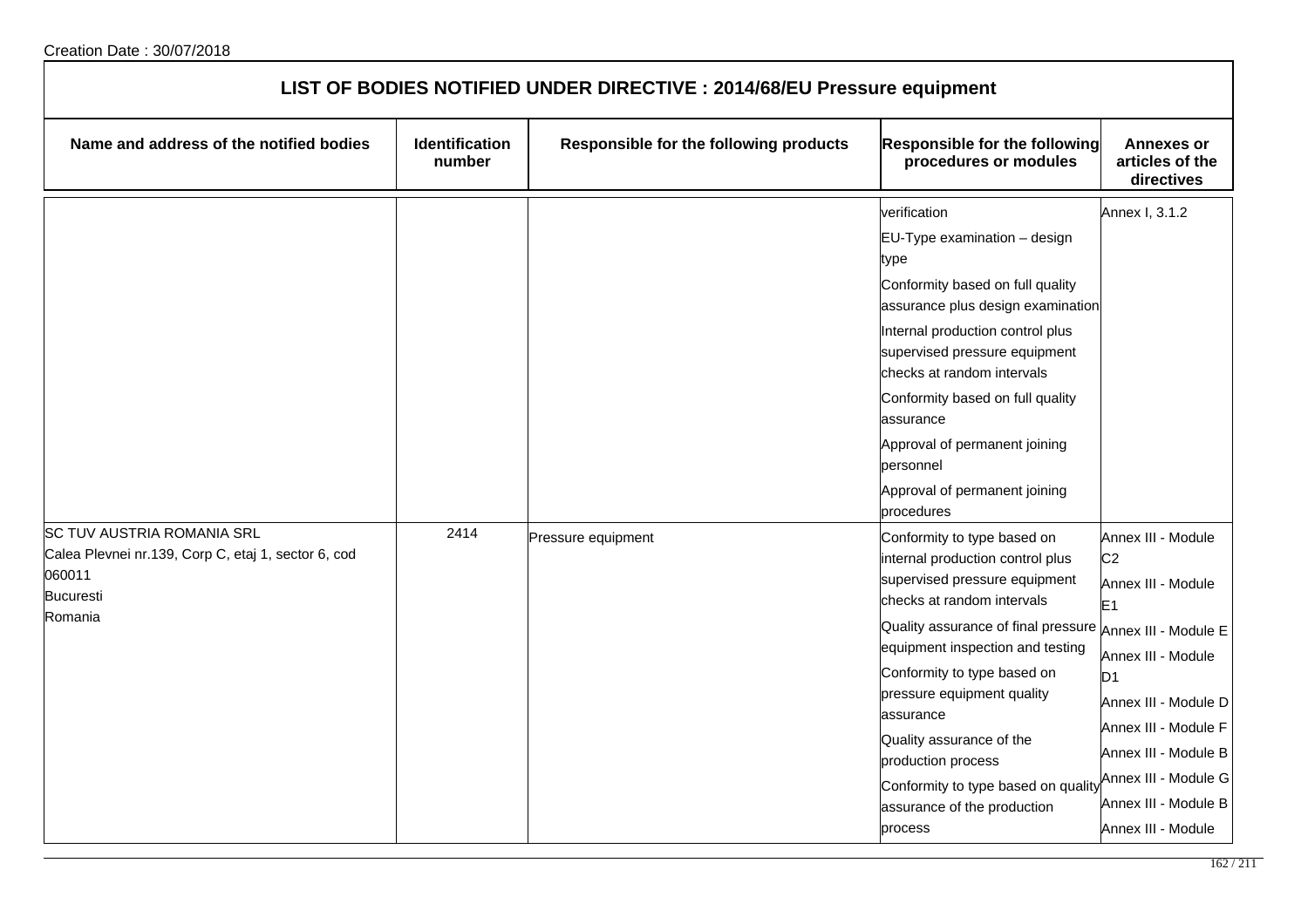| LIST OF BODIES NOTIFIED UNDER DIRECTIVE : 2014/68/EU Pressure equipment    |                                 |                                        |                                                                                                                                                                                                                                                                                                                                                                                                                                                                                   |                                                                                                                                                                                                      |  |
|----------------------------------------------------------------------------|---------------------------------|----------------------------------------|-----------------------------------------------------------------------------------------------------------------------------------------------------------------------------------------------------------------------------------------------------------------------------------------------------------------------------------------------------------------------------------------------------------------------------------------------------------------------------------|------------------------------------------------------------------------------------------------------------------------------------------------------------------------------------------------------|--|
| Name and address of the notified bodies                                    | <b>Identification</b><br>number | Responsible for the following products | <b>Responsible for the following</b><br>procedures or modules                                                                                                                                                                                                                                                                                                                                                                                                                     | <b>Annexes or</b><br>articles of the<br>directives                                                                                                                                                   |  |
|                                                                            |                                 |                                        | Conformity to type based on<br>pressure equipment verification<br>$EU-Type$ examination – production $A2$<br>type<br>Conformity based on unit<br>verification<br>EU-Type examination - design<br>type<br>Conformity based on full quality<br>assurance plus design examination<br>Internal production control plus<br>supervised pressure equipment<br>checks at random intervals<br>Conformity based on full quality<br>assurance<br>Approval of permanent joining<br>procedures | H <sub>1</sub><br>Annex III - Module<br>Annex III - Module H<br>Annex I, 3.1.2                                                                                                                       |  |
| SYNERGYCERT S.A.<br>B. Logothetidi 21 GR- 11524<br><b>ATHENS</b><br>Greece | 2417                            | Pressure equipment                     | Conformity to type based on<br>internal production control plus<br>supervised pressure equipment<br>checks at random intervals<br>Conformity to type based on<br>pressure equipment verification<br>EU-Type examination - production<br>type<br>Conformity based on unit<br>verification<br>EU-Type examination - design                                                                                                                                                          | Annex III - Module<br>C <sub>2</sub><br>Annex III - Module F<br>Annex III - Module B<br>Annex III - Module G<br>Annex III - Module B<br>Annex III - Module<br>A2<br>Annex I, 3.1.2<br>Annex I, 3.1.2 |  |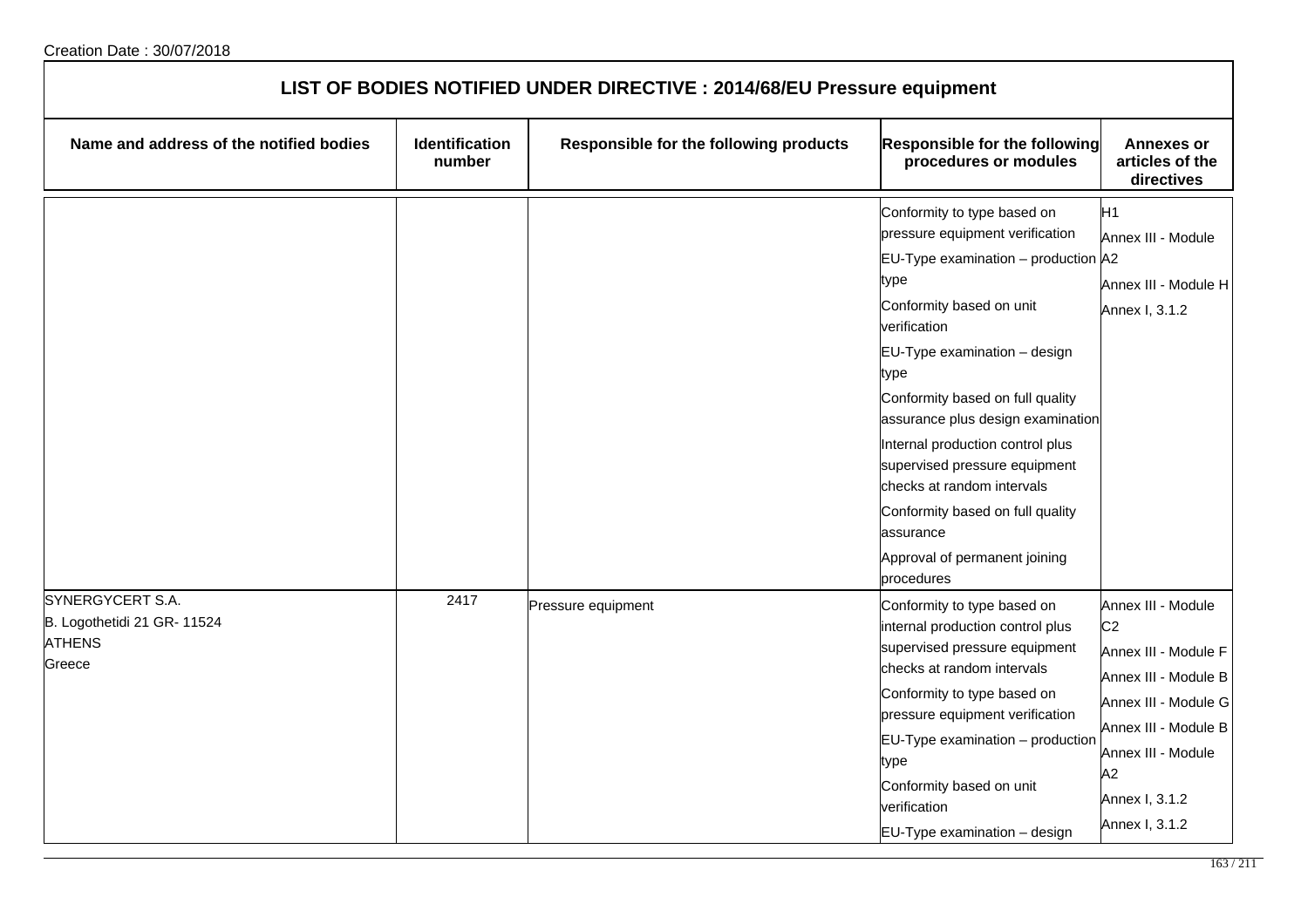| LIST OF BODIES NOTIFIED UNDER DIRECTIVE : 2014/68/EU Pressure equipment                                                      |                                 |                                        |                                                                                                                                                                                                                                                                                                                                                                                                                                                                                                                                                                                                                                                                                                                                          |                                                                                                                                                                                                      |  |
|------------------------------------------------------------------------------------------------------------------------------|---------------------------------|----------------------------------------|------------------------------------------------------------------------------------------------------------------------------------------------------------------------------------------------------------------------------------------------------------------------------------------------------------------------------------------------------------------------------------------------------------------------------------------------------------------------------------------------------------------------------------------------------------------------------------------------------------------------------------------------------------------------------------------------------------------------------------------|------------------------------------------------------------------------------------------------------------------------------------------------------------------------------------------------------|--|
| Name and address of the notified bodies                                                                                      | <b>Identification</b><br>number | Responsible for the following products | <b>Responsible for the following</b><br>procedures or modules                                                                                                                                                                                                                                                                                                                                                                                                                                                                                                                                                                                                                                                                            | <b>Annexes or</b><br>articles of the<br>directives                                                                                                                                                   |  |
| <b>ERGOCERT HELLAS</b><br>INSPECTIONS-AUDITS-CERTIFICATIONS S.A.<br>26TH OKTOVRIOU 43 54627<br><b>THESSALONIKI</b><br>Greece | 2421                            | Pressure equipment                     | type<br>Internal production control plus<br>supervised pressure equipment<br>checks at random intervals<br>Approval of permanent joining<br>personnel<br>Approval of permanent joining<br>procedures<br>Conformity to type based on<br>internal production control plus<br>supervised pressure equipment<br>checks at random intervals<br>Conformity to type based on<br>pressure equipment verification<br>EU-Type examination - production<br>type<br>Conformity based on unit<br>verification<br>EU-Type examination - design<br>type<br>Internal production control plus<br>supervised pressure equipment<br>checks at random intervals<br>Approval of permanent joining<br>personnel<br>Approval of permanent joining<br>procedures | Annex III - Module<br>C <sub>2</sub><br>Annex III - Module F<br>Annex III - Module B<br>Annex III - Module G<br>Annex III - Module B<br>Annex III - Module<br>A2<br>Annex I, 3.1.2<br>Annex I, 3.1.2 |  |
| LL-C (Certification) Czech Republic a.s.                                                                                     | 2435                            | Pressure equipment                     | Conformity to type based on                                                                                                                                                                                                                                                                                                                                                                                                                                                                                                                                                                                                                                                                                                              | Annex III - Module                                                                                                                                                                                   |  |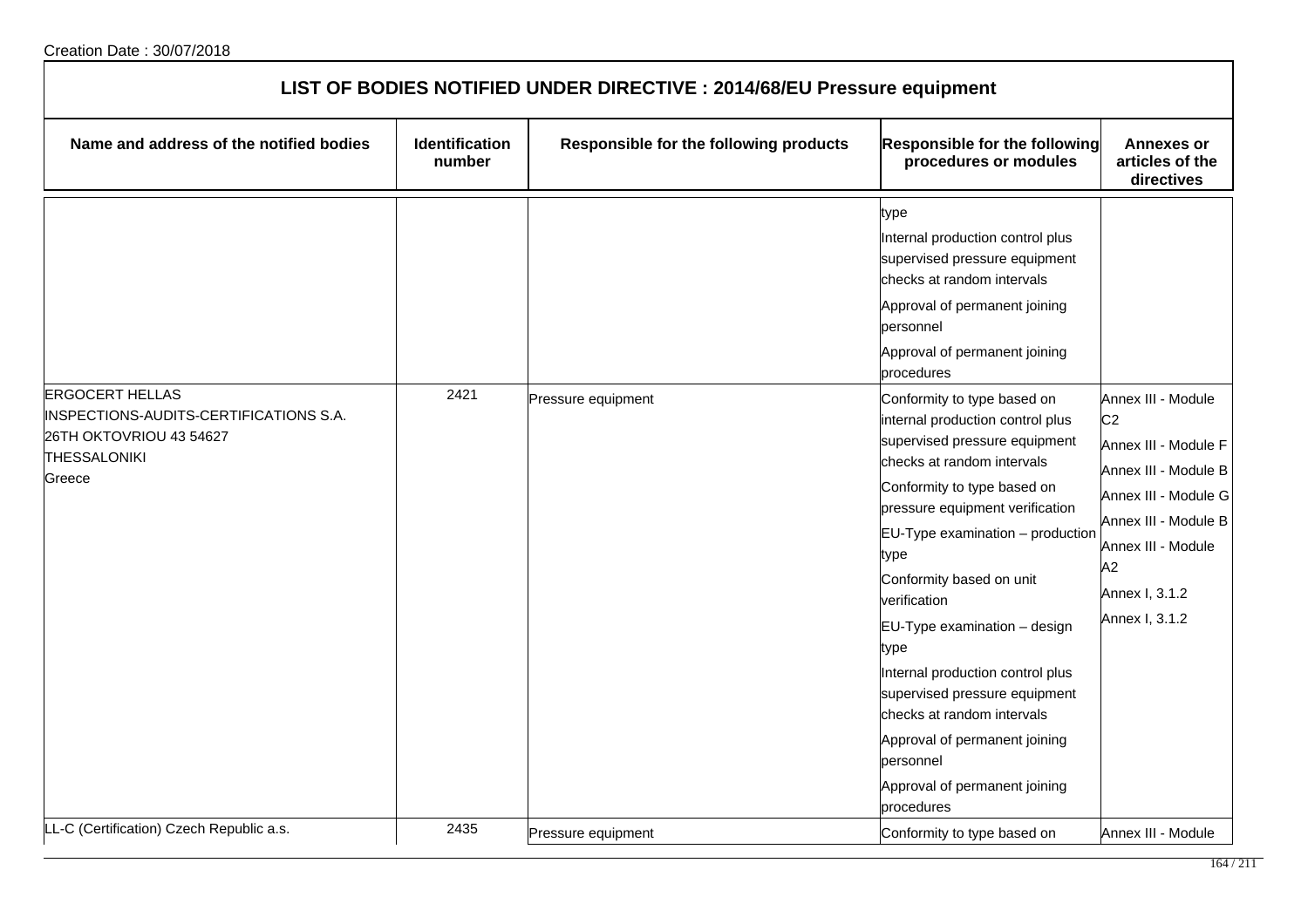| LIST OF BODIES NOTIFIED UNDER DIRECTIVE : 2014/68/EU Pressure equipment |                                 |                                        |                                                                                                                                                                                                                                                                                                                                                                                                                                                                                                                                                                                                                                                                                                                                                                                                                                                  |                                                                                                                                                                                                                                                                                                  |  |
|-------------------------------------------------------------------------|---------------------------------|----------------------------------------|--------------------------------------------------------------------------------------------------------------------------------------------------------------------------------------------------------------------------------------------------------------------------------------------------------------------------------------------------------------------------------------------------------------------------------------------------------------------------------------------------------------------------------------------------------------------------------------------------------------------------------------------------------------------------------------------------------------------------------------------------------------------------------------------------------------------------------------------------|--------------------------------------------------------------------------------------------------------------------------------------------------------------------------------------------------------------------------------------------------------------------------------------------------|--|
| Name and address of the notified bodies                                 | <b>Identification</b><br>number | Responsible for the following products | Responsible for the following<br>procedures or modules                                                                                                                                                                                                                                                                                                                                                                                                                                                                                                                                                                                                                                                                                                                                                                                           | <b>Annexes or</b><br>articles of the<br>directives                                                                                                                                                                                                                                               |  |
| Pobrezní 620/3<br>186 00 Praha 8<br><b>Czech Republic</b>               |                                 |                                        | internal production control plus<br>supervised pressure equipment<br>checks at random intervals<br>Quality assurance of final pressure Annex III - Module E<br>equipment inspection and testing<br>Conformity to type based on<br>pressure equipment quality<br>assurance<br>Quality assurance of the<br>production process<br>Conformity to type based on quality<br>assurance of the production<br>process<br>Conformity to type based on<br>pressure equipment verification<br>EU-Type examination – production $A2$<br>type<br>Conformity based on unit<br>verification<br>EU-Type examination - design<br>type<br>Conformity based on full quality<br>assurance plus design examination<br>Internal production control plus<br>supervised pressure equipment<br>checks at random intervals<br>Conformity based on full quality<br>assurance | C <sub>2</sub><br>Annex III - Module<br>E <sub>1</sub><br>Annex III - Module<br>D <sub>1</sub><br>Annex III - Module D<br>Annex III - Module F<br>Annex III - Module B<br>Annex III - Module G<br>Annex III - Module B<br>Annex III - Module<br>H1<br>Annex III - Module<br>Annex III - Module H |  |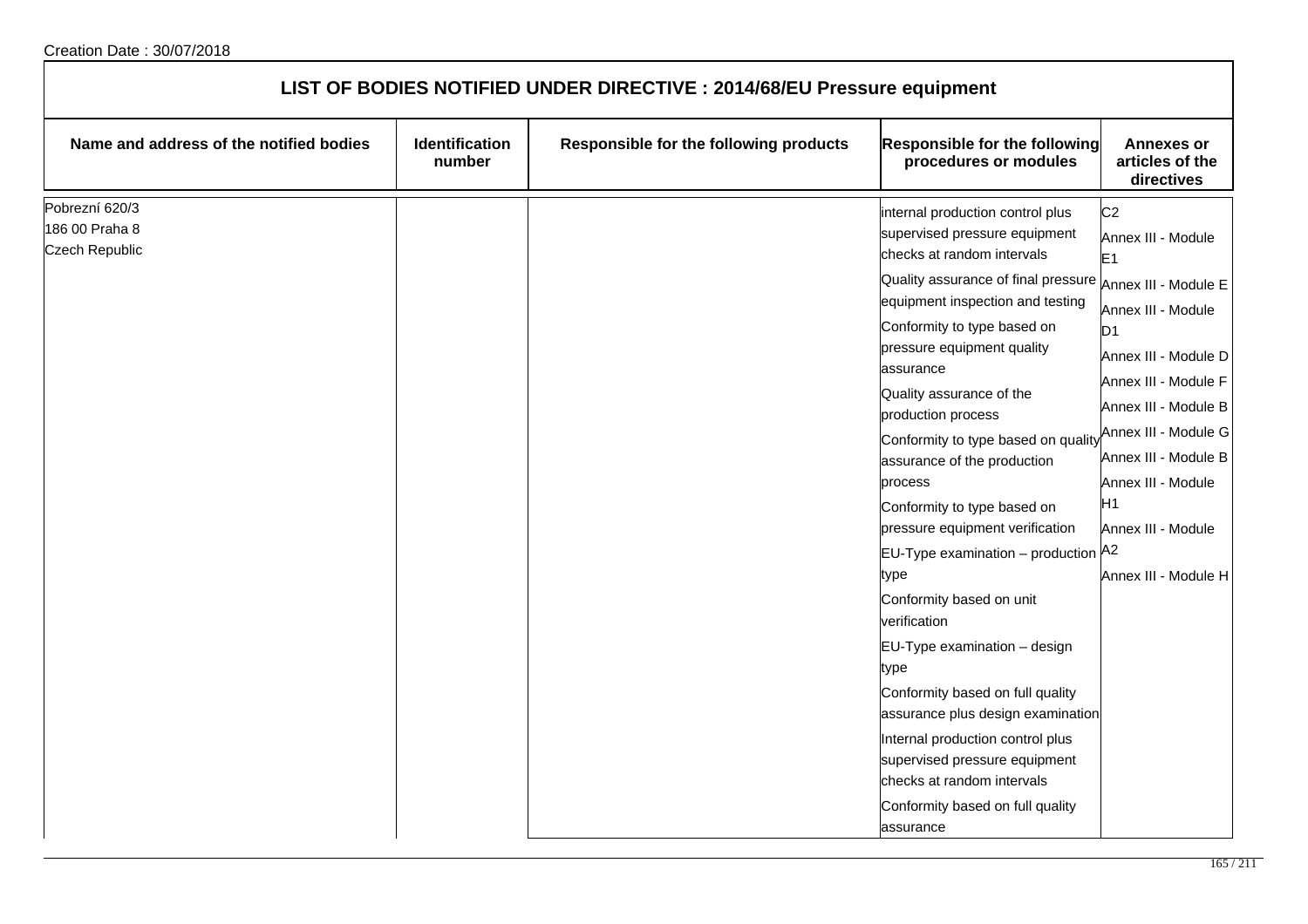| LIST OF BODIES NOTIFIED UNDER DIRECTIVE : 2014/68/EU Pressure equipment                              |                                 |                                        |                                                                                                                                                                                                                                                                                                                                                                                                                                                               |                                                                                                                                                                      |  |
|------------------------------------------------------------------------------------------------------|---------------------------------|----------------------------------------|---------------------------------------------------------------------------------------------------------------------------------------------------------------------------------------------------------------------------------------------------------------------------------------------------------------------------------------------------------------------------------------------------------------------------------------------------------------|----------------------------------------------------------------------------------------------------------------------------------------------------------------------|--|
| Name and address of the notified bodies                                                              | <b>Identification</b><br>number | Responsible for the following products | <b>Responsible for the following</b><br>procedures or modules                                                                                                                                                                                                                                                                                                                                                                                                 | <b>Annexes or</b><br>articles of the<br>directives                                                                                                                   |  |
|                                                                                                      |                                 | Pressure-cookers                       | Conformity to type based on<br>internal production control plus<br>supervised pressure equipment<br>checks at random intervals<br>Conformity to type based on<br>pressure equipment quality<br>assurance<br>Conformity to type based on quality<br>assurance of the production<br>process<br>Conformity to type based on<br>pressure equipment verification<br>$EU-Type$ examination $-$ production<br>type<br>Conformity based on full quality<br>lassurance | Annex III - Module<br>C <sub>2</sub><br>Annex III - Module E<br>Annex III - Module D<br>Annex III - Module F<br>Annex III - Module B<br>Annex III - Module H         |  |
| Schweizerischer Verein für Schweisstechnik<br>St. Alban-Rheinweg 222<br>CH-4052 Basel<br>Switzerland | 2442                            | ALL                                    | Approval of permanent joining<br>personnel<br>Approval of permanent joining<br>procedures                                                                                                                                                                                                                                                                                                                                                                     | Annex I, 3.1.2<br>Annex I, 3.1.2                                                                                                                                     |  |
| TÜV Croatia d.o.o.<br>Savska cesta 41, p.p. 23<br>10000 Zagreb<br>Croatia                            | 2464                            | Pressure equipment                     | Conformity to type based on<br>internal production control plus<br>supervised pressure equipment<br>checks at random intervals<br>Quality assurance of final pressure<br>equipment inspection and testing<br>Conformity to type based on<br>pressure equipment quality                                                                                                                                                                                        | Annex III - Module<br>C <sub>2</sub><br>Annex III - Module<br>E <sub>1</sub><br>Annex III - Module E<br>Annex III - Module<br>D <sub>1</sub><br>Annex III - Module D |  |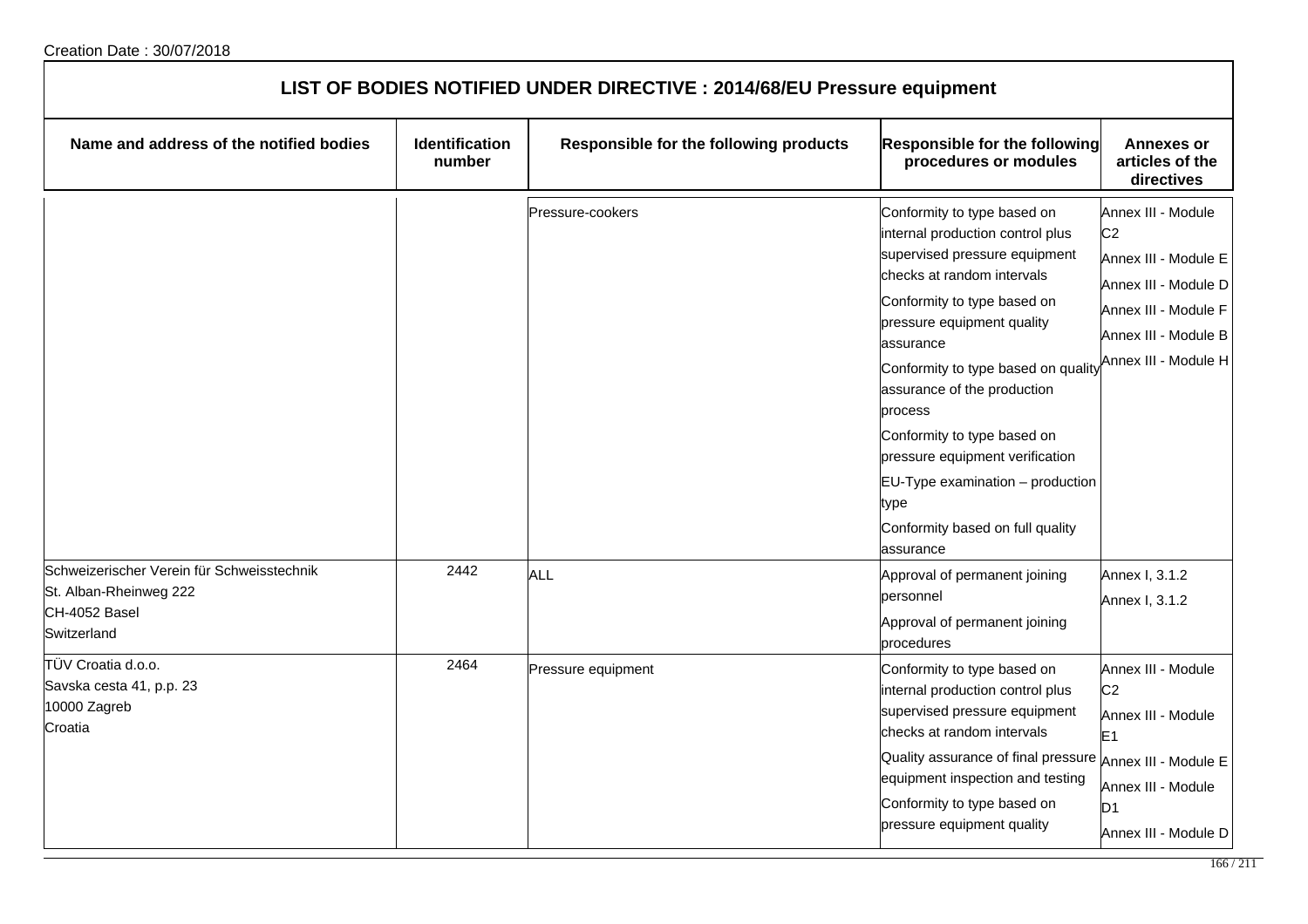| LIST OF BODIES NOTIFIED UNDER DIRECTIVE : 2014/68/EU Pressure equipment                             |                          |                                        |                                                                                                                                                                                                                                                                                                                                                                                                                                                                                                                                                                                                                                                 |                                                                                                                                                                        |  |
|-----------------------------------------------------------------------------------------------------|--------------------------|----------------------------------------|-------------------------------------------------------------------------------------------------------------------------------------------------------------------------------------------------------------------------------------------------------------------------------------------------------------------------------------------------------------------------------------------------------------------------------------------------------------------------------------------------------------------------------------------------------------------------------------------------------------------------------------------------|------------------------------------------------------------------------------------------------------------------------------------------------------------------------|--|
| Name and address of the notified bodies                                                             | Identification<br>number | Responsible for the following products | <b>Responsible for the following</b><br>procedures or modules                                                                                                                                                                                                                                                                                                                                                                                                                                                                                                                                                                                   | <b>Annexes or</b><br>articles of the<br>directives                                                                                                                     |  |
|                                                                                                     |                          |                                        | assurance<br>Quality assurance of the<br>production process<br>Conformity to type based on quality Annex III - Module B<br>assurance of the production<br>process<br>Conformity to type based on<br>pressure equipment verification<br>EU-Type examination - production<br>type<br>Conformity based on unit<br>verification<br>EU-Type examination - design<br>type<br>Conformity based on full quality<br>assurance plus design examination<br>Internal production control plus<br>supervised pressure equipment<br>checks at random intervals<br>Conformity based on full quality<br>assurance<br>Approval of permanent joining<br>procedures | Annex III - Module F<br>Annex III - Module B<br>Annex III - Module G<br>Annex III - Module<br>H1<br>Annex III - Module<br>A2<br>Annex III - Module H<br>Annex I, 3.1.2 |  |
| TPK - Zavod za energetsku i procesnu opremu d.d.<br>Slavonska avenija 20<br>10000 Zagreb<br>Croatia | 2473                     | Pressure equipment                     | Conformity to type based on<br>internal production control plus<br>supervised pressure equipment<br>checks at random intervals<br>Conformity to type based on                                                                                                                                                                                                                                                                                                                                                                                                                                                                                   | Annex III - Module<br>C <sub>2</sub><br>Annex III - Module F<br>Annex III - Module B                                                                                   |  |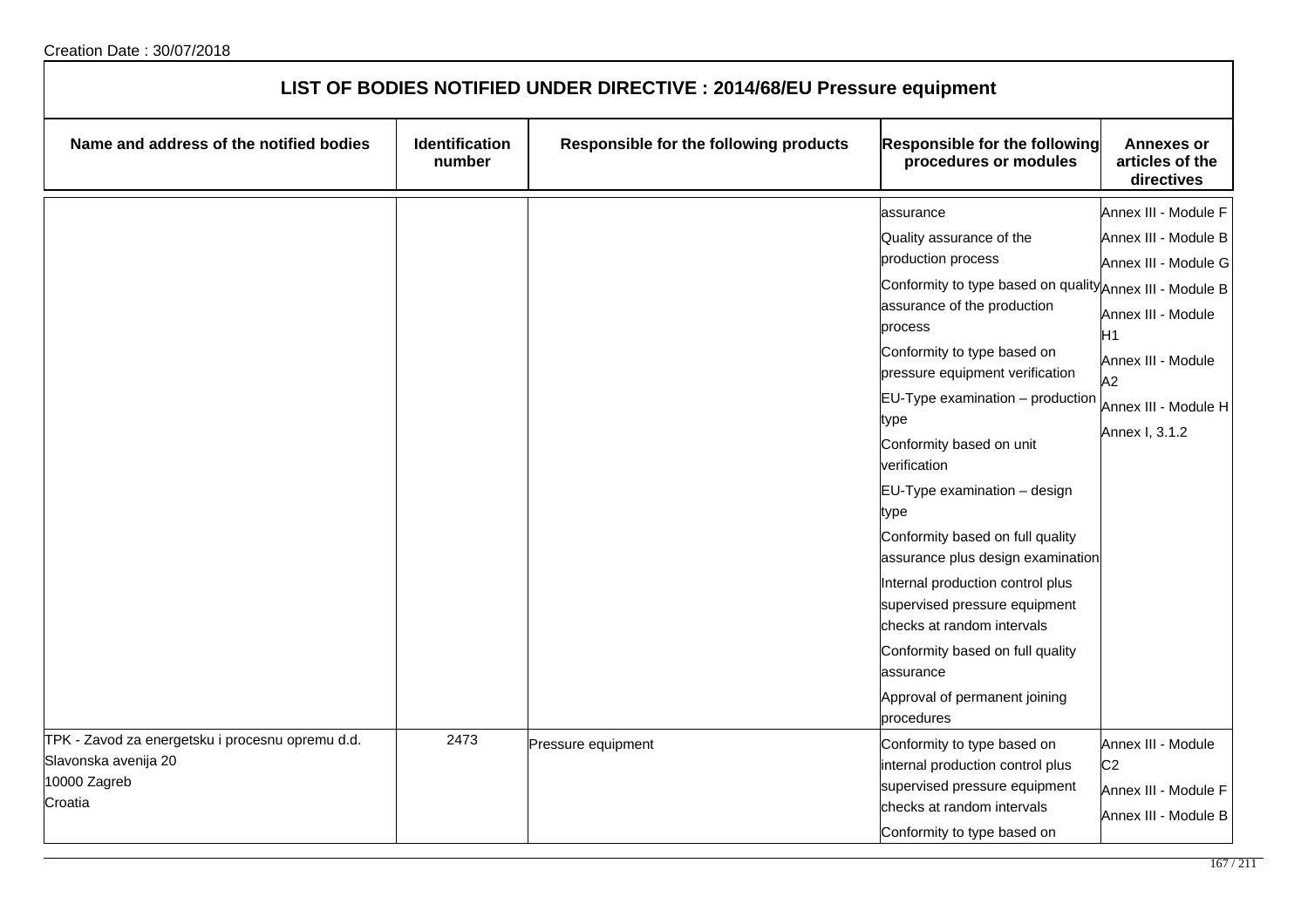| LIST OF BODIES NOTIFIED UNDER DIRECTIVE : 2014/68/EU Pressure equipment |                          |                                        |                                                                                                                                                                                                                                                                                                                                                                                                                        |                                                                                                                                                                                                                                                                                            |  |
|-------------------------------------------------------------------------|--------------------------|----------------------------------------|------------------------------------------------------------------------------------------------------------------------------------------------------------------------------------------------------------------------------------------------------------------------------------------------------------------------------------------------------------------------------------------------------------------------|--------------------------------------------------------------------------------------------------------------------------------------------------------------------------------------------------------------------------------------------------------------------------------------------|--|
| Name and address of the notified bodies                                 | Identification<br>number | Responsible for the following products | <b>Responsible for the following</b><br>procedures or modules                                                                                                                                                                                                                                                                                                                                                          | <b>Annexes or</b><br>articles of the<br>directives                                                                                                                                                                                                                                         |  |
|                                                                         |                          |                                        | pressure equipment verification<br>EU-Type examination - production Annex III - Module B<br>type<br>Conformity based on unit<br>verification<br>EU-Type examination - design<br>type<br>Internal production control plus<br>supervised pressure equipment<br>checks at random intervals<br>Approval of permanent joining<br>personnel<br>Approval of permanent joining<br>procedures                                   | Annex III - Module G<br>Annex III - Module<br>A2<br>Annex I, 3.1.2<br>Annex I, 3.1.2                                                                                                                                                                                                       |  |
| Hrvatski registar brodova<br>Marasovi#eva 67<br>Split, 21000<br>Croatia | 2489                     | Pressure equipment                     | Conformity to type based on<br>internal production control plus<br>supervised pressure equipment<br>checks at random intervals<br>Quality assurance of final pressure<br>equipment inspection and testing<br>Conformity to type based on<br>pressure equipment quality<br>assurance<br>Quality assurance of the<br>production process<br>Conformity to type based on quality<br>assurance of the production<br>process | Annex III - Module<br>C <sub>2</sub><br>Annex III - Module<br>E <sub>1</sub><br>Annex III - Module E<br>Annex III - Module<br>D <sub>1</sub><br>Annex III - Module D<br>Annex III - Module F<br>Annex III - Module B<br>Annex III - Module G<br>Annex III - Module B<br>Annex III - Module |  |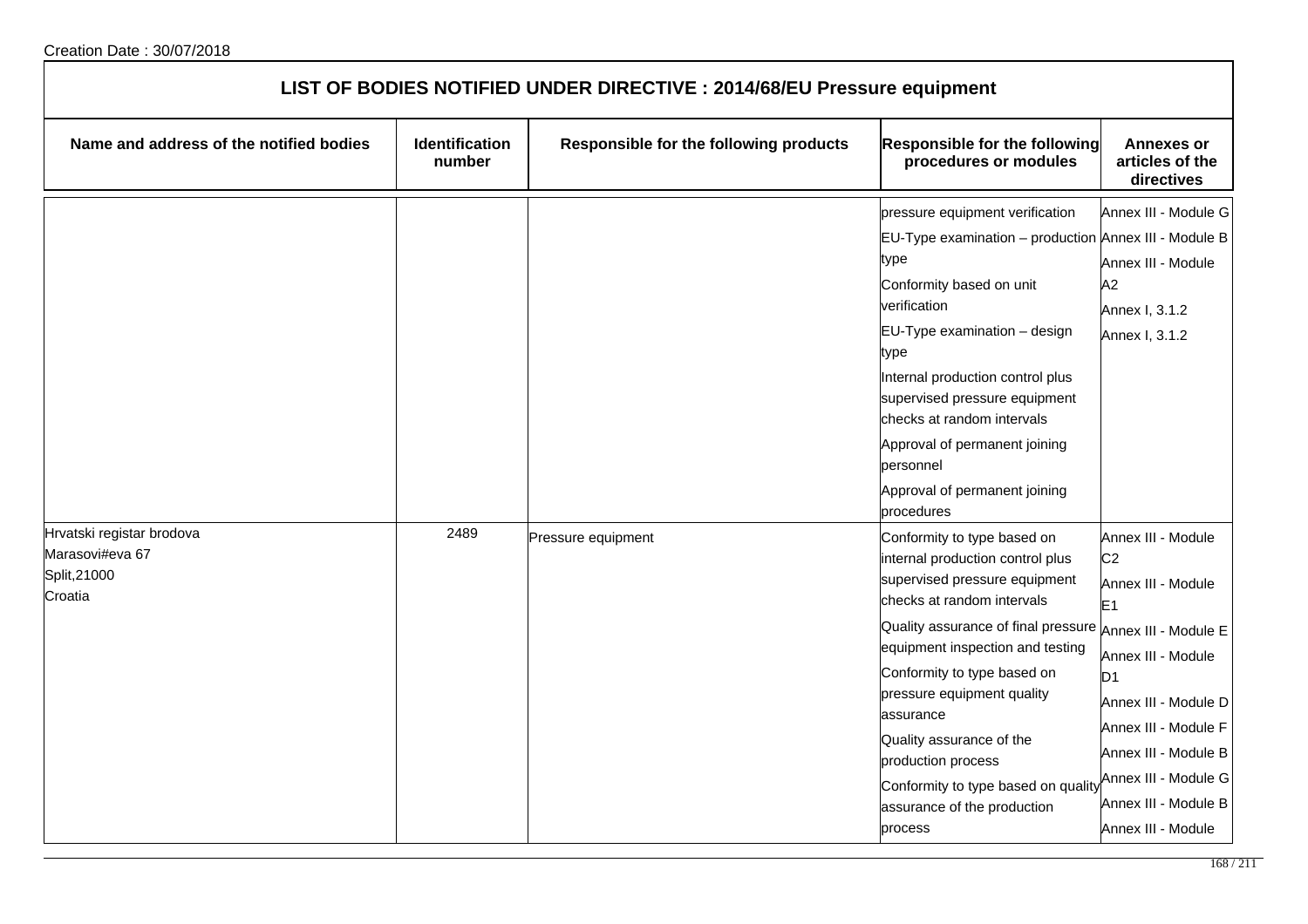| LIST OF BODIES NOTIFIED UNDER DIRECTIVE : 2014/68/EU Pressure equipment                           |                          |                                        |                                                                                                                                                                                                                                                                                                                                                                                                                                                                                   |                                                                                                                                                                                              |
|---------------------------------------------------------------------------------------------------|--------------------------|----------------------------------------|-----------------------------------------------------------------------------------------------------------------------------------------------------------------------------------------------------------------------------------------------------------------------------------------------------------------------------------------------------------------------------------------------------------------------------------------------------------------------------------|----------------------------------------------------------------------------------------------------------------------------------------------------------------------------------------------|
| Name and address of the notified bodies                                                           | Identification<br>number | Responsible for the following products | Responsible for the following<br>procedures or modules                                                                                                                                                                                                                                                                                                                                                                                                                            | <b>Annexes or</b><br>articles of the<br>directives                                                                                                                                           |
|                                                                                                   |                          |                                        | Conformity to type based on<br>pressure equipment verification<br>EU-Type examination – production $ $ A2<br>type<br>Conformity based on unit<br>verification<br>EU-Type examination - design<br>type<br>Conformity based on full quality<br>assurance plus design examination<br>Internal production control plus<br>supervised pressure equipment<br>checks at random intervals<br>Conformity based on full quality<br>assurance<br>Approval of permanent joining<br>procedures | H1<br>Annex III - Module<br>Annex III - Module H<br>Annex I, 3.1.2                                                                                                                           |
| Lloyd's Register Apave Limited<br>71 Fenchurch Street<br>London EC3M 4BS<br><b>United Kingdom</b> | 2491                     | <b>ALL</b>                             | Conformity to type based on<br>internal production control plus<br>supervised pressure equipment<br>checks at random intervals<br>Quality assurance of final pressure Annex III - Module E<br>equipment inspection and testing<br>Conformity to type based on<br>pressure equipment quality<br>assurance<br>Quality assurance of the<br>production process                                                                                                                        | Annex III - Module<br>C <sub>2</sub><br>Annex III - Module<br>E <sub>1</sub><br>Annex III - Module<br>D <sub>1</sub><br>Annex III - Module D<br>Annex III - Module F<br>Annex III - Module B |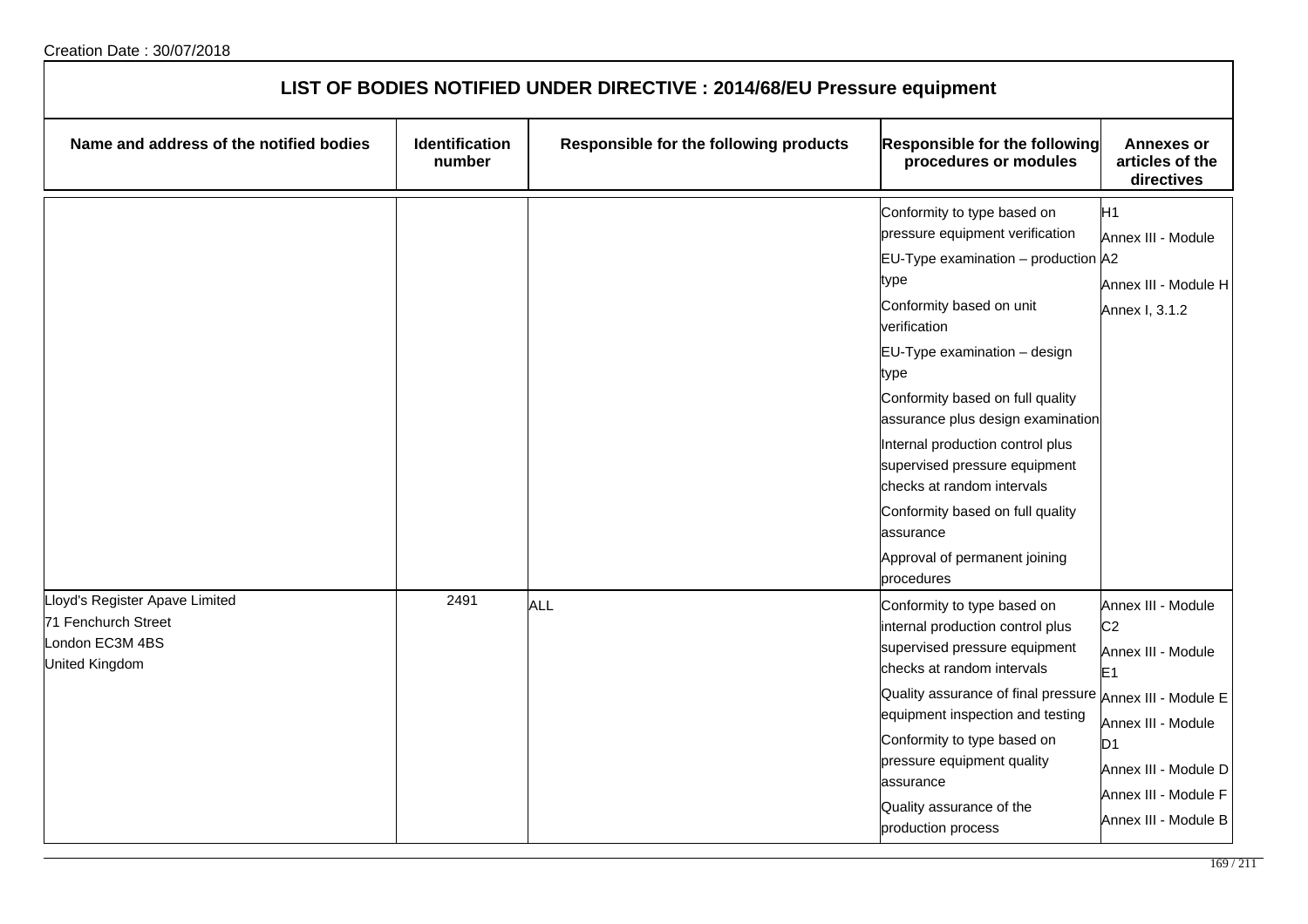| LIST OF BODIES NOTIFIED UNDER DIRECTIVE : 2014/68/EU Pressure equipment                               |                                 |                                        |                                                                                                                                                                                                                                                                                                                                                                                                                                                                                                                                                                                                                                                                   |                                                                                                                                                                    |
|-------------------------------------------------------------------------------------------------------|---------------------------------|----------------------------------------|-------------------------------------------------------------------------------------------------------------------------------------------------------------------------------------------------------------------------------------------------------------------------------------------------------------------------------------------------------------------------------------------------------------------------------------------------------------------------------------------------------------------------------------------------------------------------------------------------------------------------------------------------------------------|--------------------------------------------------------------------------------------------------------------------------------------------------------------------|
| Name and address of the notified bodies                                                               | <b>Identification</b><br>number | Responsible for the following products | <b>Responsible for the following</b><br>procedures or modules                                                                                                                                                                                                                                                                                                                                                                                                                                                                                                                                                                                                     | <b>Annexes or</b><br>articles of the<br>directives                                                                                                                 |
|                                                                                                       |                                 |                                        | Conformity to type based on quality Annex III - Module G<br>assurance of the production<br>process<br>Conformity to type based on<br>pressure equipment verification<br>EU-Type examination - production<br>type<br>Conformity based on unit<br>verification<br>EU-Type examination - design<br>type<br>Conformity based on full quality<br>assurance plus design examination<br>Internal production control plus<br>supervised pressure equipment<br>checks at random intervals<br>Conformity based on full quality<br>assurance<br>European approval for materials<br>Approval of permanent joining<br>personnel<br>Approval of permanent joining<br>procedures | Annex III - Module B<br>Annex III - Module<br>H1<br>Annex III - Module<br>A <sub>2</sub><br>Annex III - Module H<br>Article 15<br>Annex I, 3.1.2<br>Annex I, 3.1.2 |
| KON#AR-Institut za elektrotehniku d.d.<br>Fallerovo šetalište 22, p.p. 202<br>10002 Zagreb<br>Croatia | 2494                            | Pressure equipment                     | Approval of permanent joining<br>procedures                                                                                                                                                                                                                                                                                                                                                                                                                                                                                                                                                                                                                       | Annex I, 3.1.2                                                                                                                                                     |
| TCS Uluslararas# Belgelendirme Hizmetleri San. ve Tic.                                                | 2513                            | <b>ALL</b>                             | Conformity to type based on                                                                                                                                                                                                                                                                                                                                                                                                                                                                                                                                                                                                                                       | Annex III - Module                                                                                                                                                 |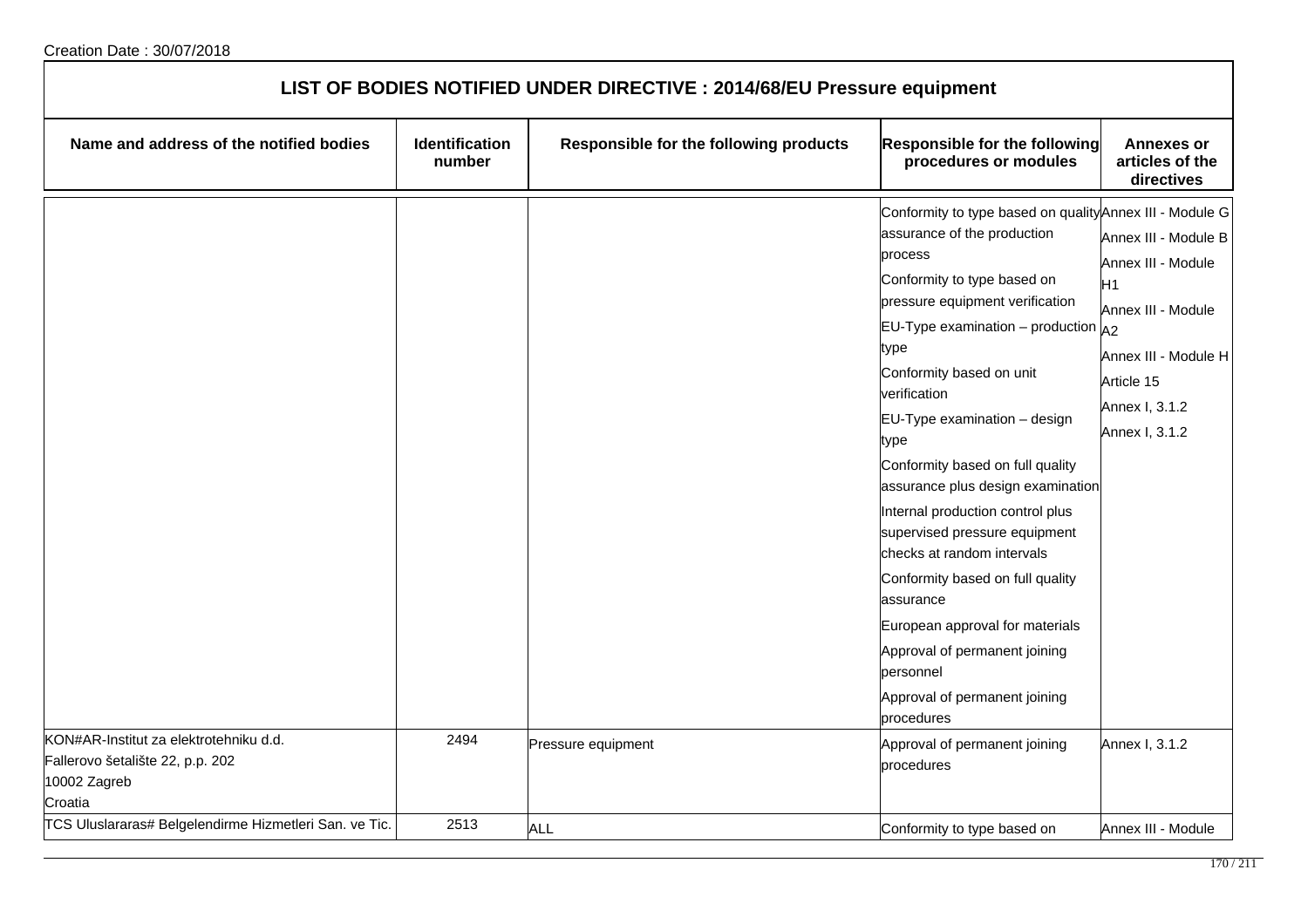| LIST OF BODIES NOTIFIED UNDER DIRECTIVE : 2014/68/EU Pressure equipment                                                                                                  |                          |                                        |                                                                                                                                                                                                                                                                                                                                                                                                           |                                                                                                                                                                                                      |
|--------------------------------------------------------------------------------------------------------------------------------------------------------------------------|--------------------------|----------------------------------------|-----------------------------------------------------------------------------------------------------------------------------------------------------------------------------------------------------------------------------------------------------------------------------------------------------------------------------------------------------------------------------------------------------------|------------------------------------------------------------------------------------------------------------------------------------------------------------------------------------------------------|
| Name and address of the notified bodies                                                                                                                                  | Identification<br>number | Responsible for the following products | <b>Responsible for the following</b><br>procedures or modules                                                                                                                                                                                                                                                                                                                                             | <b>Annexes or</b><br>articles of the<br>directives                                                                                                                                                   |
| td. #ti.<br>Küçükbakkalköy Mah. Yanarda# Sok. No: 9/11 D.1 -<br>Ata#ehir/#STANBUL/TÜRK#YE<br>#stanbul<br>Turkey                                                          |                          |                                        | internal production control plus<br>supervised pressure equipment<br>checks at random intervals<br>Conformity to type based on<br>pressure equipment verification<br>$EU-Type$ examination $-$ production<br>type<br>Conformity based on unit<br>verification<br>EU-Type examination - design<br>type<br>Internal production control plus<br>supervised pressure equipment<br>checks at random intervals  | C <sub>2</sub><br>Annex III - Module F<br>Annex III - Module B<br>Annex III - Module G<br>Annex III - Module B<br>Annex III - Module<br>A2                                                           |
| EQS - Serviços de Engenharia, Qualidade e Segurança,<br>d <sup>a</sup><br>R. Joaquim Dias Rocha, nº 354 Zona Industrial da Maia<br>Sector X<br>4470-211 MAIA<br>Portugal | 2514                     | ALL                                    | Conformity to type based on<br>internal production control plus<br>supervised pressure equipment<br>checks at random intervals<br>Conformity to type based on<br>pressure equipment verification<br>$EU-Type$ examination $-$ production<br>type<br>Conformity based on unit<br>verification<br>EU-Type examination - design<br>type<br>Internal production control plus<br>supervised pressure equipment | Annex III - Module<br>C <sub>2</sub><br>Annex III - Module F<br>Annex III - Module B<br>Annex III - Module G<br>Annex III - Module B<br>Annex III - Module<br>A2<br>Annex I, 3.1.2<br>Annex I, 3.1.2 |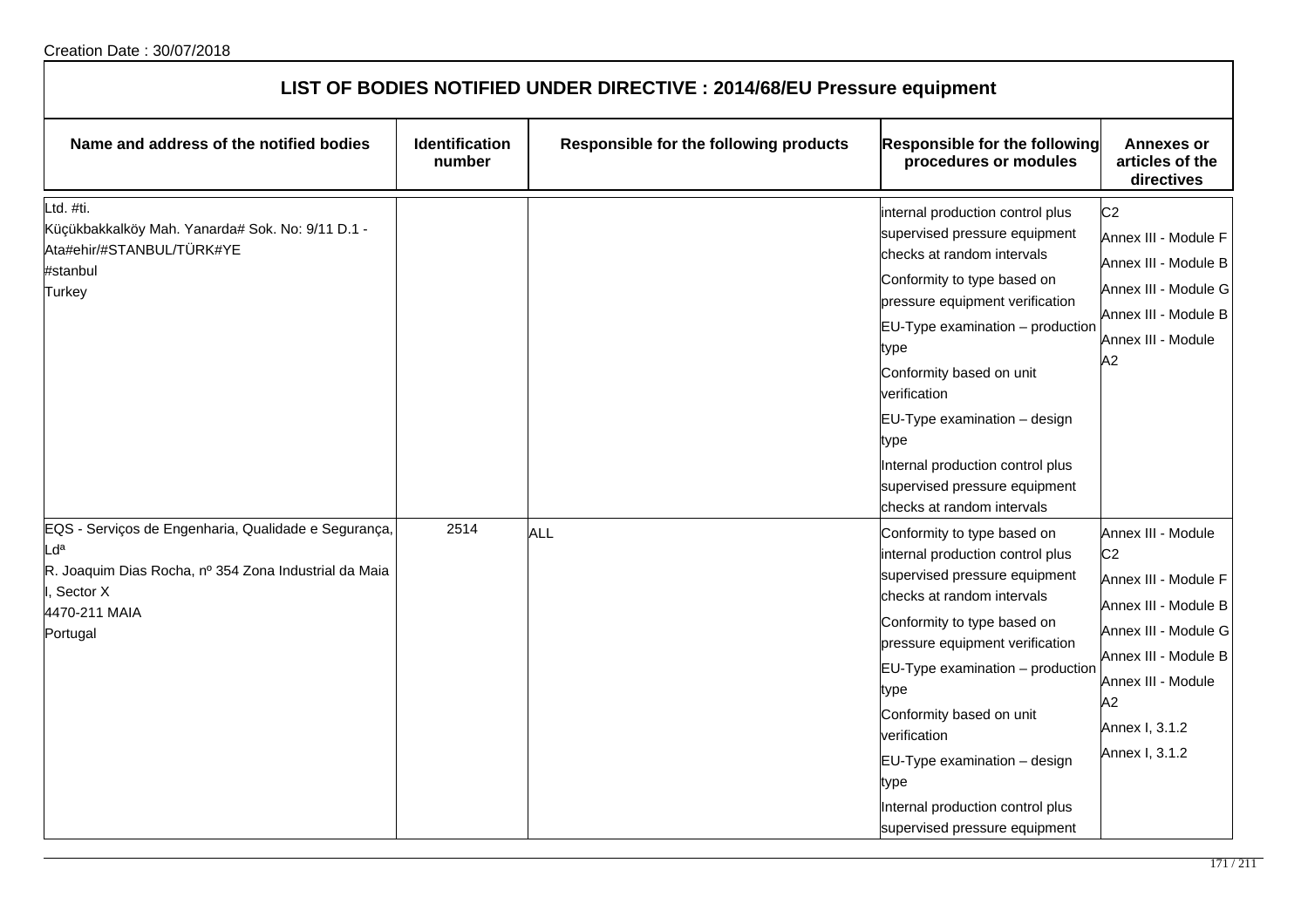| LIST OF BODIES NOTIFIED UNDER DIRECTIVE : 2014/68/EU Pressure equipment    |                                 |                                                                                                 |                                                                                                                                                                                                                                                                                                                                                                                                                                                                                                                                                                                           |                                                                                                                                                                                                                                                                                                                                      |  |
|----------------------------------------------------------------------------|---------------------------------|-------------------------------------------------------------------------------------------------|-------------------------------------------------------------------------------------------------------------------------------------------------------------------------------------------------------------------------------------------------------------------------------------------------------------------------------------------------------------------------------------------------------------------------------------------------------------------------------------------------------------------------------------------------------------------------------------------|--------------------------------------------------------------------------------------------------------------------------------------------------------------------------------------------------------------------------------------------------------------------------------------------------------------------------------------|--|
| Name and address of the notified bodies                                    | <b>Identification</b><br>number | Responsible for the following products                                                          | <b>Responsible for the following</b><br>procedures or modules                                                                                                                                                                                                                                                                                                                                                                                                                                                                                                                             | <b>Annexes or</b><br>articles of the<br>directives                                                                                                                                                                                                                                                                                   |  |
|                                                                            |                                 |                                                                                                 | checks at random intervals<br>Approval of permanent joining<br>bersonnel<br>Approval of permanent joining<br>procedures                                                                                                                                                                                                                                                                                                                                                                                                                                                                   |                                                                                                                                                                                                                                                                                                                                      |  |
| CERTIFICATION CENTER LTD<br>Lub#nas street 151b<br>Riga, LV-1021<br>Latvia | 2518                            | Pressure equipment                                                                              | Approval of permanent joining<br>bersonnel<br>Approval of permanent joining<br>procedures                                                                                                                                                                                                                                                                                                                                                                                                                                                                                                 | Annex I, 3.1.2<br>Annex I, 3.1.2                                                                                                                                                                                                                                                                                                     |  |
| BUREAU VERITAS HELLAS S.A.<br>Aitolikou 23<br>Pireaus<br>Greece            | 2519                            | Pressure equipment<br>Pressure-cookers<br>Portable fire extinguishers<br><b>Pressured tanks</b> | Conformity to type based on<br>internal production control plus<br>supervised pressure equipment<br>checks at random intervals<br>Quality assurance of final pressure Annex III - Module E<br>equipment inspection and testing<br>Conformity to type based on<br>pressure equipment quality<br>lassurance<br>Quality assurance of the<br>production process<br>Conformity to type based on quality<br>assurance of the production<br>process<br>Conformity to type based on<br>pressure equipment verification<br>EU-Type examination - production A2<br>type<br>Conformity based on unit | Annex III - Module<br>C <sub>2</sub><br>Annex III - Module<br>E <sub>1</sub><br>Annex III - Module<br>D <sub>1</sub><br>Annex III - Module D<br>Annex III - Module F<br>Annex III - Module B<br>Annex III - Module G<br>Annex III - Module B<br>Annex III - Module<br>H1<br>Annex III - Module<br>Annex III - Module H<br>Article 15 |  |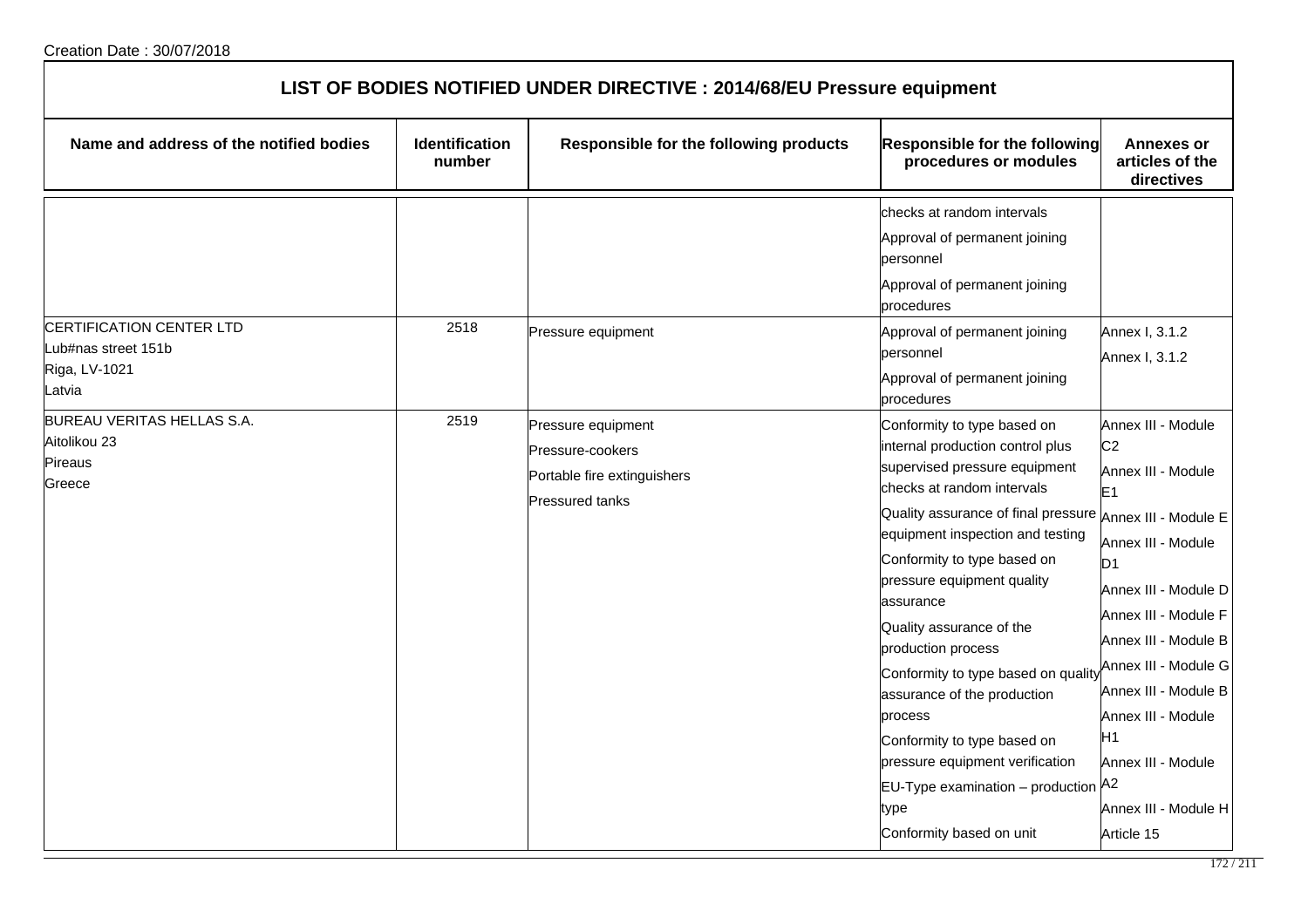| LIST OF BODIES NOTIFIED UNDER DIRECTIVE : 2014/68/EU Pressure equipment      |                                 |                                        |                                                                                                                                                                                                                                                                                                                                                                                                                       |                                                                                                                                                                  |
|------------------------------------------------------------------------------|---------------------------------|----------------------------------------|-----------------------------------------------------------------------------------------------------------------------------------------------------------------------------------------------------------------------------------------------------------------------------------------------------------------------------------------------------------------------------------------------------------------------|------------------------------------------------------------------------------------------------------------------------------------------------------------------|
| Name and address of the notified bodies                                      | <b>Identification</b><br>number | Responsible for the following products | Responsible for the following<br>procedures or modules                                                                                                                                                                                                                                                                                                                                                                | <b>Annexes or</b><br>articles of the<br>directives                                                                                                               |
|                                                                              |                                 |                                        | verification<br>$EU-Type$ examination $-$ design<br>type<br>Conformity based on full quality<br>assurance plus design examination<br>Internal production control plus<br>supervised pressure equipment<br>checks at random intervals<br>Conformity based on full quality<br>assurance<br>European approval for materials<br>Approval of permanent joining<br>personnel<br>Approval of permanent joining<br>procedures | Annex I, 3.1.2<br>Annex I, 3.1.2                                                                                                                                 |
| TÜV NORD Scandinavia AB<br>Gåsebäcksvägen 20<br>252 27 Helsingborg<br>Sweden | 2529                            | Pressure equipment                     | Conformity to type based on<br>internal production control plus<br>supervised pressure equipment<br>checks at random intervals<br>Conformity to type based on<br>pressure equipment verification<br>EU-Type examination - production<br>type<br>Conformity based on unit<br>verification<br>EU-Type examination - design<br>type<br>Internal production control plus                                                  | Annex III - Module<br>C <sub>2</sub><br>Annex III - Module F<br>Annex III - Module B<br>Annex III - Module G<br>Annex III - Module B<br>Annex III - Module<br>A2 |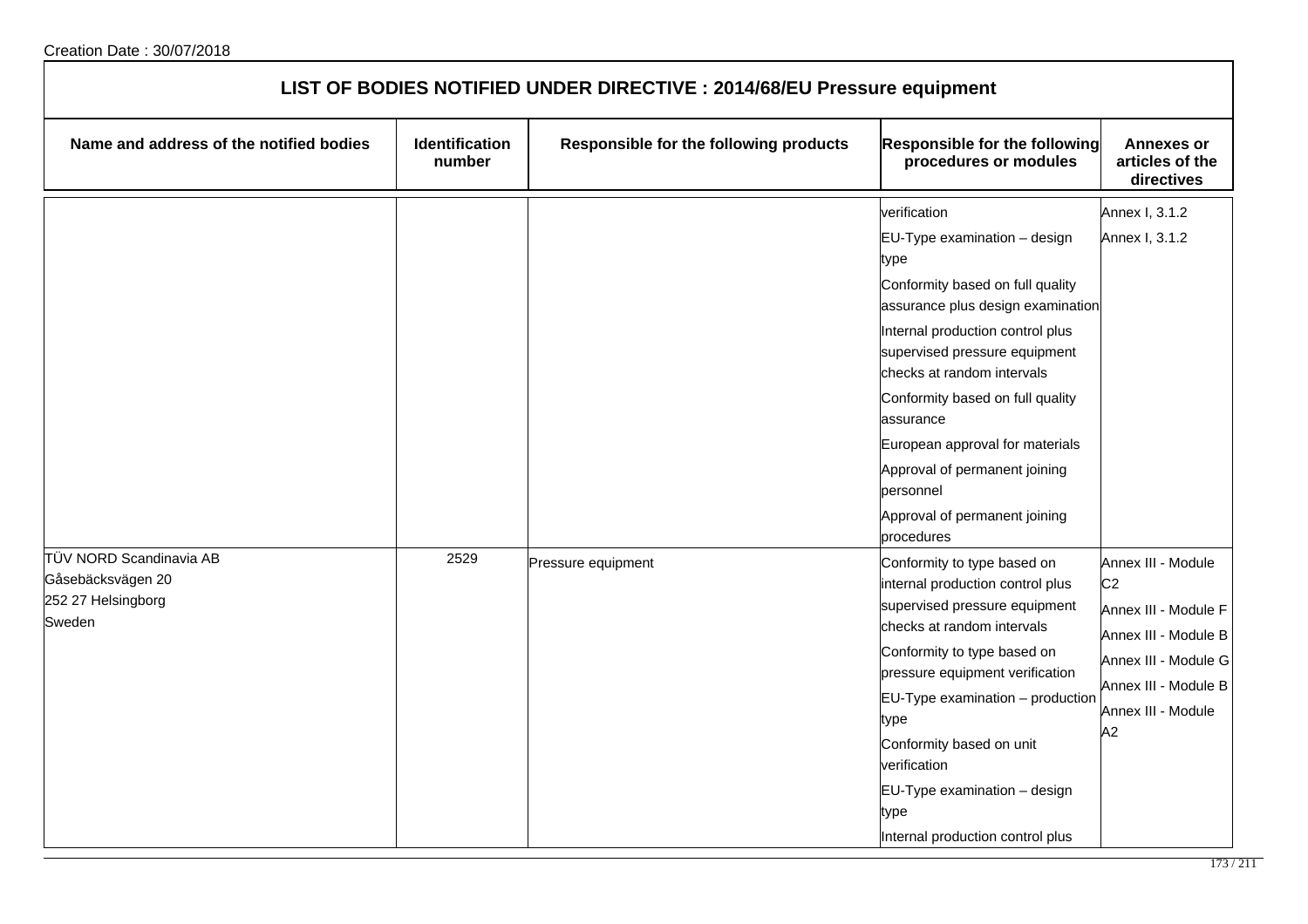| LIST OF BODIES NOTIFIED UNDER DIRECTIVE : 2014/68/EU Pressure equipment                                                                                        |                          |                                        |                                                                                                                                                                                                                                                                                                                                                                                                                                                                                                                                  |                                                                                                                                                                                                      |  |
|----------------------------------------------------------------------------------------------------------------------------------------------------------------|--------------------------|----------------------------------------|----------------------------------------------------------------------------------------------------------------------------------------------------------------------------------------------------------------------------------------------------------------------------------------------------------------------------------------------------------------------------------------------------------------------------------------------------------------------------------------------------------------------------------|------------------------------------------------------------------------------------------------------------------------------------------------------------------------------------------------------|--|
| Name and address of the notified bodies                                                                                                                        | Identification<br>number | Responsible for the following products | <b>Responsible for the following</b><br>procedures or modules                                                                                                                                                                                                                                                                                                                                                                                                                                                                    | <b>Annexes or</b><br>articles of the<br>directives                                                                                                                                                   |  |
|                                                                                                                                                                |                          |                                        | supervised pressure equipment<br>checks at random intervals                                                                                                                                                                                                                                                                                                                                                                                                                                                                      |                                                                                                                                                                                                      |  |
| 3D Incerta Belgelendirme Mühendislik Gözetim ve<br>Denetim Ltd. #ti.<br>Postane Mahallesi Dr. Rü#tü Nuran Sokak No: 17 -<br>Tuzla<br>#stanbul<br><b>Turkey</b> | 2530                     | <b>ALL</b>                             | Conformity to type based on<br>internal production control plus<br>supervised pressure equipment<br>checks at random intervals<br>Conformity to type based on<br>pressure equipment verification<br>EU-Type examination - production<br>type<br>Conformity based on unit<br>verification<br>EU-Type examination - design<br>type<br>Internal production control plus<br>supervised pressure equipment<br>checks at random intervals<br>Approval of permanent joining<br>personnel<br>Approval of permanent joining<br>procedures | Annex III - Module<br>C <sub>2</sub><br>Annex III - Module F<br>Annex III - Module B<br>Annex III - Module G<br>Annex III - Module B<br>Annex III - Module<br>A2<br>Annex I, 3.1.2<br>Annex I, 3.1.2 |  |
| Insteam Oy<br>Verkatehtaankatu 4 FI-20100 Turku<br>Turku<br>Finland                                                                                            | 2545                     | Pressure equipment                     | Conformity to type based on<br>internal production control plus<br>supervised pressure equipment<br>checks at random intervals<br>Conformity to type based on<br>pressure equipment verification<br>$EU-Type$ examination $-$ production                                                                                                                                                                                                                                                                                         | Annex III - Module<br>C <sub>2</sub><br>Annex III - Module F<br>Annex III - Module B<br>Annex III - Module G<br>Annex III - Module B                                                                 |  |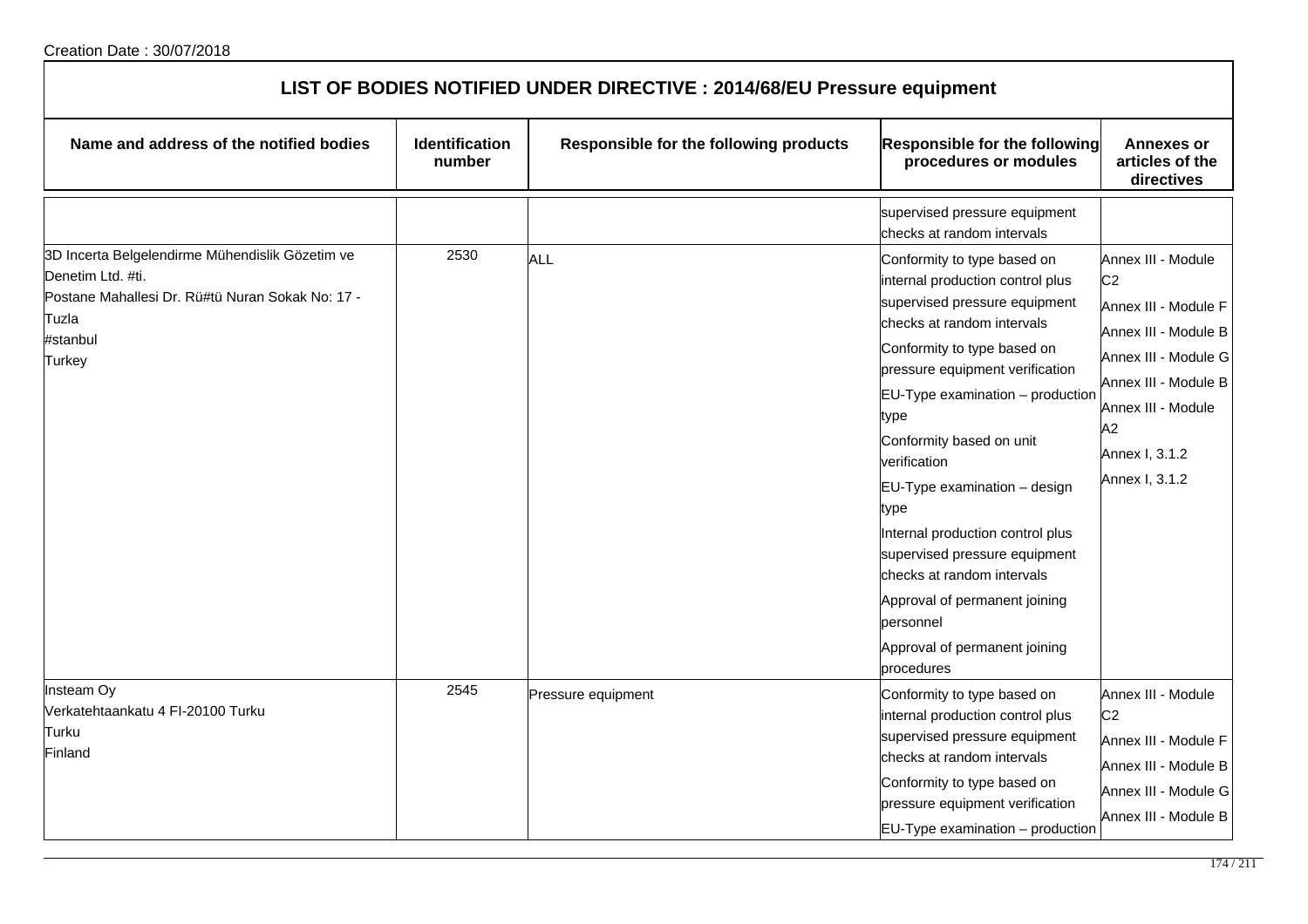| LIST OF BODIES NOTIFIED UNDER DIRECTIVE : 2014/68/EU Pressure equipment                                                                                                                                           |                                 |                                        |                                                                                                                                                                                                                              |                                                              |
|-------------------------------------------------------------------------------------------------------------------------------------------------------------------------------------------------------------------|---------------------------------|----------------------------------------|------------------------------------------------------------------------------------------------------------------------------------------------------------------------------------------------------------------------------|--------------------------------------------------------------|
| Name and address of the notified bodies                                                                                                                                                                           | <b>Identification</b><br>number | Responsible for the following products | <b>Responsible for the following</b><br>procedures or modules                                                                                                                                                                | <b>Annexes or</b><br>articles of the<br>directives           |
| <b>TECNOLAB</b> srl<br>Zona Industriale Cucullo                                                                                                                                                                   | 2555                            | ALL                                    | type<br>Conformity based on unit<br>verification<br>EU-Type examination - design<br>type<br>Internal production control plus<br>supervised pressure equipment<br>checks at random intervals<br>Approval of permanent joining | Annex III - Module<br>A2<br>Annex I, 3.1.2                   |
| 66026 Ortona (Ch)<br>Italy                                                                                                                                                                                        |                                 |                                        | personnel<br>Approval of permanent joining<br>procedures                                                                                                                                                                     | Annex I, 3.1.2                                               |
| Applus RTD Certification B.V.<br>Delftweg 144<br>3046 NC Rotterdam<br>Netherlands                                                                                                                                 | 2556                            | Pressure equipment                     | Internal production control plus<br>supervised pressure equipment<br>checks at random intervals<br>Approval of permanent joining<br>personnel<br>Approval of permanent joining<br>procedures                                 | Annex III - Module<br>A2<br>Annex I, 3.1.2<br>Annex I, 3.1.2 |
| Compania Nationala pentru Controlul Cazanelor,<br>Instalatiilor de Ridicat si Recipientelor sub Presiune SA -<br><b>CNCIR CERT</b><br>Str. Promoroaca, nr. 9 -11, etaj 5, sector 1<br><b>Bucuresti</b><br>Romania | 2558                            | Pressure equipment                     | Approval of non-destructive testing Annex I, 3.1.3<br>personnel<br>Approval of permanent joining<br>personnel                                                                                                                | Annex I, 3.1.2                                               |
| Hartford Steam Boiler UK Limited<br>Unit 7, Brewery Yard Deva City Office Park Trinity Way<br>Salford, M3 7BB                                                                                                     | 2561                            | <b>ALL</b>                             | Conformity to type based on<br>internal production control plus<br>supervised pressure equipment                                                                                                                             | Annex III - Module<br>C <sub>2</sub><br>Annex III - Module   |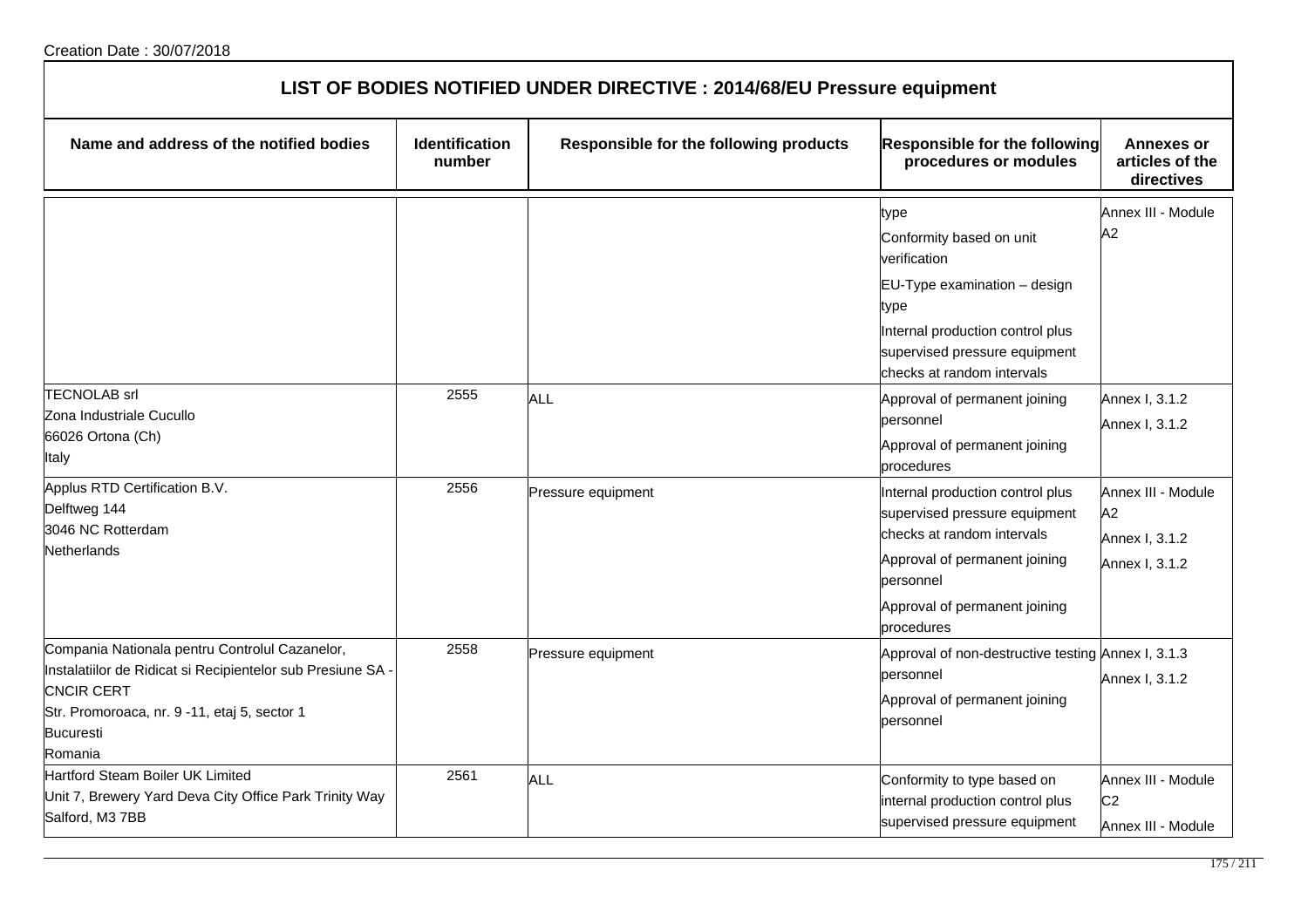| LIST OF BODIES NOTIFIED UNDER DIRECTIVE : 2014/68/EU Pressure equipment |                                 |                                        |                                                                                                                                                                                                                                                                                                                                                                                                                                                                                                                                                                                                                                                                                                                                                               |                                                                                                                                                                                                                                                                                                                              |
|-------------------------------------------------------------------------|---------------------------------|----------------------------------------|---------------------------------------------------------------------------------------------------------------------------------------------------------------------------------------------------------------------------------------------------------------------------------------------------------------------------------------------------------------------------------------------------------------------------------------------------------------------------------------------------------------------------------------------------------------------------------------------------------------------------------------------------------------------------------------------------------------------------------------------------------------|------------------------------------------------------------------------------------------------------------------------------------------------------------------------------------------------------------------------------------------------------------------------------------------------------------------------------|
| Name and address of the notified bodies                                 | <b>Identification</b><br>number | Responsible for the following products | Responsible for the following<br>procedures or modules                                                                                                                                                                                                                                                                                                                                                                                                                                                                                                                                                                                                                                                                                                        | <b>Annexes or</b><br>articles of the<br>directives                                                                                                                                                                                                                                                                           |
| <b>United Kingdom</b>                                                   |                                 |                                        | checks at random intervals<br>Quality assurance of final pressure Annex III - Module E<br>equipment inspection and testing<br>Conformity to type based on<br>pressure equipment quality<br>assurance<br>Quality assurance of the<br>production process<br>Conformity to type based on quality<br>assurance of the production<br>process<br>Conformity to type based on<br>pressure equipment verification<br>$EU-Type$ examination $-$ production<br>type<br>Conformity based on unit<br>verification<br>EU-Type examination - design<br>type<br>Conformity based on full quality<br>assurance plus design examination<br>Internal production control plus<br>supervised pressure equipment<br>checks at random intervals<br>Conformity based on full quality | E <sub>1</sub><br>Annex III - Module<br>D <sub>1</sub><br>Annex III - Module D<br>Annex III - Module F<br>Annex III - Module B<br>Annex III - Module G<br>Annex III - Module B<br>Annex III - Module<br>H1<br>Annex III - Module<br>A <sub>2</sub><br>Annex III - Module H<br>Article 15<br>Annex I, 3.1.2<br>Annex I, 3.1.2 |
|                                                                         |                                 |                                        | assurance<br>European approval for materials<br>Approval of permanent joining                                                                                                                                                                                                                                                                                                                                                                                                                                                                                                                                                                                                                                                                                 |                                                                                                                                                                                                                                                                                                                              |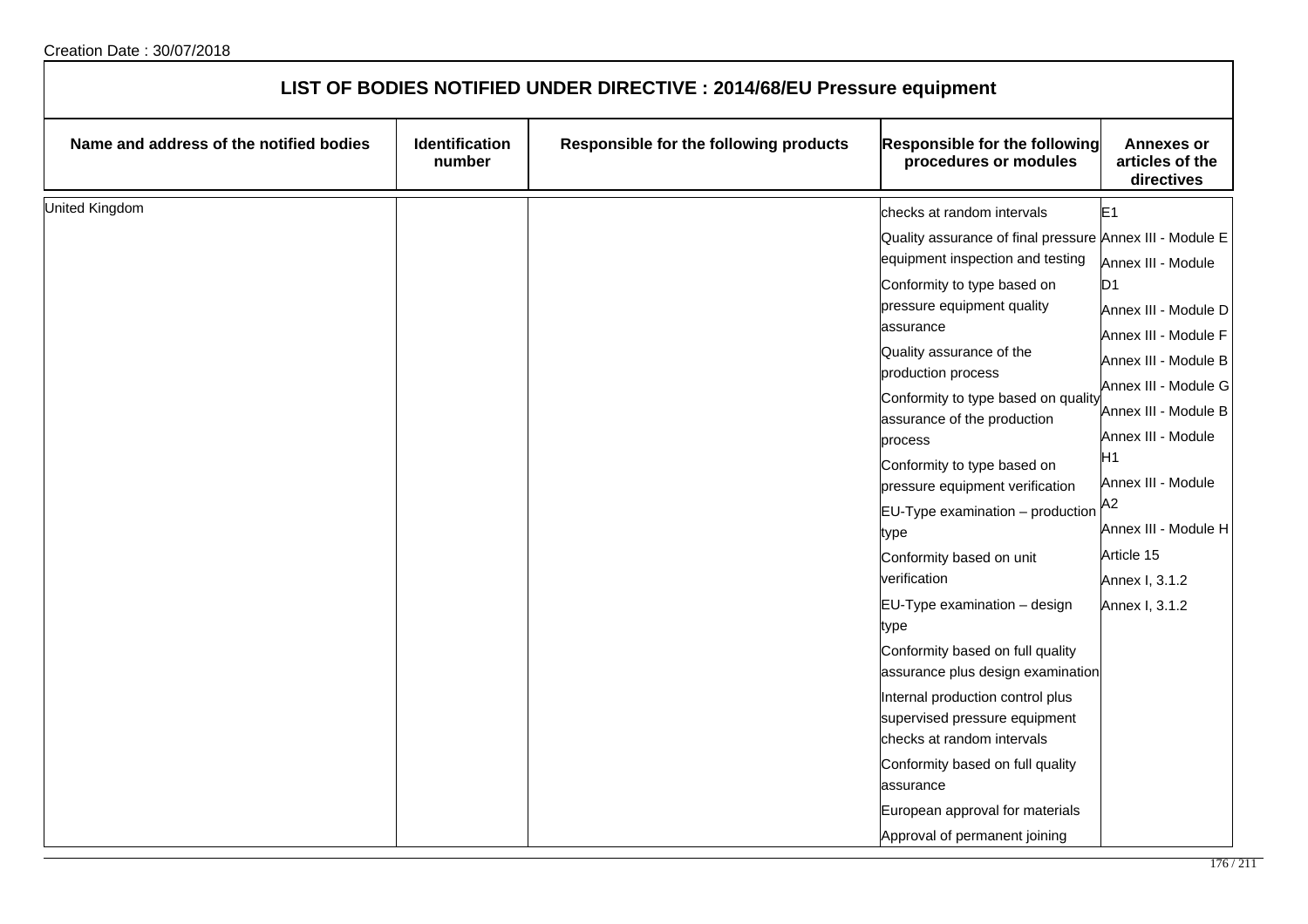| LIST OF BODIES NOTIFIED UNDER DIRECTIVE : 2014/68/EU Pressure equipment |                          |                                        |                                                                                                                                                                                                                                                                                                                                                                                                                                                                                                                                                                                                                                                                        |                                                                                                                                                                                                                                                                                 |  |
|-------------------------------------------------------------------------|--------------------------|----------------------------------------|------------------------------------------------------------------------------------------------------------------------------------------------------------------------------------------------------------------------------------------------------------------------------------------------------------------------------------------------------------------------------------------------------------------------------------------------------------------------------------------------------------------------------------------------------------------------------------------------------------------------------------------------------------------------|---------------------------------------------------------------------------------------------------------------------------------------------------------------------------------------------------------------------------------------------------------------------------------|--|
| Name and address of the notified bodies                                 | Identification<br>number | Responsible for the following products | Responsible for the following<br>procedures or modules                                                                                                                                                                                                                                                                                                                                                                                                                                                                                                                                                                                                                 | <b>Annexes or</b><br>articles of the<br>directives                                                                                                                                                                                                                              |  |
| DOM-ZO 13, s.r.o.,<br>Litomyšlská 1637                                  | 2570                     | <b>ALL</b>                             | personnel<br>Approval of permanent joining<br>procedures<br>Conformity to type based on<br>internal production control plus                                                                                                                                                                                                                                                                                                                                                                                                                                                                                                                                            | Annex III - Module<br>C <sub>2</sub>                                                                                                                                                                                                                                            |  |
| Ceska Trebova<br><b>Czech Republic</b>                                  |                          |                                        | supervised pressure equipment<br>checks at random intervals<br>Quality assurance of final pressure $ _{\mathsf{Annex\ III}}$ . Module E<br>equipment inspection and testing<br>Conformity to type based on<br>pressure equipment quality<br>assurance<br>Quality assurance of the<br>production process<br>Conformity to type based on quality<br>assurance of the production<br>process<br>Conformity to type based on<br>pressure equipment verification<br>EU-Type examination - production A2<br>type<br>Conformity based on unit<br>verification<br>EU-Type examination - design<br>type<br>Conformity based on full quality<br>assurance plus design examination | Annex III - Module<br>E <sub>1</sub><br>Annex III - Module<br>ID <sub>1</sub><br>Annex III - Module D<br>Annex III - Module F<br>Annex III - Module B<br>Annex III - Module G<br>Annex III - Module B<br>Annex III - Module<br>H1<br>Annex III - Module<br>Annex III - Module H |  |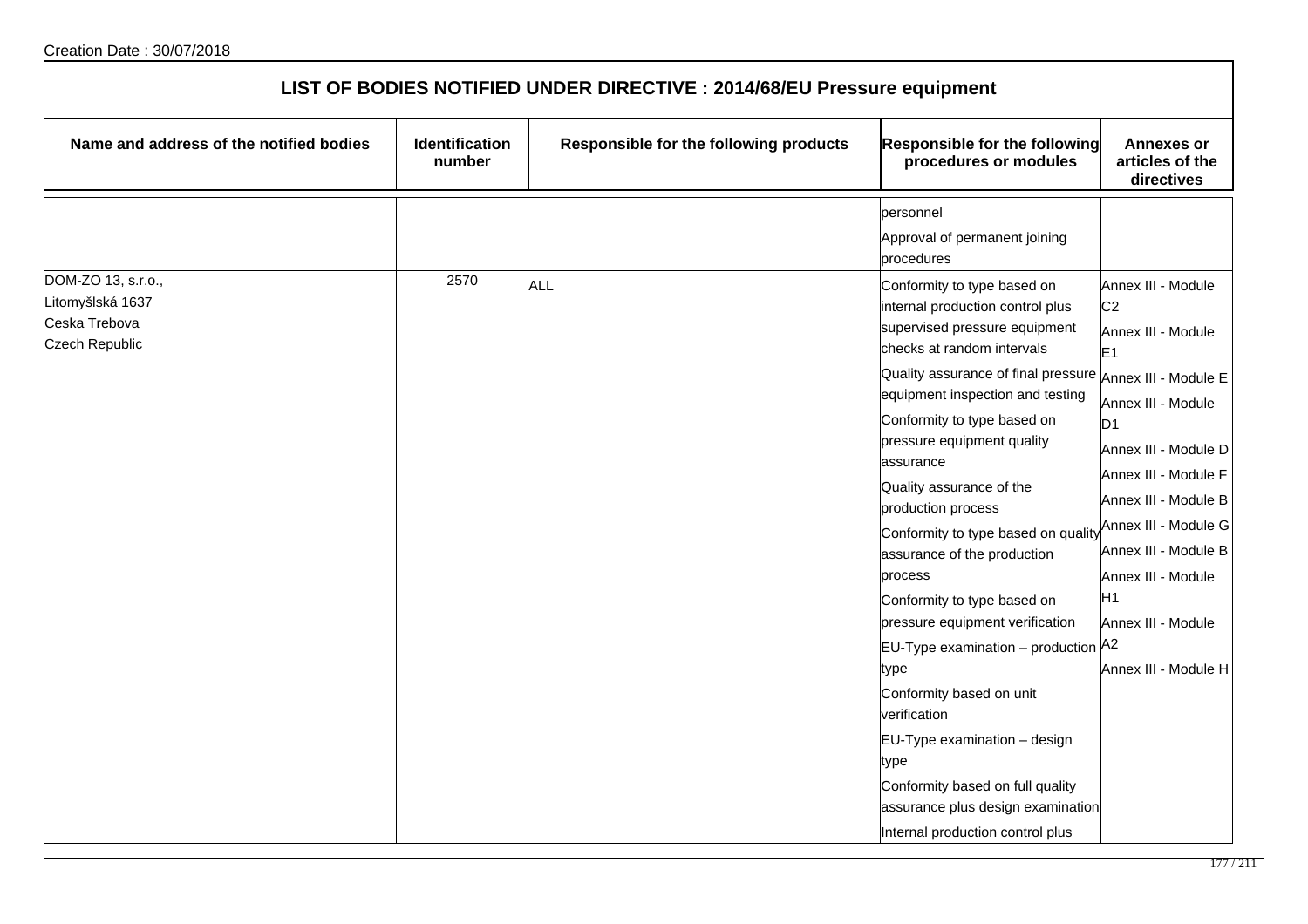| <b>Identification</b><br>number | Responsible for the following products | Responsible for the following<br>procedures or modules                                                                                                                                                                                                                                                                                                                                                      | <b>Annexes or</b><br>articles of the<br>directives                                                                                                                                                                                                                                         |
|---------------------------------|----------------------------------------|-------------------------------------------------------------------------------------------------------------------------------------------------------------------------------------------------------------------------------------------------------------------------------------------------------------------------------------------------------------------------------------------------------------|--------------------------------------------------------------------------------------------------------------------------------------------------------------------------------------------------------------------------------------------------------------------------------------------|
|                                 |                                        | supervised pressure equipment<br>checks at random intervals<br>Conformity based on full quality<br>assurance                                                                                                                                                                                                                                                                                                |                                                                                                                                                                                                                                                                                            |
| 2570                            | Pressure equipment                     | Approval of non-destructive testing Annex I, 3.1.3<br>personnel<br>Approval of permanent joining<br>personnel<br>Approval of permanent joining<br>procedures                                                                                                                                                                                                                                                | Annex I, 3.1.2<br>Annex I, 3.1.2                                                                                                                                                                                                                                                           |
| 2577                            | ALL                                    | Approval of non-destructive testing Annex I, 3.1.3<br>personnel                                                                                                                                                                                                                                                                                                                                             |                                                                                                                                                                                                                                                                                            |
| 2577                            | ALL                                    | Conformity to type based on<br>internal production control plus<br>supervised pressure equipment<br>checks at random intervals<br>Quality assurance of final pressure<br>equipment inspection and testing<br>Conformity to type based on<br>pressure equipment quality<br>assurance<br>Quality assurance of the<br>production process<br>Conformity to type based on quality<br>assurance of the production | Annex III - Module<br>C <sub>2</sub><br>Annex III - Module<br>E <sub>1</sub><br>Annex III - Module E<br>Annex III - Module<br>D <sub>1</sub><br>Annex III - Module D<br>Annex III - Module F<br>Annex III - Module B<br>Annex III - Module G<br>Annex III - Module B<br>Annex III - Module |
|                                 |                                        |                                                                                                                                                                                                                                                                                                                                                                                                             | process                                                                                                                                                                                                                                                                                    |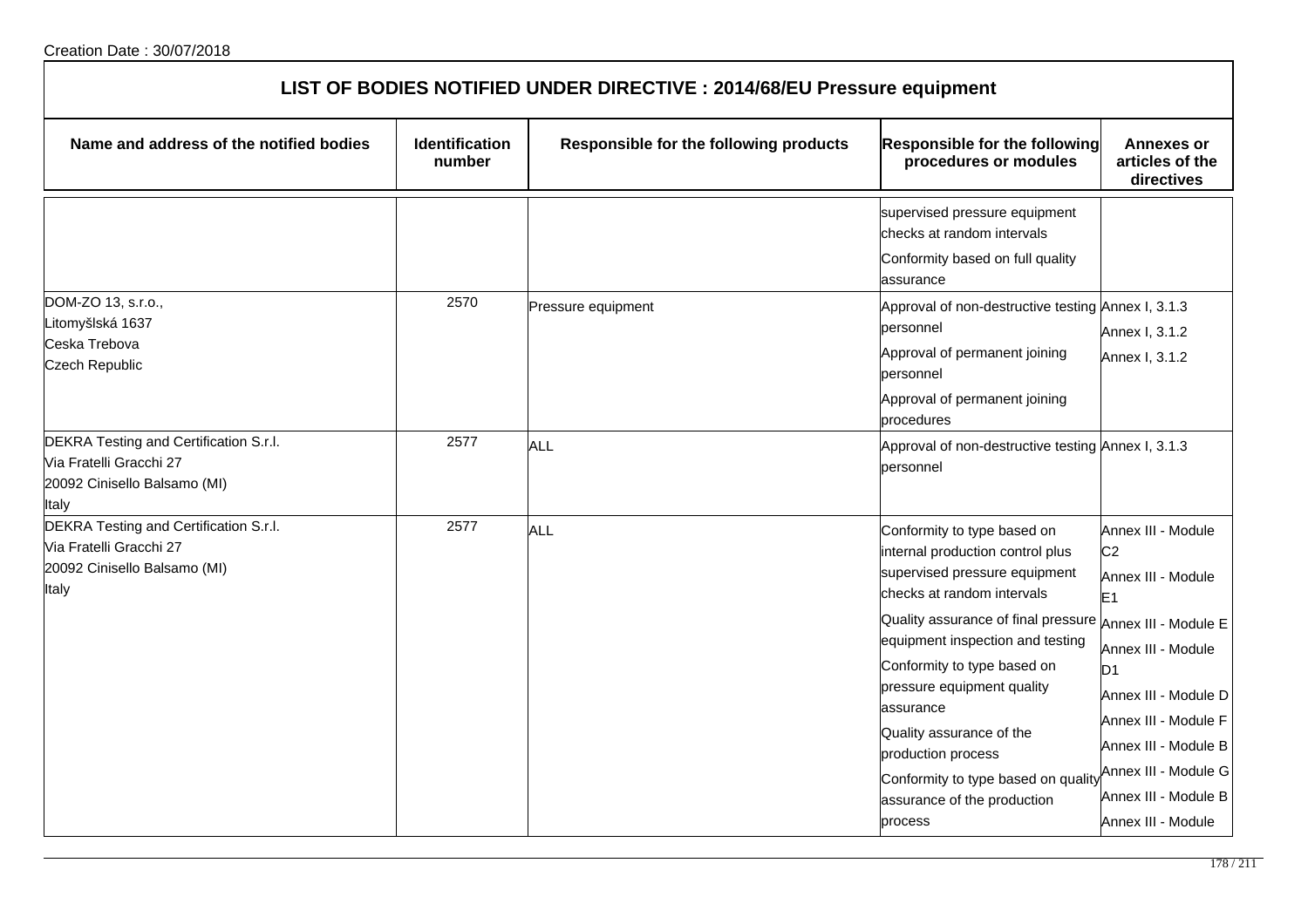| LIST OF BODIES NOTIFIED UNDER DIRECTIVE : 2014/68/EU Pressure equipment                  |                          |                                        |                                                                                                                                                                                                                                                                                                                                                                                                                                                                                                                             |                                                                                                                                                                      |  |
|------------------------------------------------------------------------------------------|--------------------------|----------------------------------------|-----------------------------------------------------------------------------------------------------------------------------------------------------------------------------------------------------------------------------------------------------------------------------------------------------------------------------------------------------------------------------------------------------------------------------------------------------------------------------------------------------------------------------|----------------------------------------------------------------------------------------------------------------------------------------------------------------------|--|
| Name and address of the notified bodies                                                  | Identification<br>number | Responsible for the following products | <b>Responsible for the following</b><br>procedures or modules                                                                                                                                                                                                                                                                                                                                                                                                                                                               | <b>Annexes or</b><br>articles of the<br>directives                                                                                                                   |  |
|                                                                                          |                          |                                        | Conformity to type based on<br>pressure equipment verification<br>EU-Type examination - production A2<br>type<br>Conformity based on unit<br>verification<br>EU-Type examination - design<br>type<br>Conformity based on full quality<br>assurance plus design examination<br>Internal production control plus<br>supervised pressure equipment<br>checks at random intervals<br>Conformity based on full quality<br>assurance<br>Approval of permanent joining<br>personnel<br>Approval of permanent joining<br>procedures | H1<br>Annex III - Module<br>Annex III - Module H<br>Annex I, 3.1.2<br>Annex I, 3.1.2                                                                                 |  |
| TÜV NORD ITALIA S.R.L.<br>Via Filippo Turati, 70<br>20023 - Cerro Maggiore (MI)<br>Italy | 2580                     | <b>ALL</b>                             | Conformity to type based on<br>internal production control plus<br>supervised pressure equipment<br>checks at random intervals<br>Quality assurance of final pressure<br>equipment inspection and testing<br>Conformity to type based on<br>pressure equipment quality<br>assurance                                                                                                                                                                                                                                         | Annex III - Module<br>C <sub>2</sub><br>Annex III - Module<br>E <sub>1</sub><br>Annex III - Module E<br>Annex III - Module<br>D <sub>1</sub><br>Annex III - Module D |  |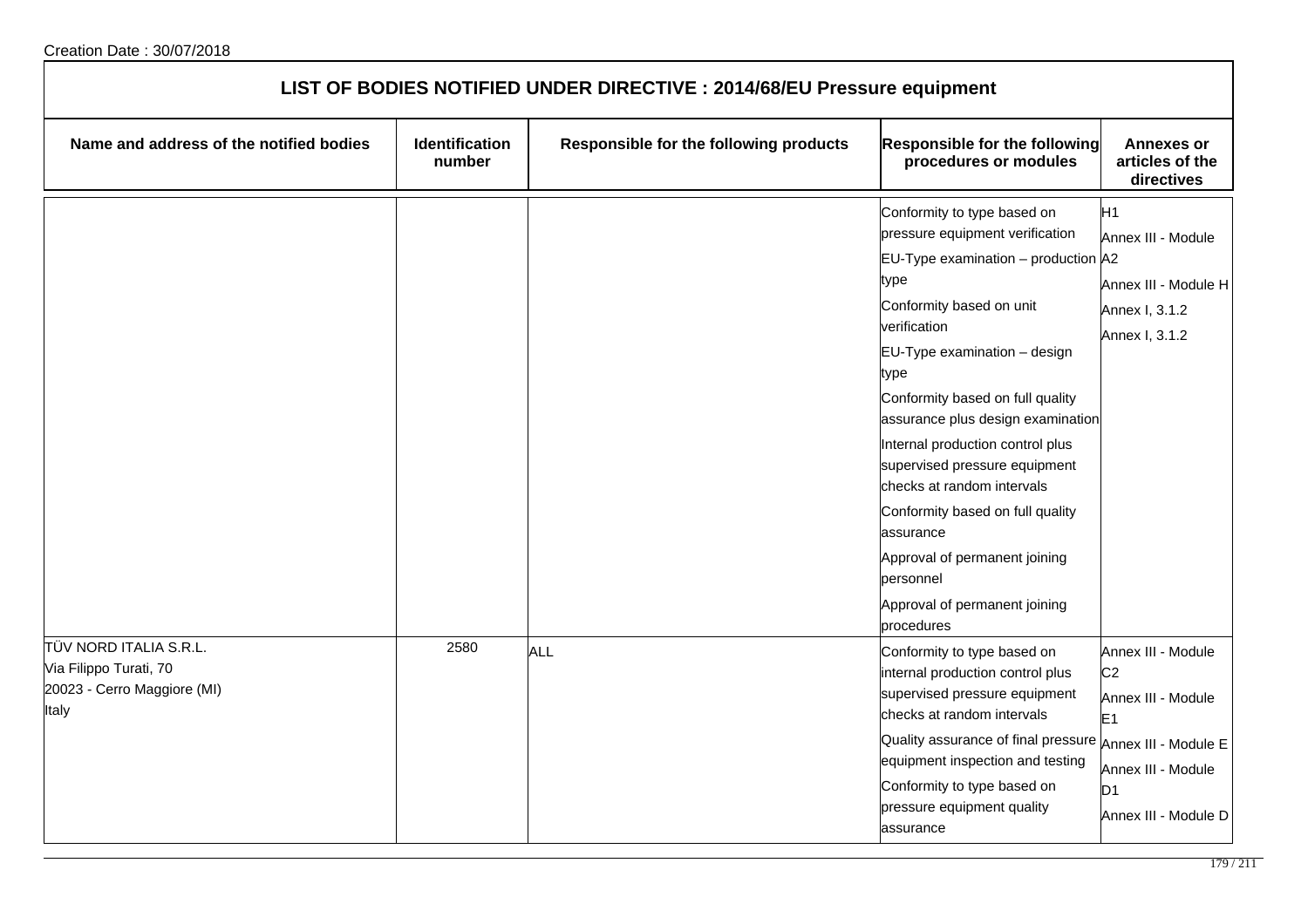| LIST OF BODIES NOTIFIED UNDER DIRECTIVE : 2014/68/EU Pressure equipment                             |                          |                                        |                                                                                                                                                                                                                                                                                                                                                                                                                                                                                                                                                                                                                                                                                  |                                                                                                                                                                                                      |
|-----------------------------------------------------------------------------------------------------|--------------------------|----------------------------------------|----------------------------------------------------------------------------------------------------------------------------------------------------------------------------------------------------------------------------------------------------------------------------------------------------------------------------------------------------------------------------------------------------------------------------------------------------------------------------------------------------------------------------------------------------------------------------------------------------------------------------------------------------------------------------------|------------------------------------------------------------------------------------------------------------------------------------------------------------------------------------------------------|
| Name and address of the notified bodies                                                             | Identification<br>number | Responsible for the following products | <b>Responsible for the following</b><br>procedures or modules                                                                                                                                                                                                                                                                                                                                                                                                                                                                                                                                                                                                                    | <b>Annexes or</b><br>articles of the<br>directives                                                                                                                                                   |
|                                                                                                     |                          |                                        | Quality assurance of the<br>production process<br>Conformity to type based on quality Annex III - Module G<br>assurance of the production<br>process<br>Conformity to type based on<br>pressure equipment verification<br>EU-Type examination - production<br>type<br>Conformity based on unit<br>verification<br>EU-Type examination - design<br>type<br>Conformity based on full quality<br>assurance plus design examination<br>Internal production control plus<br>supervised pressure equipment<br>checks at random intervals<br>Conformity based on full quality<br>assurance<br>Approval of permanent joining<br>personnel<br>Approval of permanent joining<br>procedures | Annex III - Module F<br>Annex III - Module B<br>Annex III - Module B<br>Annex III - Module<br>H <sub>1</sub><br>Annex III - Module<br>A2<br>Annex III - Module H<br>Annex I, 3.1.2<br>Annex I, 3.1.2 |
| TÜV Rheinland Ceská republika s. r. o.<br>Pekarska 621/7<br>155 00 Praha 5<br><b>Czech Republic</b> | 2595                     | <b>ALL</b>                             | Conformity to type based on<br>internal production control plus<br>supervised pressure equipment<br>checks at random intervals                                                                                                                                                                                                                                                                                                                                                                                                                                                                                                                                                   | Annex III - Module<br>C <sub>2</sub><br>Annex III - Module<br>E <sub>1</sub>                                                                                                                         |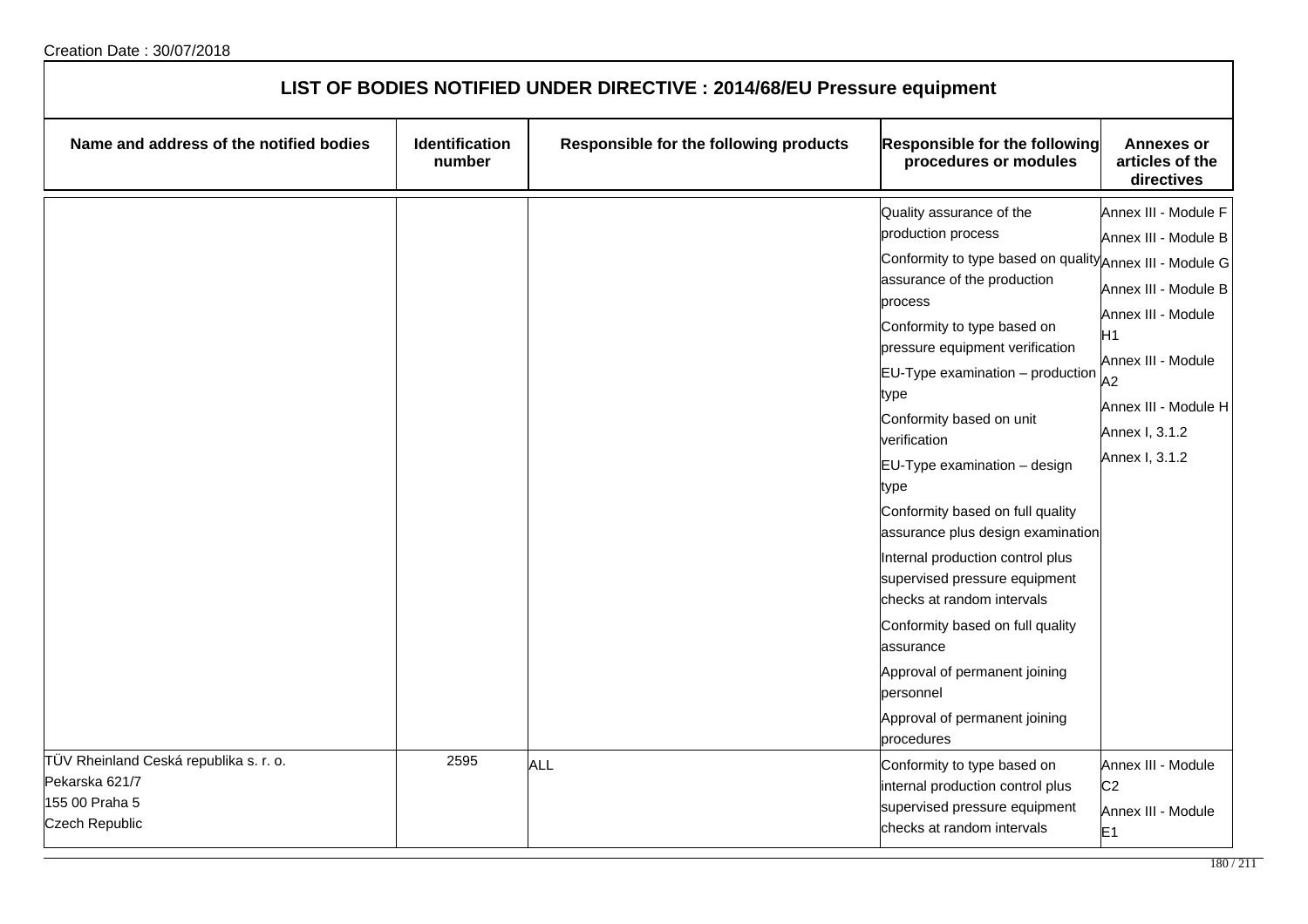| LIST OF BODIES NOTIFIED UNDER DIRECTIVE : 2014/68/EU Pressure equipment |                          |                                        |                                                                                                                                                                                                                                                                                                                                                                                                                                                                                                                                                                                                                                                                                                                                                                                                                             |                                                                                                                                                                                                                                                                                                          |  |
|-------------------------------------------------------------------------|--------------------------|----------------------------------------|-----------------------------------------------------------------------------------------------------------------------------------------------------------------------------------------------------------------------------------------------------------------------------------------------------------------------------------------------------------------------------------------------------------------------------------------------------------------------------------------------------------------------------------------------------------------------------------------------------------------------------------------------------------------------------------------------------------------------------------------------------------------------------------------------------------------------------|----------------------------------------------------------------------------------------------------------------------------------------------------------------------------------------------------------------------------------------------------------------------------------------------------------|--|
| Name and address of the notified bodies                                 | Identification<br>number | Responsible for the following products | <b>Responsible for the following</b><br>procedures or modules                                                                                                                                                                                                                                                                                                                                                                                                                                                                                                                                                                                                                                                                                                                                                               | <b>Annexes or</b><br>articles of the<br>directives                                                                                                                                                                                                                                                       |  |
|                                                                         |                          |                                        | Quality assurance of final pressure Annex III - Module E<br>equipment inspection and testing<br>Conformity to type based on<br>pressure equipment quality<br>assurance<br>Quality assurance of the<br>production process<br>Conformity to type based on quality<br>assurance of the production<br>process<br>Conformity to type based on<br>pressure equipment verification<br>$EU-Type$ examination $-$ production<br>type<br>Conformity based on unit<br>verification<br>EU-Type examination - design<br>type<br>Conformity based on full quality<br>assurance plus design examination<br>Internal production control plus<br>supervised pressure equipment<br>checks at random intervals<br>Conformity based on full quality<br>assurance<br>Approval of permanent joining<br>personnel<br>Approval of permanent joining | Annex III - Module<br>D <sub>1</sub><br>Annex III - Module D<br>Annex III - Module F<br>Annex III - Module B<br>Annex III - Module G<br>Annex III - Module B<br>Annex III - Module<br>H <sub>1</sub><br>Annex III - Module<br>A <sub>2</sub><br>Annex III - Module H<br>Annex I, 3.1.2<br>Annex I, 3.1.2 |  |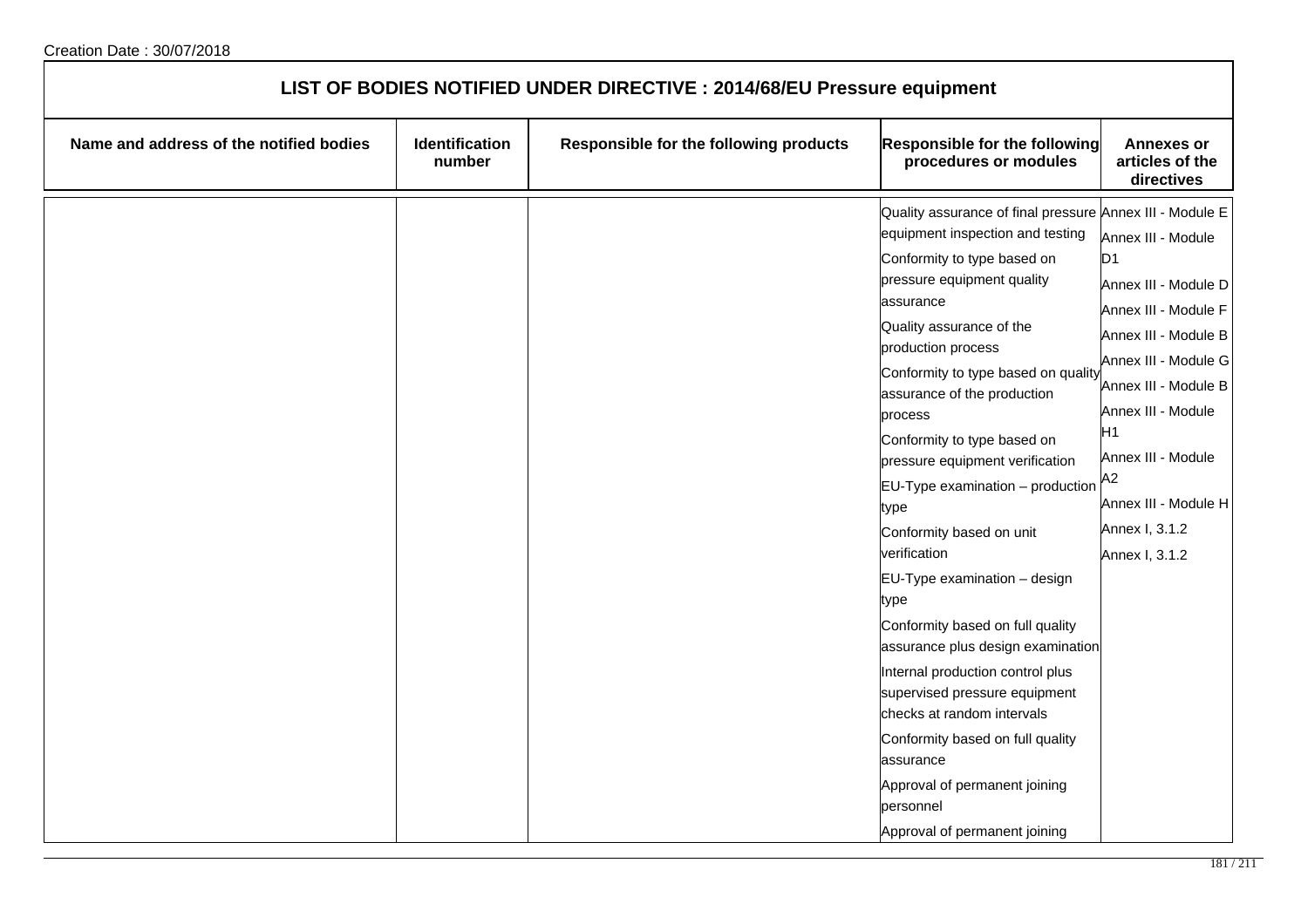| LIST OF BODIES NOTIFIED UNDER DIRECTIVE : 2014/68/EU Pressure equipment                        |                          |                                                                  |                                                                                                                                                                                                                                                                                                                                                                                                                                                                                          |                                                                                                                                                                                                                                                                                                                                    |  |  |
|------------------------------------------------------------------------------------------------|--------------------------|------------------------------------------------------------------|------------------------------------------------------------------------------------------------------------------------------------------------------------------------------------------------------------------------------------------------------------------------------------------------------------------------------------------------------------------------------------------------------------------------------------------------------------------------------------------|------------------------------------------------------------------------------------------------------------------------------------------------------------------------------------------------------------------------------------------------------------------------------------------------------------------------------------|--|--|
| Name and address of the notified bodies                                                        | Identification<br>number | Responsible for the following products                           | <b>Responsible for the following</b><br>procedures or modules                                                                                                                                                                                                                                                                                                                                                                                                                            | <b>Annexes or</b><br>articles of the<br>directives                                                                                                                                                                                                                                                                                 |  |  |
|                                                                                                |                          |                                                                  | procedures                                                                                                                                                                                                                                                                                                                                                                                                                                                                               |                                                                                                                                                                                                                                                                                                                                    |  |  |
| <b>TUV NORD Bulgarien Ltd</b><br>13, Nayden Gerov Str.<br>4000 Plovdiv<br><b>Bulgaria</b>      | 2613                     | Pressure equipment<br>Safety accessories<br>Pressure accessories | Conformity to type based on<br>internal production control plus<br>supervised pressure equipment<br>checks at random intervals<br>Conformity to type based on<br>pressure equipment verification<br>Conformity based on unit<br>verification<br>Internal production control plus<br>supervised pressure equipment<br>checks at random intervals                                                                                                                                          | Annex III - Module<br>C <sub>2</sub><br>Annex III - Module F<br>Annex III - Module G<br>Annex III - Module<br>A2                                                                                                                                                                                                                   |  |  |
| TÜV InterCert Srl - Group of TÜV Saarland<br>Via G. Leopardi, 14<br>20123 Milano (MI)<br>Italy | 2616                     | ALL                                                              | Conformity to type based on<br>internal production control plus<br>supervised pressure equipment<br>checks at random intervals<br>Quality assurance of final pressure<br>equipment inspection and testing<br>Conformity to type based on<br>pressure equipment quality<br>assurance<br>Quality assurance of the<br>production process<br>Conformity to type based on quality<br>assurance of the production<br>process<br>Conformity to type based on<br>pressure equipment verification | Annex III - Module<br>C <sub>2</sub><br>Annex III - Module<br>E <sub>1</sub><br>Annex III - Module E<br>Annex III - Module<br>D <sub>1</sub><br>Annex III - Module D<br>Annex III - Module F<br>Annex III - Module B<br>Annex III - Module G<br>Annex III - Module B<br>Annex III - Module<br>H <sub>1</sub><br>Annex III - Module |  |  |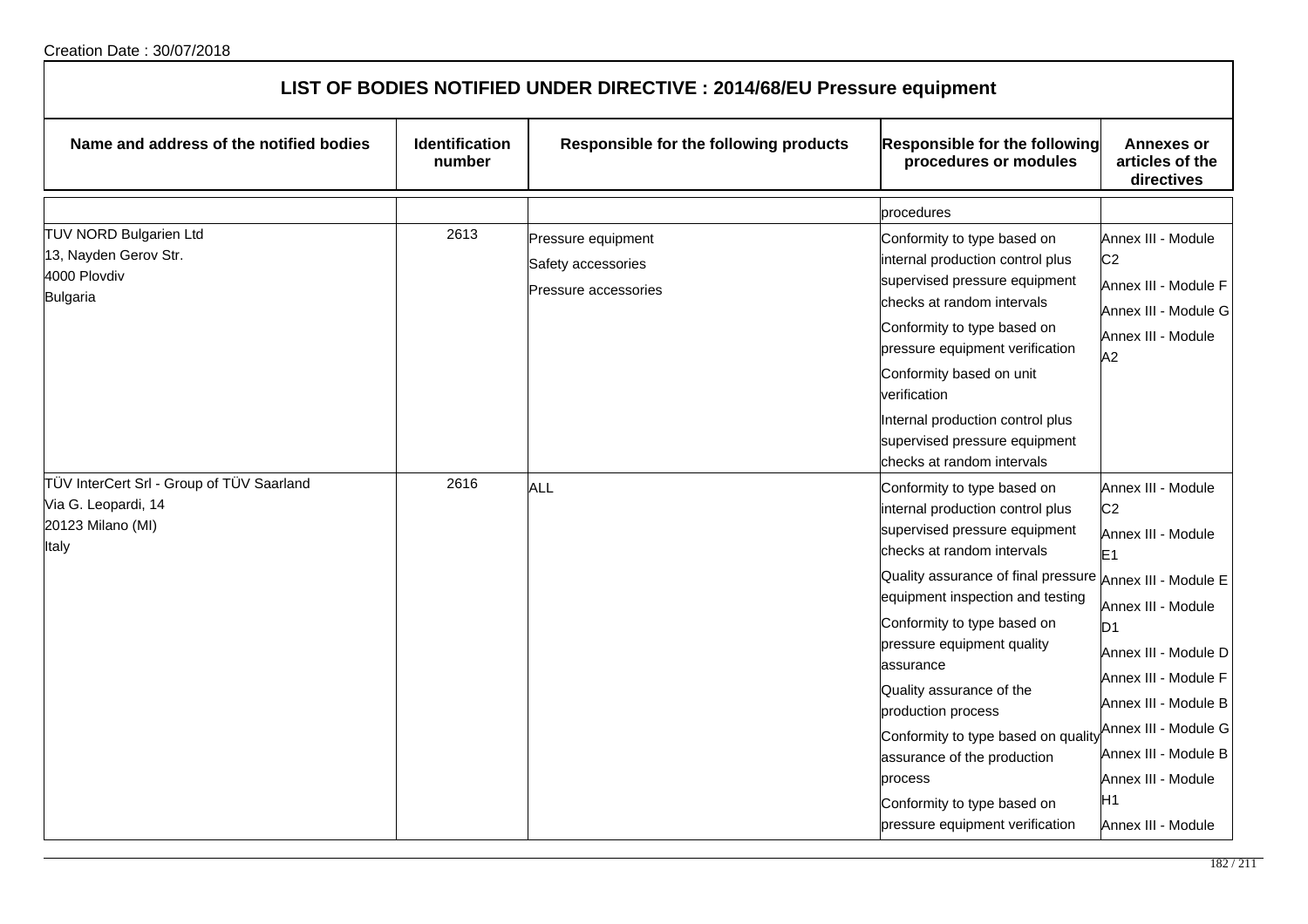| LIST OF BODIES NOTIFIED UNDER DIRECTIVE : 2014/68/EU Pressure equipment                 |                                 |                                        |                                                                                                                                                                                                                                                                                                                                                                                                                                                                                            |                                                                                                                                      |  |
|-----------------------------------------------------------------------------------------|---------------------------------|----------------------------------------|--------------------------------------------------------------------------------------------------------------------------------------------------------------------------------------------------------------------------------------------------------------------------------------------------------------------------------------------------------------------------------------------------------------------------------------------------------------------------------------------|--------------------------------------------------------------------------------------------------------------------------------------|--|
| Name and address of the notified bodies                                                 | <b>Identification</b><br>number | Responsible for the following products | Responsible for the following<br>procedures or modules                                                                                                                                                                                                                                                                                                                                                                                                                                     | <b>Annexes or</b><br>articles of the<br>directives                                                                                   |  |
| Ltd. "TEHNISKAIS CENTRS" Independent Personnel<br><b>Certification Centre</b>           | 2619                            | Pressure equipment                     | EU-Type examination - production A2<br>type<br>Conformity based on unit<br>verification<br>EU-Type examination - design<br>type<br>Conformity based on full quality<br>assurance plus design examination<br>Internal production control plus<br>supervised pressure equipment<br>checks at random intervals<br>Conformity based on full quality<br>assurance<br>Approval of permanent joining<br>personnel<br>Approval of permanent joining<br>procedures<br>Approval of permanent joining | Annex III - Module H<br>Annex I, 3.1.2<br>Annex I, 3.1.2<br>Annex I, 3.1.2                                                           |  |
| Dzirnavu street 157-2<br>Riga, LV-1050<br>atvia                                         |                                 |                                        | personnel                                                                                                                                                                                                                                                                                                                                                                                                                                                                                  |                                                                                                                                      |  |
| International Weld S.r.l.<br>Via Diviglio, 243 - int. 2<br>36030 Caldogno (VI)<br>Italy | 2620                            | <b>ALL</b>                             | Conformity to type based on<br>internal production control plus<br>supervised pressure equipment<br>checks at random intervals<br>Conformity to type based on<br>pressure equipment verification                                                                                                                                                                                                                                                                                           | Annex III - Module<br>C <sub>2</sub><br>Annex III - Module F<br>Annex III - Module B<br>Annex III - Module G<br>Annex III - Module B |  |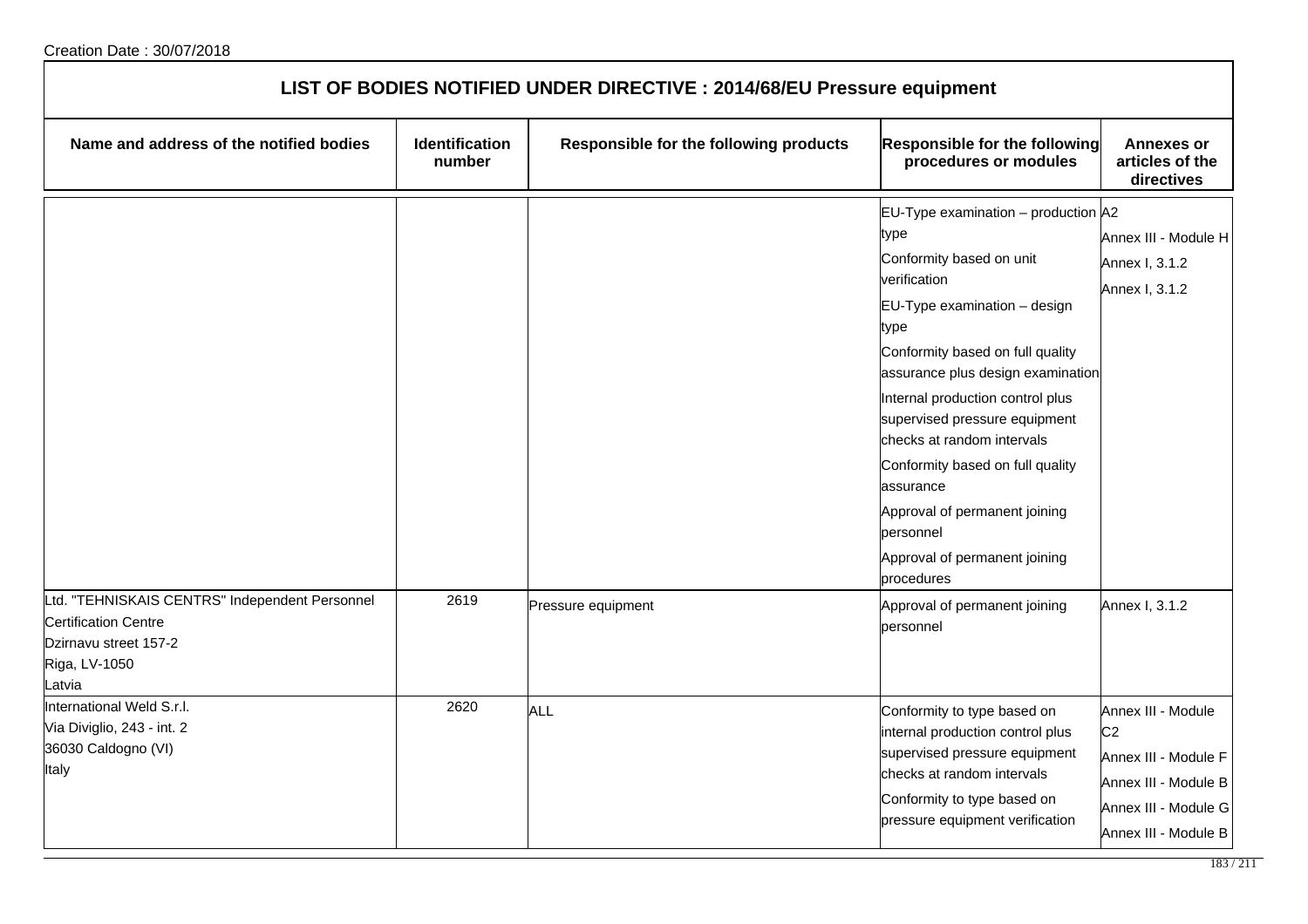| LIST OF BODIES NOTIFIED UNDER DIRECTIVE : 2014/68/EU Pressure equipment                 |                                 |                                        |                                                                                                                                                                                                                                                                                                                                                                                                                    |                                                                                                                                                                  |  |
|-----------------------------------------------------------------------------------------|---------------------------------|----------------------------------------|--------------------------------------------------------------------------------------------------------------------------------------------------------------------------------------------------------------------------------------------------------------------------------------------------------------------------------------------------------------------------------------------------------------------|------------------------------------------------------------------------------------------------------------------------------------------------------------------|--|
| Name and address of the notified bodies                                                 | <b>Identification</b><br>number | Responsible for the following products | <b>Responsible for the following</b><br>procedures or modules                                                                                                                                                                                                                                                                                                                                                      | <b>Annexes or</b><br>articles of the<br>directives                                                                                                               |  |
| International Weld S.r.l.<br>Via Diviglio, 243 - int. 2<br>36030 Caldogno (VI)<br>Italy | 2620                            | ALL                                    | EU-Type examination - production Annex III - Module<br>type<br>Conformity based on unit<br>verification<br>EU-Type examination - design<br>type<br>Internal production control plus<br>supervised pressure equipment<br>checks at random intervals<br>Approval of permanent joining<br>personnel<br>Approval of permanent joining<br>procedures<br>Approval of non-destructive testing Annex I, 3.1.3<br>personnel | A2<br>Annex I, 3.1.2<br>Annex I, 3.1.2                                                                                                                           |  |
| INGEGNERIA PER L'INDUSTRIA S.R.L.<br>Via Giulia, 116<br>00186 - ROMA (RM)<br>Italy      | 2624                            | ALL                                    | Conformity to type based on<br>internal production control plus<br>supervised pressure equipment<br>checks at random intervals<br>Conformity to type based on<br>pressure equipment verification<br>$EU-Type$ examination $-$ production<br>type<br>Conformity based on unit<br>verification<br>EU-Type examination - design                                                                                       | Annex III - Module<br>C <sub>2</sub><br>Annex III - Module F<br>Annex III - Module B<br>Annex III - Module G<br>Annex III - Module B<br>Annex III - Module<br>A2 |  |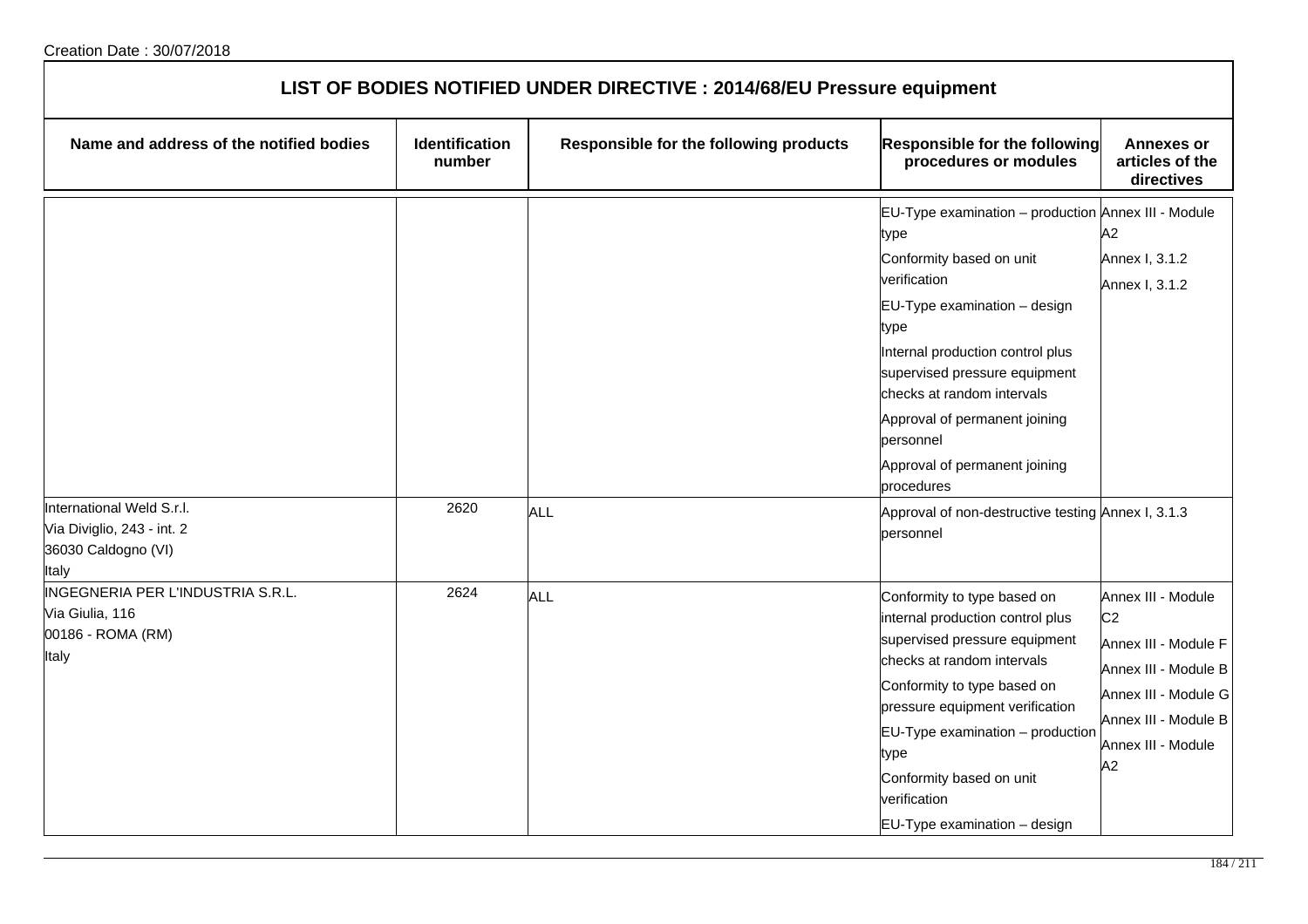| LIST OF BODIES NOTIFIED UNDER DIRECTIVE : 2014/68/EU Pressure equipment                           |                                 |                                        |                                                                                                                                                                                                                                                                                                                                                                                                                                     |                                                                                                                                                                  |  |
|---------------------------------------------------------------------------------------------------|---------------------------------|----------------------------------------|-------------------------------------------------------------------------------------------------------------------------------------------------------------------------------------------------------------------------------------------------------------------------------------------------------------------------------------------------------------------------------------------------------------------------------------|------------------------------------------------------------------------------------------------------------------------------------------------------------------|--|
| Name and address of the notified bodies                                                           | <b>Identification</b><br>number | Responsible for the following products | <b>Responsible for the following</b><br>procedures or modules                                                                                                                                                                                                                                                                                                                                                                       | Annexes or<br>articles of the<br>directives                                                                                                                      |  |
|                                                                                                   |                                 |                                        | type<br>Internal production control plus<br>supervised pressure equipment<br>checks at random intervals                                                                                                                                                                                                                                                                                                                             |                                                                                                                                                                  |  |
| TUV Rheinland Polska Sp. z o.o.<br>ul. Komitetu Obrony Robotników 56<br>02-146 Warszawa<br>Poland | 2627                            | Pressure equipment                     | Conformity to type based on<br>internal production control plus<br>supervised pressure equipment<br>checks at random intervals<br>Conformity to type based on<br>pressure equipment verification<br>EU-Type examination - production<br>type<br>Conformity based on unit<br>verification<br>EU-Type examination - design<br>type<br>Internal production control plus<br>supervised pressure equipment<br>checks at random intervals | Annex III - Module<br>C <sub>2</sub><br>Annex III - Module F<br>Annex III - Module B<br>Annex III - Module G<br>Annex III - Module B<br>Annex III - Module<br>A2 |  |
| TUV Rheinland Polska Sp. z o.o.<br>ul. Komitetu Obrony Robotników 56<br>02-146 Warszawa<br>Poland | 2627                            | Pressure equipment                     | Approval of non-destructive testing Annex I, 3.1.3<br>personnel                                                                                                                                                                                                                                                                                                                                                                     |                                                                                                                                                                  |  |
| Dovre Sertifisering AS<br>Postboks 143<br>4001 Stavanger<br>Norway                                | 2654                            | Pressure equipment                     | Conformity to type based on<br>internal production control plus<br>supervised pressure equipment<br>checks at random intervals<br>Quality assurance of final pressure Annex III - Module E                                                                                                                                                                                                                                          | Annex III - Module<br>C <sub>2</sub><br>Annex III - Module<br>E <sub>1</sub>                                                                                     |  |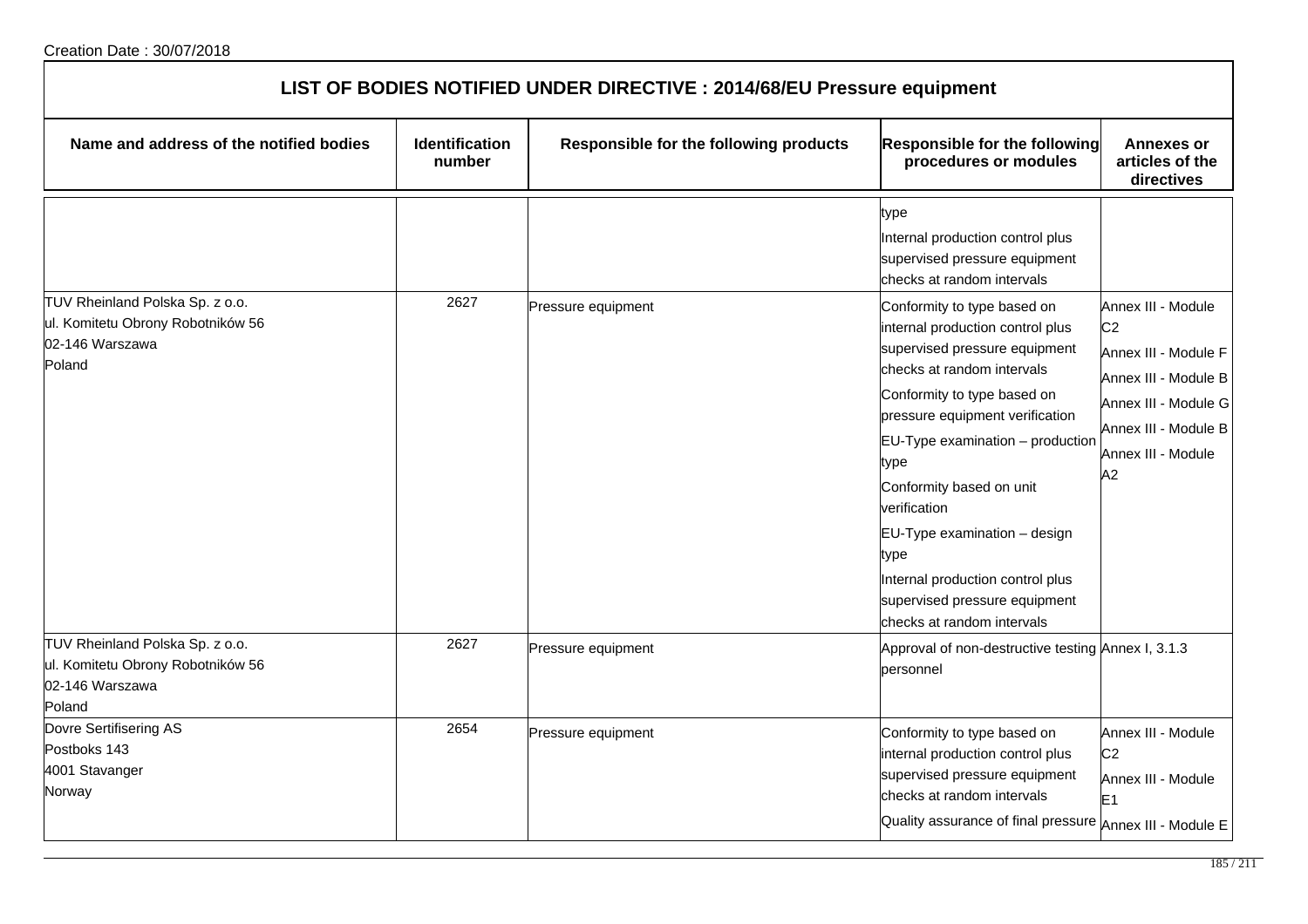| LIST OF BODIES NOTIFIED UNDER DIRECTIVE : 2014/68/EU Pressure equipment |                          |                                        |                                                                                                                                                                                                                                                                                                                                                                                                                                                                                                                                                                                                                                                                                                                                 |                                                                                                                                                                                                                                                                            |  |
|-------------------------------------------------------------------------|--------------------------|----------------------------------------|---------------------------------------------------------------------------------------------------------------------------------------------------------------------------------------------------------------------------------------------------------------------------------------------------------------------------------------------------------------------------------------------------------------------------------------------------------------------------------------------------------------------------------------------------------------------------------------------------------------------------------------------------------------------------------------------------------------------------------|----------------------------------------------------------------------------------------------------------------------------------------------------------------------------------------------------------------------------------------------------------------------------|--|
| Name and address of the notified bodies                                 | Identification<br>number | Responsible for the following products | <b>Responsible for the following</b><br>procedures or modules                                                                                                                                                                                                                                                                                                                                                                                                                                                                                                                                                                                                                                                                   | <b>Annexes or</b><br>articles of the<br>directives                                                                                                                                                                                                                         |  |
|                                                                         |                          |                                        | equipment inspection and testing<br>Conformity to type based on<br>pressure equipment quality<br>assurance<br>Quality assurance of the<br>production process<br>Conformity to type based on quality<br>assurance of the production<br>process<br>Conformity to type based on<br>pressure equipment verification<br>$EU-Type$ examination $-$ production<br>type<br>Conformity based on unit<br>verification<br>EU-Type examination - design<br>type<br>Conformity based on full quality<br>assurance plus design examination<br>Internal production control plus<br>supervised pressure equipment<br>checks at random intervals<br>Conformity based on full quality<br>assurance<br>Approval of permanent joining<br>procedures | Annex III - Module<br>D <sub>1</sub><br>Annex III - Module D<br>Annex III - Module F<br>Annex III - Module B<br>Annex III - Module G<br>Annex III - Module B<br>Annex III - Module<br>H <sub>1</sub><br>Annex III - Module<br>A2<br>Annex III - Module H<br>Annex I, 3.1.2 |  |
| NOVA CERTIFICATIONS SINGLE MEMBER LTD<br>5, PROFITI ILIA, 61100         | 2671                     | Pressure equipment                     | Conformity to type based on<br>internal production control plus                                                                                                                                                                                                                                                                                                                                                                                                                                                                                                                                                                                                                                                                 | Annex III - Module<br>C <sub>2</sub>                                                                                                                                                                                                                                       |  |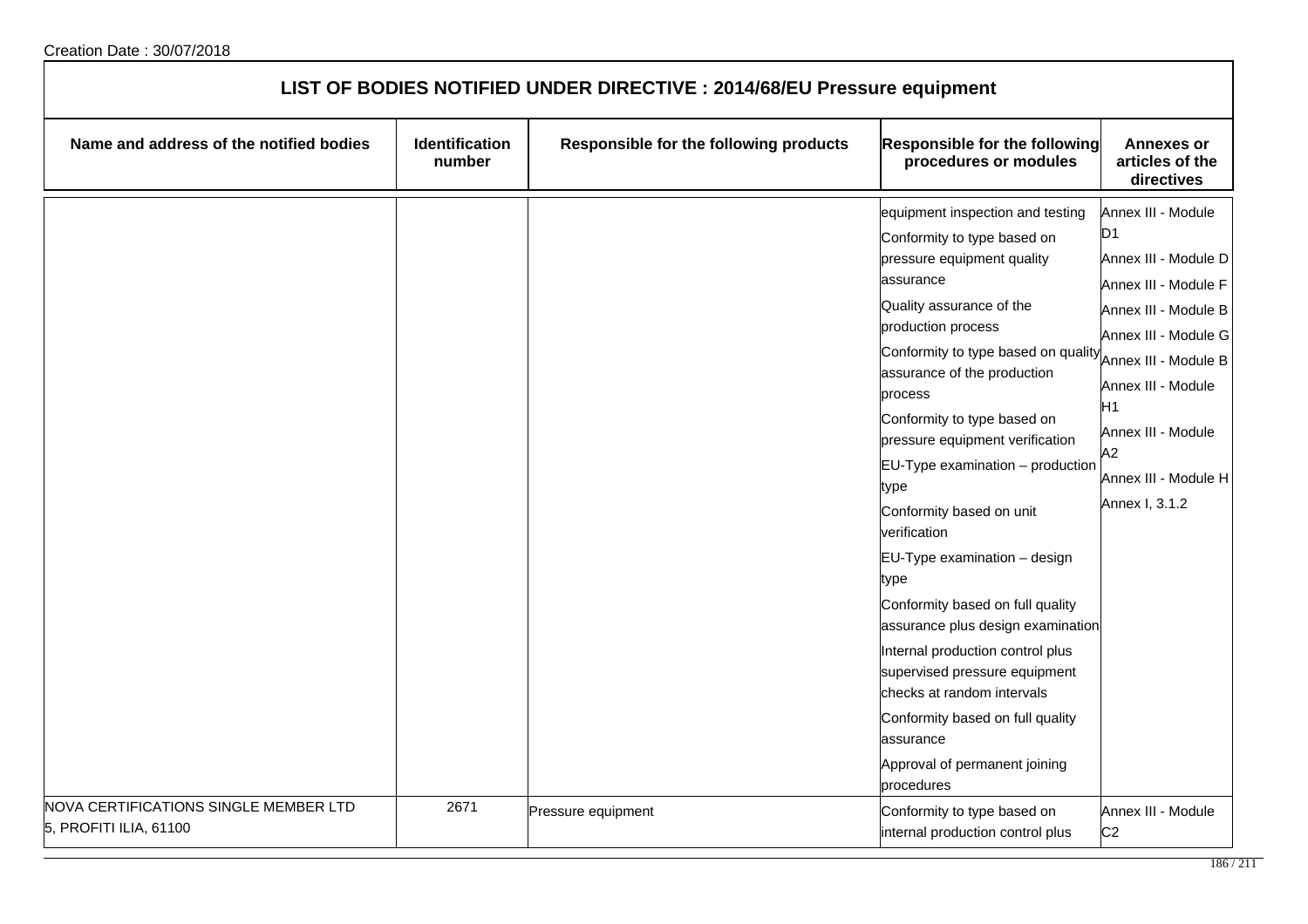| LIST OF BODIES NOTIFIED UNDER DIRECTIVE : 2014/68/EU Pressure equipment                                                                  |                                 |                                        |                                                                                                                                                                                                                                                                                                                                                                                                                                                                                                                                                                |                                                                                                                                                                                                  |  |
|------------------------------------------------------------------------------------------------------------------------------------------|---------------------------------|----------------------------------------|----------------------------------------------------------------------------------------------------------------------------------------------------------------------------------------------------------------------------------------------------------------------------------------------------------------------------------------------------------------------------------------------------------------------------------------------------------------------------------------------------------------------------------------------------------------|--------------------------------------------------------------------------------------------------------------------------------------------------------------------------------------------------|--|
| Name and address of the notified bodies                                                                                                  | <b>Identification</b><br>number | Responsible for the following products | <b>Responsible for the following</b><br>procedures or modules                                                                                                                                                                                                                                                                                                                                                                                                                                                                                                  | <b>Annexes or</b><br>articles of the<br>directives                                                                                                                                               |  |
| <b>KILKIS</b><br>Greece<br><b>MAGYAR HEGESZTESTECHNIKAI ES</b><br><b>ANYAGVIZSGALATI EGYESULES</b><br>Fogarasi út 10-14<br>1148 Budapest | 2672                            | Pressure equipment                     | supervised pressure equipment<br>checks at random intervals<br>Conformity to type based on<br>pressure equipment verification<br>$EU-Type$ examination $-$ production<br>type<br>Conformity based on unit<br>verification<br>EU-Type examination - design<br>type<br>Internal production control plus<br>supervised pressure equipment<br>checks at random intervals<br>Approval of permanent joining<br>personnel<br>Approval of permanent joining<br>procedures<br>Approval of permanent joining<br>personnel<br>Approval of permanent joining<br>procedures | Annex III - Module F<br>Annex III - Module B<br>Annex III - Module G<br>Annex III - Module B<br>Annex III - Module<br>A2<br>Annex I, 3.1.2<br>Annex I, 3.1.2<br>Annex I, 3.1.2<br>Annex I, 3.1.2 |  |
| Hungary<br>MAGYAR HEGESZTESTECHNIKAI ES<br><b>ANYAGVIZSGALATI EGYESULES</b><br>Fogarasi út 10-14<br>1148 Budapest<br>Hungary             | 2672                            | Pressure equipment                     | Approval of non-destructive testing Annex I, 3.1.3<br>personnel                                                                                                                                                                                                                                                                                                                                                                                                                                                                                                |                                                                                                                                                                                                  |  |
| <b>Enefit Solutions AS</b><br>Malmi tn 8                                                                                                 | 2675                            | Pressure equipment                     | Approval of permanent joining                                                                                                                                                                                                                                                                                                                                                                                                                                                                                                                                  | Annex I, 3.1.2                                                                                                                                                                                   |  |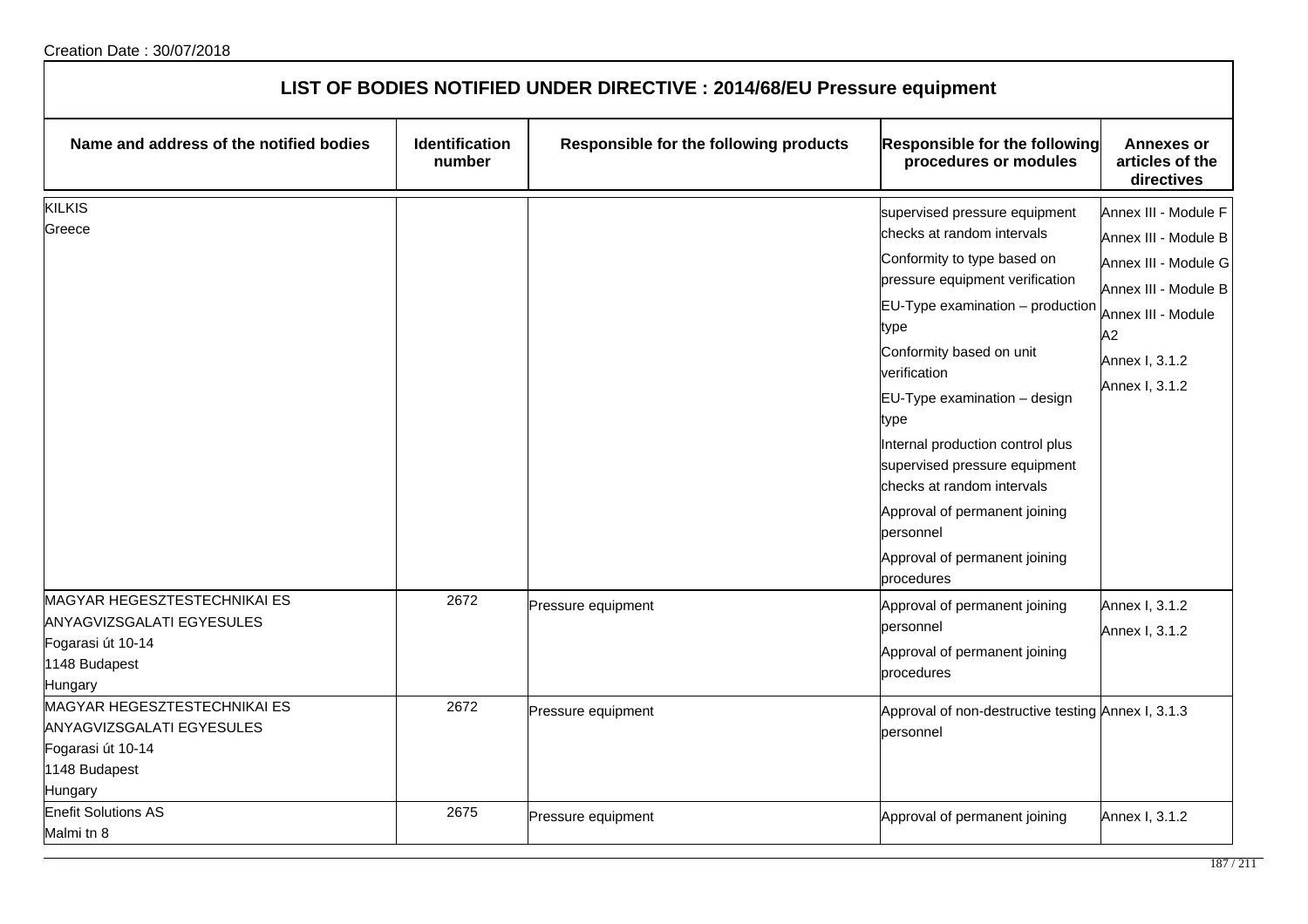| Name and address of the notified bodies                                                                                                                   | Identification<br>number | Responsible for the following products                                                                                                      | <b>Responsible for the following</b><br>procedures or modules                                                                                                                                                                                                                                     | <b>Annexes or</b><br>articles of the<br>directives                                                                                                               |
|-----------------------------------------------------------------------------------------------------------------------------------------------------------|--------------------------|---------------------------------------------------------------------------------------------------------------------------------------------|---------------------------------------------------------------------------------------------------------------------------------------------------------------------------------------------------------------------------------------------------------------------------------------------------|------------------------------------------------------------------------------------------------------------------------------------------------------------------|
| 41537 Jõhvi<br>Estonia                                                                                                                                    |                          |                                                                                                                                             | personnel                                                                                                                                                                                                                                                                                         |                                                                                                                                                                  |
| Bureau Technical Inspection OÜ<br>Maleva 2D<br>Tallinn<br>Estonia                                                                                         | 2680                     | Pressure equipment                                                                                                                          | Approval of permanent joining<br>personnel<br>Approval of permanent joining<br>procedures                                                                                                                                                                                                         | Annex I, 3.1.2<br>Annex I, 3.1.2                                                                                                                                 |
| WIFI - Zertifizierungsstelle des<br>Wirtschaftsförderungsinstitutes der Wirtschaftskammer<br>Österreich<br>Wiedner Hauptstraße 63<br>1045 WIEN<br>Austria | 2704                     | ALL                                                                                                                                         | Approval of permanent joining<br>personnel<br>Approval of permanent joining<br>procedures                                                                                                                                                                                                         | Annex I, 3.1.2<br>Annex I, 3.1.2                                                                                                                                 |
| GSI SLV Baltikum OÜ<br>Peterburi tee 90f<br>Tallinn<br>Estonia                                                                                            | 2709                     | Pressure equipment                                                                                                                          | Approval of permanent joining<br>personnel<br>Approval of permanent joining<br>procedures                                                                                                                                                                                                         | Annex I, 3.1.2<br>Annex I, 3.1.2                                                                                                                                 |
| Kiwa Inspecta Nederland B.V.<br>Sir Winston Churchilllaan 273<br>2288EA Rijswijk<br>Netherlands                                                           | 2715                     | Pressure equipment and assemblies except for portable Conformity to type based on<br>fire extinguishers and bottles for breathing apparatus | internal production control plus<br>supervised pressure equipment<br>checks at random intervals<br>Conformity to type based on<br>pressure equipment verification<br>EU-Type examination - production<br>type<br>Conformity based on unit<br>verification<br>EU-Type examination - design<br>type | Annex III - Module<br>C <sub>2</sub><br>Annex III - Module F<br>Annex III - Module B<br>Annex III - Module G<br>Annex III - Module B<br>Annex III - Module<br>A2 |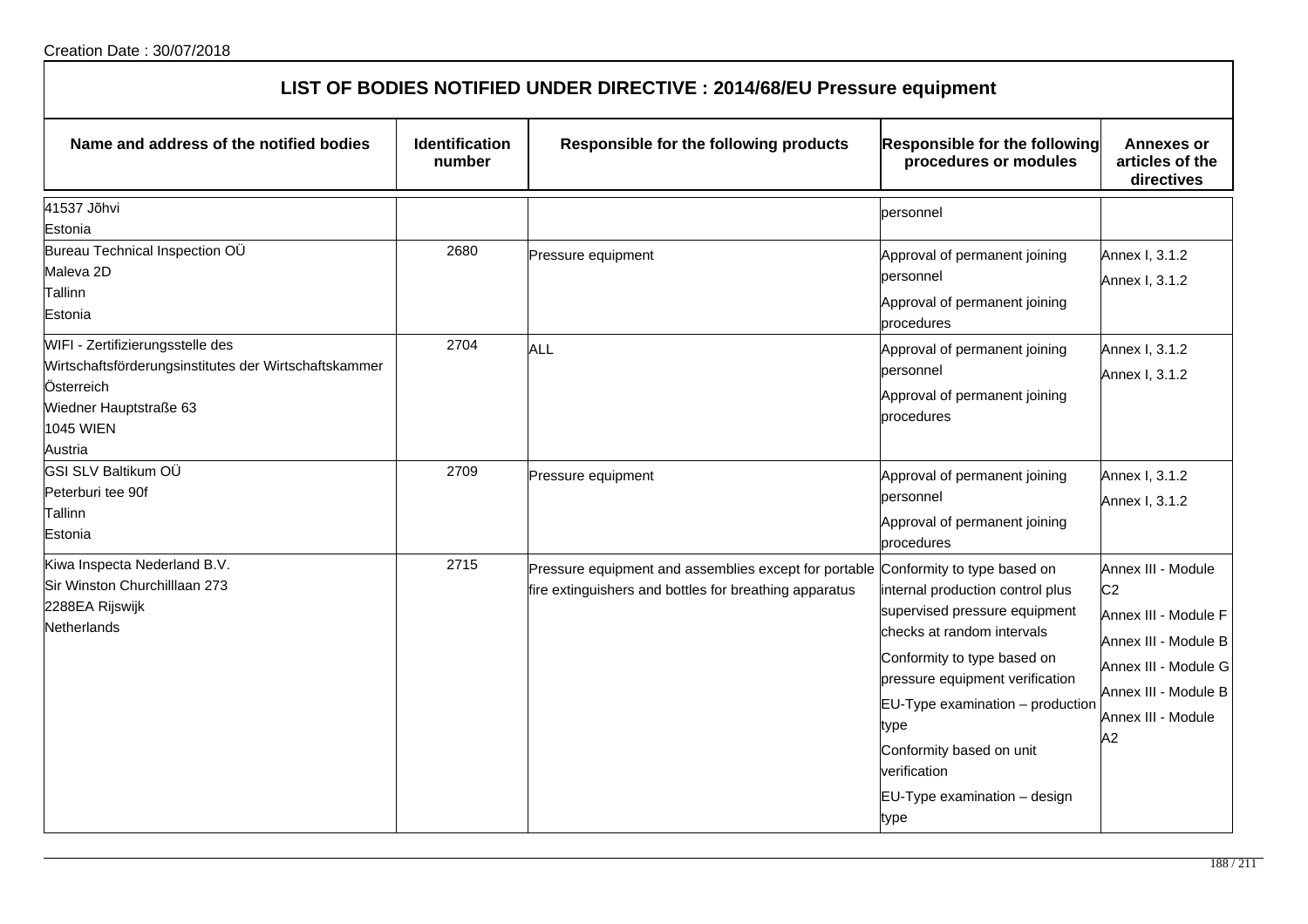| LIST OF BODIES NOTIFIED UNDER DIRECTIVE : 2014/68/EU Pressure equipment                                                                                           |                          |                                        |                                                                                                                                                                                                                                                                                                                                                                                                                                                                                                                                                                                                                                                                                                                                                                      |                                                                                                                                                                                                                                                                                                                                                                         |  |
|-------------------------------------------------------------------------------------------------------------------------------------------------------------------|--------------------------|----------------------------------------|----------------------------------------------------------------------------------------------------------------------------------------------------------------------------------------------------------------------------------------------------------------------------------------------------------------------------------------------------------------------------------------------------------------------------------------------------------------------------------------------------------------------------------------------------------------------------------------------------------------------------------------------------------------------------------------------------------------------------------------------------------------------|-------------------------------------------------------------------------------------------------------------------------------------------------------------------------------------------------------------------------------------------------------------------------------------------------------------------------------------------------------------------------|--|
| Name and address of the notified bodies                                                                                                                           | Identification<br>number | Responsible for the following products | Responsible for the following<br>procedures or modules                                                                                                                                                                                                                                                                                                                                                                                                                                                                                                                                                                                                                                                                                                               | <b>Annexes or</b><br>articles of the<br>directives                                                                                                                                                                                                                                                                                                                      |  |
|                                                                                                                                                                   |                          |                                        | Internal production control plus<br>supervised pressure equipment<br>checks at random intervals                                                                                                                                                                                                                                                                                                                                                                                                                                                                                                                                                                                                                                                                      |                                                                                                                                                                                                                                                                                                                                                                         |  |
| INTERTEK INDUSTRY SERVICES ROMANIA<br>Calea Rahovei nr. 266-268, corp 63, Anexele A-B,<br>Stâlpii 0-4, etaj 1, Camera 01, Sector 5<br><b>Bucharest</b><br>Romania | 2725                     | Pressure equipment                     | Conformity to type based on<br>internal production control plus<br>supervised pressure equipment<br>checks at random intervals<br>Quality assurance of final pressure <i>Annex III - Module E</i><br>equipment inspection and testing<br>Conformity to type based on<br>pressure equipment quality<br>assurance<br>Quality assurance of the<br>production process<br>Conformity to type based on quality<br>assurance of the production<br>process<br>Conformity to type based on<br>pressure equipment verification<br>EU-Type examination - production A2<br>type<br>Conformity based on unit<br>verification<br>EU-Type examination - design<br>type<br>Conformity based on full quality<br>assurance plus design examination<br>Internal production control plus | Annex III - Module<br>C <sub>2</sub><br>Annex III - Module<br>E <sub>1</sub><br>Annex III - Module<br>ID <sub>1</sub><br>Annex III - Module D<br>Annex III - Module F<br>Annex III - Module B<br>Annex III - Module G<br>Annex III - Module B<br>Annex III - Module<br>H <sub>1</sub><br>Annex III - Module<br>Annex III - Module H<br>Annex I, 3.1.2<br>Annex I, 3.1.2 |  |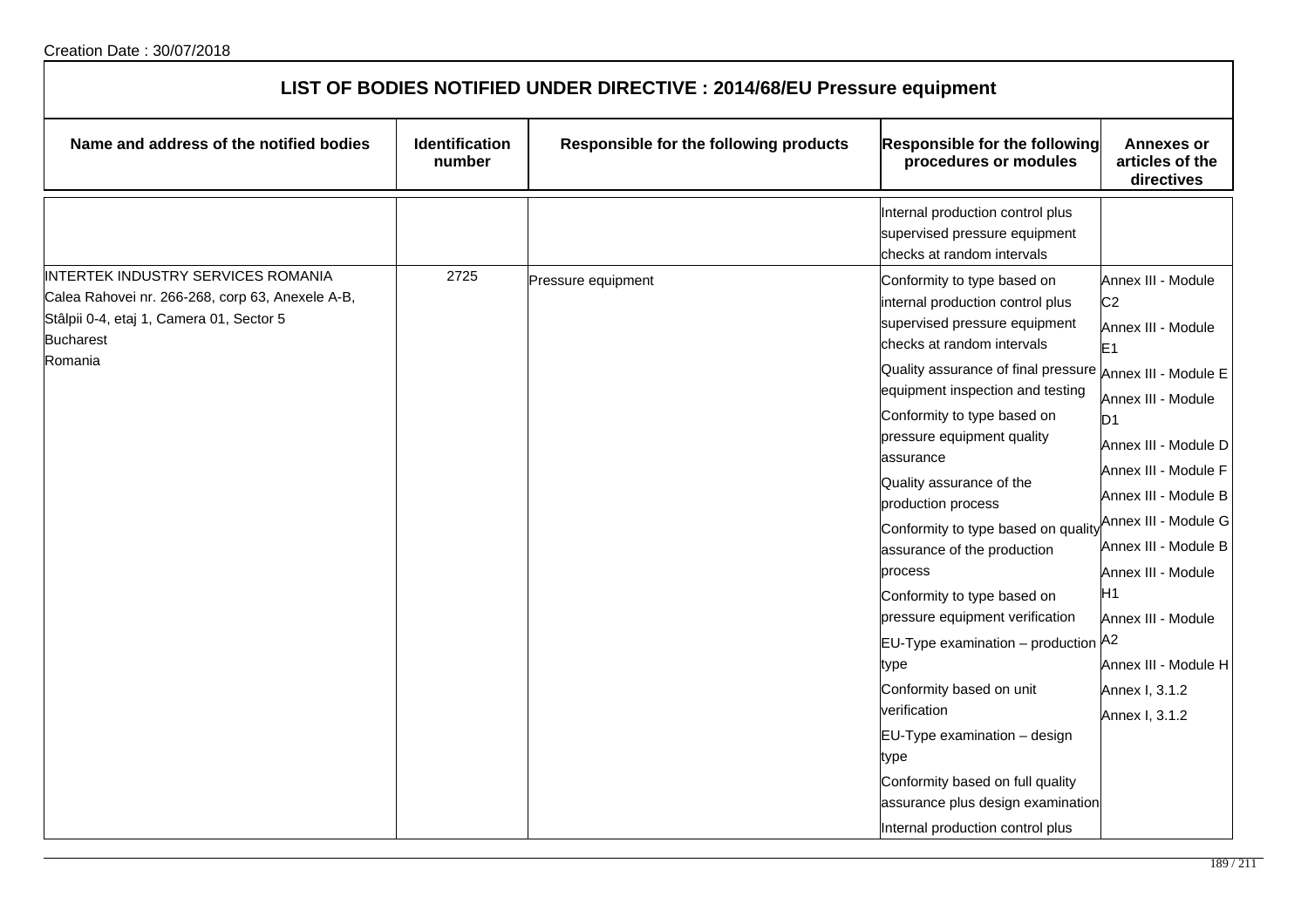| LIST OF BODIES NOTIFIED UNDER DIRECTIVE : 2014/68/EU Pressure equipment                    |                                 |                                        |                                                                                                                                                                                                                                                                                                                                                                                                                                                                                                                                                                                                       |                                                                                                                                                                                                                                                                                                                                                                   |  |
|--------------------------------------------------------------------------------------------|---------------------------------|----------------------------------------|-------------------------------------------------------------------------------------------------------------------------------------------------------------------------------------------------------------------------------------------------------------------------------------------------------------------------------------------------------------------------------------------------------------------------------------------------------------------------------------------------------------------------------------------------------------------------------------------------------|-------------------------------------------------------------------------------------------------------------------------------------------------------------------------------------------------------------------------------------------------------------------------------------------------------------------------------------------------------------------|--|
| Name and address of the notified bodies                                                    | <b>Identification</b><br>number | Responsible for the following products | Responsible for the following<br>procedures or modules                                                                                                                                                                                                                                                                                                                                                                                                                                                                                                                                                | <b>Annexes or</b><br>articles of the<br>directives                                                                                                                                                                                                                                                                                                                |  |
|                                                                                            |                                 |                                        | supervised pressure equipment<br>checks at random intervals<br>Conformity based on full quality<br>assurance<br>Approval of permanent joining<br>personnel<br>Approval of permanent joining<br>procedures                                                                                                                                                                                                                                                                                                                                                                                             |                                                                                                                                                                                                                                                                                                                                                                   |  |
| <b>SGS ROMANIA SA</b><br>Calea #erban Voda nr. 38, sector 4<br><b>Bucharest</b><br>Romania | 2726                            | Pressure equipment                     | Conformity to type based on<br>internal production control plus<br>supervised pressure equipment<br>checks at random intervals<br>Quality assurance of final pressure Annex III - Module E<br>equipment inspection and testing<br>Conformity to type based on<br>pressure equipment quality<br>assurance<br>Quality assurance of the<br>production process<br>Conformity to type based on quality<br>assurance of the production<br>process<br>Conformity to type based on<br>pressure equipment verification<br>EU-Type examination - production<br>type<br>Conformity based on unit<br>verification | Annex III - Module<br>C <sub>2</sub><br>Annex III - Module<br>E <sub>1</sub><br>Annex III - Module<br>D <sub>1</sub><br>Annex III - Module D<br>Annex III - Module F<br>Annex III - Module B<br>Annex III - Module G<br>Annex III - Module B<br>Annex III - Module<br>lΗ1<br>Annex III - Module<br>Α2<br>Annex III - Module H<br>Annex I, 3.1.2<br>Annex I, 3.1.2 |  |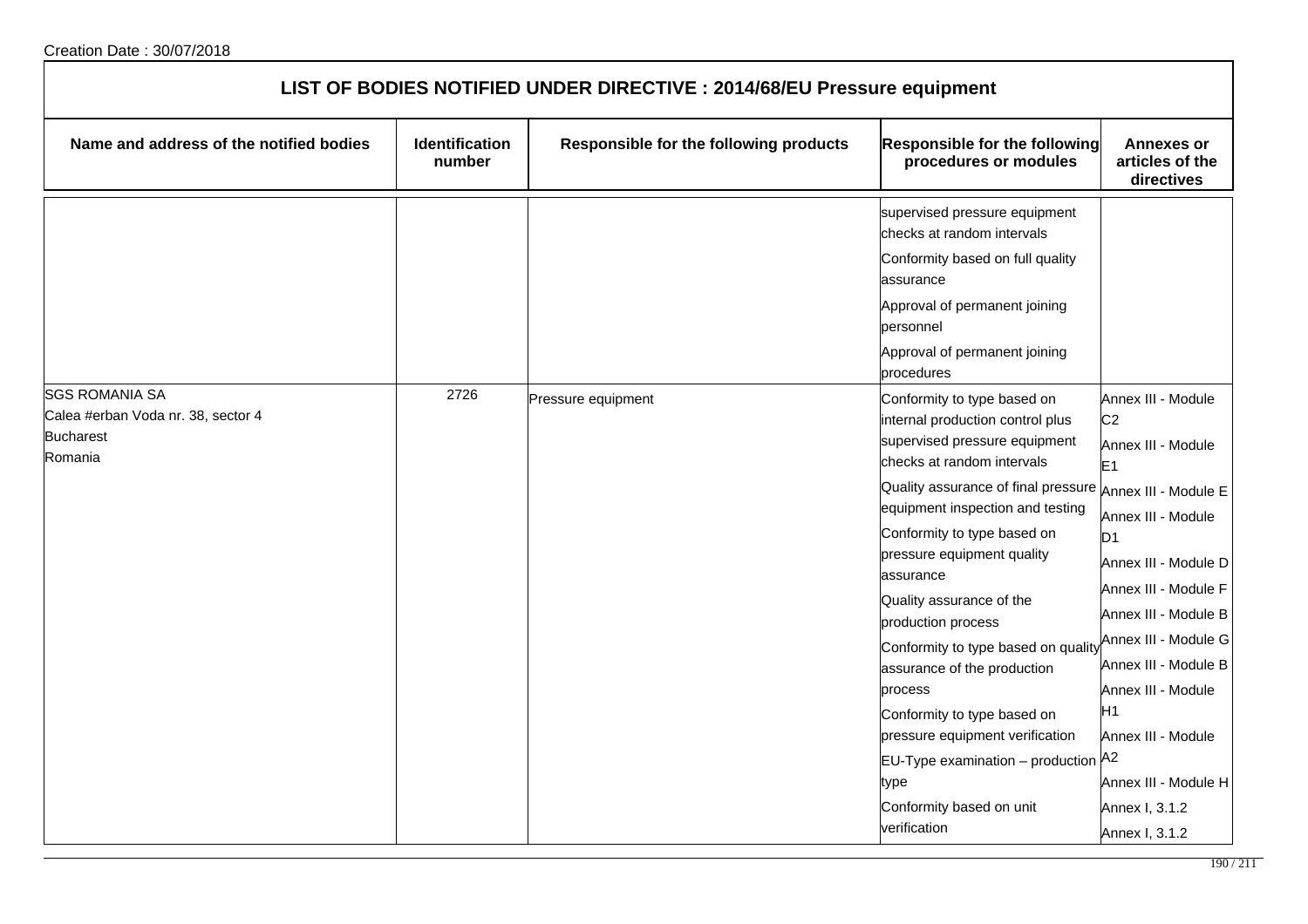| LIST OF BODIES NOTIFIED UNDER DIRECTIVE : 2014/68/EU Pressure equipment |                                 |                                        |                                                                                                                                                                                                                                                                                                                                                                                                                                                                                                                                                                                                                                                                                                    |                                                                                                                                                                                                      |  |
|-------------------------------------------------------------------------|---------------------------------|----------------------------------------|----------------------------------------------------------------------------------------------------------------------------------------------------------------------------------------------------------------------------------------------------------------------------------------------------------------------------------------------------------------------------------------------------------------------------------------------------------------------------------------------------------------------------------------------------------------------------------------------------------------------------------------------------------------------------------------------------|------------------------------------------------------------------------------------------------------------------------------------------------------------------------------------------------------|--|
| Name and address of the notified bodies                                 | <b>Identification</b><br>number | Responsible for the following products | <b>Responsible for the following</b><br>procedures or modules                                                                                                                                                                                                                                                                                                                                                                                                                                                                                                                                                                                                                                      | <b>Annexes or</b><br>articles of the<br>directives                                                                                                                                                   |  |
| NORDISK SVEJSE KONTROL A/S<br>Stejlundvænget 4<br>9870 ØLGOD<br>Denmark | 2735                            | <b>ALL</b>                             | EU-Type examination - design<br>type<br>Conformity based on full quality<br>assurance plus design examination<br>Internal production control plus<br>supervised pressure equipment<br>checks at random intervals<br>Conformity based on full quality<br>assurance<br>Approval of permanent joining<br>personnel<br>Approval of permanent joining<br>procedures<br>Conformity to type based on<br>internal production control plus<br>supervised pressure equipment<br>checks at random intervals<br>Conformity to type based on<br>pressure equipment verification<br>EU-Type examination - production<br>type<br>Conformity based on unit<br>verification<br>EU-Type examination - design<br>type | Annex III - Module<br>C <sub>2</sub><br>Annex III - Module F<br>Annex III - Module B<br>Annex III - Module G<br>Annex III - Module B<br>Annex III - Module<br>A2<br>Annex I, 3.1.2<br>Annex I, 3.1.2 |  |
|                                                                         |                                 |                                        | Internal production control plus<br>supervised pressure equipment<br>checks at random intervals                                                                                                                                                                                                                                                                                                                                                                                                                                                                                                                                                                                                    |                                                                                                                                                                                                      |  |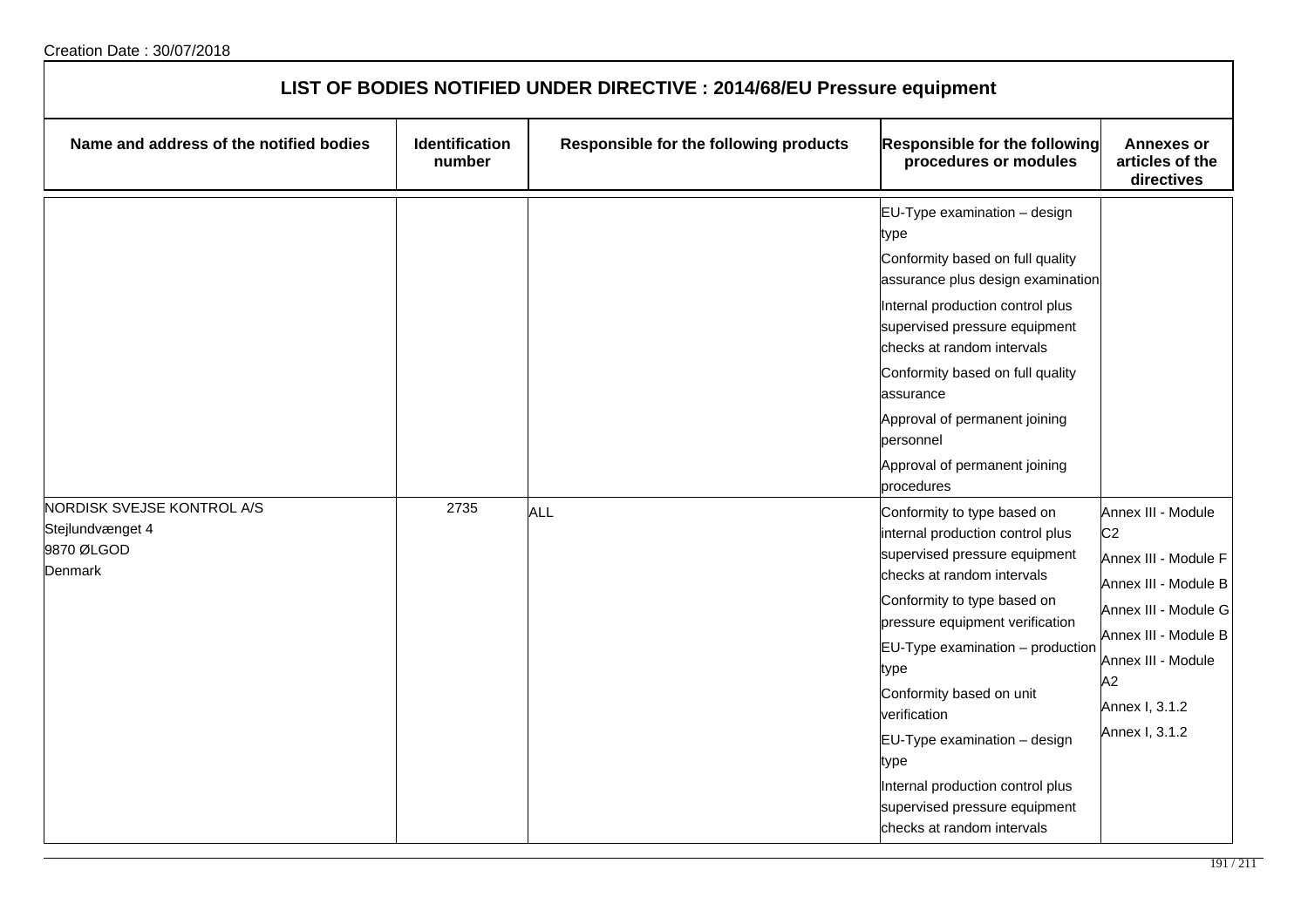| LIST OF BODIES NOTIFIED UNDER DIRECTIVE : 2014/68/EU Pressure equipment                                                                                       |                                 |                                        |                                                                                                                                                                                                                                                                                                                                                                                                                                     |                                                                                                                                                                  |  |
|---------------------------------------------------------------------------------------------------------------------------------------------------------------|---------------------------------|----------------------------------------|-------------------------------------------------------------------------------------------------------------------------------------------------------------------------------------------------------------------------------------------------------------------------------------------------------------------------------------------------------------------------------------------------------------------------------------|------------------------------------------------------------------------------------------------------------------------------------------------------------------|--|
| Name and address of the notified bodies                                                                                                                       | <b>Identification</b><br>number | Responsible for the following products | <b>Responsible for the following</b><br>procedures or modules                                                                                                                                                                                                                                                                                                                                                                       | <b>Annexes or</b><br>articles of the<br>directives                                                                                                               |  |
|                                                                                                                                                               |                                 |                                        | Approval of permanent joining<br>personnel<br>Approval of permanent joining<br>procedures                                                                                                                                                                                                                                                                                                                                           |                                                                                                                                                                  |  |
| TÜV AUSTRIA TURK BELGELEND#RME E##T#M VE<br>GÖZET#M H#Z. LTD. #T#.<br>Barbaros Mahallesi Susuz Sokak, Nu:13/1 Ata#ehir<br>Kad#köy / #STANBUL<br><b>Turkey</b> | 2737                            | ALL                                    | Conformity to type based on<br>internal production control plus<br>supervised pressure equipment<br>checks at random intervals<br>Conformity to type based on<br>pressure equipment verification<br>EU-Type examination - production<br>type<br>Conformity based on unit<br>verification<br>EU-Type examination - design<br>type<br>Internal production control plus<br>supervised pressure equipment<br>checks at random intervals | Annex III - Module<br>C <sub>2</sub><br>Annex III - Module F<br>Annex III - Module B<br>Annex III - Module G<br>Annex III - Module B<br>Annex III - Module<br>A2 |  |
| Elme TKS OÜ<br>Kopli 103<br><b>Tallinn 11712</b><br>Estonia                                                                                                   | 2743                            | Pressure equipment                     | Approval of permanent joining<br>personnel                                                                                                                                                                                                                                                                                                                                                                                          | Annex I, 3.1.2                                                                                                                                                   |  |
| GLOBAL INSPECTION SERVICES, S.L.U.<br>c/ Nogales, 3-5. Local 11-12 28005 Madrid<br>Madrid<br>Spain                                                            | 2744                            | <b>ALL</b>                             | Conformity to type based on<br>internal production control plus<br>supervised pressure equipment<br>checks at random intervals<br>Conformity to type based on                                                                                                                                                                                                                                                                       | Annex III - Module<br>C <sub>2</sub><br>Annex III - Module F<br>Annex III - Module B<br>Annex III - Module G                                                     |  |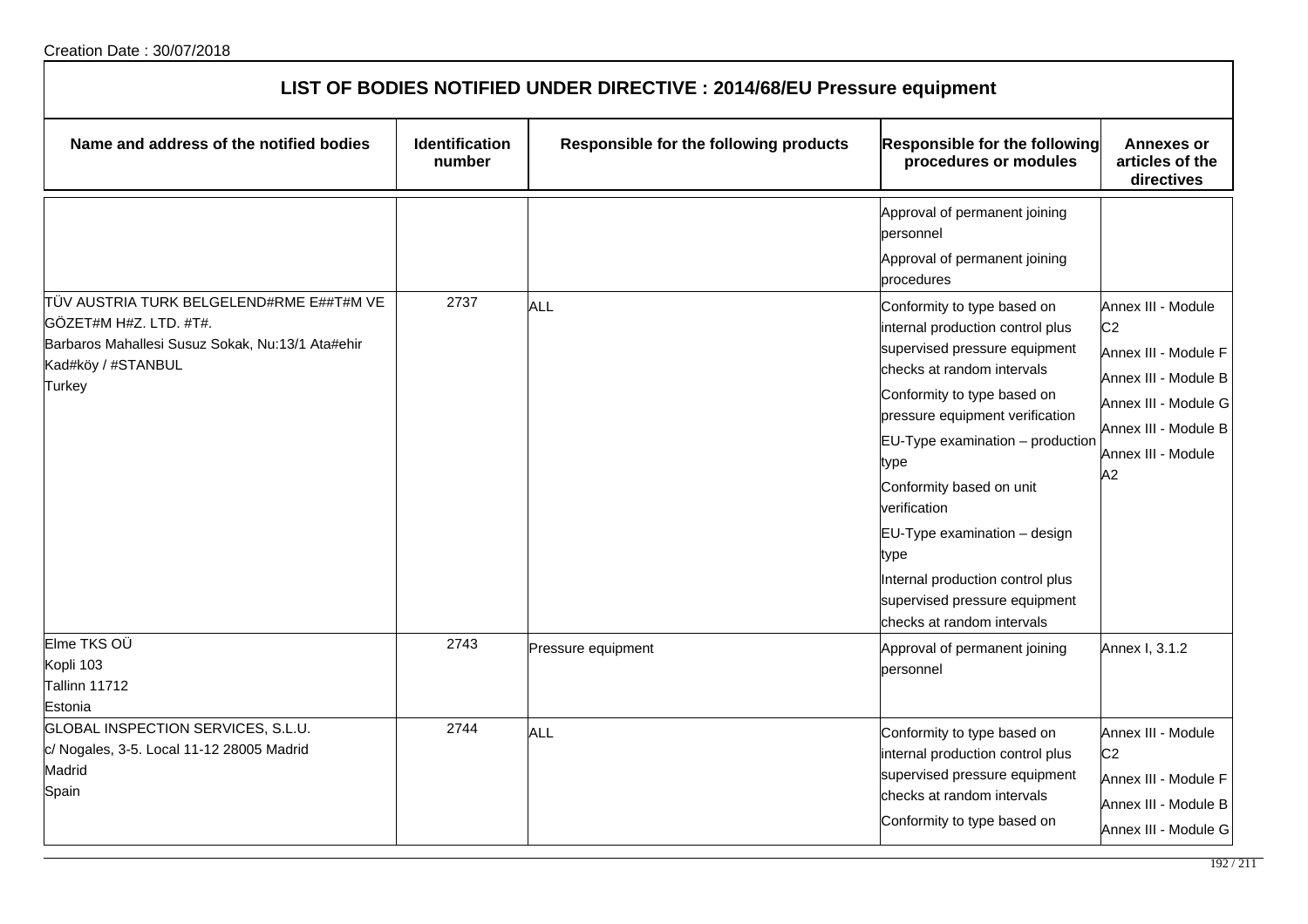| LIST OF BODIES NOTIFIED UNDER DIRECTIVE : 2014/68/EU Pressure equipment                                                                                      |                                 |                                        |                                                                                                                                                                                                                                                                                                                                                                                                                       |                                                                                                                                                |
|--------------------------------------------------------------------------------------------------------------------------------------------------------------|---------------------------------|----------------------------------------|-----------------------------------------------------------------------------------------------------------------------------------------------------------------------------------------------------------------------------------------------------------------------------------------------------------------------------------------------------------------------------------------------------------------------|------------------------------------------------------------------------------------------------------------------------------------------------|
| Name and address of the notified bodies                                                                                                                      | <b>Identification</b><br>number | Responsible for the following products | <b>Responsible for the following</b><br>procedures or modules                                                                                                                                                                                                                                                                                                                                                         | <b>Annexes or</b><br>articles of the<br>directives                                                                                             |
|                                                                                                                                                              |                                 |                                        | pressure equipment verification<br>EU-Type examination - production Annex III - Module<br>type<br>Conformity based on unit<br>verification<br>EU-Type examination - design<br>type<br>Internal production control plus<br>supervised pressure equipment<br>checks at random intervals<br>European approval for materials<br>Approval of permanent joining<br>personnel<br>Approval of permanent joining<br>procedures | Annex III - Module B<br>A2<br>Article 15<br>Annex I, 3.1.2<br>Annex I, 3.1.2                                                                   |
| ITEC - ISTITUTO TECNOLOGICO EUROPEO DI<br>CERTIFICAZIONE S.r.I.<br>Via Biella, 1<br>59013 Montemurlo (PO)<br>Italy<br>ITEC - ISTITUTO TECNOLOGICO EUROPEO DI | 2761<br>2761                    | ALL<br>ALL                             | Approval of non-destructive testing Annex I, 3.1.3<br>personnel<br>Conformity to type based on                                                                                                                                                                                                                                                                                                                        | Annex III - Module                                                                                                                             |
| CERTIFICAZIONE S.r.I.<br>Via Biella, 1<br>59013 Montemurlo (PO)<br><b>Italy</b>                                                                              |                                 |                                        | internal production control plus<br>supervised pressure equipment<br>checks at random intervals<br>Quality assurance of final pressure<br>equipment inspection and testing<br>Conformity to type based on<br>pressure equipment quality                                                                                                                                                                               | C <sub>2</sub><br>Annex III - Module<br>E <sub>1</sub><br>Annex III - Module E<br>Annex III - Module<br>D <sub>1</sub><br>Annex III - Module D |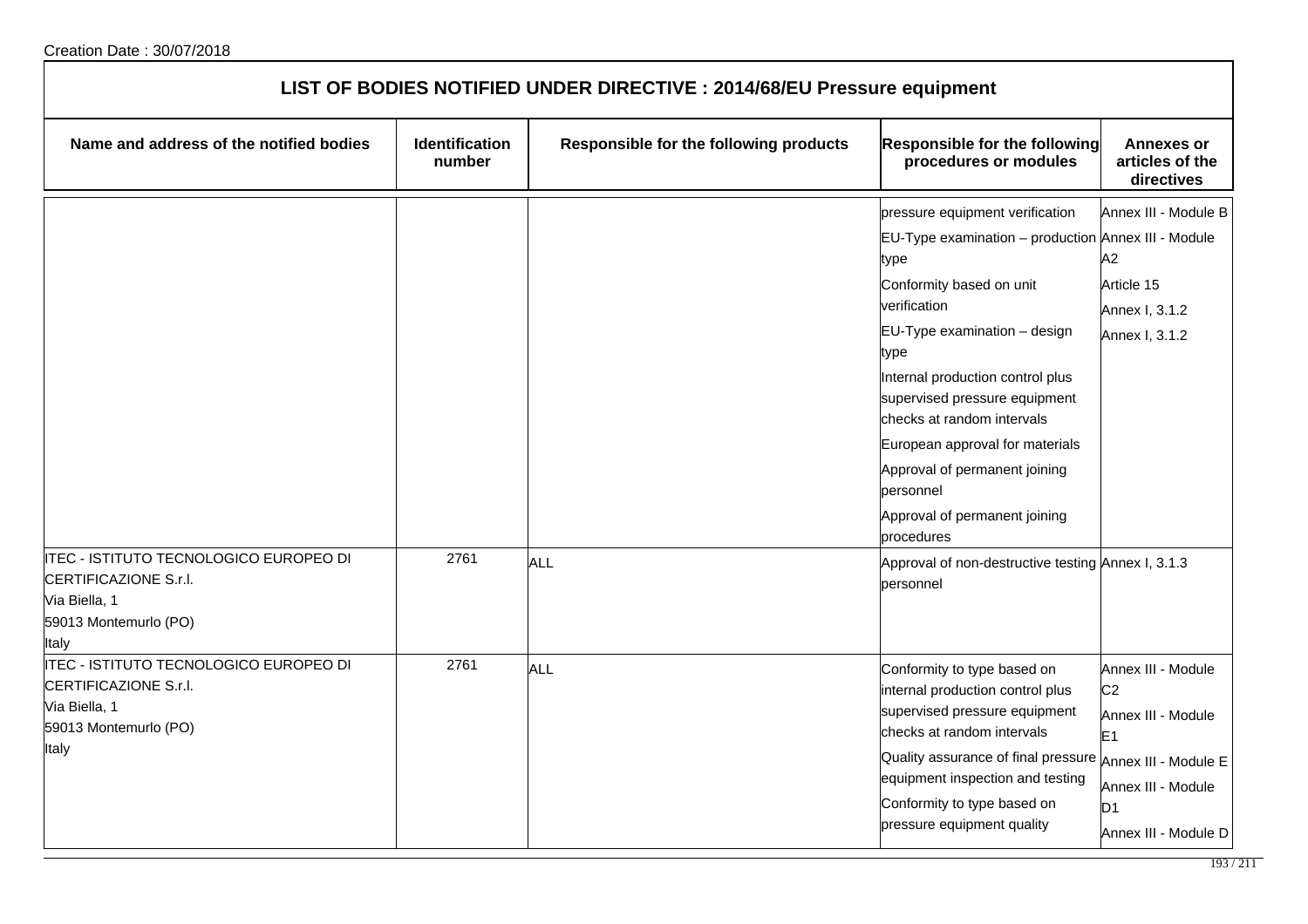| LIST OF BODIES NOTIFIED UNDER DIRECTIVE : 2014/68/EU Pressure equipment |                          |                                        |                                                                                                                                                                                                                                                                                                                                                                                                                                                                                                                                                                                                                                                                                                   |                                                                                                                                                                                                      |
|-------------------------------------------------------------------------|--------------------------|----------------------------------------|---------------------------------------------------------------------------------------------------------------------------------------------------------------------------------------------------------------------------------------------------------------------------------------------------------------------------------------------------------------------------------------------------------------------------------------------------------------------------------------------------------------------------------------------------------------------------------------------------------------------------------------------------------------------------------------------------|------------------------------------------------------------------------------------------------------------------------------------------------------------------------------------------------------|
| Name and address of the notified bodies                                 | Identification<br>number | Responsible for the following products | <b>Responsible for the following</b><br>procedures or modules                                                                                                                                                                                                                                                                                                                                                                                                                                                                                                                                                                                                                                     | <b>Annexes or</b><br>articles of the<br>directives                                                                                                                                                   |
|                                                                         |                          |                                        | assurance<br>Quality assurance of the<br>production process<br>Conformity to type based on quality Annex III - Module B<br>assurance of the production<br>process<br>Conformity to type based on<br>pressure equipment verification<br>$EU-Type$ examination $-$ production<br>type<br>Conformity based on unit<br>verification<br>EU-Type examination - design<br>type<br>Conformity based on full quality<br>assurance plus design examination<br>Internal production control plus<br>supervised pressure equipment<br>checks at random intervals<br>Conformity based on full quality<br>assurance<br>Approval of permanent joining<br>personnel<br>Approval of permanent joining<br>procedures | Annex III - Module F<br>Annex III - Module B<br>Annex III - Module G<br>Annex III - Module<br>H <sub>1</sub><br>Annex III - Module<br>A2<br>Annex III - Module H<br>Annex I, 3.1.2<br>Annex I, 3.1.2 |
| Norsk Energi Kontroll AS<br>P.O Box 27 Skøyen 0212<br>Oslo              | 2780                     | Pressure equipment                     | Conformity to type based on<br>internal production control plus<br>supervised pressure equipment                                                                                                                                                                                                                                                                                                                                                                                                                                                                                                                                                                                                  | Annex III - Module<br>C <sub>2</sub><br>Annex III - Module F                                                                                                                                         |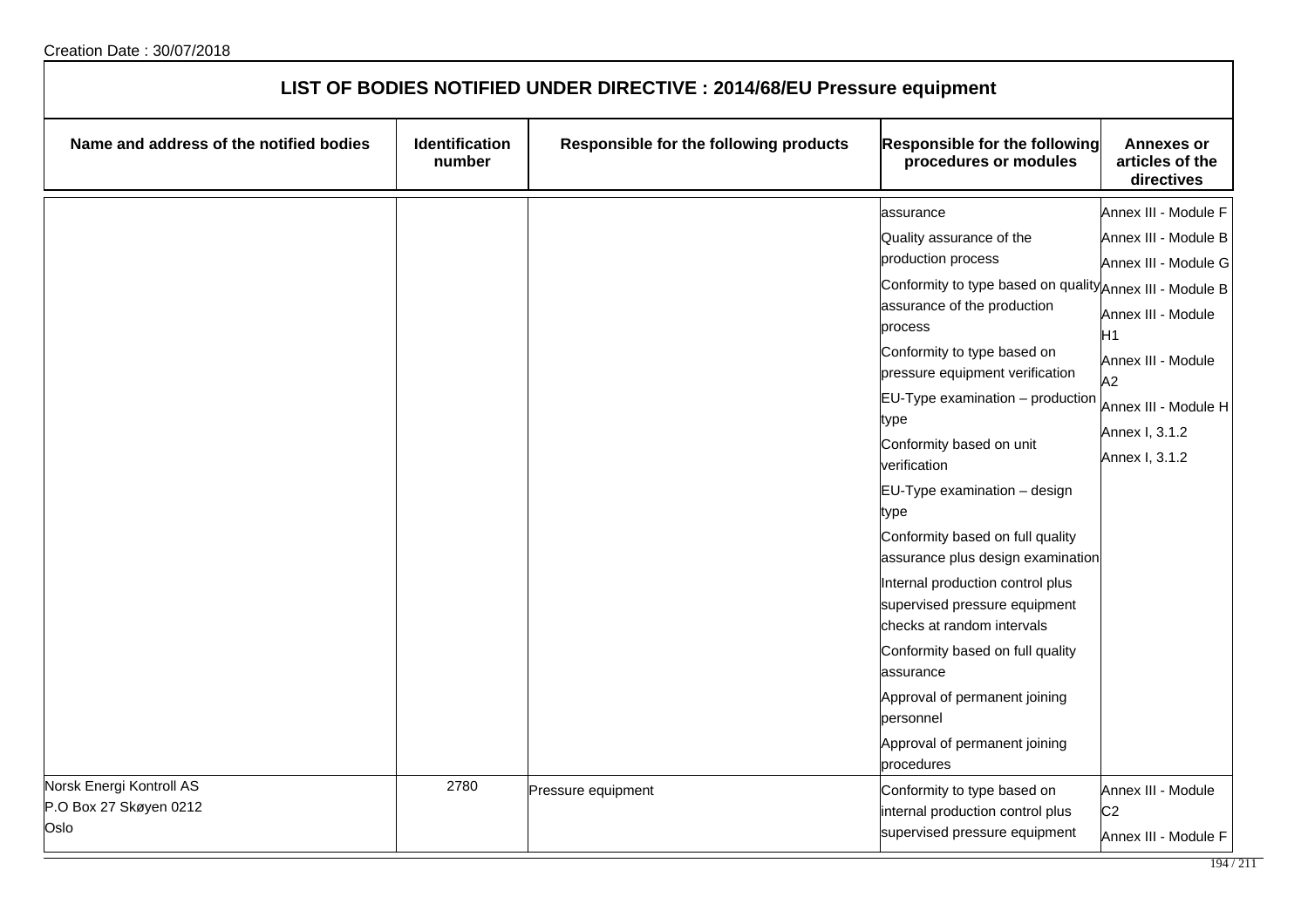| LIST OF BODIES NOTIFIED UNDER DIRECTIVE : 2014/68/EU Pressure equipment                                                 |                                 |                                        |                                                                                                                                                                                                                                                                                                                                                                                                                                                                                                                                                                                                                                                                                                                                                                                                                   |                                                                                                                                                                                                                                                                                                                        |
|-------------------------------------------------------------------------------------------------------------------------|---------------------------------|----------------------------------------|-------------------------------------------------------------------------------------------------------------------------------------------------------------------------------------------------------------------------------------------------------------------------------------------------------------------------------------------------------------------------------------------------------------------------------------------------------------------------------------------------------------------------------------------------------------------------------------------------------------------------------------------------------------------------------------------------------------------------------------------------------------------------------------------------------------------|------------------------------------------------------------------------------------------------------------------------------------------------------------------------------------------------------------------------------------------------------------------------------------------------------------------------|
| Name and address of the notified bodies                                                                                 | <b>Identification</b><br>number | Responsible for the following products | Responsible for the following<br>procedures or modules                                                                                                                                                                                                                                                                                                                                                                                                                                                                                                                                                                                                                                                                                                                                                            | <b>Annexes or</b><br>articles of the<br>directives                                                                                                                                                                                                                                                                     |
| Norway<br>TÜV AUSTRIA IBERIA, S.L.<br>C/ Velázquez Moreno, 29, 2ª Planta, Oficina 9<br>36202 Vigo (Pontevedra)<br>Spain | 2781                            | <b>ALL</b>                             | checks at random intervals<br>Conformity to type based on<br>pressure equipment verification<br>$EU-Type$ examination $-$ production<br>type<br>Conformity based on unit<br>verification<br>EU-Type examination - design<br>type<br>Internal production control plus<br>supervised pressure equipment<br>checks at random intervals<br>Conformity to type based on<br>internal production control plus<br>supervised pressure equipment<br>checks at random intervals<br>Conformity to type based on<br>pressure equipment verification<br>$EU-Type$ examination $-$ production<br>type<br>Conformity based on unit<br>verification<br>EU-Type examination - design<br>type<br>Internal production control plus<br>supervised pressure equipment<br>checks at random intervals<br>European approval for materials | Annex III - Module B<br>Annex III - Module G<br>Annex III - Module B<br>Annex III - Module<br>A2<br>Annex III - Module<br>C <sub>2</sub><br>Annex III - Module F<br>Annex III - Module B<br>Annex III - Module G<br>Annex III - Module B<br>Annex III - Module<br>A2<br>Article 15<br>Annex I, 3.1.2<br>Annex I, 3.1.2 |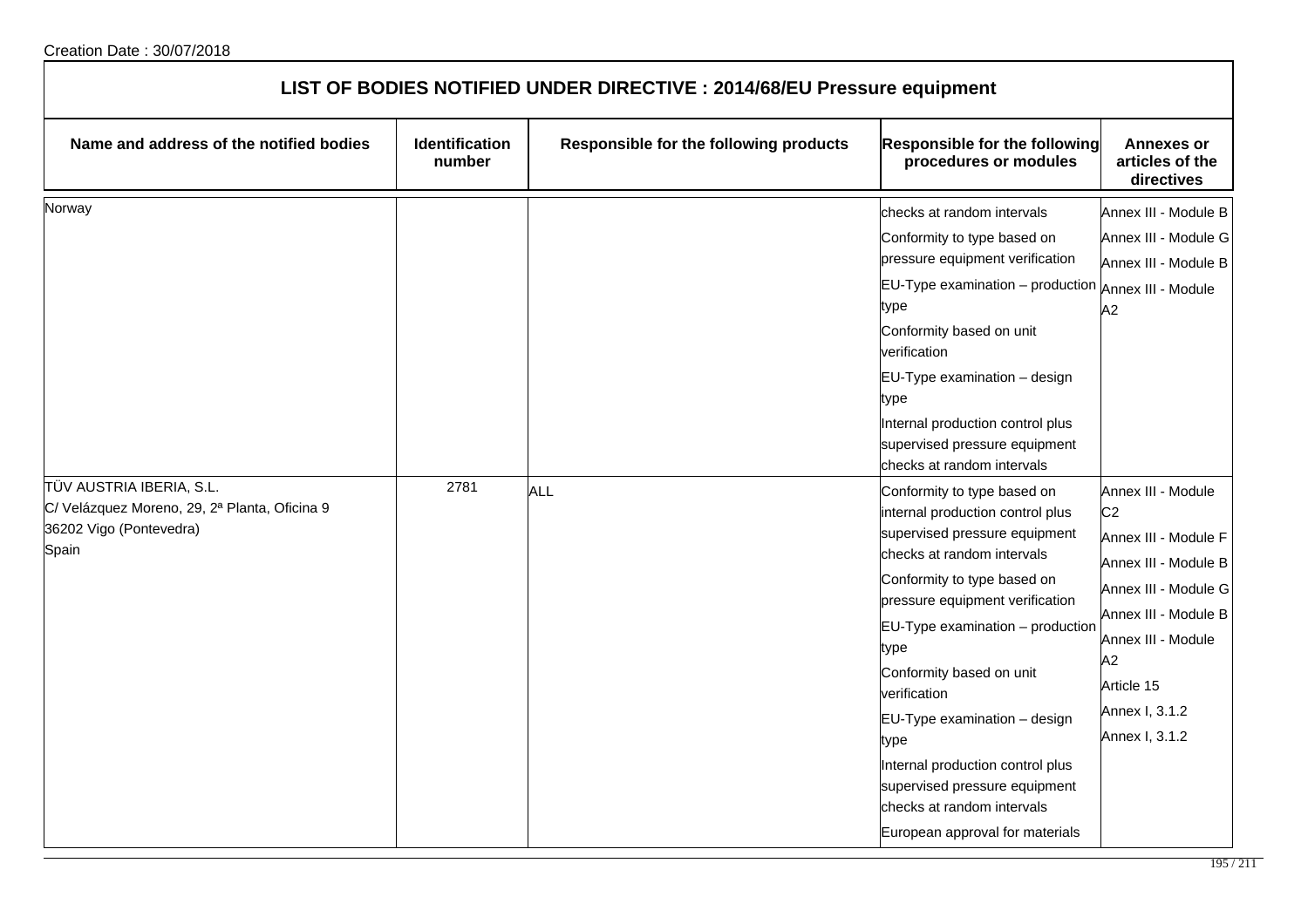| LIST OF BODIES NOTIFIED UNDER DIRECTIVE : 2014/68/EU Pressure equipment                                                                       |                          |                                                                                                                                                                                |                                                                                                                                                                                                                                                                                                                                                                                                                                                                                                                                                                     |                                                                                                                                                                                                                    |  |
|-----------------------------------------------------------------------------------------------------------------------------------------------|--------------------------|--------------------------------------------------------------------------------------------------------------------------------------------------------------------------------|---------------------------------------------------------------------------------------------------------------------------------------------------------------------------------------------------------------------------------------------------------------------------------------------------------------------------------------------------------------------------------------------------------------------------------------------------------------------------------------------------------------------------------------------------------------------|--------------------------------------------------------------------------------------------------------------------------------------------------------------------------------------------------------------------|--|
| Name and address of the notified bodies                                                                                                       | Identification<br>number | Responsible for the following products                                                                                                                                         | <b>Responsible for the following</b><br>procedures or modules                                                                                                                                                                                                                                                                                                                                                                                                                                                                                                       | <b>Annexes or</b><br>articles of the<br>directives                                                                                                                                                                 |  |
|                                                                                                                                               |                          |                                                                                                                                                                                | Approval of permanent joining<br>personnel<br>Approval of permanent joining<br>procedures                                                                                                                                                                                                                                                                                                                                                                                                                                                                           |                                                                                                                                                                                                                    |  |
| INSPECCIONS TECNIQUES DE CATALUNYA, S.L.<br>Avda. Mas Pins, 150 1ª 1 17457 Riudellots de la Selva<br>Riudellots de la Selva (Girona)<br>Spain | 2785                     | ALL                                                                                                                                                                            | Conformity to type based on<br>internal production control plus<br>supervised pressure equipment<br>checks at random intervals<br>Conformity to type based on<br>pressure equipment verification<br>EU-Type examination - production<br>type<br>Conformity based on unit<br>verification<br>EU-Type examination - design<br>type<br>Internal production control plus<br>supervised pressure equipment<br>checks at random intervals<br>European approval for materials<br>Approval of permanent joining<br>personnel<br>Approval of permanent joining<br>procedures | Annex III - Module<br>C <sub>2</sub><br>Annex III - Module F<br>Annex III - Module B<br>Annex III - Module G<br>Annex III - Module B<br>Annex III - Module<br>A2<br>Article 15<br>Annex I, 3.1.2<br>Annex I, 3.1.2 |  |
| Minton, Treharne & Davies Ltd<br>Merton House Croescadarn Close<br>Cardiff Wales CF23 8HF<br>United Kingdom                                   |                          | Pressure equipment of categories II, III, IV as parts of<br><b>PG</b> installations<br>Pressure equipment of categories II, III, IV as parts of<br>refrigeration installations | Approval of permanent joining<br>personnel<br>Approval of permanent joining<br>procedures                                                                                                                                                                                                                                                                                                                                                                                                                                                                           | Annex I, 3.1.2<br>Annex I, 3.1.2                                                                                                                                                                                   |  |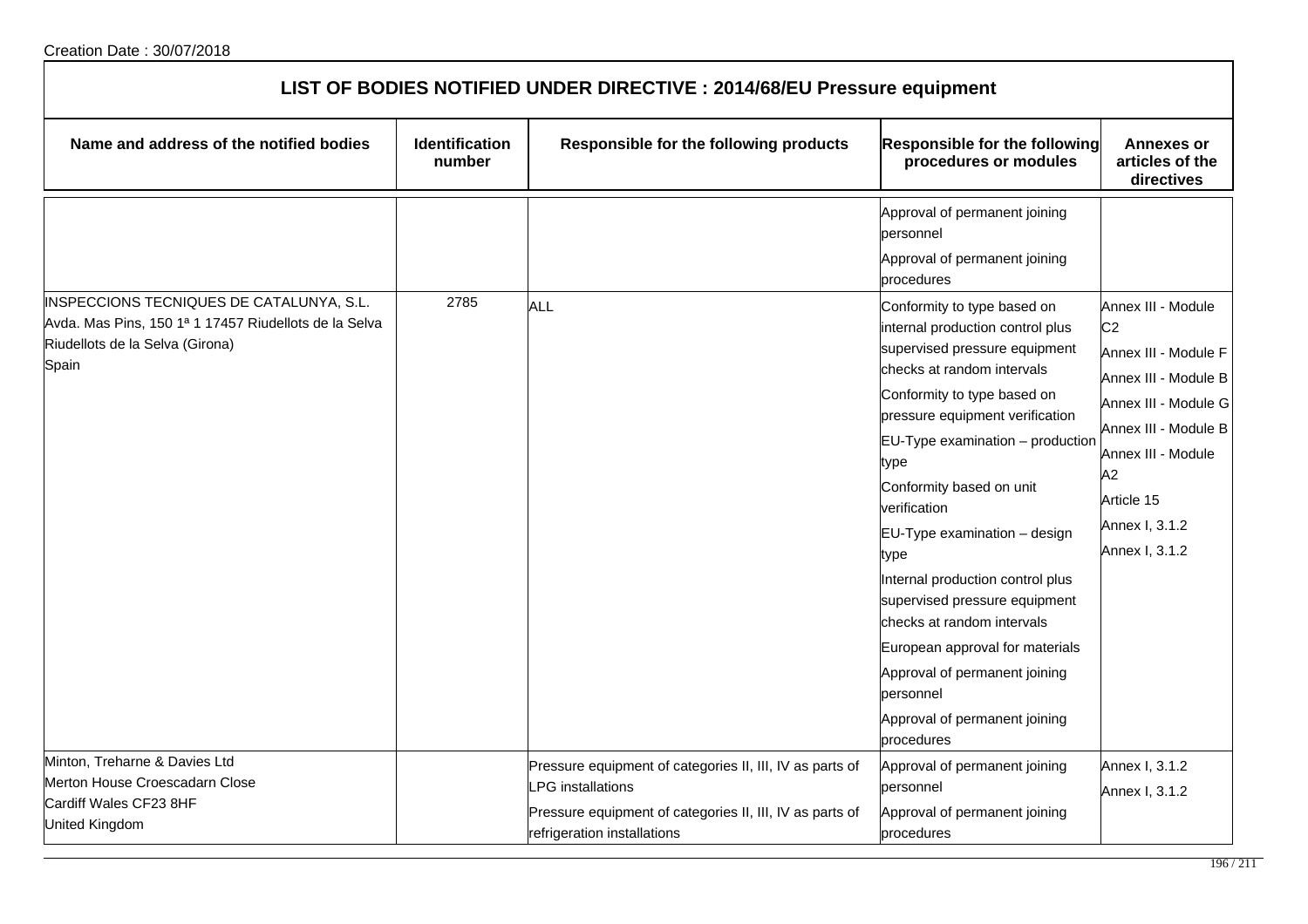| LIST OF BODIES NOTIFIED UNDER DIRECTIVE : 2014/68/EU Pressure equipment                                                                                                          |                                 |                                        |                                                                                                                                                                                                                                                                                                                                                 |                                                                                                                  |
|----------------------------------------------------------------------------------------------------------------------------------------------------------------------------------|---------------------------------|----------------------------------------|-------------------------------------------------------------------------------------------------------------------------------------------------------------------------------------------------------------------------------------------------------------------------------------------------------------------------------------------------|------------------------------------------------------------------------------------------------------------------|
| Name and address of the notified bodies                                                                                                                                          | <b>Identification</b><br>number | Responsible for the following products | <b>Responsible for the following</b><br>procedures or modules                                                                                                                                                                                                                                                                                   | <b>Annexes or</b><br>articles of the<br>directives                                                               |
| Southdown Materials Testing Limited<br>Unit 5, Tansey Green Road Industrial Estate Tansey<br>Green Road Pensnett Brierley Hill DY5 4TL<br><b>Brierley Hill</b><br>United Kingdom |                                 | Pressure equipment                     | Approval of permanent joining<br>personnel<br>Approval of permanent joining<br>procedures                                                                                                                                                                                                                                                       | Annex I, 3.1.2<br>Annex I, 3.1.2                                                                                 |
| <b>Valero Energy Limited</b><br>Pembroke Refinery Pembroke SA71 5SJ<br>Pembroke<br><b>United Kingdom</b>                                                                         |                                 | Pressure equipment                     | Conformity based on unit<br>verification<br>Conformity to type based on<br>pressure equipment verification<br>Conformity to type based on<br>internal production control plus<br>supervised pressure equipment<br>checks at random intervals<br>Internal production control plus<br>supervised pressure equipment<br>checks at random intervals | Annex III - Module G<br>Annex III - Module F<br>Annex III - Module<br>C <sub>2</sub><br>Annex III - Module<br>A2 |
| <b>SGS MIS Testing Ltd</b><br>Unit 2, Kestrel Road<br>Manchester, M17 1SF<br>United Kingdom<br>CODE-A-WELD INSPECTION LTD                                                        |                                 | Pressure equipment                     | Approval of permanent joining<br>personnel<br>Approval of permanent joining<br>procedures                                                                                                                                                                                                                                                       | Annex I, 3.1.2<br>Annex I, 3.1.2                                                                                 |
| Unit 2, Second Avenue, Westfield Trading Estate,<br>Radstock BA3 4BE<br><b>United Kingdom</b>                                                                                    |                                 | Pressure equipment                     | Approval of permanent joining<br>personnel<br>Approval of permanent joining<br>procedures                                                                                                                                                                                                                                                       | Annex I, 3.1.2<br>Annex I, 3.1.2                                                                                 |
| InCon - a Department of Inspection Consultants<br>Rosscliffe Road<br>Ellesmere Port Cheshire CH65 3BS<br><b>United Kingdom</b>                                                   |                                 | ALL                                    | Approval of permanent joining<br>personnel<br>Approval of permanent joining<br>$\sim$ $\sim$ $\sim$ $\sim$ $\sim$                                                                                                                                                                                                                               | Annex I, 3.1.2<br>Annex I, 3.1.2                                                                                 |

procedures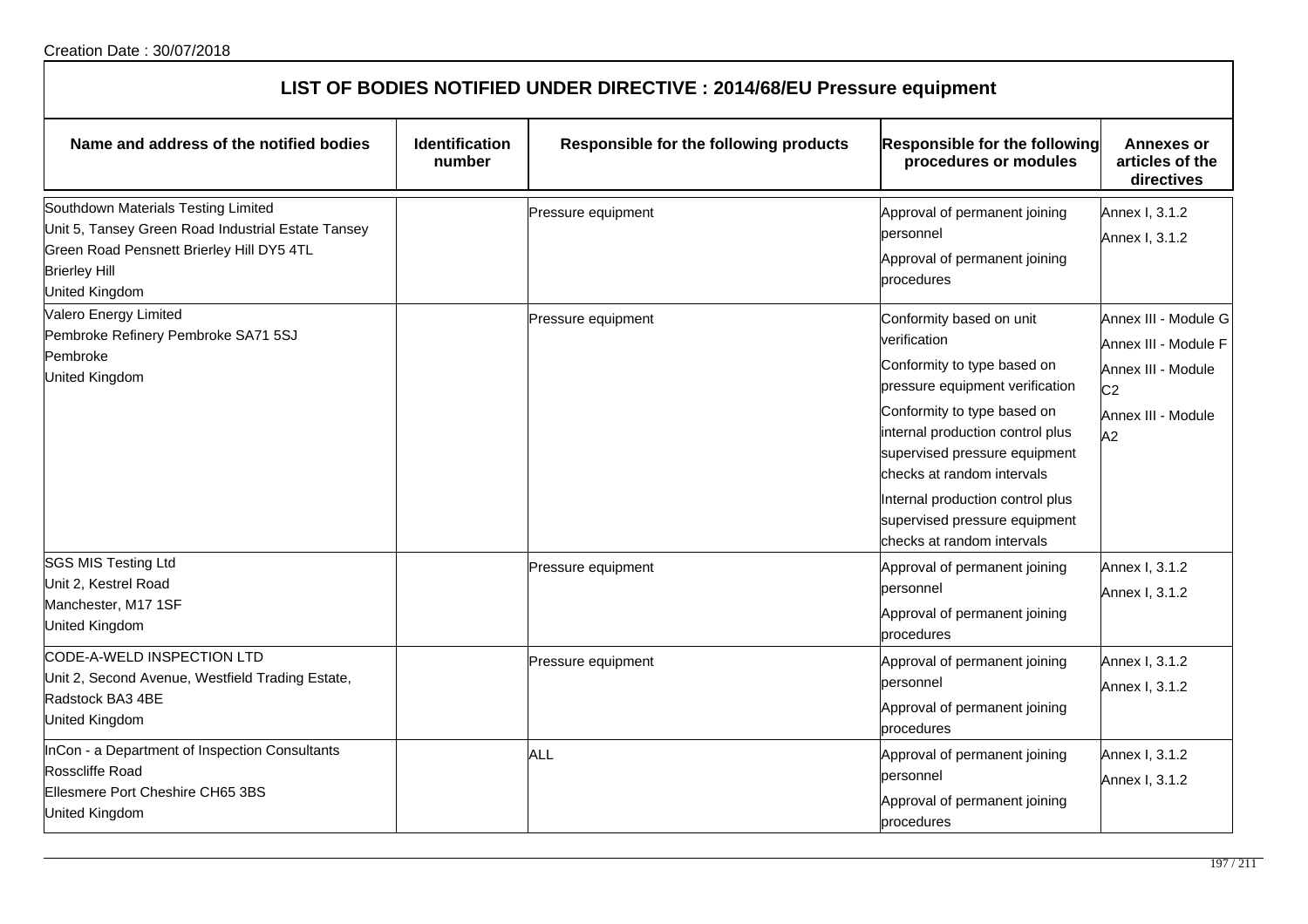| LIST OF BODIES NOTIFIED UNDER DIRECTIVE : 2014/68/EU Pressure equipment                                            |                                 |                                                                                                                                                                                                                                                                                                                                                                                                                                                                                                                                                                                                                                                                                                                                                                                                                                                                                                                                                                                                                                                                                                                                                                                                |                                                                                                                                                                                                                                                                                                                                                 |                                                                                                                  |  |
|--------------------------------------------------------------------------------------------------------------------|---------------------------------|------------------------------------------------------------------------------------------------------------------------------------------------------------------------------------------------------------------------------------------------------------------------------------------------------------------------------------------------------------------------------------------------------------------------------------------------------------------------------------------------------------------------------------------------------------------------------------------------------------------------------------------------------------------------------------------------------------------------------------------------------------------------------------------------------------------------------------------------------------------------------------------------------------------------------------------------------------------------------------------------------------------------------------------------------------------------------------------------------------------------------------------------------------------------------------------------|-------------------------------------------------------------------------------------------------------------------------------------------------------------------------------------------------------------------------------------------------------------------------------------------------------------------------------------------------|------------------------------------------------------------------------------------------------------------------|--|
| Name and address of the notified bodies                                                                            | <b>Identification</b><br>number | Responsible for the following products                                                                                                                                                                                                                                                                                                                                                                                                                                                                                                                                                                                                                                                                                                                                                                                                                                                                                                                                                                                                                                                                                                                                                         | Responsible for the following<br>procedures or modules                                                                                                                                                                                                                                                                                          | <b>Annexes or</b><br>articles of the<br>directives                                                               |  |
| Phillips66 Ltd<br>Humber Refinery South Killingholme<br>Grimsby North East Lincolnshire DN40 3DW<br>United Kingdom |                                 | ALL<br>Pressure equipment<br>Pressure-cookers<br>Pressure equipment of categories II, III, IV as parts of<br><b>LPG</b> installations<br>Pressure equipment of categories II, III, IV as parts of<br>refrigeration installations<br>Portable fire extinguishers<br>Safety accessories<br>Pressure accessories<br>Portable fire extinguishers and bottles for breathing<br>apparatus<br>Pressure equipment and assemblies except for portable<br>fire extinguishers and bottles for breathing apparatus<br>Pressure equipment and assemblies of categories II, III,<br>IV as parts of LPG and water installations<br>Pressure equipment and assemblies of categories II, III,<br>IV as parts of refrigeration installations<br>Conformity assessment of safety valves fitted to fixed<br>LPG (liquefied petroleum gas) storage vessels<br>Conformity assessment of #hermetically sealed'<br>compressor units used in refrigeration systems<br>Pressure equipment as referred to in $1(a)$ , $1(c)$ and $1(d)$<br>of Article 4 and assemblies as referred to in 2(b) of<br>Article 4<br>Pressure equipment and assemblies as defined in<br>Article 2 for use exclusively in fire-fighting plant, | Conformity based on unit<br>verification<br>Conformity to type based on<br>pressure equipment verification<br>Conformity to type based on<br>internal production control plus<br>supervised pressure equipment<br>checks at random intervals<br>Internal production control plus<br>supervised pressure equipment<br>checks at random intervals | Annex III - Module G<br>Annex III - Module F<br>Annex III - Module<br>C <sub>2</sub><br>Annex III - Module<br>A2 |  |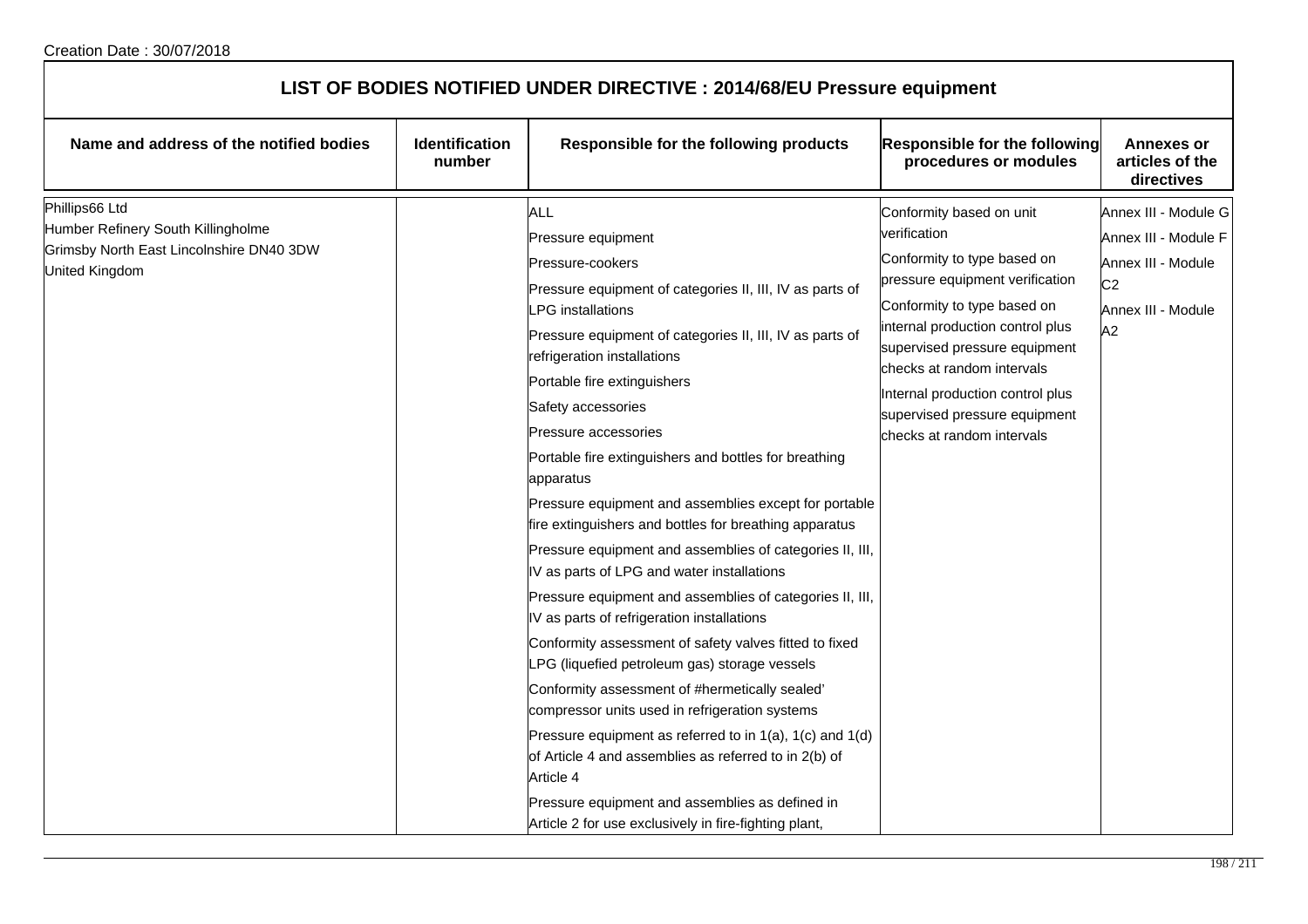| LIST OF BODIES NOTIFIED UNDER DIRECTIVE : 2014/68/EU Pressure equipment                                                               |                                 |                                                                                                                                          |                                                                                                                                                                                                                                                                                                                     |                                                                                                                  |  |
|---------------------------------------------------------------------------------------------------------------------------------------|---------------------------------|------------------------------------------------------------------------------------------------------------------------------------------|---------------------------------------------------------------------------------------------------------------------------------------------------------------------------------------------------------------------------------------------------------------------------------------------------------------------|------------------------------------------------------------------------------------------------------------------|--|
| Name and address of the notified bodies                                                                                               | <b>Identification</b><br>number | Responsible for the following products                                                                                                   | <b>Responsible for the following</b><br>procedures or modules                                                                                                                                                                                                                                                       | <b>Annexes or</b><br>articles of the<br>directives                                                               |  |
|                                                                                                                                       |                                 | excluding fired or otherwise heated pressure equipment<br>presenting a risk of overheating<br><b>Pressured tanks</b>                     |                                                                                                                                                                                                                                                                                                                     |                                                                                                                  |  |
| <b>DOW CORNING LIMITED</b><br><b>Cardiff Road</b><br>Barry South Glamorgan CF63 2YL<br><b>United Kingdom</b>                          |                                 | Pressure equipment and assemblies except for portable Conformity based on unit<br>fire extinguishers and bottles for breathing apparatus | verification<br>Conformity to type based on<br>pressure equipment verification<br>Conformity to type based on<br>internal production control plus<br>supervised pressure equipment<br>checks at random intervals<br>Internal production control plus<br>supervised pressure equipment<br>checks at random intervals | Annex III - Module G<br>Annex III - Module F<br>Annex III - Module<br>C <sub>2</sub><br>Annex III - Module<br>A2 |  |
| BRITISH INSTITUTE OF NON-DESTRUCTIVE<br><b>TESTING</b><br>Newton Building, St Georges Avenue<br>NN2 6JB NORTHAMPTON<br>United Kingdom |                                 | Pressure equipment                                                                                                                       | Approval of non-destructive testing Annex I, 3.1.3<br>personnel                                                                                                                                                                                                                                                     |                                                                                                                  |  |
| Bilfinger Chemserv GmbH, Werkstoffprüfinstitut Linz<br>(WPI Linz)<br>St.-Peter-Straße 25<br>A-4021 Linz<br>Austria                    |                                 | ALL                                                                                                                                      | Approval of permanent joining<br>procedures                                                                                                                                                                                                                                                                         | Annex I, 3.1.2                                                                                                   |  |
| <b>TÜV AUSTRIA CERT GMBH</b><br>Deutschstraße 10<br>1230 Wien<br>Austria                                                              |                                 | ALL                                                                                                                                      | Approval of permanent joining<br>personnel                                                                                                                                                                                                                                                                          | Annex I, 3.1.2                                                                                                   |  |
| gbd Lab GmbH                                                                                                                          |                                 | ALL                                                                                                                                      | Approval of permanent joining                                                                                                                                                                                                                                                                                       | Annex I, 3.1.2                                                                                                   |  |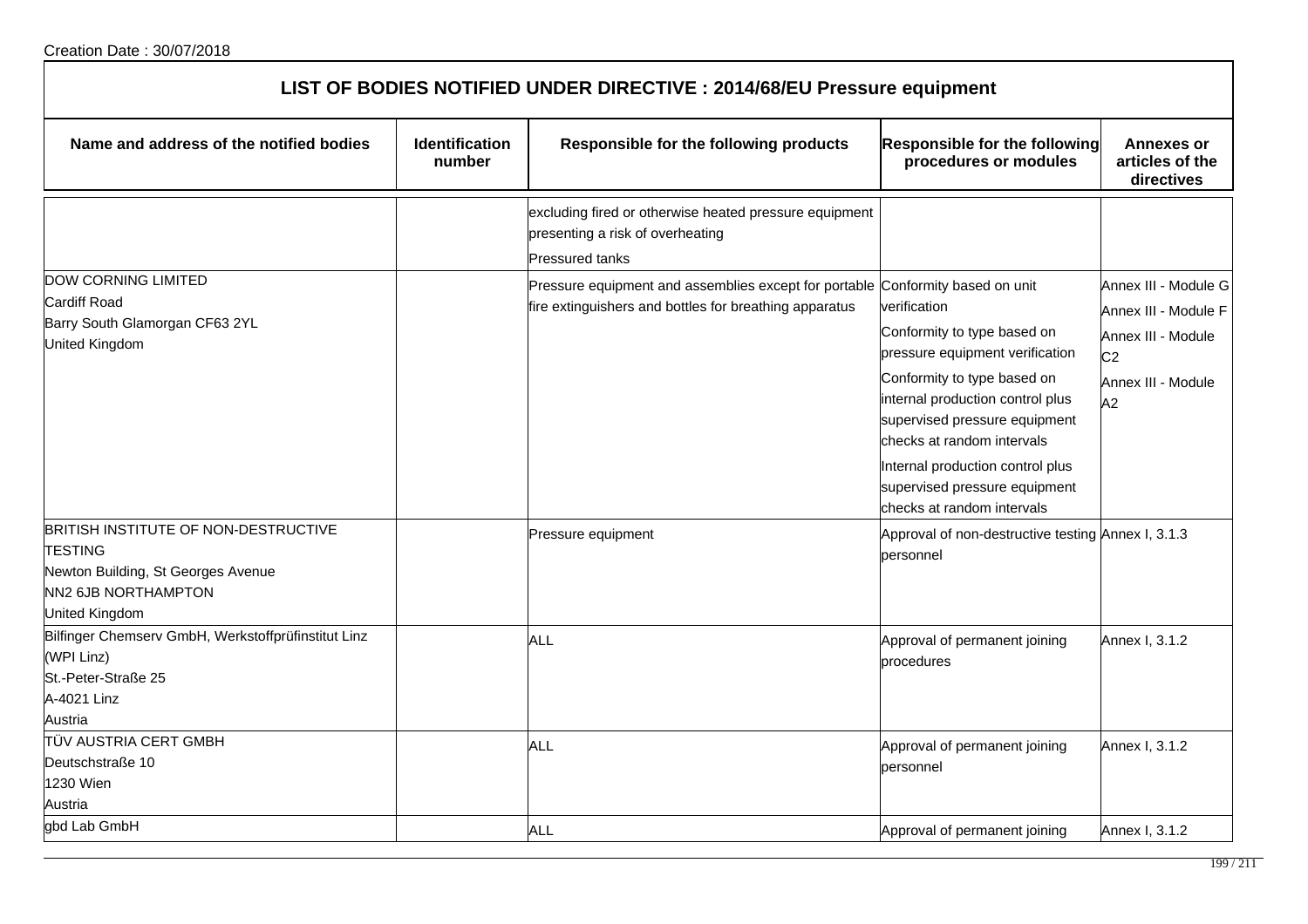| LIST OF BODIES NOTIFIED UNDER DIRECTIVE : 2014/68/EU Pressure equipment |  |
|-------------------------------------------------------------------------|--|
|-------------------------------------------------------------------------|--|

| Name and address of the notified bodies       | Identification<br>number | Responsible for the following products | <b>Responsible for the following</b><br>procedures or modules | <b>Annexes or</b><br>articles of the<br>directives |
|-----------------------------------------------|--------------------------|----------------------------------------|---------------------------------------------------------------|----------------------------------------------------|
| Steinebach 13a                                |                          |                                        | procedures                                                    |                                                    |
| 6850 Dornbirn                                 |                          |                                        |                                                               |                                                    |
| Austria                                       |                          |                                        |                                                               |                                                    |
| gbd Zert GmbH                                 |                          | ALL                                    | Approval of permanent joining                                 | Annex I, 3.1.2                                     |
| Steinebach 13a                                |                          |                                        | personnel                                                     |                                                    |
| 6850 Dornbirn                                 |                          |                                        |                                                               |                                                    |
| Austria                                       |                          |                                        |                                                               |                                                    |
| SteelCERT GmbH                                |                          | <b>ALL</b>                             | Approval of permanent joining                                 | Annex I, 3.1.2                                     |
| Autal 55                                      |                          |                                        | personnel                                                     | Annex I, 3.1.2                                     |
| 8301 Laßnitzhöhe bei Graz                     |                          |                                        | Approval of permanent joining                                 |                                                    |
| Austria                                       |                          |                                        | procedures                                                    |                                                    |
| SystemCERT Zertifizierungsgesellschaft m.b.H. |                          | <b>ALL</b>                             | Approval of permanent joining                                 | Annex I, 3.1.2                                     |
| Parkstraße 11                                 |                          |                                        | personnel                                                     |                                                    |
| 8700 Leoben                                   |                          |                                        |                                                               |                                                    |
| Austria                                       |                          |                                        |                                                               |                                                    |
| TÜV SÜD Landesgesellschaft Österreich GmbH    |                          | <b>ALL</b>                             | Approval of permanent joining                                 | Annex I, 3.1.2                                     |
| Campus 21, Europaring A04301                  |                          |                                        | personnel                                                     |                                                    |
| 2345 Brunn am Gebirge                         |                          |                                        |                                                               |                                                    |
| Austria                                       |                          |                                        |                                                               |                                                    |
| ÖSTERREICHISCHE GESELLSCHAFT FÜR              |                          | <b>ALL</b>                             | Approval of non-destructive testing Annex I, 3.1.3            |                                                    |
| ZERSTÖRUNGSFREIE PRÜFUNG (ÖGfZP)              |                          |                                        | bersonnel                                                     |                                                    |
| Krugerstraße 16                               |                          |                                        |                                                               |                                                    |
| <b>1015 WIEN</b>                              |                          |                                        |                                                               |                                                    |
| Austria                                       |                          |                                        |                                                               |                                                    |
| Covestro NV - Technical Control               |                          | <b>ALL</b>                             | Conformity based on unit                                      | Annex III - Module G                               |
| Haven 507 - Scheldelaan 420                   |                          |                                        | verification                                                  | Annex III - Module F                               |
| BE-2040 Antwerpen                             |                          |                                        | Conformity to type based on                                   | Annex III - Module                                 |
| Belgium                                       |                          |                                        | pressure equipment verification                               | C <sub>2</sub>                                     |
|                                               |                          |                                        | Conformity to type based on                                   |                                                    |
|                                               |                          |                                        |                                                               | Annex III - Module                                 |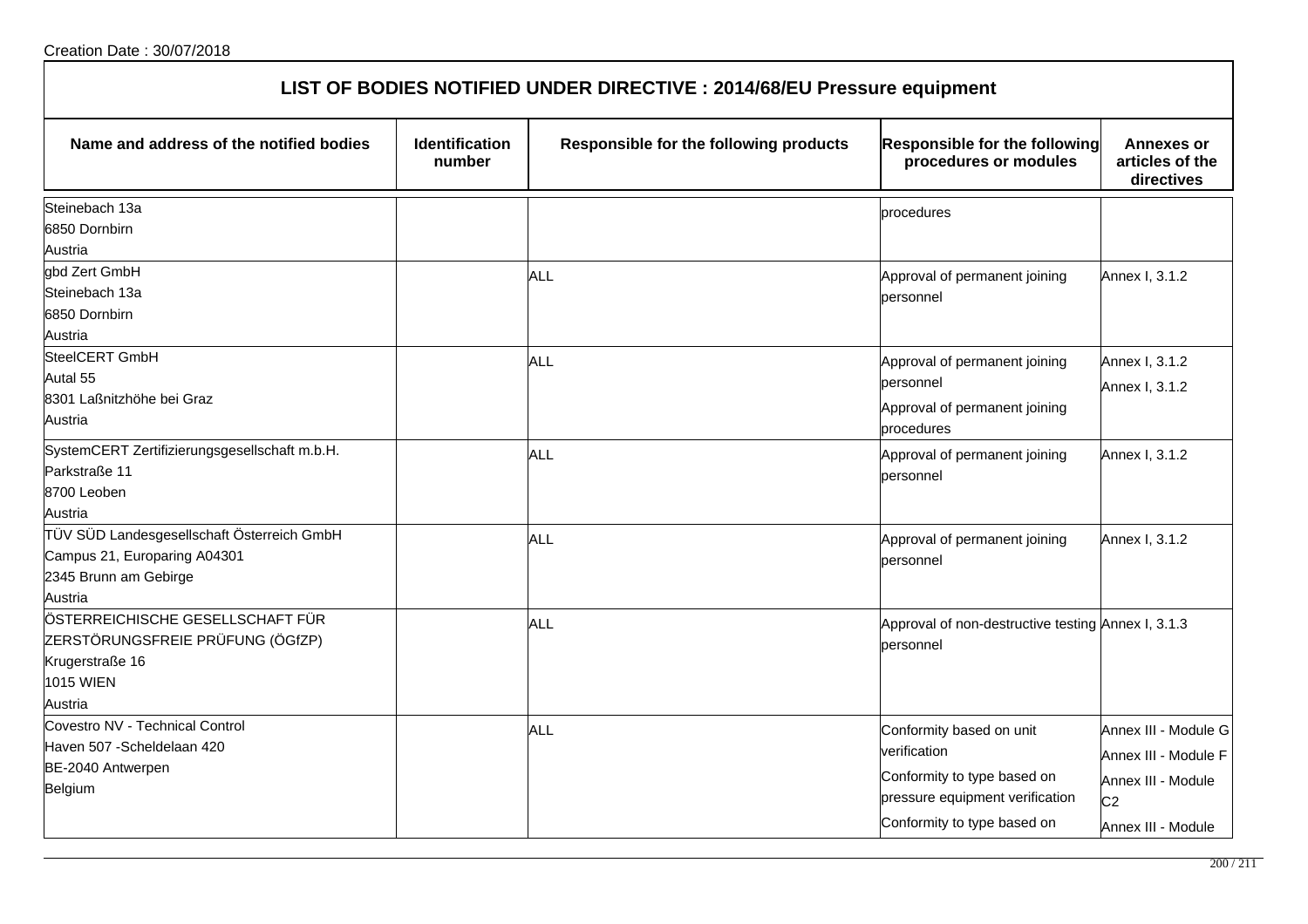| LIST OF BODIES NOTIFIED UNDER DIRECTIVE : 2014/68/EU Pressure equipment                                                               |                                 |                                        |                                                                                                                                                                                                                                                                                                                                                 |                                                                                                                  |  |
|---------------------------------------------------------------------------------------------------------------------------------------|---------------------------------|----------------------------------------|-------------------------------------------------------------------------------------------------------------------------------------------------------------------------------------------------------------------------------------------------------------------------------------------------------------------------------------------------|------------------------------------------------------------------------------------------------------------------|--|
| Name and address of the notified bodies                                                                                               | <b>Identification</b><br>number | Responsible for the following products | Responsible for the following<br>procedures or modules                                                                                                                                                                                                                                                                                          | <b>Annexes or</b><br>articles of the<br>directives                                                               |  |
|                                                                                                                                       |                                 |                                        | internal production control plus<br>supervised pressure equipment<br>checks at random intervals<br>Internal production control plus<br>supervised pressure equipment<br>checks at random intervals                                                                                                                                              | A2                                                                                                               |  |
| BASF Antwerpen NV - PTQ/Quality, Inspection and<br><b>Materials</b><br>Haven 725 - Scheldelaan 600<br>BE-2040 Antwerpen<br>Belgium    |                                 | ALL                                    | Conformity based on unit<br>verification<br>Conformity to type based on<br>pressure equipment verification<br>Conformity to type based on<br>internal production control plus<br>supervised pressure equipment<br>checks at random intervals<br>Internal production control plus<br>supervised pressure equipment<br>checks at random intervals | Annex III - Module G<br>Annex III - Module F<br>Annex III - Module<br>C <sub>2</sub><br>Annex III - Module<br>A2 |  |
| ZIT Zavod za zavarivanje ispitivanje i tehnologiju d.o.o.<br>Rakitnica 6<br>10000 Zagreb<br>Croatia                                   |                                 | Pressure equipment                     | Approval of permanent joining<br>bersonnel<br>Approval of permanent joining<br>procedures                                                                                                                                                                                                                                                       | Annex I, 3.1.2<br>Annex I, 3.1.2                                                                                 |  |
| Brodotrogir d.d., Sektor brodogradilišta, Centar za<br>certificiranje zavariva#a<br>Put brodograditelja 16<br>21220 Trogir<br>Croatia |                                 | Pressure equipment                     | Approval of permanent joining<br>personnel                                                                                                                                                                                                                                                                                                      | Annex I, 3.1.2                                                                                                   |  |
| Hrvatsko društvo za kontrolu bez razaranja d.o.o.<br>Berislavi#eva 6<br>10000 Zagreb                                                  |                                 | Pressure equipment                     | Approval of non-destructive testing Annex I, 3.1.3<br>personnel                                                                                                                                                                                                                                                                                 |                                                                                                                  |  |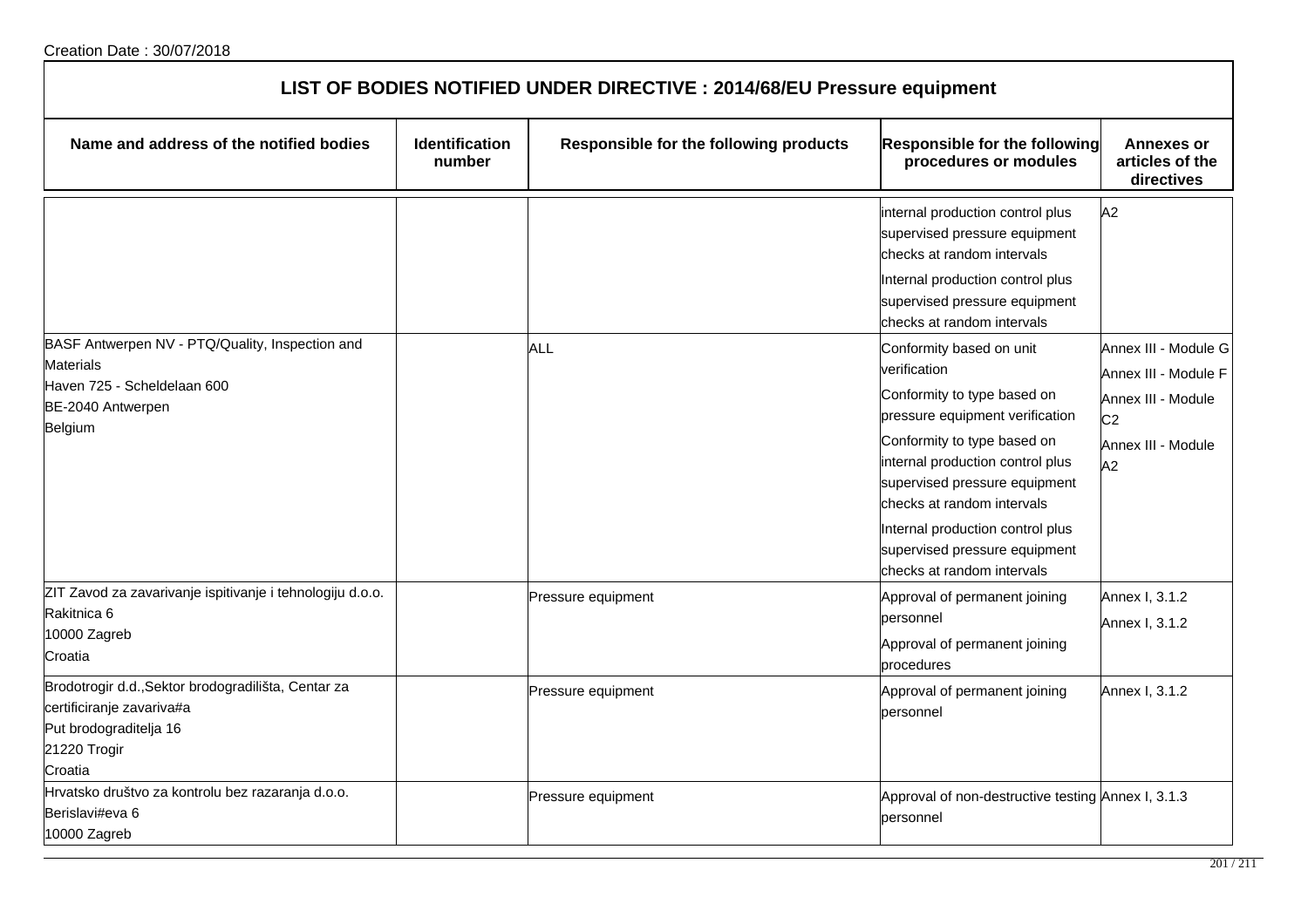Messingvej 32 B DK-8940 Randers SV

Denmark

| Creation Date: 30/07/2018                                               |                                 |                                        |                                                               |                                                    |  |
|-------------------------------------------------------------------------|---------------------------------|----------------------------------------|---------------------------------------------------------------|----------------------------------------------------|--|
| LIST OF BODIES NOTIFIED UNDER DIRECTIVE : 2014/68/EU Pressure equipment |                                 |                                        |                                                               |                                                    |  |
| Name and address of the notified bodies                                 | <b>Identification</b><br>number | Responsible for the following products | <b>Responsible for the following</b><br>procedures or modules | <b>Annexes or</b><br>articles of the<br>directives |  |
| Croatia                                                                 |                                 |                                        |                                                               |                                                    |  |
| Hrvatski centar za nerazorna ispitivanja                                |                                 | Pressure equipment                     | Approval of non-destructive testing Annex I, 3.1.3            |                                                    |  |
| Ivana Lu#i#a 1                                                          |                                 |                                        | personnel                                                     |                                                    |  |
| 10000 Zagreb                                                            |                                 |                                        |                                                               |                                                    |  |
| Croatia                                                                 |                                 |                                        |                                                               |                                                    |  |
| TDS Brno - Sekce materiál# a sva#ování, p. s.                           |                                 | Pressure equipment                     | Approval of non-destructive testing Annex I, 3.1.3            |                                                    |  |
| (Technical Safety Corporation Brno - Section of                         |                                 |                                        | personnel                                                     | Annex I, 3.1.2                                     |  |
| materials and welding)                                                  |                                 |                                        | Approval of permanent joining                                 |                                                    |  |
| U vle#ky 29/5 617 00 Brno                                               |                                 |                                        | personnel                                                     |                                                    |  |
| Brno                                                                    |                                 |                                        |                                                               |                                                    |  |
| <b>Czech Republic</b>                                                   |                                 |                                        |                                                               |                                                    |  |
| Certifikacni sdruzeni pro personal (Association for                     |                                 | Pressure equipment                     | Approval of non-destructive testing Annex I, 3.1.3            |                                                    |  |
| Personnel Certification)                                                |                                 |                                        | lpersonnel                                                    |                                                    |  |
| Areal VU Bechovice, Podnikatelska 545,                                  |                                 |                                        |                                                               |                                                    |  |
| 190 11 PRAHA 9                                                          |                                 |                                        |                                                               |                                                    |  |
| <b>Czech Republic</b>                                                   |                                 |                                        |                                                               |                                                    |  |
| <b>CZECH WELDING SOCIETY ANB</b>                                        |                                 | Pressure equipment                     | Approval of permanent joining                                 | Annex I, 3.1.2                                     |  |
| Velflikova, 4                                                           |                                 |                                        | personnel                                                     | Annex I, 3.1.2                                     |  |
| 160 75 PRAHA 6                                                          |                                 |                                        | Approval of permanent joining                                 |                                                    |  |
| <b>Czech Republic</b>                                                   |                                 |                                        | procedures                                                    |                                                    |  |
| C&P INSPECTION A/S                                                      |                                 | ALL                                    | Approval of permanent joining                                 | Annex I, 3.1.2                                     |  |
| Reskavej 6                                                              |                                 |                                        | personnel                                                     | Annex I, 3.1.2                                     |  |
| 4220 Korsor                                                             |                                 |                                        | Approval of permanent joining                                 |                                                    |  |
| <b>Denmark</b>                                                          |                                 |                                        | procedures                                                    |                                                    |  |
| <b>WELDADVICE CERT</b>                                                  |                                 | $\Delta$ ll                            | Annroval of nermanent ioining                                 | Annav 1 3 1 2                                      |  |

INSPECTA SERTIFIOINTI OY **Pressure equipment** Approval of non-destructive testing Annex I, 3.1.3

ALL **ALL A**pproval of permanent joining

personnel

Annex I, 3.1.2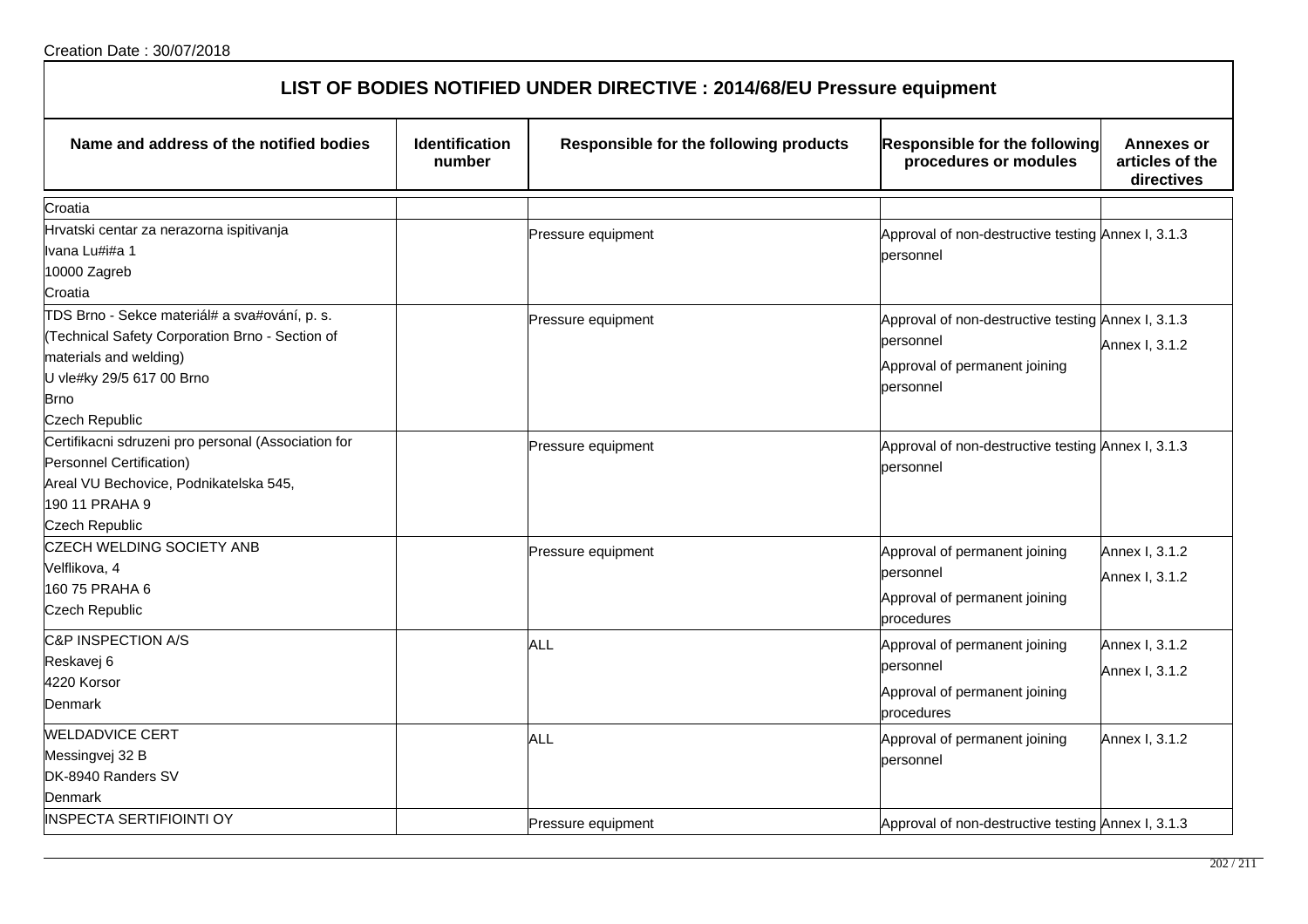| LIST OF BODIES NOTIFIED UNDER DIRECTIVE : 2014/68/EU Pressure equipment                                                                                        |                                 |                                        |                                                                                           |                                                    |  |
|----------------------------------------------------------------------------------------------------------------------------------------------------------------|---------------------------------|----------------------------------------|-------------------------------------------------------------------------------------------|----------------------------------------------------|--|
| Name and address of the notified bodies                                                                                                                        | <b>Identification</b><br>number | Responsible for the following products | Responsible for the following<br>procedures or modules                                    | <b>Annexes or</b><br>articles of the<br>directives |  |
| PL 1000 (Sörnäistenkatu 2)<br>00581 HELSINKI<br>Finland                                                                                                        |                                 |                                        | personnel                                                                                 |                                                    |  |
| Jokiedu Oy, Pätevöintilaitos<br>(Maliskyläntie 2) P.O.Box 72 FI-85501 NIVALA<br><b>NIVALA</b><br>Finland                                                       |                                 | Pressure equipment                     | Approval of permanent joining<br>personnel<br>Approval of permanent joining<br>procedures | Annex I, 3.1.2<br>Annex I, 3.1.2                   |  |
| Pätewin Oy<br>Satamakatu 19<br>26100 Rauma<br>Finland                                                                                                          |                                 | Pressure equipment                     | Approval of permanent joining<br>personnel<br>Approval of permanent joining<br>procedures | Annex I, 3.1.2<br>Annex I, 3.1.2                   |  |
| SAVON KOULUTUSKUNTAYHTYMA SAVON<br>AMMATTI- JA AIKUISOPISTO, VARKAUDEN YKSIKKO<br><b>PATEVOINTILAITOS</b><br>Osmanjoentie 75 A<br>FIN-78210 Varkaus<br>Finland |                                 | Pressure equipment                     | Approval of permanent joining<br>bersonnel                                                | Annex I, 3.1.2                                     |  |
| COFREND - CONFÉDÉRATION FRANÇAISE DES<br><b>ESSAIS NON DESTRUCTIFS</b><br>1 rue Gaston Boissier<br>75724 PARIS CEDEX 15<br>France                              |                                 | <b>ALL</b>                             | Approval of non-destructive testing Annex I, 3.1.3<br>personnel                           |                                                    |  |
| <b>SCHWEIßTECHNISCHE LEHR- UND</b><br>VERSUCHSANSTALT (SLV) MANNHEIM GMBH<br>Käthe-Kollwitz-Strasse 19<br>67169 MANNHEIM<br>Germany                            |                                 | ALL                                    | Approval of permanent joining<br>personnel                                                | Annex I, 3.1.2                                     |  |
| Wacker-Chemie AG<br>Joannes-Hess-Strasse 24                                                                                                                    |                                 | ALL                                    | Conformity based on unit<br>verification                                                  | Annex III - Module G<br>Annex III - Module F       |  |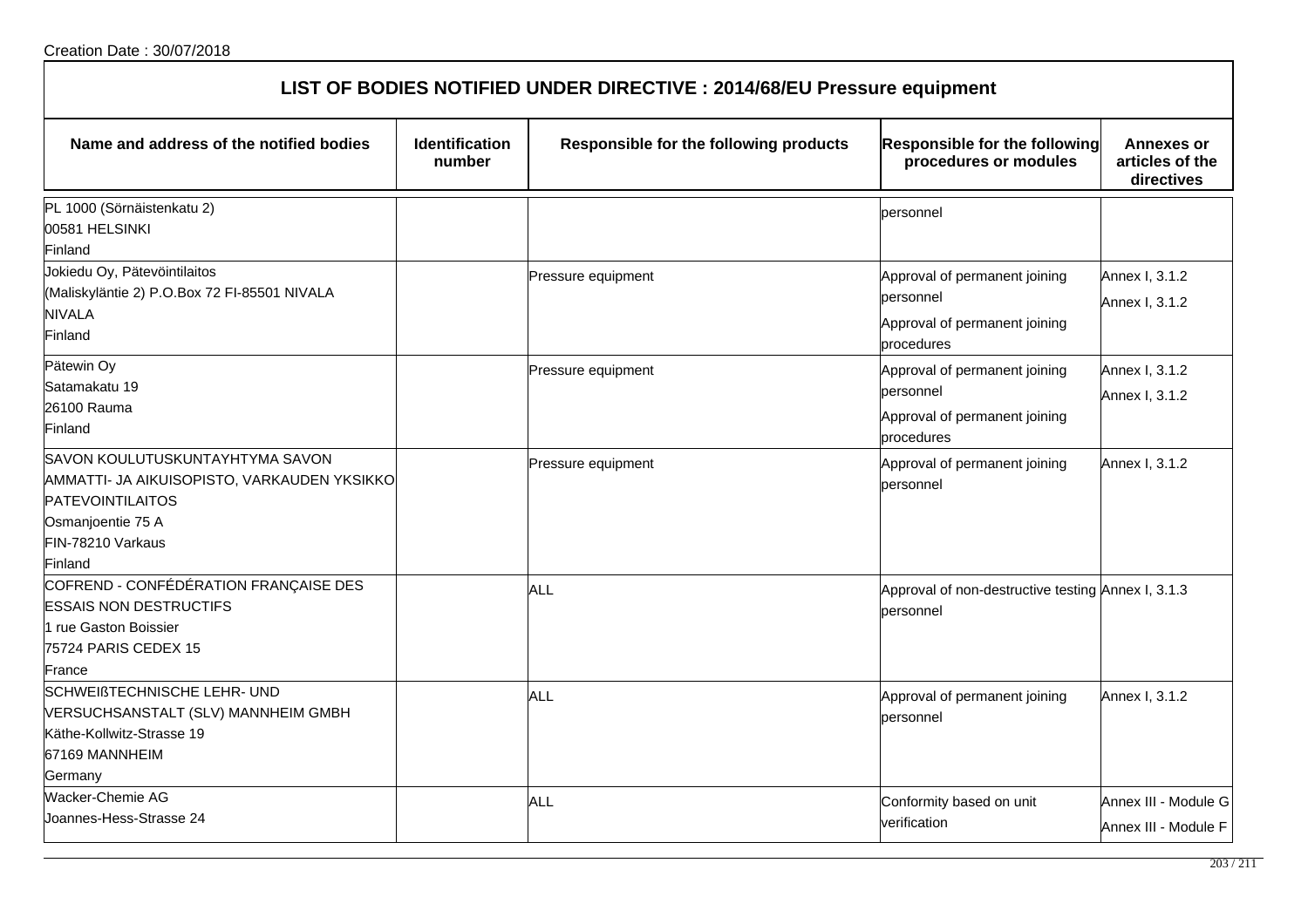| LIST OF BODIES NOTIFIED UNDER DIRECTIVE : 2014/68/EU Pressure equipment                                                  |                                 |                                        |                                                                                                                                                                                                                                                                                                                                                 |                                                                                                                  |  |
|--------------------------------------------------------------------------------------------------------------------------|---------------------------------|----------------------------------------|-------------------------------------------------------------------------------------------------------------------------------------------------------------------------------------------------------------------------------------------------------------------------------------------------------------------------------------------------|------------------------------------------------------------------------------------------------------------------|--|
| Name and address of the notified bodies                                                                                  | <b>Identification</b><br>number | Responsible for the following products | Responsible for the following<br>procedures or modules                                                                                                                                                                                                                                                                                          | <b>Annexes or</b><br>articles of the<br>directives                                                               |  |
| D - 84489 Burghausen<br>Germany                                                                                          |                                 |                                        | Conformity to type based on<br>pressure equipment verification<br>Conformity to type based on<br>internal production control plus<br>supervised pressure equipment<br>checks at random intervals<br>Internal production control plus<br>supervised pressure equipment<br>checks at random intervals                                             | Annex III - Module<br>C <sub>2</sub><br>Annex III - Module<br>A2                                                 |  |
| BASF SE - Ludwigshafen<br>Technische Anlagenüberwachung - L 433<br>Carl-Bosch-Straße 38<br>67056 Ludwigshafen<br>Germany |                                 | ALL                                    | Conformity based on unit<br>verification<br>Conformity to type based on<br>pressure equipment verification<br>Conformity to type based on<br>internal production control plus<br>supervised pressure equipment<br>checks at random intervals<br>Internal production control plus<br>supervised pressure equipment<br>checks at random intervals | Annex III - Module G<br>Annex III - Module F<br>Annex III - Module<br>C <sub>2</sub><br>Annex III - Module<br>A2 |  |
| Evonik Industries AG<br>Rellinghauser Straße 1-11<br>D - 45128 Essen<br>Germany                                          |                                 | ALL                                    | Conformity based on unit<br>verification<br>Conformity to type based on<br>pressure equipment verification<br>Conformity to type based on<br>internal production control plus<br>supervised pressure equipment<br>checks at random intervals                                                                                                    | Annex III - Module G<br>Annex III - Module F<br>Annex III - Module<br>C <sub>2</sub><br>Annex III - Module<br>A2 |  |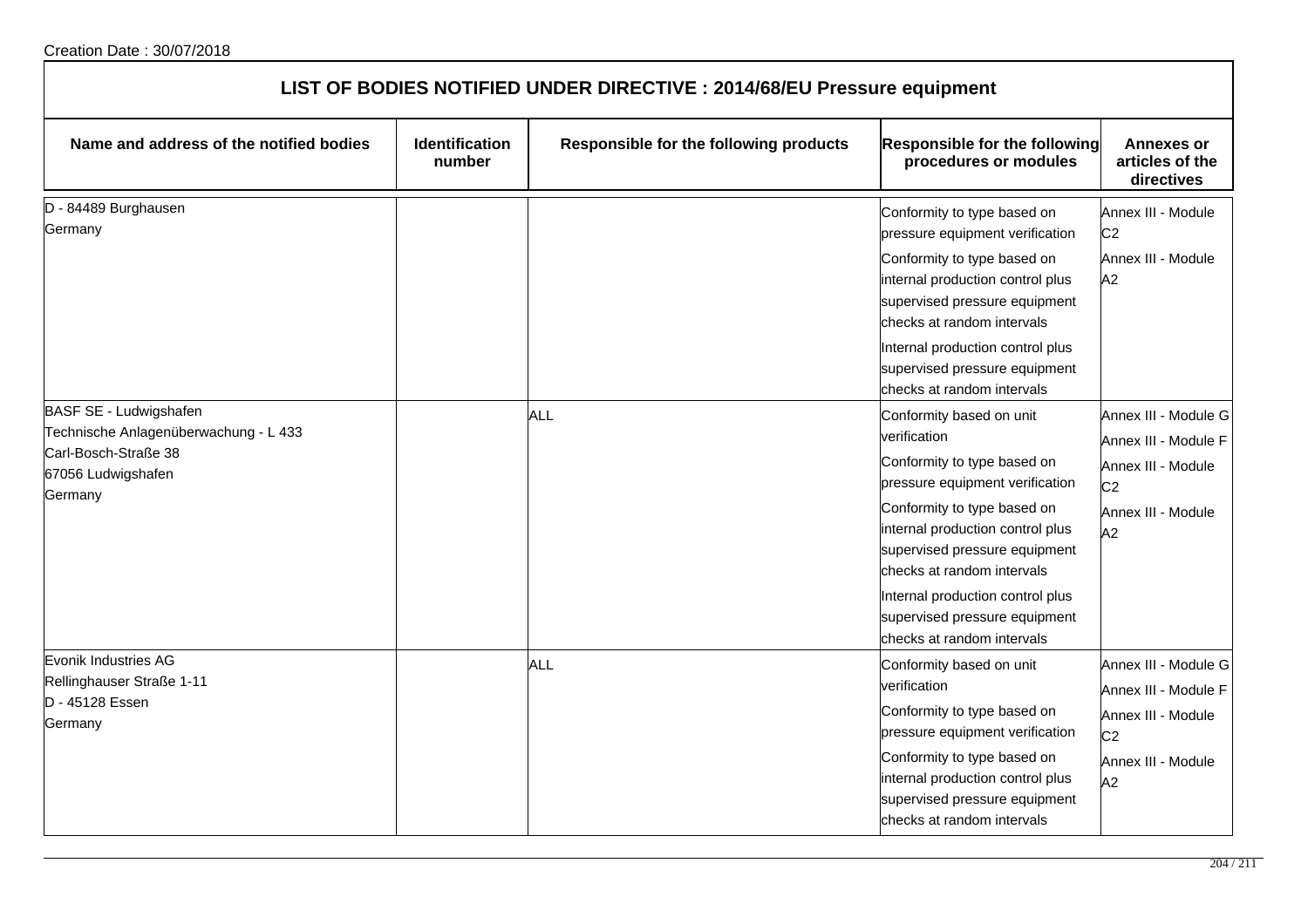| LIST OF BODIES NOTIFIED UNDER DIRECTIVE : 2014/68/EU Pressure equipment                                                                             |                                 |                                        |                                                                                                                                                                                                                                                                                                                                                 |                                                                                                                  |  |
|-----------------------------------------------------------------------------------------------------------------------------------------------------|---------------------------------|----------------------------------------|-------------------------------------------------------------------------------------------------------------------------------------------------------------------------------------------------------------------------------------------------------------------------------------------------------------------------------------------------|------------------------------------------------------------------------------------------------------------------|--|
| Name and address of the notified bodies                                                                                                             | <b>Identification</b><br>number | Responsible for the following products | <b>Responsible for the following</b><br>procedures or modules                                                                                                                                                                                                                                                                                   | <b>Annexes or</b><br>articles of the<br>directives                                                               |  |
|                                                                                                                                                     |                                 |                                        | Internal production control plus<br>supervised pressure equipment<br>checks at random intervals                                                                                                                                                                                                                                                 |                                                                                                                  |  |
| <b>SECTOR CERT GMBH</b><br>Siegburger Straße 229c<br>50679 Köln<br>Germany                                                                          |                                 | ALL                                    | Approval of non-destructive testing Annex I, 3.1.3<br>personnel                                                                                                                                                                                                                                                                                 |                                                                                                                  |  |
| DEUTSCHER VERBAND FÜR SCHWEIßEN UND<br>VERWANDTE VERFAHREN E.V. DVS-PERSZERT IM<br><b>DVS</b><br>Aachener Straße 172<br>40223 DÜSSELDORF<br>Germany |                                 | <b>ALL</b>                             | Approval of permanent joining<br>personnel                                                                                                                                                                                                                                                                                                      | Annex I, 3.1.2                                                                                                   |  |
| DGZFP - DEUTSCHE GESELLSCHAFT FÜR<br>ZERSTÖRUNGSFREIE PRÜFUNG E.V.<br>Max-Planck-Strasse 6<br>12489 BERLIN<br>Germany                               |                                 | ALL                                    | Approval of non-destructive testing Annex I, 3.1.3<br>personnel                                                                                                                                                                                                                                                                                 |                                                                                                                  |  |
| <b>INOVYN Deutschland GmbH</b><br>udwigstraße 12<br>D - 47495 Rheinberg<br>Germany                                                                  |                                 | ALL                                    | Conformity based on unit<br>verification<br>Conformity to type based on<br>pressure equipment verification<br>Conformity to type based on<br>internal production control plus<br>supervised pressure equipment<br>checks at random intervals<br>Internal production control plus<br>supervised pressure equipment<br>checks at random intervals | Annex III - Module G<br>Annex III - Module F<br>Annex III - Module<br>C <sub>2</sub><br>Annex III - Module<br>A2 |  |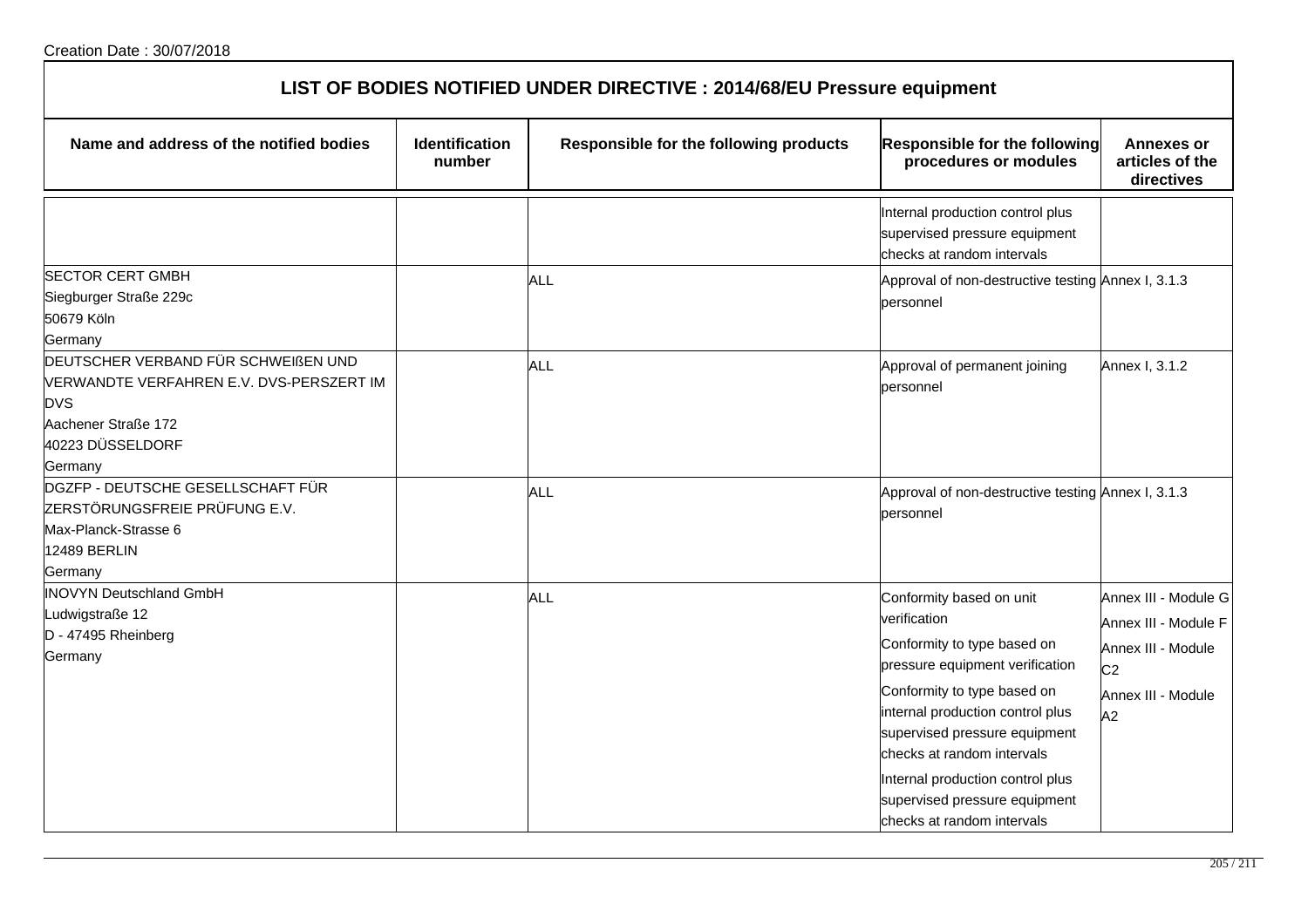| LIST OF BODIES NOTIFIED UNDER DIRECTIVE : 2014/68/EU Pressure equipment                                                             |                                 |                                                                                     |                                                                                                                                                                                                                                                                                                                                                 |                                                                                                                  |  |
|-------------------------------------------------------------------------------------------------------------------------------------|---------------------------------|-------------------------------------------------------------------------------------|-------------------------------------------------------------------------------------------------------------------------------------------------------------------------------------------------------------------------------------------------------------------------------------------------------------------------------------------------|------------------------------------------------------------------------------------------------------------------|--|
| Name and address of the notified bodies                                                                                             | <b>Identification</b><br>number | Responsible for the following products                                              | Responsible for the following<br>procedures or modules                                                                                                                                                                                                                                                                                          | <b>Annexes or</b><br>articles of the<br>directives                                                               |  |
| ENISERVIZI S.P.A.<br>Via Agadir, 34/38<br>20097 - San Donato Milanese (MI)<br>Italy                                                 |                                 | ALL                                                                                 | Conformity based on unit<br>verification<br>Internal production control plus<br>supervised pressure equipment<br>checks at random intervals                                                                                                                                                                                                     | Annex III - Module G<br>Annex III - Module<br>A2                                                                 |  |
| <b>CONCERT SRL</b><br>Via Beruto 18<br>20131 Milano (MI)<br>Italy                                                                   |                                 | <b>ALL</b>                                                                          | Conformity based on unit<br>verification<br>Conformity to type based on<br>pressure equipment verification<br>Conformity to type based on<br>internal production control plus<br>supervised pressure equipment<br>checks at random intervals<br>Internal production control plus<br>supervised pressure equipment<br>checks at random intervals | Annex III - Module G<br>Annex III - Module F<br>Annex III - Module<br>C <sub>2</sub><br>Annex III - Module<br>A2 |  |
| CENTRO ITALIANO DI CERTIFICAZIONE PER LE<br><b>PROVE NON DISTRUTTIVE</b><br>Via Carlo Pisacane, 46<br>20025 - Legnano (MI)<br>Italy |                                 | ALL                                                                                 | Approval of non-destructive testing Annex I, 3.1.3<br>personnel                                                                                                                                                                                                                                                                                 |                                                                                                                  |  |
| TEC EUROLAB S.r.l.<br>Viale Europa, 40<br>41011 Campogalliano (Modena), Italia<br>Italy                                             |                                 | <b>ALL</b>                                                                          | Approval of non-destructive testing Annex I, 3.1.3<br>personnel<br>Approval of permanent joining<br>personnel<br>Approval of permanent joining<br>procedures                                                                                                                                                                                    | Annex I, 3.1.2<br>Annex I, 3.1.2                                                                                 |  |
| STICHTING NEDERLANDS INSTITUUT VOOR                                                                                                 |                                 | Pressure equipment and assemblies except for portable Approval of permanent joining |                                                                                                                                                                                                                                                                                                                                                 | Annex I. 3.1.2                                                                                                   |  |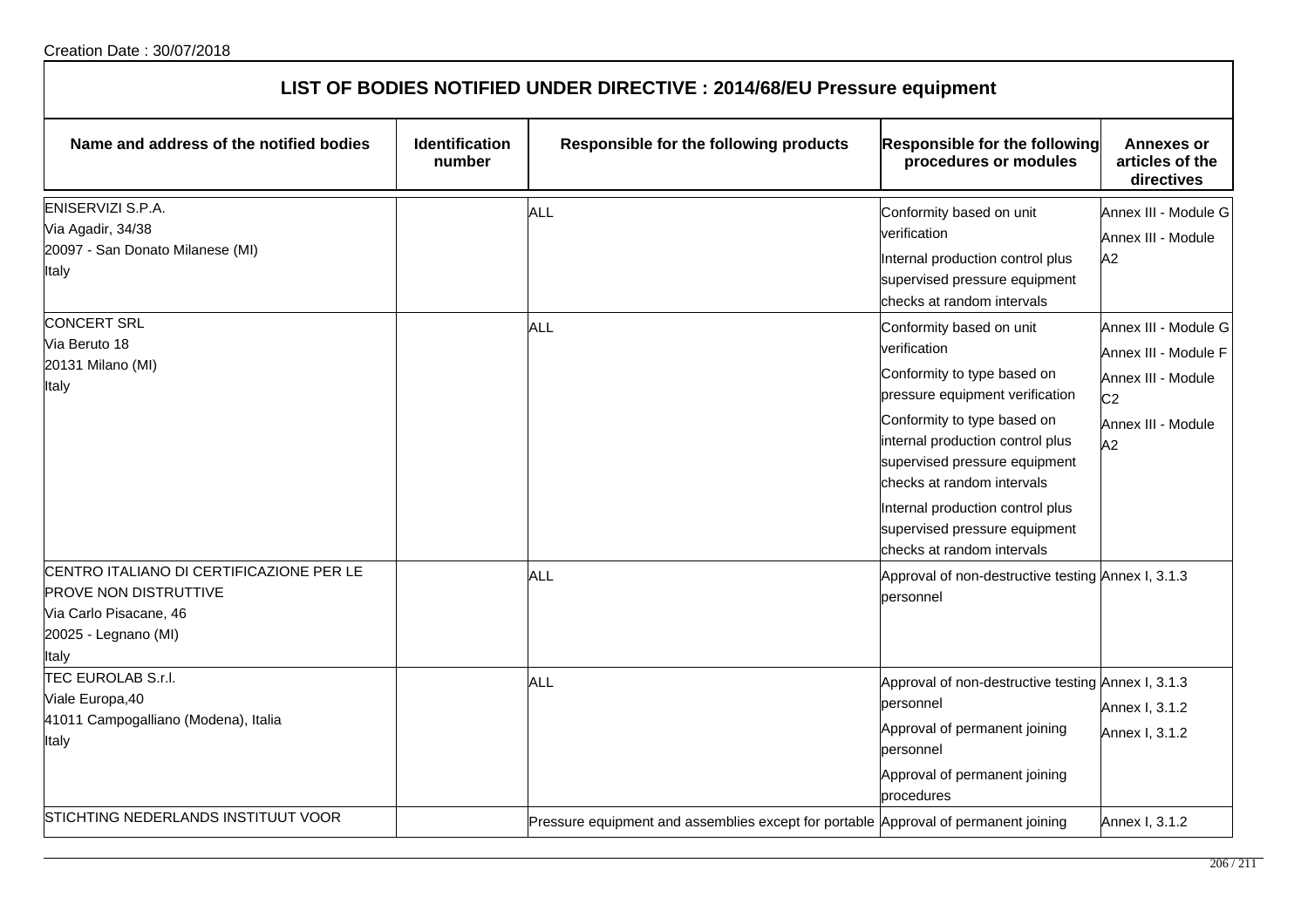| LIST OF BODIES NOTIFIED UNDER DIRECTIVE : 2014/68/EU Pressure equipment |  |
|-------------------------------------------------------------------------|--|
|-------------------------------------------------------------------------|--|

| Name and address of the notified bodies                                                                      | <b>Identification</b><br>number | Responsible for the following products                                                                                                                             | <b>Responsible for the following</b><br>procedures or modules                                                                                                                                                                                                                                                                                   | Annexes or<br>articles of the<br>directives                                                                      |
|--------------------------------------------------------------------------------------------------------------|---------------------------------|--------------------------------------------------------------------------------------------------------------------------------------------------------------------|-------------------------------------------------------------------------------------------------------------------------------------------------------------------------------------------------------------------------------------------------------------------------------------------------------------------------------------------------|------------------------------------------------------------------------------------------------------------------|
| <b>LASTECHNIEK</b><br>Louis Braillelaan 80<br>2719 EK Zoetermeer<br>Netherlands                              |                                 | fire extinguishers and bottles for breathing apparatus                                                                                                             | personnel<br>Approval of permanent joining<br>procedures                                                                                                                                                                                                                                                                                        | Annex I, 3.1.2                                                                                                   |
| Department HSE Inspection van N.V. Nederlandse<br>Gasunie<br>Postbus 19, 9700 MA<br>Groningen<br>Netherlands |                                 | Pressure equipment                                                                                                                                                 | Conformity based on unit<br>verification<br>Conformity to type based on<br>pressure equipment verification<br>Conformity to type based on<br>internal production control plus<br>supervised pressure equipment<br>checks at random intervals<br>Internal production control plus<br>supervised pressure equipment<br>checks at random intervals | Annex III - Module G<br>Annex III - Module F<br>Annex III - Module<br>C <sub>2</sub><br>Annex III - Module<br>A2 |
| STICHTING Hobeon SKO CERTIFICATIE<br>Lange Voorhout 14<br>2514 ED Den Haag<br><b>Netherlands</b>             |                                 | Pressure equipment and assemblies except for portable Approval of non-destructive testing Annex I, 3.1.3<br>fire extinguishers and bottles for breathing apparatus | personnel                                                                                                                                                                                                                                                                                                                                       |                                                                                                                  |
| Kiwa Inspecta AS<br>Kabelgaten 2, Økern<br>NO-0580 Økern<br>Norway                                           |                                 | Pressure equipment                                                                                                                                                 | Approval of permanent joining<br>procedures                                                                                                                                                                                                                                                                                                     | Annex I, 3.1.2                                                                                                   |
| Yara Norge AS<br>PO Box 2500<br>3908 PORSGRUNN<br>Norway                                                     |                                 | Pressure equipment                                                                                                                                                 | Conformity based on unit<br>verification<br>Conformity to type based on<br>pressure equipment verification<br>Conformity to type based on<br>internal production control plus                                                                                                                                                                   | Annex III - Module G<br>Annex III - Module F<br>Annex III - Module<br>C <sub>2</sub><br>Annex III - Module<br>A2 |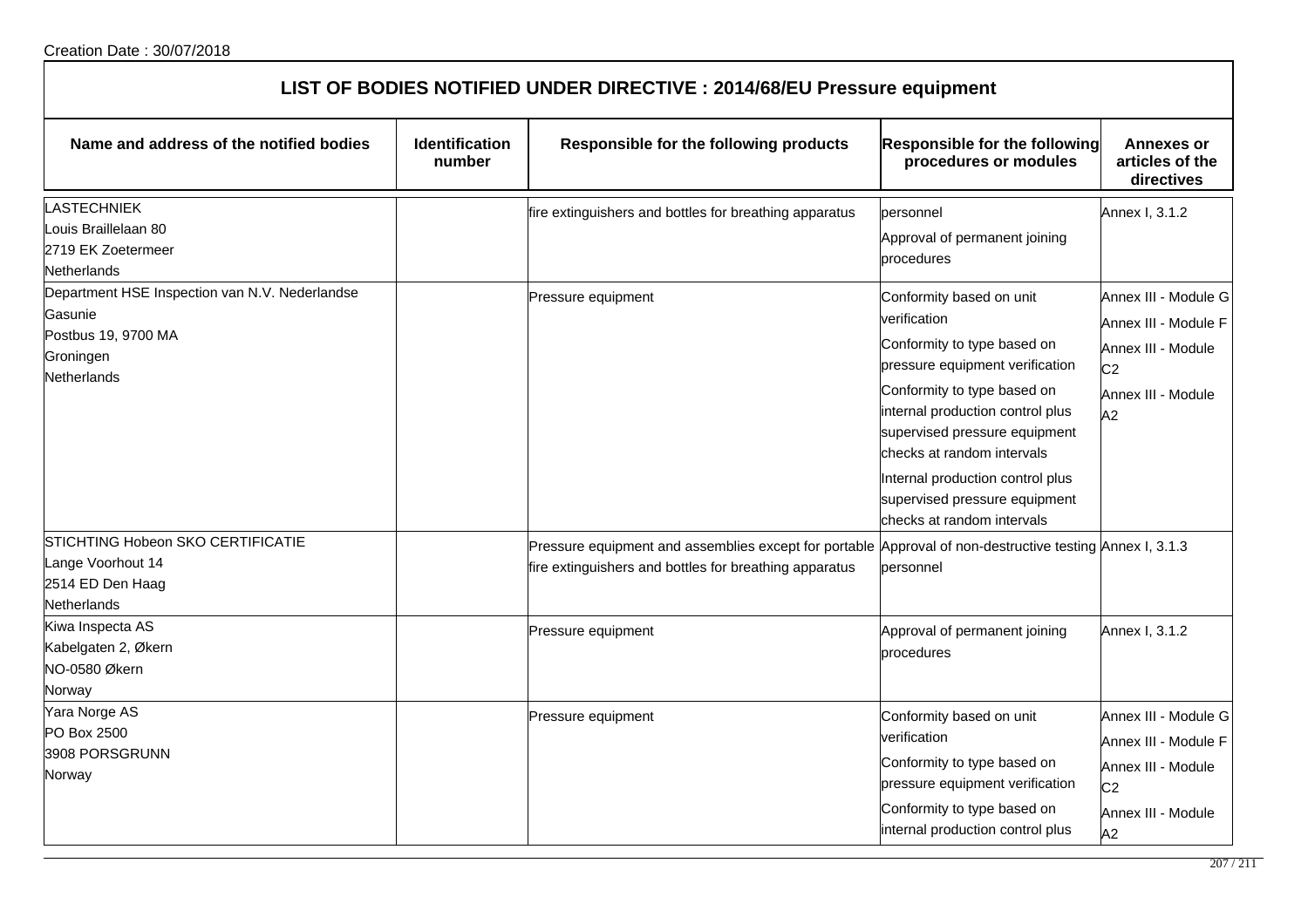| LIST OF BODIES NOTIFIED UNDER DIRECTIVE : 2014/68/EU Pressure equipment                                                                                             |                                 |                                        |                                                                                                                                                                |                                                    |  |
|---------------------------------------------------------------------------------------------------------------------------------------------------------------------|---------------------------------|----------------------------------------|----------------------------------------------------------------------------------------------------------------------------------------------------------------|----------------------------------------------------|--|
| Name and address of the notified bodies                                                                                                                             | <b>Identification</b><br>number | Responsible for the following products | Responsible for the following<br>procedures or modules                                                                                                         | <b>Annexes or</b><br>articles of the<br>directives |  |
|                                                                                                                                                                     |                                 |                                        | supervised pressure equipment<br>checks at random intervals<br>Internal production control plus<br>supervised pressure equipment<br>checks at random intervals |                                                    |  |
| Kiwa Teknologisk Institutt Sertifisering AS<br>Postboks 141 Økern<br><b>NO-0509 Oslo</b><br>Norway                                                                  |                                 | Pressure equipment                     | Approval of non-destructive testing Annex I, 3.1.3<br>personnel<br>Approval of permanent joining<br>personnel                                                  | Annex I, 3.1.2                                     |  |
| DNV GL AS - Oil and Gas Region Norway<br>P.O. Box 408<br>4002 Stavanger<br>Norway                                                                                   |                                 | Pressure equipment                     | Approval of permanent joining<br>bersonnel<br>Approval of permanent joining<br>procedures                                                                      | Annex I, 3.1.2<br>Annex I, 3.1.2                   |  |
| FORCE Technology Norway AS<br>Mjåvannsveien 79<br>4628 KRISTIANSAND<br>Norway                                                                                       |                                 | Pressure equipment                     | Approval of non-destructive testing Annex I, 3.1.3<br>personnel<br>Approval of permanent joining<br>bersonnel<br>Approval of permanent joining<br>procedures   | Annex I, 3.1.2<br>Annex I, 3.1.2                   |  |
| Dovre Sertifisering AS<br>P.O. Box 143<br>NO-4001 Stavanger<br>Norway                                                                                               |                                 | Pressure equipment                     | Approval of permanent joining<br>procedures                                                                                                                    | Annex I, 3.1.2                                     |  |
| RELACRE - ASSOCIAÇÃO DE LABORATÓRIOS<br><b>ACREDITADOS DE PORTUGAL</b><br>Estrada do Paço do Lumiar, Campus do Lumiar -<br>Edificio D, 1.º andar<br>1649-038 LISBOA |                                 | Pressure equipment                     | Approval of non-destructive testing Annex I, 3.1.3<br>personnel                                                                                                |                                                    |  |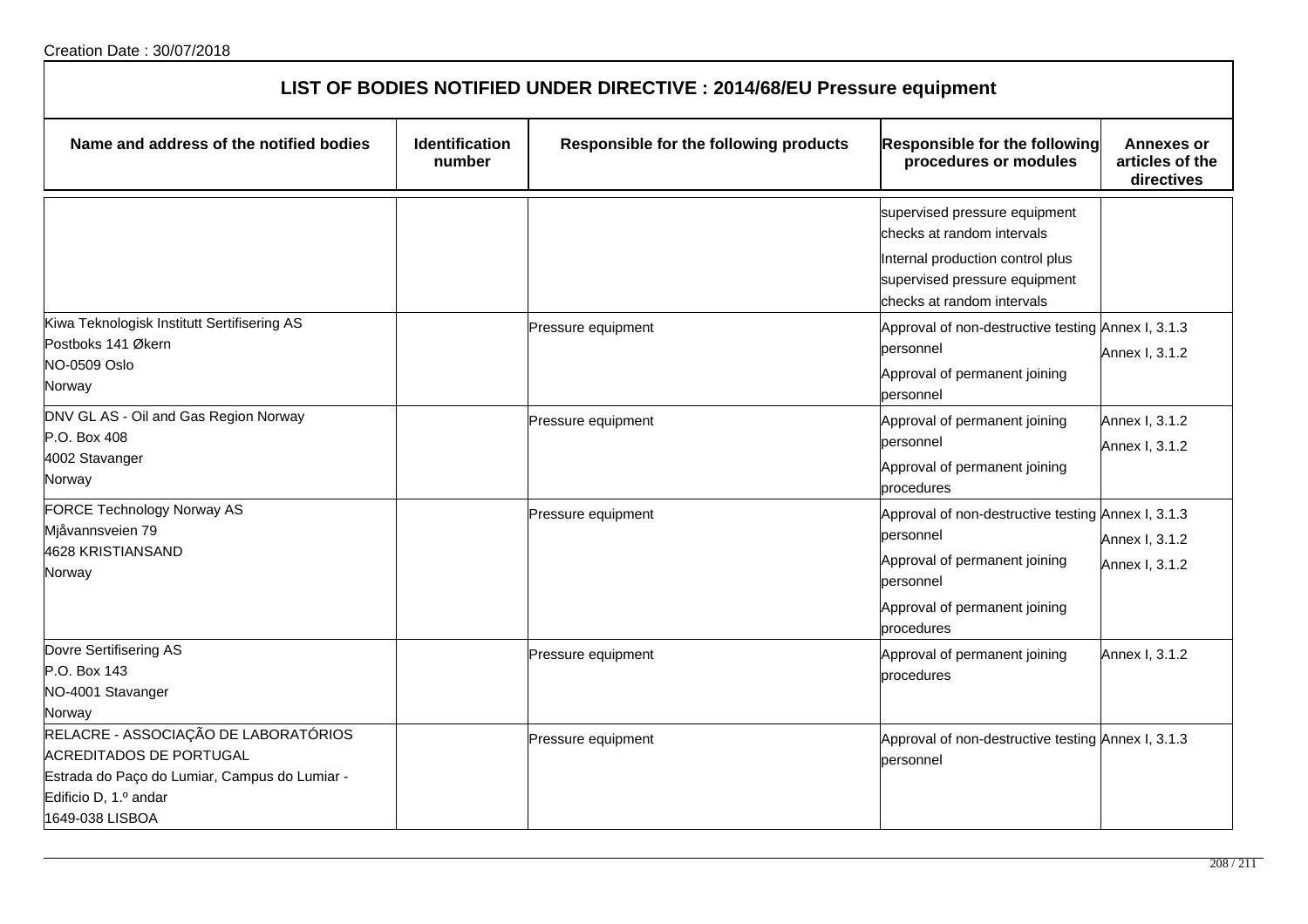| LIST OF BODIES NOTIFIED UNDER DIRECTIVE : 2014/68/EU Pressure equipment |                                 |                                        |                                                        |                                                    |  |
|-------------------------------------------------------------------------|---------------------------------|----------------------------------------|--------------------------------------------------------|----------------------------------------------------|--|
| Name and address of the notified bodies                                 | <b>Identification</b><br>number | Responsible for the following products | Responsible for the following<br>procedures or modules | <b>Annexes or</b><br>articles of the<br>directives |  |
| Portugal                                                                |                                 |                                        |                                                        |                                                    |  |
| QUALEND - Qualidade e Ensaios não Destrutivos<br>Unipessoal Lda         |                                 | Pressure equipment                     | Approval of permanent joining<br>personnel             | Annex I, 3.1.2                                     |  |
| Rua do Conselheiro Joaquim António de Aguiar, 335                       |                                 |                                        |                                                        |                                                    |  |
| 2830-333 Barreiro                                                       |                                 |                                        |                                                        |                                                    |  |
| <b>Barreiro</b>                                                         |                                 |                                        |                                                        |                                                    |  |
| Portugal                                                                |                                 |                                        |                                                        |                                                    |  |
| Asocia#ia Român# de Examin#ri Nedistructive -                           |                                 | Pressure equipment                     | Approval of non-destructive testing Annex I, 3.1.3     |                                                    |  |
| Departamentul de Certificare                                            |                                 |                                        | personnel                                              |                                                    |  |
| Str. #oldanului nr. 7, bloc 137, scara A, apartament 4,                 |                                 |                                        |                                                        |                                                    |  |
| sector 4                                                                |                                 |                                        |                                                        |                                                    |  |
| <b>Bucharest</b>                                                        |                                 |                                        |                                                        |                                                    |  |
| Romania                                                                 |                                 |                                        |                                                        |                                                    |  |
| Institutul National de Cercetare-Dezvoltare in Sudura si                |                                 | Pressure equipment                     | Approval of non-destructive testing Annex I, 3.1.3     |                                                    |  |
| Incercari de Materiale-ISIM CERT END                                    |                                 |                                        | personnel                                              | Annex I, 3.1.2                                     |  |
| Bd. Mihai Viteazul, Nr.30, cod 300222                                   |                                 |                                        | Approval of permanent joining                          |                                                    |  |
| Timisoara, Judet Timis                                                  |                                 |                                        | personnel                                              | Annex I, 3.1.2                                     |  |
| Romania                                                                 |                                 |                                        |                                                        |                                                    |  |
|                                                                         |                                 |                                        | Approval of permanent joining<br>procedures            |                                                    |  |
| Reaktortest s.r.o.                                                      |                                 | ALL                                    | Approval of non-destructive testing Annex I, 3.1.3     |                                                    |  |
| Frantiskanska 22                                                        |                                 |                                        | personnel                                              |                                                    |  |
| 91701 Trnava                                                            |                                 |                                        |                                                        |                                                    |  |
| Slovakia                                                                |                                 |                                        |                                                        |                                                    |  |
| ASOCIACION ESPANOLA DE ENSAYOS NO                                       |                                 | Pressure equipment                     | Approval of non-destructive testing Annex I, 3.1.3     |                                                    |  |
| <b>DESTRUCTIVOS</b>                                                     |                                 |                                        | personnel                                              |                                                    |  |
| C/ Bocangel, 28 - 2° Izda                                               |                                 |                                        |                                                        |                                                    |  |
| 28028 Madrid                                                            |                                 |                                        |                                                        |                                                    |  |
| Spain                                                                   |                                 |                                        |                                                        |                                                    |  |
| TRK KONTROLLADMINISTRATION AB                                           |                                 | Pressure equipment                     | Approval of permanent joining                          | Annex I, 3.1.2                                     |  |
| Meteorvägen 9                                                           |                                 |                                        |                                                        |                                                    |  |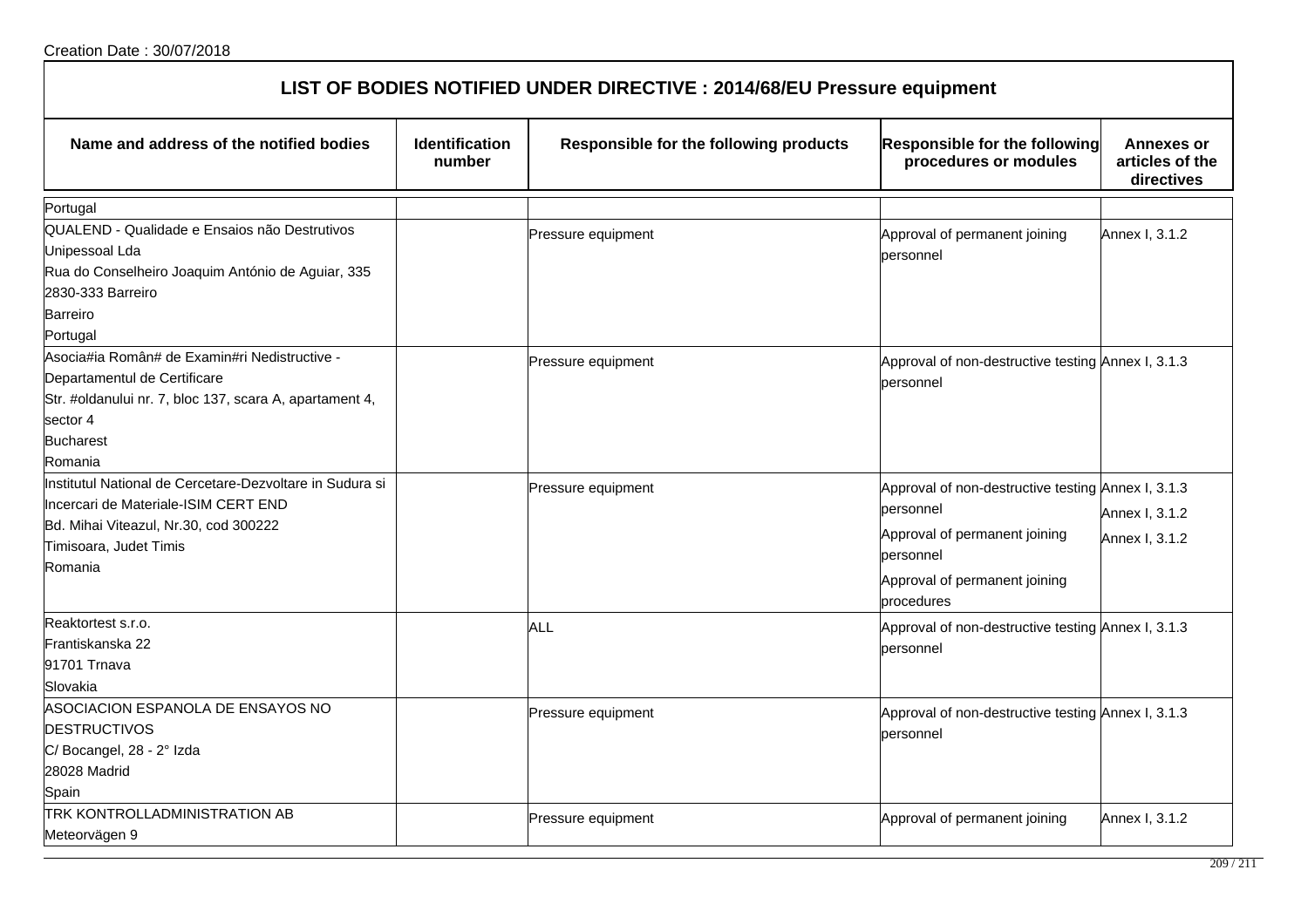| LIST OF BODIES NOTIFIED UNDER DIRECTIVE : 2014/68/EU Pressure equipment |  |
|-------------------------------------------------------------------------|--|
|-------------------------------------------------------------------------|--|

| Name and address of the notified bodies                                                  | <b>Identification</b><br>number | Responsible for the following products | Responsible for the following<br>procedures or modules                                                                                                       | Annexes or<br>articles of the<br>directives |
|------------------------------------------------------------------------------------------|---------------------------------|----------------------------------------|--------------------------------------------------------------------------------------------------------------------------------------------------------------|---------------------------------------------|
| 245 34 Staffanstorp<br>Sweden                                                            |                                 |                                        | personnel                                                                                                                                                    |                                             |
| <b>TRK Kvalitetsteknik AB</b><br>Munkerödsvägen 4<br>444 32 Stenungsund<br>Sweden        |                                 | Pressure equipment                     | Approval of permanent joining<br>procedures                                                                                                                  | Annex I, 3.1.2                              |
| <b>NDT TRAINING CENTER AB</b><br>Regattagatan 23<br>72348 VASTERAS<br>Sweden             |                                 | Pressure equipment                     | Approval of non-destructive testing Annex I, 3.1.3<br>personnel                                                                                              |                                             |
| CSM NDT CERTIFICATION AB SWEDEN<br>Artilleriplan 4<br>691 50 KARLSKOGA<br>Sweden         |                                 | Pressure equipment                     | Approval of non-destructive testing Annex I, 3.1.3<br>personnel<br>Approval of permanent joining<br>personnel<br>Approval of permanent joining<br>procedures | Annex I, 3.1.2<br>Annex I, 3.1.2            |
| FORCE TECHNOLOGY SWEDEN AB<br>Tallmätargatan 7<br>721 34 VÄSTERÅS<br>Sweden              |                                 | Pressure equipment                     | Approval of permanent joining<br>personnel<br>Approval of permanent joining<br>procedures                                                                    | Annex I, 3.1.2<br>Annex I, 3.1.2            |
| <b>Swiss Safety Center AG</b><br>Richtistrasse 15<br>8304 Wallisellen<br>Switzerland     |                                 | <b>ALL</b>                             | Approval of permanent joining<br>lpersonnel<br>Approval of permanent joining<br>procedures                                                                   | Annex I, 3.1.2<br>Annex I, 3.1.2            |
| <b>Swiss Welding Institute</b><br>Rue du Nord 3<br>1400 Yverdon-les-Bains<br>Switzerland |                                 | ALL                                    | Approval of permanent joining<br>lpersonnel                                                                                                                  | Annex I, 3.1.2                              |
| Qualitech AG                                                                             |                                 | ALL                                    | Approval of permanent joining                                                                                                                                | Annex I, 3.1.2                              |